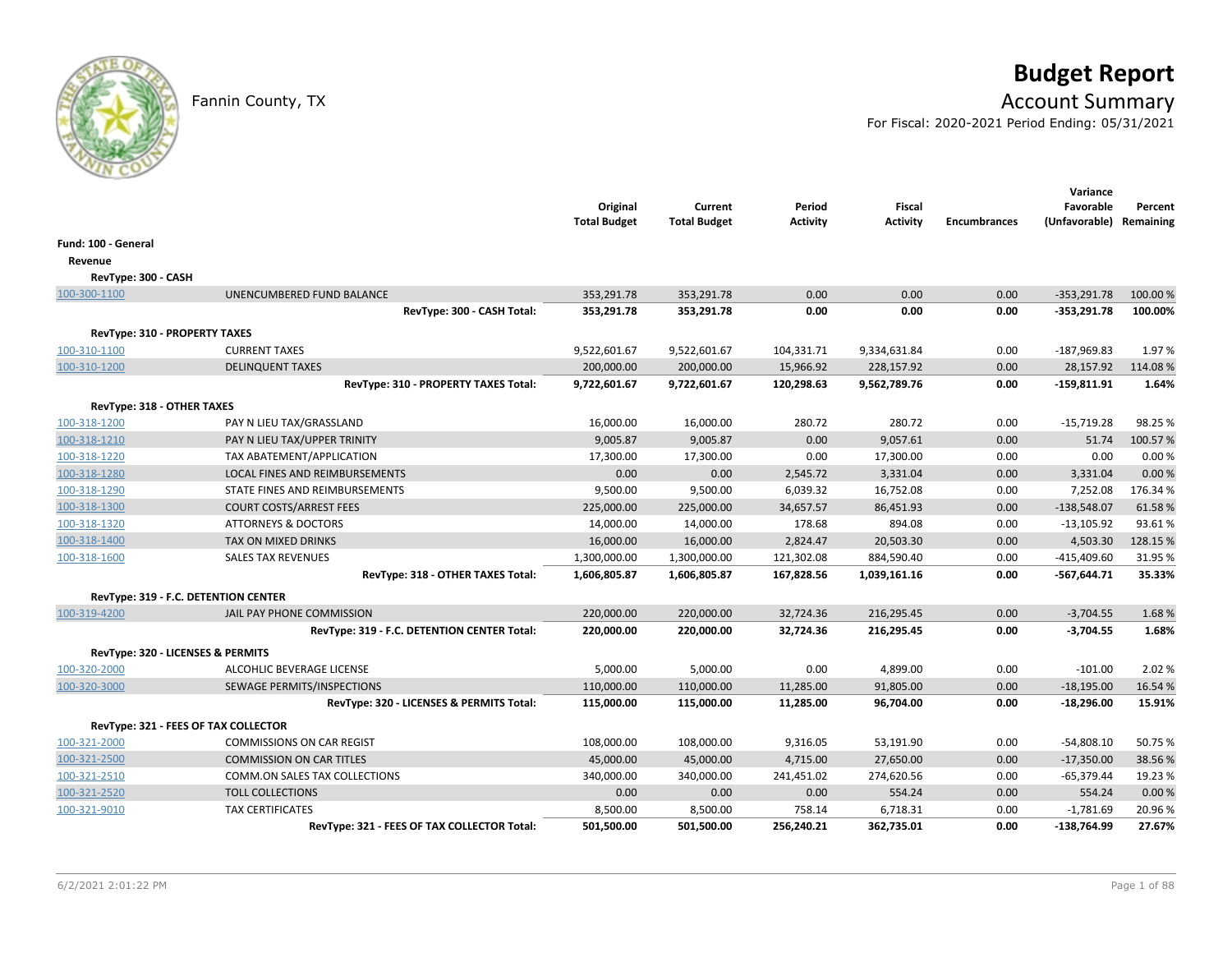| RevType: 330 - GRANTS<br><b>INDIGENT DEFENSE GRANT</b><br>28,955.50<br>28,955.50<br>0.00<br>30,195.50<br>0.00<br>1,240.00<br>104.28%<br>18,571.12<br>18,571.12<br>0.00<br>13,940.27<br>0.00<br>$-4,630.85$<br>24.94 %<br><b>TEXAS VINE PROGRAM</b><br>7.13%<br>47,526.62<br>47,526.62<br>0.00<br>44,135.77<br>0.00<br>$-3,390.85$<br>RevType: 330 - GRANTS Total:<br>RevType: 340 - FEES OF OFFICE<br><b>FAMILY PROTECTION FEE</b><br>0.00<br>0.00<br>920.82<br>1,540.31<br>0.00<br>0.00%<br>1,540.31<br>0.00<br>0.00<br>0.00<br>144.00<br>0.00<br>144.00<br>0.00%<br><b>COUNTY JUDGE FEES</b><br>46,916.33<br><b>COUNTY CLERK FEES</b><br>230,000.00<br>230,000.00<br>0.00<br>0.00<br>$-183,083.67$<br>79.60%<br><b>DISTRICT CLERK FEES</b><br>65,000.00<br>65,000.00<br>25,372.16<br>47,249.26<br>0.00<br>$-17,750.74$<br>27.31%<br>J. P. #1 FEES<br>20,000.00<br>20,000.00<br>0.00<br>7,774.61<br>0.00<br>$-12,225.39$<br>61.13%<br>J. P. #2 FEES<br>5,000.00<br>5,000.00<br>0.00<br>1,426.75<br>0.00<br>$-3,573.25$<br>71.47%<br>$-6,053.37$<br>J. P. #3 FEES<br>10,000.00<br>10,000.00<br>0.00<br>3,946.63<br>0.00<br>60.53%<br><b>DISTRICT ATTORNEY FEES</b><br>5,000.00<br>6.00<br>240.84<br>$-4,759.16$<br>95.18%<br>5,000.00<br>0.00<br><b>BOND APPLICATION FEE</b><br>0.00<br>0.00<br>0.00<br>500.00<br>0.00<br>500.00<br>0.00%<br>0.00<br>0.00<br>0.00<br>6,750.59<br>0.00<br>6,750.59<br>0.00%<br><b>ELECTION REIMBURSEMENTS</b><br>10,000.00<br>10,000.00<br>150.00<br>7,002.25<br>0.00<br>$-2,997.75$<br>29.98%<br><b>CONSTABLE PCT. 1 FEES</b><br>2,900.00<br>2,900.00<br>0.00<br>1,020.00<br>0.00<br>$-1,880.00$<br>64.83%<br><b>CONSTABLE PCT. 2 FEES</b><br>29.38%<br><b>CONSTABLE PCT. 3 FEES</b><br>2,500.00<br>2,500.00<br>70.00<br>1,765.52<br>0.00<br>$-734.48$<br><b>SHERIFF FEES</b><br>45,000.00<br>45,000.00<br>4,920.90<br>14,993.87<br>0.00<br>$-30,006.13$<br>66.68%<br><b>BOND SUPERVISION FEES</b><br>80,000.00<br>80,000.00<br>9,295.00<br>63,005.00<br>0.00<br>$-16,995.00$<br>21.24 %<br>D.C.6TH COURT OF APPEALS FEE<br>1,500.00<br>1,500.00<br>723.62<br>1,224.67<br>0.00<br>$-275.33$<br>18.36%<br>500.00<br>0.00<br>$-335.00$<br>67.00%<br>C.C.6TH COURT OF APPEALS FEE<br>500.00<br>165.00<br>0.00<br><b>SUBDIVISION FEES</b><br>7,500.00<br>7,500.00<br>250.00<br>4,925.00<br>0.00<br>$-2,575.00$<br>34.33%<br>600.00<br>600.00<br>350.00<br>650.00<br>0.00<br>50.00<br>108.33%<br><b>ZONING APPLICATION FEES</b><br>150.00<br>260.00%<br><b>FLOOD PLAIN FEES</b><br>150.00<br>30.00<br>390.00<br>0.00<br>240.00<br>2,000.00<br>450.00<br>$-1,550.00$<br>77.50%<br><b>BUILDING PERMITS</b><br>2,000.00<br>0.00<br>0.00<br>56.51%<br>RevType: 340 - FEES OF OFFICE Total:<br>487,650.00<br>487,650.00<br>42,088.50<br>212,080.63<br>0.00<br>$-275,569.37$<br>RevType: 350 - FINES<br>J. P. #1 FINES<br>4,000.00<br>4,000.00<br>0.00<br>686.60<br>0.00<br>$-3,313.40$<br>82.84%<br>500.00<br>500.00<br>0.00<br>0.00<br>0.00<br>$-500.00$<br>100.00%<br>J. P. #2 FINES<br>2,000.00<br>2,000.00<br>0.00<br>$-2,000.00$<br>100.00%<br>J. P. #3 FINES<br>0.00<br>0.00<br>0.00<br>$-5,813.40$<br>89.44%<br>RevType: 350 - FINES Total:<br>6,500.00<br>6,500.00<br>0.00<br>686.60<br>RevType: 352 - FINES & FORFEITURES<br>700.00<br>700.00<br>0.00<br>0.00<br>0.00<br>$-700.00$<br>100.00 %<br>100-352-1000<br><b>SURETY BAIL BOND FEE</b><br>0.00<br>$-7,486.00$<br>100-352-2010<br><b>BOND FORFEITURES</b><br>7,500.00<br>7,500.00<br>0.00<br>14.00<br>99.81%<br>8,200.00<br>8,200.00<br>0.00<br>$-8,186.00$<br>99.83%<br>RevType: 352 - FINES & FORFEITURES Total:<br>14.00<br>0.00<br>RevType: 360 - INTEREST EARNINGS<br>8,500.00<br>8,500.00<br>0.09<br>1,058.70<br>0.00<br>$-7,441.30$<br>87.54%<br>100-360-1000<br><b>INTEREST EARNINGS</b><br>100-360-1100<br>INTEREST EARNINGS BUSINESS MONEY FU<br>500.00<br>500.00<br>0.00<br>637.83<br>0.00<br>137.83<br>127.57%<br>9,000.00<br>9,000.00<br>0.09<br>1,696.53<br>0.00<br>$-7,303.47$<br>81.15%<br>RevType: 360 - INTEREST EARNINGS Total: |              | Original<br><b>Total Budget</b> | Current<br><b>Total Budget</b> | Period<br><b>Activity</b> | <b>Fiscal</b><br><b>Activity</b> | <b>Encumbrances</b> | Variance<br>Favorable<br>(Unfavorable) Remaining | Percent |
|-----------------------------------------------------------------------------------------------------------------------------------------------------------------------------------------------------------------------------------------------------------------------------------------------------------------------------------------------------------------------------------------------------------------------------------------------------------------------------------------------------------------------------------------------------------------------------------------------------------------------------------------------------------------------------------------------------------------------------------------------------------------------------------------------------------------------------------------------------------------------------------------------------------------------------------------------------------------------------------------------------------------------------------------------------------------------------------------------------------------------------------------------------------------------------------------------------------------------------------------------------------------------------------------------------------------------------------------------------------------------------------------------------------------------------------------------------------------------------------------------------------------------------------------------------------------------------------------------------------------------------------------------------------------------------------------------------------------------------------------------------------------------------------------------------------------------------------------------------------------------------------------------------------------------------------------------------------------------------------------------------------------------------------------------------------------------------------------------------------------------------------------------------------------------------------------------------------------------------------------------------------------------------------------------------------------------------------------------------------------------------------------------------------------------------------------------------------------------------------------------------------------------------------------------------------------------------------------------------------------------------------------------------------------------------------------------------------------------------------------------------------------------------------------------------------------------------------------------------------------------------------------------------------------------------------------------------------------------------------------------------------------------------------------------------------------------------------------------------------------------------------------------------------------------------------------------------------------------------------------------------------------------------------------------------------------------------------------------------------------------------------------------------------------------------------------------------------------------------------------------------------------------------------------------------------------------------------------------------------------------------------------------------------------------------------------------------------------------------------------------------------------------------------------------------------------------------------------------------------------------------------------------------------------------------------------------------------------------------------------------------------------------------------------|--------------|---------------------------------|--------------------------------|---------------------------|----------------------------------|---------------------|--------------------------------------------------|---------|
|                                                                                                                                                                                                                                                                                                                                                                                                                                                                                                                                                                                                                                                                                                                                                                                                                                                                                                                                                                                                                                                                                                                                                                                                                                                                                                                                                                                                                                                                                                                                                                                                                                                                                                                                                                                                                                                                                                                                                                                                                                                                                                                                                                                                                                                                                                                                                                                                                                                                                                                                                                                                                                                                                                                                                                                                                                                                                                                                                                                                                                                                                                                                                                                                                                                                                                                                                                                                                                                                                                                                                                                                                                                                                                                                                                                                                                                                                                                                                                                                                                         |              |                                 |                                |                           |                                  |                     |                                                  |         |
|                                                                                                                                                                                                                                                                                                                                                                                                                                                                                                                                                                                                                                                                                                                                                                                                                                                                                                                                                                                                                                                                                                                                                                                                                                                                                                                                                                                                                                                                                                                                                                                                                                                                                                                                                                                                                                                                                                                                                                                                                                                                                                                                                                                                                                                                                                                                                                                                                                                                                                                                                                                                                                                                                                                                                                                                                                                                                                                                                                                                                                                                                                                                                                                                                                                                                                                                                                                                                                                                                                                                                                                                                                                                                                                                                                                                                                                                                                                                                                                                                                         | 100-330-4370 |                                 |                                |                           |                                  |                     |                                                  |         |
|                                                                                                                                                                                                                                                                                                                                                                                                                                                                                                                                                                                                                                                                                                                                                                                                                                                                                                                                                                                                                                                                                                                                                                                                                                                                                                                                                                                                                                                                                                                                                                                                                                                                                                                                                                                                                                                                                                                                                                                                                                                                                                                                                                                                                                                                                                                                                                                                                                                                                                                                                                                                                                                                                                                                                                                                                                                                                                                                                                                                                                                                                                                                                                                                                                                                                                                                                                                                                                                                                                                                                                                                                                                                                                                                                                                                                                                                                                                                                                                                                                         | 100-330-5590 |                                 |                                |                           |                                  |                     |                                                  |         |
|                                                                                                                                                                                                                                                                                                                                                                                                                                                                                                                                                                                                                                                                                                                                                                                                                                                                                                                                                                                                                                                                                                                                                                                                                                                                                                                                                                                                                                                                                                                                                                                                                                                                                                                                                                                                                                                                                                                                                                                                                                                                                                                                                                                                                                                                                                                                                                                                                                                                                                                                                                                                                                                                                                                                                                                                                                                                                                                                                                                                                                                                                                                                                                                                                                                                                                                                                                                                                                                                                                                                                                                                                                                                                                                                                                                                                                                                                                                                                                                                                                         |              |                                 |                                |                           |                                  |                     |                                                  |         |
|                                                                                                                                                                                                                                                                                                                                                                                                                                                                                                                                                                                                                                                                                                                                                                                                                                                                                                                                                                                                                                                                                                                                                                                                                                                                                                                                                                                                                                                                                                                                                                                                                                                                                                                                                                                                                                                                                                                                                                                                                                                                                                                                                                                                                                                                                                                                                                                                                                                                                                                                                                                                                                                                                                                                                                                                                                                                                                                                                                                                                                                                                                                                                                                                                                                                                                                                                                                                                                                                                                                                                                                                                                                                                                                                                                                                                                                                                                                                                                                                                                         |              |                                 |                                |                           |                                  |                     |                                                  |         |
|                                                                                                                                                                                                                                                                                                                                                                                                                                                                                                                                                                                                                                                                                                                                                                                                                                                                                                                                                                                                                                                                                                                                                                                                                                                                                                                                                                                                                                                                                                                                                                                                                                                                                                                                                                                                                                                                                                                                                                                                                                                                                                                                                                                                                                                                                                                                                                                                                                                                                                                                                                                                                                                                                                                                                                                                                                                                                                                                                                                                                                                                                                                                                                                                                                                                                                                                                                                                                                                                                                                                                                                                                                                                                                                                                                                                                                                                                                                                                                                                                                         | 100-340-1350 |                                 |                                |                           |                                  |                     |                                                  |         |
|                                                                                                                                                                                                                                                                                                                                                                                                                                                                                                                                                                                                                                                                                                                                                                                                                                                                                                                                                                                                                                                                                                                                                                                                                                                                                                                                                                                                                                                                                                                                                                                                                                                                                                                                                                                                                                                                                                                                                                                                                                                                                                                                                                                                                                                                                                                                                                                                                                                                                                                                                                                                                                                                                                                                                                                                                                                                                                                                                                                                                                                                                                                                                                                                                                                                                                                                                                                                                                                                                                                                                                                                                                                                                                                                                                                                                                                                                                                                                                                                                                         | 100-340-4000 |                                 |                                |                           |                                  |                     |                                                  |         |
|                                                                                                                                                                                                                                                                                                                                                                                                                                                                                                                                                                                                                                                                                                                                                                                                                                                                                                                                                                                                                                                                                                                                                                                                                                                                                                                                                                                                                                                                                                                                                                                                                                                                                                                                                                                                                                                                                                                                                                                                                                                                                                                                                                                                                                                                                                                                                                                                                                                                                                                                                                                                                                                                                                                                                                                                                                                                                                                                                                                                                                                                                                                                                                                                                                                                                                                                                                                                                                                                                                                                                                                                                                                                                                                                                                                                                                                                                                                                                                                                                                         | 100-340-4030 |                                 |                                |                           |                                  |                     |                                                  |         |
|                                                                                                                                                                                                                                                                                                                                                                                                                                                                                                                                                                                                                                                                                                                                                                                                                                                                                                                                                                                                                                                                                                                                                                                                                                                                                                                                                                                                                                                                                                                                                                                                                                                                                                                                                                                                                                                                                                                                                                                                                                                                                                                                                                                                                                                                                                                                                                                                                                                                                                                                                                                                                                                                                                                                                                                                                                                                                                                                                                                                                                                                                                                                                                                                                                                                                                                                                                                                                                                                                                                                                                                                                                                                                                                                                                                                                                                                                                                                                                                                                                         | 100-340-4500 |                                 |                                |                           |                                  |                     |                                                  |         |
|                                                                                                                                                                                                                                                                                                                                                                                                                                                                                                                                                                                                                                                                                                                                                                                                                                                                                                                                                                                                                                                                                                                                                                                                                                                                                                                                                                                                                                                                                                                                                                                                                                                                                                                                                                                                                                                                                                                                                                                                                                                                                                                                                                                                                                                                                                                                                                                                                                                                                                                                                                                                                                                                                                                                                                                                                                                                                                                                                                                                                                                                                                                                                                                                                                                                                                                                                                                                                                                                                                                                                                                                                                                                                                                                                                                                                                                                                                                                                                                                                                         | 100-340-4550 |                                 |                                |                           |                                  |                     |                                                  |         |
|                                                                                                                                                                                                                                                                                                                                                                                                                                                                                                                                                                                                                                                                                                                                                                                                                                                                                                                                                                                                                                                                                                                                                                                                                                                                                                                                                                                                                                                                                                                                                                                                                                                                                                                                                                                                                                                                                                                                                                                                                                                                                                                                                                                                                                                                                                                                                                                                                                                                                                                                                                                                                                                                                                                                                                                                                                                                                                                                                                                                                                                                                                                                                                                                                                                                                                                                                                                                                                                                                                                                                                                                                                                                                                                                                                                                                                                                                                                                                                                                                                         | 100-340-4560 |                                 |                                |                           |                                  |                     |                                                  |         |
|                                                                                                                                                                                                                                                                                                                                                                                                                                                                                                                                                                                                                                                                                                                                                                                                                                                                                                                                                                                                                                                                                                                                                                                                                                                                                                                                                                                                                                                                                                                                                                                                                                                                                                                                                                                                                                                                                                                                                                                                                                                                                                                                                                                                                                                                                                                                                                                                                                                                                                                                                                                                                                                                                                                                                                                                                                                                                                                                                                                                                                                                                                                                                                                                                                                                                                                                                                                                                                                                                                                                                                                                                                                                                                                                                                                                                                                                                                                                                                                                                                         | 100-340-4570 |                                 |                                |                           |                                  |                     |                                                  |         |
|                                                                                                                                                                                                                                                                                                                                                                                                                                                                                                                                                                                                                                                                                                                                                                                                                                                                                                                                                                                                                                                                                                                                                                                                                                                                                                                                                                                                                                                                                                                                                                                                                                                                                                                                                                                                                                                                                                                                                                                                                                                                                                                                                                                                                                                                                                                                                                                                                                                                                                                                                                                                                                                                                                                                                                                                                                                                                                                                                                                                                                                                                                                                                                                                                                                                                                                                                                                                                                                                                                                                                                                                                                                                                                                                                                                                                                                                                                                                                                                                                                         | 100-340-4750 |                                 |                                |                           |                                  |                     |                                                  |         |
|                                                                                                                                                                                                                                                                                                                                                                                                                                                                                                                                                                                                                                                                                                                                                                                                                                                                                                                                                                                                                                                                                                                                                                                                                                                                                                                                                                                                                                                                                                                                                                                                                                                                                                                                                                                                                                                                                                                                                                                                                                                                                                                                                                                                                                                                                                                                                                                                                                                                                                                                                                                                                                                                                                                                                                                                                                                                                                                                                                                                                                                                                                                                                                                                                                                                                                                                                                                                                                                                                                                                                                                                                                                                                                                                                                                                                                                                                                                                                                                                                                         | 100-340-4800 |                                 |                                |                           |                                  |                     |                                                  |         |
|                                                                                                                                                                                                                                                                                                                                                                                                                                                                                                                                                                                                                                                                                                                                                                                                                                                                                                                                                                                                                                                                                                                                                                                                                                                                                                                                                                                                                                                                                                                                                                                                                                                                                                                                                                                                                                                                                                                                                                                                                                                                                                                                                                                                                                                                                                                                                                                                                                                                                                                                                                                                                                                                                                                                                                                                                                                                                                                                                                                                                                                                                                                                                                                                                                                                                                                                                                                                                                                                                                                                                                                                                                                                                                                                                                                                                                                                                                                                                                                                                                         | 100-340-4840 |                                 |                                |                           |                                  |                     |                                                  |         |
|                                                                                                                                                                                                                                                                                                                                                                                                                                                                                                                                                                                                                                                                                                                                                                                                                                                                                                                                                                                                                                                                                                                                                                                                                                                                                                                                                                                                                                                                                                                                                                                                                                                                                                                                                                                                                                                                                                                                                                                                                                                                                                                                                                                                                                                                                                                                                                                                                                                                                                                                                                                                                                                                                                                                                                                                                                                                                                                                                                                                                                                                                                                                                                                                                                                                                                                                                                                                                                                                                                                                                                                                                                                                                                                                                                                                                                                                                                                                                                                                                                         | 100-340-5510 |                                 |                                |                           |                                  |                     |                                                  |         |
|                                                                                                                                                                                                                                                                                                                                                                                                                                                                                                                                                                                                                                                                                                                                                                                                                                                                                                                                                                                                                                                                                                                                                                                                                                                                                                                                                                                                                                                                                                                                                                                                                                                                                                                                                                                                                                                                                                                                                                                                                                                                                                                                                                                                                                                                                                                                                                                                                                                                                                                                                                                                                                                                                                                                                                                                                                                                                                                                                                                                                                                                                                                                                                                                                                                                                                                                                                                                                                                                                                                                                                                                                                                                                                                                                                                                                                                                                                                                                                                                                                         | 100-340-5520 |                                 |                                |                           |                                  |                     |                                                  |         |
|                                                                                                                                                                                                                                                                                                                                                                                                                                                                                                                                                                                                                                                                                                                                                                                                                                                                                                                                                                                                                                                                                                                                                                                                                                                                                                                                                                                                                                                                                                                                                                                                                                                                                                                                                                                                                                                                                                                                                                                                                                                                                                                                                                                                                                                                                                                                                                                                                                                                                                                                                                                                                                                                                                                                                                                                                                                                                                                                                                                                                                                                                                                                                                                                                                                                                                                                                                                                                                                                                                                                                                                                                                                                                                                                                                                                                                                                                                                                                                                                                                         | 100-340-5530 |                                 |                                |                           |                                  |                     |                                                  |         |
|                                                                                                                                                                                                                                                                                                                                                                                                                                                                                                                                                                                                                                                                                                                                                                                                                                                                                                                                                                                                                                                                                                                                                                                                                                                                                                                                                                                                                                                                                                                                                                                                                                                                                                                                                                                                                                                                                                                                                                                                                                                                                                                                                                                                                                                                                                                                                                                                                                                                                                                                                                                                                                                                                                                                                                                                                                                                                                                                                                                                                                                                                                                                                                                                                                                                                                                                                                                                                                                                                                                                                                                                                                                                                                                                                                                                                                                                                                                                                                                                                                         | 100-340-5600 |                                 |                                |                           |                                  |                     |                                                  |         |
|                                                                                                                                                                                                                                                                                                                                                                                                                                                                                                                                                                                                                                                                                                                                                                                                                                                                                                                                                                                                                                                                                                                                                                                                                                                                                                                                                                                                                                                                                                                                                                                                                                                                                                                                                                                                                                                                                                                                                                                                                                                                                                                                                                                                                                                                                                                                                                                                                                                                                                                                                                                                                                                                                                                                                                                                                                                                                                                                                                                                                                                                                                                                                                                                                                                                                                                                                                                                                                                                                                                                                                                                                                                                                                                                                                                                                                                                                                                                                                                                                                         | 100-340-5730 |                                 |                                |                           |                                  |                     |                                                  |         |
|                                                                                                                                                                                                                                                                                                                                                                                                                                                                                                                                                                                                                                                                                                                                                                                                                                                                                                                                                                                                                                                                                                                                                                                                                                                                                                                                                                                                                                                                                                                                                                                                                                                                                                                                                                                                                                                                                                                                                                                                                                                                                                                                                                                                                                                                                                                                                                                                                                                                                                                                                                                                                                                                                                                                                                                                                                                                                                                                                                                                                                                                                                                                                                                                                                                                                                                                                                                                                                                                                                                                                                                                                                                                                                                                                                                                                                                                                                                                                                                                                                         | 100-340-6000 |                                 |                                |                           |                                  |                     |                                                  |         |
|                                                                                                                                                                                                                                                                                                                                                                                                                                                                                                                                                                                                                                                                                                                                                                                                                                                                                                                                                                                                                                                                                                                                                                                                                                                                                                                                                                                                                                                                                                                                                                                                                                                                                                                                                                                                                                                                                                                                                                                                                                                                                                                                                                                                                                                                                                                                                                                                                                                                                                                                                                                                                                                                                                                                                                                                                                                                                                                                                                                                                                                                                                                                                                                                                                                                                                                                                                                                                                                                                                                                                                                                                                                                                                                                                                                                                                                                                                                                                                                                                                         | 100-340-6010 |                                 |                                |                           |                                  |                     |                                                  |         |
|                                                                                                                                                                                                                                                                                                                                                                                                                                                                                                                                                                                                                                                                                                                                                                                                                                                                                                                                                                                                                                                                                                                                                                                                                                                                                                                                                                                                                                                                                                                                                                                                                                                                                                                                                                                                                                                                                                                                                                                                                                                                                                                                                                                                                                                                                                                                                                                                                                                                                                                                                                                                                                                                                                                                                                                                                                                                                                                                                                                                                                                                                                                                                                                                                                                                                                                                                                                                                                                                                                                                                                                                                                                                                                                                                                                                                                                                                                                                                                                                                                         | 100-340-6520 |                                 |                                |                           |                                  |                     |                                                  |         |
|                                                                                                                                                                                                                                                                                                                                                                                                                                                                                                                                                                                                                                                                                                                                                                                                                                                                                                                                                                                                                                                                                                                                                                                                                                                                                                                                                                                                                                                                                                                                                                                                                                                                                                                                                                                                                                                                                                                                                                                                                                                                                                                                                                                                                                                                                                                                                                                                                                                                                                                                                                                                                                                                                                                                                                                                                                                                                                                                                                                                                                                                                                                                                                                                                                                                                                                                                                                                                                                                                                                                                                                                                                                                                                                                                                                                                                                                                                                                                                                                                                         | 100-340-6530 |                                 |                                |                           |                                  |                     |                                                  |         |
|                                                                                                                                                                                                                                                                                                                                                                                                                                                                                                                                                                                                                                                                                                                                                                                                                                                                                                                                                                                                                                                                                                                                                                                                                                                                                                                                                                                                                                                                                                                                                                                                                                                                                                                                                                                                                                                                                                                                                                                                                                                                                                                                                                                                                                                                                                                                                                                                                                                                                                                                                                                                                                                                                                                                                                                                                                                                                                                                                                                                                                                                                                                                                                                                                                                                                                                                                                                                                                                                                                                                                                                                                                                                                                                                                                                                                                                                                                                                                                                                                                         | 100-340-6540 |                                 |                                |                           |                                  |                     |                                                  |         |
|                                                                                                                                                                                                                                                                                                                                                                                                                                                                                                                                                                                                                                                                                                                                                                                                                                                                                                                                                                                                                                                                                                                                                                                                                                                                                                                                                                                                                                                                                                                                                                                                                                                                                                                                                                                                                                                                                                                                                                                                                                                                                                                                                                                                                                                                                                                                                                                                                                                                                                                                                                                                                                                                                                                                                                                                                                                                                                                                                                                                                                                                                                                                                                                                                                                                                                                                                                                                                                                                                                                                                                                                                                                                                                                                                                                                                                                                                                                                                                                                                                         | 100-340-6550 |                                 |                                |                           |                                  |                     |                                                  |         |
|                                                                                                                                                                                                                                                                                                                                                                                                                                                                                                                                                                                                                                                                                                                                                                                                                                                                                                                                                                                                                                                                                                                                                                                                                                                                                                                                                                                                                                                                                                                                                                                                                                                                                                                                                                                                                                                                                                                                                                                                                                                                                                                                                                                                                                                                                                                                                                                                                                                                                                                                                                                                                                                                                                                                                                                                                                                                                                                                                                                                                                                                                                                                                                                                                                                                                                                                                                                                                                                                                                                                                                                                                                                                                                                                                                                                                                                                                                                                                                                                                                         |              |                                 |                                |                           |                                  |                     |                                                  |         |
|                                                                                                                                                                                                                                                                                                                                                                                                                                                                                                                                                                                                                                                                                                                                                                                                                                                                                                                                                                                                                                                                                                                                                                                                                                                                                                                                                                                                                                                                                                                                                                                                                                                                                                                                                                                                                                                                                                                                                                                                                                                                                                                                                                                                                                                                                                                                                                                                                                                                                                                                                                                                                                                                                                                                                                                                                                                                                                                                                                                                                                                                                                                                                                                                                                                                                                                                                                                                                                                                                                                                                                                                                                                                                                                                                                                                                                                                                                                                                                                                                                         |              |                                 |                                |                           |                                  |                     |                                                  |         |
|                                                                                                                                                                                                                                                                                                                                                                                                                                                                                                                                                                                                                                                                                                                                                                                                                                                                                                                                                                                                                                                                                                                                                                                                                                                                                                                                                                                                                                                                                                                                                                                                                                                                                                                                                                                                                                                                                                                                                                                                                                                                                                                                                                                                                                                                                                                                                                                                                                                                                                                                                                                                                                                                                                                                                                                                                                                                                                                                                                                                                                                                                                                                                                                                                                                                                                                                                                                                                                                                                                                                                                                                                                                                                                                                                                                                                                                                                                                                                                                                                                         | 100-350-4550 |                                 |                                |                           |                                  |                     |                                                  |         |
|                                                                                                                                                                                                                                                                                                                                                                                                                                                                                                                                                                                                                                                                                                                                                                                                                                                                                                                                                                                                                                                                                                                                                                                                                                                                                                                                                                                                                                                                                                                                                                                                                                                                                                                                                                                                                                                                                                                                                                                                                                                                                                                                                                                                                                                                                                                                                                                                                                                                                                                                                                                                                                                                                                                                                                                                                                                                                                                                                                                                                                                                                                                                                                                                                                                                                                                                                                                                                                                                                                                                                                                                                                                                                                                                                                                                                                                                                                                                                                                                                                         | 100-350-4560 |                                 |                                |                           |                                  |                     |                                                  |         |
|                                                                                                                                                                                                                                                                                                                                                                                                                                                                                                                                                                                                                                                                                                                                                                                                                                                                                                                                                                                                                                                                                                                                                                                                                                                                                                                                                                                                                                                                                                                                                                                                                                                                                                                                                                                                                                                                                                                                                                                                                                                                                                                                                                                                                                                                                                                                                                                                                                                                                                                                                                                                                                                                                                                                                                                                                                                                                                                                                                                                                                                                                                                                                                                                                                                                                                                                                                                                                                                                                                                                                                                                                                                                                                                                                                                                                                                                                                                                                                                                                                         | 100-350-4570 |                                 |                                |                           |                                  |                     |                                                  |         |
|                                                                                                                                                                                                                                                                                                                                                                                                                                                                                                                                                                                                                                                                                                                                                                                                                                                                                                                                                                                                                                                                                                                                                                                                                                                                                                                                                                                                                                                                                                                                                                                                                                                                                                                                                                                                                                                                                                                                                                                                                                                                                                                                                                                                                                                                                                                                                                                                                                                                                                                                                                                                                                                                                                                                                                                                                                                                                                                                                                                                                                                                                                                                                                                                                                                                                                                                                                                                                                                                                                                                                                                                                                                                                                                                                                                                                                                                                                                                                                                                                                         |              |                                 |                                |                           |                                  |                     |                                                  |         |
|                                                                                                                                                                                                                                                                                                                                                                                                                                                                                                                                                                                                                                                                                                                                                                                                                                                                                                                                                                                                                                                                                                                                                                                                                                                                                                                                                                                                                                                                                                                                                                                                                                                                                                                                                                                                                                                                                                                                                                                                                                                                                                                                                                                                                                                                                                                                                                                                                                                                                                                                                                                                                                                                                                                                                                                                                                                                                                                                                                                                                                                                                                                                                                                                                                                                                                                                                                                                                                                                                                                                                                                                                                                                                                                                                                                                                                                                                                                                                                                                                                         |              |                                 |                                |                           |                                  |                     |                                                  |         |
|                                                                                                                                                                                                                                                                                                                                                                                                                                                                                                                                                                                                                                                                                                                                                                                                                                                                                                                                                                                                                                                                                                                                                                                                                                                                                                                                                                                                                                                                                                                                                                                                                                                                                                                                                                                                                                                                                                                                                                                                                                                                                                                                                                                                                                                                                                                                                                                                                                                                                                                                                                                                                                                                                                                                                                                                                                                                                                                                                                                                                                                                                                                                                                                                                                                                                                                                                                                                                                                                                                                                                                                                                                                                                                                                                                                                                                                                                                                                                                                                                                         |              |                                 |                                |                           |                                  |                     |                                                  |         |
|                                                                                                                                                                                                                                                                                                                                                                                                                                                                                                                                                                                                                                                                                                                                                                                                                                                                                                                                                                                                                                                                                                                                                                                                                                                                                                                                                                                                                                                                                                                                                                                                                                                                                                                                                                                                                                                                                                                                                                                                                                                                                                                                                                                                                                                                                                                                                                                                                                                                                                                                                                                                                                                                                                                                                                                                                                                                                                                                                                                                                                                                                                                                                                                                                                                                                                                                                                                                                                                                                                                                                                                                                                                                                                                                                                                                                                                                                                                                                                                                                                         |              |                                 |                                |                           |                                  |                     |                                                  |         |
|                                                                                                                                                                                                                                                                                                                                                                                                                                                                                                                                                                                                                                                                                                                                                                                                                                                                                                                                                                                                                                                                                                                                                                                                                                                                                                                                                                                                                                                                                                                                                                                                                                                                                                                                                                                                                                                                                                                                                                                                                                                                                                                                                                                                                                                                                                                                                                                                                                                                                                                                                                                                                                                                                                                                                                                                                                                                                                                                                                                                                                                                                                                                                                                                                                                                                                                                                                                                                                                                                                                                                                                                                                                                                                                                                                                                                                                                                                                                                                                                                                         |              |                                 |                                |                           |                                  |                     |                                                  |         |
|                                                                                                                                                                                                                                                                                                                                                                                                                                                                                                                                                                                                                                                                                                                                                                                                                                                                                                                                                                                                                                                                                                                                                                                                                                                                                                                                                                                                                                                                                                                                                                                                                                                                                                                                                                                                                                                                                                                                                                                                                                                                                                                                                                                                                                                                                                                                                                                                                                                                                                                                                                                                                                                                                                                                                                                                                                                                                                                                                                                                                                                                                                                                                                                                                                                                                                                                                                                                                                                                                                                                                                                                                                                                                                                                                                                                                                                                                                                                                                                                                                         |              |                                 |                                |                           |                                  |                     |                                                  |         |
|                                                                                                                                                                                                                                                                                                                                                                                                                                                                                                                                                                                                                                                                                                                                                                                                                                                                                                                                                                                                                                                                                                                                                                                                                                                                                                                                                                                                                                                                                                                                                                                                                                                                                                                                                                                                                                                                                                                                                                                                                                                                                                                                                                                                                                                                                                                                                                                                                                                                                                                                                                                                                                                                                                                                                                                                                                                                                                                                                                                                                                                                                                                                                                                                                                                                                                                                                                                                                                                                                                                                                                                                                                                                                                                                                                                                                                                                                                                                                                                                                                         |              |                                 |                                |                           |                                  |                     |                                                  |         |
|                                                                                                                                                                                                                                                                                                                                                                                                                                                                                                                                                                                                                                                                                                                                                                                                                                                                                                                                                                                                                                                                                                                                                                                                                                                                                                                                                                                                                                                                                                                                                                                                                                                                                                                                                                                                                                                                                                                                                                                                                                                                                                                                                                                                                                                                                                                                                                                                                                                                                                                                                                                                                                                                                                                                                                                                                                                                                                                                                                                                                                                                                                                                                                                                                                                                                                                                                                                                                                                                                                                                                                                                                                                                                                                                                                                                                                                                                                                                                                                                                                         |              |                                 |                                |                           |                                  |                     |                                                  |         |
|                                                                                                                                                                                                                                                                                                                                                                                                                                                                                                                                                                                                                                                                                                                                                                                                                                                                                                                                                                                                                                                                                                                                                                                                                                                                                                                                                                                                                                                                                                                                                                                                                                                                                                                                                                                                                                                                                                                                                                                                                                                                                                                                                                                                                                                                                                                                                                                                                                                                                                                                                                                                                                                                                                                                                                                                                                                                                                                                                                                                                                                                                                                                                                                                                                                                                                                                                                                                                                                                                                                                                                                                                                                                                                                                                                                                                                                                                                                                                                                                                                         |              |                                 |                                |                           |                                  |                     |                                                  |         |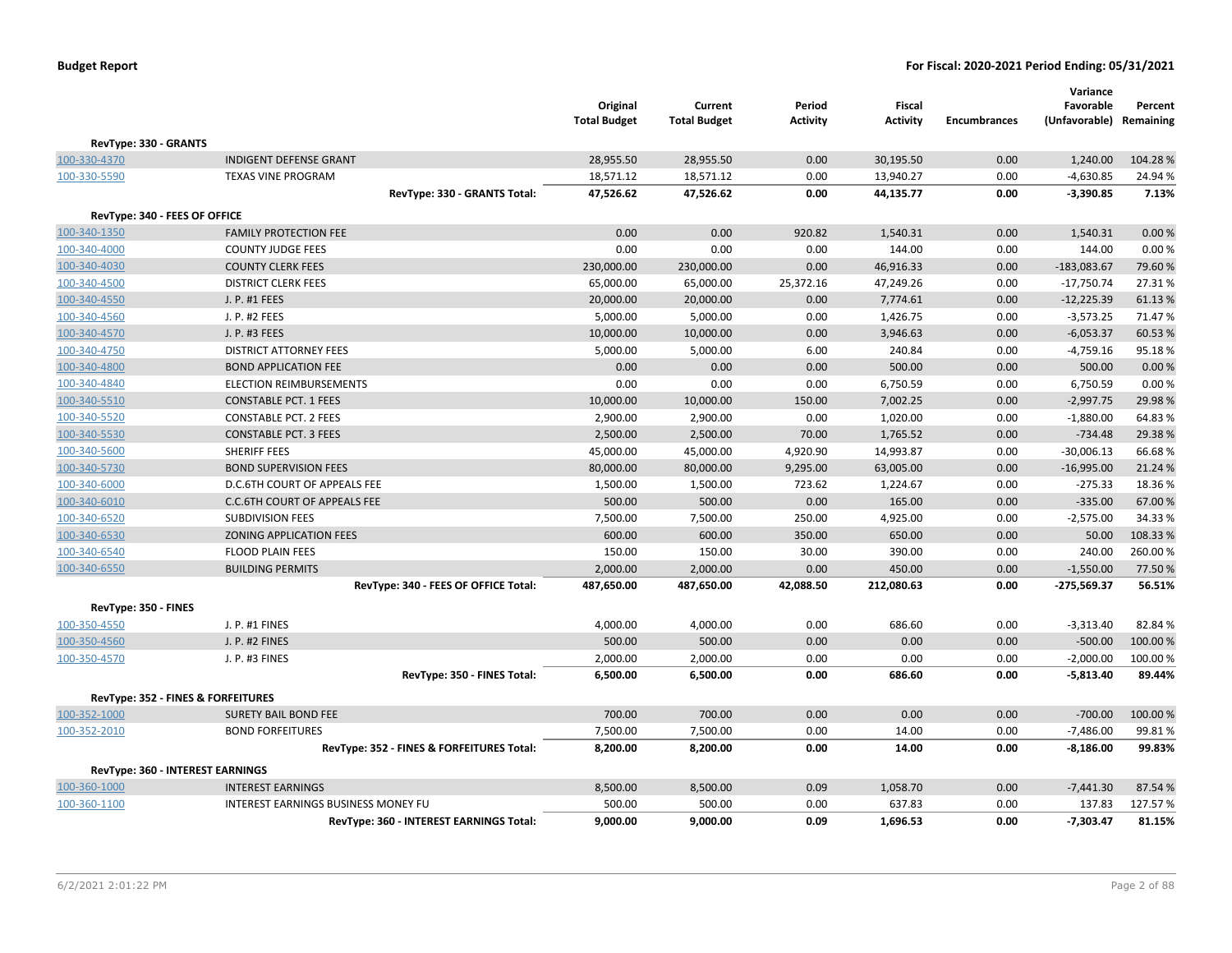|                                             |                                                         |                                                    | Original<br><b>Total Budget</b> | Current<br><b>Total Budget</b> | Period<br><b>Activity</b> | Fiscal<br><b>Activity</b> | <b>Encumbrances</b> | Variance<br>Favorable<br>(Unfavorable) Remaining | Percent              |
|---------------------------------------------|---------------------------------------------------------|----------------------------------------------------|---------------------------------|--------------------------------|---------------------------|---------------------------|---------------------|--------------------------------------------------|----------------------|
| RevType: 364 - SALE OF ASSETS LAND/BUILDING |                                                         |                                                    |                                 |                                |                           |                           |                     |                                                  |                      |
| 100-364-1630                                | <b>SALE OF EQUIPMENT</b>                                |                                                    | 1,000.00                        | 1,000.00                       | 0.00                      | 14,600.09                 | 0.00                |                                                  | 13,600.09 1,460.01 % |
|                                             |                                                         | RevType: 364 - SALE OF ASSETS LAND/BUILDING Total: | 1,000.00                        | 1,000.00                       | 0.00                      | 14,600.09                 | 0.00                |                                                  | 13,600.09 1,360.01%  |
|                                             |                                                         |                                                    |                                 |                                |                           |                           |                     |                                                  |                      |
| RevType: 370 - MISCELLANEOUS                |                                                         |                                                    |                                 |                                |                           |                           |                     |                                                  |                      |
| 100-370-1000<br>100-370-1120                |                                                         | <b>KFYN-RADIO TOWER RENT</b>                       | 2,400.00                        | 2,400.00                       | 200.00                    | 1,200.00                  | 0.00                | $-1,200.00$                                      | 50.00 %              |
|                                             | <b>TOBACCO SETTLEMENT</b><br><b>RENT- VERIZON TOWER</b> |                                                    | 19,703.58<br>11,109.00          | 19,703.58<br>11,109.00         | 0.00<br>1,064.61          | 32,891.60<br>8,516.88     | 0.00<br>0.00        | 13,188.02<br>$-2,592.12$                         | 166.93%<br>23.33 %   |
| 100-370-1150                                |                                                         |                                                    |                                 |                                |                           |                           |                     |                                                  | 492.63%              |
| 100-370-1200                                |                                                         | <b>CONTRIBUTION IHC TRUST</b>                      | 3,400.00                        | 3,400.00                       | 0.00                      | 16,749.44                 | 0.00                | 13,349.44                                        |                      |
| 100-370-1300                                |                                                         | REFUNDS & MISCELLANEOUS                            | 6,000.00                        | 6,300.00                       | 8,644.00                  | 17,352.04                 | 0.00                | 11,052.04                                        | 275.43%              |
| <b>Budget Adjustments</b>                   |                                                         |                                                    |                                 |                                |                           |                           |                     |                                                  |                      |
| <b>Number</b><br>BA0000056                  | Date<br>02/18/2021                                      | <b>Description</b>                                 | Adjustment<br>$-300.00$         |                                |                           |                           |                     |                                                  |                      |
|                                             |                                                         | Firefighters Charitable Foundation Donati          |                                 |                                |                           |                           |                     |                                                  |                      |
| 100-370-1301                                | <b>IHC REIMBURSEMENTS</b>                               |                                                    | 0.00                            | 0.00                           | 0.00                      | 1,590.25                  | 0.00                | 1,590.25                                         | 0.00%                |
| 100-370-1310                                |                                                         | AUTOMOBILE INSURANCE LOSS PAYMENTS                 | 0.00                            | 18,288.62                      | 0.00                      | 18,288.62                 | 0.00                | 0.00                                             | 0.00%                |
| <b>Budget Adjustments</b>                   |                                                         |                                                    |                                 |                                |                           |                           |                     |                                                  |                      |
| <b>Number</b>                               | Date                                                    | <b>Description</b>                                 | Adjustment                      |                                |                           |                           |                     |                                                  |                      |
| BA0000051                                   | 12/16/2020                                              | Auto Insurance Loss payment                        | $-16,168.69$                    |                                |                           |                           |                     |                                                  |                      |
| BA0000049                                   | 12/16/2020                                              | Auto Insurance Loss payments to R&M Au             | 16,168.69                       |                                |                           |                           |                     |                                                  |                      |
| BA0000050                                   | 12/16/2020                                              | To correct Auto Insurance Loss payments            | $-16,168.69$                    |                                |                           |                           |                     |                                                  |                      |
| BA0000052                                   | 01/29/2021                                              | Add Insurance loss payment to Sheriff R&           | 1,841.93                        |                                |                           |                           |                     |                                                  |                      |
| BA0000055                                   | 01/29/2021                                              | Auto Insurance Loss payment to Sheriff Ri          | $-1,841.93$                     |                                |                           |                           |                     |                                                  |                      |
| BA0000054                                   | 01/29/2021                                              | To correct Auto Insurance loss payment to          | $-1,841.93$                     |                                |                           |                           |                     |                                                  |                      |
| BA0000057                                   | 02/26/2021                                              | Sheriff Auto Loss Supplement check for U           | $-278.00$                       |                                |                           |                           |                     |                                                  |                      |
| 100-370-1350                                |                                                         | <b>HEALTH INS. SURPLUS DISTRIBUTION</b>            | 4,000.00                        | 4,000.00                       | 0.00                      | 0.00                      | 0.00                | $-4,000.00$                                      | 100.00 %             |
| 100-370-1390                                | STATE JUROR REIMB.FEE                                   |                                                    | 10,000.00                       | 10,000.00                      | 714.00                    | 2,550.00                  | 0.00                | $-7,450.00$                                      | 74.50%               |
| 100-370-1420                                |                                                         | <b>CULVERT PERMITTING PROCESS</b>                  | 0.00                            | 0.00                           | 50.00                     | 1,070.00                  | 0.00                | 1,070.00                                         | 0.00%                |
| 100-370-1421                                |                                                         | ROW PERMIT APPLICATION                             | 0.00                            | 0.00                           | 0.00                      | 20.00                     | 0.00                | 20.00                                            | 0.00%                |
| 100-370-1430                                | D.A.SALARY REIMB.                                       |                                                    | 27,500.00                       | 27,500.00                      | 9,166.66                  | 27,499.98                 | 0.00                | $-0.02$                                          | 0.00 %               |
| 100-370-1460                                |                                                         | SALE OF RECYCLED MATERIALS                         | 0.00                            | 0.00                           | 0.00                      | 29.40                     | 0.00                | 29.40                                            | 0.00%                |
| 100-370-1470                                |                                                         | UTILITIES REIMBURSEMENT                            | 14,000.00                       | 14,000.00                      | 953.72                    | 6,127.31                  | 0.00                | $-7,872.69$                                      | 56.23%               |
| 100-370-1510                                | ASST. DA LONGEVITY PAY                                  |                                                    | 4,400.00                        | 4,400.00                       | 1,440.00                  | 4,200.00                  | 0.00                | $-200.00$                                        | 4.55 %               |
| 100-370-1620                                |                                                         | <b>COURT REPORTER SERVICE FEE</b>                  | 6,000.00                        | 6,000.00                       | 2,170.92                  | 4,173.61                  | 0.00                | $-1,826.39$                                      | 30.44 %              |
| 100-370-4080                                |                                                         | <b>COUNTY WELLNESS PROGRAM</b>                     | 1,100.00                        | 2,520.00                       | 0.00                      | 2,520.00                  | 0.00                | 0.00                                             | 0.00%                |
| <b>Budget Adjustments</b>                   |                                                         |                                                    |                                 |                                |                           |                           |                     |                                                  |                      |
| Number                                      | Date                                                    | Description                                        | Adjustment                      |                                |                           |                           |                     |                                                  |                      |
| BA0000058                                   | 03/04/2021                                              | Increasing County Wellness Program                 | $-1,420.00$                     |                                |                           |                           |                     |                                                  |                      |
| 100-370-4100                                |                                                         | CO CT AT LAW SUPPLEMENT                            | 84,000.00                       | 84,000.00                      | 21,000.00                 | 63,000.00                 | 0.00                | $-21,000.00$                                     | 25.00 %              |
| 100-370-4170                                | <b>EMS ALLOCATION</b>                                   |                                                    | 600,000.00                      | 600,000.00                     | 0.00                      | 600,000.00                | 0.00                | 0.00                                             | 0.00%                |
| 100-370-4320                                |                                                         | PROCEEDS OF SALE OF LIVESTOCK                      | 0.00                            | 0.00                           | 0.00                      | 24.32                     | 0.00                | 24.32                                            | 0.00%                |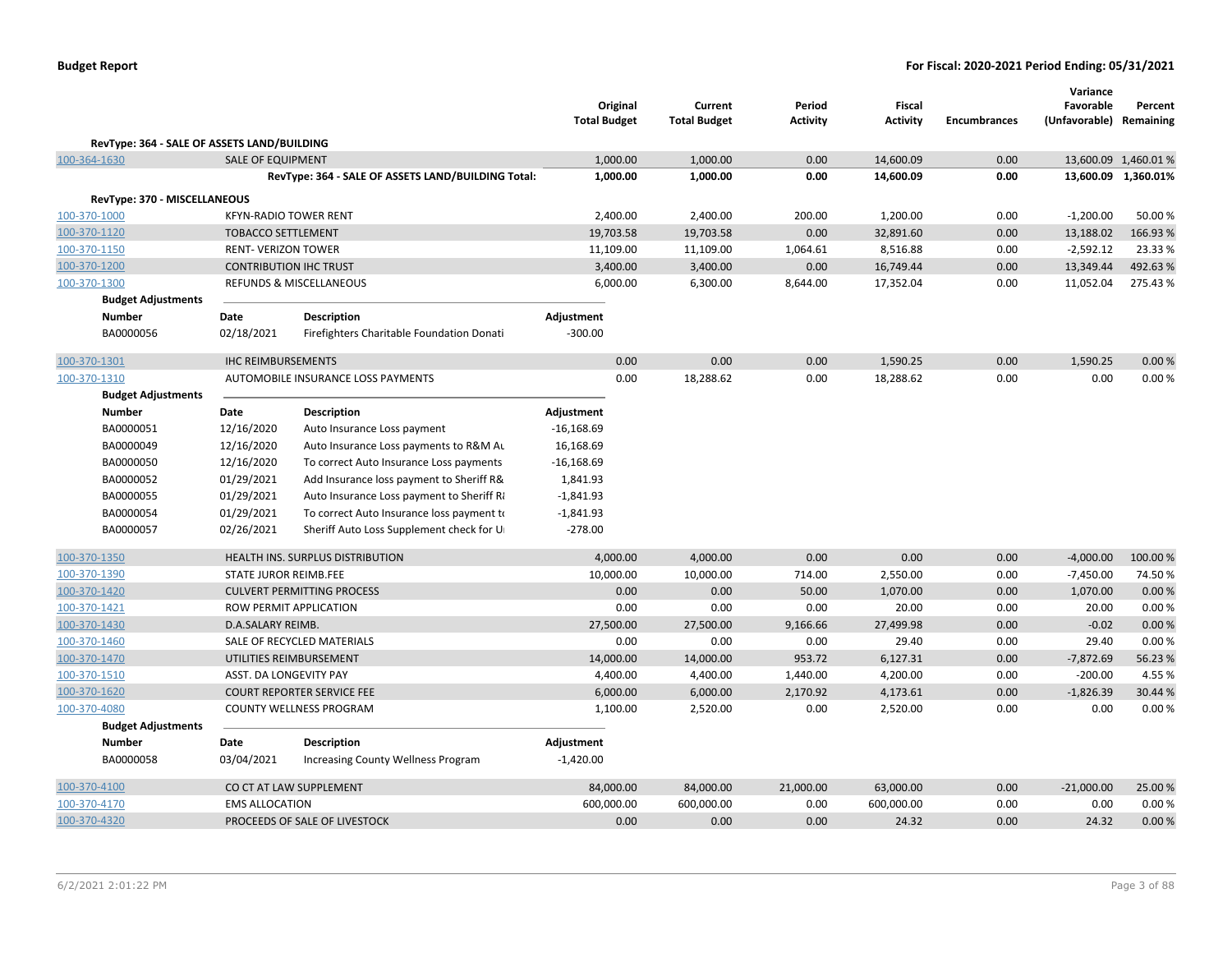| <b>Budget Report</b> |  |
|----------------------|--|
|----------------------|--|

|                                   |                                          | Original<br><b>Total Budget</b> | Current<br><b>Total Budget</b> | Period<br><b>Activity</b> | <b>Fiscal</b><br><b>Activity</b> | <b>Encumbrances</b> | Variance<br>Favorable<br>(Unfavorable) | Percent<br>Remaining |
|-----------------------------------|------------------------------------------|---------------------------------|--------------------------------|---------------------------|----------------------------------|---------------------|----------------------------------------|----------------------|
| 100-370-4500                      | DIST. CLK. PASSPORT PHOTO                | 1,000.00                        | 1,000.00                       | 60.00                     | 70.00                            | 0.00                | $-930.00$                              | 93.00%               |
| 100-370-4530                      | REIMB.CEC ODYSSEY SAAS                   | 21,593.00                       | 21,593.00                      | 0.00                      | 20,311.76                        | 0.00                | $-1,281.24$                            | 5.93%                |
| 100-370-5620                      | STATE REIMB.OFFENDER TRANSPORT           | 8,000.00                        | 8,000.00                       | 287.00                    | 10,049.50                        | 0.00                | 2,049.50                               | 125.62%              |
|                                   | RevType: 370 - MISCELLANEOUS Total:      | 824,205.58                      | 844,214.20                     | 45,750.91                 | 838,234.71                       | 0.00                | $-5,979.49$                            | 0.71%                |
|                                   | <b>Revenue Total:</b>                    | 13,903,281.52                   | 13,923,290.14                  | 676,216.26                | 12,389,133.71                    | 0.00                | $-1,534,156.43$                        | 11.02%               |
| <b>Expense</b>                    |                                          |                                 |                                |                           |                                  |                     |                                        |                      |
| Department: 400 - County Judge    |                                          |                                 |                                |                           |                                  |                     |                                        |                      |
| 100-400-1010                      | SALARY ELECTED OFFICIAL                  | 67,178.37                       | 67,178.37                      | 5,167.56                  | 46,508.04                        | 0.00                | 20,670.33                              | 30.77%               |
| 100-400-1050                      | <b>SALARY SECRETARY</b>                  | 30,820.92                       | 30,820.92                      | 2,370.83                  | 21,337.55                        | 0.00                | 9,483.37                               | 30.77%               |
| 100-400-2010                      | SOCIAL SECURITY TAXES                    | 6,485.16                        | 6,485.16                       | 502.74                    | 4,507.89                         | 0.00                | 1,977.27                               | 30.49%               |
| 100-400-2020                      | <b>GROUP HEALTH INSURANCE</b>            | 12,555.60                       | 12,555.60                      | 1,045.48                  | 8,363.84                         | 0.00                | 4,191.76                               | 33.39 %              |
| 100-400-2030                      | <b>RETIREMENT</b>                        | 11,887.28                       | 11,887.28                      | 959.28                    | 8,362.65                         | 0.00                | 3,524.63                               | 29.65%               |
| 100-400-2040                      | <b>WORKERS' COMPENSATION</b>             | 321.28                          | 321.28                         | 0.00                      | 144.04                           | 0.00                | 177.24                                 | 55.17%               |
| 100-400-2050                      | <b>MEDICARE TAX</b>                      | 1,516.69                        | 1,516.69                       | 117.58                    | 1,054.27                         | 0.00                | 462.42                                 | 30.49%               |
| 100-400-2250                      | <b>TRAVEL ALLOWANCE</b>                  | 4,200.00                        | 4,200.00                       | 350.00                    | 2,800.00                         | 0.00                | 1,400.00                               | 33.33%               |
| 100-400-3100                      | <b>OFFICE SUPPLIES</b>                   | 800.00                          | 800.00                         | 0.00                      | 332.35                           | 0.00                | 467.65                                 | 58.46%               |
| 100-400-3110                      | POSTAGE                                  | 200.00                          | 200.00                         | 0.00                      | 2.40                             | 0.00                | 197.60                                 | 98.80%               |
| 100-400-4270                      | OUT OF COUNTY TRAVEL/TRAINING            | 5,500.00                        | 5,500.00                       | 0.00                      | 505.00                           | 0.00                | 4,995.00                               | 90.82%               |
| 100-400-4350                      | PRINTING                                 | 200.00                          | 200.00                         | 0.00                      | 0.00                             | 0.00                | 200.00                                 | 100.00%              |
| 100-400-4680                      | JUVENILE BOARD SALARY                    | 2,400.00                        | 2,400.00                       | 200.00                    | 1,600.00                         | 0.00                | 800.00                                 | 33.33 %              |
| 100-400-4810                      | <b>DUES</b>                              | 335.00                          | 335.00                         | 0.00                      | 395.00                           | 0.00                | $-60.00$                               | $-17.91%$            |
| 100-400-5720                      | <b>OFFICE EQUIPMENT</b>                  | 200.00                          | 200.00                         | 0.00                      | 0.00                             | 0.00                | 200.00                                 | 100.00%              |
|                                   | Department: 400 - County Judge Total:    | 144,600.30                      | 144,600.30                     | 10,713.47                 | 95,913.03                        | 0.00                | 48,687.27                              | 33.67%               |
| Department: 401 - 911 Coordinator |                                          |                                 |                                |                           |                                  |                     |                                        |                      |
| 100-401-4030                      | <b>TCOG RURAL ADDRESSING</b>             | 23,000.00                       | 23,000.00                      | 0.00                      | 23,000.00                        | 0.00                | 0.00                                   | 0.00%                |
|                                   | Department: 401 - 911 Coordinator Total: | 23,000.00                       | 23,000.00                      | 0.00                      | 23,000.00                        | 0.00                | 0.00                                   | 0.00%                |
| Department: 403 - County Clerk    |                                          |                                 |                                |                           |                                  |                     |                                        |                      |
| 100-403-1010                      | SALARY ELECTED OFFICIAL                  | 58,757.97                       | 58,757.97                      | 4,479.84                  | 40,318.56                        | 0.00                | 18,439.41                              | 31.38%               |
| 100-403-1030                      | SALALRY CHIEF DEPUTY                     | 30,970.16                       | 30,970.16                      | 2,382.32                  | 14,293.94                        | 0.00                | 16,676.22                              | 53.85%               |
| 100-403-1040                      | <b>SALARY DEPUTIES</b>                   | 138,901.46                      | 138,901.46                     | 10,671.75                 | 103,231.44                       | 0.00                | 35,670.02                              | 25.68%               |
| 100-403-1070                      | <b>SALARY PART-TIME</b>                  | 18,096.00                       | 18,096.00                      | 1,524.00                  | 12,864.00                        | 0.00                | 5,232.00                               | 28.91%               |
| 100-403-2010                      | SOCIAL SECURITY TAXES                    | 15,296.99                       | 15,296.99                      | 1,141.10                  | 10,327.01                        | 0.00                | 4,969.98                               | 32.49%               |
| 100-403-2020                      | <b>GROUP HEALTH INSURANCE</b>            | 85,446.48                       | 85,446.48                      | 7,120.54                  | 56,964.32                        | 0.00                | 28,482.16                              | 33.33%               |
| 100-403-2030                      | <b>RETIREMENT</b>                        | 29,212.31                       | 29,212.31                      | 2,260.27                  | 20,199.45                        | 0.00                | 9,012.86                               | 30.85 %              |
| 100-403-2040                      | <b>WORKERS COMPENSATION</b>              | 789.52                          | 789.52                         | 0.00                      | 353.98                           | 0.00                | 435.54                                 | 55.17%               |
| 100-403-2050                      | <b>MEDICARE TAX</b>                      | 3,577.52                        | 3,577.52                       | 266.88                    | 2,325.93                         | 0.00                | 1,251.59                               | 34.98%               |
| 100-403-3100                      | <b>OFFICE SUPPLIES</b>                   | 3,760.00                        | 3,760.00                       | 18.34                     | 2,977.00                         | 239.00              | 544.00                                 | 14.47%               |
| 100-403-3110                      | <b>POSTAGE</b>                           | 1,500.00                        | 1,500.00                       | 206.28                    | 649.33                           | 0.00                | 850.67                                 | 56.71%               |
| 100-403-4270                      | OUT OF COUNTY TRAVEL/TRAINING            | 3,500.00                        | 3,500.00                       | 339.68                    | 589.68                           | 0.00                | 2,910.32                               | 83.15%               |
| 100-403-4350                      | <b>PRINTING</b>                          | 1,400.00                        | 1,400.00                       | 0.00                      | 1,363.16                         | 0.00                | 36.84                                  | 2.63%                |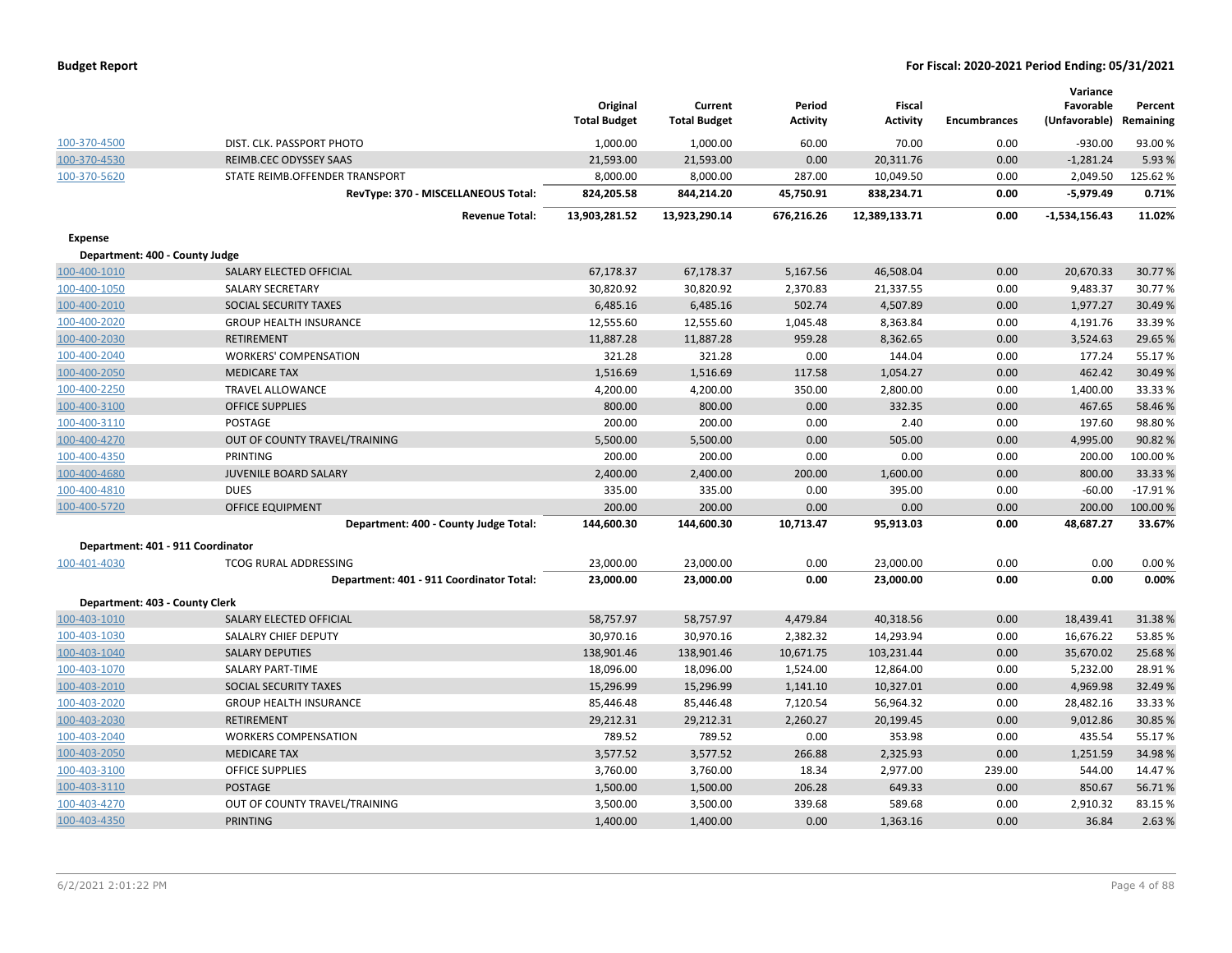| <b>Budget Report</b> |  |
|----------------------|--|
|----------------------|--|

|                            |                                                    | Original<br><b>Total Budget</b> | Current<br><b>Total Budget</b> | Period<br><b>Activity</b> | Fiscal<br><b>Activity</b> | <b>Encumbrances</b> | Variance<br>Favorable<br>(Unfavorable) Remaining | Percent   |
|----------------------------|----------------------------------------------------|---------------------------------|--------------------------------|---------------------------|---------------------------|---------------------|--------------------------------------------------|-----------|
| 100-403-4800               | <b>BOND</b>                                        | 157.50                          | 157.50                         | 157.50                    | 157.50                    | 0.00                | 0.00                                             | 0.00%     |
| 100-403-4810               | <b>DUES</b>                                        | 225.00                          | 225.00                         | 0.00                      | 175.00                    | 0.00                | 50.00                                            | 22.22 %   |
| 100-403-5720               | OFFICE EQUIPMENT                                   | 200.00                          | 200.00                         | 0.00                      | 228.26                    | 0.00                | $-28.26$                                         | $-14.13%$ |
|                            | Department: 403 - County Clerk Total:              | 391,790.91                      | 391,790.91                     | 30,568.50                 | 267,018.56                | 239.00              | 124,533.35                                       | 31.79%    |
| Department: 404 - Election |                                                    |                                 |                                |                           |                           |                     |                                                  |           |
| 100-404-1090               | SALARY-ELECTION WORKERS                            | 15,900.00                       | 15,900.00                      | 116.00                    | 20,605.00                 | 0.00                | $-4,705.00$                                      | $-29.59%$ |
| 100-404-2010               | SOCIAL SECURITY TAXES                              | 625.00                          | 625.00                         | 0.00                      | 100.09                    | 0.00                | 524.91                                           | 83.99%    |
| 100-404-2050               | <b>MEDICARE TAX</b>                                | 175.00                          | 175.00                         | 0.00                      | $-5.51$                   | 0.00                | 180.51                                           | 103.15 %  |
| 100-404-3100               | <b>ELECTION SUPPLIES</b>                           | 5,500.00                        | 5,500.00                       | 1,259.39                  | 4,745.59                  | 0.00                | 754.41                                           | 13.72 %   |
| 100-404-3110               | <b>POSTAGE</b>                                     | 8,500.00                        | 8,500.00                       | 67.47                     | 2,189.91                  | 0.00                | 6,310.09                                         | 74.24 %   |
| 100-404-4210               | <b>ELECTION INTERNET</b>                           | 925.00                          | 925.00                         | 113.99                    | 797.85                    | 0.00                | 127.15                                           | 13.75 %   |
| 100-404-4270               | ELECTION TRAVEL/TRAINING                           | 2,500.00                        | 2,500.00                       | 116.99                    | 315.70                    | 0.00                | 2,184.30                                         | 87.37 %   |
| 100-404-4300               | <b>BIDS AND NOTICES</b>                            | 600.00                          | 600.00                         | 0.00                      | 599.23                    | 0.00                | 0.77                                             | 0.13%     |
| 100-404-4420               | PROFESSIONAL SERVICE/TRANSLATOR                    | 200.00                          | 200.00                         | 0.00                      | 106.25                    | 0.00                | 93.75                                            | 46.88%    |
| 100-404-4810               | <b>DUES</b>                                        | 300.00                          | 300.00                         | 0.00                      | 300.00                    | 0.00                | 0.00                                             | 0.00%     |
| 100-404-4830               | <b>VOTER REGISTRATION</b>                          | 2,000.00                        | 2,000.00                       | 0.00                      | 0.00                      | 0.00                | 2,000.00                                         | 100.00 %  |
| 100-404-4850               | ELECTION MAINT. AGREEMENT                          | 16,221.00                       | 16,221.00                      | 0.00                      | 14,661.00                 | 0.00                | 1,560.00                                         | 9.62%     |
|                            | Department: 404 - Election Total:                  | 53,446.00                       | 53,446.00                      | 1,673.84                  | 44,415.11                 | 0.00                | 9,030.89                                         | 16.90%    |
|                            | Department: 405 - Veterans' Service Officer        |                                 |                                |                           |                           |                     |                                                  |           |
| 100-405-1020               | SALARY VETERANS' SERVICE OFFICER                   | 40,375.92                       | 40,375.92                      | 3,105.83                  | 27,952.56                 | 0.00                | 12,423.36                                        | 30.77 %   |
| 100-405-2010               | SOCIAL SECURITY TAXES                              | 2,503.31                        | 2,503.31                       | 189.58                    | 1,709.20                  | 0.00                | 794.11                                           | 31.72 %   |
| 100-405-2020               | <b>GROUP HEALTH INSURANCE</b>                      | 12,206.64                       | 12,206.64                      | 1,017.22                  | 8,137.76                  | 0.00                | 4,068.88                                         | 33.33 %   |
| 100-405-2030               | <b>RETIREMENT</b>                                  | 4,780.51                        | 4,780.51                       | 368.36                    | 3,307.61                  | 0.00                | 1,472.90                                         | 30.81%    |
| 100-405-2040               | <b>WORKERS' COMPENSATION</b>                       | 129.20                          | 129.20                         | 0.00                      | 57.93                     | 0.00                | 71.27                                            | 55.16 %   |
| 100-405-2050               | <b>MEDICARE TAX</b>                                | 585.45                          | 585.45                         | 44.34                     | 399.76                    | 0.00                | 185.69                                           | 31.72 %   |
| 100-405-3100               | <b>OFFICE SUPPLIES</b>                             | 150.00                          | 150.00                         | 0.00                      | 112.73                    | 0.00                | 37.27                                            | 24.85 %   |
| 100-405-3110               | POSTAGE                                            | 100.00                          | 100.00                         | 0.00                      | 0.00                      | 0.00                | 100.00                                           | 100.00%   |
| 100-405-4270               | OUT OF COUNTY TRAVEL/TRAINING                      | 1,250.00                        | 1,250.00                       | 0.00                      | 0.00                      | 0.00                | 1,250.00                                         | 100.00%   |
| 100-405-5720               | <b>OFFICE EQUIPMENT</b>                            | 200.00                          | 200.00                         | 0.00                      | 0.00                      | 0.00                | 200.00                                           | 100.00%   |
|                            | Department: 405 - Veterans' Service Officer Total: | 62,281.03                       | 62,281.03                      | 4,725.33                  | 41,677.55                 | 0.00                | 20,603.48                                        | 33.08%    |
|                            | Department: 406 - Emergency Management             |                                 |                                |                           |                           |                     |                                                  |           |
| 100-406-1020               | SALARY-EMERGENCY MANAGEMENT COORDINATOR            | 33,748.00                       | 33,748.00                      | 2,555.61                  | 23,000.55                 | 0.00                | 10,747.45                                        | 31.85 %   |
| 100-406-2010               | SOCIAL SECURITY TAXES                              | 2,092.38                        | 2,092.38                       | 158.44                    | 1,425.96                  | 0.00                | 666.42                                           | 31.85 %   |
| 100-406-2020               | <b>GROUP HEALTH INSURANCE</b>                      | 12,206.64                       | 12,206.64                      | 1,017.22                  | 10,172.20                 | 0.00                | 2,034.44                                         | 16.67%    |
| 100-406-2030               | <b>RETIREMENT</b>                                  | 3,995.76                        | 3,995.76                       | 303.10                    | 2,721.60                  | 0.00                | 1,274.16                                         | 31.89%    |
| 100-406-2040               | <b>WORKERS' COMPENSATION</b>                       | 107.99                          | 107.99                         | 0.00                      | 48.42                     | 0.00                | 59.57                                            | 55.16 %   |
| 100-406-2050               | <b>MEDICARE TAX</b>                                | 489.35                          | 489.35                         | 37.06                     | 333.54                    | 0.00                | 155.81                                           | 31.84 %   |
| 100-406-3100               | <b>OFFICE SUPPLIES</b>                             | 200.00                          | 200.00                         | 0.00                      | 110.98                    | 0.00                | 89.02                                            | 44.51%    |
| 100-406-3110               | POSTAGE                                            | 50.00                           | 50.00                          | 0.00                      | 0.00                      | 0.00                | 50.00                                            | 100.00%   |
| 100-406-3300               | AUTO EXPENSE-GAS & OIL                             | 800.00                          | 800.00                         | 151.11                    | 393.36                    | 0.00                | 406.64                                           | 50.83%    |
| 100-406-4200               | SATELLITE TELEPHONE                                | 175.00                          | 175.00                         | 0.00                      | 175.59                    | 0.00                | $-0.59$                                          | $-0.34%$  |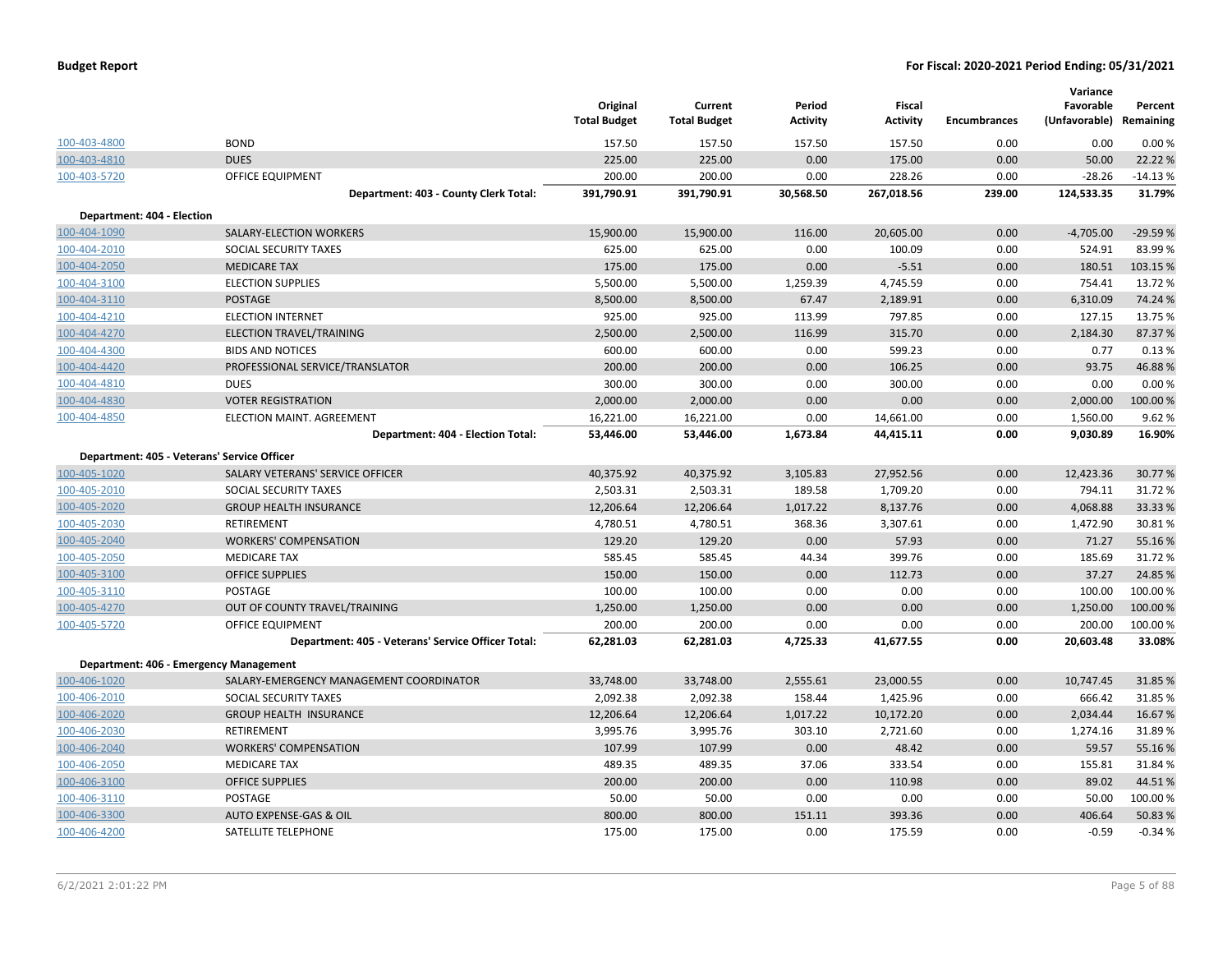|                                    |                            |                                               | Original<br><b>Total Budget</b> | Current<br><b>Total Budget</b> | Period<br><b>Activity</b> | <b>Fiscal</b><br><b>Activity</b> | <b>Encumbrances</b> | Variance<br>Favorable<br>(Unfavorable) Remaining | Percent    |
|------------------------------------|----------------------------|-----------------------------------------------|---------------------------------|--------------------------------|---------------------------|----------------------------------|---------------------|--------------------------------------------------|------------|
| 100-406-4210                       | <b>EMERGENCY INTERNET</b>  |                                               | 460.00                          | 460.00                         | 37.99                     | 265.97                           | 0.00                | 194.03                                           | 42.18%     |
| 100-406-4270                       |                            | OUT OF COUNTY TRAVEL/TRAINING                 | 1,000.00                        | 1,000.00                       | 0.00                      | 0.00                             | 0.00                | 1,000.00                                         | 100.00%    |
| 100-406-4530                       | <b>R&amp;M EQUIPMENT</b>   |                                               | 200.00                          | 200.00                         | 0.00                      | 0.00                             | 0.00                | 200.00                                           | 100.00%    |
| 100-406-4540                       | <b>R&amp;M AUTO</b>        |                                               | 1,000.00                        | 1,000.00                       | 711.00                    | 727.75                           | 0.00                | 272.25                                           | 27.23 %    |
| 100-406-4870                       |                            | TRAILER/AUTO INSURANCE                        | 650.00                          | 650.00                         | 0.00                      | 619.00                           | 0.00                | 31.00                                            | 4.77%      |
| 100-406-4890                       |                            | CODE RED EARLY WARNING SYSTEM                 | 12,768.00                       | 12,768.00                      | 0.00                      | 13,406.40                        | 0.00                | $-638.40$                                        | $-5.00%$   |
| 100-406-5750                       |                            | PURCHASE OF AUTOMOBILES                       | 0.00                            | 34,400.67                      | 0.00                      | 34,400.67                        | 0.00                | 0.00                                             | 0.00%      |
| <b>Budget Adjustments</b>          |                            |                                               |                                 |                                |                           |                                  |                     |                                                  |            |
| <b>Number</b>                      | Date                       | <b>Description</b>                            | Adjustment                      |                                |                           |                                  |                     |                                                  |            |
| BA0000036                          | 10/06/2020                 | <b>Emergency Management Vehicle</b>           | 34,400.67                       |                                |                           |                                  |                     |                                                  |            |
|                                    |                            | Department: 406 - Emergency Management Total: | 69,943.12                       | 104,343.79                     | 4,971.53                  | 87,801.99                        | 0.00                | 16,541.80                                        | 15.85%     |
| Department: 409 - Non-Departmental |                            |                                               |                                 |                                |                           |                                  |                     |                                                  |            |
| 100-409-2040                       |                            | <b>WORKERS' COMPENSATION</b>                  | 1,000.00                        | 1,000.00                       | 0.00                      | 365.35                           | 0.00                | 634.65                                           | 63.47%     |
| 100-409-2060                       |                            | UNEMPLOYMENT EXPENSE                          | 1,000.00                        | 1,000.00                       | 0.00                      | 6,413.50                         | 0.00                | $-5,413.50$                                      | -541.35 %  |
| 100-409-3990                       | <b>CLAIMS SETTLEMENTS</b>  |                                               | 5,000.00                        | 5,000.00                       | 0.00                      | 1,000.00                         | 0.00                | 4,000.00                                         | 80.00%     |
| 100-409-4000                       | <b>LEGAL FEES</b>          |                                               | 13,000.00                       | 13,000.00                      | 110.31                    | 110.31                           | 0.00                | 12,889.69                                        | 99.15 %    |
| 100-409-4010                       | <b>AUDIT EXPENSE</b>       |                                               | 45,000.00                       | 45,000.00                      | 0.00                      | 0.00                             | 0.00                | 45,000.00                                        | 100.00%    |
| 100-409-4040                       |                            | 911 EMERGENCY SERVICE                         | 8,917.00                        | 8,917.00                       | 0.00                      | 6,687.75                         | 0.00                | 2,229.25                                         | 25.00 %    |
| 100-409-4060                       | TAX APPRAISAL DISTRICT     |                                               | 487,712.16                      | 487,712.16                     | 0.00                      | 258,208.00                       | 0.00                | 229,504.16                                       | 47.06%     |
| 100-409-4080                       |                            | <b>COUNTY WELLNESS PROGRAM</b>                | 1,100.00                        | 2,520.00                       | 200.00                    | 504.94                           | 0.00                | 2,015.06                                         | 79.96%     |
| <b>Budget Adjustments</b>          |                            |                                               |                                 |                                |                           |                                  |                     |                                                  |            |
| <b>Number</b>                      | Date                       | <b>Description</b>                            | Adjustment                      |                                |                           |                                  |                     |                                                  |            |
| BA0000058                          | 03/04/2021                 | Increasing County Wellness Program            | 1,420.00                        |                                |                           |                                  |                     |                                                  |            |
| 100-409-4260                       | PROFESSIONAL FEES          |                                               | 20,000.00                       | 20,000.00                      | 0.00                      | 0.00                             | 0.00                | 20,000.00                                        | 100.00 %   |
| 100-409-4300                       | <b>BIDS &amp; NOTICES</b>  |                                               | 1,500.00                        | 1,500.00                       | 160.98                    | 1,462.96                         | 0.00                | 37.04                                            | 2.47 %     |
| 100-409-4502                       | LAWN MAINTENANCE           |                                               | 0.00                            | 3,500.00                       | 0.00                      | 0.00                             | 0.00                | 3,500.00                                         | 100.00 %   |
| <b>Budget Adjustments</b>          |                            |                                               |                                 |                                |                           |                                  |                     |                                                  |            |
| <b>Number</b>                      | Date                       | <b>Description</b>                            | Adjustment                      |                                |                           |                                  |                     |                                                  |            |
| BA0000067                          | 05/25/2021                 | Move money from Contingency to Law M          | 3,500.00                        |                                |                           |                                  |                     |                                                  |            |
| 100-409-4810                       | <b>DUES</b>                |                                               | 7,800.00                        | 7,800.00                       | 0.00                      | 6,893.67                         | 0.00                | 906.33                                           | 11.62%     |
| 100-409-4830                       | PUBLIC OFFICIALS INS.      |                                               | 16,000.00                       | 16,000.00                      | 0.00                      | 14,225.80                        | 0.00                | 1,774.20                                         | 11.09%     |
| 100-409-4840                       |                            | <b>GENERAL LIABILITY INSURANCE</b>            | 7,500.00                        | 7,500.00                       | 0.00                      | 7,252.00                         | 0.00                | 248.00                                           | 3.31%      |
| 100-409-4850                       | <b>WATER SUPPLY AGENCY</b> |                                               | 1,000.00                        | 1,000.00                       | 0.00                      | 0.00                             | 0.00                | 1,000.00                                         | 100.00%    |
| 100-409-4890                       |                            | <b>COURT COSTS/ARREST FEES</b>                | 225,000.00                      | 225,000.00                     | 382.47                    | 87,580.42                        | 0.00                | 137,419.58                                       | 61.08%     |
| 100-409-4920                       |                            | 6TH COURT OF APPEALS FEE                      | 2,500.00                        | 2,500.00                       | 0.00                      | 1,277.36                         | 0.00                | 1,222.64                                         | 48.91%     |
| 100-409-4940                       |                            | TCEQ PERMITS ENVIRONMENTAL DEV                | 800.00                          | 800.00                         | 0.00                      | 2,280.00                         | 0.00                | $-1,480.00$                                      | $-185.00%$ |
| 100-409-4990                       | <b>BANK SERVICE FEES</b>   |                                               | 8,775.00                        | 8,775.00                       | 700.00                    | 5,651.00                         | 0.00                | 3,124.00                                         | 35.60%     |
|                                    |                            | Department: 409 - Non-Departmental Total:     | 853,604.16                      | 858,524.16                     | 1,553.76                  | 399,913.06                       | 0.00                | 458,611.10                                       | 53.42%     |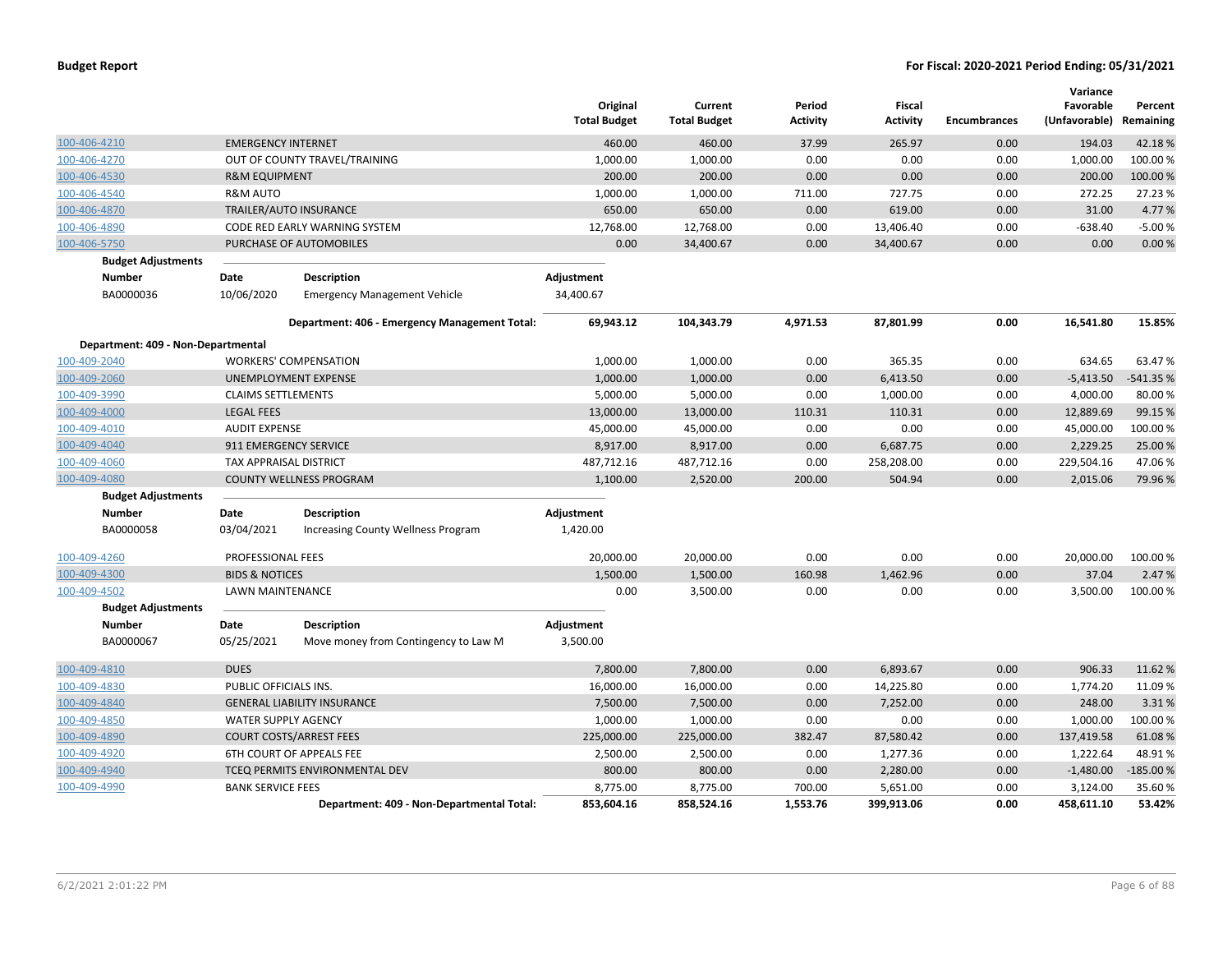|                                        |                              |                                              | Original<br><b>Total Budget</b> | Current<br><b>Total Budget</b> | Period<br><b>Activity</b> | <b>Fiscal</b><br><b>Activity</b> | <b>Encumbrances</b> | Variance<br>Favorable<br>(Unfavorable) Remaining | Percent  |
|----------------------------------------|------------------------------|----------------------------------------------|---------------------------------|--------------------------------|---------------------------|----------------------------------|---------------------|--------------------------------------------------|----------|
| Department: 410 - County Court at Law  |                              |                                              |                                 |                                |                           |                                  |                     |                                                  |          |
| 100-410-1010                           |                              | SALARY ELECTED OFFICIAL                      | 167,000.00                      | 167,000.00                     | 12,846.16                 | 115,615.44                       | 0.00                | 51,384.56                                        | 30.77%   |
| 100-410-1030                           |                              | SALARY COURT COORDINATOR                     | 32,759.08                       | 32,759.08                      | 2,519.94                  | 22,679.42                        | 0.00                | 10,079.66                                        | 30.77%   |
| 100-410-1100                           |                              | <b>SALARY COURT REPORTER</b>                 | 67,566.10                       | 67,566.10                      | 5,153.84                  | 43,428.96                        | 0.00                | 24,137.14                                        | 35.72%   |
| 100-410-1300                           | <b>BAILIFF</b>               |                                              | 40,868.41                       | 40,868.41                      | 3,143.73                  | 28,293.54                        | 0.00                | 12,574.87                                        | 30.77%   |
| 100-410-2010                           | SOCIAL SECURITY TAXES        |                                              | 18,537.60                       | 18,537.60                      | 1,473.78                  | 11,178.27                        | 0.00                | 7,359.33                                         | 39.70%   |
| 100-410-2020                           |                              | <b>GROUP HEALTH INSURANCE</b>                | 42,723.24                       | 42,723.24                      | 3,590.58                  | 28,724.58                        | 0.00                | 13,998.66                                        | 32.77%   |
| 100-410-2030                           | <b>RETIREMENT</b>            |                                              | 36,774.28                       | 36,774.28                      | 2,830.22                  | 24,983.01                        | 0.00                | 11,791.27                                        | 32.06 %  |
| 100-410-2040                           |                              | <b>WORKERS COMPENSATION</b>                  | 993.90                          | 993.90                         | 0.00                      | 445.61                           | 0.00                | 548.29                                           | 55.17%   |
| 100-410-2050                           | <b>MEDICARE TAX</b>          |                                              | 4,503.61                        | 4,503.61                       | 344.70                    | 3,100.29                         | 0.00                | 1,403.32                                         | 31.16%   |
| 100-410-3100                           | <b>OFFICE SUPPLIES</b>       |                                              | 0.00                            | 0.00                           | 0.00                      | 250.21                           | 127.86              | $-378.07$                                        | 0.00%    |
| 100-410-3150                           | <b>COPIER RENTAL</b>         |                                              | 1,300.00                        | 1,300.00                       | 102.69                    | 813.66                           | 0.00                | 486.34                                           | 37.41%   |
| 100-410-3190                           | <b>JURY EXPENSE</b>          |                                              | 2,000.00                        | 2,000.00                       | 0.00                      | 0.00                             | 0.00                | 2,000.00                                         | 100.00%  |
| 100-410-4240                           |                              | <b>INDIGENT ATTORNEY FEES</b>                | 55,000.00                       | 55,000.00                      | 5,775.00                  | 29,126.25                        | 0.00                | 25,873.75                                        | 47.04 %  |
| 100-410-4250                           | PROFESSIONAL SERVICES        |                                              | 1,200.00                        | 1,200.00                       | 0.00                      | 995.00                           | 0.00                | 205.00                                           | 17.08%   |
| 100-410-4270                           |                              | OUT OF COUNTY TRAVEL/TRAINING                | 2,000.00                        | 2,000.00                       | 0.00                      | 0.00                             | 0.00                | 2,000.00                                         | 100.00 % |
| 100-410-4350                           | PRINTING                     |                                              | 150.00                          | 150.00                         | 0.00                      | 0.00                             | 0.00                | 150.00                                           | 100.00 % |
| 100-410-4380                           |                              | <b>COURT REPORTER EXPENSE</b>                | 3,500.00                        | 3,500.00                       | 0.00                      | 1,050.00                         | 0.00                | 2,450.00                                         | 70.00 %  |
| 100-410-4390                           | <b>WITNESS EXPENSE</b>       |                                              | 500.00                          | 500.00                         | 0.00                      | 0.00                             | 0.00                | 500.00                                           | 100.00 % |
| 100-410-4530                           | <b>R&amp;M EQUIPMENT</b>     |                                              | 200.00                          | 200.00                         | 0.00                      | 0.00                             | 0.00                | 200.00                                           | 100.00 % |
| <b>Budget Adjustments</b>              |                              |                                              |                                 |                                |                           |                                  |                     |                                                  |          |
| Number                                 | Date                         | <b>Description</b>                           | Adjustment                      |                                |                           |                                  |                     |                                                  |          |
| BA0000038                              | 10/29/2020                   | Adjust Adopted 2021technology to compi       | 3,000.00                        |                                |                           |                                  |                     |                                                  |          |
| BA0000039                              | 10/29/2020                   | Correct budget adjustment from equip to      | $-3,000.00$                     |                                |                           |                                  |                     |                                                  |          |
| 100-410-4670                           | <b>VISITING JUDGE</b>        |                                              | 1,200.00                        | 1,200.00                       | 0.00                      | 0.00                             | 0.00                | 1,200.00                                         | 100.00%  |
| 100-410-4680                           | <b>JUVENILE BOARD SALARY</b> |                                              | 2,400.00                        | 2,400.00                       | 200.00                    | 1,600.00                         | 0.00                | 800.00                                           | 33.33 %  |
| 100-410-4800                           | <b>BONDS</b>                 |                                              | 100.00                          | 100.00                         | 0.00                      | 0.00                             | 0.00                | 100.00                                           | 100.00%  |
| 100-410-5740                           | <b>TECHNOLOGY</b>            |                                              | 3,000.00                        | 3,000.00                       | 0.00                      | 3,000.00                         | 0.00                | 0.00                                             | 0.00%    |
| <b>Budget Adjustments</b>              |                              |                                              |                                 |                                |                           |                                  |                     |                                                  |          |
| <b>Number</b>                          | Date                         | <b>Description</b>                           | Adjustment                      |                                |                           |                                  |                     |                                                  |          |
| BA0000038                              | 10/29/2020                   | Adjust Adopted 2021technology to compi       | $-3,000.00$                     |                                |                           |                                  |                     |                                                  |          |
| BA0000039                              | 10/29/2020                   | Correct budget adjustment from equip to      | 3,000.00                        |                                |                           |                                  |                     |                                                  |          |
|                                        |                              | Department: 410 - County Court at Law Total: | 484,276.22                      | 484,276.22                     | 37,980.64                 | 315,284.24                       | 127.86              | 168,864.12                                       | 34.87%   |
| Department: 425 - Court Administration |                              |                                              |                                 |                                |                           |                                  |                     |                                                  |          |
| 100-425-3110                           | <b>JURY POSTAGE</b>          |                                              | 3,500.00                        | 3,500.00                       | 342.09                    | 1,224.55                         | 0.00                | 2,275.45                                         | 65.01%   |
| 100-425-3140                           | PETIT JURY EXPENSE           |                                              | 25,000.00                       | 25,000.00                      | 1,670.00                  | 2,340.00                         | 0.00                | 22,660.00                                        | 90.64%   |
| 100-425-3180                           | J.P. JURY EXPENSE            |                                              | 800.00                          | 800.00                         | 0.00                      | 0.00                             | 0.00                | 800.00                                           | 100.00%  |
| 100-425-4220                           |                              | REGIONAL INDIGENT DEFENSE PROGRAM            | 14,461.00                       | 14,461.00                      | 0.00                      | 14,461.00                        | 0.00                | 0.00                                             | 0.00%    |
| 100-425-4350                           |                              | PRINTING-DISTRICT COURT JUROR CARDS          | 1,200.00                        | 1,200.00                       | 0.00                      | 0.00                             | 0.00                | 1,200.00                                         | 100.00 % |
| 100-425-4650                           |                              | PHYSICAL EVID. ANALYSES                      | 800.00                          | 800.00                         | 0.00                      | 0.00                             | 0.00                | 800.00                                           | 100.00 % |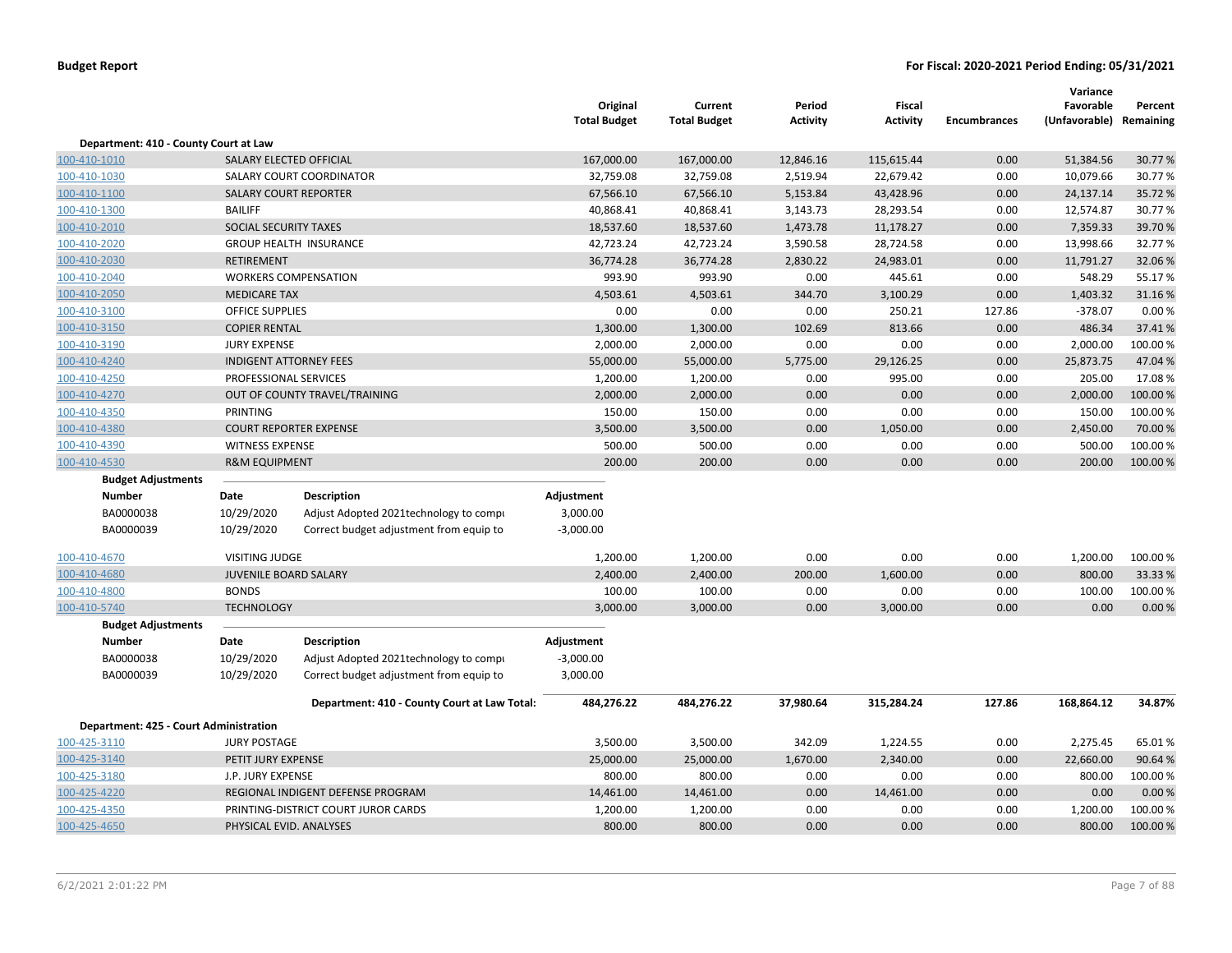|                                                       |                               |                                               | Original<br><b>Total Budget</b> | Current<br><b>Total Budget</b> | Period<br><b>Activity</b> | <b>Fiscal</b><br><b>Activity</b> | <b>Encumbrances</b> | Variance<br>Favorable<br>(Unfavorable) | Percent<br>Remaining |
|-------------------------------------------------------|-------------------------------|-----------------------------------------------|---------------------------------|--------------------------------|---------------------------|----------------------------------|---------------------|----------------------------------------|----------------------|
| 100-425-4660                                          | <b>AUTOPSIES</b>              |                                               | 50,000.00                       | 50,000.00                      | 5,512.50                  | 34,194.75                        | 0.00                | 15,805.25                              | 31.61%               |
|                                                       |                               | Department: 425 - Court Administration Total: | 95,761.00                       | 95,761.00                      | 7,524.59                  | 52,220.30                        | 0.00                | 43,540.70                              | 45.47%               |
| Department: 435 - 336th District Court Administration |                               |                                               |                                 |                                |                           |                                  |                     |                                        |                      |
| 100-435-1030                                          |                               | <b>SALARY COURT COORDINATOR</b>               | 37,973.37                       | 37,973.37                      | 2,921.03                  | 26,289.24                        | 0.00                | 11,684.13                              | 30.77%               |
| 100-435-1100                                          |                               | <b>SALARY COURT REPORTER</b>                  | 88,602.42                       | 88,602.42                      | 6,815.58                  | 60,831.99                        | 0.00                | 27,770.43                              | 31.34 %              |
| 100-435-1300                                          | <b>BAILIFF</b>                |                                               | 41,797.08                       | 41,797.08                      | 3,215.16                  | 28,936.45                        | 0.00                | 12,860.63                              | 30.77%               |
| 100-435-2010                                          | SOCIAL SECURITY               |                                               | 10,662.32                       | 10,662.32                      | 794.27                    | 7,166.41                         | 0.00                | 3,495.91                               | 32.79%               |
| 100-435-2020                                          |                               | <b>GROUP HEALTH INSURANCE</b>                 | 36,619.92                       | 36,619.92                      | 3,051.66                  | 24,413.28                        | 0.00                | 12,206.64                              | 33.33 %              |
| 100-435-2030                                          | RETIREMENT                    |                                               | 20,361.59                       | 20,361.59                      | 1,571.66                  | 14,017.09                        | 0.00                | 6,344.50                               | 31.16%               |
| 100-435-2040                                          |                               | <b>WORKERS COMPENSATION</b>                   | 538.79                          | 538.79                         | 0.00                      | 241.57                           | 0.00                | 297.22                                 | 55.16%               |
| 100-435-2050                                          | <b>MEDICARE TAX</b>           |                                               | 2,493.61                        | 2,493.61                       | 185.77                    | 1,676.13                         | 0.00                | 817.48                                 | 32.78%               |
| 100-435-3100                                          | <b>OFFICE SUPPLIES</b>        |                                               | 1,500.00                        | 1,500.00                       | 233.51                    | 862.28                           | 0.00                | 637.72                                 | 42.51%               |
| 100-435-3110                                          | <b>POSTAGE</b>                |                                               | 250.00                          | 250.00                         | 202.98                    | 210.84                           | 0.00                | 39.16                                  | 15.66%               |
| 100-435-3120                                          | <b>DISTRICT JURY SUPPLIES</b> |                                               | 1,000.00                        | 1,000.00                       | 0.00                      | 182.70                           | 58.84               | 758.46                                 | 75.85 %              |
| 100-435-3520                                          | <b>GPS/SCRAM MONITORS</b>     |                                               | 0.00                            | 948.00                         | 0.00                      | 948.00                           | 0.00                | 0.00                                   | 0.00%                |
| <b>Budget Adjustments</b>                             |                               |                                               |                                 |                                |                           |                                  |                     |                                        |                      |
| <b>Number</b>                                         | Date                          | <b>Description</b>                            | Adjustment                      |                                |                           |                                  |                     |                                        |                      |
| BA0000045                                             | 12/01/2020                    | Adjustment District Court Scram               | 948.00                          |                                |                           |                                  |                     |                                        |                      |
| 100-435-3950                                          | <b>BAILIFF UNIFORMS</b>       |                                               | 400.00                          | 400.00                         | 0.00                      | 0.00                             | 168.97              | 231.03                                 | 57.76%               |
| 100-435-4270                                          |                               | OUT OF CO TRAVEL/TRAINING                     | 5,000.00                        | 5,000.00                       | 1,330.08                  | 1,715.08                         | 0.00                | 3,284.92                               | 65.70%               |
| 100-435-4320                                          | <b>ATTORNEY FEES JUVENILE</b> |                                               | 20,000.00                       | 20,000.00                      | 0.00                      | 2,817.50                         | 0.00                | 17,182.50                              | 85.91%               |
| 100-435-4340                                          |                               | APPEAL COURT TRANSCRIPTS                      | 20,000.00                       | 20,000.00                      | 1,210.00                  | 1,276.00                         | 0.00                | 18,724.00                              | 93.62%               |
| 100-435-4350                                          |                               | ATTORNEYS FEES APPEALS CT                     | 15,000.00                       | 15,000.00                      | 0.00                      | 2,710.00                         | 0.00                | 12,290.00                              | 81.93%               |
| 100-435-4360                                          |                               | ATTORNEY FEES- CPS CASES                      | 375,000.00                      | 375,000.00                     | 41,312.28                 | 205,261.03                       | 0.00                | 169,738.97                             | 45.26%               |
| 100-435-4370                                          | <b>ATTORNEY FEES</b>          |                                               | 200,000.00                      | 200,000.00                     | 29,464.05                 | 120,204.52                       | 0.00                | 79,795.48                              | 39.90 %              |
| 100-435-4380                                          |                               | <b>COURT REPORTER EXPENSE</b>                 | 7,500.00                        | 7,500.00                       | 240.00                    | 3,500.50                         | 0.00                | 3,999.50                               | 53.33 %              |
| 100-435-4390                                          | <b>INVESTIGATOR EXPENSE</b>   |                                               | 5,000.00                        | 5,000.00                       | 0.00                      | 0.00                             | 0.00                | 5,000.00                               | 100.00%              |
| 100-435-4420                                          |                               | OTHER PROFESSIONAL SERV.                      | 20,000.00                       | 19,052.00                      | 850.00                    | 10,688.75                        | 0.00                | 8,363.25                               | 43.90%               |
| <b>Budget Adjustments</b>                             |                               |                                               |                                 |                                |                           |                                  |                     |                                        |                      |
| <b>Number</b>                                         | Date                          | Description                                   | Adjustment                      |                                |                           |                                  |                     |                                        |                      |
| BA0000045                                             | 12/01/2020                    | Adjustment District Court Scram               | $-948.00$                       |                                |                           |                                  |                     |                                        |                      |
| 100-435-4530                                          | <b>COMPUTER SOFTWARE</b>      |                                               | 0.00                            | 3,000.00                       | 0.00                      | 1,537.50                         | 0.00                | 1,462.50                               | 48.75%               |
| <b>Budget Adjustments</b>                             |                               |                                               |                                 |                                |                           |                                  |                     |                                        |                      |
| <b>Number</b>                                         | Date                          | <b>Description</b>                            | Adjustment                      |                                |                           |                                  |                     |                                        |                      |
| BA0000039                                             | 10/29/2020                    | Correct budget adjustment from equip to       | 3,000.00                        |                                |                           |                                  |                     |                                        |                      |
| 100-435-4670                                          | <b>VISITING JUDGE</b>         |                                               | 2,000.00                        | 2,000.00                       | 36.96                     | 36.96                            | 0.00                | 1,963.04                               | 98.15%               |
| 100-435-4680                                          | <b>JUVENILE BOARD SALARY</b>  |                                               | 3,600.00                        | 3,600.00                       | 300.00                    | 2,400.00                         | 0.00                | 1,200.00                               | 33.33 %              |
| 100-435-4810                                          | <b>DUES</b>                   |                                               | 525.00                          | 525.00                         | 0.00                      | 70.00                            | 0.00                | 455.00                                 | 86.67%               |
| 100-435-5720                                          | <b>OFFICE EQUIPMENT</b>       |                                               | 200.00                          | 200.00                         | 0.00                      | 0.00                             | 0.00                | 200.00                                 | 100.00 %             |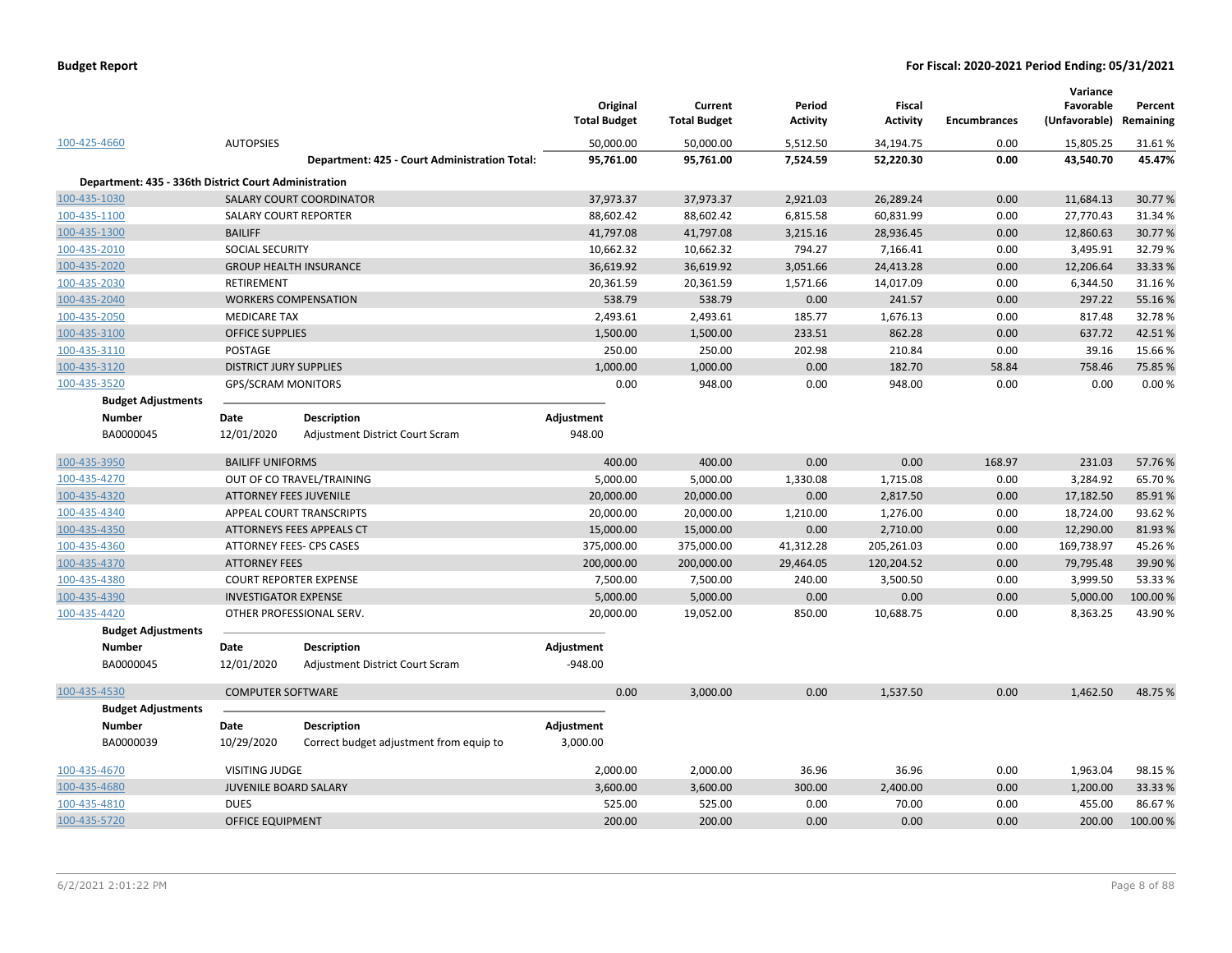|                                               |                                                              | Original<br><b>Total Budget</b> | Current<br><b>Total Budget</b> | Period<br><b>Activity</b> | <b>Fiscal</b><br><b>Activity</b> | <b>Encumbrances</b> | Variance<br>Favorable<br>(Unfavorable) | Percent<br>Remaining |
|-----------------------------------------------|--------------------------------------------------------------|---------------------------------|--------------------------------|---------------------------|----------------------------------|---------------------|----------------------------------------|----------------------|
| 100-435-5740                                  | <b>TECHNOLOGY</b>                                            | 3,000.00                        | 0.00                           | 0.00                      | 0.00                             | 0.00                | 0.00                                   | 0.00%                |
| <b>Budget Adjustments</b>                     |                                                              |                                 |                                |                           |                                  |                     |                                        |                      |
| <b>Number</b>                                 | Date<br><b>Description</b>                                   | Adjustment                      |                                |                           |                                  |                     |                                        |                      |
| BA0000039                                     | 10/29/2020<br>Correct budget adjustment from equip to        | $-3,000.00$                     |                                |                           |                                  |                     |                                        |                      |
| 100-435-5900                                  | <b>DISTRICT JUDGE BOOKS</b>                                  | 500.00                          | 500.00                         | 0.00                      | 0.00                             | 57.00               | 443.00                                 | 88.60%               |
|                                               | Department: 435 - 336th District Court Administration Total: | 919,524.10                      | 919,524.10                     | 93,734.99                 | 517,993.82                       | 284.81              | 401,245.47                             | 43.64%               |
| Department: 450 - District Clerk              |                                                              |                                 |                                |                           |                                  |                     |                                        |                      |
| 100-450-1010                                  | SALARY ELECTED OFFICIAL                                      | 58,757.97                       | 58,757.97                      | 4,519.84                  | 40,678.56                        | 0.00                | 18,079.41                              | 30.77%               |
| 100-450-1030                                  | <b>SALARY CHIEF DEPUTY</b>                                   | 41,086.53                       | 41,086.53                      | 2,883.77                  | 28,167.82                        | 0.00                | 12,918.71                              | 31.44 %              |
| 100-450-1040                                  | <b>SALARIES DEPUTIES</b>                                     | 173,835.78                      | 173,835.78                     | 13,287.68                 | 119,963.75                       | 0.00                | 53,872.03                              | 30.99%               |
| 100-450-1070                                  | <b>SALARY PART-TIME</b>                                      | 29,952.00                       | 29,952.00                      | 1,392.00                  | 15,777.00                        | 0.00                | 14,175.00                              | 47.33 %              |
| 100-450-2010                                  | SOCIAL SECURITY TAXES                                        | 18,825.20                       | 18,825.20                      | 1,287.67                  | 12,011.82                        | 0.00                | 6,813.38                               | 36.19%               |
| 100-450-2020                                  | <b>GROUP HEALTH INSURANCE</b>                                | 97,653.12                       | 97,653.12                      | 7,958.04                  | 64,681.54                        | 0.00                | 32,971.58                              | 33.76%               |
| 100-450-2030                                  | <b>RETIREMENT</b>                                            | 35,950.06                       | 35,950.06                      | 2,619.12                  | 24,208.97                        | 0.00                | 11,741.09                              | 32.66%               |
| 100-450-2040                                  | <b>WORKERS COMPENSATION</b>                                  | 971.62                          | 971.62                         | 0.00                      | 435.63                           | 0.00                | 535.99                                 | 55.16%               |
| 100-450-2050                                  | <b>MEDICARE TAX</b>                                          | 4,402.67                        | 4,402.67                       | 301.17                    | 2,809.35                         | 0.00                | 1,593.32                               | 36.19%               |
| 100-450-3100                                  | <b>OFFICE SUPPLIES</b>                                       | 4,000.00                        | 4,000.00                       | 100.93                    | 2,041.42                         | 75.68               | 1,882.90                               | 47.07%               |
| 100-450-3110                                  | POSTAGE                                                      | 4,000.00                        | 4,000.00                       | 229.62                    | 1,488.48                         | 0.00                | 2,511.52                               | 62.79%               |
| 100-450-3130                                  | PASSPORT PHOTO SUPPLIES                                      | 600.00                          | 600.00                         | 0.00                      | 0.00                             | 0.00                | 600.00                                 | 100.00%              |
| 100-450-4270                                  | OUT OF COUNTY TRAVEL/TRAINING                                | 4,000.00                        | 4,000.00                       | 0.00                      | 1,497.83                         | 0.00                | 2,502.17                               | 62.55%               |
| 100-450-4350                                  | <b>PRINTING</b>                                              | 2,000.00                        | 2,000.00                       | 0.00                      | 0.00                             | 0.00                | 2,000.00                               | 100.00%              |
| 100-450-4800                                  | <b>BONDS</b>                                                 | 157.50                          | 157.50                         | 140.00                    | 140.00                           | 0.00                | 17.50                                  | 11.11%               |
| 100-450-4810                                  | <b>DUES</b>                                                  | 225.00                          | 225.00                         | 0.00                      | 175.00                           | 0.00                | 50.00                                  | 22.22%               |
| 100-450-5720                                  | <b>OFFICE EQUIPMENT</b>                                      | 200.00                          | 200.00                         | 0.00                      | 198.65                           | 0.00                | 1.35                                   | 0.68%                |
|                                               | Department: 450 - District Clerk Total:                      | 476,617.45                      | 476,617.45                     | 34,719.84                 | 314,275.82                       | 75.68               | 162,265.95                             | 34.05%               |
| Department: 455 - Justice of the Peace Pct. 1 |                                                              |                                 |                                |                           |                                  |                     |                                        |                      |
| 100-455-1010                                  | SALARY ELECTED OFFICIAL                                      | 45,003.43                       | 45,003.43                      | 3,461.80                  | 31,156.20                        | 0.00                | 13,847.23                              | 30.77%               |
| 100-455-1030                                  | SALARY CHIEF DEPUTY                                          | 39,934.14                       | 39,934.14                      | 3,071.85                  | 27,646.73                        | 0.00                | 12,287.41                              | 30.77%               |
| 100-455-1040                                  | <b>SALARY DEPUTY</b>                                         | 25,344.80                       | 25,344.80                      | 2,166.24                  | 19,496.18                        | 0.00                | 5,848.62                               | 23.08%               |
| 100-455-2010                                  | SOCIAL SECURITY TAXES                                        | 6,811.70                        | 6,811.70                       | 545.80                    | 4,905.81                         | 0.00                | 1,905.89                               | 27.98%               |
| 100-455-2020                                  | <b>GROUP HEALTH INSURANCE</b>                                | 35,399.26                       | 35,399.26                      | 2,036.98                  | 16,295.84                        | 0.00                | 19,103.42                              | 53.97%               |
| 100-455-2030                                  | RETIREMENT                                                   | 12,723.98                       | 12,723.98                      | 1,055.52                  | 9,347.94                         | 0.00                | 3,376.04                               | 26.53%               |
| 100-455-2040                                  | <b>WORKERS' COMPENSATION</b>                                 | 343.89                          | 343.89                         | 0.00                      | 158.22                           | 0.00                | 185.67                                 | 53.99%               |
| 100-455-2050                                  | <b>MEDICARE TAX</b>                                          | 1,593.05                        | 1,593.05                       | 127.66                    | 1,147.44                         | 0.00                | 445.61                                 | 27.97%               |
| 100-455-2250                                  | <b>TRAVEL ALLOWANCE</b>                                      | 2,400.00                        | 2,400.00                       | 200.00                    | 1,600.00                         | 0.00                | 800.00                                 | 33.33 %              |
| 100-455-3100                                  | OFFICE SUPPLIES                                              | 700.00                          | 700.00                         | 53.87                     | 334.31                           | 158.37              | 207.32                                 | 29.62%               |
| 100-455-3110                                  | <b>POSTAGE</b>                                               | 400.00                          | 400.00                         | 18.25                     | 258.05                           | 0.00                | 141.95                                 | 35.49%               |
| 100-455-4270                                  | OUT OF COUNTY TRAVEL/TRAINING                                | 3,000.00                        | 3,000.00                       | 0.00                      | 310.00                           | 0.00                | 2,690.00                               | 89.67%               |
| 100-455-4350                                  | <b>PRINTING</b>                                              | 300.00                          | 300.00                         | 0.00                      | 105.00                           | 0.00                | 195.00                                 | 65.00 %              |
| 100-455-4800                                  | <b>BOND</b>                                                  | 265.00                          | 265.00                         | 91.00                     | 91.00                            | 0.00                | 174.00                                 | 65.66%               |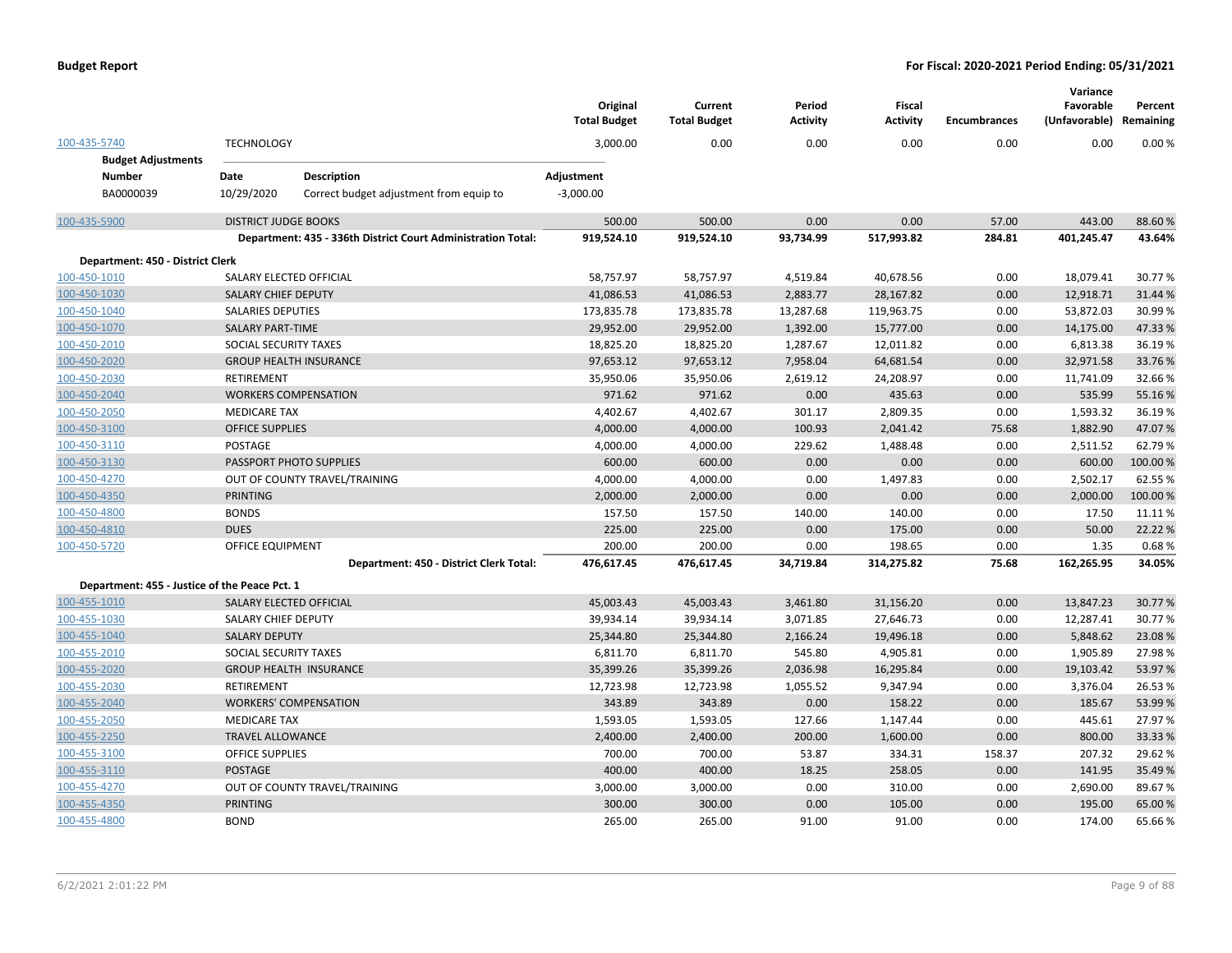|              |                                                      | Original<br><b>Total Budget</b> | Current<br><b>Total Budget</b> | Period<br><b>Activity</b> | <b>Fiscal</b><br><b>Activity</b> | <b>Encumbrances</b> | Variance<br>Favorable<br>(Unfavorable) | Percent<br>Remaining |
|--------------|------------------------------------------------------|---------------------------------|--------------------------------|---------------------------|----------------------------------|---------------------|----------------------------------------|----------------------|
| 100-455-4810 | <b>DUES</b>                                          | 135.00                          | 135.00                         | 0.00                      | 60.00                            | 0.00                | 75.00                                  | 55.56%               |
| 100-455-5720 | <b>OFFICE EQUIPMENT</b>                              | 200.00                          | 200.00                         | 0.00                      | 27.99                            | 0.00                | 172.01                                 | 86.01%               |
|              | Department: 455 - Justice of the Peace Pct. 1 Total: | 174,554.25                      | 174,554.25                     | 12,828.97                 | 112,940.71                       | 158.37              | 61,455.17                              | 35.21%               |
|              | Department: 456 - Justice of the Peace Pct. 2        |                                 |                                |                           |                                  |                     |                                        |                      |
| 100-456-1010 | SALARY ELECTED OFFICIAL                              | 45,003.43                       | 45,003.43                      | 3,461.80                  | 31,156.20                        | 0.00                | 13,847.23                              | 30.77%               |
| 100-456-1030 | SALARY CHIEF DEPUTY                                  | 41,085.13                       | 41,085.13                      | 3,160.40                  | 28,443.52                        | 0.00                | 12,641.61                              | 30.77%               |
| 100-456-2010 | SOCIAL SECURITY TAXES                                | 5,486.29                        | 5,486.29                       | 422.98                    | 3,794.42                         | 0.00                | 1,691.87                               | 30.84 %              |
| 100-456-2020 | <b>GROUP HEALTH INSURANCE</b>                        | 24,413.28                       | 24,413.28                      | 2,032.54                  | 16,260.32                        | 0.00                | 8,152.96                               | 33.40%               |
| 100-456-2030 | <b>RETIREMENT</b>                                    | 10,192.89                       | 10,192.89                      | 809.10                    | 7,135.25                         | 0.00                | 3,057.64                               | 30.00 %              |
| 100-456-2040 | <b>WORKERS' COMPENSATION</b>                         | 275.48                          | 275.48                         | 0.00                      | 123.51                           | 0.00                | 151.97                                 | 55.17%               |
| 100-456-2050 | <b>MEDICARE TAX</b>                                  | 1,283.08                        | 1,283.08                       | 98.92                     | 887.38                           | 0.00                | 395.70                                 | 30.84 %              |
| 100-456-2250 | <b>TRAVEL ALLOWANCE</b>                              | 2,400.00                        | 2,400.00                       | 200.00                    | 1,600.00                         | 0.00                | 800.00                                 | 33.33%               |
| 100-456-3100 | <b>OFFICE SUPPLIES</b>                               | 600.00                          | 600.00                         | 0.00                      | 337.97                           | 0.00                | 262.03                                 | 43.67%               |
| 100-456-3110 | <b>POSTAGE</b>                                       | 300.00                          | 300.00                         | 55.00                     | 141.00                           | 0.00                | 159.00                                 | 53.00 %              |
| 100-456-4210 | <b>INTERNET</b>                                      | 1,000.00                        | 1,000.00                       | 81.95                     | 655.60                           | 0.00                | 344.40                                 | 34.44 %              |
| 100-456-4220 | R & M RADIO                                          | 100.00                          | 100.00                         | 0.00                      | 0.00                             | 0.00                | 100.00                                 | 100.00%              |
| 100-456-4270 | OUT OF COUNTY TRAVEL/TRAINING                        | 2,000.00                        | 2,000.00                       | 148.00                    | 723.00                           | 0.00                | 1,277.00                               | 63.85 %              |
| 100-456-4350 | <b>PRINTING</b>                                      | 200.00                          | 200.00                         | 0.00                      | 0.00                             | 0.00                | 200.00                                 | 100.00%              |
| 100-456-4600 | <b>OFFICE RENTAL</b>                                 | 4,200.00                        | 4,200.00                       | 350.00                    | 2,800.00                         | 0.00                | 1,400.00                               | 33.33 %              |
| 100-456-4800 | <b>BOND</b>                                          | 100.00                          | 100.00                         | 0.00                      | 100.00                           | 0.00                | 0.00                                   | 0.00%                |
| 100-456-4810 | <b>DUES</b>                                          | 95.00                           | 95.00                          | 0.00                      | 95.00                            | 0.00                | 0.00                                   | 0.00%                |
| 100-456-5720 | <b>OFFICE EQUIPMENT</b>                              | 200.00                          | 200.00                         | 0.00                      | 0.00                             | 0.00                | 200.00                                 | 100.00%              |
| 100-456-5910 | <b>ONLINE RESEARCH</b>                               | 1,100.00                        | 1,100.00                       | 0.00                      | 93.73                            | 0.00                | 1,006.27                               | 91.48%               |
|              | Department: 456 - Justice of the Peace Pct. 2 Total: | 140,034.58                      | 140,034.58                     | 10,820.69                 | 94,346.90                        | 0.00                | 45,687.68                              | 32.63%               |
|              | Department: 457 - Justice of the Peace Pct. 3        |                                 |                                |                           |                                  |                     |                                        |                      |
| 100-457-1010 | SALARY ELECTED OFFICIAL                              | 45,003.43                       | 45,003.43                      | 3,461.80                  | 31,156.20                        | 0.00                | 13,847.23                              | 30.77%               |
| 100-457-1030 | SALARY CHIEF DEPUTY                                  | 28,520.00                       | 28,520.00                      | 2,193.84                  | 19,744.58                        | 0.00                | 8,775.42                               | 30.77%               |
| 100-457-2010 | SOCIAL SECURITY TAXES                                | 4,707.25                        | 4,707.25                       | 363.06                    | 3,255.14                         | 0.00                | 1,452.11                               | 30.85 %              |
| 100-457-2020 | <b>GROUP HEALTH INSURANCE</b>                        | 24,413.28                       | 24,413.28                      | 2,034.44                  | 16,275.52                        | 0.00                | 8,137.76                               | 33.33 %              |
| 100-457-2030 | RETIREMENT                                           | 8,705.17                        | 8,705.17                       | 694.46                    | 6,105.89                         | 0.00                | 2,599.28                               | 29.86%               |
| 100-457-2040 | <b>WORKERS' COMPENSATION</b>                         | 235.27                          | 235.27                         | 0.00                      | 105.48                           | 0.00                | 129.79                                 | 55.17%               |
| 100-457-2050 | <b>MEDICARE TAX</b>                                  | 1,100.89                        | 1,100.89                       | 84.92                     | 761.38                           | 0.00                | 339.51                                 | 30.84 %              |
| 100-457-2250 | <b>TRAVEL ALLOWANCE</b>                              | 2,400.00                        | 2,400.00                       | 200.00                    | 1,600.00                         | 0.00                | 800.00                                 | 33.33 %              |
| 100-457-3100 | <b>OFFICE SUPPLIES</b>                               | 500.00                          | 500.00                         | 0.00                      | 43.78                            | 12.98               | 443.24                                 | 88.65%               |
| 100-457-3110 | <b>POSTAGE</b>                                       | 350.00                          | 350.00                         | 55.00                     | 93.00                            | 0.00                | 257.00                                 | 73.43 %              |
| 100-457-4210 | <b>INTERNET</b>                                      | 456.00                          | 456.00                         | 37.99                     | 265.93                           | 0.00                | 190.07                                 | 41.68%               |
| 100-457-4270 | OUT OF COUNTY TRAVEL/TRAINING                        | 2,000.00                        | 2,000.00                       | 543.44                    | 543.44                           | 0.00                | 1,456.56                               | 72.83%               |
| 100-457-4350 | <b>PRINTING</b>                                      | 250.00                          | 250.00                         | 0.00                      | 0.00                             | 0.00                | 250.00                                 | 100.00%              |
| 100-457-4800 | <b>BOND</b>                                          | 50.00                           | 50.00                          | 50.00                     | 50.00                            | 0.00                | 0.00                                   | 0.00%                |
| 100-457-4810 | <b>DUES</b>                                          | 60.00                           | 60.00                          | 0.00                      | 60.00                            | 0.00                | 0.00                                   | 0.00%                |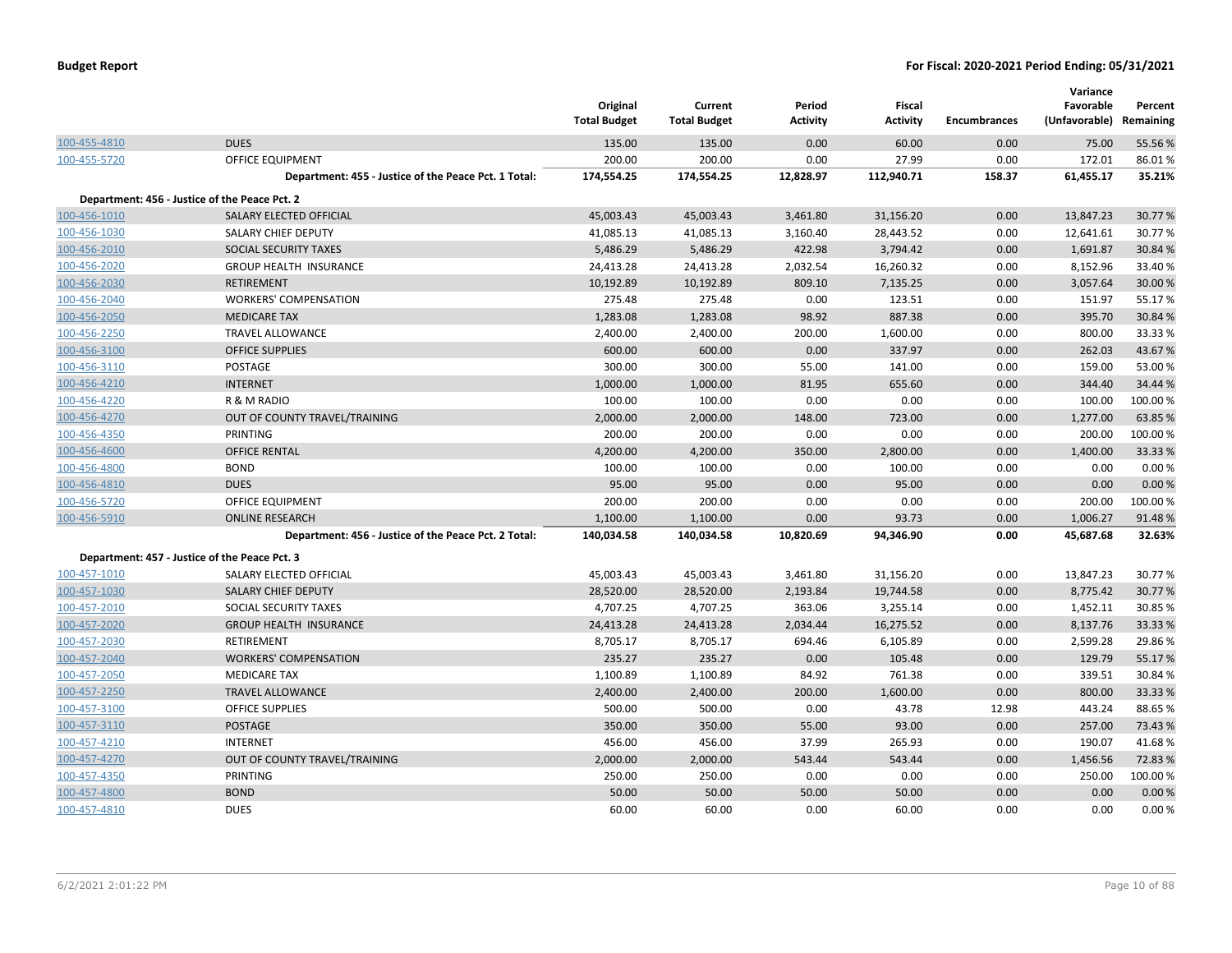|                                     |                                                      | Original<br><b>Total Budget</b> | Current<br><b>Total Budget</b> | Period<br><b>Activity</b> | <b>Fiscal</b><br><b>Activity</b> | <b>Encumbrances</b> | Variance<br>Favorable<br>(Unfavorable) | Percent<br>Remaining |
|-------------------------------------|------------------------------------------------------|---------------------------------|--------------------------------|---------------------------|----------------------------------|---------------------|----------------------------------------|----------------------|
| 100-457-5720                        | <b>OFFICE EQUIPMENT</b>                              | 200.00                          | 200.00                         | 0.00                      | 0.00                             | 0.00                | 200.00                                 | 100.00 %             |
|                                     | Department: 457 - Justice of the Peace Pct. 3 Total: | 118,951.29                      | 118,951.29                     | 9,718.95                  | 80,060.34                        | 12.98               | 38,877.97                              | 32.68%               |
| Department: 475 - District Attorney |                                                      |                                 |                                |                           |                                  |                     |                                        |                      |
| 100-475-1011                        | DA. SALARY SUPPLEMENT                                | 6,770.00                        | 6,770.00                       | 520.76                    | 4,686.84                         | 0.00                | 2,083.16                               | 30.77%               |
| 100-475-1012                        | DA SALARY REIMB. GC CH 46                            | 27,500.00                       | 27,500.00                      | 2,115.38                  | 19,038.42                        | 0.00                | 8,461.58                               | 30.77%               |
| 100-475-1030                        | SALARY ASSISTANT D.A.                                | 311,258.12                      | 311,258.12                     | 23,622.93                 | 212,712.38                       | 0.00                | 98,545.74                              | 31.66%               |
| 100-475-1031                        | <b>INVESTIGATOR</b>                                  | 61,963.53                       | 61,963.53                      | 4,766.44                  | 42,897.94                        | 0.00                | 19,065.59                              | 30.77%               |
| 100-475-1032                        | ASST. DA LONGEVITY PAY                               | 5,080.00                        | 5,080.00                       | 480.00                    | 3,890.00                         | 0.00                | 1,190.00                               | 23.43%               |
| 100-475-1050                        | SALARIES SECRETARIES                                 | 189,664.91                      | 189,664.91                     | 13,828.50                 | 126,182.88                       | 0.00                | 63,482.03                              | 33.47%               |
| 100-475-1051                        | <b>DISCOVERY CLERK</b>                               | 37,731.20                       | 37,731.20                      | 2,902.40                  | 26,121.60                        | 0.00                | 11,609.60                              | 30.77%               |
| 100-475-1070                        | <b>SALARY PART-TIME</b>                              | 18,096.00                       | 18,096.00                      | 468.00                    | 13,290.00                        | 0.00                | 4,806.00                               | 26.56%               |
| 100-475-2010                        | SOCIAL SECURITY TAXES                                | 40,187.39                       | 40,187.39                      | 2,921.35                  | 27,046.16                        | 0.00                | 13,141.23                              | 32.70%               |
| 100-475-2020                        | <b>GROUP HEALTH INSURANCE</b>                        | 134,273.04                      | 134,273.04                     | 11,041.24                 | 88,329.76                        | 0.00                | 45,943.28                              | 34.22 %              |
| 100-475-2030                        | RETIREMENT                                           | 76,744.96                       | 76,744.96                      | 5,806.58                  | 53,216.27                        | 0.00                | 23,528.69                              | 30.66%               |
| 100-475-2040                        | <b>WORKERS' COMPENSATION</b>                         | 1,334.94                        | 1,334.94                       | 0.00                      | 601.99                           | 0.00                | 732.95                                 | 54.91%               |
| 100-475-2050                        | <b>MEDICARE TAX</b>                                  | 9,398.66                        | 9,398.66                       | 683.23                    | 6,325.54                         | 0.00                | 3,073.12                               | 32.70%               |
| 100-475-2250                        | <b>TRAVEL ALLOWANCE</b>                              | 3,060.00                        | 3,060.00                       | 255.00                    | 2,040.00                         | 0.00                | 1,020.00                               | 33.33 %              |
| 100-475-3100                        | <b>OFFICE SUPPLIES</b>                               | 9,000.00                        | 9,000.00                       | 0.00                      | 4,284.32                         | 984.50              | 3,731.18                               | 41.46%               |
| 100-475-3110                        | <b>POSTAGE</b>                                       | 2,400.00                        | 2,400.00                       | 212.25                    | 722.04                           | 0.00                | 1,677.96                               | 69.92%               |
| 100-475-3130                        | <b>GRAND JURY EXPENSE</b>                            | 5,500.00                        | 5,500.00                       | 400.00                    | 3,337.16                         | 0.00                | 2,162.84                               | 39.32 %              |
| 100-475-3150                        | <b>COPIER EXPENSE</b>                                | 1,400.00                        | 1,400.00                       | 105.67                    | 850.23                           | 0.00                | 549.77                                 | 39.27 %              |
| 100-475-4270                        | OUT OF COUNTY TRAVEL/TRAINING                        | 10,000.00                       | 10,000.00                      | 455.40                    | 3,104.78                         | 0.00                | 6,895.22                               | 68.95%               |
| 100-475-4350                        | <b>PRINTING</b>                                      | 500.00                          | 500.00                         | 0.00                      | 214.20                           | 0.00                | 285.80                                 | 57.16%               |
| 100-475-4380                        | CT.REPORTER-TRANSCRIPTS                              | 5,000.00                        | 5,000.00                       | 82.50                     | 280.50                           | 0.00                | 4,719.50                               | 94.39%               |
| 100-475-4390                        | <b>WITNESS EXPENSE</b>                               | 3,000.00                        | 3,000.00                       | 0.00                      | 0.00                             | 0.00                | 3,000.00                               | 100.00%              |
| 100-475-4650                        | PHYS.EVIDENCE ANALYSIS                               | 4,000.00                        | 4,000.00                       | 0.00                      | 117.87                           | 0.00                | 3,882.13                               | 97.05%               |
| 100-475-4800                        | <b>BOND</b>                                          | 445.00                          | 445.00                         | 0.00                      | 276.50                           | 0.00                | 168.50                                 | 37.87%               |
| 100-475-4810                        | <b>DUES</b>                                          | 3,500.00                        | 3,500.00                       | 460.00                    | 1,235.00                         | 0.00                | 2,265.00                               | 64.71%               |
| 100-475-5720                        | OFFICE EQUIPMENT                                     | 200.00                          | 200.00                         | 0.00                      | 0.00                             | 0.00                | 200.00                                 | 100.00 %             |
| 100-475-5740                        | <b>TECHNOLOGY</b>                                    | 200.00                          | 200.00                         | 0.00                      | 0.00                             | 0.00                | 200.00                                 | 100.00%              |
| 100-475-5900                        | <b>BOOKS</b>                                         | 750.00                          | 750.00                         | 0.00                      | 615.00                           | 0.00                | 135.00                                 | 18.00 %              |
| 100-475-5910                        | <b>ONLINE RESEARCH</b>                               | 9,060.00                        | 9,060.00                       | 756.37                    | 5,276.86                         | 0.00                | 3,783.14                               | 41.76%               |
|                                     | Department: 475 - District Attorney Total:           | 978,017.75                      | 978,017.75                     | 71,884.00                 | 646,694.24                       | 984.50              | 330,339.01                             | 33.78%               |
| Department: 495 - County Auditor    |                                                      |                                 |                                |                           |                                  |                     |                                        |                      |
| 100-495-1020                        | SALARY APPOINTED OFFICIAL                            | 73,778.37                       | 73,778.37                      | 5,675.26                  | 51,077.34                        | 0.00                | 22,701.03                              | 30.77%               |
| 100-495-1030                        | SALARIES ASSISTANTS                                  | 150,158.45                      | 150,158.45                     | 11,550.62                 | 103,993.63                       | 0.00                | 46,164.82                              | 30.74 %              |
|                                     | SOCIAL SECURITY TAXES                                |                                 |                                | 1,006.72                  | 8,899.24                         | 0.00                |                                        |                      |
| 100-495-2010<br>100-495-2020        | <b>GROUP HEALTH INSURANCE</b>                        | 13,884.08                       | 13,884.08<br>48,826.56         | 4,068.88                  | 32,551.04                        | 0.00                | 4,984.84<br>16,275.52                  | 35.90%<br>33.33 %    |
| 100-495-2030                        | <b>RETIREMENT</b>                                    | 48,826.56<br>26,514.12          | 26,514.12                      | 2,042.98                  | 18,349.22                        | 0.00                | 8,164.90                               | 30.79%               |
| 100-495-2040                        | <b>WORKERS COMPENSATION</b>                          | 716.60                          | 716.60                         | 0.00                      | 321.29                           | 0.00                | 395.31                                 | 55.16%               |
| 100-495-2050                        | <b>MEDICARE TAX</b>                                  | 3,247.08                        | 3,247.08                       | 235.44                    | 2,081.27                         | 0.00                | 1,165.81                               | 35.90%               |
|                                     |                                                      |                                 |                                |                           |                                  |                     |                                        |                      |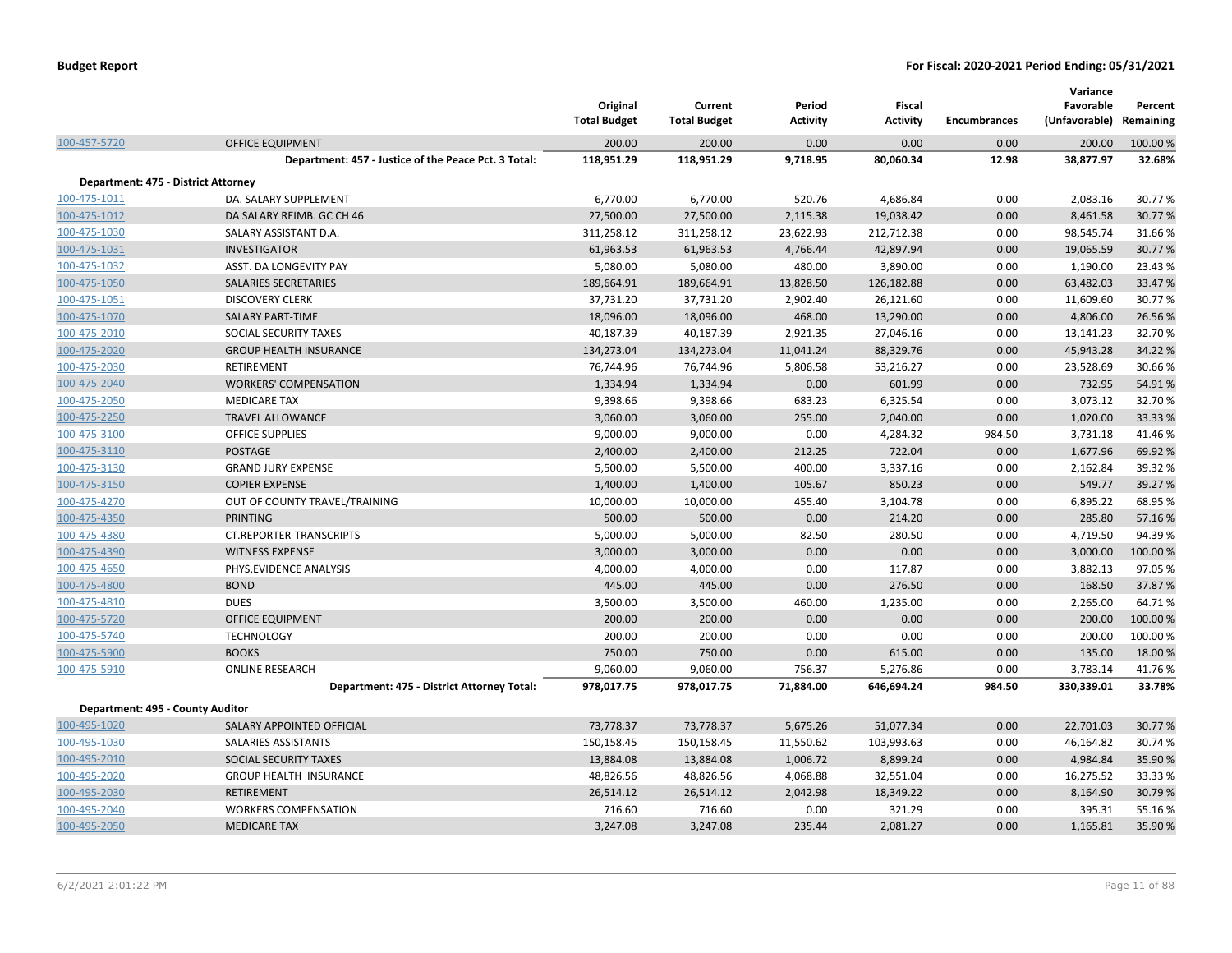|                                    |                                            | Original<br><b>Total Budget</b> | Current<br><b>Total Budget</b> | Period<br><b>Activity</b> | Fiscal<br><b>Activity</b> | <b>Encumbrances</b> | Variance<br>Favorable<br>(Unfavorable) | Percent<br>Remaining |
|------------------------------------|--------------------------------------------|---------------------------------|--------------------------------|---------------------------|---------------------------|---------------------|----------------------------------------|----------------------|
| 100-495-3100                       | <b>OFFICE SUPPLIES</b>                     | 700.00                          | 700.00                         | 14.70                     | 117.99                    | 275.96              | 306.05                                 | 43.72%               |
| 100-495-4270                       | OUT OF COUNTY TRAVEL/TRAINING              | 4,000.00                        | 4,000.00                       | 0.00                      | 455.00                    | 0.00                | 3,545.00                               | 88.63%               |
| 100-495-4350                       | PRINTING                                   | 50.00                           | 50.00                          | 0.00                      | 0.00                      | 0.00                | 50.00                                  | 100.00%              |
| 100-495-4520                       | R & M EQUIPMENT                            | 50.00                           | 50.00                          | 0.00                      | 0.00                      | 0.00                | 50.00                                  | 100.00 %             |
| 100-495-4800                       | <b>BOND</b>                                | 383.00                          | 383.00                         | 0.00                      | 329.00                    | 0.00                | 54.00                                  | 14.10%               |
| 100-495-4810                       | <b>DUES</b>                                | 340.00                          | 340.00                         | 0.00                      | 340.00                    | 0.00                | 0.00                                   | 0.00%                |
| 100-495-5720                       | OFFICE EQUIPMENT                           | 200.00                          | 200.00                         | 0.00                      | 0.00                      | 0.00                | 200.00                                 | 100.00 %             |
|                                    | Department: 495 - County Auditor Total:    | 322,848.26                      | 322,848.26                     | 24,594.60                 | 218,515.02                | 275.96              | 104,057.28                             | 32.23%               |
|                                    | Department: 496 - County Purchasing        |                                 |                                |                           |                           |                     |                                        |                      |
| 100-496-1020                       | SALARY PURCHASING AGENT                    | 53,254.76                       | 53,254.76                      | 4,096.54                  | 36,868.73                 | 0.00                | 16,386.03                              | 30.77 %              |
| 100-496-2010                       | SOCIAL SECURITY TAXES                      | 3,301.80                        | 3,301.80                       | 249.96                    | 2,250.64                  | 0.00                | 1,051.16                               | 31.84%               |
| 100-496-2020                       | <b>GROUP HEALTH INSURANCE</b>              | 12,206.64                       | 12,206.64                      | 1,017.22                  | 8,137.76                  | 0.00                | 4,068.88                               | 33.33 %              |
| 100-496-2030                       | RETIREMENT                                 | 6,305.36                        | 6,305.36                       | 485.85                    | 4,362.56                  | 0.00                | 1,942.80                               | 30.81%               |
| 100-496-2040                       | <b>WORKERS' COMPENSATION</b>               | 170.42                          | 170.42                         | 0.00                      | 76.41                     | 0.00                | 94.01                                  | 55.16%               |
| 100-496-2050                       | <b>MEDICARE TAX</b>                        | 772.19                          | 772.19                         | 58.46                     | 526.35                    | 0.00                | 245.84                                 | 31.84 %              |
| 100-496-3100                       | <b>OFFICE SUPPLIES</b>                     | 250.00                          | 250.00                         | 0.00                      | 25.96                     | $-51.78$            | 275.82                                 | 110.33%              |
| 100-496-4270                       | OUT OF COUNTY TRAVEL/TRAINING              | 2,400.00                        | 2,400.00                       | 143.37                    | 222.37                    | 0.00                | 2,177.63                               | 90.73%               |
| 100-496-4350                       | <b>PRINTING</b>                            | 35.00                           | 35.00                          | 0.00                      | 0.00                      | 0.00                | 35.00                                  | 100.00%              |
| 100-496-4800                       | <b>BOND</b>                                | 93.00                           | 93.00                          | 0.00                      | 93.00                     | 0.00                | 0.00                                   | 0.00%                |
| 100-496-4810                       | <b>DUES</b>                                | 450.00                          | 450.00                         | 190.00                    | 265.00                    | 0.00                | 185.00                                 | 41.11%               |
| 100-496-5720                       | OFFICE EQUIPMENT                           | 200.00                          | 200.00                         | 0.00                      | 0.00                      | 0.00                | 200.00                                 | 100.00%              |
|                                    | Department: 496 - County Purchasing Total: | 79,439.17                       | 79,439.17                      | 6,241.40                  | 52,828.78                 | $-51.78$            | 26,662.17                              | 33.56%               |
| Department: 497 - County Treasurer |                                            |                                 |                                |                           |                           |                     |                                        |                      |
| 100-497-1010                       | SALARY ELECTED OFFICIAL                    | 58,757.97                       | 58,757.97                      | 4,519.84                  | 40,678.56                 | 0.00                | 18,079.41                              | 30.77%               |
| 100-497-2010                       | SOCIAL SECURITY TAXES                      | 3,642.99                        | 3,642.99                       | 222.46                    | 2,069.58                  | 0.00                | 1,573.41                               | 43.19%               |
| 100-497-2020                       | <b>GROUP HEALTH INSURANCE</b>              | 12,206.64                       | 12,206.64                      | 1,016.34                  | 8,130.72                  | 0.00                | 4,075.92                               | 33.39 %              |
| 100-497-2030                       | RETIREMENT                                 | 6,956.94                        | 6,956.94                       | 536.06                    | 4,813.41                  | 0.00                | 2,143.53                               | 30.81%               |
| 100-497-2040                       | <b>WORKERS' COMPENSATION</b>               | 188.03                          | 188.03                         | 0.00                      | 84.30                     | 0.00                | 103.73                                 | 55.17%               |
| 100-497-2050                       | <b>MEDICARE TAX</b>                        | 851.99                          | 851.99                         | 52.02                     | 483.97                    | 0.00                | 368.02                                 | 43.20%               |
| 100-497-3100                       | <b>OFFICE SUPPLIES</b>                     | 300.00                          | 300.00                         | 0.00                      | 218.49                    | 0.00                | 81.51                                  | 27.17 %              |
| 100-497-4270                       | OUT OF COUNTY TRAVEL/TRAINING              | 1,500.00                        | 1,500.00                       | 375.00                    | 555.00                    | 0.00                | 945.00                                 | 63.00 %              |
| 100-497-4350                       | <b>PRINTING</b>                            | 100.00                          | 100.00                         | 0.00                      | 60.00                     | 0.00                | 40.00                                  | 40.00 %              |
| 100-497-4520                       | <b>R&amp;M EQUIPMENT</b>                   | 50.00                           | 50.00                          | 0.00                      | 0.00                      | 0.00                | 50.00                                  | 100.00%              |
| 100-497-4810                       | <b>DUES</b>                                | 200.00                          | 200.00                         | 0.00                      | 175.00                    | 0.00                | 25.00                                  | 12.50 %              |
|                                    | Department: 497 - County Treasurer Total:  | 84,754.56                       | 84,754.56                      | 6,721.72                  | 57,269.03                 | 0.00                | 27,485.53                              | 32.43%               |
|                                    | Department: 499 - Tax Assessor Collector   |                                 |                                |                           |                           |                     |                                        |                      |
| 100-499-1010                       | SALARY ELECTED OFFICIAL                    | 58,757.97                       | 58,757.97                      | 4,519.84                  | 40,678.56                 | 0.00                | 18,079.41                              | 30.77%               |
| 100-499-1030                       | SALARIES CHIEF DEPUTY                      | 42,272.36                       | 42,272.36                      | 3,251.72                  | 29,265.52                 | 0.00                | 13,006.84                              | 30.77 %              |
| 100-499-1040                       | SALARIES DEPUTIES                          | 102,426.15                      | 102,426.15                     | 7,878.93                  | 70,910.47                 | 0.00                | 31,515.68                              | 30.77%               |
| 100-499-1070                       | <b>SALARY PART-TIME</b>                    | 18,096.00                       | 18,096.00                      | 0.00                      | 1,365.72                  | 0.00                | 16,730.28                              | 92.45 %              |
| 100-499-2010                       | SOCIAL SECURITY TAXES                      | 13,736.25                       | 13,736.25                      | 937.34                    | 8,519.34                  | 0.00                | 5,216.91                               | 37.98%               |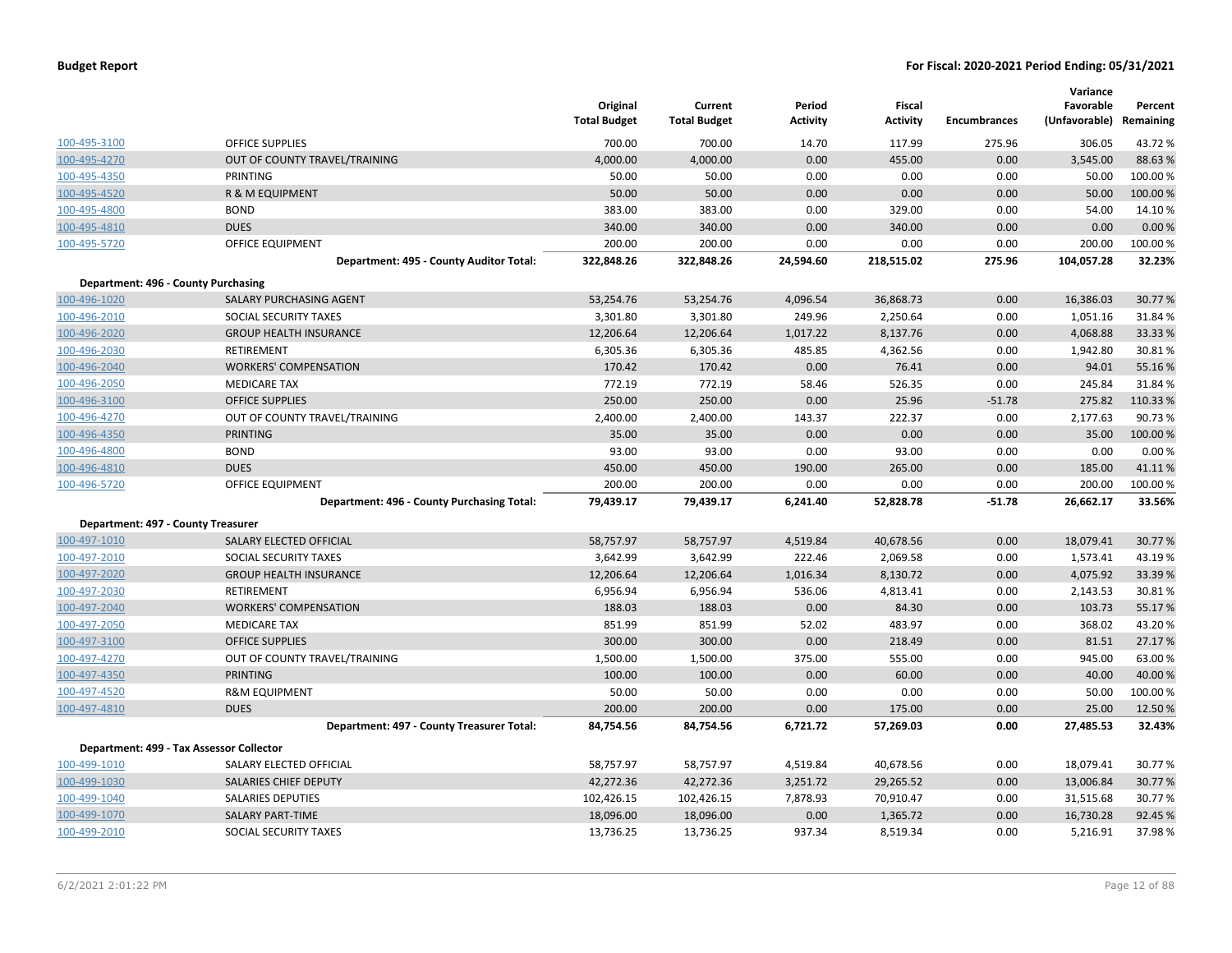|                                           |                            |                                                 | Original<br><b>Total Budget</b> | Current<br><b>Total Budget</b> | Period<br><b>Activity</b> | Fiscal<br><b>Activity</b> | <b>Encumbrances</b> | Variance<br>Favorable<br>(Unfavorable) | Percent<br>Remaining |
|-------------------------------------------|----------------------------|-------------------------------------------------|---------------------------------|--------------------------------|---------------------------|---------------------------|---------------------|----------------------------------------|----------------------|
| 100-499-2020                              |                            | <b>GROUP HEALTH INSURANCE</b>                   | 61,033.20                       | 61,033.20                      | 5,086.10                  | 40,688.80                 | 0.00                | 20,344.40                              | 33.33 %              |
| 100-499-2030                              | RETIREMENT                 |                                                 | 26,231.81                       | 26,231.81                      | 1,856.16                  | 16,828.60                 | 0.00                | 9,403.21                               | 35.85 %              |
| 100-499-2040                              |                            | <b>WORKERS COMPENSATION</b>                     | 708.97                          | 708.97                         | 0.00                      | 317.87                    | 0.00                | 391.10                                 | 55.16%               |
| 100-499-2050                              | <b>MEDICARE TAX</b>        |                                                 | 3,212.51                        | 3,212.51                       | 219.22                    | 1,992.48                  | 0.00                | 1,220.03                               | 37.98%               |
| 100-499-2251                              |                            | <b>LEONARD OFFICE TRAVEL</b>                    | 550.00                          | 550.00                         | 0.00                      | 55.22                     | 0.00                | 494.78                                 | 89.96%               |
| 100-499-3100                              | <b>OFFICE SUPPLIES</b>     |                                                 | 1,200.00                        | 1,200.00                       | 0.00                      | 656.40                    | $-0.50$             | 544.10                                 | 45.34 %              |
| 100-499-3110                              | <b>POSTAGE</b>             |                                                 | 2,400.00                        | 2,400.00                       | 251.22                    | 1,573.52                  | 0.00                | 826.48                                 | 34.44 %              |
| 100-499-3150                              | <b>COPIER EXPENSE</b>      |                                                 | 1,200.00                        | 1,200.00                       | 95.73                     | 748.54                    | 0.00                | 451.46                                 | 37.62 %              |
| 100-499-4270                              |                            | OUT OF COUNTY TRAVEL/TRAINING                   | 4,000.00                        | 4,000.00                       | 0.00                      | 1,965.84                  | 0.00                | 2,034.16                               | 50.85 %              |
| 100-499-4350                              | PRINTING                   |                                                 | 200.00                          | 200.00                         | 0.00                      | 0.00                      | 0.00                | 200.00                                 | 100.00%              |
| 100-499-4600                              | <b>LEONARD OFFICE RENT</b> |                                                 | 1,200.00                        | 1,200.00                       | 0.00                      | 300.00                    | 0.00                | 900.00                                 | 75.00 %              |
| 100-499-4800                              | <b>BOND</b>                |                                                 | 3,918.00                        | 3,918.00                       | 0.00                      | 3,550.00                  | 0.00                | 368.00                                 | 9.39%                |
| 100-499-4810                              | <b>DUES</b>                |                                                 | 225.00                          | 225.00                         | 0.00                      | 175.00                    | 0.00                | 50.00                                  | 22.22 %              |
| 100-499-5720                              | <b>OFFICE EQUIPMENT</b>    |                                                 | 200.00                          | 200.00                         | 0.00                      | 0.00                      | 0.00                | 200.00                                 | 100.00%              |
|                                           |                            | Department: 499 - Tax Assessor Collector Total: | 341,568.22                      | 341,568.22                     | 24,096.26                 | 219,591.88                | $-0.50$             | 121,976.84                             | 35.71%               |
| Department: 503 - Computer/IT Dept.       |                            |                                                 |                                 |                                |                           |                           |                     |                                        |                      |
| 100-503-1020                              | SALARY-TECHNICIAN          |                                                 | 42,817.02                       | 42,817.02                      | 3,293.63                  | 29,642.61                 | 0.00                | 13,174.41                              | 30.77%               |
| 100-503-1070                              |                            | SALARY PART-TIME TECHNICIAN                     | 12,000.00                       | 12,000.00                      | 1,209.41                  | 6,646.91                  | 0.00                | 5,353.09                               | 44.61%               |
| 100-503-2010                              | SOCIAL SECURITY            |                                                 | 3,900.96                        | 3,900.96                       | 180.46                    | 1,647.88                  | 0.00                | 2,253.08                               | 57.76%               |
| 100-503-2020                              |                            | <b>GROUP HEALTH INSURANCE</b>                   | 12,206.64                       | 12,206.64                      | 1,017.22                  | 8,137.76                  | 0.00                | 4,068.88                               | 33.33 %              |
| 100-503-2030                              | <b>RETIREMENT</b>          |                                                 | 7,449.57                        | 7,449.57                       | 395.36                    | 3,524.12                  | 0.00                | 3,925.45                               | 52.69%               |
| 100-503-2040                              |                            | <b>WORKERS COMPENSATION</b>                     | 201.34                          | 201.34                         | 0.00                      | 63.24                     | 0.00                | 138.10                                 | 68.59 %              |
| 100-503-2050                              | <b>MEDICARE TAX</b>        |                                                 | 912.32                          | 912.32                         | 42.20                     | 385.36                    | 0.00                | 526.96                                 | 57.76%               |
| 100-503-2250                              | <b>TRAVEL ALLOWANCE</b>    |                                                 | 828.00                          | 828.00                         | 40.00                     | 320.00                    | 0.00                | 508.00                                 | 61.35 %              |
| 100-503-3100                              | <b>OFFICE SUPPLIES</b>     |                                                 | 100.00                          | 100.00                         | 0.00                      | 0.00                      | 0.00                | 100.00                                 | 100.00 %             |
| 100-503-4210                              | <b>EMERGENCY INTERNET</b>  |                                                 | 455.88                          | 455.88                         | 37.99                     | 265.97                    | 0.00                | 189.91                                 | 41.66%               |
| 100-503-4270                              |                            | OUT OF COUNTY TRAVEL/TRAINING                   | 1,200.00                        | 1,200.00                       | 0.00                      | 0.00                      | 0.00                | 1,200.00                               | 100.00 %             |
| 100-503-4810                              | <b>DUES</b>                |                                                 | 175.00                          | 175.00                         | 0.00                      | 0.00                      | 0.00                | 175.00                                 | 100.00%              |
| 100-503-5720                              | <b>OFFICE EQUIPMENT</b>    |                                                 | 200.00                          | 200.00                         | 0.00                      | 62.95                     | 0.00                | 137.05                                 | 68.53 %              |
| 100-503-5740                              |                            | COMPUTER/WEB SOFTWARE                           | 5,000.00                        | 5,000.00                       | 3.00                      | 3,544.29                  | 0.00                | 1,455.71                               | 29.11%               |
| 100-503-5760                              |                            | COUNTY COMPUTER REPLACEMENT                     | 32,500.00                       | 32,500.00                      | 0.00                      | 263.59                    | 1,057.63            | 31,178.78                              | 95.93 %              |
|                                           |                            | Department: 503 - Computer/IT Dept. Total:      | 119,946.73                      | 119,946.73                     | 6,219.27                  | 54,504.68                 | 1,057.63            | 64,384.42                              | 53.68%               |
| Department: 509 - Contingency             |                            |                                                 |                                 |                                |                           |                           |                     |                                        |                      |
| 100-509-4750<br><b>Budget Adjustments</b> | CONTINGENCY                |                                                 | 279,000.00                      | 241,099.33                     | 0.00                      | 1,239.00                  | 0.00                | 239,860.33                             | 99.49%               |
| <b>Number</b>                             | Date                       | <b>Description</b>                              | Adjustment                      |                                |                           |                           |                     |                                        |                      |
| BA0000036                                 | 10/06/2020                 | <b>Emergency Management Vehicle</b>             | $-34,400.67$                    |                                |                           |                           |                     |                                        |                      |
| BA0000067                                 | 05/25/2021                 | Move money from Contingency to Law M            | $-3,500.00$                     |                                |                           |                           |                     |                                        |                      |
|                                           |                            |                                                 |                                 |                                |                           |                           |                     |                                        |                      |
|                                           |                            | Department: 509 - Contingency Total:            | 279,000.00                      | 241,099.33                     | 0.00                      | 1,239.00                  | 0.00                | 239,860.33                             | 99.49%               |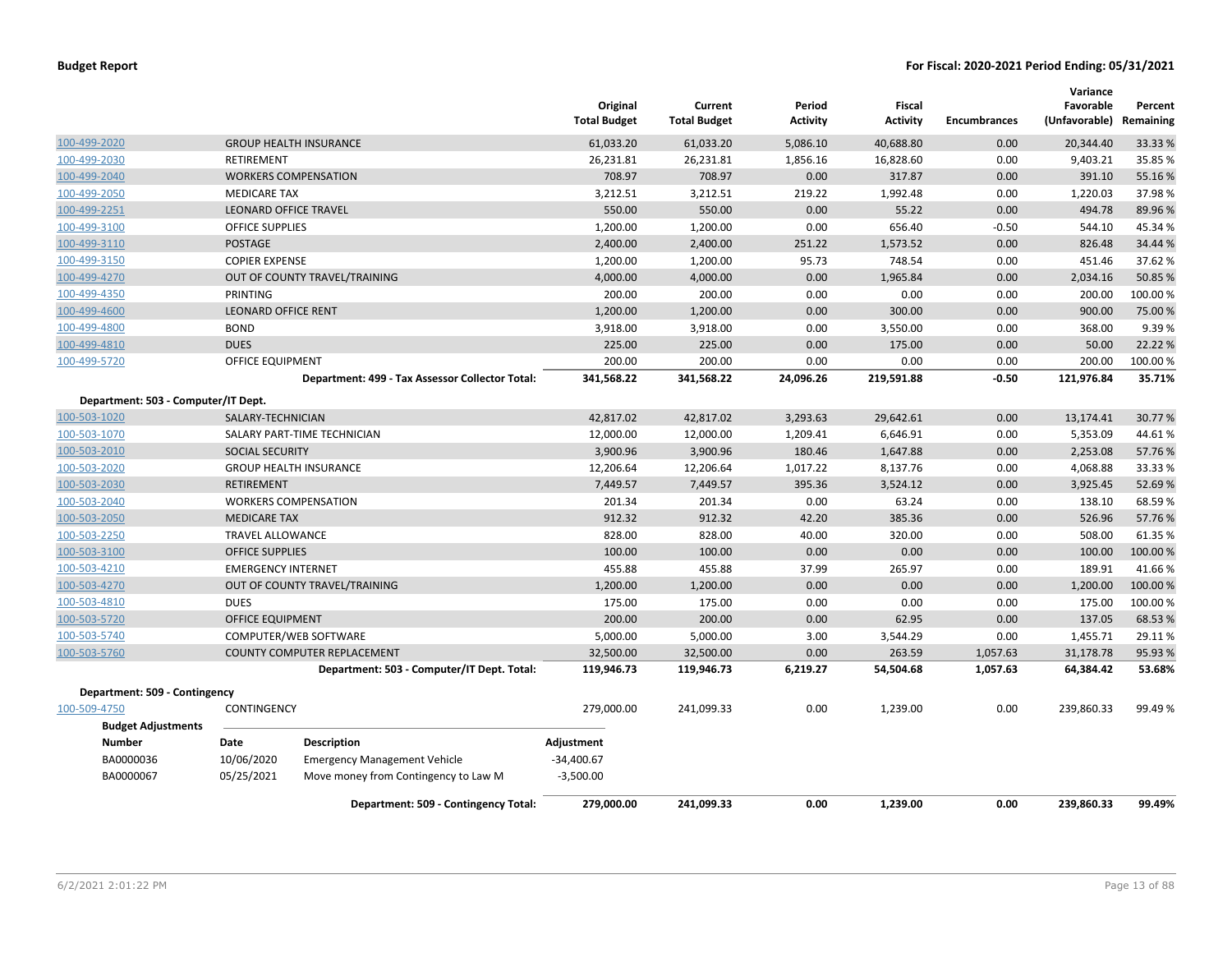|                              |                                                 | Original<br><b>Total Budget</b> | Current<br><b>Total Budget</b> | Period<br><b>Activity</b> | Fiscal<br><b>Activity</b> | <b>Encumbrances</b> | Variance<br>Favorable<br>(Unfavorable) Remaining | Percent  |
|------------------------------|-------------------------------------------------|---------------------------------|--------------------------------|---------------------------|---------------------------|---------------------|--------------------------------------------------|----------|
| Department: 510 - Courthouse |                                                 |                                 |                                |                           |                           |                     |                                                  |          |
| 100-510-1070                 | <b>SALARY PART-TIME</b>                         | 16,291.86                       | 16,291.86                      | 1,392.00                  | 12,576.96                 | 0.00                | 3,714.90                                         | 22.80%   |
| 100-510-1150                 | <b>SALARY JANITOR</b>                           | 41,087.92                       | 41,087.92                      | 3,160.61                  | 28,445.47                 | 0.00                | 12,642.45                                        | 30.77%   |
| 100-510-2010                 | SOCIAL SECURITY TAXES                           | 3,557.94                        | 3,557.94                       | 279.28                    | 2,519.55                  | 0.00                | 1,038.39                                         | 29.19 %  |
| 100-510-2020                 | <b>GROUP HEALTH INSURANCE</b>                   | 12,206.64                       | 12,206.64                      | 1,017.22                  | 8,137.76                  | 0.00                | 4,068.88                                         | 33.33 %  |
| 100-510-2030                 | <b>RETIREMENT</b>                               | 6,830.40                        | 6,830.40                       | 539.94                    | 4,854.16                  | 0.00                | 1,976.24                                         | 28.93%   |
| 100-510-2040                 | <b>WORKERS' COMPENSATION</b>                    | 2,114.69                        | 2,114.69                       | 0.00                      | 981.49                    | 0.00                | 1,133.20                                         | 53.59%   |
| 100-510-2050                 | <b>MEDICARE TAX</b>                             | 832.00                          | 832.00                         | 65.32                     | 589.28                    | 0.00                | 242.72                                           | 29.17%   |
| 100-510-3100                 | <b>OFFICE SUPPLIES</b>                          | 3,500.00                        | 3,500.00                       | 89.98                     | 1,652.43                  | 159.95              | 1,687.62                                         | 48.22%   |
| 100-510-3110                 | <b>POSTAGE</b>                                  | 5,000.00                        | 5,000.00                       | 3,987.33                  | $-1,003.54$               | 0.00                | 6,003.54                                         | 120.07%  |
| 100-510-3150                 | <b>COPIER RENTAL</b>                            | 8,000.00                        | 8,000.00                       | 583.90                    | 5,401.52                  | 0.00                | 2,598.48                                         | 32.48%   |
| 100-510-3160                 | <b>EMPLOYEE AWARDS BANQUET</b>                  | 2,400.00                        | 2,400.00                       | 0.00                      | 482.60                    | 0.00                | 1,917.40                                         | 79.89%   |
| 100-510-3300                 | EXPENSE-GAS AND OIL                             | 200.00                          | 200.00                         | 0.00                      | 0.00                      | 0.00                | 200.00                                           | 100.00%  |
| 100-510-4200                 | <b>TELEPHONE</b>                                | 44,140.00                       | 44,140.00                      | 3,592.50                  | 28,888.00                 | 0.00                | 15,252.00                                        | 34.55 %  |
| 100-510-4210                 | <b>INTERNET</b>                                 | 1,500.00                        | 1,500.00                       | 0.00                      | 0.00                      | 0.00                | 1,500.00                                         | 100.00 % |
| 100-510-4231                 | <b>CELL PHONE - JANITOR</b>                     | 0.00                            | 0.00                           | 0.00                      | $-8.11$                   | 0.00                | 8.11                                             | 0.00%    |
| 100-510-4400                 | UTILITIES ELECTRICITY                           | 5,250.00                        | 5,250.00                       | 147.30                    | 1,422.53                  | 0.00                | 3,827.47                                         | 72.90%   |
| 100-510-4420                 | <b>UTILITIES WATER</b>                          | 840.00                          | 840.00                         | 0.00                      | 0.00                      | 0.00                | 840.00                                           | 100.00%  |
| 100-510-4430                 | <b>TRASH PICK-UP</b>                            | 1,050.00                        | 1,050.00                       | 87.56                     | 612.92                    | 0.00                | 437.08                                           | 41.63%   |
| 100-510-4501                 | PEST CONTROL                                    | 150.00                          | 150.00                         | 0.00                      | 0.00                      | 0.00                | 150.00                                           | 100.00%  |
| 100-510-4530                 | <b>COMPUTER SOFTWARE</b>                        | 220,000.00                      | 220,000.00                     | 0.00                      | 189,470.41                | 9,382.50            | 21,147.09                                        | 9.61%    |
| 100-510-4820                 | <b>FIRE INSURANCE</b>                           | 28,500.00                       | 28,500.00                      | 25,785.00                 | 25,785.00                 | 0.00                | 2,715.00                                         | 9.53 %   |
| 100-510-5770                 | <b>JANITOR EQUIPMENT</b>                        | 300.00                          | 300.00                         | 233.71                    | 233.71                    | 0.00                | 66.29                                            | 22.10%   |
|                              | Department: 510 - Courthouse Total:             | 403,751.45                      | 403,751.45                     | 40,961.65                 | 311,042.14                | 9,542.45            | 83,166.86                                        | 20.60%   |
|                              | Department: 511 - County Office Building        |                                 |                                |                           |                           |                     |                                                  |          |
| 100-511-2251                 | <b>JANITOR TRAVEL</b>                           | 180.00                          | 180.00                         | 0.00                      | 45.58                     | 0.00                | 134.42                                           | 74.68%   |
| 100-511-3320                 | <b>JANITOR SUPPLIES</b>                         | 1,000.00                        | 1,000.00                       | 82.70                     | 480.10                    | 35.97               | 483.93                                           | 48.39%   |
| 100-511-4400                 | UTILITIES ELECTRICITY                           | 4,500.00                        | 4,500.00                       | 298.33                    | 2,321.25                  | 0.00                | 2,178.75                                         | 48.42%   |
| 100-511-4410                 | UTILITIES GAS                                   | 1,000.00                        | 1,000.00                       | 67.38                     | 722.62                    | 0.00                | 277.38                                           | 27.74 %  |
| 100-511-4420                 | <b>UTILITIES WATER</b>                          | 1,100.00                        | 1,100.00                       | 57.58                     | 403.06                    | 0.00                | 696.94                                           | 63.36%   |
| 100-511-4430                 | <b>TRASH PICK-UP SERVICE</b>                    | 540.00                          | 540.00                         | 43.78                     | 306.46                    | 0.00                | 233.54                                           | 43.25%   |
| 100-511-4500                 | R & M BUILDING                                  | 1,000.00                        | 1,000.00                       | 0.00                      | 470.46                    | 0.00                | 529.54                                           | 52.95 %  |
| 100-511-4501                 | PEST CONTROL                                    | 268.00                          | 268.00                         | 0.00                      | 134.00                    | 0.00                | 134.00                                           | 50.00 %  |
| 100-511-4820                 | <b>FIRE INSURANCE</b>                           | 1,050.00                        | 1,050.00                       | 1,047.00                  | 1,047.00                  | 0.00                | 3.00                                             | 0.29%    |
|                              | Department: 511 - County Office Building Total: | 10,638.00                       | 10,638.00                      | 1,596.77                  | 5,930.53                  | 35.97               | 4,671.50                                         | 43.91%   |
|                              | Department: 512 - Co-Op Office Building         |                                 |                                |                           |                           |                     |                                                  |          |
| 100-512-3320                 | <b>JANITOR SUPPLIES</b>                         | 0.00                            | 0.00                           | 0.00                      | 29.65                     | 12.98               | $-42.63$                                         | 0.00%    |
| 100-512-4400                 | UTILITIES ELECTRICITY                           | 720.00                          | 720.00                         | 79.57                     | 3,565.33                  | 0.00                | $-2,845.33$                                      | -395.18% |
| 100-512-4420                 | UTILITIES WATER                                 | 0.00                            | 0.00                           | 57.58                     | 403.06                    | 0.00                | $-403.06$                                        | 0.00%    |
| 100-512-4501                 | PEST CONTROL                                    | 0.00                            | 0.00                           | 0.00                      | 140.00                    | 0.00                | $-140.00$                                        | 0.00%    |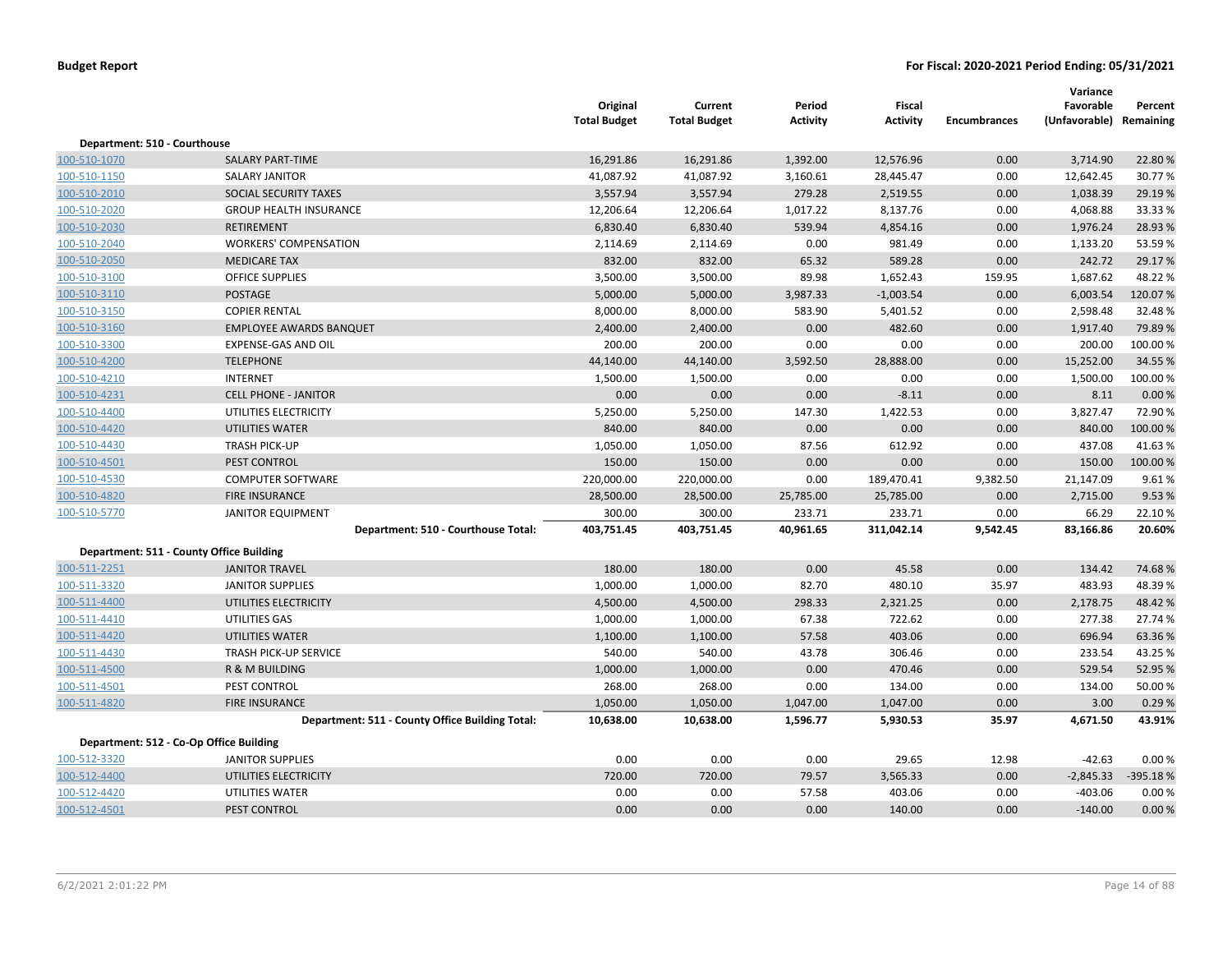|              |                                                      | Original<br><b>Total Budget</b> | Current<br><b>Total Budget</b> | Period<br><b>Activity</b> | Fiscal<br><b>Activity</b> | <b>Encumbrances</b> | Variance<br>Favorable<br>(Unfavorable) | Percent<br>Remaining |
|--------------|------------------------------------------------------|---------------------------------|--------------------------------|---------------------------|---------------------------|---------------------|----------------------------------------|----------------------|
| 100-512-4820 | FIRE INSURANCE                                       | 1,450.00                        | 1,450.00                       | 1,477.00                  | 1,477.00                  | 0.00                | $-27.00$                               | $-1.86%$             |
|              | Department: 512 - Co-Op Office Building Total:       | 2,170.00                        | 2,170.00                       | 1,614.15                  | 5,615.04                  | 12.98               | $-3,458.02$                            | $-159.36%$           |
|              | Department: 513 - Courthouse South Annex             |                                 |                                |                           |                           |                     |                                        |                      |
| 100-513-3110 | <b>POSTAGE</b>                                       | 2,000.00                        | 2,000.00                       | $-447.39$                 | $-2,069.27$               | 0.00                | 4,069.27                               | 203.46%              |
| 100-513-3150 | <b>COPIER RENTAL</b>                                 | 1,500.00                        | 1,500.00                       | 114.90                    | 851.33                    | 0.00                | 648.67                                 | 43.24 %              |
| 100-513-3320 | <b>JANITOR SUPPLIES</b>                              | 1,500.00                        | 1,500.00                       | 122.85                    | 830.62                    | 211.66              | 457.72                                 | 30.51%               |
| 100-513-4210 | <b>INTERNET</b>                                      | 3,300.00                        | 3,300.00                       | 231.43                    | 1,851.44                  | 0.00                | 1,448.56                               | 43.90%               |
| 100-513-4400 | UTILITIES ELECTRICITY                                | 5,600.00                        | 5,600.00                       | 467.46                    | 3,151.42                  | 0.00                | 2,448.58                               | 43.72%               |
| 100-513-4410 | UTILITIES GAS                                        | 1,300.00                        | 1,300.00                       | 0.00                      | 1,153.65                  | 0.00                | 146.35                                 | 11.26%               |
| 100-513-4420 | UTILITIES WATER                                      | 1,225.00                        | 1,225.00                       | 73.72                     | 625.35                    | 0.00                | 599.65                                 | 48.95 %              |
| 100-513-4430 | <b>TRASH PICKUP SERVICE</b>                          | 1,050.00                        | 1,050.00                       | 87.56                     | 612.92                    | 0.00                | 437.08                                 | 41.63%               |
| 100-513-4500 | <b>R&amp;M BUILDING</b>                              | 1,000.00                        | 1,000.00                       | 662.00                    | 2,497.08                  | 0.00                | $-1,497.08$                            | $-149.71%$           |
| 100-513-4501 | PEST CONTROL                                         | 380.00                          | 380.00                         | 0.00                      | 190.00                    | 0.00                | 190.00                                 | 50.00 %              |
| 100-513-4820 | <b>FIRE INSURANCE</b>                                | 2,700.00                        | 2,700.00                       | 2,689.00                  | 2,689.00                  | 0.00                | 11.00                                  | 0.41%                |
|              | Department: 513 - Courthouse South Annex Total:      | 21,555.00                       | 21,555.00                      | 4,001.53                  | 12,383.54                 | 211.66              | 8,959.80                               | 41.57%               |
|              | Department: 514 - City Hall Annex                    |                                 |                                |                           |                           |                     |                                        |                      |
| 100-514-4210 | <b>INTERNET</b>                                      | 800.00                          | 800.00                         | 82.69                     | 661.52                    | 0.00                | 138.48                                 | 17.31%               |
|              | Department: 514 - City Hall Annex Total:             | 800.00                          | 800.00                         | 82.69                     | 661.52                    | 0.00                | 138.48                                 | 17.31%               |
|              |                                                      |                                 |                                |                           |                           |                     |                                        |                      |
|              | Department: 515 - Windom County Building             |                                 |                                |                           |                           |                     |                                        |                      |
| 100-515-3320 | <b>JANITOR SUPPLIES</b>                              | 1,000.00                        | 1,000.00                       | 0.00                      | 0.00                      | 0.00                | 1,000.00                               | 100.00%              |
| 100-515-4210 | <b>INTERNET</b>                                      | 565.00                          | 565.00                         | 46.95                     | 375.60                    | 0.00                | 189.40                                 | 33.52 %              |
| 100-515-4400 | UTILITIES ELECTRICITY                                | 3,000.00                        | 3,000.00                       | 0.00                      | 1,488.97                  | 0.00                | 1,511.03                               | 50.37%               |
| 100-515-4410 | UTILITIES GAS                                        | 2,000.00                        | 2,000.00                       | 84.66                     | 1,036.86                  | 0.00                | 963.14                                 | 48.16%               |
| 100-515-4420 | UTILITIES WATER                                      | 800.00                          | 800.00                         | 41.50                     | 290.50                    | 0.00                | 509.50                                 | 63.69%               |
| 100-515-4500 | <b>R&amp;M BUILDING</b>                              | 1,000.00                        | 1,000.00                       | 0.00                      | 0.00                      | 0.00                | 1,000.00                               | 100.00%              |
| 100-515-4501 | PEST CONTROL                                         | 260.00                          | 260.00                         | 0.00                      | 65.00                     | 0.00                | 195.00                                 | 75.00 %              |
| 100-515-4502 | LAWN MAINTENANCE                                     | 800.00                          | 800.00                         | 60.00                     | 380.00                    | 0.00                | 420.00                                 | 52.50%               |
| 100-515-4820 | <b>FIRE INSURANCE</b>                                | 1,775.00                        | 1,775.00                       | 1,845.00                  | 1,845.00                  | 0.00                | $-70.00$                               | $-3.94%$             |
|              | Department: 515 - Windom County Building Total:      | 11,200.00                       | 11,200.00                      | 2,078.11                  | 5,481.93                  | 0.00                | 5,718.07                               | 51.05%               |
|              | Department: 516 - Agrilife Extension Building        |                                 |                                |                           |                           |                     |                                        |                      |
| 100-516-2251 | <b>JANITOR TRAVEL</b>                                | 265.00                          | 265.00                         | 0.00                      | 57.20                     | 0.00                | 207.80                                 | 78.42 %              |
| 100-516-3320 | <b>JANITOR SUPPLIES</b>                              | 500.00                          | 500.00                         | 17.61                     | 296.92                    | 0.00                | 203.08                                 | 40.62%               |
| 100-516-4400 | UTILITIES ELECTRICITY                                | 5,100.00                        | 5,100.00                       | 393.09                    | 3,736.01                  | 0.00                | 1,363.99                               | 26.74 %              |
| 100-516-4420 | UTILITIES WATER                                      | 720.00                          | 720.00                         | 57.58                     | 403.06                    | 0.00                | 316.94                                 | 44.02%               |
| 100-516-4500 | <b>R&amp;M BUILDING</b>                              | 500.00                          | 500.00                         | 26.58                     | 136.16                    | 0.00                | 363.84                                 | 72.77%               |
| 100-516-4501 | PEST CONTROL                                         | 228.00                          | 228.00                         | 0.00                      | 171.00                    | 0.00                | 57.00                                  | 25.00 %              |
| 100-516-4820 | <b>FIRE INSURANCE</b>                                | 1,100.00                        | 1,100.00                       | 1,006.00                  | 1,006.00                  | 0.00                | 94.00                                  | 8.55 %               |
|              | Department: 516 - Agrilife Extension Building Total: | 8,413.00                        | 8,413.00                       | 1,500.86                  | 5,806.35                  | 0.00                | 2,606.65                               | 30.98%               |
|              | <b>Department: 518 - County Offices Relocation</b>   |                                 |                                |                           |                           |                     |                                        |                      |
| 100-518-3110 | <b>POSTAGE</b>                                       | 350.00                          | 350.00                         | 0.00                      | 336.00                    | 0.00                | 14.00                                  | 4.00%                |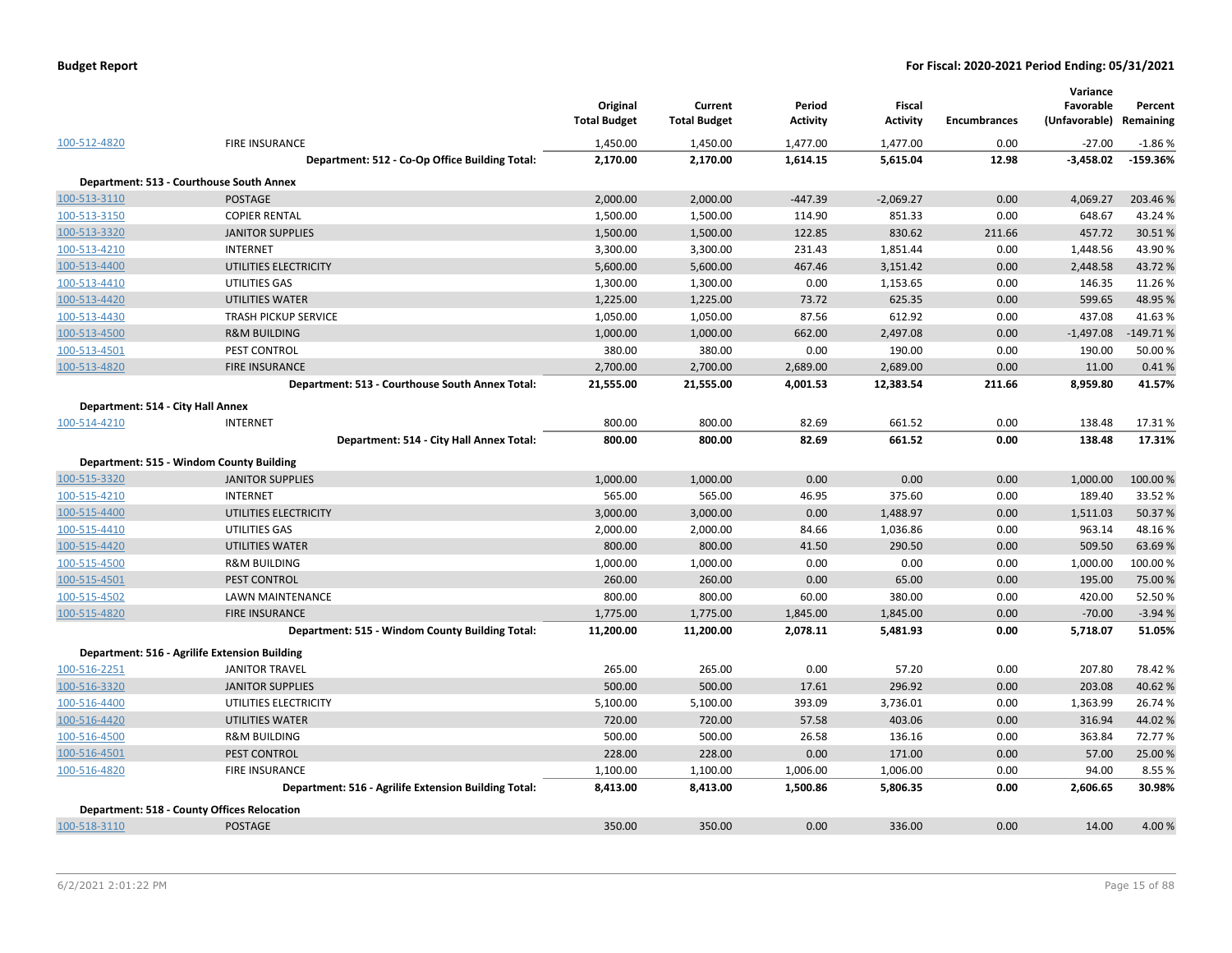|                                     |                                |                                                    | Original            | Current             | Period          | <b>Fiscal</b>   |                     | Variance<br>Favorable | Percent   |
|-------------------------------------|--------------------------------|----------------------------------------------------|---------------------|---------------------|-----------------|-----------------|---------------------|-----------------------|-----------|
|                                     |                                |                                                    | <b>Total Budget</b> | <b>Total Budget</b> | <b>Activity</b> | <b>Activity</b> | <b>Encumbrances</b> | (Unfavorable)         | Remaining |
| 100-518-3320                        | <b>JANITOR SUPPLIES</b>        |                                                    | 3,000.00            | 3,000.00            | 135.08          | 2,119.82        | 304.92              | 575.26                | 19.18%    |
| 100-518-4210                        | <b>INTERNET</b>                |                                                    | 13,500.00           | 13,500.00           | 1,046.18        | 8,377.44        | 0.00                | 5,122.56              | 37.94 %   |
| 100-518-4400                        | UTILITIES ELECTRICITY          |                                                    | 30,000.00           | 30,000.00           | 2,019.64        | 13,671.67       | 0.00                | 16,328.33             | 54.43%    |
| 100-518-4410                        | UTILITIES GAS                  |                                                    | 3,500.00            | 3,500.00            | 515.86          | 2,324.27        | 0.00                | 1,175.73              | 33.59 %   |
| 100-518-4420                        | UTILITIES WATER                |                                                    | 7,000.00            | 7,000.00            | 638.81          | 3,141.57        | 0.00                | 3,858.43              | 55.12 %   |
| 100-518-4430                        | <b>TRASH PICKUP SERVICE</b>    |                                                    | 2,150.00            | 2,150.00            | 320.24          | 1,221.83        | 0.00                | 928.17                | 43.17%    |
| 100-518-4500                        | R & M BUILDING                 |                                                    | 1,000.00            | 1,000.00            | 98.00           | 291.62          | 71.19               | 637.19                | 63.72%    |
| 100-518-4501                        | PEST CONTROL                   |                                                    | 1,000.00            | 1,000.00            | 145.00          | 615.00          | 0.00                | 385.00                | 38.50 %   |
| 100-518-4600                        | <b>MOVING EXPENSES</b>         |                                                    | 35,000.00           | 35,000.00           | 0.00            | 0.00            | 0.00                | 35,000.00             | 100.00%   |
| 100-518-4700                        | OFFICE SPACE LEASE             |                                                    | 137,850.00          | 137,850.00          | 9,400.00        | 89,600.00       | 0.00                | 48,250.00             | 35.00 %   |
| 100-518-4830                        | <b>ALARM MONITORING</b>        |                                                    | 900.00              | 900.00              | 0.00            | 885.60          | 0.00                | 14.40                 | 1.60%     |
|                                     |                                | Department: 518 - County Offices Relocation Total: | 235,250.00          | 235,250.00          | 14,318.81       | 122,584.82      | 376.11              | 112,289.07            | 47.73%    |
| Department: 520 - Lake Fannin       |                                |                                                    |                     |                     |                 |                 |                     |                       |           |
| 100-520-4890                        | <b>LOCAL FUNDING</b>           |                                                    | 5,000.00            | 5,000.00            | 0.00            | 5,000.00        | 0.00                | 0.00                  | 0.00%     |
|                                     |                                | Department: 520 - Lake Fannin Total:               | 5,000.00            | 5,000.00            | 0.00            | 5,000.00        | 0.00                | 0.00                  | 0.00%     |
| Department: 540 - Ambulance Service |                                |                                                    |                     |                     |                 |                 |                     |                       |           |
| 100-540-4170                        | <b>EMS SERVICE</b>             |                                                    | 740,000.00          | 740,000.00          | 61,666.67       | 493,333.36      | 0.00                | 246,666.64            | 33.33 %   |
| 100-540-4400                        | UTILITIES ELECTRICITY          |                                                    | 6,000.00            | 6,000.00            | 292.69          | 2,485.41        | 0.00                | 3,514.59              | 58.58%    |
| 100-540-4410                        | UTILITIES GAS                  |                                                    | 3,600.00            | 3,600.00            | 0.00            | 0.00            | 0.00                | 3,600.00              | 100.00%   |
|                                     |                                | Department: 540 - Ambulance Service Total:         | 749,600.00          | 749,600.00          | 61,959.36       | 495,818.77      | 0.00                | 253,781.23            | 33.86%    |
| Department: 543 - Fire Protection   |                                |                                                    |                     |                     |                 |                 |                     |                       |           |
| 100-543-4160                        | <b>FIRE PROTECTION SERVICE</b> |                                                    | 131,320.00          | 131,320.00          | 32,829.94       | 98,489.82       | 0.00                | 32,830.18             | 25.00 %   |
| 100-543-4220                        | <b>R&amp;M RADIO/TOWER</b>     |                                                    | 700.00              | 700.00              | 0.00            | 386.90          | 0.00                | 313.10                | 44.73%    |
| 100-543-4950                        | <b>DONATIONS</b>               |                                                    | 0.00                | 300.00              | 0.00            | 0.00            | 0.00                | 300.00                | 100.00%   |
| <b>Budget Adjustments</b>           |                                |                                                    |                     |                     |                 |                 |                     |                       |           |
| Number                              | Date                           | <b>Description</b>                                 | Adjustment          |                     |                 |                 |                     |                       |           |
| BA0000056                           | 02/18/2021                     | Firefighters Charitable Foundation Donati          | 300.00              |                     |                 |                 |                     |                       |           |
|                                     |                                | Department: 543 - Fire Protection Total:           | 132,020.00          | 132,320.00          | 32,829.94       | 98,876.72       | 0.00                | 33,443.28             | 25.27%    |
| Department: 551 - Constable Pct.1   |                                |                                                    |                     |                     |                 |                 |                     |                       |           |
| 100-551-1010                        | SALARY ELECTED OFFICIAL        |                                                    | 33,674.57           | 33,674.57           | 2,590.36        | 23,313.24       | 0.00                | 10,361.33             | 30.77%    |
| 100-551-2010                        | SOCIAL SECURITY TAXES          |                                                    | 2,236.62            | 2,236.62            | 166.20          | 1,495.09        | 0.00                | 741.53                | 33.15 %   |
| 100-551-2020                        |                                | <b>GROUP HEALTH INSURANCE</b>                      | 6,103.32            | 6,103.32            | 478.30          | 3,826.46        | 0.00                | 2,276.86              | 37.31%    |
| 100-551-2030                        | RETIREMENT                     |                                                    | 3,987.07            | 3,987.07            | 330.94          | 2,897.94        | 0.00                | 1,089.13              | 27.32 %   |
| 100-551-2040                        |                                | <b>WORKERS' COMPENSATION</b>                       | 606.14              | 606.14              | 0.00            | 272.83          | 0.00                | 333.31                | 54.99%    |
| 100-551-2050                        | <b>MEDICARE TAX</b>            |                                                    | 523.08              | 523.08              | 38.86           | 349.62          | 0.00                | 173.46                | 33.16%    |
| 100-551-2250                        | TRAVEL ALLOWANCE               |                                                    | 2,400.00            | 2,400.00            | 200.00          | 1,600.00        | 0.00                | 800.00                | 33.33%    |
| 100-551-3100                        | <b>OFFICE SUPPLIES</b>         |                                                    | 50.00               | 50.00               | 0.00            | 0.00            | 0.00                | 50.00                 | 100.00%   |
| 100-551-3110                        | POSTAGE                        |                                                    | 150.00              | 150.00              | 1.22            | 15.22           | 0.00                | 134.78                | 89.85 %   |
| 100-551-3300                        |                                | AUTO EXPENSE-GAS AND OIL                           | 1,500.00            | 1,500.00            | 0.00            | 471.74          | 0.00                | 1,028.26              | 68.55 %   |
| 100-551-4220                        | R & M RADIO                    |                                                    | 100.00              | 100.00              | 125.00          | 125.00          | 0.00                | $-25.00$              | $-25.00%$ |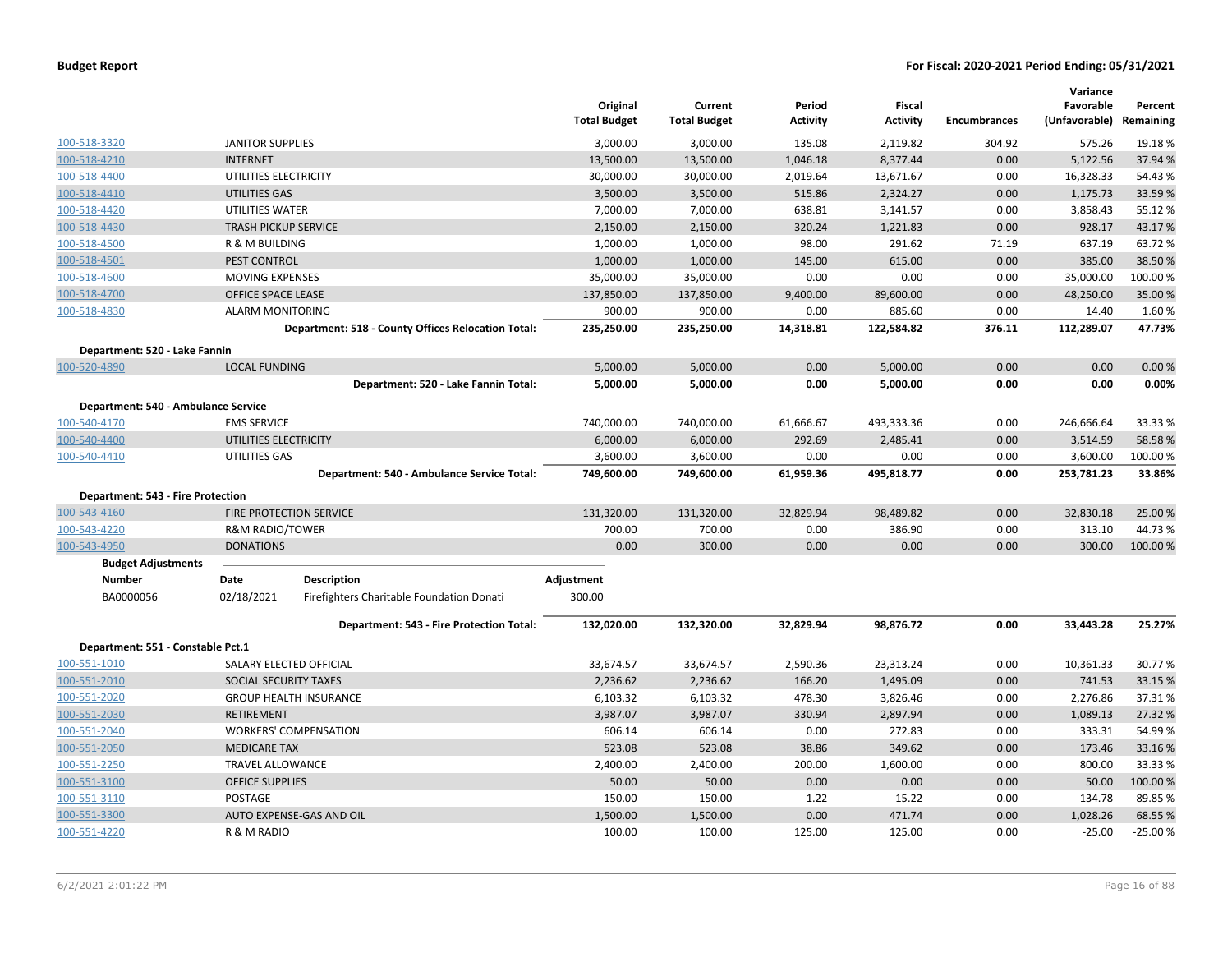|                                   |                                          | Original<br><b>Total Budget</b> | Current<br><b>Total Budget</b> | Period<br><b>Activity</b> | Fiscal<br><b>Activity</b> | Encumbrances | Variance<br>Favorable<br>(Unfavorable) Remaining | Percent  |
|-----------------------------------|------------------------------------------|---------------------------------|--------------------------------|---------------------------|---------------------------|--------------|--------------------------------------------------|----------|
| 100-551-4350                      | <b>PRINTING</b>                          | 50.00                           | 50.00                          | 0.00                      | 0.00                      | 0.00         | 50.00                                            | 100.00 % |
| 100-551-4800                      | <b>BOND</b>                              | 178.00                          | 178.00                         | 0.00                      | 177.50                    | 0.00         | 0.50                                             | 0.28%    |
| 100-551-4880                      | LAW ENFORCEMENT INSURANCE                | 500.00                          | 500.00                         | 0.00                      | 462.96                    | 0.00         | 37.04                                            | 7.41%    |
| 100-551-5910                      | <b>ONLINE RESEARCH</b>                   | 600.00                          | 600.00                         | 50.00                     | 350.00                    | 0.00         | 250.00                                           | 41.67%   |
|                                   | Department: 551 - Constable Pct.1 Total: | 52,658.80                       | 52,658.80                      | 3,980.88                  | 35,357.60                 | 0.00         | 17,301.20                                        | 32.86%   |
| Department: 552 - Constable Pct.2 |                                          |                                 |                                |                           |                           |              |                                                  |          |
| 100-552-1010                      | SALARY ELECTED OFFICIAL                  | 16,619.05                       | 16,619.05                      | 1,278.38                  | 11,505.42                 | 0.00         | 5,113.63                                         | 30.77 %  |
| 100-552-2010                      | SOCIAL SECURITY TAXES                    | 1,030.38                        | 1,030.38                       | 79.26                     | 713.34                    | 0.00         | 317.04                                           | 30.77%   |
| 100-552-2020                      | <b>GROUP HEALTH INSURANCE</b>            | 12,206.64                       | 12,206.64                      | 1,017.22                  | 8,137.76                  | 0.00         | 4,068.88                                         | 33.33 %  |
| 100-552-2030                      | RETIREMENT                               | 1,967.70                        | 1,967.70                       | 151.62                    | 1,361.43                  | 0.00         | 606.27                                           | 30.81%   |
| 100-552-2040                      | <b>WORKERS' COMPENSATION</b>             | 299.14                          | 299.14                         | 0.00                      | 134.65                    | 0.00         | 164.49                                           | 54.99%   |
| 100-552-2050                      | <b>MEDICARE TAX</b>                      | 240.98                          | 240.98                         | 18.54                     | 166.86                    | 0.00         | 74.12                                            | 30.76%   |
| 100-552-3100                      | <b>OFFICE SUPPLIES</b>                   | 100.00                          | 100.00                         | 0.00                      | 0.00                      | 0.00         | 100.00                                           | 100.00%  |
| 100-552-3110                      | <b>POSTAGE</b>                           | 250.00                          | 250.00                         | 0.00                      | 0.00                      | 0.00         | 250.00                                           | 100.00%  |
| 100-552-3300                      | AUTO EXPENSE-GAS AND OIL                 | 1,000.00                        | 1,000.00                       | 0.00                      | 30.00                     | 0.00         | 970.00                                           | 97.00%   |
| 100-552-4220                      | R & M RADIO                              | 100.00                          | 100.00                         | 0.00                      | 0.00                      | 0.00         | 100.00                                           | 100.00 % |
| 100-552-4270                      | OUT OF COUNTY TRAVEL/TRAINING            | 228.00                          | 228.00                         | 0.00                      | 0.00                      | 0.00         | 228.00                                           | 100.00%  |
| 100-552-4350                      | PRINTING                                 | 100.00                          | 100.00                         | 0.00                      | 0.00                      | 0.00         | 100.00                                           | 100.00%  |
| 100-552-4540                      | <b>R&amp;M AUTO</b>                      | 1,000.00                        | 1,000.00                       | 7.00                      | 7.00                      | 0.00         | 993.00                                           | 99.30%   |
| 100-552-4800                      | <b>BOND</b>                              | 178.00                          | 178.00                         | 0.00                      | 0.00                      | 0.00         | 178.00                                           | 100.00 % |
| 100-552-4870                      | <b>AUTO INSURANCE</b>                    | 425.00                          | 425.00                         | 0.00                      | 403.00                    | 0.00         | 22.00                                            | 5.18%    |
| 100-552-4880                      | <b>LAW ENFOREMENT INSURANCE</b>          | 500.00                          | 500.00                         | 0.00                      | 462.96                    | 0.00         | 37.04                                            | 7.41%    |
|                                   | Department: 552 - Constable Pct.2 Total: | 36,244.89                       | 36,244.89                      | 2,552.02                  | 22,922.42                 | 0.00         | 13,322.47                                        | 36.76%   |
| Department: 553 - Constable Pct.3 |                                          |                                 |                                |                           |                           |              |                                                  |          |
| 100-553-1010                      | <b>SALARY ELECTED OFFICIAL</b>           | 14,830.57                       | 14,830.57                      | 1,140.82                  | 10,267.38                 | 0.00         | 4,563.19                                         | 30.77 %  |
| 100-553-2010                      | SOCIAL SECURITY TAXES                    | 1,068.30                        | 1,068.30                       | 83.14                     | 735.86                    | 0.00         | 332.44                                           | 31.12%   |
| 100-553-2020                      | <b>GROUP HEALTH INSURANCE</b>            | 12,206.64                       | 12,206.64                      | 1,017.22                  | 8,137.76                  | 0.00         | 4,068.88                                         | 33.33 %  |
| 100-553-2030                      | <b>RETIREMENT</b>                        | 1,755.94                        | 1,755.94                       | 159.02                    | 1,297.92                  | 0.00         | 458.02                                           | 26.08%   |
| 100-553-2040                      | <b>WORKERS' COMPENSATION</b>             | 266.95                          | 266.95                         | 0.00                      | 120.16                    | 0.00         | 146.79                                           | 54.99%   |
| 100-553-2050                      | <b>MEDICARE TAX</b>                      | 249.84                          | 249.84                         | 19.44                     | 172.06                    | 0.00         | 77.78                                            | 31.13%   |
| 100-553-2250                      | <b>TRAVEL ALLOWANCE</b>                  | 2,400.00                        | 2,400.00                       | 200.00                    | 1,600.00                  | 0.00         | 800.00                                           | 33.33 %  |
| 100-553-3100                      | <b>OFFICE SUPPLIES</b>                   | 40.00                           | 40.00                          | 0.00                      | 0.00                      | 0.00         | 40.00                                            | 100.00%  |
| 100-553-3110                      | <b>POSTAGE</b>                           | 150.00                          | 150.00                         | 0.00                      | 0.00                      | 0.00         | 150.00                                           | 100.00 % |
| 100-553-3300                      | AUTO EXPENSE-GAS AND OIL                 | 200.00                          | 200.00                         | 0.00                      | 0.00                      | 0.00         | 200.00                                           | 100.00 % |
| 100-553-4210                      | <b>INTERNET</b>                          | 0.00                            | 0.00                           | 44.12                     | 44.12                     | 0.00         | $-44.12$                                         | 0.00%    |
| 100-553-4350                      | PRINTING                                 | 50.00                           | 50.00                          | 0.00                      | 0.00                      | 0.00         | 50.00                                            | 100.00 % |
| 100-553-4530                      | <b>COMPUTER SOFTWARE</b>                 | 1,152.00                        | 1,152.00                       | 0.00                      | 781.00                    | 0.00         | 371.00                                           | 32.20%   |
| 100-553-4800                      | <b>BOND</b>                              | 178.00                          | 178.00                         | 0.00                      | 178.00                    | 0.00         | 0.00                                             | 0.00%    |
| 100-553-4810                      | <b>DUES</b>                              | 60.00                           | 60.00                          | 0.00                      | 60.00                     | 0.00         | 0.00                                             | 0.00%    |
| 100-553-4880                      | LAW ENFORCEMENT INSURANCE                | 500.00                          | 500.00                         | 0.00                      | 462.96                    | 0.00         | 37.04                                            | 7.41%    |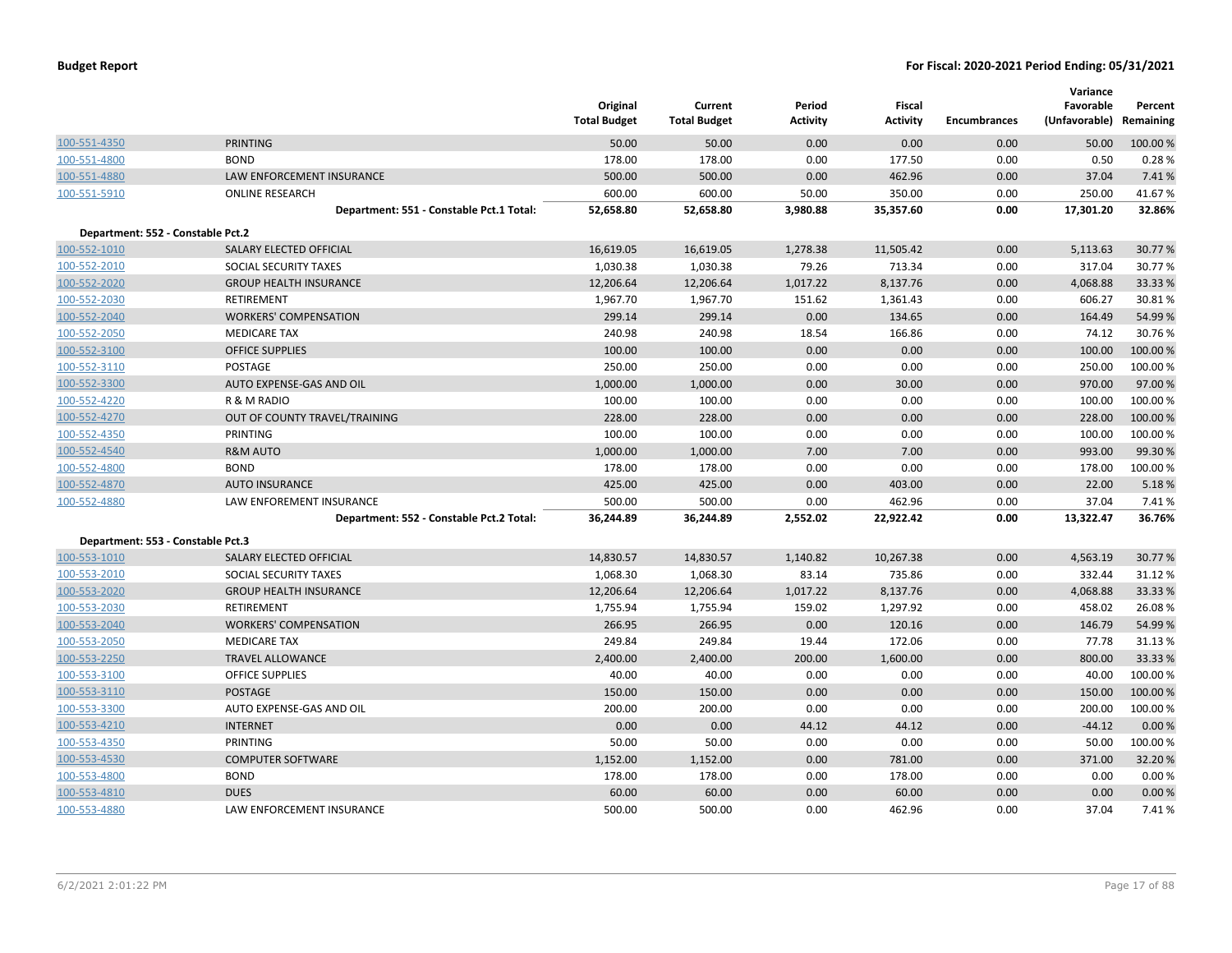|                                  |                                                      | Original<br><b>Total Budget</b> | Current<br><b>Total Budget</b> | Period<br><b>Activity</b> | <b>Fiscal</b><br><b>Activity</b> | <b>Encumbrances</b> | Variance<br>Favorable<br>(Unfavorable) | Percent<br>Remaining |
|----------------------------------|------------------------------------------------------|---------------------------------|--------------------------------|---------------------------|----------------------------------|---------------------|----------------------------------------|----------------------|
| 100-553-5720                     | <b>OFFICE EQUIPMENT</b>                              | 200.00                          | 200.00                         | 0.00                      | 0.00                             | 0.00                | 200.00                                 | 100.00 %             |
|                                  | Department: 553 - Constable Pct.3 Total:             | 35,308.24                       | 35,308.24                      | 2,663.76                  | 23,857.22                        | 0.00                | 11,451.02                              | 32.43%               |
|                                  | Department: 555 - Animal Control Officer             |                                 |                                |                           |                                  |                     |                                        |                      |
| 100-555-4410                     | ANIMAL CONTROL OFFICER/SERVICES                      | 3,000.00                        | 3,000.00                       | 0.00                      | 807.68                           | 0.00                | 2,192.32                               | 73.08%               |
|                                  | Department: 555 - Animal Control Officer Total:      | 3,000.00                        | 3,000.00                       | 0.00                      | 807.68                           | 0.00                | 2,192.32                               | 73.08%               |
|                                  | Department: 559 - Texas VINE Program                 |                                 |                                |                           |                                  |                     |                                        |                      |
| 100-559-4950                     | VINE AUTOMATED VICTIM NOTIF. SERV.                   | 18,571.12                       | 18,571.12                      | 0.00                      | 9,285.56                         | 0.00                | 9,285.56                               | 50.00 %              |
|                                  | Department: 559 - Texas VINE Program Total:          | 18,571.12                       | 18,571.12                      | 0.00                      | 9,285.56                         | 0.00                | 9,285.56                               | 50.00%               |
|                                  |                                                      |                                 |                                |                           |                                  |                     |                                        |                      |
| Department: 560 - County Sheriff |                                                      |                                 |                                |                           |                                  |                     |                                        |                      |
| 100-560-1010                     | SALARY ELECTED OFFICIAL                              | 60,513.98                       | 60,513.98                      | 4,654.92                  | 41,894.28                        | 0.00                | 18,619.70                              | 30.77%               |
| 100-560-1030                     | SALARY CHIEF DEPUTY                                  | 52,500.00                       | 52,500.00                      | 4,038.46                  | 36,346.11                        | 0.00                | 16,153.89                              | 30.77%               |
| 100-560-1040                     | <b>SALARIES DEPUTIES</b>                             | 683,192.21                      | 683,192.21                     | 49,451.45                 | 446,324.32                       | 0.00                | 236,867.89                             | 34.67%               |
| 100-560-1050                     | SALARY ADMINISTRATIVE SECRETARY                      | 43,020.00                       | 43,020.00                      | 4,342.13                  | 30,815.97                        | 0.00                | 12,204.03                              | 28.37 %              |
| 100-560-1051                     | SALARY EVIDENCE CLERK                                | 25,480.00                       | 25,480.00                      | 1,960.00                  | 17,640.00                        | 0.00                | 7,840.00                               | 30.77%               |
| 100-560-1070                     | <b>SALARY PART-TIME</b><br>COMPENSATION/HOLIDAY PAY  | 0.00                            | 0.00                           | 1,296.00                  | 13,335.00                        | 0.00<br>0.00        | $-13,335.00$                           | 0.00%                |
| 100-560-1080<br>100-560-1110     |                                                      | 138,719.27                      | 138,719.27                     | 1,703.19                  | 18,367.06                        | 0.00                | 120,352.21                             | 86.76%               |
| 100-560-1130                     | <b>SALARY LIEUTENANT</b><br>SALARY TRANSPORT OFFICER | 47,200.00<br>38,292.67          | 47,200.00<br>38,292.67         | 3,630.77<br>2,945.59      | 32,813.04<br>26,989.04           | 0.00                | 14,386.96<br>11,303.63                 | 30.48%<br>29.52 %    |
| 100-560-1140                     | SALARY PROF. STANDARDS OFFICER                       | 38,292.67                       | 38,292.67                      | 2,945.60                  | 26,510.39                        | 0.00                | 11,782.28                              | 30.77%               |
| 100-560-1200                     | <b>SALARY DISPATCHER</b>                             | 291,683.00                      | 291,683.00                     | 17,963.87                 | 154,891.08                       | 0.00                | 136,791.92                             | 46.90%               |
| 100-560-2010                     | SOCIAL SECURITY TAXES                                | 85,608.01                       | 85,608.01                      | 5,615.15                  | 51,745.06                        | 0.00                | 33,862.95                              | 39.56%               |
| 100-560-2020                     | <b>GROUP HEALTH INSURANCE</b>                        | 366,199.20                      | 366,199.20                     | 31,604.80                 | 228,157.17                       | 0.00                | 138,042.03                             | 37.70%               |
| 100-560-2030                     | <b>RETIREMENT</b>                                    | 151,573.02                      | 151,573.02                     | 11,258.85                 | 100,096.71                       | 0.00                | 51,476.31                              | 33.96%               |
| 100-560-2040                     | <b>WORKERS' COMPENSATION</b>                         | 26,018.53                       | 26,018.53                      | 0.00                      | 7,715.18                         | 0.00                | 18,303.35                              | 70.35 %              |
| 100-560-2050                     | <b>MEDICARE TAX</b>                                  | 18,562.57                       | 18,562.57                      | 1,313.26                  | 10,566.79                        | 0.00                | 7,995.78                               | 43.07%               |
| 100-560-2060                     | UNEMPLOYMENT EXPENSE                                 | 5,000.00                        | 5,000.00                       | 0.00                      | $-92.59$                         | 0.00                | 5,092.59                               | 101.85%              |
| 100-560-2500                     | <b>EMPLOYEE PHYSICALS</b>                            | 1,000.00                        | 1,000.00                       | 331.00                    | 934.00                           | 0.00                | 66.00                                  | 6.60%                |
| 100-560-3100                     | <b>OFFICE SUPPLIES</b>                               | 8,000.00                        | 8,000.00                       | 26.00                     | 6,738.01                         | 0.00                | 1,261.99                               | 15.77%               |
| 100-560-3110                     | <b>POSTAGE</b>                                       | 1,700.00                        | 1,700.00                       | 607.42                    | 2,121.03                         | 0.00                | $-421.03$                              | $-24.77%$            |
| 100-560-3200                     | <b>WEAPONS SUPPLIES</b>                              | 3,000.00                        | 3,000.00                       | 59.88                     | 2,656.13                         | 1,536.30            | $-1,192.43$                            | -39.75 %             |
| 100-560-3210                     | <b>PATROL SUPPLIES</b>                               | 3,800.00                        | 3,800.00                       | 0.00                      | 764.89                           | 254.94              | 2,780.17                               | 73.16%               |
| 100-560-3300                     | AUTO EXPENSE GAS & OIL                               | 70,000.00                       | 70,000.00                      | 7,148.88                  | 37,063.15                        | 0.00                | 32,936.85                              | 47.05%               |
| 100-560-3320                     | SHERIFF JANITOR SUPPLIES                             | 1,750.00                        | 1,750.00                       | 0.00                      | 1,093.48                         | 0.00                | 656.52                                 | 37.52 %              |
| 100-560-3950                     | UNIFORMS/OTHER                                       | 6,300.00                        | 6,300.00                       | 930.90                    | 5,347.75                         | 1,312.78            | $-360.53$                              | $-5.72%$             |
| 100-560-4210                     | <b>INTERNET SERVICE</b>                              | 9,500.00                        | 9,500.00                       | 882.42                    | 6,274.65                         | 0.00                | 3,225.35                               | 33.95 %              |
| 100-560-4220                     | R & M RADIO                                          | 1,000.00                        | 1,000.00                       | 0.00                      | 0.00                             | 0.00                | 1,000.00                               | 100.00%              |
| 100-560-4250                     | PROFESSIONAL SERVICES/INTERPRETER                    | 100.00                          | 100.00                         | 0.00                      | 0.00                             | 0.00                | 100.00                                 | 100.00 %             |
| 100-560-4270                     | OUT OF COUNTY TRAVEL/TRAINING                        | 4,000.00                        | 4,000.00                       | 0.00                      | 0.00                             | 0.00                | 4,000.00                               | 100.00%              |
| 100-560-4280                     | PRISONER TRANSPORT                                   | 8,500.00                        | 8,500.00                       | 1,543.02                  | 8,007.15                         | 0.00                | 492.85                                 | 5.80%                |
| 100-560-4300                     | <b>BIDS AND NOTICES</b>                              | 500.00                          | 500.00                         | 0.00                      | 0.00                             | 0.00                | 500.00                                 | 100.00%              |
| 100-560-4320                     | <b>IMPOUNDMENT OF ESTRAY LIVESTOCK</b>               | 10,000.00                       | 10,000.00                      | 0.00                      | 3,325.00                         | 0.00                | 6,675.00                               | 66.75 %              |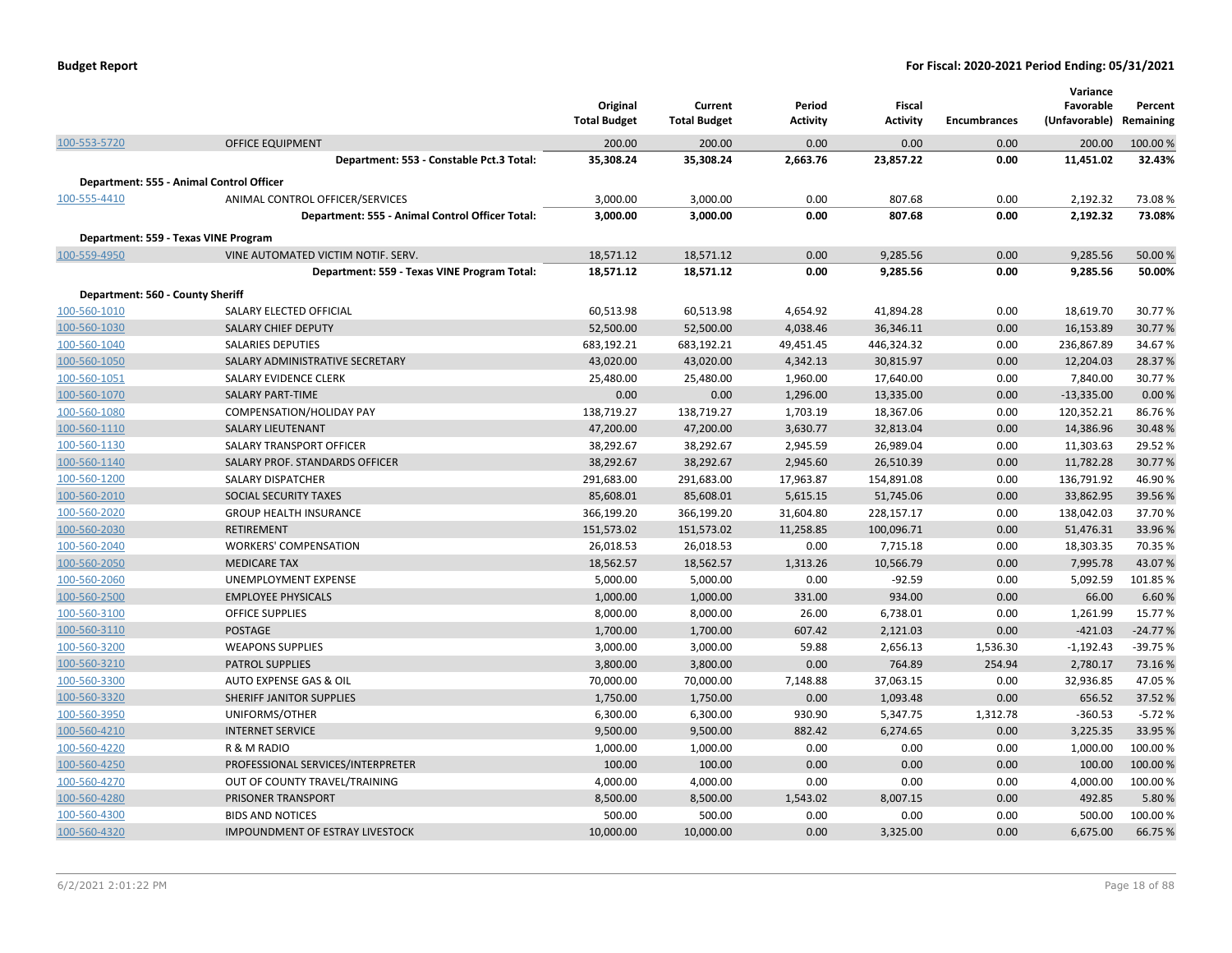|              |                                          |                              |                                          | Original<br><b>Total Budget</b> | Current<br><b>Total Budget</b> | Period<br>Activity | Fiscal<br><b>Activity</b> | <b>Encumbrances</b> | Variance<br>Favorable<br>(Unfavorable) Remaining | Percent   |
|--------------|------------------------------------------|------------------------------|------------------------------------------|---------------------------------|--------------------------------|--------------------|---------------------------|---------------------|--------------------------------------------------|-----------|
| 100-560-4350 |                                          | PRINTING                     |                                          | 1,000.00                        | 1,000.00                       | 0.00               | 0.00                      | 0.00                | 1,000.00                                         | 100.00 %  |
| 100-560-4420 |                                          | <b>UTILITIES WATER</b>       |                                          | 3,000.00                        | 3,000.00                       | 135.15             | 951.07                    | 0.00                | 2,048.93                                         | 68.30 %   |
| 100-560-4430 |                                          | SHERIFF TRASH PICKUP         |                                          | 1,500.00                        | 1,500.00                       | 120.84             | 845.88                    | 0.00                | 654.12                                           | 43.61%    |
| 100-560-4500 |                                          | R & M BUILDING               |                                          | 5,000.00                        | 5,000.00                       | 615.99             | 4,775.12                  | 0.00                | 224.88                                           | 4.50%     |
| 100-560-4501 |                                          | PEST CONTROL                 |                                          | 320.00                          | 320.00                         | 0.00               | 160.00                    | 0.00                | 160.00                                           | 50.00 %   |
| 100-560-4530 |                                          |                              | <b>TYLER/CAD MAINTENANCE</b>             | 15,347.62                       | 15,347.62                      | 0.00               | 15,050.30                 | 0.00                | 297.32                                           | 1.94 %    |
| 100-560-4540 |                                          | R & M AUTOMOBILES            |                                          | 45,000.00                       | 63,288.62                      | 814.38             | 45,892.24                 | 0.00                | 17,396.38                                        | 27.49%    |
|              | <b>Budget Adjustments</b>                |                              |                                          |                                 |                                |                    |                           |                     |                                                  |           |
|              | <b>Number</b>                            | Date                         | <b>Description</b>                       | Adjustment                      |                                |                    |                           |                     |                                                  |           |
|              | BA0000048                                | 12/16/2020                   | Auto Insurance Loss payments to R&M A    | 16,168.69                       |                                |                    |                           |                     |                                                  |           |
|              | BA0000052                                | 01/29/2021                   | Add Insurance loss payment to Sheriff R& | 1,841.93                        |                                |                    |                           |                     |                                                  |           |
|              | BA0000057                                | 02/26/2021                   | Sheriff Auto Loss Supplement check for U | 278.00                          |                                |                    |                           |                     |                                                  |           |
| 100-560-4800 |                                          | <b>BOND</b>                  |                                          | 435.00                          | 435.00                         | 0.00               | 435.00                    | 0.00                | 0.00                                             | 0.00%     |
| 100-560-4820 |                                          | FIRE INSURANCE               |                                          | 325.00                          | 325.00                         | 292.00             | 292.00                    | 0.00                | 33.00                                            | 10.15 %   |
| 100-560-4870 |                                          |                              | <b>AUTOMOBILE INSURANCE</b>              | 10,500.00                       | 10,500.00                      | 0.00               | 9,266.00                  | 0.00                | 1,234.00                                         | 11.75 %   |
| 100-560-4880 |                                          |                              | LAW ENFORCEMENT INSURANCE                | 15,000.00                       | 15,000.00                      | 0.00               | 15,983.68                 | 0.00                | $-983.68$                                        | $-6.56%$  |
| 100-560-4890 |                                          | <b>LOCAL FUNDING 562</b>     |                                          | 36,287.76                       | 36,287.76                      | 0.00               | 36,287.76                 | 0.00                | 0.00                                             | 0.00%     |
| 100-560-5720 |                                          | <b>OFFICE EQUIPMENT</b>      |                                          | 200.00                          | 200.00                         | 0.00               | 59.95                     | 0.00                | 140.05                                           | 70.03%    |
| 100-560-5740 |                                          | <b>TECHNOLOGY</b>            |                                          | 16,000.00                       | 16,000.00                      | 0.00               | 9,698.88                  | 0.00                | 6,301.12                                         | 39.38%    |
| 100-560-5750 |                                          |                              | PURCHASE OF AUTOMOBILES                  | 50,000.00                       | 50,000.00                      | 50,341.31          | 50,341.31                 | 0.00                | $-341.31$                                        | $-0.68%$  |
| 100-560-5790 |                                          | <b>WEAPONS</b>               |                                          | 2,000.00                        | 2,000.00                       | 311.12             | 311.12                    | 548.60              | 1,140.28                                         | 57.01%    |
|              |                                          |                              | Department: 560 - County Sheriff Total:  | 2,402,920.51                    | 2,421,209.13                   | 208,884.35         | 1,508,790.16              | 3,652.62            | 908,766.35                                       | 37.53%    |
|              | <b>Department: 565 - Jail Operations</b> |                              |                                          |                                 |                                |                    |                           |                     |                                                  |           |
| 100-565-3800 |                                          | PRISONER HOUSING             |                                          | 2,550,000.00                    | 2,550,000.00                   | 165,039.14         | 1,213,251.64              | 0.00                | 1,336,748.36                                     | 52.42 %   |
| 100-565-4000 |                                          |                              | PRISONER TRANSPORT/GUARD                 | 25,000.00                       | 25,000.00                      | 371.70             | 17,482.29                 | 0.00                | 7,517.71                                         | 30.07%    |
| 100-565-4050 |                                          | PRISONER MEDICAL             |                                          | 175,000.00                      | 175,000.00                     | 16,993.05          | 97,957.50                 | 0.00                | 77,042.50                                        | 44.02%    |
| 100-565-4500 |                                          | <b>R&amp;M BUILDING</b>      |                                          | 1,000.00                        | 1,000.00                       | 7.96               | 1,688.60                  | 0.00                | $-688.60$                                        | $-68.86%$ |
| 100-565-4501 |                                          | PEST CONTROL                 |                                          | 580.00                          | 580.00                         | 0.00               | 0.00                      | 0.00                | 580.00                                           | 100.00 %  |
|              |                                          |                              | Department: 565 - Jail Operations Total: | 2,751,580.00                    | 2,751,580.00                   | 182,411.85         | 1,330,380.03              | 0.00                | 1,421,199.97                                     | 51.65%    |
|              | Department: 573 - Bond Supervision       |                              |                                          |                                 |                                |                    |                           |                     |                                                  |           |
| 100-573-1020 |                                          |                              | SALARY-BOND SUPERVISOR                   | 38,244.95                       | 38,244.95                      | 0.00               | 22,144.38                 | 0.00                | 16,100.57                                        | 42.10%    |
| 100-573-1070 |                                          | Part Time                    |                                          | 2,816.32                        | 2,816.32                       | 0.00               | 0.00                      | 0.00                | 2,816.32                                         | 100.00 %  |
| 100-573-2010 |                                          | SOCIAL SECURITY TAXES        |                                          | 2,545.80                        | 2,545.80                       | 0.00               | 1,358.56                  | 0.00                | 1,187.24                                         | 46.64 %   |
| 100-573-2020 |                                          |                              | <b>GROUP HEALTH INSURANCE</b>            | 13,427.30                       | 13,427.30                      | 0.00               | 5,086.10                  | 0.00                | 8,341.20                                         | 62.12%    |
| 100-573-2030 |                                          | <b>RETIREMENT</b>            |                                          | 4,861.65                        | 4,861.65                       | 0.00               | 2,619.16                  | 0.00                | 2,242.49                                         | 46.13%    |
| 100-573-2040 |                                          |                              | <b>WORKERS' COMPENSATION</b>             | 131.39                          | 131.39                         | 0.00               | 54.87                     | 0.00                | 76.52                                            | 58.24 %   |
| 100-573-2050 |                                          | <b>MEDICARE TAX</b>          |                                          | 595.39                          | 595.39                         | 0.00               | 317.66                    | 0.00                | 277.73                                           | 46.65%    |
| 100-573-3100 |                                          | <b>OFFICE SUPPLIES</b>       |                                          | 700.00                          | 700.00                         | 0.00               | 236.45                    | 94.99               | 368.56                                           | 52.65%    |
| 100-573-3130 |                                          | <b>DRUG TESTING SUPPLIES</b> |                                          | 4,000.00                        | 4,000.00                       | 0.00               | 0.00                      | 2,130.00            | 1,870.00                                         | 46.75 %   |
| 100-573-3400 |                                          | <b>EVALUATIONS</b>           |                                          | 1,000.00                        | 1,000.00                       | 0.00               | 0.00                      | 0.00                | 1,000.00                                         | 100.00%   |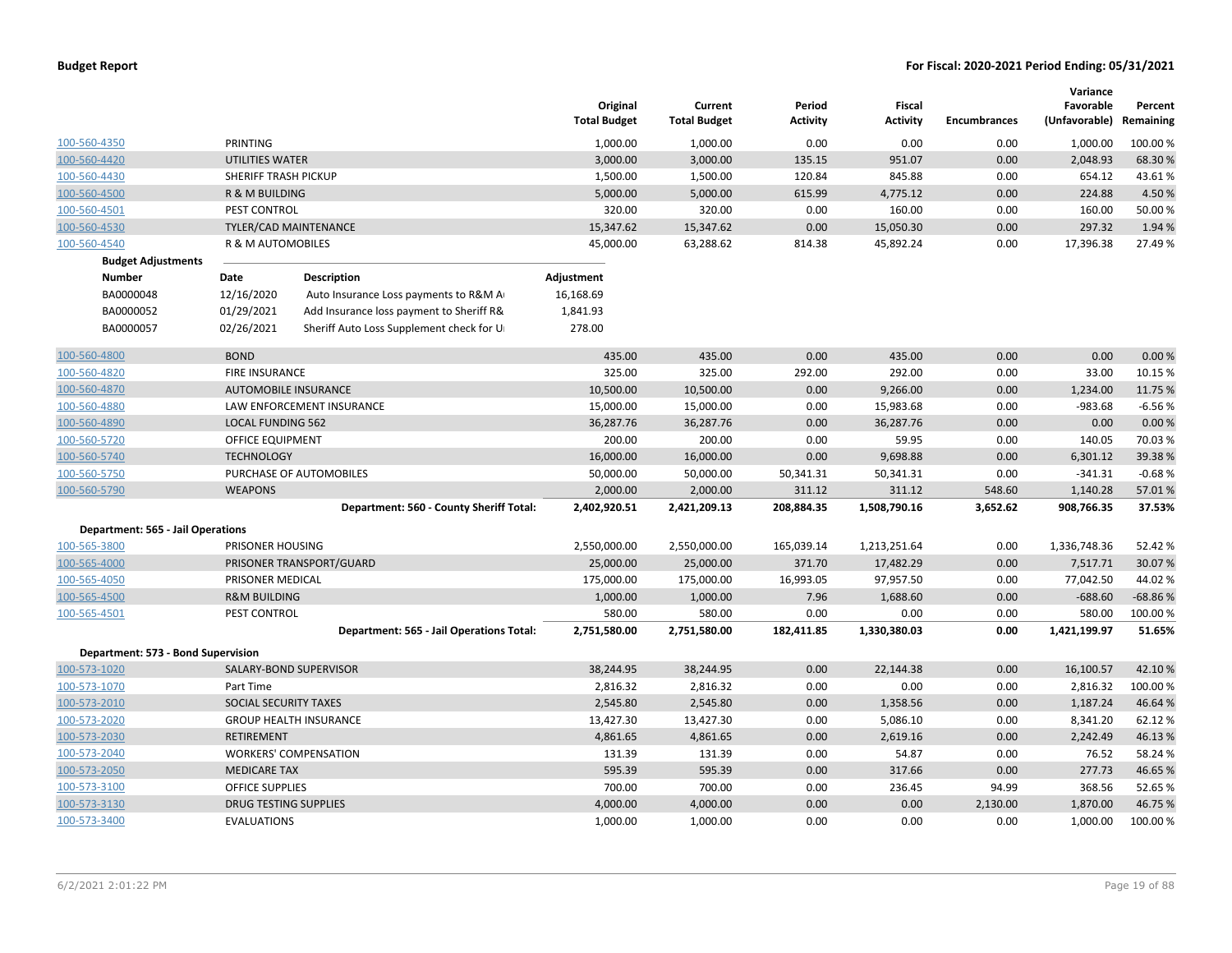|              |                                                    | Original<br><b>Total Budget</b> | Current<br><b>Total Budget</b> | Period<br>Activity | Fiscal<br><b>Activity</b> | <b>Encumbrances</b> | Variance<br>Favorable<br>(Unfavorable) Remaining | Percent  |
|--------------|----------------------------------------------------|---------------------------------|--------------------------------|--------------------|---------------------------|---------------------|--------------------------------------------------|----------|
| 100-573-4270 | OUT OF COUNTY TRAVEL/TRAINING                      | 1,900.00                        | 1,900.00                       | 0.00               | 0.00                      | 0.00                | 1,900.00                                         | 100.00%  |
| 100-573-4530 | <b>COMPUTER SOFTWARE</b>                           | 1,284.00                        | 1,284.00                       | 107.00             | 963.00                    | 0.00                | 321.00                                           | 25.00 %  |
| 100-573-4800 | <b>BOND</b>                                        | 50.00                           | 50.00                          | 0.00               | 0.00                      | 0.00                | 50.00                                            | 100.00 % |
| 100-573-4810 | <b>DUES</b>                                        | 75.00                           | 75.00                          | 0.00               | 0.00                      | 0.00                | 75.00                                            | 100.00%  |
| 100-573-4811 | <b>FUNDING CSCD</b>                                | 0.00                            | 0.00                           | 3,803.00           | 7,643.00                  | 0.00                | $-7,643.00$                                      | 0.00%    |
|              | Department: 573 - Bond Supervision Total:          | 71,631.80                       | 71,631.80                      | 3,910.00           | 40,423.18                 | 2,224.99            | 28,983.63                                        | 40.46%   |
|              | Department: 575 - Juvenile Probation               |                                 |                                |                    |                           |                     |                                                  |          |
| 100-575-3110 | POSTAGE                                            | 0.00                            | 0.00                           | 0.51               | 25.24                     | 0.00                | $-25.24$                                         | 0.00%    |
| 100-575-3150 | <b>COPIER RENTAL</b>                               | 0.00                            | 0.00                           | 28.23              | 212.95                    | 0.00                | $-212.95$                                        | 0.00%    |
| 100-575-9950 | JUVENILE PROBATION FUNDING                         | 170,000.00                      | 170,000.00                     | 0.00               | 170,000.00                | 0.00                | 0.00                                             | 0.00%    |
|              | Department: 575 - Juvenile Probation Total:        | 170,000.00                      | 170,000.00                     | 28.74              | 170,238.19                | 0.00                | $-238.19$                                        | $-0.14%$ |
|              | Department: 590 - Environmental Development        |                                 |                                |                    |                           |                     |                                                  |          |
| 100-590-1020 | <b>SALARY DIRECTOR</b>                             | 30,248.92                       | 30,248.92                      | 2,326.84           | 20,941.56                 | 0.00                | 9,307.36                                         | 30.77 %  |
| 100-590-1040 | <b>SALARIES DEPUTIES</b>                           | 40,681.56                       | 40,681.56                      | 3,129.36           | 28,164.25                 | 0.00                | 12,517.31                                        | 30.77%   |
| 100-590-1070 | <b>SALARY PART-TIME</b>                            | 18,096.00                       | 18,096.00                      | 1,392.00           | 5,277.72                  | 0.00                | 12,818.28                                        | 70.83 %  |
| 100-590-2010 | SOCIAL SECURITY TAXES                              | 5,519.64                        | 5,519.64                       | 417.65             | 3,264.14                  | 0.00                | 2,255.50                                         | 40.86%   |
| 100-590-2020 | <b>GROUP HEALTH INSURANCE</b>                      | 24,413.28                       | 24,413.28                      | 2,034.44           | 16,446.38                 | 0.00                | 7,966.90                                         | 32.63%   |
| 100-590-2030 | RETIREMENT                                         | 10,540.74                       | 10,540.74                      | 812.20             | 6,436.01                  | 0.00                | 4,104.73                                         | 38.94 %  |
| 100-590-2040 | <b>WORKERS' COMPENSATION</b>                       | 272.79                          | 272.79                         | 0.00               | 122.62                    | 0.00                | 150.17                                           | 55.05 %  |
| 100-590-2050 | <b>MEDICARE TAX</b>                                | 1,290.88                        | 1,290.88                       | 97.67              | 823.92                    | 0.00                | 466.96                                           | 36.17%   |
| 100-590-3100 | <b>OFFICE SUPPLIES</b>                             | 850.00                          | 850.00                         | 14.71              | 540.09                    | 0.00                | 309.91                                           | 36.46%   |
| 100-590-3110 | POSTAGE                                            | 1,700.00                        | 1,700.00                       | 118.50             | 815.10                    | 0.00                | 884.90                                           | 52.05 %  |
| 100-590-3150 | <b>COPIER RENTAL</b>                               | 1,000.00                        | 1,000.00                       | 77.73              | 602.15                    | 0.00                | 397.85                                           | 39.79 %  |
| 100-590-3300 | AUTO EXPENSE GAS & OIL                             | 1,100.00                        | 1,100.00                       | 0.00               | 147.58                    | 0.00                | 952.42                                           | 86.58%   |
| 100-590-4270 | OUT OF COUNTY TRAVEL/TRAINING                      | 1,500.00                        | 1,500.00                       | 663.75             | 663.75                    | 0.00                | 836.25                                           | 55.75 %  |
| 100-590-4350 | PRINTING                                           | 200.00                          | 200.00                         | 0.00               | 0.00                      | 0.00                | 200.00                                           | 100.00%  |
| 100-590-4530 | <b>COMPUTER SOFTWARE</b>                           | 300.00                          | 300.00                         | 300.00             | 300.00                    | 0.00                | 0.00                                             | 0.00%    |
| 100-590-4540 | <b>R&amp;M AUTO</b>                                | 1,000.00                        | 1,000.00                       | 0.00               | 331.45                    | 0.00                | 668.55                                           | 66.86%   |
| 100-590-4670 | VISITING HEALTH INSPECTOR                          | 300.00                          | 300.00                         | 0.00               | 0.00                      | 0.00                | 300.00                                           | 100.00 % |
| 100-590-4800 | <b>BOND</b>                                        | 100.00                          | 100.00                         | 0.00               | 0.00                      | 0.00                | 100.00                                           | 100.00%  |
| 100-590-4810 | <b>DUES</b>                                        | 111.00                          | 111.00                         | 0.00               | 0.00                      | 0.00                | 111.00                                           | 100.00%  |
| 100-590-4870 | AUTOMOBILE INSURANCE                               | 225.00                          | 225.00                         | 0.00               | 188.00                    | 0.00                | 37.00                                            | 16.44 %  |
| 100-590-5720 | <b>OFFICE EQUIPMENT</b>                            | 200.00                          | 200.00                         | 0.00               | 0.00                      | 0.00                | 200.00                                           | 100.00 % |
|              | Department: 590 - Environmental Development Total: | 139,649.81                      | 139,649.81                     | 11,384.85          | 85,064.72                 | 0.00                | 54,585.09                                        | 39.09%   |
|              | Department: 591 - Development Services             |                                 |                                |                    |                           |                     |                                                  |          |
| 100-591-1020 | <b>SALARY DIRECTOR</b>                             | 36,834.94                       | 36,834.94                      | 2,326.84           | 22,569.56                 | 0.00                | 14,265.38                                        | 38.73%   |
| 100-591-2010 | SOCIAL SECURITY TAXES                              | 2,283.77                        | 2,283.77                       | 144.26             | 1,961.86                  | 0.00                | 321.91                                           | 14.10%   |
| 100-591-2020 | <b>GROUP HEALTH INSURANCE</b>                      | 12,206.64                       | 12,206.64                      | 1,017.22           | 8,984.12                  | 0.00                | 3,222.52                                         | 26.40%   |
| 100-591-2030 | <b>RETIREMENT</b>                                  | 4,361.26                        | 4,361.26                       | 275.96             | 2,669.91                  | 0.00                | 1,691.35                                         | 38.78%   |
| 100-591-2040 | <b>WORKERS' COMPENSATION</b>                       | 117.87                          | 117.87                         | 0.00               | 52.85                     | 0.00                | 65.02                                            | 55.16%   |
| 100-591-2050 | <b>MEDICARE TAX</b>                                | 534.11                          | 534.11                         | 33.74              | 175.81                    | 0.00                | 358.30                                           | 67.08%   |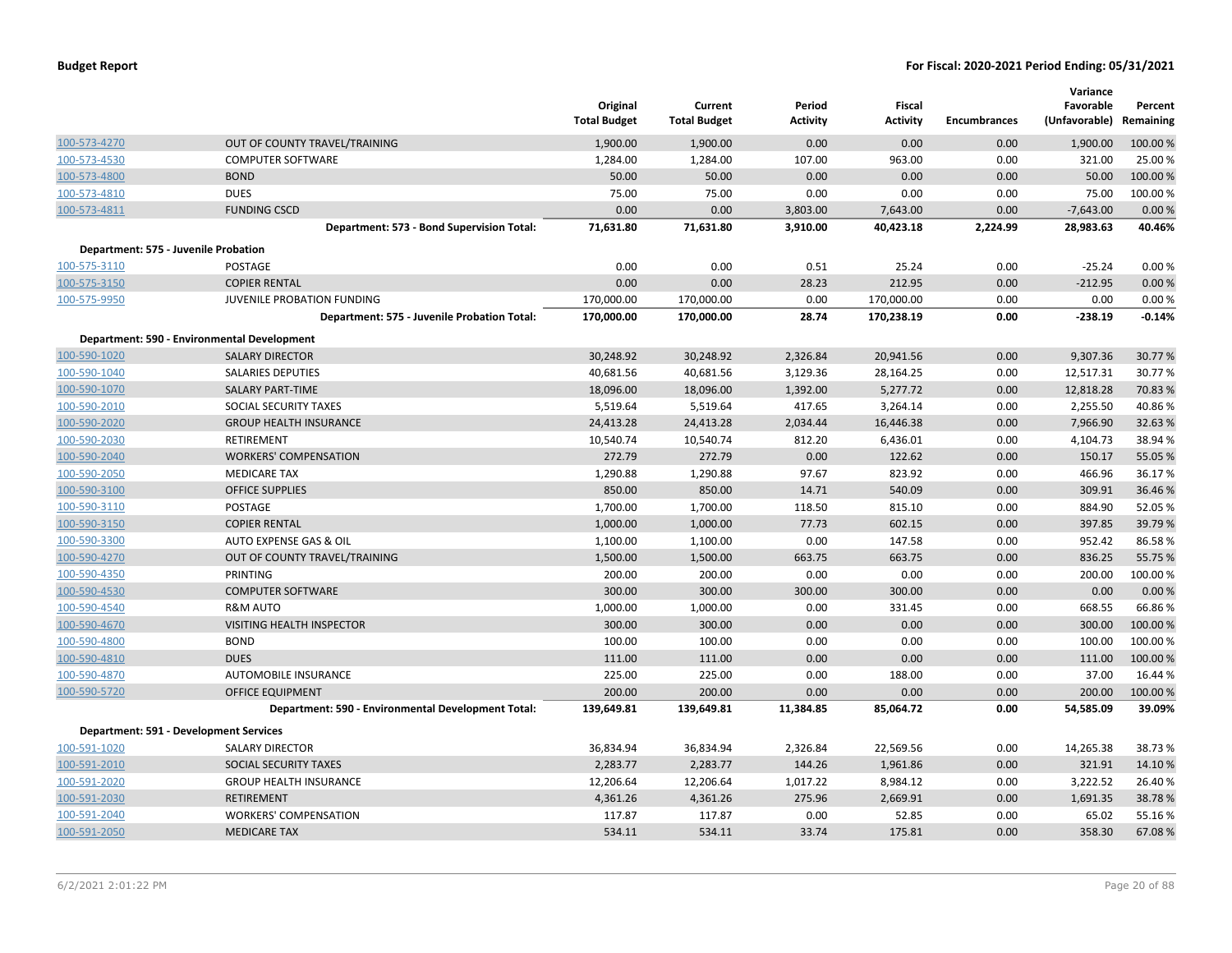|                                          |                                               | Original<br><b>Total Budget</b> | Current<br><b>Total Budget</b> | Period<br><b>Activity</b> | Fiscal<br><b>Activity</b> | <b>Encumbrances</b> | Variance<br>Favorable<br>(Unfavorable) Remaining | Percent    |
|------------------------------------------|-----------------------------------------------|---------------------------------|--------------------------------|---------------------------|---------------------------|---------------------|--------------------------------------------------|------------|
| 100-591-3100                             | <b>OFFICE SUPPLIES</b>                        | 500.00                          | 500.00                         | 39.97                     | 164.24                    | 0.00                | 335.76                                           | 67.15 %    |
| 100-591-3110                             | <b>POSTAGE</b>                                | 300.00                          | 300.00                         | 0.00                      | 0.00                      | 0.00                | 300.00                                           | 100.00%    |
| 100-591-3300                             | AUTO EXPENSE GAS & OIL                        | 700.00                          | 700.00                         | 0.00                      | 254.34                    | 0.00                | 445.66                                           | 63.67%     |
| 100-591-4270                             | OUT OF COUNTY TRAVEL/TRAINING                 | 1,500.00                        | 1,500.00                       | 0.00                      | 0.00                      | 0.00                | 1,500.00                                         | 100.00 %   |
| 100-591-4350                             | PRINTING                                      | 100.00                          | 100.00                         | 0.00                      | 23.00                     | 0.00                | 77.00                                            | 77.00 %    |
| 100-591-4530                             | <b>COMPUTER SOFTWARE</b>                      | 100.00                          | 100.00                         | 100.00                    | 100.00                    | 0.00                | 0.00                                             | 0.00%      |
| 100-591-4540                             | <b>R&amp;M AUTO</b>                           | 250.00                          | 250.00                         | 0.00                      | 14.50                     | 0.00                | 235.50                                           | 94.20%     |
| 100-591-4800                             | <b>BOND</b>                                   | 50.00                           | 50.00                          | 0.00                      | 0.00                      | 0.00                | 50.00                                            | 100.00%    |
| 100-591-4810                             | <b>DUES</b>                                   | 50.00                           | 50.00                          | 0.00                      | 0.00                      | 0.00                | 50.00                                            | 100.00%    |
| 100-591-4870                             | <b>AUTOMOBILE INSURANCE</b>                   | 275.00                          | 275.00                         | 0.00                      | 220.00                    | 0.00                | 55.00                                            | 20.00 %    |
|                                          | Department: 591 - Development Services Total: | 60,163.59                       | 60,163.59                      | 3,937.99                  | 37,190.19                 | 0.00                | 22,973.40                                        | 38.18%     |
| <b>Department: 640 - County Services</b> |                                               |                                 |                                |                           |                           |                     |                                                  |            |
| 100-640-4100                             | FANNIN CO. CHILDRENS CTR                      | 1,000.00                        | 1,000.00                       | 0.00                      | 1,000.00                  | 0.00                | 0.00                                             | 0.00%      |
| 100-640-4110                             | FANNIN CO. WELFARE BOARD                      | 1,000.00                        | 1,000.00                       | 0.00                      | 0.00                      | 0.00                | 1,000.00                                         | 100.00 %   |
| 100-640-4120                             | FANNIN CO. HISTORICAL SOC                     | 4,500.00                        | 4,500.00                       | 0.00                      | 4,500.00                  | 0.00                | 0.00                                             | 0.00%      |
| 100-640-4130                             | TEXOMA COMMUNITY CENTER(M.H.M.R.)             | 22,500.00                       | 22,500.00                      | 0.00                      | 22,500.00                 | 0.00                | 0.00                                             | 0.00%      |
| 100-640-4140                             | <b>FANNIN COUNTY CRISIS CENTER</b>            | 1,000.00                        | 1,000.00                       | 0.00                      | 0.00                      | 0.00                | 1,000.00                                         | 100.00%    |
| 100-640-4150                             | <b>TAPS PUBLIC TRANSIT</b>                    | 5,000.00                        | 5,000.00                       | 0.00                      | 5,000.00                  | 0.00                | 0.00                                             | 0.00%      |
| 100-640-4160                             | <b>TRI-COUNTY SNAP</b>                        | 2,400.00                        | 2,400.00                       | 0.00                      | 0.00                      | 0.00                | 2,400.00                                         | 100.00%    |
| 100-640-4170                             | <b>OPEN ARMS SHELTER</b>                      | 1,000.00                        | 1,000.00                       | 0.00                      | 0.00                      | 0.00                | 1,000.00                                         | 100.00%    |
| 100-640-4180                             | FANNIN CO COMMUNITY MINISTRIES, INC           | 1,000.00                        | 1,000.00                       | 0.00                      | 1,000.00                  | 0.00                | 0.00                                             | 0.00%      |
| 100-640-4400                             | UTILITIES ELECTRICITY                         | 8,500.00                        | 8,500.00                       | 474.34                    | 3,624.41                  | 0.00                | 4,875.59                                         | 57.36%     |
| 100-640-4410                             | UTILITIES GAS                                 | 2,000.00                        | 2,000.00                       | 124.85                    | 1,473.69                  | 0.00                | 526.31                                           | 26.32 %    |
| 100-640-4420                             | UTILITIES WATER                               | 4,000.00                        | 4,000.00                       | 302.17                    | 2,140.48                  | 0.00                | 1,859.52                                         | 46.49 %    |
| 100-640-4430                             | <b>TRASH PICK-UP</b>                          | 525.00                          | 525.00                         | 43.78                     | 306.46                    | 0.00                | 218.54                                           | 41.63%     |
| 100-640-4820                             | <b>FIRE INSURANCE</b>                         | 2,600.00                        | 2,600.00                       | 2,315.00                  | 2,315.00                  | 0.00                | 285.00                                           | 10.96 %    |
|                                          | Department: 640 - County Services Total:      | 57,025.00                       | 57,025.00                      | 3,260.14                  | 43,860.04                 | 0.00                | 13,164.96                                        | 23.09%     |
| Department: 641 - Health Officer         |                                               |                                 |                                |                           |                           |                     |                                                  |            |
| 100-641-1020                             | SALARY APPOINTED OFFICIAL                     | 2,400.00                        | 2,400.00                       | 200.00                    | 1,600.00                  | 0.00                | 800.00                                           | 33.33 %    |
|                                          | Department: 641 - Health Officer Total:       | 2,400.00                        | 2,400.00                       | 200.00                    | 1,600.00                  | 0.00                | 800.00                                           | 33.33%     |
|                                          | Department: 645 - Indigent Health Care        |                                 |                                |                           |                           |                     |                                                  |            |
| 100-645-1020                             | <b>SALARY IHC DIRECTOR</b>                    | 18,096.00                       | 18,096.00                      | 1,392.00                  | 12,528.00                 | 0.00                | 5,568.00                                         | 30.77 %    |
| 100-645-2010                             | SOCIAL SECURITY TAX                           | 1,121.95                        | 1,121.95                       | 86.30                     | 776.70                    | 0.00                | 345.25                                           | 30.77%     |
| 100-645-2030                             | RETIREMENT                                    | 2,142.57                        | 2,142.57                       | 165.10                    | 1,482.47                  | 0.00                | 660.10                                           | 30.81%     |
| 100-645-2040                             | <b>WORKER'S COMP</b>                          | 57.91                           | 57.91                          | 0.00                      | 25.96                     | 0.00                | 31.95                                            | 55.17%     |
| 100-645-2050                             | <b>MEDICARE TAX</b>                           | 262.39                          | 262.39                         | 20.18                     | 181.62                    | 0.00                | 80.77                                            | 30.78%     |
| 100-645-3100                             | <b>OFFICE SUPPLIES</b>                        | 400.00                          | 400.00                         | 0.00                      | 296.99                    | 0.00                | 103.01                                           | 25.75 %    |
| 100-645-3110                             | POSTAGE                                       | 75.00                           | 75.00                          | 62.52                     | 126.39                    | 0.00                | $-51.39$                                         | $-68.52%$  |
| 100-645-4090                             | <b>DIABETIC SUPPLIES</b>                      | 3,000.00                        | 3,000.00                       | 211.46                    | 1,280.38                  | 0.00                | 1,719.62                                         | 57.32 %    |
| 100-645-4100                             | CERT. REG. NURSE ANES.                        | 500.00                          | 500.00                         | 0.00                      | 0.00                      | 0.00                | 500.00                                           | 100.00%    |
| 100-645-4110                             | PHYSICIAN, NON-EMERGENCY                      | 15,000.00                       | 15,000.00                      | 7,853.82                  | 35,208.24                 | 0.00                | $-20,208.24$                                     | $-134.72%$ |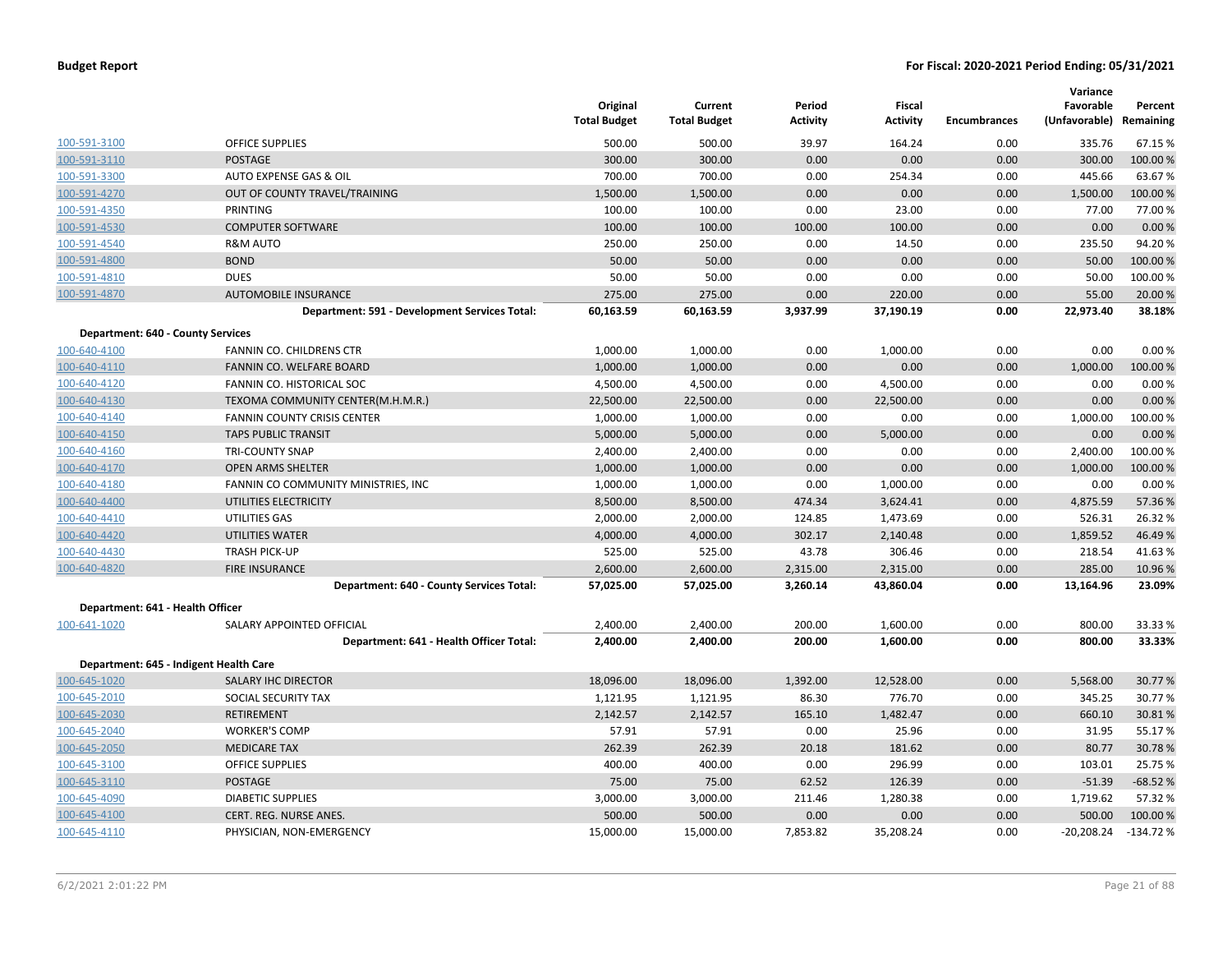|                                 |                                                    | Original<br><b>Total Budget</b> | Current<br><b>Total Budget</b> | Period<br><b>Activity</b> | <b>Fiscal</b><br><b>Activity</b> | <b>Encumbrances</b> | Variance<br>Favorable<br>(Unfavorable) | Percent<br>Remaining |
|---------------------------------|----------------------------------------------------|---------------------------------|--------------------------------|---------------------------|----------------------------------|---------------------|----------------------------------------|----------------------|
| 100-645-4120                    | PRESCRIPTIONS, DRUGS                               | 20,000.00                       | 20,000.00                      | 2,272.78                  | 16,698.14                        | 0.00                | 3,301.86                               | 16.51%               |
| 100-645-4130                    | HOSPITAL, INPATIENT                                | 45,000.00                       | 45,000.00                      | 14,277.56                 | 32,310.72                        | 0.00                | 12,689.28                              | 28.20%               |
| 100-645-4140                    | HOSPITAL, OUTPATIENT                               | 60,000.00                       | 60,000.00                      | 3,526.74                  | 79,975.74                        | 0.00                | $-19,975.74$                           | $-33.29%$            |
| 100-645-4150                    | LABORATORY/X-RAY                                   | 4,000.00                        | 4,000.00                       | 82.62                     | 1,354.80                         | 0.00                | 2,645.20                               | 66.13%               |
| 100-645-4180                    | FED. QUALIFIED HEALTH CENTER                       | 5,000.00                        | 5,000.00                       | 0.00                      | 0.00                             | 0.00                | 5,000.00                               | 100.00 %             |
| 100-645-4210                    | <b>INTERNET</b>                                    | 948.00                          | 948.00                         | 93.94                     | 721.52                           | 0.00                | 226.48                                 | 23.89%               |
| 100-645-4270                    | OUT OF COUNTY TRAVEL/TRAINING                      | 1,000.00                        | 1,000.00                       | 0.00                      | 0.00                             | 0.00                | 1,000.00                               | 100.00%              |
| 100-645-4300                    | <b>BIDS &amp; NOTICES</b>                          | 75.00                           | 75.00                          | 0.00                      | 0.00                             | 0.00                | 75.00                                  | 100.00%              |
| 100-645-4530                    | <b>COMPUTER SOFTWARE</b>                           | 12,708.00                       | 12,708.00                      | 1,059.00                  | 9,531.00                         | 0.00                | 3,177.00                               | 25.00 %              |
|                                 | Department: 645 - Indigent Health Care Total:      | 189,386.82                      | 189,386.82                     | 31,104.02                 | 192,498.67                       | 0.00                | $-3,111.85$                            | $-1.64%$             |
| Department: 665 - County Agents |                                                    |                                 |                                |                           |                                  |                     |                                        |                      |
| 100-665-1050                    | <b>SALARY SECRETARY</b>                            | 28,296.90                       | 28,296.90                      | 1,808.95                  | 13,603.28                        | 0.00                | 14,693.62                              | 51.93%               |
| 100-665-1500                    | <b>CO. AGENTS SALARIES</b>                         | 51,811.65                       | 51,811.65                      | 3,985.52                  | 35,869.68                        | 0.00                | 15,941.97                              | 30.77%               |
| 100-665-2010                    | SOCIAL SECURITY TAXES                              | 4,966.73                        | 4,966.73                       | 300.46                    | 2,714.54                         | 0.00                | 2,252.19                               | 45.35%               |
| 100-665-2020                    | <b>GROUP HEALTH INSURANCE</b>                      | 12,206.64                       | 12,206.64                      | 1,017.22                  | 8,137.76                         | 0.00                | 4,068.88                               | 33.33%               |
| 100-665-2030                    | RETIREMENT                                         | 3,350.35                        | 3,350.35                       | 214.55                    | 1,610.45                         | 0.00                | 1,739.90                               | 51.93%               |
| 100-665-2040                    | <b>WORKERS' COMPENSATION</b>                       | 90.55                           | 90.55                          | 0.00                      | 40.60                            | 0.00                | 49.95                                  | 55.16%               |
| 100-665-2050                    | <b>MEDICARE TAX</b>                                | 1,161.57                        | 1,161.57                       | 70.27                     | 634.94                           | 0.00                | 526.63                                 | 45.34 %              |
| 100-665-3100                    | <b>OFFICE SUPPLIES</b>                             | 1,100.00                        | 1,100.00                       | 0.00                      | 532.89                           | 0.00                | 567.11                                 | 51.56%               |
| 100-665-3110                    | POSTAGE                                            | 300.00                          | 300.00                         | 110.00                    | 110.00                           | 0.00                | 190.00                                 | 63.33%               |
| 100-665-3150                    | <b>COPIER RENTAL</b>                               | 1,800.00                        | 1,800.00                       | 111.78                    | 793.79                           | 0.00                | 1,006.21                               | 55.90 %              |
| 100-665-3350                    | PROGRAM SUPPLIES                                   | 500.00                          | 500.00                         | 0.00                      | 0.00                             | 0.00                | 500.00                                 | 100.00%              |
| 100-665-4210                    | <b>INTERNET</b>                                    | 800.00                          | 800.00                         | 64.99                     | 519.92                           | 0.00                | 280.08                                 | 35.01%               |
| 100-665-4270                    | IN/OUT CO.TRAVEL/TRAINING-AG.                      | 3,000.00                        | 3,000.00                       | 17.50                     | 137.50                           | 0.00                | 2,862.50                               | 95.42%               |
| 100-665-4280                    | IN/OUT CO.TRAVEL/TRAINING-F.C.S.                   | 3,000.00                        | 3,000.00                       | 98.14                     | 694.16                           | 0.00                | 2,305.84                               | 76.86%               |
| 100-665-4290                    | IN/OUT CO.TRAVEL/TRAINING-4-H                      | 3,000.00                        | 3,000.00                       | 262.89                    | 522.86                           | 0.00                | 2,477.14                               | 82.57%               |
|                                 | Department: 665 - County Agents Total:             | 115,384.39                      | 115,384.39                     | 8,062.27                  | 65,922.37                        | 0.00                | 49,462.02                              | 42.87%               |
|                                 | <b>Department: 696 - Donations and Allocations</b> |                                 |                                |                           |                                  |                     |                                        |                      |
| 100-696-4910                    | SOIL & WATER CONSERVATION                          | 1,000.00                        | 1,000.00                       | 0.00                      | 0.00                             | 0.00                | 1,000.00                               | 100.00%              |
| 100-696-4920                    | <b>INDIGENT BURIAL</b>                             | 2,000.00                        | 2,000.00                       | 0.00                      | 0.00                             | 0.00                | 2,000.00                               | 100.00%              |
|                                 | Department: 696 - Donations and Allocations Total: | 3,000.00                        | 3,000.00                       | 0.00                      | 0.00                             | 0.00                | 3,000.00                               | 100.00%              |
|                                 | <b>Expense Total:</b>                              | 13,903,281.52                   | 13,923,290.14                  | 1,024,617.09              | 8,334,903.45                     | 19,221.29           | 5,569,165.40                           | 40.00%               |
|                                 | Fund: 100 - General Surplus (Deficit):             | 0.00                            | 0.00                           | -348,400.83               | 4,054,230.26                     | -19,221.29          | 4,035,008.97                           | 0.00%                |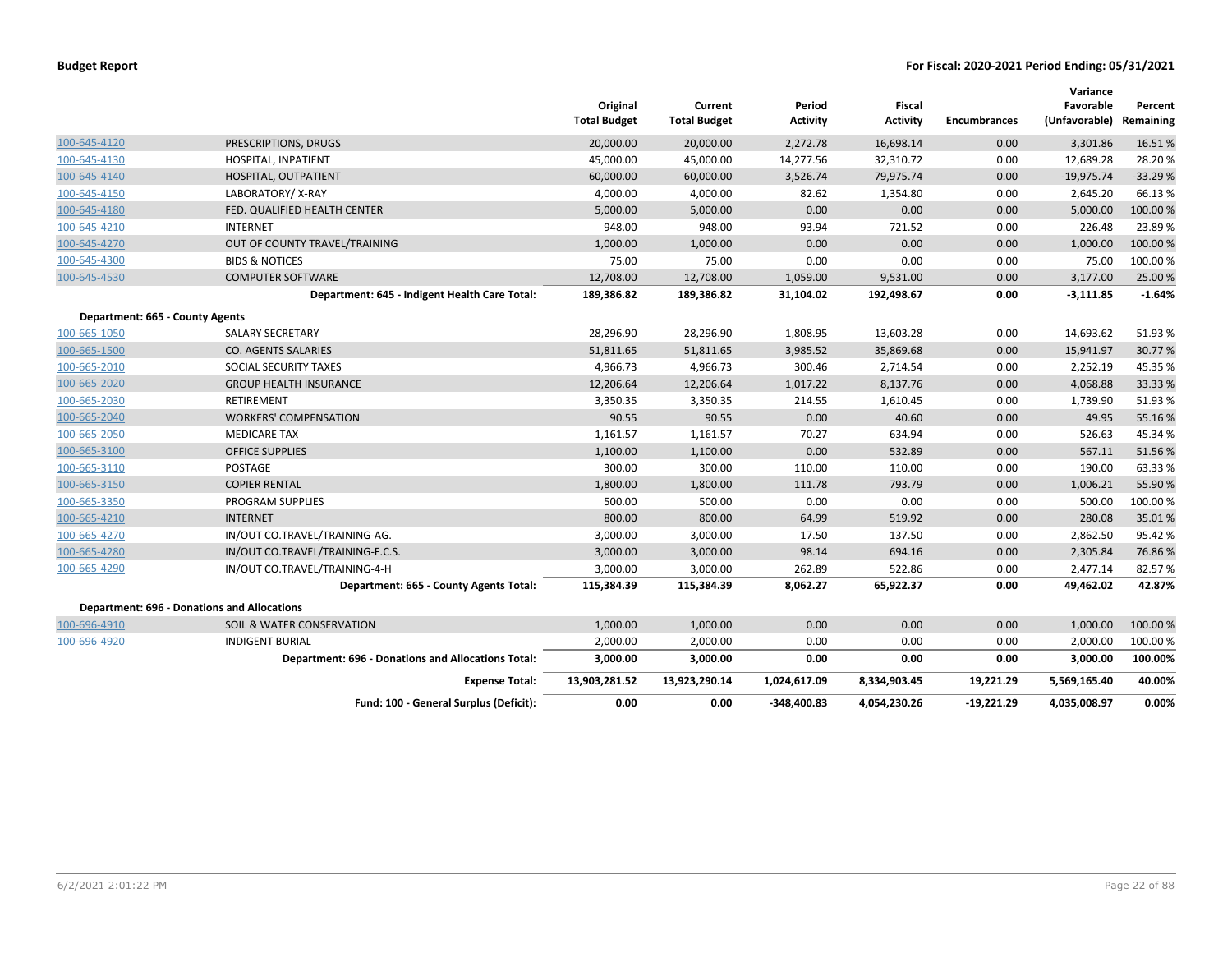|                                                 |                              |                                                        | Original<br><b>Total Budget</b> | Current<br><b>Total Budget</b> | Period<br><b>Activity</b> | <b>Fiscal</b><br>Activity | <b>Encumbrances</b> | Variance<br>Favorable<br>(Unfavorable) | Percent<br>Remaining |
|-------------------------------------------------|------------------------------|--------------------------------------------------------|---------------------------------|--------------------------------|---------------------------|---------------------------|---------------------|----------------------------------------|----------------------|
| Fund: 110 - Courthouse Security                 |                              |                                                        |                                 |                                |                           |                           |                     |                                        |                      |
| Revenue                                         |                              |                                                        |                                 |                                |                           |                           |                     |                                        |                      |
| RevType: 300 - CASH                             |                              |                                                        |                                 |                                |                           |                           |                     |                                        |                      |
| 110-300-1110                                    |                              | <b>BEGINNING CASH BALANCE</b>                          | 26,650.00                       | 55,064.66                      | 0.00                      | 0.00                      | 0.00                | $-55,064.66$                           | 100.00 %             |
| <b>Budget Adjustments</b>                       |                              |                                                        |                                 |                                |                           |                           |                     |                                        |                      |
| Number                                          | Date                         | <b>Description</b>                                     | Adjustment                      |                                |                           |                           |                     |                                        |                      |
| BA0000059                                       | 03/05/2021                   | Increase budget for CCTV and access cont               | $-28,414.66$                    |                                |                           |                           |                     |                                        |                      |
|                                                 |                              | RevType: 300 - CASH Total:                             | 26,650.00                       | 55,064.66                      | 0.00                      | 0.00                      | 0.00                | -55,064.66                             | 100.00%              |
| RevType: 340 - FEES OF OFFICE                   |                              |                                                        |                                 |                                |                           |                           |                     |                                        |                      |
| 110-340-6000                                    | <b>COUNTY CLERK FEES</b>     |                                                        | 4,000.00                        | 4,000.00                       | 0.00                      | 2,713.21                  | 0.00                | $-1,286.79$                            | 32.17%               |
| 110-340-6500                                    | <b>DISTRICT CLERK FEES</b>   |                                                        | 2,200.00                        | 2,200.00                       | 1,185.52                  | 2,010.94                  | 0.00                | $-189.06$                              | 8.59%                |
| 110-340-6510                                    | <b>JUSTICE OF PEACE FEES</b> |                                                        | 2,100.00                        | 2,100.00                       | 0.00                      | 110.83                    | 0.00                | $-1,989.17$                            | 94.72%               |
|                                                 |                              | RevType: 340 - FEES OF OFFICE Total:                   | 8,300.00                        | 8,300.00                       | 1,185.52                  | 4,834.98                  | 0.00                | $-3,465.02$                            | 41.75%               |
| RevType: 360 - INTEREST EARNINGS                |                              |                                                        |                                 |                                |                           |                           |                     |                                        |                      |
| 110-360-1000                                    | <b>INTEREST EARNINGS</b>     |                                                        | 50.00                           | 50.00                          | 0.00                      | 0.00                      | 0.00                | $-50.00$                               | 100.00%              |
|                                                 |                              | RevType: 360 - INTEREST EARNINGS Total:                | 50.00                           | 50.00                          | 0.00                      | 0.00                      | 0.00                | $-50.00$                               | 100.00%              |
|                                                 |                              | <b>Revenue Total:</b>                                  | 35,000.00                       | 63,414.66                      | 1,185.52                  | 4,834.98                  | 0.00                | $-58,579.68$                           | 92.38%               |
| <b>Expense</b>                                  |                              |                                                        |                                 |                                |                           |                           |                     |                                        |                      |
| Department: 541 - Courthouse Security Part-Time |                              |                                                        |                                 |                                |                           |                           |                     |                                        |                      |
| 110-541-1070                                    | SALARY PART-TIME             |                                                        | 35,000.00                       | 35,000.00                      | 0.00                      | 0.00                      | 0.00                | 35,000.00                              | 100.00 %             |
|                                                 |                              | Department: 541 - Courthouse Security Part-Time Total: | 35,000.00                       | 35,000.00                      | 0.00                      | 0.00                      | 0.00                | 35,000.00                              | 100.00%              |
| Department: 542 - Security Equipment            |                              |                                                        |                                 |                                |                           |                           |                     |                                        |                      |
| 110-542-4830                                    | <b>ALARM MONITORING</b>      |                                                        | 0.00                            | 0.00                           | 359.40                    | 359.40                    | 0.00                | $-359.40$                              | 0.00%                |
| 110-542-5710<br><b>Budget Adjustments</b>       | <b>EQUIPMENT</b>             |                                                        | 0.00                            | 28,414.66                      | 0.00                      | 28,414.85                 | 0.00                | $-0.19$                                | 0.00%                |
| Number                                          | Date                         | <b>Description</b>                                     | Adjustment                      |                                |                           |                           |                     |                                        |                      |
| BA0000059                                       | 03/05/2021                   | Increase budget for CCTV and access cont               | 28,414.66                       |                                |                           |                           |                     |                                        |                      |
|                                                 |                              | Department: 542 - Security Equipment Total:            | 0.00                            | 28,414.66                      | 359.40                    | 28,774.25                 | 0.00                | $-359.59$                              | $-1.27%$             |
|                                                 |                              | <b>Expense Total:</b>                                  | 35,000.00                       | 63,414.66                      | 359.40                    | 28,774.25                 | 0.00                | 34,640.41                              | 54.63%               |
|                                                 |                              | Fund: 110 - Courthouse Security Surplus (Deficit):     | 0.00                            | 0.00                           | 826.12                    | $-23,939.27$              | 0.00                | -23,939.27                             | 0.00%                |
| Fund: 111 - Justice Court Building Security     |                              |                                                        |                                 |                                |                           |                           |                     |                                        |                      |
| Revenue                                         |                              |                                                        |                                 |                                |                           |                           |                     |                                        |                      |
| RevType: 300 - CASH                             |                              |                                                        |                                 |                                |                           |                           |                     |                                        |                      |
| 111-300-1140                                    | <b>BEGINNING CASH</b>        | RevType: 300 - CASH Total:                             | 3,650.00<br>3,650.00            | 3,650.00<br>3,650.00           | 0.00<br>0.00              | 0.00<br>0.00              | 0.00<br>0.00        | $-3,650.00$<br>$-3,650.00$             | 100.00 %<br>100.00%  |
|                                                 |                              |                                                        |                                 |                                |                           |                           |                     |                                        |                      |
| RevType: 370 - MISCELLANEOUS                    |                              |                                                        |                                 |                                |                           |                           |                     |                                        |                      |
| 111-370-4550                                    | JP1 SECURITY FEE             |                                                        | 500.00                          | 500.00                         | 0.00                      | 467.72                    | 0.00                | $-32.28$                               | 6.46%                |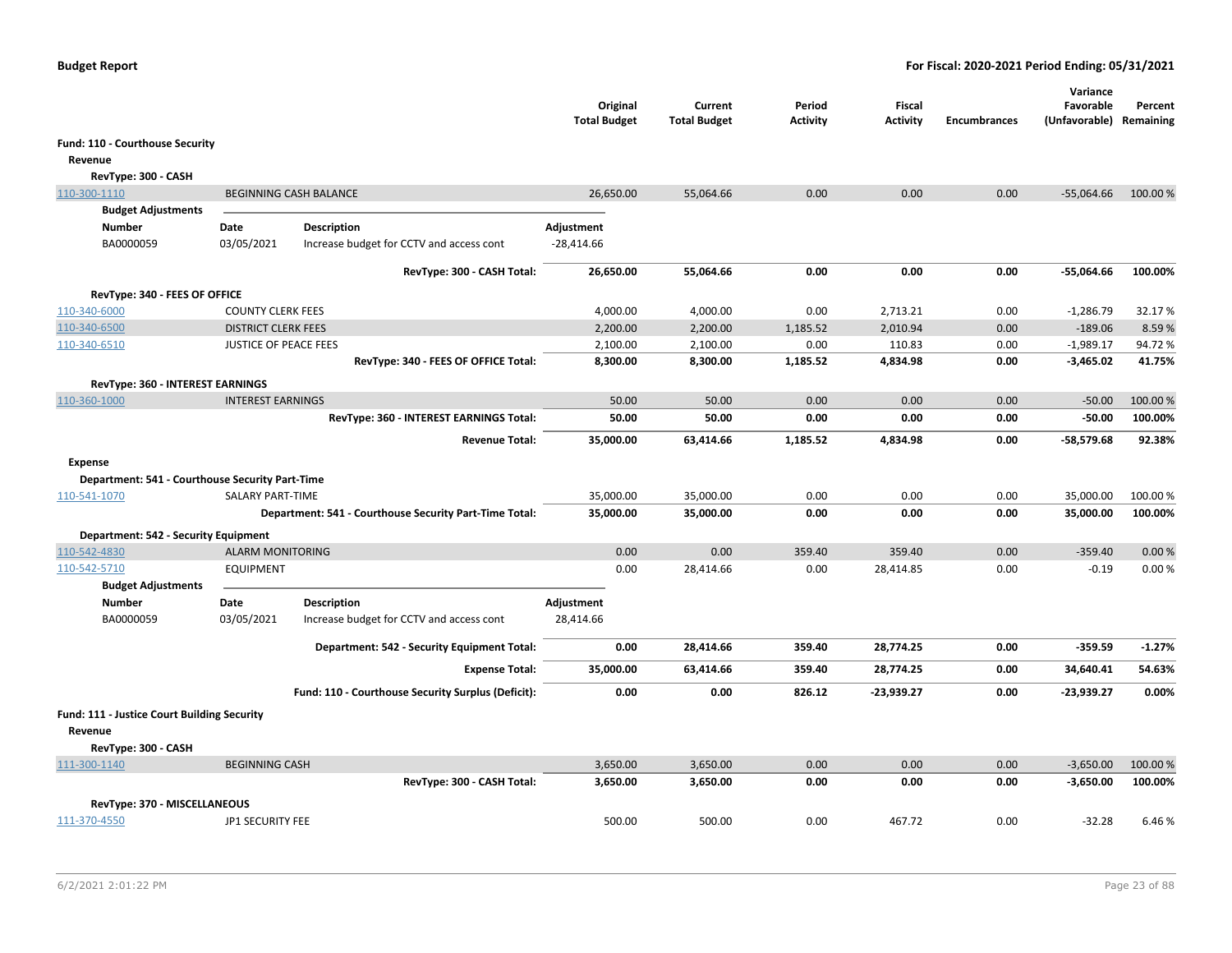| <b>Budget Report</b> |  |
|----------------------|--|
|----------------------|--|

|                                           |                                                                | Original<br><b>Total Budget</b> | Current<br><b>Total Budget</b> | Period<br><b>Activity</b> | <b>Fiscal</b><br><b>Activity</b> | <b>Encumbrances</b> | Variance<br>Favorable<br>(Unfavorable) | Percent<br>Remaining |
|-------------------------------------------|----------------------------------------------------------------|---------------------------------|--------------------------------|---------------------------|----------------------------------|---------------------|----------------------------------------|----------------------|
| 111-370-4560                              | JP2 SECURITY FEE                                               | 150.00                          | 150.00                         | 0.00                      | 85.90                            | 0.00                | $-64.10$                               | 42.73%               |
| 111-370-4570                              | JP3 SECURITY FEE                                               | 200.00                          | 200.00                         | 0.00                      | 362.30                           | 0.00                | 162.30                                 | 181.15 %             |
|                                           | RevType: 370 - MISCELLANEOUS Total:                            | 850.00                          | 850.00                         | 0.00                      | 915.92                           | 0.00                | 65.92                                  | 7.76%                |
|                                           |                                                                |                                 |                                |                           |                                  |                     |                                        |                      |
|                                           | <b>Revenue Total:</b>                                          | 4,500.00                        | 4,500.00                       | 0.00                      | 915.92                           | 0.00                | $-3,584.08$                            | 79.65%               |
| <b>Expense</b>                            |                                                                |                                 |                                |                           |                                  |                     |                                        |                      |
|                                           | Department: 454 - Justice Ct Bldg Expense                      |                                 |                                |                           |                                  |                     |                                        |                      |
| 111-454-3200                              | JP1 SECURITY EXPENSE                                           | 1,000.00                        | 1,000.00                       | 0.00                      | 0.00                             | 0.00                | 1,000.00                               | 100.00 %             |
| 111-454-3210                              | <b>JP2 SECURITY EXPENSE</b>                                    | 1,000.00                        | 1,000.00                       | 0.00                      | 0.00                             | 0.00                | 1,000.00                               | 100.00%              |
| 111-454-3220                              | <b>JP3 SECURITY EXPENSE</b>                                    | 2,500.00                        | 2,500.00                       | 0.00                      | 0.00                             | 0.00                | 2,500.00                               | 100.00 %             |
|                                           | Department: 454 - Justice Ct Bldg Expense Total:               | 4,500.00                        | 4,500.00                       | 0.00                      | 0.00                             | 0.00                | 4,500.00                               | 100.00%              |
|                                           | <b>Expense Total:</b>                                          | 4,500.00                        | 4,500.00                       | 0.00                      | 0.00                             | 0.00                | 4,500.00                               | 100.00%              |
|                                           | Fund: 111 - Justice Court Building Security Surplus (Deficit): | 0.00                            | 0.00                           | 0.00                      | 915.92                           | 0.00                | 915.92                                 | 0.00%                |
| Fund: 120 - County Clerk Vital Statistics |                                                                |                                 |                                |                           |                                  |                     |                                        |                      |
| Revenue                                   |                                                                |                                 |                                |                           |                                  |                     |                                        |                      |
| RevType: 300 - CASH                       |                                                                |                                 |                                |                           |                                  |                     |                                        |                      |
| 120-300-1120                              | <b>BEGINNING CASH BALANCE</b>                                  | 2,995.00                        | 2,995.00                       | 0.00                      | 0.00                             | 0.00                | $-2,995.00$                            | 100.00%              |
|                                           | RevType: 300 - CASH Total:                                     | 2,995.00                        | 2,995.00                       | 0.00                      | 0.00                             | 0.00                | $-2,995.00$                            | 100.00%              |
|                                           | RevType: 360 - INTEREST EARNINGS                               |                                 |                                |                           |                                  |                     |                                        |                      |
| 120-360-1000                              | <b>INTEREST EARNINGS</b>                                       | 5.00                            | 5.00                           | 0.00                      | 0.00                             | 0.00                | $-5.00$                                | 100.00%              |
|                                           | RevType: 360 - INTEREST EARNINGS Total:                        | 5.00                            | 5.00                           | 0.00                      | 0.00                             | 0.00                | $-5.00$                                | 100.00%              |
|                                           | RevType: 370 - MISCELLANEOUS                                   |                                 |                                |                           |                                  |                     |                                        |                      |
| 120-370-1340                              | CO.CLK.VITAL STAT.FEE                                          | 500.00                          | 500.00                         | 0.00                      | 130.00                           | 0.00                | $-370.00$                              | 74.00%               |
|                                           | RevType: 370 - MISCELLANEOUS Total:                            | 500.00                          | 500.00                         | 0.00                      | 130.00                           | 0.00                | $-370.00$                              | 74.00%               |
|                                           | <b>Revenue Total:</b>                                          | 3,500.00                        | 3,500.00                       | 0.00                      | 130.00                           | 0.00                | $-3,370.00$                            | 96.29%               |
| <b>Expense</b>                            |                                                                |                                 |                                |                           |                                  |                     |                                        |                      |
|                                           | Department: 411 - Vital Stats Expense                          |                                 |                                |                           |                                  |                     |                                        |                      |
| 120-411-3100                              | <b>OFFICE SUPPLIES</b>                                         | 2,500.00                        | 2,500.00                       | 88.75                     | 788.41                           | 9.97                | 1,701.62                               | 68.06%               |
| 120-411-4270                              | OUT OF COUNTY TRAVEL                                           | 1,000.00                        | 1,000.00                       | 0.00                      | 0.00                             | 0.00                | 1,000.00                               | 100.00 %             |
|                                           | Department: 411 - Vital Stats Expense Total:                   | 3,500.00                        | 3,500.00                       | 88.75                     | 788.41                           | 9.97                | 2,701.62                               | 77.19%               |
|                                           | <b>Expense Total:</b>                                          | 3,500.00                        | 3,500.00                       | 88.75                     | 788.41                           | 9.97                | 2,701.62                               | 77.19%               |
|                                           | Fund: 120 - County Clerk Vital Statistics Surplus (Deficit):   | 0.00                            | 0.00                           | $-88.75$                  | $-658.41$                        | $-9.97$             | $-668.38$                              | 0.00%                |
|                                           | Fund: 121 - County Clerk Records Management                    |                                 |                                |                           |                                  |                     |                                        |                      |
| Revenue                                   |                                                                |                                 |                                |                           |                                  |                     |                                        |                      |
| RevType: 300 - CASH                       |                                                                |                                 |                                |                           |                                  |                     |                                        |                      |
| 121-300-1180                              | <b>BEGINNING CASH BALANCE</b>                                  | 38,139.08                       | 38,139.08                      | 0.00                      | 0.00                             | 0.00                | $-38,139.08$                           | 100.00 %             |
|                                           | RevType: 300 - CASH Total:                                     | 38,139.08                       | 38,139.08                      | 0.00                      | 0.00                             | 0.00                | -38,139.08                             | 100.00%              |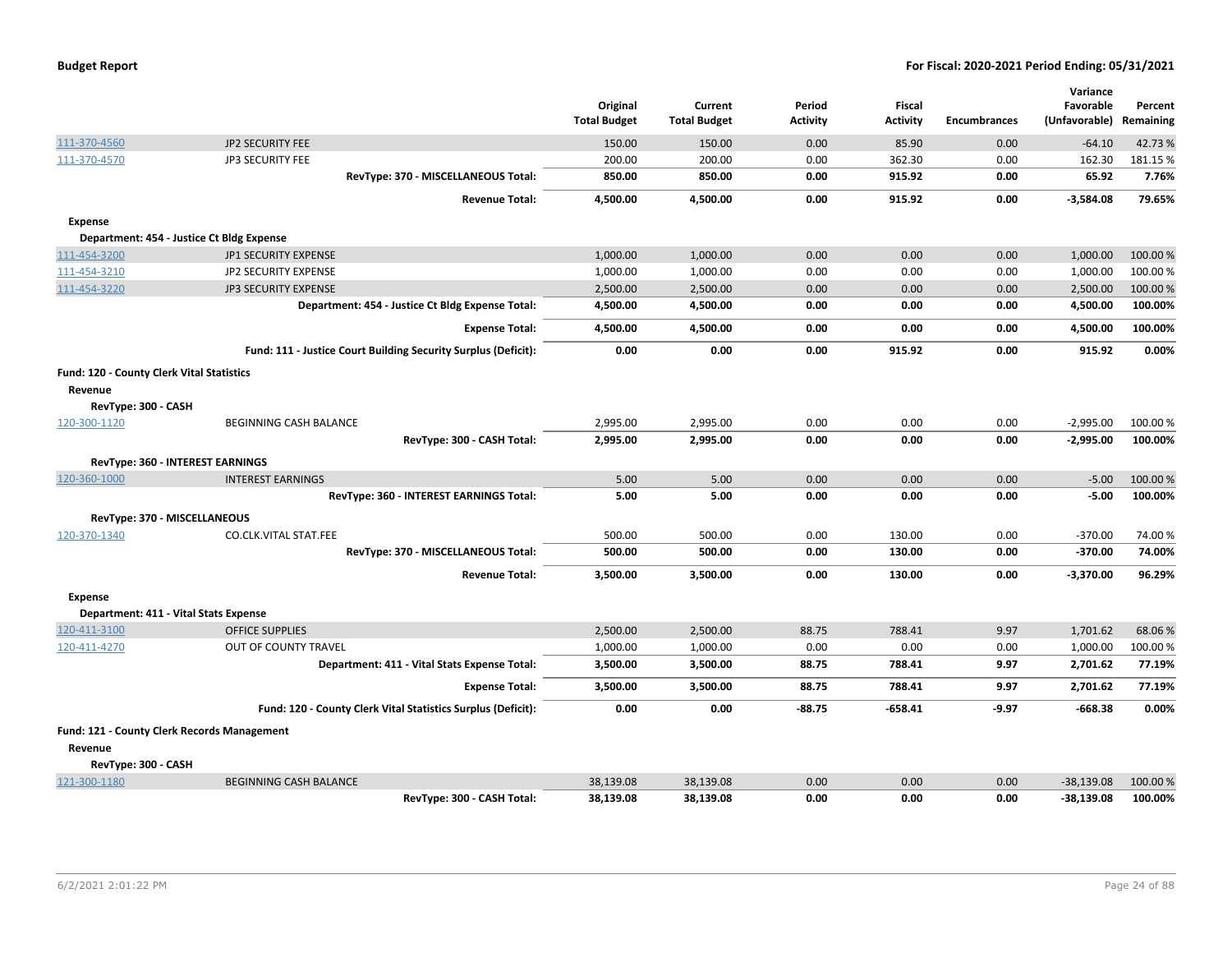|  |  |  | <b>Budget Report</b> |
|--|--|--|----------------------|
|--|--|--|----------------------|

|                                              |                                                                |                     |                     |              |                 |                     | Variance      |           |
|----------------------------------------------|----------------------------------------------------------------|---------------------|---------------------|--------------|-----------------|---------------------|---------------|-----------|
|                                              |                                                                | Original            | Current             | Period       | Fiscal          |                     | Favorable     | Percent   |
|                                              |                                                                | <b>Total Budget</b> | <b>Total Budget</b> | Activity     | <b>Activity</b> | <b>Encumbrances</b> | (Unfavorable) | Remaining |
| RevType: 360 - INTEREST EARNINGS             |                                                                |                     |                     |              |                 |                     |               |           |
| 121-360-1000                                 | <b>INTEREST EARNINGS</b>                                       | 50.00               | 50.00               | 0.00         | 0.00            | 0.00                | $-50.00$      | 100.00%   |
|                                              | RevType: 360 - INTEREST EARNINGS Total:                        | 50.00               | 50.00               | 0.00         | 0.00            | 0.00                | $-50.00$      | 100.00%   |
| RevType: 370 - MISCELLANEOUS                 |                                                                |                     |                     |              |                 |                     |               |           |
| 121-370-1310                                 | <b>SUBSCRIPTION/IMAGES FEES</b>                                | 2,500.00            | 2,500.00            | 903.50       | 11,593.00       | 0.00                | 9,093.00      | 463.72%   |
| 121-370-1330                                 | <b>CO.CLERK PRESERVE REC FEE</b>                               | 55,000.00           | 55,000.00           | 0.00         | 8,193.97        | 0.00                | $-46,806.03$  | 85.10%    |
|                                              | RevType: 370 - MISCELLANEOUS Total:                            | 57,500.00           | 57,500.00           | 903.50       | 19,786.97       | 0.00                | -37,713.03    | 65.59%    |
|                                              | <b>Revenue Total:</b>                                          | 95,689.08           | 95,689.08           | 903.50       | 19,786.97       | 0.00                | $-75,902.11$  | 79.32%    |
| <b>Expense</b>                               |                                                                |                     |                     |              |                 |                     |               |           |
| Department: 402 - Co.Clerk Records Mgt. Exp. |                                                                |                     |                     |              |                 |                     |               |           |
| 121-402-1040                                 | <b>SALARY DEPUTY</b>                                           | 25,743.12           | 25,743.12           | 1,980.23     | 17,822.14       | 0.00                | 7,920.98      | 30.77%    |
| 121-402-2010                                 | SOCIAL SECURITY TAXES                                          | 1,596.07            | 1,596.07            | 122.78       | 1,105.02        | 0.00                | 491.05        | 30.77%    |
| 121-402-2020                                 | <b>GROUP HEALTH INSURANCE</b>                                  | 12,206.64           | 12,206.64           | 1,017.22     | 8,137.76        | 0.00                | 4,068.88      | 33.33 %   |
| 121-402-2030                                 | <b>RETIREMENT</b>                                              | 3,047.99            | 3,047.99            | 234.86       | 2,108.90        | 0.00                | 939.09        | 30.81%    |
| 121-402-2040                                 | <b>WORKERS COMPENSATION</b>                                    | 82.38               | 82.38               | 0.00         | 36.93           | 0.00                | 45.45         | 55.17%    |
| 121-402-2050                                 | <b>MEDICARE TAX</b>                                            | 373.28              | 373.28              | 28.72        | 258.48          | 0.00                | 114.80        | 30.75%    |
| 121-402-3100                                 | <b>OFFICE SUPPLIES</b>                                         | 600.00              | 600.00              | 7.00         | 7.00            | 0.00                | 593.00        | 98.83%    |
| 121-402-3120                                 | <b>IMAGING SYSTEM</b>                                          | 51,204.00           | 51,204.00           | 8,576.00     | 30,016.00       | 0.00                | 21,188.00     | 41.38%    |
| 121-402-3150                                 | <b>COPIER MAINTENANCE</b>                                      | 435.60              | 435.60              | 0.00         | 0.00            | 0.00                | 435.60        | 100.00 %  |
| 121-402-5740                                 | <b>TECHNOLOGY</b>                                              | 400.00              | 400.00              | 0.00         | 0.00            | 0.00                | 400.00        | 100.00%   |
|                                              | Department: 402 - Co.Clerk Records Mgt. Exp. Total:            | 95,689.08           | 95,689.08           | 11,966.81    | 59,492.23       | 0.00                | 36,196.85     | 37.83%    |
|                                              | <b>Expense Total:</b>                                          | 95,689.08           | 95,689.08           | 11,966.81    | 59,492.23       | 0.00                | 36,196.85     | 37.83%    |
|                                              | Fund: 121 - County Clerk Records Management Surplus (Deficit): | 0.00                | 0.00                | $-11,063.31$ | $-39,705.26$    | 0.00                | $-39,705.26$  | 0.00%     |
| Fund: 122 - Chapter 19 Funds                 |                                                                |                     |                     |              |                 |                     |               |           |
| Revenue                                      |                                                                |                     |                     |              |                 |                     |               |           |
| RevType: 330 - GRANTS                        |                                                                |                     |                     |              |                 |                     |               |           |
| 122-330-4030                                 | <b>CHAPTER 19 FUNDS</b>                                        | 1,205.96            | 1,205.96            | 0.00         | 0.00            | 0.00                | $-1,205.96$   | 100.00 %  |
|                                              | RevType: 330 - GRANTS Total:                                   | 1,205.96            | 1,205.96            | 0.00         | 0.00            | 0.00                | $-1,205.96$   | 100.00%   |
|                                              | <b>Revenue Total:</b>                                          | 1,205.96            | 1,205.96            | 0.00         | 0.00            | 0.00                | $-1,205.96$   | 100.00%   |
| <b>Expense</b>                               |                                                                |                     |                     |              |                 |                     |               |           |
| Department: 403 - County Clerk               |                                                                |                     |                     |              |                 |                     |               |           |
| 122-403-1070                                 | <b>SALARY PART-TIME</b>                                        | 470.00              | 470.00              | 0.00         | 0.00            | 0.00                | 470.00        | 100.00%   |
| 122-403-2010                                 | SOCIAL SECURITY TAXES                                          | 29.14               | 29.14               | 0.00         | 0.00            | 0.00                | 29.14         | 100.00 %  |
| 122-403-2050                                 | <b>MEDICARE TAX</b>                                            | 6.82                | 6.82                | 0.00         | 0.00            | 0.00                | 6.82          | 100.00 %  |
| 122-403-3100                                 | <b>OFFICE SUPPLIES</b>                                         | 700.00              | 700.00              | 0.00         | 0.00            | 0.00                | 700.00        | 100.00 %  |
|                                              | Department: 403 - County Clerk Total:                          | 1,205.96            | 1,205.96            | 0.00         | 0.00            | 0.00                | 1,205.96      | 100.00%   |
|                                              | Department: 478 - HAVA CARES Act Coronavirus Relief            |                     |                     |              |                 |                     |               |           |
| 122-478-1033                                 | <b>SECURITY</b>                                                | 0.00                | 0.00                | 0.00         | 1,400.00        | 0.00                | $-1,400.00$   | 0.00%     |
| 122-478-1090                                 | <b>SALARY ELECTION</b>                                         | 0.00                | 0.00                | 0.00         | 11,373.00       | 0.00                | $-11,373.00$  | 0.00%     |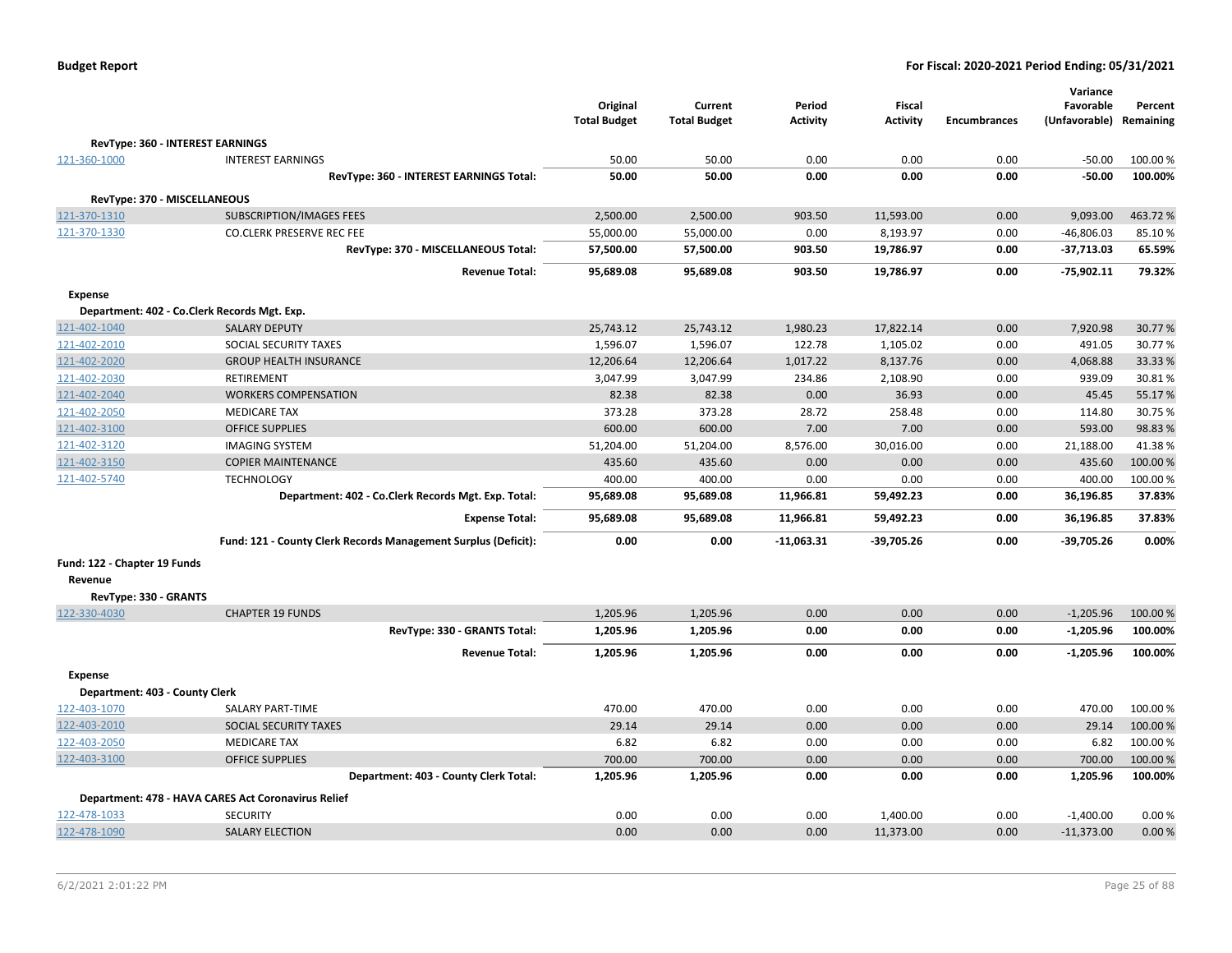|                                            |                           |                                                            | Original<br><b>Total Budget</b> | Current<br><b>Total Budget</b> | Period<br><b>Activity</b> | <b>Fiscal</b><br><b>Activity</b> | <b>Encumbrances</b> | Variance<br>Favorable<br>(Unfavorable) | Percent<br>Remaining    |
|--------------------------------------------|---------------------------|------------------------------------------------------------|---------------------------------|--------------------------------|---------------------------|----------------------------------|---------------------|----------------------------------------|-------------------------|
| 122-478-2030                               | RETIREMENT                |                                                            | 0.00                            | 0.00                           | 0.00                      | 165.06                           | 0.00                | $-165.06$                              | 0.00%                   |
| 122-478-2050                               | <b>MEDICARE TAX</b>       |                                                            | 0.00                            | 0.00                           | 0.00                      | 136.02                           | 0.00                | $-136.02$                              | 0.00%                   |
| 122-478-3100                               | <b>OFFICE SUPPLIES</b>    |                                                            | 0.00                            | 0.00                           | 0.00                      | 9.83                             | 0.00                | $-9.83$                                | 0.00%                   |
| 122-478-3970                               | SANITIZING SUPPLIES       |                                                            | 0.00                            | 0.00                           | 0.00                      | 1,547.27                         | 0.00                | $-1,547.27$                            | 0.00%                   |
| 122-478-3980                               |                           | PERSONAL PROTECTIVE EQUIPMENT                              | 0.00                            | 0.00                           | 0.00                      | 302.51                           | 0.00                | $-302.51$                              | 0.00%                   |
| 122-478-3990                               | OFFICE PROTECTION         |                                                            | 0.00                            | 0.00                           | 0.00                      | 957.84                           | 0.00                | $-957.84$                              | 0.00%                   |
| 122-478-4420                               |                           | OTHER PROFESSIONAL SERVICES                                | 0.00                            | 0.00                           | 0.00                      | 1,266.94                         | 0.00                | $-1,266.94$                            | 0.00%                   |
| 122-478-5720                               | <b>OFFICE EQUIPMENT</b>   |                                                            | 0.00                            | 0.00                           | 0.00                      | 211.60                           | 0.00                | $-211.60$                              | 0.00%                   |
|                                            |                           | Department: 478 - HAVA CARES Act Coronavirus Relief Total: | 0.00                            | 0.00                           | 0.00                      | 17,370.07                        | 0.00                | $-17,370.07$                           | 0.00%                   |
|                                            |                           | <b>Expense Total:</b>                                      | 1,205.96                        | 1,205.96                       | 0.00                      | 17,370.07                        | 0.00                |                                        | $-16,164.11 -1,340.35%$ |
|                                            |                           | Fund: 122 - Chapter 19 Funds Surplus (Deficit):            | 0.00                            | 0.00                           | 0.00                      | $-17,370.07$                     | 0.00                | $-17,370.07$                           | 0.00%                   |
| Fund: 123 - Election Equipment Fund        |                           |                                                            |                                 |                                |                           |                                  |                     |                                        |                         |
| Revenue                                    |                           |                                                            |                                 |                                |                           |                                  |                     |                                        |                         |
| RevType: 300 - CASH                        |                           |                                                            |                                 |                                |                           |                                  |                     |                                        |                         |
| 123-300-1480                               |                           | BEGINNING CASH BALANCE                                     | 26,000.00                       | 519,253.98                     | 0.00                      | 0.00                             | 0.00                | $-519,253.98$                          | 100.00%                 |
| <b>Budget Adjustments</b>                  |                           |                                                            |                                 |                                |                           |                                  |                     |                                        |                         |
| <b>Number</b>                              | Date                      | <b>Description</b>                                         | Adjustment                      |                                |                           |                                  |                     |                                        |                         |
| BA0000060                                  | 03/19/2021                | HART Election Equipment Inv.082982 3-16                    | -493,253.98                     |                                |                           |                                  |                     |                                        |                         |
|                                            |                           | RevType: 300 - CASH Total:                                 | 26,000.00                       | 519,253.98                     | 0.00                      | 0.00                             | 0.00                | $-519,253.98$                          | 100.00%                 |
| RevType: 335 - PROCEEDS FROM CAPITAL LEASE |                           |                                                            |                                 |                                |                           |                                  |                     |                                        |                         |
| 123-335-1435                               |                           | PROCEEDS FROM CAPITAL LEASE                                | 0.00                            | 0.00                           | 0.00                      | 357,253.98                       | 0.00                | 357,253.98                             | 0.00%                   |
|                                            |                           | RevType: 335 - PROCEEDS FROM CAPITAL LEASE Total:          | 0.00                            | 0.00                           | 0.00                      | 357,253.98                       | 0.00                | 357,253.98                             | 0.00%                   |
| RevType: 340 - FEES OF OFFICE              |                           |                                                            |                                 |                                |                           |                                  |                     |                                        |                         |
| 123-340-4840                               |                           | <b>ELECTION REIMBURSEMENTS</b>                             | 4,000.00                        | 4,000.00                       | 0.00                      | 1,849.93                         | 0.00                | $-2,150.07$                            | 53.75 %                 |
|                                            |                           | RevType: 340 - FEES OF OFFICE Total:                       | 4,000.00                        | 4,000.00                       | 0.00                      | 1,849.93                         | 0.00                | $-2,150.07$                            | 53.75%                  |
|                                            |                           | <b>Revenue Total:</b>                                      | 30,000.00                       | 523,253.98                     | 0.00                      | 359,103.91                       | 0.00                | $-164, 150.07$                         | 31.37%                  |
| <b>Expense</b>                             |                           |                                                            |                                 |                                |                           |                                  |                     |                                        |                         |
| Department: 403 - County Clerk             |                           |                                                            |                                 |                                |                           |                                  |                     |                                        |                         |
| 123-403-5730                               | <b>ELECTION EQUIPMENT</b> |                                                            | 30,000.00                       | 523,253.98                     | 0.00                      | 493,253.98                       | 0.00                | 30,000.00                              | 5.73 %                  |
| <b>Budget Adjustments</b>                  |                           |                                                            |                                 |                                |                           |                                  |                     |                                        |                         |
| Number                                     | Date                      | <b>Description</b>                                         | Adjustment                      |                                |                           |                                  |                     |                                        |                         |
| BA0000060                                  | 03/19/2021                | HART Election Equipment Inv.082982 3-16                    | 493,253.98                      |                                |                           |                                  |                     |                                        |                         |
|                                            |                           | Department: 403 - County Clerk Total:                      | 30,000.00                       | 523,253.98                     | 0.00                      | 493,253.98                       | 0.00                | 30,000.00                              | 5.73%                   |
|                                            |                           | <b>Expense Total:</b>                                      | 30,000.00                       | 523,253.98                     | 0.00                      | 493,253.98                       | 0.00                | 30,000.00                              | 5.73%                   |
|                                            |                           | Fund: 123 - Election Equipment Fund Surplus (Deficit):     | 0.00                            | 0.00                           | 0.00                      | $-134,150.07$                    | 0.00                | $-134,150.07$                          | 0.00%                   |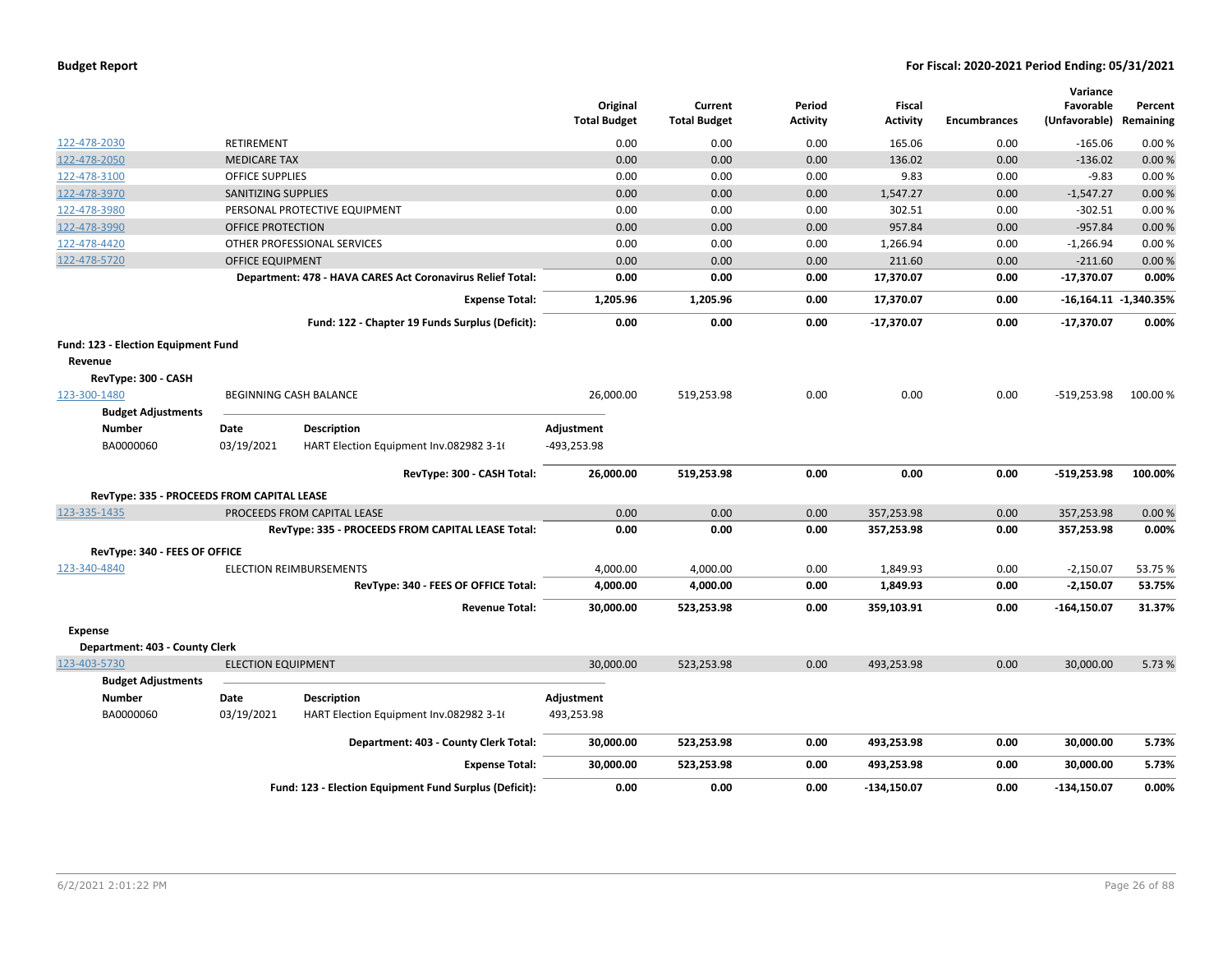|                     |                                                                       | Original<br><b>Total Budget</b> | Current<br><b>Total Budget</b> | Period<br>Activity | <b>Fiscal</b><br><b>Activity</b> | <b>Encumbrances</b> | Variance<br>Favorable<br>(Unfavorable) | Percent<br>Remaining |
|---------------------|-----------------------------------------------------------------------|---------------------------------|--------------------------------|--------------------|----------------------------------|---------------------|----------------------------------------|----------------------|
|                     | Fund: 125 - County Clerk Co.& Dist.CourtTechnology                    |                                 |                                |                    |                                  |                     |                                        |                      |
| Revenue             |                                                                       |                                 |                                |                    |                                  |                     |                                        |                      |
|                     | RevType: 370 - MISCELLANEOUS                                          |                                 |                                |                    |                                  |                     |                                        |                      |
| 125-370-4400        | CO. CLK. CO. & DIST. CT. TECHNOLOGY FEE                               | 600.00                          | 600.00                         | 0.00               | 34.43                            | 0.00                | $-565.57$                              | 94.26%               |
|                     | RevType: 370 - MISCELLANEOUS Total:                                   | 600.00                          | 600.00                         | 0.00               | 34.43                            | 0.00                | $-565.57$                              | 94.26%               |
|                     | <b>Revenue Total:</b>                                                 | 600.00                          | 600.00                         | 0.00               | 34.43                            | 0.00                | $-565.57$                              | 94.26%               |
| <b>Expense</b>      |                                                                       |                                 |                                |                    |                                  |                     |                                        |                      |
|                     | Department: 440 - Technology Equipment                                |                                 |                                |                    |                                  |                     |                                        |                      |
| 125-440-5720        | <b>OFFICE EQUIPMENT</b>                                               | 600.00                          | 600.00                         | 0.00               | 300.00                           | 825.00              | $-525.00$                              | $-87.50%$            |
|                     | Department: 440 - Technology Equipment Total:                         | 600.00                          | 600.00                         | 0.00               | 300.00                           | 825.00              | $-525.00$                              | $-87.50%$            |
|                     | <b>Expense Total:</b>                                                 | 600.00                          | 600.00                         | 0.00               | 300.00                           | 825.00              | $-525.00$                              | $-87.50%$            |
|                     | Fund: 125 - County Clerk Co.& Dist.CourtTechnology Surplus (Deficit): | 0.00                            | 0.00                           | 0.00               | $-265.57$                        | $-825.00$           | $-1,090.57$                            | 0.00%                |
|                     | Fund: 126 - County Clerk Court Records Preservation                   |                                 |                                |                    |                                  |                     |                                        |                      |
| Revenue             |                                                                       |                                 |                                |                    |                                  |                     |                                        |                      |
|                     | RevType: 370 - MISCELLANEOUS                                          |                                 |                                |                    |                                  |                     |                                        |                      |
| 126-370-1330        | CO.CLK.COURT RECORDS PRESERVATION                                     | 0.00                            | 0.00                           | 0.00               | 310.00                           | 0.00                | 310.00                                 | 0.00%                |
|                     | RevType: 370 - MISCELLANEOUS Total:                                   | 0.00                            | 0.00                           | 0.00               | 310.00                           | 0.00                | 310.00                                 | 0.00%                |
|                     | <b>Revenue Total:</b>                                                 | 0.00                            | 0.00                           | 0.00               | 310.00                           | 0.00                | 310.00                                 | 0.00%                |
|                     | Fund: 126 - County Clerk Court Records Preservation Total:            | 0.00                            | 0.00                           | 0.00               | 310.00                           | 0.00                | 310.00                                 | 0.00%                |
|                     | Fund: 127 - County Clerk Records Archive                              |                                 |                                |                    |                                  |                     |                                        |                      |
| Revenue             |                                                                       |                                 |                                |                    |                                  |                     |                                        |                      |
| RevType: 300 - CASH |                                                                       |                                 |                                |                    |                                  |                     |                                        |                      |
| 127-300-1530        | <b>BEGINNING CASH BALANCE</b>                                         | 50,000.00                       | 50,000.00                      | 0.00               | 0.00                             | 0.00                | $-50,000.00$                           | 100.00 %             |
|                     | RevType: 300 - CASH Total:                                            | 50,000.00                       | 50,000.00                      | 0.00               | 0.00                             | 0.00                | -50,000.00                             | 100.00%              |
|                     | RevType: 370 - MISCELLANEOUS                                          |                                 |                                |                    |                                  |                     |                                        |                      |
| 127-370-1330        | CO. CLERK RECORDS ARCHIVE FEE                                         | 90,000.00                       | 90,000.00                      | 0.00               | 16,770.00                        | 0.00                | $-73,230.00$                           | 81.37%               |
|                     | RevType: 370 - MISCELLANEOUS Total:                                   | 90,000.00                       | 90,000.00                      | 0.00               | 16,770.00                        | 0.00                | $-73,230.00$                           | 81.37%               |
|                     | <b>Revenue Total:</b>                                                 | 140,000.00                      | 140,000.00                     | 0.00               | 16,770.00                        | 0.00                | $-123,230.00$                          | 88.02%               |
| <b>Expense</b>      |                                                                       |                                 |                                |                    |                                  |                     |                                        |                      |
|                     | Department: 403 - County Clerk                                        |                                 |                                |                    |                                  |                     |                                        |                      |
| 127-403-4370        | <b>DIGITAL IMAGING</b>                                                | 140,000.00                      | 140,000.00                     | 0.00               | 17,605.32                        | 0.00                | 122,394.68                             | 87.42 %              |
|                     | Department: 403 - County Clerk Total:                                 | 140,000.00                      | 140,000.00                     | 0.00               | 17,605.32                        | 0.00                | 122,394.68                             | 87.42%               |
|                     | <b>Expense Total:</b>                                                 | 140,000.00                      | 140,000.00                     | 0.00               | 17,605.32                        | 0.00                | 122,394.68                             | 87.42%               |
|                     | Fund: 127 - County Clerk Records Archive Surplus (Deficit):           | 0.00                            | 0.00                           | 0.00               | $-835.32$                        | 0.00                | $-835.32$                              | 0.00%                |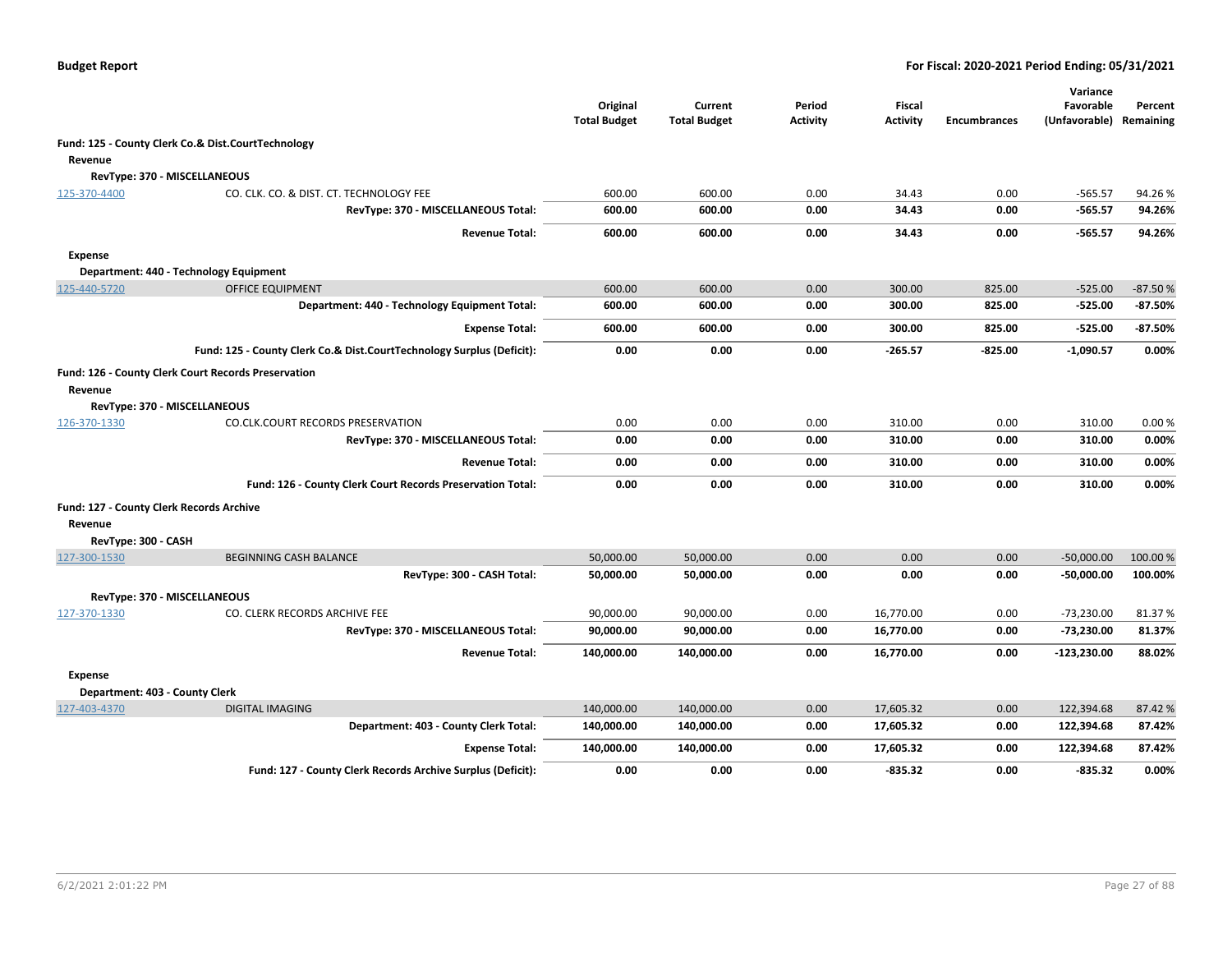|                                            |                                                               | Original<br><b>Total Budget</b> | Current<br><b>Total Budget</b> | Period<br><b>Activity</b> | <b>Fiscal</b><br><b>Activity</b> | <b>Encumbrances</b> | Variance<br>Favorable<br>(Unfavorable) | Percent<br>Remaining |
|--------------------------------------------|---------------------------------------------------------------|---------------------------------|--------------------------------|---------------------------|----------------------------------|---------------------|----------------------------------------|----------------------|
| Fund: 130 - Bail Bond Trust Fund           |                                                               |                                 |                                |                           |                                  |                     |                                        |                      |
| Revenue                                    |                                                               |                                 |                                |                           |                                  |                     |                                        |                      |
| RevType: 345 - BONDS                       |                                                               |                                 |                                |                           |                                  |                     |                                        |                      |
| 130-345-1130                               | <b>SURETY BAIL BOND FEE</b>                                   | 7,000.00                        | 7,000.00                       | 480.00                    | 3,870.00                         | 0.00                | $-3,130.00$                            | 44.71%               |
|                                            | RevType: 345 - BONDS Total:                                   | 7,000.00                        | 7,000.00                       | 480.00                    | 3,870.00                         | 0.00                | $-3,130.00$                            | 44.71%               |
|                                            | <b>Revenue Total:</b>                                         | 7,000.00                        | 7,000.00                       | 480.00                    | 3,870.00                         | 0.00                | $-3,130.00$                            | 44.71%               |
| <b>Expense</b>                             |                                                               |                                 |                                |                           |                                  |                     |                                        |                      |
| Department: 498 - Bail Bond Fee Expense    |                                                               |                                 |                                |                           |                                  |                     |                                        |                      |
| 130-498-4890                               | <b>QUARTERLY BAIL BOND FEES</b>                               | 7,000.00                        | 7,000.00                       | 0.00                      | 0.00                             | 0.00                | 7,000.00                               | 100.00 %             |
|                                            | Department: 498 - Bail Bond Fee Expense Total:                | 7,000.00                        | 7,000.00                       | 0.00                      | 0.00                             | 0.00                | 7,000.00                               | 100.00%              |
|                                            | <b>Expense Total:</b>                                         | 7,000.00                        | 7,000.00                       | 0.00                      | 0.00                             | 0.00                | 7,000.00                               | 100.00%              |
|                                            | Fund: 130 - Bail Bond Trust Fund Surplus (Deficit):           | 0.00                            | 0.00                           | 480.00                    | 3,870.00                         | 0.00                | 3,870.00                               | 0.00%                |
| Fund: 160 - County Judge Excess Supplement |                                                               |                                 |                                |                           |                                  |                     |                                        |                      |
| Revenue                                    |                                                               |                                 |                                |                           |                                  |                     |                                        |                      |
| RevType: 300 - CASH                        |                                                               |                                 |                                |                           |                                  |                     |                                        |                      |
| 160-300-1160                               | <b>BEGINNING CASH BALANCE</b>                                 | 2.700.00                        | 2,700.00                       | 0.00                      | 0.00                             | 0.00                | $-2,700.00$                            | 100.00%              |
|                                            | RevType: 300 - CASH Total:                                    | 2,700.00                        | 2,700.00                       | 0.00                      | 0.00                             | 0.00                | $-2,700.00$                            | 100.00%              |
|                                            | <b>Revenue Total:</b>                                         | 2,700.00                        | 2,700.00                       | 0.00                      | 0.00                             | 0.00                | $-2,700.00$                            | 100.00%              |
| <b>Expense</b>                             |                                                               |                                 |                                |                           |                                  |                     |                                        |                      |
|                                            | Department: 452 - Excess Supplement County Judge              |                                 |                                |                           |                                  |                     |                                        |                      |
| 160-452-3100                               | <b>OFFICE SUPPLIES</b>                                        | 1,000.00                        | 1,000.00                       | 0.00                      | 38.80                            | 0.00                | 961.20                                 | 96.12%               |
| 160-452-3110                               | POSTAGE                                                       | 1,500.00                        | 1,500.00                       | 51.47                     | 64.14                            | 0.00                | 1,435.86                               | 95.72%               |
| 160-452-5720                               | <b>OFFICE EQUIPMENT</b>                                       | 200.00                          | 200.00                         | 0.00                      | 0.00                             | 0.00                | 200.00                                 | 100.00 %             |
|                                            | Department: 452 - Excess Supplement County Judge Total:       | 2,700.00                        | 2,700.00                       | 51.47                     | 102.94                           | 0.00                | 2,597.06                               | 96.19%               |
|                                            | <b>Expense Total:</b>                                         | 2,700.00                        | 2,700.00                       | 51.47                     | 102.94                           | 0.00                | 2,597.06                               | 96.19%               |
|                                            | Fund: 160 - County Judge Excess Supplement Surplus (Deficit): | 0.00                            | 0.00                           | $-51.47$                  | $-102.94$                        | 0.00                | $-102.94$                              | 0.00%                |
| Fund: 161 - Probate Judges Education       |                                                               |                                 |                                |                           |                                  |                     |                                        |                      |
| Revenue                                    |                                                               |                                 |                                |                           |                                  |                     |                                        |                      |
| RevType: 300 - CASH                        |                                                               |                                 |                                |                           |                                  |                     |                                        |                      |
| 161-300-1170                               | BEGINNING CASH BALANCE                                        | 1,450.00                        | 1,450.00                       | 0.00                      | 0.00                             | 0.00                | $-1,450.00$                            | 100.00 %             |
|                                            | RevType: 300 - CASH Total:                                    | 1,450.00                        | 1,450.00                       | 0.00                      | 0.00                             | 0.00                | $-1,450.00$                            | 100.00%              |
| RevType: 340 - FEES OF OFFICE              |                                                               |                                 |                                |                           |                                  |                     |                                        |                      |
| 161-340-1310                               | PROBATE JUDGES EDUCATION                                      | 150.00                          | 150.00                         | 0.00                      | 145.00                           | 0.00                | $-5.00$                                | 3.33 %               |
|                                            | RevType: 340 - FEES OF OFFICE Total:                          | 150.00                          | 150.00                         | 0.00                      | 145.00                           | 0.00                | $-5.00$                                | 3.33%                |
|                                            | <b>Revenue Total:</b>                                         | 1,600.00                        | 1,600.00                       | 0.00                      | 145.00                           | 0.00                | $-1,455.00$                            | 90.94%               |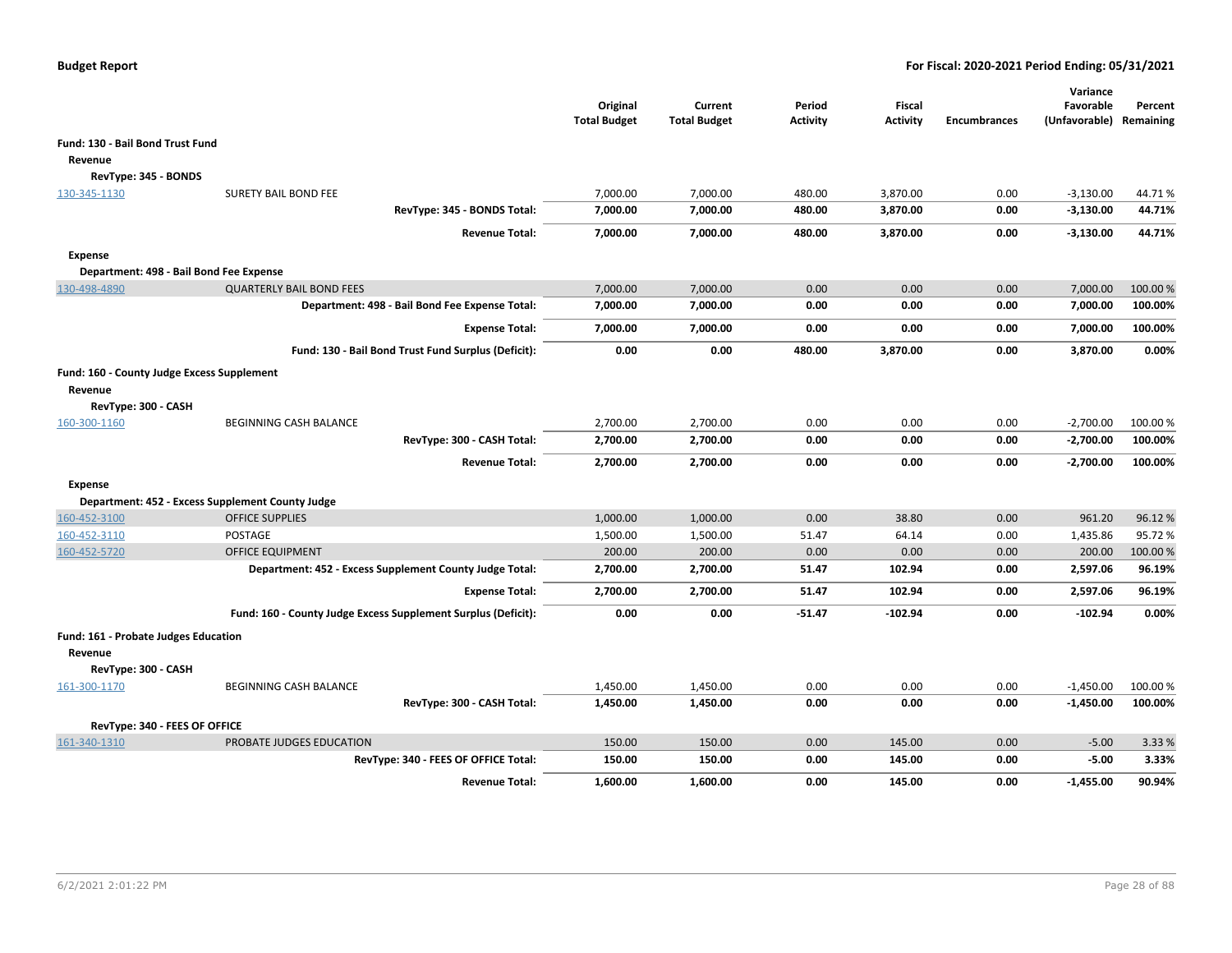|                                                   |                                                                  | Original<br><b>Total Budget</b> | Current<br><b>Total Budget</b> | Period<br><b>Activity</b> | <b>Fiscal</b><br><b>Activity</b> | <b>Encumbrances</b> | Variance<br>Favorable<br>(Unfavorable) Remaining | Percent         |
|---------------------------------------------------|------------------------------------------------------------------|---------------------------------|--------------------------------|---------------------------|----------------------------------|---------------------|--------------------------------------------------|-----------------|
| <b>Expense</b>                                    |                                                                  |                                 |                                |                           |                                  |                     |                                                  |                 |
|                                                   | Department: 412 - Probate Judges Expense                         |                                 |                                |                           |                                  |                     |                                                  |                 |
| 161-412-4270                                      | OUT OF COUNTY TRAVEL                                             | 1,600.00                        | 1,600.00                       | 0.00                      | 0.00                             | 0.00                | 1,600.00                                         | 100.00 %        |
|                                                   | Department: 412 - Probate Judges Expense Total:                  | 1,600.00                        | 1,600.00                       | 0.00                      | 0.00                             | 0.00                | 1,600.00                                         | 100.00%         |
|                                                   | <b>Expense Total:</b>                                            | 1,600.00                        | 1,600.00                       | 0.00                      | 0.00                             | 0.00                | 1,600.00                                         | 100.00%         |
|                                                   | Fund: 161 - Probate Judges Education Surplus (Deficit):          | 0.00                            | 0.00                           | 0.00                      | 145.00                           | 0.00                | 145.00                                           | 0.00%           |
|                                                   | Fund: 190 - District Clerk Records Management                    |                                 |                                |                           |                                  |                     |                                                  |                 |
| Revenue                                           |                                                                  |                                 |                                |                           |                                  |                     |                                                  |                 |
| RevType: 300 - CASH                               |                                                                  |                                 |                                |                           |                                  |                     |                                                  |                 |
| 190-300-1190                                      | <b>BEGINNING CASH BALANCE</b>                                    | 7,088.49                        | 7,088.49                       | 0.00                      | 0.00                             | 0.00                | $-7,088.49$                                      | 100.00 %        |
|                                                   | RevType: 300 - CASH Total:                                       | 7,088.49                        | 7.088.49                       | 0.00                      | 0.00                             | 0.00                | $-7,088.49$                                      | 100.00%         |
|                                                   | <b>RevType: 360 - INTEREST EARNINGS</b>                          |                                 |                                |                           |                                  |                     |                                                  |                 |
| 190-360-1000                                      | <b>INTEREST EARNINGS</b>                                         | 15.00                           | 15.00                          | 0.00                      | 0.00                             | 0.00                | $-15.00$                                         | 100.00%         |
|                                                   | RevType: 360 - INTEREST EARNINGS Total:                          | 15.00                           | 15.00                          | 0.00                      | 0.00                             | 0.00                | $-15.00$                                         | 100.00%         |
|                                                   | RevType: 370 - MISCELLANEOUS                                     |                                 |                                |                           |                                  |                     |                                                  |                 |
| 190-370-1360                                      | DST.CLK.PRES.REC.FEE                                             | 2,500.00                        | 2,500.00                       | 1,173.77                  | 2,224.13                         | 0.00                | $-275.87$                                        | 11.03%          |
|                                                   | RevType: 370 - MISCELLANEOUS Total:                              | 2,500.00                        | 2,500.00                       | 1,173.77                  | 2,224.13                         | 0.00                | $-275.87$                                        | 11.03%          |
|                                                   | <b>Revenue Total:</b>                                            | 9,603.49                        | 9,603.49                       | 1,173.77                  | 2,224.13                         | 0.00                | -7,379.36                                        | 76.84%          |
| <b>Expense</b>                                    |                                                                  |                                 |                                |                           |                                  |                     |                                                  |                 |
| Department: 450 - District Clerk                  |                                                                  |                                 |                                |                           |                                  |                     |                                                  |                 |
| 190-450-1070                                      | SALARY PART-TIME                                                 | 6,111.56                        | 6,111.56                       | 470.12                    | 4,231.08                         | 0.00                | 1,880.48                                         | 30.77%          |
| 190-450-2010                                      | SOCIAL SECURITY TAXES                                            | 352.42                          | 352.42                         | 28.74                     | 258.65                           | 0.00                | 93.77                                            | 26.61%          |
| 190-450-2020                                      | <b>GROUP HEALTH INSURANCE</b>                                    | 2,400.00                        | 2,400.00                       | 179.72                    | 1,437.76                         | 0.00                | 962.24                                           | 40.09%          |
| 190-450-2030                                      | <b>RETIREMENT</b>                                                | 654.51                          | 654.51                         | 55.76                     | 500.65                           | 0.00                | 153.86                                           | 23.51%          |
| 190-450-2050<br>190-450-3100                      | <b>MEDICARE TAX</b><br><b>OFFICE SUPPLIES</b>                    | 85.00<br>0.00                   | 85.00<br>0.00                  | 6.72<br>0.00              | 60.48<br>140.85                  | 0.00<br>0.00        | 24.52<br>$-140.85$                               | 28.85%<br>0.00% |
|                                                   | Department: 450 - District Clerk Total:                          | 9,603.49                        | 9,603.49                       | 741.06                    | 6,629.47                         | 0.00                | 2,974.02                                         | 30.97%          |
|                                                   | <b>Expense Total:</b>                                            | 9,603.49                        | 9,603.49                       | 741.06                    | 6,629.47                         | 0.00                | 2,974.02                                         | 30.97%          |
|                                                   | Fund: 190 - District Clerk Records Management Surplus (Deficit): | 0.00                            | 0.00                           | 432.71                    | $-4,405.34$                      | 0.00                | -4,405.34                                        | 0.00%           |
| <b>Fund: 191 - District Court Records Archive</b> |                                                                  |                                 |                                |                           |                                  |                     |                                                  |                 |
| Revenue                                           |                                                                  |                                 |                                |                           |                                  |                     |                                                  |                 |
| RevType: 300 - CASH                               |                                                                  |                                 |                                |                           |                                  |                     |                                                  |                 |
| 191-300-1340                                      | BEGINNING CASH BALANCE                                           | 25,000.00                       | 25,000.00                      | 0.00                      | 0.00                             | 0.00                | $-25,000.00$                                     | 100.00 %        |
|                                                   | RevType: 300 - CASH Total:                                       | 25,000.00                       | 25,000.00                      | 0.00                      | 0.00                             | 0.00                | $-25,000.00$                                     | 100.00%         |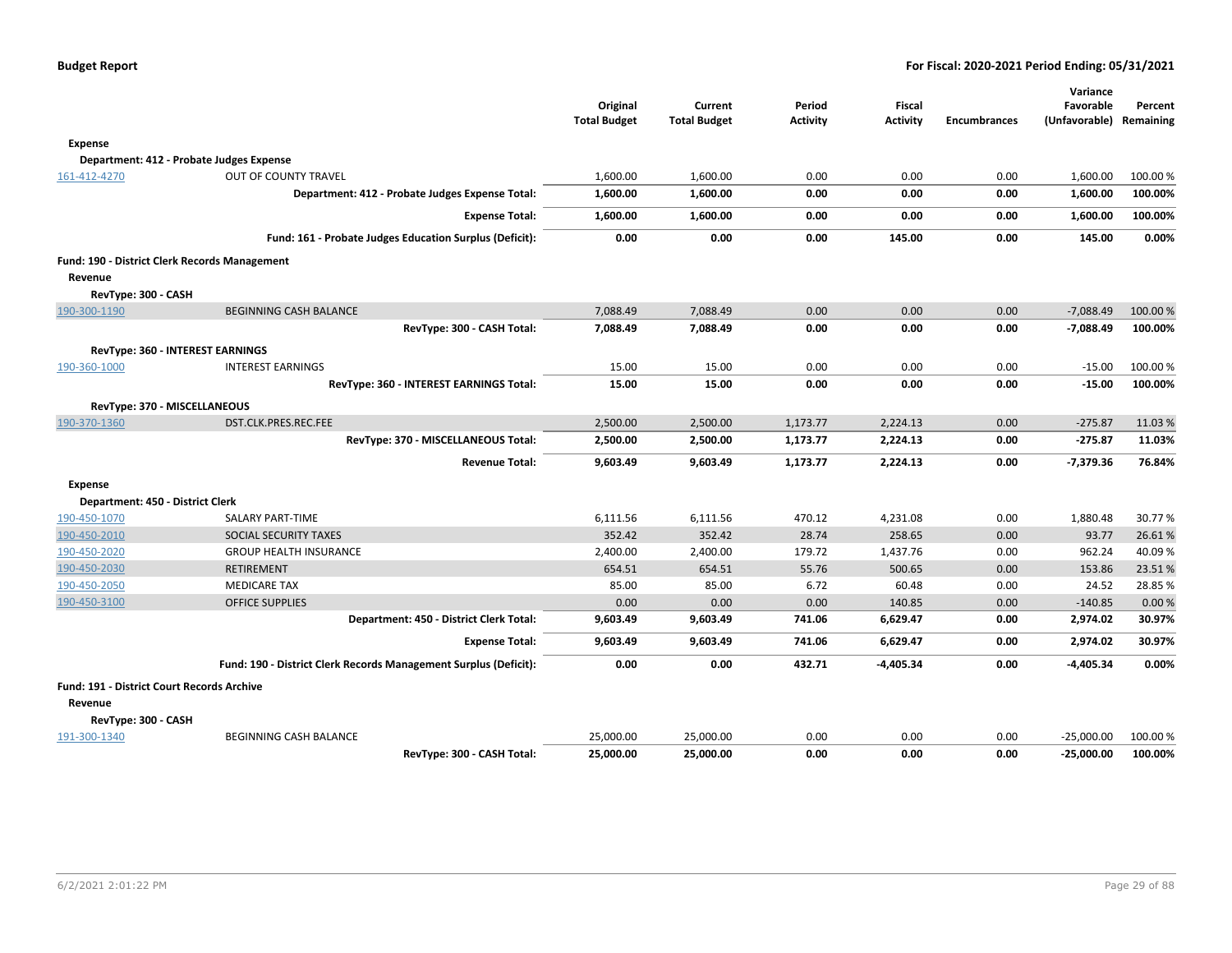| <b>Budget Report</b> |  |
|----------------------|--|
|----------------------|--|

|                                                                         |                                                                          |                                 |                                |                           |                                  |                     | Variance                   |                      |
|-------------------------------------------------------------------------|--------------------------------------------------------------------------|---------------------------------|--------------------------------|---------------------------|----------------------------------|---------------------|----------------------------|----------------------|
|                                                                         |                                                                          | Original<br><b>Total Budget</b> | Current<br><b>Total Budget</b> | Period<br><b>Activity</b> | <b>Fiscal</b><br><b>Activity</b> | <b>Encumbrances</b> | Favorable<br>(Unfavorable) | Percent<br>Remaining |
|                                                                         |                                                                          |                                 |                                |                           |                                  |                     |                            |                      |
| RevType: 370 - MISCELLANEOUS                                            |                                                                          |                                 |                                |                           |                                  |                     |                            |                      |
| 191-370-4500                                                            | DISTRICT CT.RECORDS ARCHIVE FEE                                          | 4,000.00                        | 4,000.00                       | 1,902.19                  | 3,239.04                         | 0.00                | $-760.96$                  | 19.02 %              |
|                                                                         | RevType: 370 - MISCELLANEOUS Total:                                      | 4,000.00                        | 4,000.00                       | 1,902.19                  | 3,239.04                         | 0.00                | -760.96                    | 19.02%               |
|                                                                         | <b>Revenue Total:</b>                                                    | 29,000.00                       | 29,000.00                      | 1,902.19                  | 3,239.04                         | 0.00                | $-25,760.96$               | 88.83%               |
| <b>Expense</b>                                                          |                                                                          |                                 |                                |                           |                                  |                     |                            |                      |
| Department: 450 - District Clerk                                        |                                                                          |                                 |                                |                           |                                  |                     |                            |                      |
| 191-450-5720                                                            | OFFICE EQUIPMENT                                                         | 29,000.00                       | 29.000.00                      | 0.00                      | 507.75                           | 0.00                | 28,492.25                  | 98.25 %              |
|                                                                         | Department: 450 - District Clerk Total:                                  | 29,000.00                       | 29,000.00                      | 0.00                      | 507.75                           | 0.00                | 28,492.25                  | 98.25%               |
|                                                                         | <b>Expense Total:</b>                                                    | 29,000.00                       | 29,000.00                      | 0.00                      | 507.75                           | 0.00                | 28,492.25                  | 98.25%               |
|                                                                         | Fund: 191 - District Court Records Archive Surplus (Deficit):            | 0.00                            | 0.00                           | 1,902.19                  | 2,731.29                         | 0.00                | 2,731.29                   | 0.00%                |
| Fund: 192 - District Clerk Co.& Dist.Court Technology                   |                                                                          |                                 |                                |                           |                                  |                     |                            |                      |
| Revenue                                                                 |                                                                          |                                 |                                |                           |                                  |                     |                            |                      |
| RevType: 300 - CASH                                                     |                                                                          |                                 |                                |                           |                                  |                     |                            |                      |
| 192-300-1610                                                            | <b>BEGINNING CASH BALANCE</b>                                            | 3,000.00                        | 3,000.00                       | 0.00                      | 0.00                             | 0.00                | $-3,000.00$                | 100.00 %             |
|                                                                         | RevType: 300 - CASH Total:                                               | 3,000.00                        | 3,000.00                       | 0.00                      | 0.00                             | 0.00                | $-3,000.00$                | 100.00%              |
| RevType: 370 - MISCELLANEOUS                                            |                                                                          |                                 |                                |                           |                                  |                     |                            |                      |
| 192-370-4400                                                            | DST.CLK.CO.&DST.CT.TECHNOLOGY FEE                                        | 0.00                            | 0.00                           | 245.98                    | 399.44                           | 0.00                | 399.44                     | 0.00%                |
|                                                                         | RevType: 370 - MISCELLANEOUS Total:                                      | 0.00                            | 0.00                           | 245.98                    | 399.44                           | 0.00                | 399.44                     | 0.00%                |
|                                                                         | <b>Revenue Total:</b>                                                    | 3,000.00                        | 3,000.00                       | 245.98                    | 399.44                           | 0.00                | $-2,600.56$                | 86.69%               |
| <b>Expense</b>                                                          |                                                                          |                                 |                                |                           |                                  |                     |                            |                      |
| Department: 440 - Technology Equipment                                  |                                                                          |                                 |                                |                           |                                  |                     |                            |                      |
| 192-440-5720                                                            | <b>OFFICE EQUIPMENT</b>                                                  | 3,000.00                        | 3,000.00                       | 0.00                      | 0.00                             | 0.00                | 3,000.00                   | 100.00 %             |
|                                                                         | Department: 440 - Technology Equipment Total:                            | 3,000.00                        | 3,000.00                       | 0.00                      | 0.00                             | 0.00                | 3,000.00                   | 100.00%              |
|                                                                         | <b>Expense Total:</b>                                                    | 3,000.00                        | 3,000.00                       | 0.00                      | 0.00                             | 0.00                | 3,000.00                   | 100.00%              |
|                                                                         | Fund: 192 - District Clerk Co.& Dist.Court Technology Surplus (Deficit): | 0.00                            | 0.00                           | 245.98                    | 399.44                           | 0.00                | 399.44                     | 0.00%                |
| <b>Fund: 193 - District Clerk Court Records Preservation</b><br>Revenue |                                                                          |                                 |                                |                           |                                  |                     |                            |                      |
| RevType: 300 - CASH                                                     |                                                                          |                                 |                                |                           |                                  |                     |                            |                      |
| 193-300-1620                                                            | BEGINNING CASH BALANCE                                                   | 35,000.00                       | 35,000.00                      | 0.00                      | 0.00                             | 0.00                | $-35,000.00$               | 100.00%              |
|                                                                         | RevType: 300 - CASH Total:                                               | 35,000.00                       | 35,000.00                      | 0.00                      | 0.00                             | 0.00                | $-35,000.00$               | 100.00%              |
| RevType: 370 - MISCELLANEOUS                                            |                                                                          |                                 |                                |                           |                                  |                     |                            |                      |
| 193-370-1330                                                            | DIST.CLK.COURT RECORDS PRESERVATION                                      | 0.00                            | 0.00                           | 1,614.64                  | 2,751.60                         | 0.00                | 2,751.60                   | 0.00%                |
|                                                                         | RevType: 370 - MISCELLANEOUS Total:                                      | 0.00                            | 0.00                           | 1,614.64                  | 2,751.60                         | 0.00                | 2,751.60                   | 0.00%                |
|                                                                         | <b>Revenue Total:</b>                                                    | 35,000.00                       | 35,000.00                      | 1,614.64                  | 2,751.60                         | 0.00                | -32,248.40                 | 92.14%               |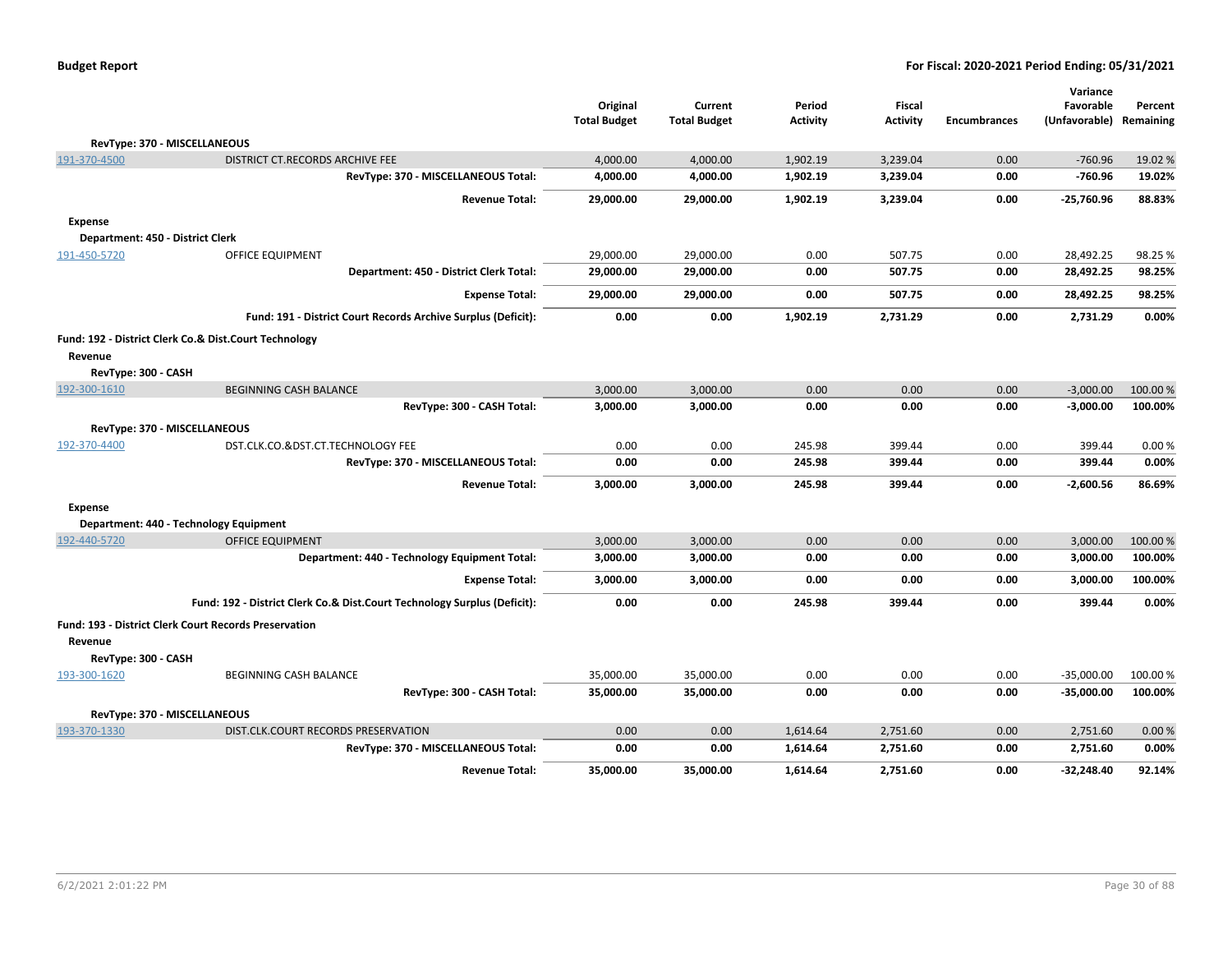|                                                             |                          |                                                                          | Original<br><b>Total Budget</b> | Current<br><b>Total Budget</b> | Period<br><b>Activity</b> | <b>Fiscal</b><br><b>Activity</b> | <b>Encumbrances</b> | Variance<br>Favorable<br>(Unfavorable) Remaining | Percent   |
|-------------------------------------------------------------|--------------------------|--------------------------------------------------------------------------|---------------------------------|--------------------------------|---------------------------|----------------------------------|---------------------|--------------------------------------------------|-----------|
| Expense                                                     |                          |                                                                          |                                 |                                |                           |                                  |                     |                                                  |           |
| Department: 545 - District Clerk Records Pres.Equip.        |                          |                                                                          |                                 |                                |                           |                                  |                     |                                                  |           |
| 193-545-5720                                                | <b>OFFICE EQUIPMENT</b>  |                                                                          | 35,000.00                       | 35,000.00                      | 0.00                      | 0.00                             | 0.00                | 35,000.00                                        | 100.00%   |
|                                                             |                          | Department: 545 - District Clerk Records Pres. Equip. Total:             | 35,000.00                       | 35,000.00                      | 0.00                      | 0.00                             | 0.00                | 35,000.00                                        | 100.00%   |
|                                                             |                          | <b>Expense Total:</b>                                                    | 35,000.00                       | 35,000.00                      | 0.00                      | 0.00                             | 0.00                | 35,000.00                                        | 100.00%   |
|                                                             |                          | Fund: 193 - District Clerk Court Records Preservation Surplus (Deficit): | 0.00                            | 0.00                           | 1,614.64                  | 2,751.60                         | 0.00                | 2,751.60                                         | 0.00%     |
| Fund: 200 - County Offices Records Mangement                |                          |                                                                          |                                 |                                |                           |                                  |                     |                                                  |           |
| Revenue                                                     |                          |                                                                          |                                 |                                |                           |                                  |                     |                                                  |           |
| RevType: 300 - CASH                                         |                          |                                                                          |                                 |                                |                           |                                  |                     |                                                  |           |
| 200-300-1200                                                |                          | <b>BEGINNING CASH BALANCE</b>                                            | 6,737.24                        | 6,737.24                       | 0.00                      | 0.00                             | 0.00                | $-6,737.24$                                      | 100.00 %  |
|                                                             |                          | RevType: 300 - CASH Total:                                               | 6,737.24                        | 6,737.24                       | 0.00                      | 0.00                             | 0.00                | $-6,737.24$                                      | 100.00%   |
| RevType: 360 - INTEREST EARNINGS                            |                          |                                                                          |                                 |                                |                           |                                  |                     |                                                  |           |
| 200-360-1000                                                | <b>INTEREST EARNINGS</b> |                                                                          | 50.00                           | 50.00                          | 0.00                      | 0.00                             | 0.00                | $-50.00$                                         | 100.00%   |
|                                                             |                          | RevType: 360 - INTEREST EARNINGS Total:                                  | 50.00                           | 50.00                          | 0.00                      | 0.00                             | 0.00                | $-50.00$                                         | 100.00%   |
| RevType: 370 - MISCELLANEOUS                                |                          |                                                                          |                                 |                                |                           |                                  |                     |                                                  |           |
| 200-370-1350                                                |                          | <b>CO.OFFICE REC.MNGMT.FEE</b>                                           | 15,000.00                       | 15,000.00                      | 1,967.33                  | 11,689.00                        | 0.00                | $-3,311.00$                                      | 22.07%    |
|                                                             |                          | RevType: 370 - MISCELLANEOUS Total:                                      | 15,000.00                       | 15,000.00                      | 1,967.33                  | 11,689.00                        | 0.00                | $-3,311.00$                                      | 22.07%    |
|                                                             |                          | <b>Revenue Total:</b>                                                    | 21,787.24                       | 21,787.24                      | 1,967.33                  | 11,689.00                        | 0.00                | $-10,098.24$                                     | 46.35%    |
| <b>Expense</b><br>Department: 449 - Co. Office Records Mgt. |                          |                                                                          |                                 |                                |                           |                                  |                     |                                                  |           |
| 200-449-1070                                                | SALARY PART-TIME         |                                                                          | 0.00                            | 8,807.83                       | 720.00                    | 4,721.76                         | 0.00                | 4,086.07                                         | 46.39%    |
| <b>Budget Adjustments</b>                                   |                          |                                                                          |                                 |                                |                           |                                  |                     |                                                  |           |
| <b>Number</b>                                               | Date                     | <b>Description</b>                                                       | Adjustment                      |                                |                           |                                  |                     |                                                  |           |
| BA0000047                                                   | 12/15/2020               | Reclassify budget lines                                                  | 8,807.83                        |                                |                           |                                  |                     |                                                  |           |
| 200-449-2010                                                | SOCIAL SECURITY TAXES    |                                                                          | 0.00                            | 529.75                         | 46.38                     | 222.14                           | 0.00                | 307.61                                           | 58.07%    |
| <b>Budget Adjustments</b>                                   |                          |                                                                          |                                 |                                |                           |                                  |                     |                                                  |           |
| Number                                                      | Date                     | Description                                                              | Adjustment                      |                                |                           |                                  |                     |                                                  |           |
| BA0000047                                                   | 12/15/2020               | Reclassify budget lines                                                  | 529.75                          |                                |                           |                                  |                     |                                                  |           |
| 200-449-2030                                                | RETIREMENT               |                                                                          | 0.00                            | 998.83                         | 85.39                     | 558.90                           | 0.00                | 439.93                                           | 44.04%    |
| <b>Budget Adjustments</b>                                   |                          |                                                                          |                                 |                                |                           |                                  |                     |                                                  |           |
| <b>Number</b>                                               | Date                     | <b>Description</b>                                                       | Adjustment                      |                                |                           |                                  |                     |                                                  |           |
| BA0000047                                                   | 12/15/2020               | Reclassify budget lines                                                  | 998.83                          |                                |                           |                                  |                     |                                                  |           |
| 200-449-2040                                                |                          | <b>WORKERS COMPENSATION</b>                                              | 0.00                            | 26.94                          | 0.00                      | 12.64                            | 0.00                | 14.30                                            | 53.08%    |
| <b>Budget Adjustments</b>                                   |                          |                                                                          |                                 |                                |                           |                                  |                     |                                                  |           |
| <b>Number</b>                                               | Date                     | Description                                                              | Adjustment                      |                                |                           |                                  |                     |                                                  |           |
| BA0000047                                                   | 12/15/2020               | Reclassify budget lines                                                  | 26.94                           |                                |                           |                                  |                     |                                                  |           |
| 200-449-2050                                                | <b>MEDICARE TAX</b>      |                                                                          | 0.00                            | 123.89                         | 10.85                     | 141.24                           | 0.00                | $-17.35$                                         | $-14.00%$ |
|                                                             |                          |                                                                          |                                 |                                |                           |                                  |                     |                                                  |           |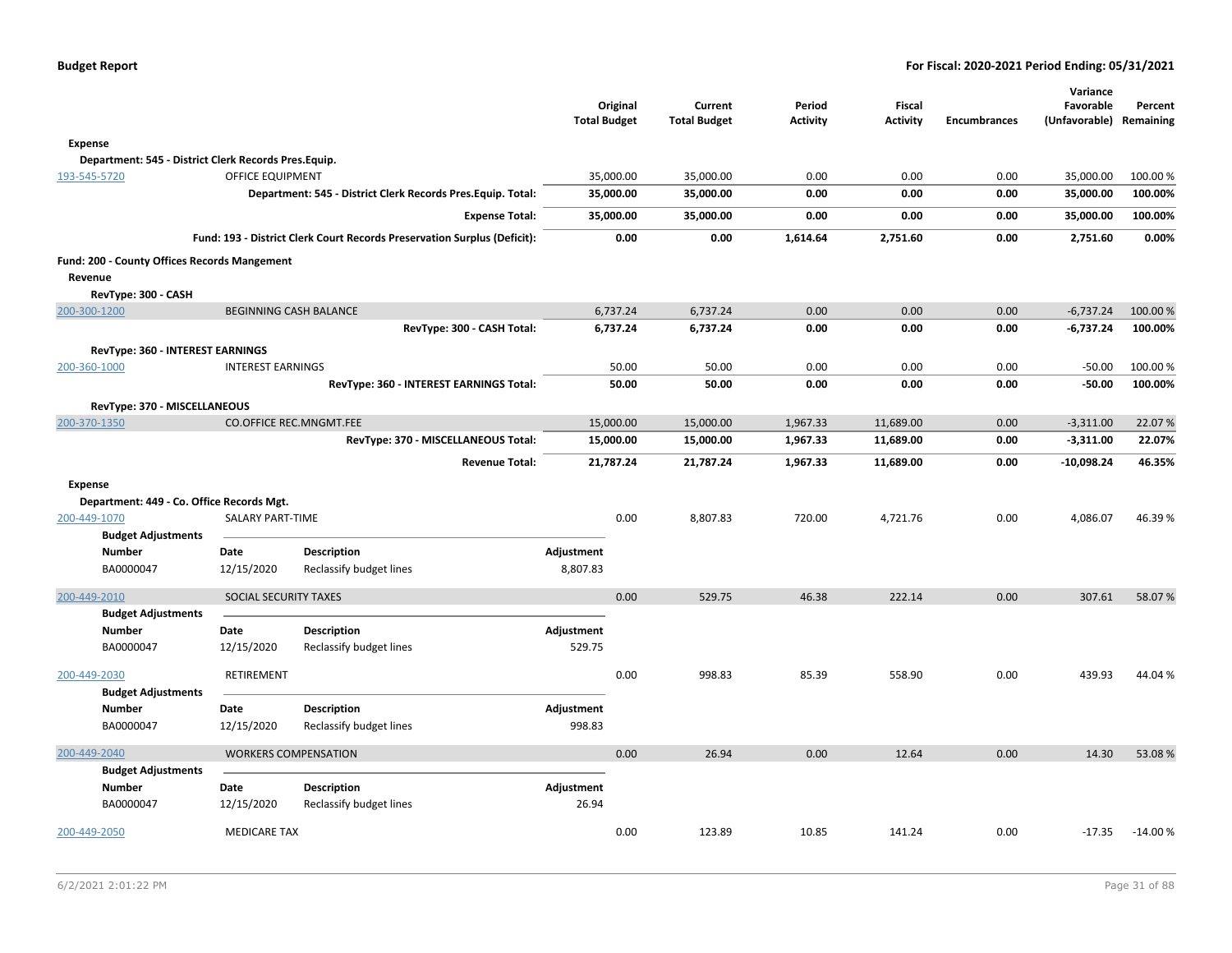|                                           |                           |                                                                 | Original<br><b>Total Budget</b> | Current<br><b>Total Budget</b> | Period<br><b>Activity</b> | <b>Fiscal</b><br><b>Activity</b> | <b>Encumbrances</b> | Variance<br>Favorable<br>(Unfavorable) Remaining | Percent  |
|-------------------------------------------|---------------------------|-----------------------------------------------------------------|---------------------------------|--------------------------------|---------------------------|----------------------------------|---------------------|--------------------------------------------------|----------|
| <b>Budget Adjustments</b>                 |                           |                                                                 |                                 |                                |                           |                                  |                     |                                                  |          |
| <b>Number</b>                             | Date                      | Description                                                     | Adjustment                      |                                |                           |                                  |                     |                                                  |          |
| BA0000047                                 | 12/15/2020                | Reclassify budget lines                                         | 123.89                          |                                |                           |                                  |                     |                                                  |          |
| 200-449-3500                              | <b>RECORDS DISPOSAL</b>   |                                                                 | 5,000.00                        | 5,000.00                       | 251.65                    | 1,648.32                         | 0.00                | 3,351.68                                         | 67.03%   |
| 200-449-4530                              | <b>COMPUTER SOFTWARE</b>  |                                                                 | 4,150.00                        | 4,150.00                       | 0.00                      | 0.00                             | 0.00                | 4,150.00                                         | 100.00%  |
| 200-449-5740                              | <b>TECHNOLOGY</b>         |                                                                 | 1,150.00                        | 1,150.00                       | 0.00                      | 0.00                             | 0.00                | 1,150.00                                         | 100.00 % |
|                                           |                           | Department: 449 - Co. Office Records Mgt. Total:                | 10,300.00                       | 20,787.24                      | 1,114.27                  | 7,305.00                         | 0.00                | 13,482.24                                        | 64.86%   |
| Department: 999 - Undesignated Conversion |                           |                                                                 |                                 |                                |                           |                                  |                     |                                                  |          |
| 200-999-9999                              |                           | UNDESIGNATED CONVERSION                                         | 11,487.24                       | 1,000.00                       | 0.00                      | 0.00                             | 0.00                | 1,000.00                                         | 100.00%  |
| <b>Budget Adjustments</b>                 |                           |                                                                 |                                 |                                |                           |                                  |                     |                                                  |          |
| <b>Number</b>                             | Date                      | Description                                                     | Adjustment                      |                                |                           |                                  |                     |                                                  |          |
| BA0000047                                 | 12/15/2020                | Reclassify budget lines                                         | $-8,807.83$                     |                                |                           |                                  |                     |                                                  |          |
| BA0000047                                 | 12/15/2020                | Reclassify budget lines                                         | $-529.75$                       |                                |                           |                                  |                     |                                                  |          |
| BA0000047                                 | 12/15/2020                | Reclassify budget lines                                         | $-998.83$                       |                                |                           |                                  |                     |                                                  |          |
| BA0000047                                 | 12/15/2020                | Reclassify budget lines                                         | $-26.94$                        |                                |                           |                                  |                     |                                                  |          |
| BA0000047                                 | 12/15/2020                | Reclassify budget lines                                         | $-123.89$                       |                                |                           |                                  |                     |                                                  |          |
|                                           |                           | Department: 999 - Undesignated Conversion Total:                | 11,487.24                       | 1,000.00                       | 0.00                      | 0.00                             | 0.00                | 1,000.00                                         | 100.00%  |
|                                           |                           | <b>Expense Total:</b>                                           | 21,787.24                       | 21,787.24                      | 1,114.27                  | 7,305.00                         | 0.00                | 14,482.24                                        | 66.47%   |
|                                           |                           | Fund: 200 - County Offices Records Mangement Surplus (Deficit): | 0.00                            | 0.00                           | 853.06                    | 4,384.00                         | 0.00                | 4,384.00                                         | 0.00%    |
| Fund: 210 - Road & Bridge #1              |                           |                                                                 |                                 |                                |                           |                                  |                     |                                                  |          |
| Revenue                                   |                           |                                                                 |                                 |                                |                           |                                  |                     |                                                  |          |
| RevType: 300 - CASH                       |                           |                                                                 |                                 |                                |                           |                                  |                     |                                                  |          |
| 210-300-1210                              |                           | <b>BEGINNING CASH BALANCE</b>                                   | 66,657.62                       | 66,657.62                      | 0.00                      | 0.00                             | 0.00                | $-66,657.62$                                     | 100.00 % |
|                                           |                           | RevType: 300 - CASH Total:                                      | 66,657.62                       | 66,657.62                      | 0.00                      | 0.00                             | 0.00                | $-66,657.62$                                     | 100.00%  |
| RevType: 310 - PROPERTY TAXES             |                           |                                                                 |                                 |                                |                           |                                  |                     |                                                  |          |
| 210-310-1100                              | <b>CURRENT TAXES</b>      |                                                                 | 547,378.68                      | 547,378.68                     | 5,996.40                  | 536,502.01                       | 0.00                | $-10,876.67$                                     | 1.99%    |
| 210-310-1200                              | <b>DELINQUENT TAXES</b>   |                                                                 | 10,000.00                       | 10,000.00                      | 917.69                    | 13,113.23                        | 0.00                | 3,113.23                                         | 131.13%  |
|                                           |                           | RevType: 310 - PROPERTY TAXES Total:                            | 557,378.68                      | 557,378.68                     | 6,914.09                  | 549,615.24                       | 0.00                | $-7,763.44$                                      | 1.39%    |
| RevType: 318 - OTHER TAXES                |                           |                                                                 |                                 |                                |                           |                                  |                     |                                                  |          |
| 210-318-1200                              |                           | PAY N LIEU TAX/GRASSLAND                                        | 1,500.00                        | 1,500.00                       | 0.00                      | 0.00                             | 0.00                | $-1,500.00$                                      | 100.00%  |
| 210-318-1210                              |                           | PAY N LIEU TAX/UPPER TRINITY                                    | 517.67                          | 517.67                         | 0.00                      | 548.84                           | 0.00                | 31.17                                            | 106.02%  |
| 210-318-1600                              | <b>SALES TAX REVENUES</b> |                                                                 | 50,000.00                       | 50,000.00                      | 6,973.31                  | 50,852.61                        | 0.00                | 852.61                                           | 101.71%  |
|                                           |                           | RevType: 318 - OTHER TAXES Total:                               | 52,017.67                       | 52,017.67                      | 6,973.31                  | 51,401.45                        | 0.00                | $-616.22$                                        | 1.18%    |
| RevType: 321 - FEES OF TAX COLLECTOR      |                           |                                                                 |                                 |                                |                           |                                  |                     |                                                  |          |
| 210-321-2000                              |                           | CAR REGISTRATION/SALES TAX                                      | 75,000.00                       | 75,000.00                      | 0.00                      | 73,368.00                        | 0.00                | $-1,632.00$                                      | 2.18%    |
| 210-321-3000                              |                           | COUNTY'S ADDITIONAL \$10                                        | 65,000.00                       | 65,000.00                      | 7,320.49                  | 44,022.88                        | 0.00                | $-20,977.12$                                     | 32.27 %  |
|                                           |                           | RevType: 321 - FEES OF TAX COLLECTOR Total:                     | 140,000.00                      | 140,000.00                     | 7,320.49                  | 117,390.88                       | 0.00                | $-22,609.12$                                     | 16.15%   |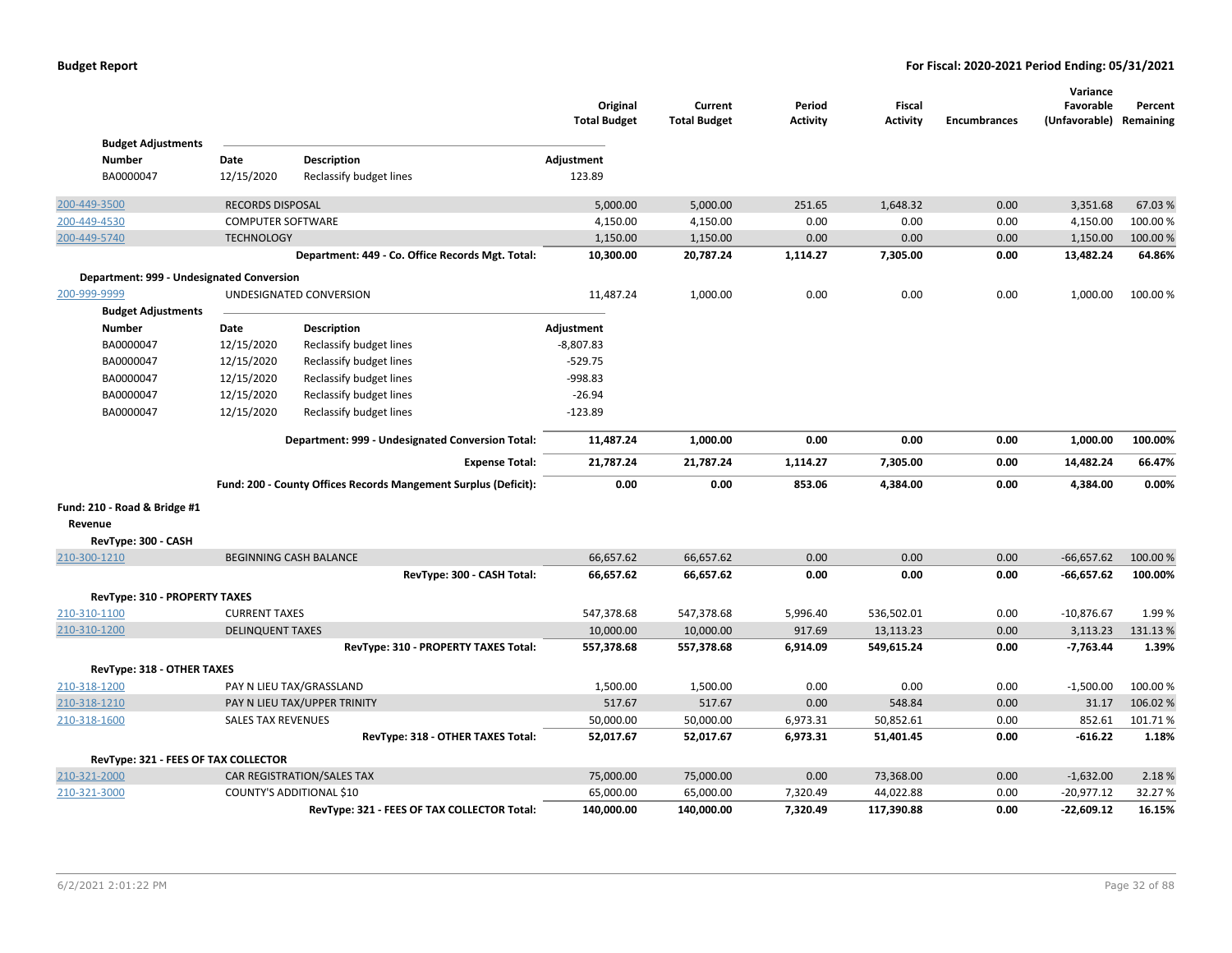| RevType: 350 - FINES<br>0.00<br>0.00<br>210-350-4030<br><b>COUNTY CLERK FINES</b><br>7,000.00<br>7,000.00<br>904.22<br>8,000.00<br>8,000.00<br>8,063.76<br>210-350-4500<br><b>DISTRICT CLERK FINES</b><br>4,014.68<br>0.00 |                        |                  |
|----------------------------------------------------------------------------------------------------------------------------------------------------------------------------------------------------------------------------|------------------------|------------------|
|                                                                                                                                                                                                                            |                        |                  |
|                                                                                                                                                                                                                            | $-6,095.78$            | 87.08%           |
|                                                                                                                                                                                                                            | 63.76                  | 100.80%          |
| 5,000.00<br>5,000.00<br>0.00<br>0.00<br>210-350-4550<br>J. P. #1 FINES<br>1,759.14                                                                                                                                         | $-3,240.86$            | 64.82%           |
| 2,500.00<br>2,500.00<br>1,169.82<br>0.00<br>J. P. #2 FINES<br>0.00<br>210-350-4560                                                                                                                                         | $-1,330.18$            | 53.21%           |
| 2,000.00<br>2,000.00<br>0.00<br>922.05<br>0.00<br>210-350-4570<br>J. P. #3 FINES                                                                                                                                           | $-1,077.95$            | 53.90%           |
| RevType: 350 - FINES Total:<br>24,500.00<br>24,500.00<br>4,014.68<br>12,818.99<br>0.00                                                                                                                                     | $-11,681.01$           | 47.68%           |
| RevType: 360 - INTEREST EARNINGS                                                                                                                                                                                           |                        |                  |
| <b>INTEREST EARNINGS</b><br>500.00<br>500.00<br>0.00<br>7.92<br>0.00<br>210-360-1000                                                                                                                                       | $-492.08$              | 98.42%           |
| 7.92<br>RevType: 360 - INTEREST EARNINGS Total:<br>500.00<br>0.00<br>0.00<br>500.00                                                                                                                                        | $-492.08$              | 98.42%           |
| RevType: 364 - SALE OF ASSETS LAND/BUILDING                                                                                                                                                                                |                        |                  |
| 0.00<br>0.00<br>0.00<br>210-364-1630<br><b>SALE OF EQUIPMENT</b><br>1,000.00<br>1,000.00                                                                                                                                   | $-1,000.00$            | 100.00%          |
| RevType: 364 - SALE OF ASSETS LAND/BUILDING Total:<br>1,000.00<br>1,000.00<br>0.00<br>0.00<br>0.00                                                                                                                         | $-1,000.00$            | 100.00%          |
| RevType: 370 - MISCELLANEOUS                                                                                                                                                                                               |                        |                  |
| 210-370-1200<br>STATE LATERAL ROAD<br>8,500.00<br>8,500.00<br>0.00<br>8,432.71<br>0.00                                                                                                                                     | $-67.29$               | 0.79%            |
| 210-370-1250<br><b>TDT WEIGHT FEES</b><br>23,000.00<br>23,000.00<br>9,193.61<br>19,518.78<br>0.00                                                                                                                          | $-3,481.22$            | 15.14 %          |
| 210-370-1300<br>REFUNDS & MISCELLANEOUS<br>500.00<br>500.00<br>1,204.34<br>0.00<br>0.00                                                                                                                                    | 704.34                 | 240.87%          |
| 0.00<br>0.00<br>1,326.25<br>0.00<br>210-370-1380<br>SALE OF SCRAP IRON<br>0.00                                                                                                                                             | 1,326.25               | 0.00%            |
| 210-370-1420<br><b>CULVERT PERMITTING PROCESS</b><br>0.00<br>0.00<br>20.00<br>220.00<br>0.00                                                                                                                               | 220.00                 | 0.00%            |
| <b>REIMBURSEMENT OF MATERIALS</b><br>2,000.00<br>2,000.00<br>0.00<br>7,923.00<br>0.00<br>210-370-1450                                                                                                                      | 5,923.00               | 396.15%          |
| 210-370-1500<br><b>DONATIONS</b><br>0.00<br>1,000.00<br>1,000.00<br>0.00<br>0.00                                                                                                                                           | 0.00                   | 0.00%            |
| <b>Budget Adjustments</b>                                                                                                                                                                                                  |                        |                  |
| Date<br><b>Description</b><br>Adjustment<br>Number                                                                                                                                                                         |                        |                  |
| BA0000063<br>04/30/2021<br>$-1,000.00$<br>Donation from Walter Lindsey for repairs                                                                                                                                         |                        |                  |
| RevType: 370 - MISCELLANEOUS Total:<br>34,000.00<br>35,000.00<br>9,213.61<br>39,625.08<br>0.00                                                                                                                             | 4,625.08               | 13.21%           |
| 876,053.97<br>877,053.97<br>34,436.18<br>770,859.56<br>0.00<br><b>Revenue Total:</b>                                                                                                                                       | $-106, 194.41$         | 12.11%           |
|                                                                                                                                                                                                                            |                        |                  |
| <b>Expense</b>                                                                                                                                                                                                             |                        |                  |
| Department: 621 - Road & Bridge 1                                                                                                                                                                                          |                        |                  |
| 210-621-1010<br>43,782.30<br>0.00<br>SALARY ELECTED OFFICIAL<br>63,240.97<br>63,240.97<br>4,864.70<br><b>SALARY FOREMAN</b><br>0.00                                                                                        | 19,458.67<br>9,960.31  | 30.77%<br>30.66% |
| 210-621-1030<br>32,485.18<br>32,485.18<br>2,498.86<br>22,524.87<br>SALARY PRECINCT EMPLOYEES<br>0.00                                                                                                                       |                        | 52.20%           |
| 210-621-1060<br>218,411.26<br>218,411.26<br>9,908.86<br>104,398.04<br>19,476.52<br>10,384.40<br>0.00<br>SOCIAL SECURITY TAXES                                                                                              | 114,013.22<br>9,092.12 | 46.68%           |
| 210-621-2010<br>19,476.52<br>1,066.78<br>97,653.12<br>52,232.51<br>0.00<br><b>GROUP HEALTH INSURANCE</b>                                                                                                                   | 45,420.61              | 46.51%           |
| 210-621-2020<br>97,653.12<br>6,103.32<br>210-621-2030<br>37,193.87<br>2,048.50<br>0.00<br><b>RETIREMENT</b><br>37,193.87<br>20,197.38                                                                                      | 16,996.49              | 45.70%           |
| 210-621-2040<br><b>WORKERS COMPENSATION</b><br>7,905.10<br>7,905.10<br>0.00<br>3,597.86<br>0.00                                                                                                                            | 4,307.24               | 54.49%           |
| 4,554.99<br>4,554.99<br>2,428.40<br>0.00<br>210-621-2050<br><b>MEDICARE TAX</b><br>249.46                                                                                                                                  | 2,126.59               | 46.69%           |
| <b>EMPLOYEE PHYSICALS/DOT TESTING</b><br>450.00<br>450.00<br>75.00<br>375.00<br>0.00<br>210-621-3140                                                                                                                       | 75.00                  | 16.67%           |
| 210-621-3400<br><b>SHOP SUPPLIES</b><br>2,000.00<br>2,000.00<br>953.00<br>1,371.61<br>0.00                                                                                                                                 | 628.39                 | 31.42%           |
| 210-621-3410<br><b>R&amp;B MAT. ROCK &amp; GRAVEL</b><br>100,000.00<br>100,000.00<br>20,147.95<br>65,924.26<br>0.00                                                                                                        | 34,075.74              | 34.08%           |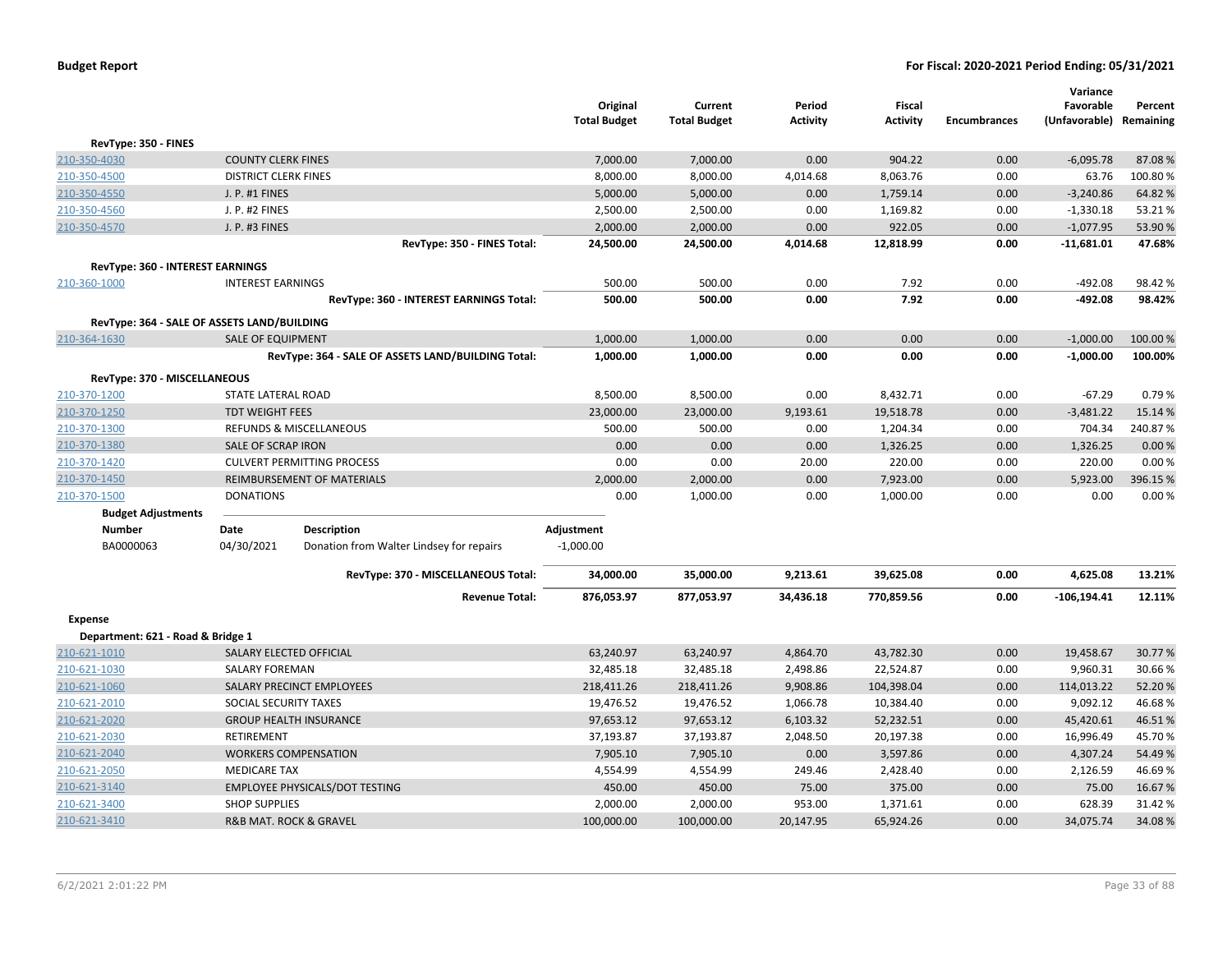|                              |                                                                          | Original<br><b>Total Budget</b> | Current<br><b>Total Budget</b> | Period<br><b>Activity</b> | <b>Fiscal</b><br><b>Activity</b> | <b>Encumbrances</b> | Variance<br>Favorable<br>(Unfavorable) | Percent<br>Remaining |
|------------------------------|--------------------------------------------------------------------------|---------------------------------|--------------------------------|---------------------------|----------------------------------|---------------------|----------------------------------------|----------------------|
| 210-621-3420                 | <b>R&amp;B MAT. CULVERTS</b>                                             | 15,000.00                       | 15,000.00                      | 1,499.37                  | 9,777.33                         | 0.00                | 5,222.67                               | 34.82 %              |
| 210-621-3430                 | R&B MAT. HARDWARE & LUMBER                                               | 2,000.00                        | 2,000.00                       | 0.00                      | 194.61                           | 0.00                | 1,805.39                               | 90.27 %              |
| 210-621-3440                 | R&B MAT. ASPHALT/RD OIL                                                  | 60,000.00                       | 60,000.00                      | 0.00                      | 36,965.96                        | 0.00                | 23,034.04                              | 38.39%               |
| 210-621-4060                 | <b>TAX APPRAISAL DISTRICT</b>                                            | 28,034.70                       | 28,034.70                      | 0.00                      | 11,092.42                        | 0.00                | 16,942.28                              | 60.43%               |
| 210-621-4200                 | UTILITY TELEPHONE                                                        | 270.00                          | 270.00                         | 0.00                      | 0.00                             | 0.00                | 270.00                                 | 100.00%              |
| 210-621-4210                 | <b>INTERNET</b>                                                          | 1,100.00                        | 1,100.00                       | 56.90                     | 561.20                           | 0.00                | 538.80                                 | 48.98%               |
| 210-621-4270                 | OUT OF COUNTY TRAVEL/TRAINING                                            | 1,435.58                        | 1,435.58                       | 100.00                    | 1,485.50                         | 0.00                | $-49.92$                               | $-3.48%$             |
| 210-621-4300                 | <b>BIDS, NOTICES &amp; PERMITS</b>                                       | 800.00                          | 800.00                         | 0.00                      | 68.80                            | 0.00                | 731.20                                 | 91.40%               |
| 210-621-4350                 | <b>PRINTING</b>                                                          | 100.00                          | 100.00                         | 0.00                      | 51.88                            | 0.00                | 48.12                                  | 48.12%               |
| 210-621-4400                 | UTILITY ELECTRICITY                                                      | 1,600.00                        | 1,600.00                       | 69.00                     | 827.08                           | 0.00                | 772.92                                 | 48.31%               |
| 210-621-4420                 | <b>UTILITY WATER</b>                                                     | 250.00                          | 250.00                         | 18.79                     | 125.42                           | 0.00                | 124.58                                 | 49.83%               |
| 210-621-4430                 | <b>TRASH PICKUP</b>                                                      | 1,000.00                        | 1,000.00                       | 178.33                    | 723.31                           | 0.00                | 276.69                                 | 27.67%               |
| 210-621-4500                 | <b>R&amp;M BUILDING</b>                                                  | 300.00                          | 300.00                         | 0.00                      | 7.99                             | 0.00                | 292.01                                 | 97.34 %              |
| 210-621-4570                 | R&M MACHINERY GAS & OIL                                                  | 41,000.00                       | 41,000.00                      | 3,275.74                  | 18,644.84                        | 0.00                | 22,355.16                              | 54.52 %              |
| 210-621-4580                 | <b>R&amp;M MACHINERY PARTS</b>                                           | 22,500.00                       | 23,500.00                      | 1,696.08                  | 20,347.44                        | 0.00                | 3,152.56                               | 13.42 %              |
| <b>Budget Adjustments</b>    |                                                                          |                                 |                                |                           |                                  |                     |                                        |                      |
| <b>Number</b>                | Description<br>Date                                                      | Adjustment                      |                                |                           |                                  |                     |                                        |                      |
| BA0000063                    | 04/30/2021<br>Donation from Walter Lindsey for repairs                   | 1,000.00                        |                                |                           |                                  |                     |                                        |                      |
| 210-621-4590                 | <b>R&amp;M MACH. TIRES &amp; TUBES</b>                                   | 20,000.00                       | 20,000.00                      | 6,172.00                  | 11,534.76                        | 235.12              | 8,230.12                               | 41.15 %              |
| 210-621-4800                 | <b>BOND</b>                                                              | 0.00                            | 0.00                           | 0.00                      | 177.50                           | 0.00                | $-177.50$                              | 0.00%                |
| 210-621-4810                 | <b>DUES</b>                                                              | 335.00                          | 335.00                         | 0.00                      | 395.00                           | 0.00                | $-60.00$                               | $-17.91%$            |
| 210-621-4820                 | <b>INSURANCE</b>                                                         | 5,500.00                        | 5,500.00                       | 1,682.00                  | 4,666.30                         | 0.00                | 833.70                                 | 15.16%               |
| 210-621-4900                 | <b>MISCELLANEOUS</b>                                                     | 1,000.00                        | 1,000.00                       | 0.00                      | 0.00                             | 0.00                | 1,000.00                               | 100.00%              |
| 210-621-4910                 | SOIL & WATER CONSERVATION                                                | 250.00                          | 250.00                         | 0.00                      | 0.00                             | 0.00                | 250.00                                 | 100.00%              |
| 210-621-4940                 | FLOOD CONTROL SITE MAINTENANCE                                           | 5,500.00                        | 5,500.00                       | 0.00                      | 0.00                             | 0.00                | 5,500.00                               | 100.00%              |
| 210-621-4960                 | <b>TCOG HAZARDOUS WASTEMATCH</b>                                         | 1,250.00                        | 1,250.00                       | 0.00                      | 0.00                             | 0.00                | 1,250.00                               | 100.00%              |
| 210-621-5710                 | PURCHASE OF MACH./EQUIP<br>Department: 621 - Road & Bridge 1 Total:      | 67,500.00<br>860,096.29         | 67,500.00<br>861,096.29        | 23,000.00<br>85,664.64    | 40,550.00<br>485,413.97          | 0.00<br>235.12      | 26,950.00<br>375,447.20                | 39.93 %<br>43.60%    |
|                              | Department: 625 - Administrative Office R&B                              |                                 |                                |                           |                                  |                     |                                        |                      |
| 210-625-1050                 | <b>SALARY SECRETARY</b>                                                  | 10,271.28                       | 10,271.28                      | 0.00                      | 5,138.21                         | 0.00                | 5,133.07                               | 49.97%               |
| 210-625-2010                 | SOCIAL SECURITY TAXES                                                    | 636.82                          | 636.82                         | 0.00                      | 241.52                           | 0.00                | 395.30                                 | 62.07%               |
| 210-625-2020                 | <b>GROUP HEALTH INSURANCE</b>                                            | 3,051.66                        | 3,051.66                       | 0.00                      | 1,017.53                         | 0.00                | 2,034.13                               | 66.66%               |
| 210-625-2030                 | <b>RETIREMENT</b>                                                        | 1,216.12                        | 1,216.12                       | 0.00                      | 607.53                           | 0.00                | 608.59                                 | 50.04 %              |
| 210-625-2040                 | <b>WORKERS COMPENSATION</b>                                              | 32.87                           | 32.87                          | 0.00                      | 14.74                            | 0.00                | 18.13                                  | 55.16%               |
| 210-625-2050                 | <b>MEDICARE TAX</b>                                                      | 148.93                          | 148.93                         | 0.00                      | 56.58                            | 0.00                | 92.35                                  | 62.01%               |
|                              |                                                                          | 100.00                          | 100.00                         |                           |                                  | 0.00                |                                        | 100.00%              |
| 210-625-3100<br>210-625-4530 | <b>OFFICE SUPPLIES</b><br><b>COMPUTER SOFTWARE</b>                       | 500.00                          | 500.00                         | 0.00<br>0.00              | 0.00<br>0.00                     | 0.00                | 100.00<br>500.00                       | 100.00 %             |
|                              |                                                                          | 15,957.68                       |                                | 0.00                      | 7,076.11                         |                     |                                        |                      |
|                              | Department: 625 - Administrative Office R&B Total:                       |                                 | 15,957.68                      |                           |                                  | 0.00<br>235.12      | 8,881.57                               | 55.66%<br>43.82%     |
|                              | <b>Expense Total:</b><br>Fund: 210 - Road & Bridge #1 Surplus (Deficit): | 876,053.97<br>0.00              | 877,053.97<br>0.00             | 85,664.64<br>$-51,228.46$ | 492,490.08<br>278,369.48         | $-235.12$           | 384,328.77<br>278,134.36               | 0.00%                |
|                              |                                                                          |                                 |                                |                           |                                  |                     |                                        |                      |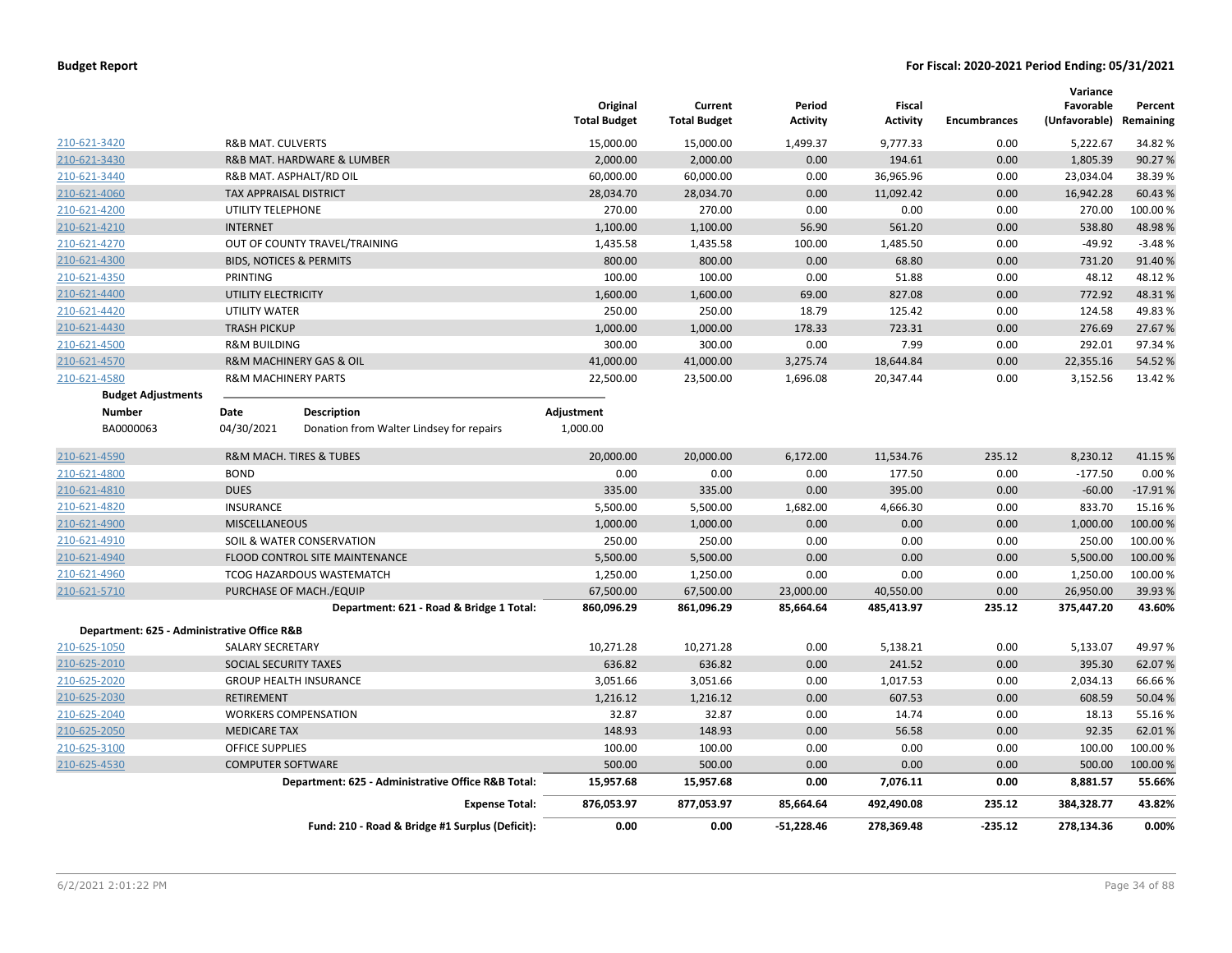|                                  |                                                    | Original<br><b>Total Budget</b> | Current<br><b>Total Budget</b> | Period<br><b>Activity</b> | <b>Fiscal</b><br><b>Activity</b> | <b>Encumbrances</b> | Variance<br>Favorable<br>(Unfavorable) Remaining | Percent  |
|----------------------------------|----------------------------------------------------|---------------------------------|--------------------------------|---------------------------|----------------------------------|---------------------|--------------------------------------------------|----------|
| Fund: 220 - Road & Bridge #2     |                                                    |                                 |                                |                           |                                  |                     |                                                  |          |
| Revenue                          |                                                    |                                 |                                |                           |                                  |                     |                                                  |          |
| RevType: 300 - CASH              |                                                    |                                 |                                |                           |                                  |                     |                                                  |          |
| 220-300-1220                     | <b>BEGINNING CASH BALANCE</b>                      | 150,609.92                      | 150,609.92                     | 0.00                      | 0.00                             | 0.00                | $-150,609.92$                                    | 100.00%  |
|                                  | RevType: 300 - CASH Total:                         | 150,609.92                      | 150,609.92                     | 0.00                      | 0.00                             | 0.00                | $-150,609.92$                                    | 100.00%  |
| RevType: 310 - PROPERTY TAXES    |                                                    |                                 |                                |                           |                                  |                     |                                                  |          |
| 220-310-1100                     | <b>CURRENT TAXES</b>                               | 637,623.64                      | 637,623.64                     | 6,986.21                  | 625,061.32                       | 0.00                | $-12,562.32$                                     | 1.97%    |
| 220-310-1200                     | <b>DELINQUENT TAXES</b>                            | 12,000.00                       | 12,000.00                      | 1,069.16                  | 15,277.81                        | 0.00                | 3,277.81                                         | 127.32%  |
|                                  | RevType: 310 - PROPERTY TAXES Total:               | 649,623.64                      | 649,623.64                     | 8,055.37                  | 640,339.13                       | 0.00                | $-9,284.51$                                      | 1.43%    |
| RevType: 318 - OTHER TAXES       |                                                    |                                 |                                |                           |                                  |                     |                                                  |          |
| 220-318-1200                     | PAY N LIEU TAX/GRASSLAND                           | 2,000.00                        | 2,000.00                       | 0.00                      | 0.00                             | 0.00                | $-2,000.00$                                      | 100.00 % |
| 220-318-1210                     | PAY N LIEU TAX/UPPER TRINITY                       | 603.02                          | 603.02                         | 0.00                      | 639.17                           | 0.00                | 36.15                                            | 105.99%  |
| 220-318-1600                     | <b>SALES TAX REVENUES</b>                          | 62,000.00                       | 62,000.00                      | 8,121.02                  | 59,222.20                        | 0.00                | $-2,777.80$                                      | 4.48%    |
|                                  | RevType: 318 - OTHER TAXES Total:                  | 64,603.02                       | 64,603.02                      | 8,121.02                  | 59,861.37                        | 0.00                | $-4,741.65$                                      | 7.34%    |
|                                  | RevType: 321 - FEES OF TAX COLLECTOR               |                                 |                                |                           |                                  |                     |                                                  |          |
| 220-321-2000                     | CAR REGISTRATION/SALES TAX                         | 87,000.00                       | 87,000.00                      | 0.00                      | 85,464.01                        | 0.00                | $-1,535.99$                                      | 1.77%    |
| 220-321-3000                     | <b>COUNTY'S ADDITIONAL \$10</b>                    | 80,000.00                       | 80,000.00                      | 8,527.41                  | 51,280.75                        | 0.00                | $-28,719.25$                                     | 35.90 %  |
|                                  | RevType: 321 - FEES OF TAX COLLECTOR Total:        | 167,000.00                      | 167,000.00                     | 8,527.41                  | 136,744.76                       | 0.00                | -30,255.24                                       | 18.12%   |
| RevType: 350 - FINES             |                                                    |                                 |                                |                           |                                  |                     |                                                  |          |
| 220-350-4030                     | <b>COUNTY CLERK FINES</b>                          | 6,000.00                        | 6,000.00                       | 0.00                      | 1,053.32                         | 0.00                | $-4,946.68$                                      | 82.44 %  |
| 220-350-4500                     | <b>DISTRICT CLERK FINES</b>                        | 8,500.00                        | 8,500.00                       | 4,676.57                  | 9,393.21                         | 0.00                | 893.21                                           | 110.51%  |
| 220-350-4550                     | J. P. #1 FINES                                     | 7,500.00                        | 7,500.00                       | 0.00                      | 2,049.15                         | 0.00                | $-5,450.85$                                      | 72.68%   |
| 220-350-4560                     | J. P. #2 FINES                                     | 3,000.00                        | 3,000.00                       | 0.00                      | 1,362.68                         | 0.00                | $-1,637.32$                                      | 54.58%   |
| 220-350-4570                     | J. P. #3 FINES                                     | 5,000.00                        | 5,000.00                       | 0.00                      | 1,074.07                         | 0.00                | $-3,925.93$                                      | 78.52%   |
|                                  | RevType: 350 - FINES Total:                        | 30,000.00                       | 30,000.00                      | 4,676.57                  | 14,932.43                        | 0.00                | $-15,067.57$                                     | 50.23%   |
| RevType: 360 - INTEREST EARNINGS |                                                    |                                 |                                |                           |                                  |                     |                                                  |          |
| 220-360-1000                     | <b>INTEREST EARNINGS</b>                           | 3,000.00                        | 3,000.00                       | 0.00                      | 109.95                           | 0.00                | $-2,890.05$                                      | 96.34 %  |
|                                  | RevType: 360 - INTEREST EARNINGS Total:            | 3,000.00                        | 3,000.00                       | 0.00                      | 109.95                           | 0.00                | $-2,890.05$                                      | 96.34%   |
|                                  | RevType: 364 - SALE OF ASSETS LAND/BUILDING        |                                 |                                |                           |                                  |                     |                                                  |          |
| 220-364-1630                     | SALE OF EQUIPMENT                                  | 4,000.00                        | 4,000.00                       | 0.00                      | 0.00                             | 0.00                | $-4,000.00$                                      | 100.00%  |
|                                  | RevType: 364 - SALE OF ASSETS LAND/BUILDING Total: | 4,000.00                        | 4,000.00                       | 0.00                      | 0.00                             | 0.00                | $-4,000.00$                                      | 100.00%  |
| RevType: 370 - MISCELLANEOUS     |                                                    |                                 |                                |                           |                                  |                     |                                                  |          |
| 220-370-1200                     | <b>STATE LATERAL ROAD</b>                          | 10,000.00                       | 10,000.00                      | 0.00                      | 9,822.98                         | 0.00                | $-177.02$                                        | 1.77 %   |
| 220-370-1250                     | <b>TDT WEIGHT FEES</b>                             | 25,000.00                       | 25,000.00                      | 10,709.35                 | 22,736.81                        | 0.00                | $-2,263.19$                                      | 9.05 %   |
| 220-370-1300                     | <b>REFUNDS &amp; MISCELLANEOUS</b>                 | 0.00                            | 0.00                           | 0.00                      | 1,447.94                         | 0.00                | 1,447.94                                         | 0.00%    |
| 220-370-1419                     | ROAD ACCEPTANCE                                    | 0.00                            | 0.00                           | 0.00                      | 1,600.00                         | 0.00                | 1,600.00                                         | 0.00%    |
| 220-370-1420                     | <b>CULVERT PERMITTING PROCESS</b>                  | 0.00                            | 0.00                           | 20.00                     | 380.00                           | 0.00                | 380.00                                           | 0.00 %   |
| 220-370-1421                     | ROW PERMIT APPLICATION                             | 0.00                            | 0.00                           | 0.00                      | 20.00                            | 0.00                | 20.00                                            | 0.00%    |
| 220-370-1450                     | REIMBURSEMENT OF MATERIALS                         | 2,000.00                        | 2,000.00                       | 0.00                      | 5,008.50                         | 0.00                | 3,008.50                                         | 250.43%  |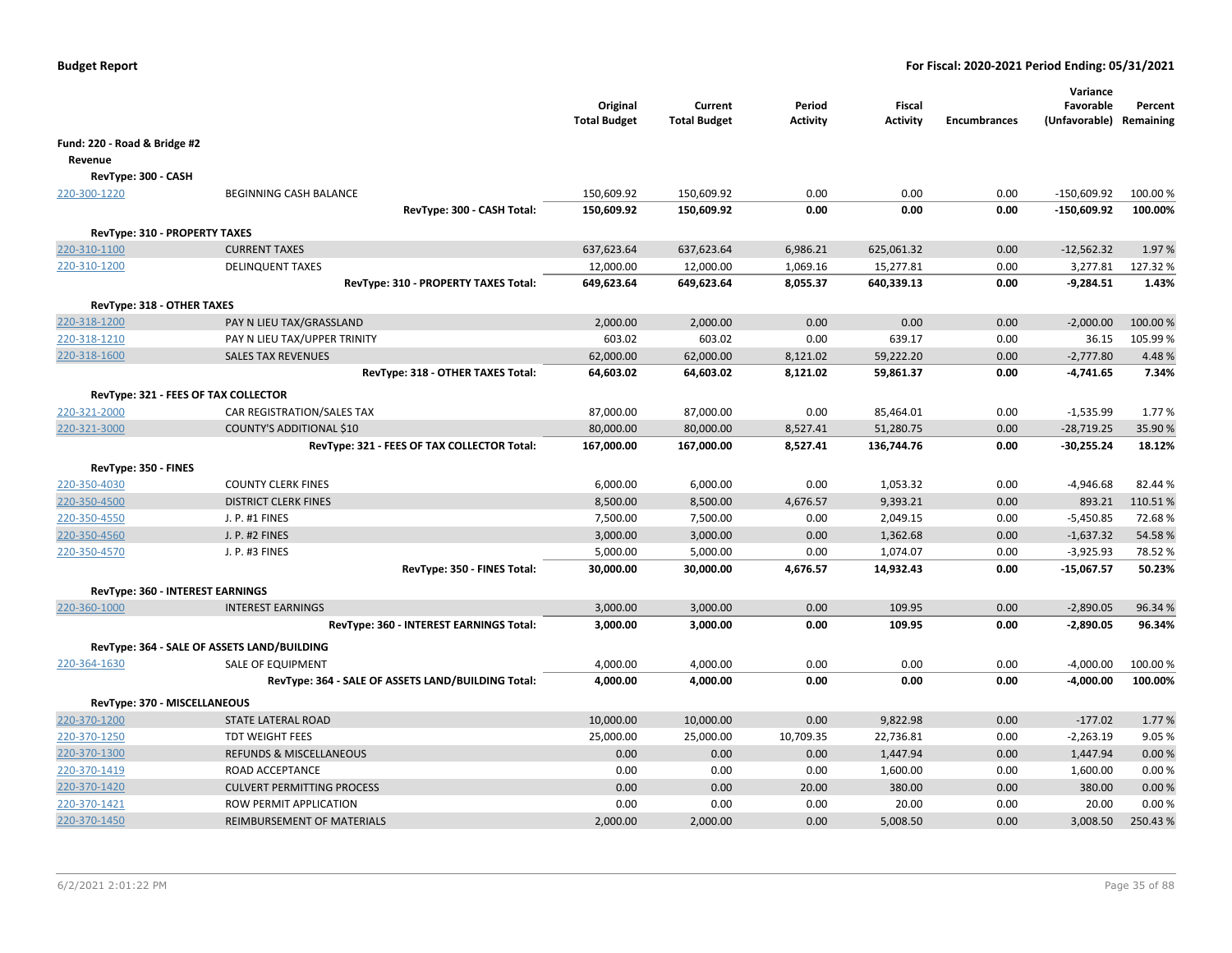|                                   |                                      | Original<br><b>Total Budget</b> | Current<br><b>Total Budget</b> | Period<br><b>Activity</b> | <b>Fiscal</b><br><b>Activity</b> | <b>Encumbrances</b> | Variance<br>Favorable<br>(Unfavorable) | Percent<br>Remaining |
|-----------------------------------|--------------------------------------|---------------------------------|--------------------------------|---------------------------|----------------------------------|---------------------|----------------------------------------|----------------------|
| 220-370-1500                      | TRENTON HIGH MEADOWS SUBDIVISION     | 2,800.00                        | 2,800.00                       | 0.00                      | 4,200.00                         | 0.00                | 1,400.00                               | 150.00%              |
|                                   | RevType: 370 - MISCELLANEOUS Total:  | 39,800.00                       | 39,800.00                      | 10,729.35                 | 45,216.23                        | 0.00                | 5,416.23                               | 13.61%               |
|                                   | <b>Revenue Total:</b>                | 1,108,636.58                    | 1,108,636.58                   | 40,109.72                 | 897,203.87                       | 0.00                | $-211,432.71$                          | 19.07%               |
| Expense                           |                                      |                                 |                                |                           |                                  |                     |                                        |                      |
| Department: 509 - Contingency     |                                      |                                 |                                |                           |                                  |                     |                                        |                      |
| 220-509-4750                      | <b>CONTINGENCY</b>                   | 10,000.00                       | 10,000.00                      | 0.00                      | 0.00                             | 0.00                | 10,000.00                              | 100.00%              |
|                                   | Department: 509 - Contingency Total: | 10,000.00                       | 10,000.00                      | 0.00                      | 0.00                             | 0.00                | 10,000.00                              | 100.00%              |
| Department: 622 - Road & Bridge 2 |                                      |                                 |                                |                           |                                  |                     |                                        |                      |
| 220-622-1010                      | SALARY ELECTED OFFICIAL              | 63,240.97                       | 63,240.97                      | 4,864.70                  | 43,782.30                        | 0.00                | 19,458.67                              | 30.77%               |
| 220-622-1030                      | <b>SALARY FOREMAN</b>                | 0.00                            | 0.00                           | 3,788.41                  | 36,078.76                        | 0.00                | $-36,078.76$                           | 0.00%                |
| 220-622-1060                      | SALARY PRECINCT EMPLOYEES            | 232,350.04                      | 232,350.04                     | 14,084.68                 | 129,330.46                       | 0.00                | 103,019.58                             | 44.34 %              |
| 220-622-2010                      | SOCIAL SECURITY TAXES                | 18,474.44                       | 18,474.44                      | 1,341.10                  | 12,417.22                        | 0.00                | 6,057.22                               | 32.79%               |
| 220-622-2020                      | <b>GROUP HEALTH INSURANCE</b>        | 97,653.12                       | 97,653.12                      | 8,137.76                  | 65,102.08                        | 0.00                | 32,551.04                              | 33.33 %              |
| 220-622-2030                      | <b>RETIREMENT</b>                    | 34,997.98                       | 34,997.98                      | 2,696.68                  | 24,754.40                        | 0.00                | 10,243.58                              | 29.27 %              |
| 220-622-2040                      | <b>WORKERS COMPENSATION</b>          | 7,337.58                        | 7,337.58                       | 0.00                      | 3,339.60                         | 0.00                | 3,997.98                               | 54.49%               |
| 220-622-2050                      | <b>MEDICARE TAX</b>                  | 4,286.07                        | 4,286.07                       | 313.64                    | 2,904.00                         | 0.00                | 1,382.07                               | 32.25 %              |
| 220-622-3140                      | EMPLOYEE PHYSICALS/DOT TESTING       | 400.00                          | 400.00                         | 0.00                      | 290.00                           | 0.00                | 110.00                                 | 27.50%               |
| 220-622-3400                      | <b>SHOP SUPPLIES</b>                 | 5,500.00                        | 5,500.00                       | 112.52                    | 4,687.24                         | 0.00                | 812.76                                 | 14.78%               |
| 220-622-3410                      | R&B MAT. ROCK & GRAVEL               | 184,307.00                      | 184,307.00                     | 12,737.62                 | 127,714.87                       | 0.00                | 56,592.13                              | 30.71%               |
| 220-622-3420                      | <b>R&amp;B MAT. CULVERTS</b>         | 14,000.00                       | 14,000.00                      | 0.00                      | 13,935.74                        | 0.00                | 64.26                                  | 0.46%                |
| 220-622-3430                      | R&B MAT. HARDWARE & LUMBER           | 3,000.00                        | 3,000.00                       | 289.23                    | 5,925.73                         | 0.00                | $-2,925.73$                            | $-97.52%$            |
| 220-622-3440                      | R&B MAT. ASPHALT/RD OIL              | 92,000.00                       | 92,000.00                      | 1,939.60                  | 26,396.92                        | 0.00                | 65,603.08                              | 71.31%               |
| 220-622-3450                      | <b>CHEMICALS</b>                     | 1,000.00                        | 1,000.00                       | 0.00                      | 0.00                             | 0.00                | 1,000.00                               | 100.00%              |
| 220-622-3460                      | <b>CTIF EXPENDITURES</b>             | 0.00                            | 0.00                           | 0.00                      | 38,623.75                        | 0.00                | $-38,623.75$                           | 0.00%                |
| 220-622-3950                      | <b>UNIFORMS</b>                      | 2,800.00                        | 2,800.00                       | 988.18                    | 2,586.79                         | 0.00                | 213.21                                 | 7.61%                |
| 220-622-4060                      | <b>TAX APPRAISAL DISTRICT</b>        | 32,656.70                       | 32,656.70                      | 0.00                      | 12,921.20                        | 0.00                | 19,735.50                              | 60.43%               |
| 220-622-4210                      | <b>INTERNET</b>                      | 0.00                            | 0.00                           | 81.95                     | 655.60                           | 0.00                | $-655.60$                              | 0.00%                |
| 220-622-4270                      | OUT OF COUNTY TRAVEL/TRAINING        | 2,500.00                        | 2,500.00                       | 250.00                    | 999.82                           | 0.00                | 1,500.18                               | 60.01%               |
| 220-622-4300                      | <b>BIDS, NOTICES &amp; PERMITS</b>   | 500.00                          | 500.00                         | 0.00                      | 0.00                             | 0.00                | 500.00                                 | 100.00 %             |
| 220-622-4350                      | <b>PRINTING</b>                      | 100.00                          | 100.00                         | 0.00                      | 0.00                             | 0.00                | 100.00                                 | 100.00 %             |
| 220-622-4400                      | UTILITY ELECTRICITY                  | 2,000.00                        | 2,000.00                       | 136.66                    | 1,130.57                         | 0.00                | 869.43                                 | 43.47%               |
| 220-622-4410                      | <b>UTILITY GAS</b>                   | 750.00                          | 750.00                         | 64.60                     | 765.76                           | 0.00                | $-15.76$                               | $-2.10%$             |
| 220-622-4420                      | <b>UTILITY WATER</b>                 | 940.00                          | 940.00                         | 91.21                     | 566.58                           | 0.00                | 373.42                                 | 39.73%               |
| 220-622-4430                      | <b>TRASH PICK-UP</b>                 | 1,300.00                        | 1,300.00                       | 0.00                      | 383.20                           | 0.00                | 916.80                                 | 70.52 %              |
| 220-622-4500                      | <b>R&amp;M BUILDING</b>              | 3,000.00                        | 3,000.00                       | 0.00                      | 2,173.39                         | 0.00                | 826.61                                 | 27.55 %              |
| 220-622-4570                      | R&M MACHINERY GAS & OIL              | 70,000.00                       | 70,000.00                      | 4,192.60                  | 41,355.52                        | 0.00                | 28,644.48                              | 40.92%               |
| 220-622-4580                      | <b>R&amp;M MACHINERY PARTS</b>       | 50,000.00                       | 50,000.00                      | 80.08                     | 84,734.37                        | 0.00                | $-34,734.37$                           | $-69.47%$            |
| 220-622-4590                      | R&M MACH. TIRES & TUBES              | 15,000.00                       | 15,000.00                      | 949.14                    | 8,143.93                         | 0.00                | 6,856.07                               | 45.71%               |
| 220-622-4600                      | EQUIPMENT RENTAL/LEASE               | 32,000.00                       | 32,000.00                      | 0.00                      | 25,830.00                        | 0.00                | 6,170.00                               | 19.28%               |
| 220-622-4810                      | <b>DUES</b>                          | 335.00                          | 335.00                         | 0.00                      | 395.00                           | 0.00                | $-60.00$                               | $-17.91%$            |
| 220-622-4820                      | <b>INSURANCE</b>                     | 9,000.00                        | 9,000.00                       | 2,444.00                  | 8,280.63                         | 0.00                | 719.37                                 | 7.99%                |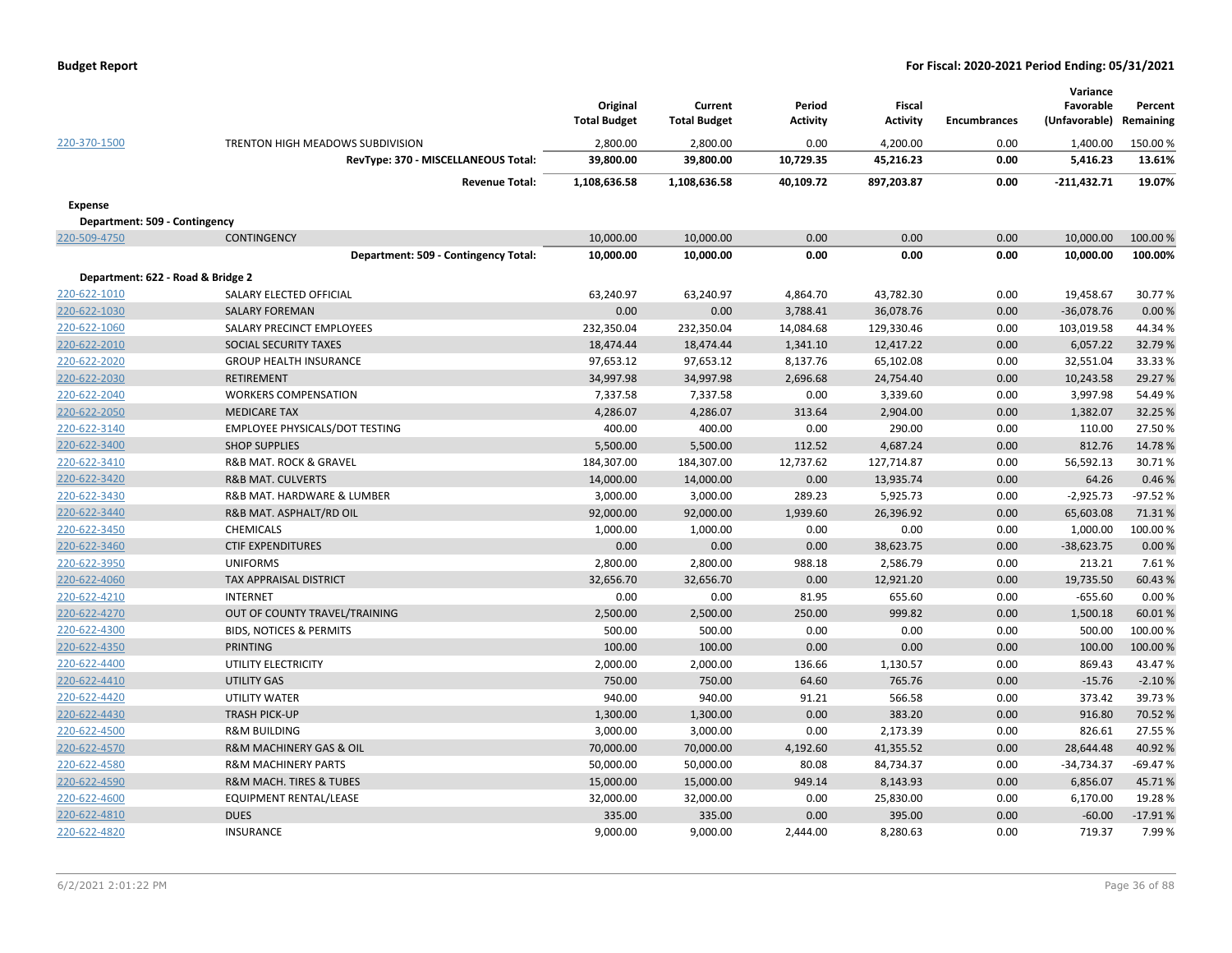| <b>Budget Report</b> |  |
|----------------------|--|
|----------------------|--|

|                                                   |                          |                                                                      | <b>Total Budget</b> | Original  | Current<br><b>Total Budget</b> | Period<br><b>Activity</b> | <b>Fiscal</b><br><b>Activity</b> | <b>Encumbrances</b> | Variance<br>Favorable<br>(Unfavorable) | Percent<br>Remaining |
|---------------------------------------------------|--------------------------|----------------------------------------------------------------------|---------------------|-----------|--------------------------------|---------------------------|----------------------------------|---------------------|----------------------------------------|----------------------|
| 220-622-4900                                      | <b>MISCELLANEOUS</b>     |                                                                      |                     | 1,000.00  | 1,000.00                       | 0.00                      | 0.00                             | 0.00                | 1,000.00                               | 100.00 %             |
| 220-622-4910                                      |                          | SOIL & WATER CONSERVATION                                            |                     | 250.00    | 250.00                         | 0.00                      | 0.00                             | 0.00                | 250.00                                 | 100.00%              |
| 220-622-4930                                      |                          | TRENTON HIGH MEADOWS SUBDIVISION                                     |                     | 4,000.00  | 4,000.00                       | 0.00                      | 0.00                             | 0.00                | 4,000.00                               | 100.00%              |
| 220-622-4940                                      |                          | FLOOD CONTROL SITE MAINTENANCE                                       |                     | 4,000.00  | 4,000.00                       | 0.00                      | 0.00                             | 0.00                | 4,000.00                               | 100.00%              |
| 220-622-5710                                      |                          | PURCHASE OF MACH./EQUIP                                              |                     | 92,000.00 | 92,000.00                      | 0.00                      | 67,179.16                        | 0.00                | 24,820.84                              | 26.98%               |
| 220-622-5730                                      | <b>RADIO EQUIPMENT</b>   |                                                                      |                     | 0.00      | 0.00                           | 0.00                      | 12.00                            | 0.00                | $-12.00$                               | 0.00%                |
|                                                   |                          | Department: 622 - Road & Bridge 2 Total:                             | 1,082,678.90        |           | 1,082,678.90                   | 59,584.36                 | 793,396.59                       | 0.00                | 289,282.31                             | 26.72%               |
| Department: 625 - Administrative Office R&B       |                          |                                                                      |                     |           |                                |                           |                                  |                     |                                        |                      |
| 220-625-1050                                      | <b>SALARY SECRETARY</b>  |                                                                      |                     | 10,271.28 | 10,271.28                      | 0.00                      | 5,138.21                         | 0.00                | 5,133.07                               | 49.97%               |
| 220-625-2010                                      | SOCIAL SECURITY TAXES    |                                                                      |                     | 636.82    | 636.82                         | 0.00                      | 241.51                           | 0.00                | 395.31                                 | 62.08%               |
| 220-625-2020                                      |                          | <b>GROUP HEALTH INSURANCE</b>                                        |                     | 3,051.66  | 3,051.66                       | 0.00                      | 1,017.53                         | 0.00                | 2,034.13                               | 66.66%               |
| 220-625-2030                                      | <b>RETIREMENT</b>        |                                                                      |                     | 1,216.12  | 1,216.12                       | 0.00                      | 607.53                           | 0.00                | 608.59                                 | 50.04%               |
| 220-625-2040                                      |                          | <b>WORKERS COMPENSATION</b>                                          |                     | 32.87     | 32.87                          | 0.00                      | 14.74                            | 0.00                | 18.13                                  | 55.16%               |
| 220-625-2050                                      | <b>MEDICARE TAX</b>      |                                                                      |                     | 148.93    | 148.93                         | 0.00                      | 56.59                            | 0.00                | 92.34                                  | 62.00%               |
| 220-625-3100                                      | <b>OFFICE SUPPLIES</b>   |                                                                      |                     | 100.00    | 100.00                         | 0.00                      | 0.00                             | 0.00                | 100.00                                 | 100.00 %             |
| 220-625-4530                                      | <b>COMPUTER SOFTWARE</b> |                                                                      |                     | 500.00    | 500.00                         | 0.00                      | 0.00                             | 0.00                | 500.00                                 | 100.00%              |
|                                                   |                          | Department: 625 - Administrative Office R&B Total:                   |                     | 15,957.68 | 15,957.68                      | 0.00                      | 7,076.11                         | 0.00                | 8,881.57                               | 55.66%               |
|                                                   |                          | <b>Expense Total:</b>                                                | 1,108,636.58        |           | 1,108,636.58                   | 59,584.36                 | 800,472.70                       | 0.00                | 308,163.88                             | 27.80%               |
|                                                   |                          | Fund: 220 - Road & Bridge #2 Surplus (Deficit):                      |                     | 0.00      | 0.00                           | $-19,474.64$              | 96,731.17                        | 0.00                | 96,731.17                              | 0.00%                |
| Fund: 221 - Raw Water Pipeline Road and Bridge #2 |                          |                                                                      |                     |           |                                |                           |                                  |                     |                                        |                      |
| Revenue                                           |                          |                                                                      |                     |           |                                |                           |                                  |                     |                                        |                      |
| RevType: 325 - RAW WATER PIPELINE                 |                          |                                                                      |                     |           |                                |                           |                                  |                     |                                        |                      |
| 221-325-1790                                      |                          | FOR MAINTENANCE OF ROADS                                             |                     | 0.00      | 12,000.00                      | 0.00                      | 12,000.00                        | 0.00                | 0.00                                   | 0.00%                |
| <b>Budget Adjustments</b>                         |                          |                                                                      |                     |           |                                |                           |                                  |                     |                                        |                      |
| <b>Number</b>                                     | Date                     | <b>Description</b>                                                   | Adjustment          |           |                                |                           |                                  |                     |                                        |                      |
| BA0000040                                         | 10/30/2020               | <b>Garney Construction</b>                                           | $-12,000.00$        |           |                                |                           |                                  |                     |                                        |                      |
|                                                   |                          | RevType: 325 - RAW WATER PIPELINE Total:                             |                     | 0.00      | 12,000.00                      | 0.00                      | 12,000.00                        | 0.00                | 0.00                                   | 0.00%                |
|                                                   |                          | <b>Revenue Total:</b>                                                |                     | 0.00      | 12,000.00                      | 0.00                      | 12,000.00                        | 0.00                | 0.00                                   | 0.00%                |
| <b>Expense</b>                                    |                          |                                                                      |                     |           |                                |                           |                                  |                     |                                        |                      |
| Department: 622 - Road & Bridge 2                 |                          |                                                                      |                     |           |                                |                           |                                  |                     |                                        |                      |
| 221-622-3410                                      |                          | R & B MAT. ROCK & GRAVEL                                             |                     | 0.00      | 12,000.00                      | 0.00                      | 0.00                             | 0.00                | 12,000.00                              | 100.00 %             |
| <b>Budget Adjustments</b><br><b>Number</b>        | Date                     | <b>Description</b>                                                   | Adjustment          |           |                                |                           |                                  |                     |                                        |                      |
|                                                   |                          |                                                                      |                     |           |                                |                           |                                  |                     |                                        |                      |
| BA0000040                                         | 10/30/2020               | <b>Garney Construction</b>                                           | 12,000.00           |           |                                |                           |                                  |                     |                                        |                      |
|                                                   |                          | Department: 622 - Road & Bridge 2 Total:                             |                     | 0.00      | 12,000.00                      | 0.00                      | 0.00                             | 0.00                | 12,000.00                              | 100.00%              |
|                                                   |                          | <b>Expense Total:</b>                                                |                     | 0.00      | 12,000.00                      | 0.00                      | 0.00                             | 0.00                | 12,000.00                              | 100.00%              |
|                                                   |                          | Fund: 221 - Raw Water Pipeline Road and Bridge #2 Surplus (Deficit): |                     | 0.00      | 0.00                           | 0.00                      | 12,000.00                        | 0.00                | 12,000.00                              | 0.00%                |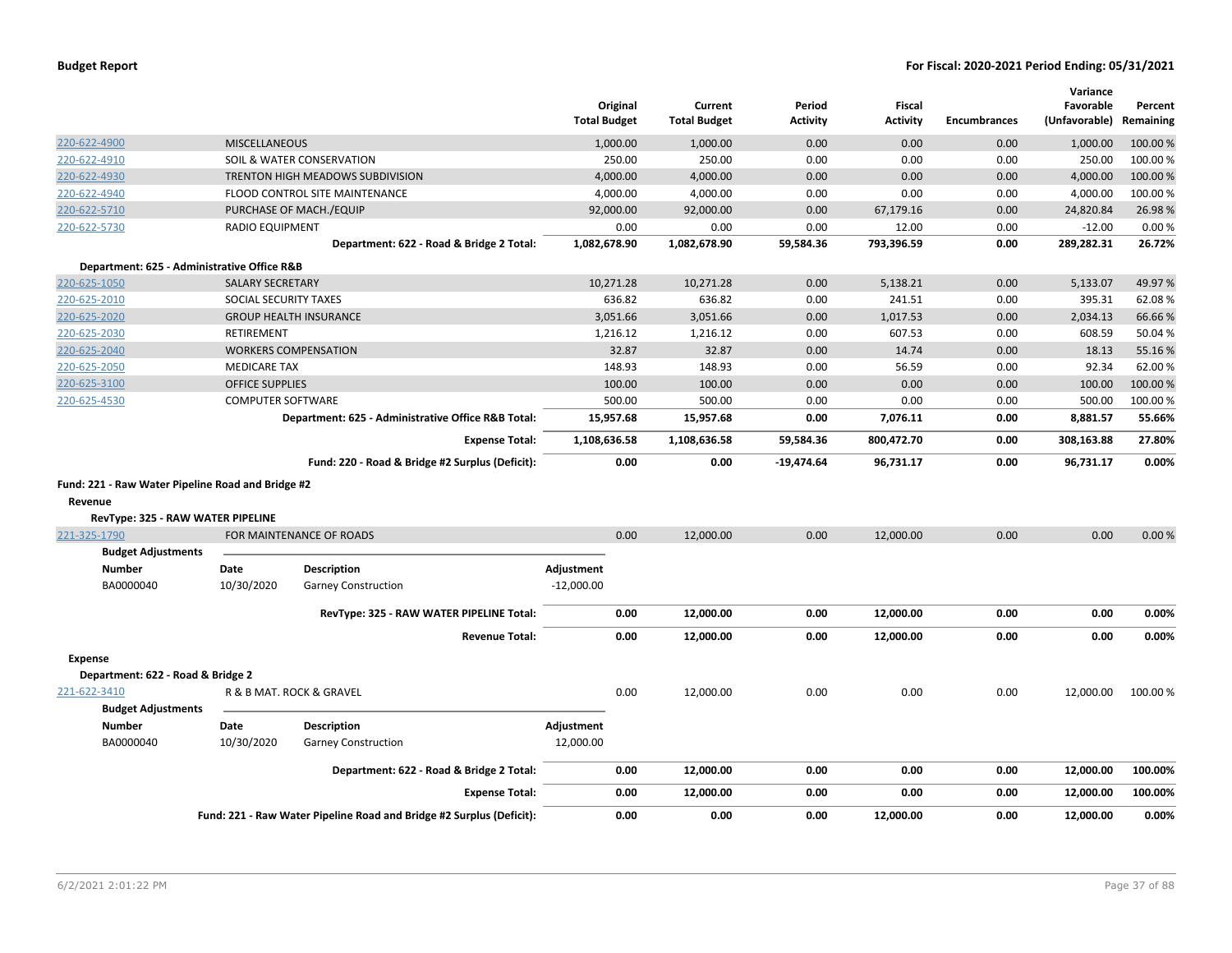|                                      |                                                    | Original<br><b>Total Budget</b> | Current<br><b>Total Budget</b> | Period<br><b>Activity</b> | <b>Fiscal</b><br><b>Activity</b> | <b>Encumbrances</b> | Variance<br>Favorable<br>(Unfavorable) Remaining | Percent  |
|--------------------------------------|----------------------------------------------------|---------------------------------|--------------------------------|---------------------------|----------------------------------|---------------------|--------------------------------------------------|----------|
| Fund: 230 - Road & Bridge #3         |                                                    |                                 |                                |                           |                                  |                     |                                                  |          |
| Revenue                              |                                                    |                                 |                                |                           |                                  |                     |                                                  |          |
| <b>RevType: 310 - PROPERTY TAXES</b> |                                                    |                                 |                                |                           |                                  |                     |                                                  |          |
| 230-310-1100                         | <b>CURRENT TAXES</b>                               | 956,435.46                      | 956,435.46                     | 10,478.65                 | 937,532.15                       | 0.00                | $-18,903.31$                                     | 1.98%    |
| 230-310-1200                         | <b>DELINQUENT TAXES</b>                            | 15,900.00                       | 15,900.00                      | 1,603.65                  | 22,915.24                        | 0.00                | 7,015.24                                         | 144.12%  |
|                                      | RevType: 310 - PROPERTY TAXES Total:               | 972,335.46                      | 972,335.46                     | 12,082.30                 | 960,447.39                       | 0.00                | $-11,888.07$                                     | 1.22%    |
| RevType: 318 - OTHER TAXES           |                                                    |                                 |                                |                           |                                  |                     |                                                  |          |
| 230-318-1200                         | PAY N LIEU TAX/GRASSLAND                           | 2,000.00                        | 2,000.00                       | 0.00                      | 0.00                             | 0.00                | $-2,000.00$                                      | 100.00 % |
| 230-318-1210                         | PAY N LIEU TAX/UPPER TRINITY                       | 904.53                          | 904.53                         | 0.00                      | 958.88                           | 0.00                | 54.35                                            | 106.01%  |
| 230-318-1600                         | <b>SALES TAX REVENUES</b>                          | 90,000.00                       | 90,000.00                      | 12,183.08                 | 88,844.64                        | 0.00                | $-1,155.36$                                      | 1.28%    |
|                                      | RevType: 318 - OTHER TAXES Total:                  | 92,904.53                       | 92,904.53                      | 12,183.08                 | 89,803.52                        | 0.00                | $-3,101.01$                                      | 3.34%    |
|                                      | RevType: 321 - FEES OF TAX COLLECTOR               |                                 |                                |                           |                                  |                     |                                                  |          |
| 230-321-2000                         | CAR REGISTRATION/SALES TAX                         | 120,000.00                      | 120,000.00                     | 0.00                      | 128,196.01                       | 0.00                | 8,196.01                                         | 106.83%  |
| 230-321-3000                         | <b>COUNTY'S ADDITIONAL \$10</b>                    | 100,000.00                      | 100,000.00                     | 12,791.11                 | 76,921.15                        | 0.00                | $-23,078.85$                                     | 23.08%   |
|                                      | RevType: 321 - FEES OF TAX COLLECTOR Total:        | 220,000.00                      | 220,000.00                     | 12,791.11                 | 205,117.16                       | 0.00                | -14,882.84                                       | 6.76%    |
| RevType: 350 - FINES                 |                                                    |                                 |                                |                           |                                  |                     |                                                  |          |
| 230-350-4030                         | <b>COUNTY CLERK FINES</b>                          | 10,000.00                       | 10,000.00                      | 0.00                      | 1,579.98                         | 0.00                | $-8,420.02$                                      | 84.20%   |
| 230-350-4500                         | <b>DISTRICT CLERK FINES</b>                        | 10,000.00                       | 10,000.00                      | 7,014.85                  | 14,089.81                        | 0.00                | 4,089.81                                         | 140.90%  |
| 230-350-4550                         | J. P. #1 FINES                                     | 5,000.00                        | 5,000.00                       | 0.00                      | 3,073.74                         | 0.00                | $-1,926.26$                                      | 38.53%   |
| 230-350-4560                         | J. P. #2 FINES                                     | 2,400.00                        | 2,400.00                       | 0.00                      | 2,044.04                         | 0.00                | $-355.96$                                        | 14.83%   |
| 230-350-4570                         | J. P. #3 FINES                                     | 3,000.00                        | 3,000.00                       | 0.00                      | 1,611.10                         | 0.00                | $-1,388.90$                                      | 46.30%   |
|                                      | RevType: 350 - FINES Total:                        | 30,400.00                       | 30,400.00                      | 7,014.85                  | 22,398.67                        | 0.00                | $-8,001.33$                                      | 26.32%   |
|                                      | <b>RevType: 360 - INTEREST EARNINGS</b>            |                                 |                                |                           |                                  |                     |                                                  |          |
| 230-360-1000                         | <b>INTEREST EARNINGS</b>                           | 4,000.00                        | 4,000.00                       | 0.00                      | 260.51                           | 0.00                | $-3,739.49$                                      | 93.49%   |
|                                      | RevType: 360 - INTEREST EARNINGS Total:            | 4,000.00                        | 4,000.00                       | 0.00                      | 260.51                           | 0.00                | $-3,739.49$                                      | 93.49%   |
|                                      | RevType: 364 - SALE OF ASSETS LAND/BUILDING        |                                 |                                |                           |                                  |                     |                                                  |          |
| 230-364-1630                         | SALE OF EQUIPMENT                                  | 5,000.00                        | 5,000.00                       | 0.00                      | 0.00                             | 0.00                | $-5,000.00$                                      | 100.00 % |
|                                      | RevType: 364 - SALE OF ASSETS LAND/BUILDING Total: | 5,000.00                        | 5,000.00                       | 0.00                      | 0.00                             | 0.00                | $-5,000.00$                                      | 100.00%  |
| RevType: 370 - MISCELLANEOUS         |                                                    |                                 |                                |                           |                                  |                     |                                                  |          |
| 230-370-1200                         | STATE LATERAL ROAD                                 | 14,500.00                       | 14,500.00                      | 0.00                      | 14,734.47                        | 0.00                | 234.47                                           | 101.62%  |
| 230-370-1250                         | <b>TDT WEIGHT FEES</b>                             | 20,000.00                       | 20,000.00                      | 16,064.02                 | 34,105.20                        | 0.00                | 14,105.20                                        | 170.53%  |
| 230-370-1300                         | REFUNDS & MISCELLANEOUS                            | 2,869.88                        | 2,869.88                       | 0.00                      | 11,163.46                        | 0.00                | 8,293.58                                         | 388.99%  |
| 230-370-1420                         | <b>CULVERT PERMITTING PROCESS</b>                  | 0.00                            | 0.00                           | 40.00                     | 680.00                           | 0.00                | 680.00                                           | 0.00%    |
| 230-370-1450                         | REIMBURSEMENT OF MATERIALS                         | 10,000.00                       | 10,000.00                      | 115.46                    | 4,209.13                         | 0.00                | $-5,790.87$                                      | 57.91%   |
|                                      | RevType: 370 - MISCELLANEOUS Total:                | 47,369.88                       | 47,369.88                      | 16,219.48                 | 64,892.26                        | 0.00                | 17,522.38                                        | 36.99%   |
|                                      | <b>Revenue Total:</b>                              | 1,372,009.87                    | 1,372,009.87                   | 60,290.82                 | 1,342,919.51                     | 0.00                | -29,090.36                                       | 2.12%    |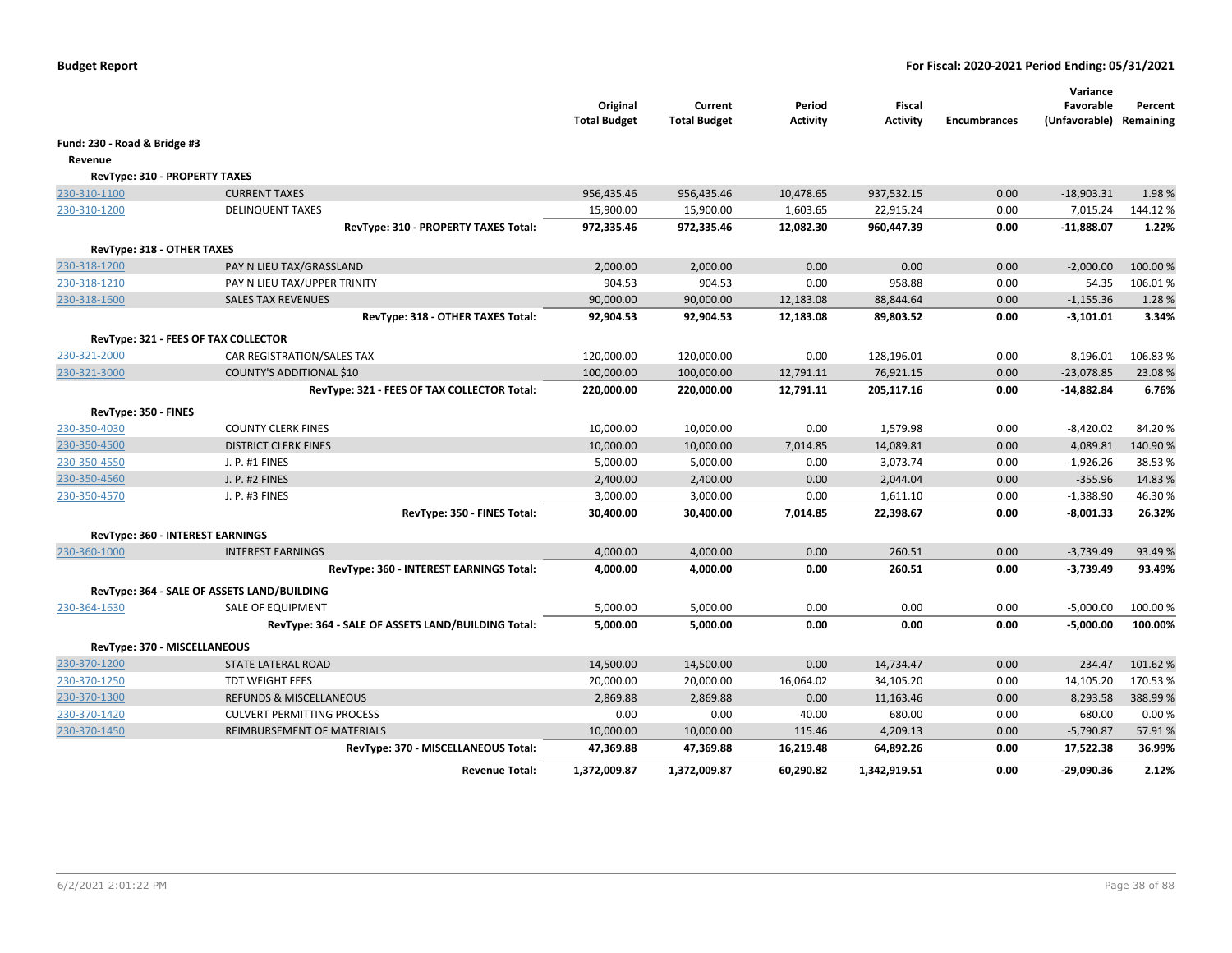| <b>Expense</b><br>Department: 509 - Contingency<br>230-509-4750<br>30,000.00<br>30,000.00<br>0.00<br>0.00<br>0.00<br>30,000.00<br>100.00 %<br>CONTINGENCY<br>30,000.00<br>30,000.00<br>0.00<br>0.00<br>0.00<br>30,000.00<br>100.00%<br>Department: 509 - Contingency Total:<br>Department: 623 - Road & Bridge 3<br>230-623-1010<br>SALARY ELECTED OFFICIAL<br>63,240.97<br>63,240.97<br>4,864.70<br>43,782.30<br>0.00<br>19,458.67<br>30.77%<br>0.00<br>0.00<br>2,585.66<br><b>SALARY FOREMAN</b><br>23,840.52<br>0.00<br>$-23,840.52$<br>0.00%<br>792.00<br>7,538.88<br>0.00<br><b>SALARY SECRETARY</b><br>11,700.00<br>11,700.00<br>4,161.12<br>35.57 %<br>19,721.00<br>177,492.58<br>42.39%<br>SALARY PRECINCT EMPLOYEES<br>308,082.42<br>308,082.42<br>0.00<br>130,589.84<br>SALARY PART-TIME<br>18,096.00<br>18,096.00<br>0.00<br>0.00<br>0.00<br>18,096.00<br>100.00%<br>230-623-2010<br>SOCIAL SECURITY TAXES<br>23,747.45<br>23,747.45<br>1,725.12<br>15,601.49<br>0.00<br>8,145.96<br>34.30%<br><b>GROUP HEALTH INSURANCE</b><br>122,066.40<br>10,171.32<br>80,353.34<br>0.00<br>41,713.06<br>34.17%<br>122,066.40<br><b>RETIREMENT</b><br>0.00<br>34.07%<br>45,349.97<br>45,349.97<br>3,316.46<br>29,897.52<br>15,452.45<br>9,692.43<br>9,692.43<br>4,410.99<br>0.00<br>5,281.44<br><b>WORKERS COMPENSATION</b><br>0.00<br>54.49%<br><b>MEDICARE TAX</b><br>5,553.84<br>5,553.84<br>403.46<br>3,648.78<br>0.00<br>1,905.06<br>34.30%<br>500.00<br>500.00<br>0.00<br>301.29<br>105.99<br>92.72<br>18.54 %<br><b>OFFICE SUPPLIES</b><br>EMPLOYEE PHYSICALS/DOT TESTING<br>500.00<br>500.00<br>75.00<br>215.00<br>0.00<br>285.00<br>57.00 %<br>6,500.00<br>1,080.98<br>50.68<br>452.37<br><b>SHOP SUPPLIES</b><br>8,000.00<br>7,496.95<br>5.65 %<br><b>Budget Adjustments</b><br>Number<br>Date<br><b>Description</b><br>Adjustment<br>BA0000065<br>05/12/2021<br>1,500.00<br>Pct 3 - To transfer from Misc to Shop supp<br>230-623-3410<br>R&B MAT. ROCK & GRAVEL<br>173,177.65<br>173,177.65<br>10,832.05<br>91,807.79<br>0.00<br>81,369.86<br>46.99%<br><b>R&amp;B MAT. CULVERTS</b><br>20,000.00<br>20,000.00<br>0.00<br>5,999.20<br>0.00<br>14,000.80<br>70.00 %<br>230-623-3420<br>230-623-3430<br>R&B MAT. HARDWARE & LUMBER<br>5,000.00<br>5,000.00<br>0.00<br>656.32<br>677.28<br>3,666.40<br>73.33 %<br>230-623-3440<br>R&B MAT. ASPHALT/RD OIL<br>90,000.00<br>90,000.00<br>4,834.70<br>42,597.75<br>0.00<br>47,402.25<br>52.67%<br>0.00<br>9,975.00<br>0.00<br>25.00<br>0.25%<br>230-623-3450<br>CHEMICALS<br>10,000.00<br>10,000.00<br>230-623-3500<br>3,000.00<br>427.51<br>1,282.53<br>0.00<br>57.25 %<br><b>DEBRIS REMOVAL</b><br>3,000.00<br>1,717.47<br><b>LEGAL FEES</b><br>1,000.00<br>1,000.00<br>0.00<br>0.00<br>0.00<br>1,000.00<br>100.00%<br>230-623-4000<br>230-623-4060<br>TAX APPRAISAL DISTRICT<br>48,985.06<br>48,985.06<br>0.00<br>19,381.82<br>0.00<br>29,603.24<br>60.43%<br><b>INTERNET</b><br>1,100.00<br>1,100.00<br>81.95<br>655.60<br>0.00<br>444.40<br>40.40%<br>230-623-4210<br>230-623-4270<br>OUT OF COUNTY TRAVEL/TRAINING<br>3,500.00<br>3,500.00<br>0.00<br>1,171.40<br>0.00<br>2,328.60<br>66.53%<br>1,500.00<br>1,500.00<br>810.00<br>0.00<br>690.00<br>46.00%<br>230-623-4300<br><b>BIDS, NOTICES &amp; PERMITS</b><br>0.00<br><b>PRINTING</b><br>100.00<br>100.00<br>0.00<br>0.00<br>0.00<br>100.00<br>100.00%<br>230-623-4350<br>230-623-4400<br>UTILITY ELECTRICITY<br>3,500.00<br>3,500.00<br>238.82<br>1,920.93<br>0.00<br>1,579.07<br>45.12%<br>230-623-4410<br><b>UTILITY GAS</b><br>550.00<br>550.00<br>0.00<br>354.38<br>0.00<br>195.62<br>35.57%<br>850.00<br>850.00<br>0.00<br>63.30%<br>230-623-4420<br>UTILITY WATER<br>32.26<br>311.94<br>538.06<br>230-623-4430<br><b>TRASH PICK-UP</b><br>90.83<br>635.81<br>0.00<br>364.19<br>36.42%<br>1,000.00<br>1,000.00 |              |  | Original<br><b>Total Budget</b> | Current<br><b>Total Budget</b> | Period<br><b>Activity</b> | <b>Fiscal</b><br><b>Activity</b> | <b>Encumbrances</b> | Variance<br>Favorable<br>(Unfavorable) Remaining | Percent |
|---------------------------------------------------------------------------------------------------------------------------------------------------------------------------------------------------------------------------------------------------------------------------------------------------------------------------------------------------------------------------------------------------------------------------------------------------------------------------------------------------------------------------------------------------------------------------------------------------------------------------------------------------------------------------------------------------------------------------------------------------------------------------------------------------------------------------------------------------------------------------------------------------------------------------------------------------------------------------------------------------------------------------------------------------------------------------------------------------------------------------------------------------------------------------------------------------------------------------------------------------------------------------------------------------------------------------------------------------------------------------------------------------------------------------------------------------------------------------------------------------------------------------------------------------------------------------------------------------------------------------------------------------------------------------------------------------------------------------------------------------------------------------------------------------------------------------------------------------------------------------------------------------------------------------------------------------------------------------------------------------------------------------------------------------------------------------------------------------------------------------------------------------------------------------------------------------------------------------------------------------------------------------------------------------------------------------------------------------------------------------------------------------------------------------------------------------------------------------------------------------------------------------------------------------------------------------------------------------------------------------------------------------------------------------------------------------------------------------------------------------------------------------------------------------------------------------------------------------------------------------------------------------------------------------------------------------------------------------------------------------------------------------------------------------------------------------------------------------------------------------------------------------------------------------------------------------------------------------------------------------------------------------------------------------------------------------------------------------------------------------------------------------------------------------------------------------------------------------------------------------------------------------------------------------------------------------------------------------------------------------------------------------------------------------------------------------------------------------------------------------------------------------------------------------------------------------------------|--------------|--|---------------------------------|--------------------------------|---------------------------|----------------------------------|---------------------|--------------------------------------------------|---------|
|                                                                                                                                                                                                                                                                                                                                                                                                                                                                                                                                                                                                                                                                                                                                                                                                                                                                                                                                                                                                                                                                                                                                                                                                                                                                                                                                                                                                                                                                                                                                                                                                                                                                                                                                                                                                                                                                                                                                                                                                                                                                                                                                                                                                                                                                                                                                                                                                                                                                                                                                                                                                                                                                                                                                                                                                                                                                                                                                                                                                                                                                                                                                                                                                                                                                                                                                                                                                                                                                                                                                                                                                                                                                                                                                                                                                                                       |              |  |                                 |                                |                           |                                  |                     |                                                  |         |
|                                                                                                                                                                                                                                                                                                                                                                                                                                                                                                                                                                                                                                                                                                                                                                                                                                                                                                                                                                                                                                                                                                                                                                                                                                                                                                                                                                                                                                                                                                                                                                                                                                                                                                                                                                                                                                                                                                                                                                                                                                                                                                                                                                                                                                                                                                                                                                                                                                                                                                                                                                                                                                                                                                                                                                                                                                                                                                                                                                                                                                                                                                                                                                                                                                                                                                                                                                                                                                                                                                                                                                                                                                                                                                                                                                                                                                       |              |  |                                 |                                |                           |                                  |                     |                                                  |         |
|                                                                                                                                                                                                                                                                                                                                                                                                                                                                                                                                                                                                                                                                                                                                                                                                                                                                                                                                                                                                                                                                                                                                                                                                                                                                                                                                                                                                                                                                                                                                                                                                                                                                                                                                                                                                                                                                                                                                                                                                                                                                                                                                                                                                                                                                                                                                                                                                                                                                                                                                                                                                                                                                                                                                                                                                                                                                                                                                                                                                                                                                                                                                                                                                                                                                                                                                                                                                                                                                                                                                                                                                                                                                                                                                                                                                                                       |              |  |                                 |                                |                           |                                  |                     |                                                  |         |
|                                                                                                                                                                                                                                                                                                                                                                                                                                                                                                                                                                                                                                                                                                                                                                                                                                                                                                                                                                                                                                                                                                                                                                                                                                                                                                                                                                                                                                                                                                                                                                                                                                                                                                                                                                                                                                                                                                                                                                                                                                                                                                                                                                                                                                                                                                                                                                                                                                                                                                                                                                                                                                                                                                                                                                                                                                                                                                                                                                                                                                                                                                                                                                                                                                                                                                                                                                                                                                                                                                                                                                                                                                                                                                                                                                                                                                       |              |  |                                 |                                |                           |                                  |                     |                                                  |         |
|                                                                                                                                                                                                                                                                                                                                                                                                                                                                                                                                                                                                                                                                                                                                                                                                                                                                                                                                                                                                                                                                                                                                                                                                                                                                                                                                                                                                                                                                                                                                                                                                                                                                                                                                                                                                                                                                                                                                                                                                                                                                                                                                                                                                                                                                                                                                                                                                                                                                                                                                                                                                                                                                                                                                                                                                                                                                                                                                                                                                                                                                                                                                                                                                                                                                                                                                                                                                                                                                                                                                                                                                                                                                                                                                                                                                                                       |              |  |                                 |                                |                           |                                  |                     |                                                  |         |
|                                                                                                                                                                                                                                                                                                                                                                                                                                                                                                                                                                                                                                                                                                                                                                                                                                                                                                                                                                                                                                                                                                                                                                                                                                                                                                                                                                                                                                                                                                                                                                                                                                                                                                                                                                                                                                                                                                                                                                                                                                                                                                                                                                                                                                                                                                                                                                                                                                                                                                                                                                                                                                                                                                                                                                                                                                                                                                                                                                                                                                                                                                                                                                                                                                                                                                                                                                                                                                                                                                                                                                                                                                                                                                                                                                                                                                       |              |  |                                 |                                |                           |                                  |                     |                                                  |         |
|                                                                                                                                                                                                                                                                                                                                                                                                                                                                                                                                                                                                                                                                                                                                                                                                                                                                                                                                                                                                                                                                                                                                                                                                                                                                                                                                                                                                                                                                                                                                                                                                                                                                                                                                                                                                                                                                                                                                                                                                                                                                                                                                                                                                                                                                                                                                                                                                                                                                                                                                                                                                                                                                                                                                                                                                                                                                                                                                                                                                                                                                                                                                                                                                                                                                                                                                                                                                                                                                                                                                                                                                                                                                                                                                                                                                                                       |              |  |                                 |                                |                           |                                  |                     |                                                  |         |
|                                                                                                                                                                                                                                                                                                                                                                                                                                                                                                                                                                                                                                                                                                                                                                                                                                                                                                                                                                                                                                                                                                                                                                                                                                                                                                                                                                                                                                                                                                                                                                                                                                                                                                                                                                                                                                                                                                                                                                                                                                                                                                                                                                                                                                                                                                                                                                                                                                                                                                                                                                                                                                                                                                                                                                                                                                                                                                                                                                                                                                                                                                                                                                                                                                                                                                                                                                                                                                                                                                                                                                                                                                                                                                                                                                                                                                       | 230-623-1030 |  |                                 |                                |                           |                                  |                     |                                                  |         |
|                                                                                                                                                                                                                                                                                                                                                                                                                                                                                                                                                                                                                                                                                                                                                                                                                                                                                                                                                                                                                                                                                                                                                                                                                                                                                                                                                                                                                                                                                                                                                                                                                                                                                                                                                                                                                                                                                                                                                                                                                                                                                                                                                                                                                                                                                                                                                                                                                                                                                                                                                                                                                                                                                                                                                                                                                                                                                                                                                                                                                                                                                                                                                                                                                                                                                                                                                                                                                                                                                                                                                                                                                                                                                                                                                                                                                                       | 230-623-1050 |  |                                 |                                |                           |                                  |                     |                                                  |         |
|                                                                                                                                                                                                                                                                                                                                                                                                                                                                                                                                                                                                                                                                                                                                                                                                                                                                                                                                                                                                                                                                                                                                                                                                                                                                                                                                                                                                                                                                                                                                                                                                                                                                                                                                                                                                                                                                                                                                                                                                                                                                                                                                                                                                                                                                                                                                                                                                                                                                                                                                                                                                                                                                                                                                                                                                                                                                                                                                                                                                                                                                                                                                                                                                                                                                                                                                                                                                                                                                                                                                                                                                                                                                                                                                                                                                                                       | 230-623-1060 |  |                                 |                                |                           |                                  |                     |                                                  |         |
|                                                                                                                                                                                                                                                                                                                                                                                                                                                                                                                                                                                                                                                                                                                                                                                                                                                                                                                                                                                                                                                                                                                                                                                                                                                                                                                                                                                                                                                                                                                                                                                                                                                                                                                                                                                                                                                                                                                                                                                                                                                                                                                                                                                                                                                                                                                                                                                                                                                                                                                                                                                                                                                                                                                                                                                                                                                                                                                                                                                                                                                                                                                                                                                                                                                                                                                                                                                                                                                                                                                                                                                                                                                                                                                                                                                                                                       | 230-623-1070 |  |                                 |                                |                           |                                  |                     |                                                  |         |
|                                                                                                                                                                                                                                                                                                                                                                                                                                                                                                                                                                                                                                                                                                                                                                                                                                                                                                                                                                                                                                                                                                                                                                                                                                                                                                                                                                                                                                                                                                                                                                                                                                                                                                                                                                                                                                                                                                                                                                                                                                                                                                                                                                                                                                                                                                                                                                                                                                                                                                                                                                                                                                                                                                                                                                                                                                                                                                                                                                                                                                                                                                                                                                                                                                                                                                                                                                                                                                                                                                                                                                                                                                                                                                                                                                                                                                       |              |  |                                 |                                |                           |                                  |                     |                                                  |         |
|                                                                                                                                                                                                                                                                                                                                                                                                                                                                                                                                                                                                                                                                                                                                                                                                                                                                                                                                                                                                                                                                                                                                                                                                                                                                                                                                                                                                                                                                                                                                                                                                                                                                                                                                                                                                                                                                                                                                                                                                                                                                                                                                                                                                                                                                                                                                                                                                                                                                                                                                                                                                                                                                                                                                                                                                                                                                                                                                                                                                                                                                                                                                                                                                                                                                                                                                                                                                                                                                                                                                                                                                                                                                                                                                                                                                                                       | 230-623-2020 |  |                                 |                                |                           |                                  |                     |                                                  |         |
|                                                                                                                                                                                                                                                                                                                                                                                                                                                                                                                                                                                                                                                                                                                                                                                                                                                                                                                                                                                                                                                                                                                                                                                                                                                                                                                                                                                                                                                                                                                                                                                                                                                                                                                                                                                                                                                                                                                                                                                                                                                                                                                                                                                                                                                                                                                                                                                                                                                                                                                                                                                                                                                                                                                                                                                                                                                                                                                                                                                                                                                                                                                                                                                                                                                                                                                                                                                                                                                                                                                                                                                                                                                                                                                                                                                                                                       | 230-623-2030 |  |                                 |                                |                           |                                  |                     |                                                  |         |
|                                                                                                                                                                                                                                                                                                                                                                                                                                                                                                                                                                                                                                                                                                                                                                                                                                                                                                                                                                                                                                                                                                                                                                                                                                                                                                                                                                                                                                                                                                                                                                                                                                                                                                                                                                                                                                                                                                                                                                                                                                                                                                                                                                                                                                                                                                                                                                                                                                                                                                                                                                                                                                                                                                                                                                                                                                                                                                                                                                                                                                                                                                                                                                                                                                                                                                                                                                                                                                                                                                                                                                                                                                                                                                                                                                                                                                       | 230-623-2040 |  |                                 |                                |                           |                                  |                     |                                                  |         |
|                                                                                                                                                                                                                                                                                                                                                                                                                                                                                                                                                                                                                                                                                                                                                                                                                                                                                                                                                                                                                                                                                                                                                                                                                                                                                                                                                                                                                                                                                                                                                                                                                                                                                                                                                                                                                                                                                                                                                                                                                                                                                                                                                                                                                                                                                                                                                                                                                                                                                                                                                                                                                                                                                                                                                                                                                                                                                                                                                                                                                                                                                                                                                                                                                                                                                                                                                                                                                                                                                                                                                                                                                                                                                                                                                                                                                                       | 230-623-2050 |  |                                 |                                |                           |                                  |                     |                                                  |         |
|                                                                                                                                                                                                                                                                                                                                                                                                                                                                                                                                                                                                                                                                                                                                                                                                                                                                                                                                                                                                                                                                                                                                                                                                                                                                                                                                                                                                                                                                                                                                                                                                                                                                                                                                                                                                                                                                                                                                                                                                                                                                                                                                                                                                                                                                                                                                                                                                                                                                                                                                                                                                                                                                                                                                                                                                                                                                                                                                                                                                                                                                                                                                                                                                                                                                                                                                                                                                                                                                                                                                                                                                                                                                                                                                                                                                                                       | 230-623-3100 |  |                                 |                                |                           |                                  |                     |                                                  |         |
|                                                                                                                                                                                                                                                                                                                                                                                                                                                                                                                                                                                                                                                                                                                                                                                                                                                                                                                                                                                                                                                                                                                                                                                                                                                                                                                                                                                                                                                                                                                                                                                                                                                                                                                                                                                                                                                                                                                                                                                                                                                                                                                                                                                                                                                                                                                                                                                                                                                                                                                                                                                                                                                                                                                                                                                                                                                                                                                                                                                                                                                                                                                                                                                                                                                                                                                                                                                                                                                                                                                                                                                                                                                                                                                                                                                                                                       | 230-623-3140 |  |                                 |                                |                           |                                  |                     |                                                  |         |
|                                                                                                                                                                                                                                                                                                                                                                                                                                                                                                                                                                                                                                                                                                                                                                                                                                                                                                                                                                                                                                                                                                                                                                                                                                                                                                                                                                                                                                                                                                                                                                                                                                                                                                                                                                                                                                                                                                                                                                                                                                                                                                                                                                                                                                                                                                                                                                                                                                                                                                                                                                                                                                                                                                                                                                                                                                                                                                                                                                                                                                                                                                                                                                                                                                                                                                                                                                                                                                                                                                                                                                                                                                                                                                                                                                                                                                       | 230-623-3400 |  |                                 |                                |                           |                                  |                     |                                                  |         |
|                                                                                                                                                                                                                                                                                                                                                                                                                                                                                                                                                                                                                                                                                                                                                                                                                                                                                                                                                                                                                                                                                                                                                                                                                                                                                                                                                                                                                                                                                                                                                                                                                                                                                                                                                                                                                                                                                                                                                                                                                                                                                                                                                                                                                                                                                                                                                                                                                                                                                                                                                                                                                                                                                                                                                                                                                                                                                                                                                                                                                                                                                                                                                                                                                                                                                                                                                                                                                                                                                                                                                                                                                                                                                                                                                                                                                                       |              |  |                                 |                                |                           |                                  |                     |                                                  |         |
|                                                                                                                                                                                                                                                                                                                                                                                                                                                                                                                                                                                                                                                                                                                                                                                                                                                                                                                                                                                                                                                                                                                                                                                                                                                                                                                                                                                                                                                                                                                                                                                                                                                                                                                                                                                                                                                                                                                                                                                                                                                                                                                                                                                                                                                                                                                                                                                                                                                                                                                                                                                                                                                                                                                                                                                                                                                                                                                                                                                                                                                                                                                                                                                                                                                                                                                                                                                                                                                                                                                                                                                                                                                                                                                                                                                                                                       |              |  |                                 |                                |                           |                                  |                     |                                                  |         |
|                                                                                                                                                                                                                                                                                                                                                                                                                                                                                                                                                                                                                                                                                                                                                                                                                                                                                                                                                                                                                                                                                                                                                                                                                                                                                                                                                                                                                                                                                                                                                                                                                                                                                                                                                                                                                                                                                                                                                                                                                                                                                                                                                                                                                                                                                                                                                                                                                                                                                                                                                                                                                                                                                                                                                                                                                                                                                                                                                                                                                                                                                                                                                                                                                                                                                                                                                                                                                                                                                                                                                                                                                                                                                                                                                                                                                                       |              |  |                                 |                                |                           |                                  |                     |                                                  |         |
|                                                                                                                                                                                                                                                                                                                                                                                                                                                                                                                                                                                                                                                                                                                                                                                                                                                                                                                                                                                                                                                                                                                                                                                                                                                                                                                                                                                                                                                                                                                                                                                                                                                                                                                                                                                                                                                                                                                                                                                                                                                                                                                                                                                                                                                                                                                                                                                                                                                                                                                                                                                                                                                                                                                                                                                                                                                                                                                                                                                                                                                                                                                                                                                                                                                                                                                                                                                                                                                                                                                                                                                                                                                                                                                                                                                                                                       |              |  |                                 |                                |                           |                                  |                     |                                                  |         |
|                                                                                                                                                                                                                                                                                                                                                                                                                                                                                                                                                                                                                                                                                                                                                                                                                                                                                                                                                                                                                                                                                                                                                                                                                                                                                                                                                                                                                                                                                                                                                                                                                                                                                                                                                                                                                                                                                                                                                                                                                                                                                                                                                                                                                                                                                                                                                                                                                                                                                                                                                                                                                                                                                                                                                                                                                                                                                                                                                                                                                                                                                                                                                                                                                                                                                                                                                                                                                                                                                                                                                                                                                                                                                                                                                                                                                                       |              |  |                                 |                                |                           |                                  |                     |                                                  |         |
|                                                                                                                                                                                                                                                                                                                                                                                                                                                                                                                                                                                                                                                                                                                                                                                                                                                                                                                                                                                                                                                                                                                                                                                                                                                                                                                                                                                                                                                                                                                                                                                                                                                                                                                                                                                                                                                                                                                                                                                                                                                                                                                                                                                                                                                                                                                                                                                                                                                                                                                                                                                                                                                                                                                                                                                                                                                                                                                                                                                                                                                                                                                                                                                                                                                                                                                                                                                                                                                                                                                                                                                                                                                                                                                                                                                                                                       |              |  |                                 |                                |                           |                                  |                     |                                                  |         |
|                                                                                                                                                                                                                                                                                                                                                                                                                                                                                                                                                                                                                                                                                                                                                                                                                                                                                                                                                                                                                                                                                                                                                                                                                                                                                                                                                                                                                                                                                                                                                                                                                                                                                                                                                                                                                                                                                                                                                                                                                                                                                                                                                                                                                                                                                                                                                                                                                                                                                                                                                                                                                                                                                                                                                                                                                                                                                                                                                                                                                                                                                                                                                                                                                                                                                                                                                                                                                                                                                                                                                                                                                                                                                                                                                                                                                                       |              |  |                                 |                                |                           |                                  |                     |                                                  |         |
|                                                                                                                                                                                                                                                                                                                                                                                                                                                                                                                                                                                                                                                                                                                                                                                                                                                                                                                                                                                                                                                                                                                                                                                                                                                                                                                                                                                                                                                                                                                                                                                                                                                                                                                                                                                                                                                                                                                                                                                                                                                                                                                                                                                                                                                                                                                                                                                                                                                                                                                                                                                                                                                                                                                                                                                                                                                                                                                                                                                                                                                                                                                                                                                                                                                                                                                                                                                                                                                                                                                                                                                                                                                                                                                                                                                                                                       |              |  |                                 |                                |                           |                                  |                     |                                                  |         |
|                                                                                                                                                                                                                                                                                                                                                                                                                                                                                                                                                                                                                                                                                                                                                                                                                                                                                                                                                                                                                                                                                                                                                                                                                                                                                                                                                                                                                                                                                                                                                                                                                                                                                                                                                                                                                                                                                                                                                                                                                                                                                                                                                                                                                                                                                                                                                                                                                                                                                                                                                                                                                                                                                                                                                                                                                                                                                                                                                                                                                                                                                                                                                                                                                                                                                                                                                                                                                                                                                                                                                                                                                                                                                                                                                                                                                                       |              |  |                                 |                                |                           |                                  |                     |                                                  |         |
|                                                                                                                                                                                                                                                                                                                                                                                                                                                                                                                                                                                                                                                                                                                                                                                                                                                                                                                                                                                                                                                                                                                                                                                                                                                                                                                                                                                                                                                                                                                                                                                                                                                                                                                                                                                                                                                                                                                                                                                                                                                                                                                                                                                                                                                                                                                                                                                                                                                                                                                                                                                                                                                                                                                                                                                                                                                                                                                                                                                                                                                                                                                                                                                                                                                                                                                                                                                                                                                                                                                                                                                                                                                                                                                                                                                                                                       |              |  |                                 |                                |                           |                                  |                     |                                                  |         |
|                                                                                                                                                                                                                                                                                                                                                                                                                                                                                                                                                                                                                                                                                                                                                                                                                                                                                                                                                                                                                                                                                                                                                                                                                                                                                                                                                                                                                                                                                                                                                                                                                                                                                                                                                                                                                                                                                                                                                                                                                                                                                                                                                                                                                                                                                                                                                                                                                                                                                                                                                                                                                                                                                                                                                                                                                                                                                                                                                                                                                                                                                                                                                                                                                                                                                                                                                                                                                                                                                                                                                                                                                                                                                                                                                                                                                                       |              |  |                                 |                                |                           |                                  |                     |                                                  |         |
|                                                                                                                                                                                                                                                                                                                                                                                                                                                                                                                                                                                                                                                                                                                                                                                                                                                                                                                                                                                                                                                                                                                                                                                                                                                                                                                                                                                                                                                                                                                                                                                                                                                                                                                                                                                                                                                                                                                                                                                                                                                                                                                                                                                                                                                                                                                                                                                                                                                                                                                                                                                                                                                                                                                                                                                                                                                                                                                                                                                                                                                                                                                                                                                                                                                                                                                                                                                                                                                                                                                                                                                                                                                                                                                                                                                                                                       |              |  |                                 |                                |                           |                                  |                     |                                                  |         |
|                                                                                                                                                                                                                                                                                                                                                                                                                                                                                                                                                                                                                                                                                                                                                                                                                                                                                                                                                                                                                                                                                                                                                                                                                                                                                                                                                                                                                                                                                                                                                                                                                                                                                                                                                                                                                                                                                                                                                                                                                                                                                                                                                                                                                                                                                                                                                                                                                                                                                                                                                                                                                                                                                                                                                                                                                                                                                                                                                                                                                                                                                                                                                                                                                                                                                                                                                                                                                                                                                                                                                                                                                                                                                                                                                                                                                                       |              |  |                                 |                                |                           |                                  |                     |                                                  |         |
|                                                                                                                                                                                                                                                                                                                                                                                                                                                                                                                                                                                                                                                                                                                                                                                                                                                                                                                                                                                                                                                                                                                                                                                                                                                                                                                                                                                                                                                                                                                                                                                                                                                                                                                                                                                                                                                                                                                                                                                                                                                                                                                                                                                                                                                                                                                                                                                                                                                                                                                                                                                                                                                                                                                                                                                                                                                                                                                                                                                                                                                                                                                                                                                                                                                                                                                                                                                                                                                                                                                                                                                                                                                                                                                                                                                                                                       |              |  |                                 |                                |                           |                                  |                     |                                                  |         |
|                                                                                                                                                                                                                                                                                                                                                                                                                                                                                                                                                                                                                                                                                                                                                                                                                                                                                                                                                                                                                                                                                                                                                                                                                                                                                                                                                                                                                                                                                                                                                                                                                                                                                                                                                                                                                                                                                                                                                                                                                                                                                                                                                                                                                                                                                                                                                                                                                                                                                                                                                                                                                                                                                                                                                                                                                                                                                                                                                                                                                                                                                                                                                                                                                                                                                                                                                                                                                                                                                                                                                                                                                                                                                                                                                                                                                                       |              |  |                                 |                                |                           |                                  |                     |                                                  |         |
|                                                                                                                                                                                                                                                                                                                                                                                                                                                                                                                                                                                                                                                                                                                                                                                                                                                                                                                                                                                                                                                                                                                                                                                                                                                                                                                                                                                                                                                                                                                                                                                                                                                                                                                                                                                                                                                                                                                                                                                                                                                                                                                                                                                                                                                                                                                                                                                                                                                                                                                                                                                                                                                                                                                                                                                                                                                                                                                                                                                                                                                                                                                                                                                                                                                                                                                                                                                                                                                                                                                                                                                                                                                                                                                                                                                                                                       |              |  |                                 |                                |                           |                                  |                     |                                                  |         |
|                                                                                                                                                                                                                                                                                                                                                                                                                                                                                                                                                                                                                                                                                                                                                                                                                                                                                                                                                                                                                                                                                                                                                                                                                                                                                                                                                                                                                                                                                                                                                                                                                                                                                                                                                                                                                                                                                                                                                                                                                                                                                                                                                                                                                                                                                                                                                                                                                                                                                                                                                                                                                                                                                                                                                                                                                                                                                                                                                                                                                                                                                                                                                                                                                                                                                                                                                                                                                                                                                                                                                                                                                                                                                                                                                                                                                                       |              |  |                                 |                                |                           |                                  |                     |                                                  |         |
|                                                                                                                                                                                                                                                                                                                                                                                                                                                                                                                                                                                                                                                                                                                                                                                                                                                                                                                                                                                                                                                                                                                                                                                                                                                                                                                                                                                                                                                                                                                                                                                                                                                                                                                                                                                                                                                                                                                                                                                                                                                                                                                                                                                                                                                                                                                                                                                                                                                                                                                                                                                                                                                                                                                                                                                                                                                                                                                                                                                                                                                                                                                                                                                                                                                                                                                                                                                                                                                                                                                                                                                                                                                                                                                                                                                                                                       |              |  |                                 |                                |                           |                                  |                     |                                                  |         |
|                                                                                                                                                                                                                                                                                                                                                                                                                                                                                                                                                                                                                                                                                                                                                                                                                                                                                                                                                                                                                                                                                                                                                                                                                                                                                                                                                                                                                                                                                                                                                                                                                                                                                                                                                                                                                                                                                                                                                                                                                                                                                                                                                                                                                                                                                                                                                                                                                                                                                                                                                                                                                                                                                                                                                                                                                                                                                                                                                                                                                                                                                                                                                                                                                                                                                                                                                                                                                                                                                                                                                                                                                                                                                                                                                                                                                                       |              |  |                                 |                                |                           |                                  |                     |                                                  |         |
| <b>R&amp;M BUILDING</b><br>1,500.00<br>1,500.00<br>0.00<br>318.50<br>0.00<br>1,181.50<br>78.77%                                                                                                                                                                                                                                                                                                                                                                                                                                                                                                                                                                                                                                                                                                                                                                                                                                                                                                                                                                                                                                                                                                                                                                                                                                                                                                                                                                                                                                                                                                                                                                                                                                                                                                                                                                                                                                                                                                                                                                                                                                                                                                                                                                                                                                                                                                                                                                                                                                                                                                                                                                                                                                                                                                                                                                                                                                                                                                                                                                                                                                                                                                                                                                                                                                                                                                                                                                                                                                                                                                                                                                                                                                                                                                                                       | 230-623-4500 |  |                                 |                                |                           |                                  |                     |                                                  |         |
| <b>COMPUTER SOFTWARE</b><br>1,000.00<br>1,000.00<br>0.00<br>0.00<br>0.00<br>1,000.00<br>100.00 %                                                                                                                                                                                                                                                                                                                                                                                                                                                                                                                                                                                                                                                                                                                                                                                                                                                                                                                                                                                                                                                                                                                                                                                                                                                                                                                                                                                                                                                                                                                                                                                                                                                                                                                                                                                                                                                                                                                                                                                                                                                                                                                                                                                                                                                                                                                                                                                                                                                                                                                                                                                                                                                                                                                                                                                                                                                                                                                                                                                                                                                                                                                                                                                                                                                                                                                                                                                                                                                                                                                                                                                                                                                                                                                                      | 230-623-4530 |  |                                 |                                |                           |                                  |                     |                                                  |         |
| R&M MACHINERY GAS & OIL<br>150,000.00<br>120,000.00<br>12,323.14<br>59,418.22<br>0.00<br>60,581.78<br>50.48%                                                                                                                                                                                                                                                                                                                                                                                                                                                                                                                                                                                                                                                                                                                                                                                                                                                                                                                                                                                                                                                                                                                                                                                                                                                                                                                                                                                                                                                                                                                                                                                                                                                                                                                                                                                                                                                                                                                                                                                                                                                                                                                                                                                                                                                                                                                                                                                                                                                                                                                                                                                                                                                                                                                                                                                                                                                                                                                                                                                                                                                                                                                                                                                                                                                                                                                                                                                                                                                                                                                                                                                                                                                                                                                          | 230-623-4570 |  |                                 |                                |                           |                                  |                     |                                                  |         |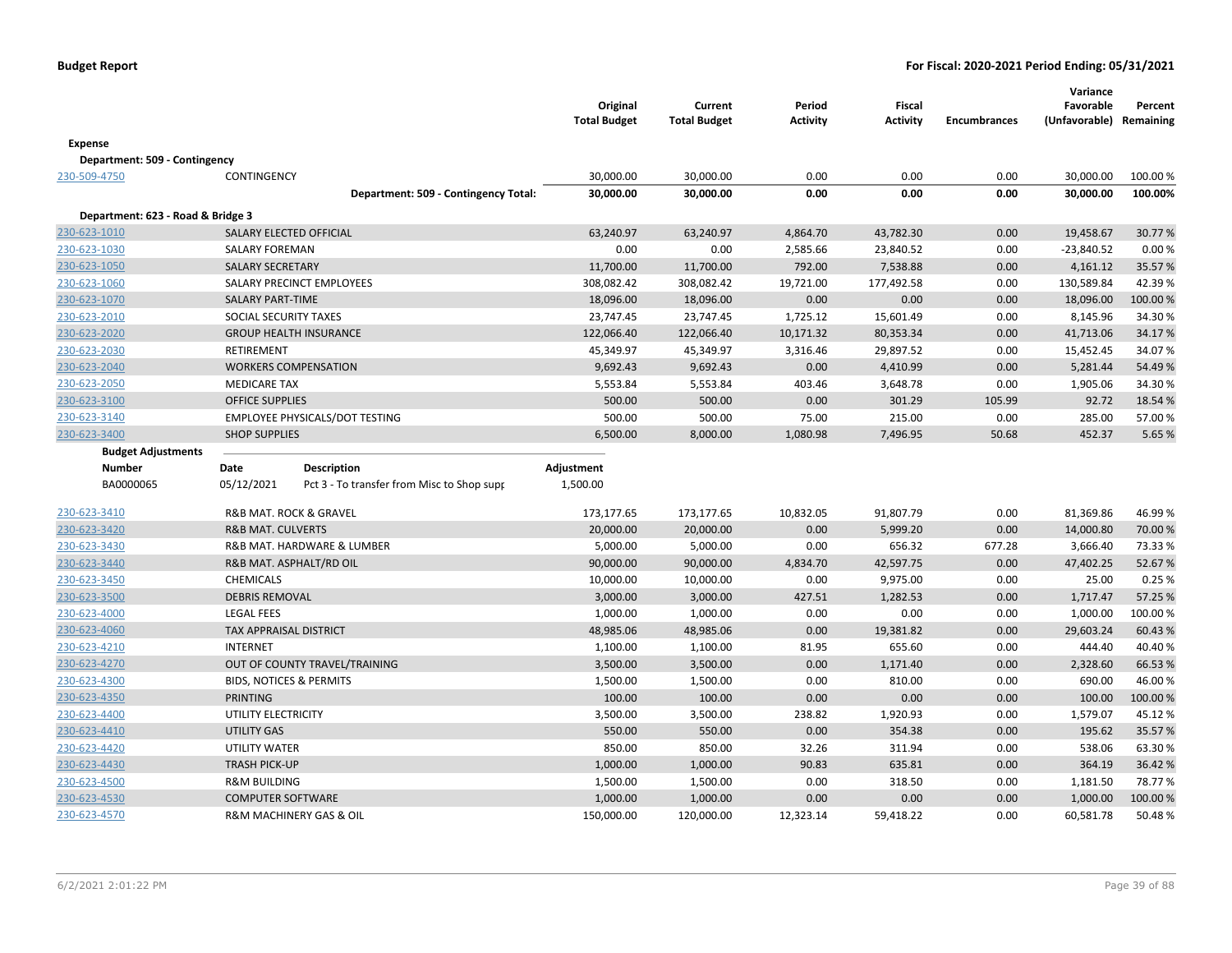| <b>Budget Adjustments</b>                             |                                |                                                    | Original<br><b>Total Budget</b> | Current<br><b>Total Budget</b> | Period<br><b>Activity</b> | <b>Fiscal</b><br><b>Activity</b> | <b>Encumbrances</b> | Variance<br>Favorable<br>(Unfavorable) Remaining | Percent    |
|-------------------------------------------------------|--------------------------------|----------------------------------------------------|---------------------------------|--------------------------------|---------------------------|----------------------------------|---------------------|--------------------------------------------------|------------|
| <b>Number</b>                                         | Date                           | <b>Description</b>                                 | Adjustment                      |                                |                           |                                  |                     |                                                  |            |
| BA0000064                                             | 05/05/2021                     | Pct 3 transfer from Gas/oil to R&M Parts           | $-30,000.00$                    |                                |                           |                                  |                     |                                                  |            |
|                                                       |                                |                                                    |                                 |                                |                           |                                  |                     |                                                  |            |
| 230-623-4580                                          | <b>R&amp;M MACHINERY PARTS</b> |                                                    | 100,000.00                      | 130,000.00                     | 9,139.77                  | 102,388.94                       | 5,255.35            | 22,355.71                                        | 17.20%     |
| <b>Budget Adjustments</b>                             |                                |                                                    |                                 |                                |                           |                                  |                     |                                                  |            |
| <b>Number</b>                                         | Date                           | <b>Description</b>                                 | Adjustment                      |                                |                           |                                  |                     |                                                  |            |
| BA0000064                                             | 05/05/2021                     | Pct 3 transfer from Gas/oil to R&M Parts           | 30,000.00                       |                                |                           |                                  |                     |                                                  |            |
| 230-623-4590                                          |                                | R&M MACH. TIRES & TUBES                            | 20,000.00                       | 20,000.00                      | 4,058.00                  | 18,574.75                        | 0.00                | 1,425.25                                         | 7.13 %     |
| 230-623-4600                                          |                                | <b>EQUIPMENT RENTAL/LEASE</b>                      | 20,000.00                       | 20,000.00                      | 0.00                      | 9,000.00                         | 0.00                | 11,000.00                                        | 55.00 %    |
| 230-623-4800                                          | <b>BOND</b>                    |                                                    | 150.00                          | 150.00                         | 0.00                      | 327.50                           | 0.00                | $-177.50$                                        | $-118.33%$ |
| 230-623-4810                                          | <b>DUES</b>                    |                                                    | 335.00                          | 335.00                         | 0.00                      | 434.99                           | 0.00                | $-99.99$                                         | $-29.85%$  |
| 230-623-4820                                          | <b>INSURANCE</b>               |                                                    | 11,000.00                       | 11,000.00                      | 3,999.00                  | 9,148.64                         | 0.00                | 1,851.36                                         | 16.83%     |
| 230-623-4900                                          | <b>MISCELLANEOUS</b>           |                                                    | 1,500.00                        | 0.00                           | 0.00                      | 0.00                             | 0.00                | 0.00                                             | 0.00%      |
| <b>Budget Adjustments</b>                             |                                |                                                    |                                 |                                |                           |                                  |                     |                                                  |            |
| <b>Number</b>                                         | <b>Date</b>                    | Description                                        | Adjustment                      |                                |                           |                                  |                     |                                                  |            |
| BA0000065                                             | 05/12/2021                     | Pct 3 - To transfer from Misc to Shop supr         | $-1,500.00$                     |                                |                           |                                  |                     |                                                  |            |
| 230-623-4910                                          |                                | SOIL & WATER CONSERVATION                          | 25.00                           | 25.00                          | 0.00                      | 0.00                             | 0.00                | 25.00                                            | 100.00 %   |
| 230-623-4960                                          |                                | <b>TCOG HAZARDOUS WASTEMATCH</b>                   | 1,250.00                        | 1,250.00                       | 0.00                      | 0.00                             | 0.00                | 1,250.00                                         | 100.00 %   |
| 230-623-5710                                          |                                | PURCHASE OF MACH./EQUIP                            | 40,000.00                       | 40,000.00                      | 0.00                      | 26,500.00                        | 23,810.45           | $-10,310.45$                                     | $-25.78%$  |
| 230-623-5750                                          | LAND/BUILDING                  |                                                    | 1,000.00                        | 1,000.00                       | 0.00                      | 0.00                             | 0.00                | 1,000.00                                         | 100.00 %   |
|                                                       |                                | Department: 623 - Road & Bridge 3 Total:           | 1,326,052.19                    | 1,326,052.19                   | 90,793.73                 | 798,251.65                       | 29,899.75           | 497,900.79                                       | 37.55%     |
| Department: 625 - Administrative Office R&B           |                                |                                                    |                                 |                                |                           |                                  |                     |                                                  |            |
| 230-625-1050                                          | <b>SALARY SECRETARY</b>        |                                                    | 10,271.28                       | 10,271.28                      | 0.00                      | 5,138.21                         | 0.00                | 5,133.07                                         | 49.97%     |
| 230-625-2010                                          | SOCIAL SECURITY TAXES          |                                                    | 636.82                          | 636.82                         | 0.00                      | 241.51                           | 0.00                | 395.31                                           | 62.08%     |
| 230-625-2020                                          |                                | <b>GROUP HEALTH INSURANCE</b>                      | 3,051.66                        | 3,051.66                       | 0.00                      | 1,017.53                         | 0.00                | 2,034.13                                         | 66.66%     |
| 230-625-2030                                          | <b>RETIREMENT</b>              |                                                    | 1,216.12                        | 1,216.12                       | 0.00                      | 607.53                           | 0.00                | 608.59                                           | 50.04 %    |
| 230-625-2040                                          |                                | <b>WORKERS COMPENSATION</b>                        | 32.87                           | 32.87                          | 0.00                      | 14.74                            | 0.00                | 18.13                                            | 55.16%     |
| 230-625-2050                                          | <b>MEDICARE TAX</b>            |                                                    | 148.93                          | 148.93                         | 0.00                      | 56.59                            | 0.00                | 92.34                                            | 62.00%     |
| 230-625-3100                                          | <b>OFFICE SUPPLIES</b>         |                                                    | 100.00                          | 100.00                         | 0.00                      | 0.00                             | 0.00                | 100.00                                           | 100.00%    |
| 230-625-4530                                          | <b>COMPUTER SOFTWARE</b>       |                                                    | 500.00                          | 500.00                         | 0.00                      | 0.00                             | 0.00                | 500.00                                           | 100.00%    |
|                                                       |                                | Department: 625 - Administrative Office R&B Total: | 15,957.68                       | 15,957.68                      | 0.00                      | 7,076.11                         | 0.00                | 8,881.57                                         | 55.66%     |
|                                                       |                                | <b>Expense Total:</b>                              | 1,372,009.87                    | 1,372,009.87                   | 90,793.73                 | 805,327.76                       | 29,899.75           | 536,782.36                                       | 39.12%     |
|                                                       |                                | Fund: 230 - Road & Bridge #3 Surplus (Deficit):    | 0.00                            | 0.00                           | -30,502.91                | 537,591.75                       | $-29,899.75$        | 507,692.00                                       | 0.00%      |
| Fund: 231 - Lake Road Impact/Raw Water PipelinePct. 3 |                                |                                                    |                                 |                                |                           |                                  |                     |                                                  |            |
| Revenue                                               |                                |                                                    |                                 |                                |                           |                                  |                     |                                                  |            |
| RevType: 300 - CASH                                   |                                |                                                    |                                 |                                |                           |                                  |                     |                                                  |            |
| 231-300-1230                                          |                                | UNENCUMBERED FUND BALANCE                          | 250,000.00                      | 250,000.00                     | 0.00                      | 0.00                             | 0.00                | $-250,000.00$                                    | 100.00%    |
|                                                       |                                | RevType: 300 - CASH Total:                         | 250,000.00                      | 250,000.00                     | 0.00                      | 0.00                             | 0.00                | $-250,000.00$                                    | 100.00%    |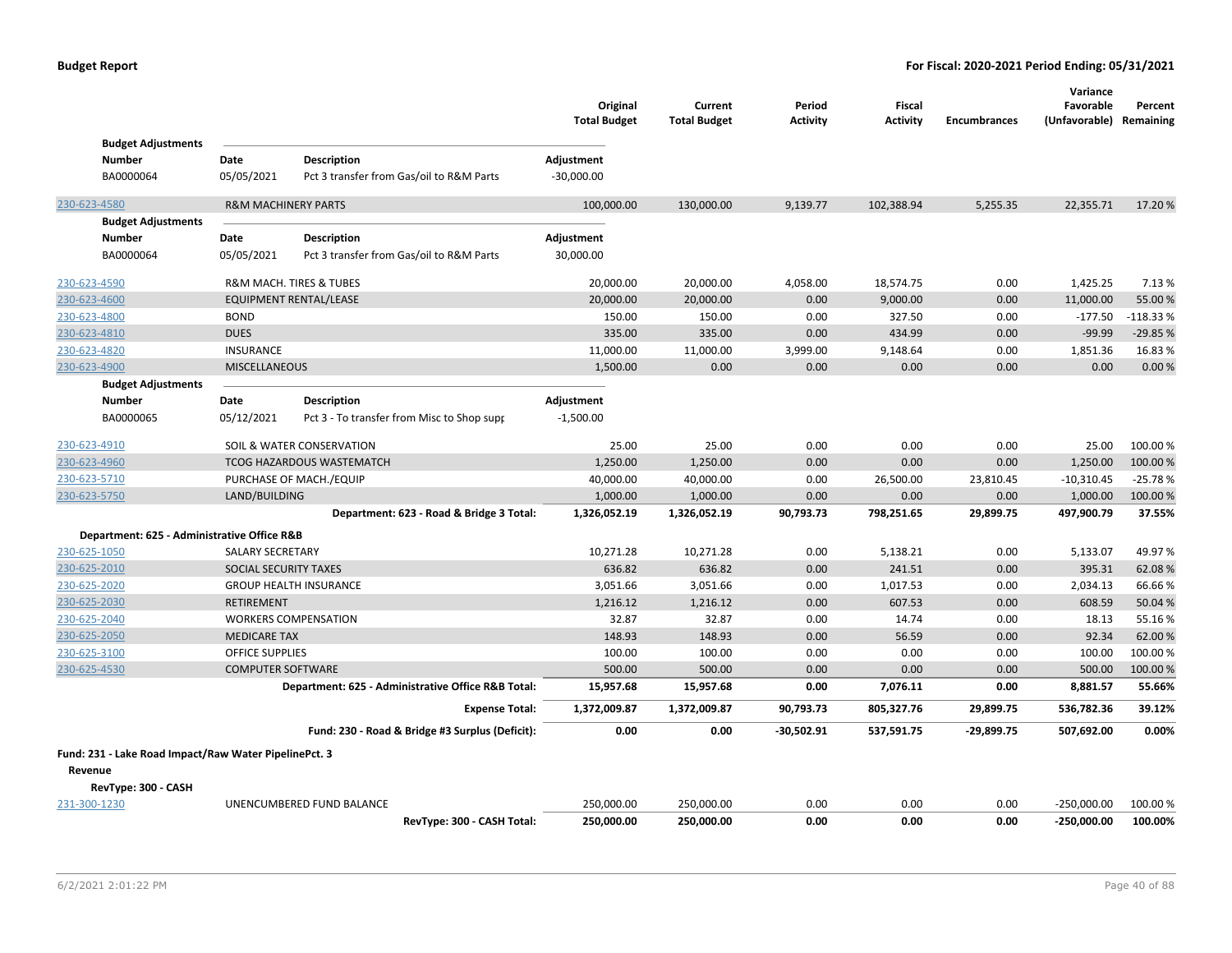| <b>Budget Report</b> |  |
|----------------------|--|
|----------------------|--|

|                                                      |                                |                                                                          |                                 |      |                                |                           |                           |                     | Variance                   |                      |
|------------------------------------------------------|--------------------------------|--------------------------------------------------------------------------|---------------------------------|------|--------------------------------|---------------------------|---------------------------|---------------------|----------------------------|----------------------|
|                                                      |                                |                                                                          | Original<br><b>Total Budget</b> |      | Current<br><b>Total Budget</b> | Period<br><b>Activity</b> | Fiscal<br><b>Activity</b> | <b>Encumbrances</b> | Favorable<br>(Unfavorable) | Percent<br>Remaining |
| RevType: 325 - RAW WATER PIPELINE                    |                                |                                                                          |                                 |      |                                |                           |                           |                     |                            |                      |
| 231-325-1790                                         |                                | FOR MAINTENANCE OF ROADS                                                 |                                 | 0.00 | 84,000.00                      | 0.00                      | 84,000.00                 | 0.00                | 0.00                       | 0.00 %               |
| <b>Budget Adjustments</b>                            |                                |                                                                          |                                 |      |                                |                           |                           |                     |                            |                      |
| <b>Number</b>                                        | Date                           | <b>Description</b>                                                       | Adjustment                      |      |                                |                           |                           |                     |                            |                      |
| BA0000044                                            | 10/30/2020                     | Austin Bridge                                                            | $-30,000.00$                    |      |                                |                           |                           |                     |                            |                      |
| BA0000041                                            | 10/30/2020                     | <b>Garney Construction</b>                                               | $-54,000.00$                    |      |                                |                           |                           |                     |                            |                      |
|                                                      |                                | RevType: 325 - RAW WATER PIPELINE Total:                                 |                                 | 0.00 | 84,000.00                      | 0.00                      | 84,000.00                 | 0.00                | 0.00                       | 0.00%                |
|                                                      |                                | <b>Revenue Total:</b>                                                    | 250,000.00                      |      | 334,000.00                     | 0.00                      | 84,000.00                 | 0.00                | $-250,000.00$              | 74.85%               |
| <b>Expense</b>                                       |                                |                                                                          |                                 |      |                                |                           |                           |                     |                            |                      |
| Department: 623 - Road & Bridge 3                    |                                |                                                                          |                                 |      |                                |                           |                           |                     |                            |                      |
| 231-623-4900                                         | MISCELLANEOUS                  |                                                                          | 250,000.00                      |      | 250,000.00                     | 0.00                      | 0.00                      | 0.00                | 250,000.00                 | 100.00%              |
|                                                      |                                | Department: 623 - Road & Bridge 3 Total:                                 | 250,000.00                      |      | 250,000.00                     | 0.00                      | 0.00                      | 0.00                | 250,000.00                 | 100.00%              |
| Department: 626 - Road & Bridge 3 Raw Water Pipeline |                                |                                                                          |                                 |      |                                |                           |                           |                     |                            |                      |
| 231-626-4580                                         | <b>R&amp;M MACHINERY PARTS</b> |                                                                          |                                 | 0.00 | 30,000.00                      | 0.00                      | 0.00                      | 0.00                | 30,000.00                  | 100.00 %             |
| <b>Budget Adjustments</b>                            |                                |                                                                          |                                 |      |                                |                           |                           |                     |                            |                      |
| <b>Number</b>                                        | Date                           | <b>Description</b>                                                       | Adjustment                      |      |                                |                           |                           |                     |                            |                      |
| BA0000044                                            | 10/30/2020                     | <b>Austin Bridge</b>                                                     | 30,000.00                       |      |                                |                           |                           |                     |                            |                      |
| 231-626-5710                                         |                                | PURCHASE OF MACH./EQUIP                                                  |                                 | 0.00 | 54,000.00                      | 0.00                      | 0.00                      | 0.00                | 54,000.00                  | 100.00%              |
| <b>Budget Adjustments</b>                            |                                |                                                                          |                                 |      |                                |                           |                           |                     |                            |                      |
| <b>Number</b>                                        | Date                           | <b>Description</b>                                                       | Adjustment                      |      |                                |                           |                           |                     |                            |                      |
| BA0000041                                            | 10/30/2020                     | <b>Garney Construction</b>                                               | 54,000.00                       |      |                                |                           |                           |                     |                            |                      |
|                                                      |                                | Department: 626 - Road & Bridge 3 Raw Water Pipeline Total:              |                                 | 0.00 | 84,000.00                      | 0.00                      | 0.00                      | 0.00                | 84,000.00                  | 100.00%              |
|                                                      |                                | <b>Expense Total:</b>                                                    | 250,000.00                      |      | 334,000.00                     | 0.00                      | 0.00                      | 0.00                | 334,000.00                 | 100.00%              |
|                                                      |                                | Fund: 231 - Lake Road Impact/Raw Water PipelinePct. 3 Surplus (Deficit): |                                 | 0.00 | 0.00                           | 0.00                      | 84,000.00                 | 0.00                | 84,000.00                  | 0.00%                |
| Fund: 240 - Road & Bridge #4                         |                                |                                                                          |                                 |      |                                |                           |                           |                     |                            |                      |
| Revenue                                              |                                |                                                                          |                                 |      |                                |                           |                           |                     |                            |                      |
| RevType: 300 - CASH                                  |                                |                                                                          |                                 |      |                                |                           |                           |                     |                            |                      |
| 240-300-1240                                         |                                | BEGINNING CASH BALANCE                                                   | 47,006.36                       |      | 47,006.36                      | 0.00                      | 0.00                      | 0.00                | $-47,006.36$               | 100.00%              |
|                                                      |                                | RevType: 300 - CASH Total:                                               | 47,006.36                       |      | 47,006.36                      | 0.00                      | 0.00                      | 0.00                | $-47,006.36$               | 100.00%              |
| <b>RevType: 310 - PROPERTY TAXES</b>                 |                                |                                                                          |                                 |      |                                |                           |                           |                     |                            |                      |
| 240-310-1100                                         | <b>CURRENT TAXES</b>           |                                                                          | 544,424.23                      |      | 544,424.23                     | 5,965.64                  | 533,749.47                | 0.00                | $-10,674.76$               | 1.96%                |
| 240-310-1200                                         | <b>DELINQUENT TAXES</b>        |                                                                          | 10,000.00                       |      | 10,000.00                      | 912.98                    | 13,045.96                 | 0.00                | 3,045.96                   | 130.46%              |
|                                                      |                                | RevType: 310 - PROPERTY TAXES Total:                                     | 554,424.23                      |      | 554,424.23                     | 6,878.62                  | 546,795.43                | 0.00                | $-7,628.80$                | 1.38%                |
| RevType: 318 - OTHER TAXES                           |                                |                                                                          |                                 |      |                                |                           |                           |                     |                            |                      |
| 240-318-1200                                         |                                | PAY N LIEU TAX/GRASSLAND                                                 | 1,600.00                        |      | 1,600.00                       | 0.00                      | 0.00                      | 0.00                | $-1,600.00$                | 100.00%              |
| 240-318-1210                                         |                                | PAY N LIEU TAX/UPPER TRINITY                                             | 514.83                          |      | 514.83                         | 0.00                      | 545.90                    | 0.00                | 31.07                      | 106.04 %             |
|                                                      |                                |                                                                          |                                 |      |                                |                           |                           |                     |                            |                      |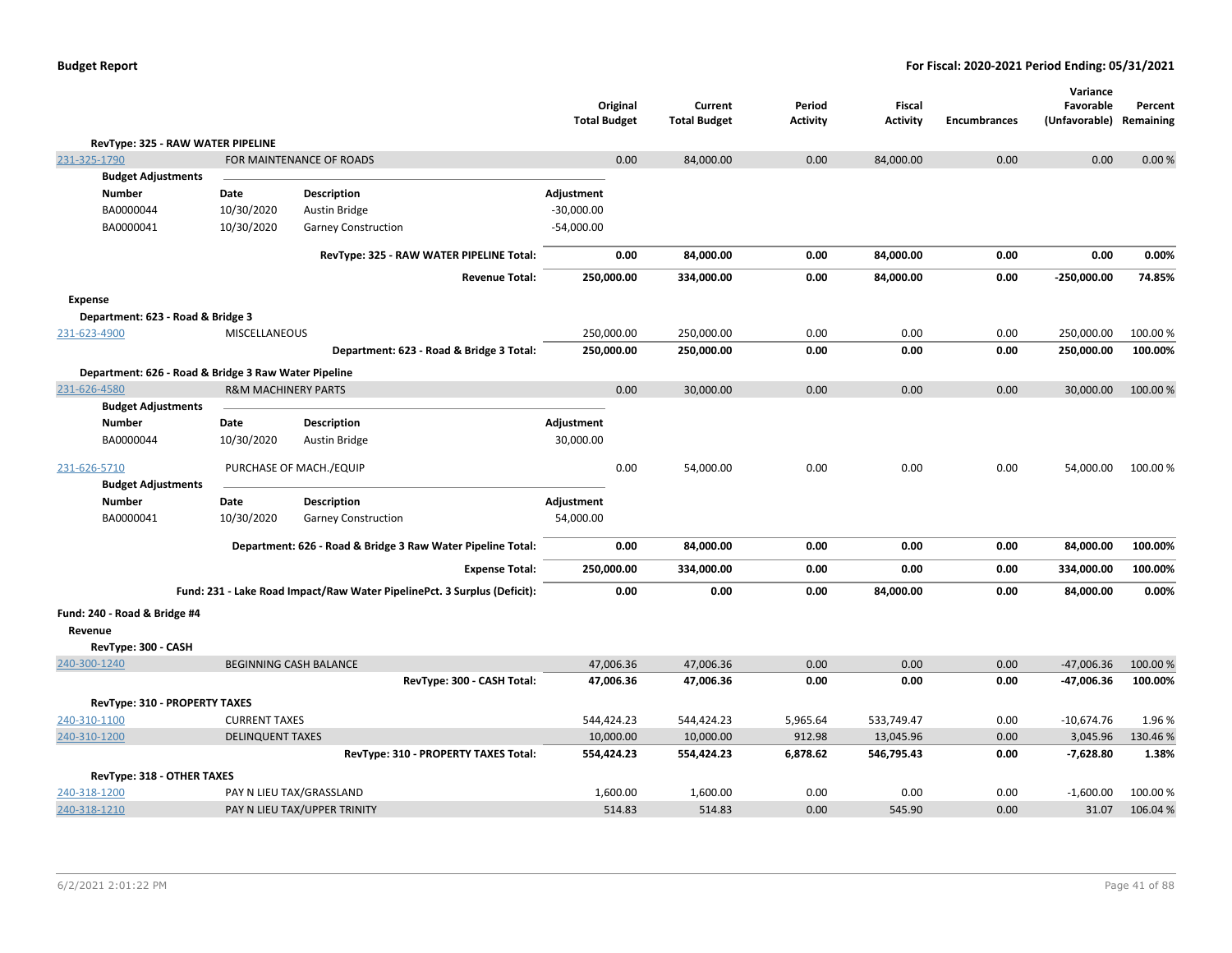| <b>Budget Report</b> |  |
|----------------------|--|
|----------------------|--|

|                      |                                                    | Original            | Current             | Period          | Fiscal          |                     | Variance<br>Favorable | Percent   |
|----------------------|----------------------------------------------------|---------------------|---------------------|-----------------|-----------------|---------------------|-----------------------|-----------|
|                      |                                                    | <b>Total Budget</b> | <b>Total Budget</b> | <b>Activity</b> | <b>Activity</b> | <b>Encumbrances</b> | (Unfavorable)         | Remaining |
| 240-318-1600         | <b>SALES TAX REVENUES</b>                          | 55,000.00           | 55,000.00           | 6,935.99        | 50,580.42       | 0.00                | $-4,419.58$           | 8.04 %    |
|                      | RevType: 318 - OTHER TAXES Total:                  | 57,114.83           | 57,114.83           | 6,935.99        | 51,126.32       | 0.00                | $-5,988.51$           | 10.49%    |
|                      | RevType: 321 - FEES OF TAX COLLECTOR               |                     |                     |                 |                 |                     |                       |           |
| 240-321-2000         | CAR REGISTRATION/SALES TAX                         | 75,000.00           | 75,000.00           | 0.00            | 72,971.98       | 0.00                | $-2,028.02$           | 2.70 %    |
| 240-321-3000         | COUNTY'S ADDITIONAL \$10                           | 65,000.00           | 65,000.00           | 7,280.99        | 43,785.22       | 0.00                | $-21,214.78$          | 32.64%    |
|                      | RevType: 321 - FEES OF TAX COLLECTOR Total:        | 140,000.00          | 140,000.00          | 7,280.99        | 116,757.20      | 0.00                | $-23,242.80$          | 16.60%    |
| RevType: 350 - FINES |                                                    |                     |                     |                 |                 |                     |                       |           |
| 240-350-4030         | <b>COUNTY CLERK FINES</b>                          | 10,000.00           | 10,000.00           | 0.00            | 899.36          | 0.00                | $-9,100.64$           | 91.01%    |
| 240-350-4500         | <b>DISTRICT CLERK FINES</b>                        | 10,500.00           | 10,500.00           | 3,993.01        | 8,020.24        | 0.00                | $-2,479.76$           | 23.62%    |
| 240-350-4550         | J. P. #1 FINES                                     | 8,000.00            | 8,000.00            | 0.00            | 1,749.62        | 0.00                | $-6,250.38$           | 78.13 %   |
| 240-350-4560         | J. P. #2 FINES                                     | 2,000.00            | 2,000.00            | 0.00            | 1,163.51        | 0.00                | $-836.49$             | 41.82%    |
| 240-350-4570         | J. P. #3 FINES                                     | 3,300.00            | 3,300.00            | 0.00            | 917.08          | 0.00                | $-2,382.92$           | 72.21%    |
|                      | RevType: 350 - FINES Total:                        | 33,800.00           | 33,800.00           | 3,993.01        | 12,749.81       | 0.00                | $-21,050.19$          | 62.28%    |
|                      | RevType: 360 - INTEREST EARNINGS                   |                     |                     |                 |                 |                     |                       |           |
| 240-360-1000         | <b>INTEREST EARNINGS</b>                           | 2,000.00            | 2,000.00            | 0.00            | 46.01           | 0.00                | $-1,953.99$           | 97.70%    |
|                      | RevType: 360 - INTEREST EARNINGS Total:            | 2,000.00            | 2,000.00            | 0.00            | 46.01           | 0.00                | $-1,953.99$           | 97.70%    |
|                      | RevType: 364 - SALE OF ASSETS LAND/BUILDING        |                     |                     |                 |                 |                     |                       |           |
| 240-364-1630         | <b>SALE OF EQUIPMENT</b>                           | 1,500.00            | 1,500.00            | 0.00            | 0.00            | 0.00                | $-1,500.00$           | 100.00 %  |
|                      | RevType: 364 - SALE OF ASSETS LAND/BUILDING Total: | 1,500.00            | 1,500.00            | 0.00            | 0.00            | 0.00                | $-1,500.00$           | 100.00%   |
|                      | RevType: 370 - MISCELLANEOUS                       |                     |                     |                 |                 |                     |                       |           |
| 240-370-1200         | STATE LATERAL ROAD                                 | 10,000.00           | 10,000.00           | 0.00            | 8,387.19        | 0.00                | $-1,612.81$           | 16.13%    |
| 240-370-1250         | <b>TDT WEIGHT FEES</b>                             | 23,000.00           | 23,000.00           | 9,144.00        | 19,413.44       | 0.00                | $-3,586.56$           | 15.59%    |
| 240-370-1300         | <b>REFUNDS &amp; MISCELLANEOUS</b>                 | 1,000.00            | 1,000.00            | 0.00            | 1,420.56        | 0.00                | 420.56                | 142.06%   |
| 240-370-1420         | <b>CULVERT PERMITTING PROCESS</b>                  | 0.00                | 0.00                | 20.00           | 860.00          | 0.00                | 860.00                | 0.00 %    |
| 240-370-1421         | <b>ROW PERMIT APPLICATION</b>                      | 0.00                | 0.00                | 0.00            | 20.00           | 0.00                | 20.00                 | 0.00%     |
| 240-370-1450         | REIMBURSEMENT OF MATERIALS                         | 1,500.00            | 1,500.00            | 0.00            | 585.76          | 0.00                | $-914.24$             | 60.95%    |
| 240-370-1460         | SALE OF RECYCLED MATERIALS                         | 2,000.00            | 2,000.00            | 244.00          | 1,308.90        | 0.00                | $-691.10$             | 34.56%    |
|                      | RevType: 370 - MISCELLANEOUS Total:                | 37,500.00           | 37,500.00           | 9,408.00        | 31,995.85       | 0.00                | $-5,504.15$           | 14.68%    |
|                      | <b>Revenue Total:</b>                              | 873,345.42          | 873,345.42          | 34,496.61       | 759,470.62      | 0.00                | $-113,874.80$         | 13.04%    |
| <b>Expense</b>       |                                                    |                     |                     |                 |                 |                     |                       |           |
|                      | Department: 624 - Road & Bridge 4                  |                     |                     |                 |                 |                     |                       |           |
| 240-624-1010         | SALARY ELECTED OFFICIAL                            | 63,240.97           | 63,240.97           | 4,864.70        | 43,782.30       | 0.00                | 19,458.67             | 30.77%    |
| 240-624-1030         | <b>SALARY FOREMAN</b>                              | 32,485.18           | 32,485.18           | 0.00            | 11,404.74       | 0.00                | 21,080.44             | 64.89%    |
| 240-624-1050         | <b>SALARY SECRETARY</b>                            | 30,657.94           | 30,657.94           | 2,358.31        | 21,224.80       | 0.00                | 9,433.14              | 30.77%    |
| 240-624-1060         | SALARY PRECINCT EMPLOYEES                          | 150,186.40          | 150,186.40          | 10,143.01       | 83,252.63       | 0.00                | 66,933.77             | 44.57%    |
| 240-624-1070         | <b>SALARY PART-TIME</b>                            | 18,096.00           | 18,096.00           | 0.00            | 0.00            | 0.00                | 18,096.00             | 100.00%   |
| 240-624-2010         | SOCIAL SECURITY TAXES                              | 18,269.32           | 18,269.32           | 1,075.31        | 9,862.20        | 0.00                | 8,407.12              | 46.02%    |
| 240-624-2020         | <b>GROUP HEALTH INSURANCE</b>                      | 97,653.12           | 97,653.12           | 6,103.32        | 50,352.39       | 0.00                | 47,300.73             | 48.44 %   |
| 240-624-2030         | RETIREMENT                                         | 34,888.51           | 34,888.51           | 2,059.61        | 18,893.37       | 0.00                | 15,995.14             | 45.85%    |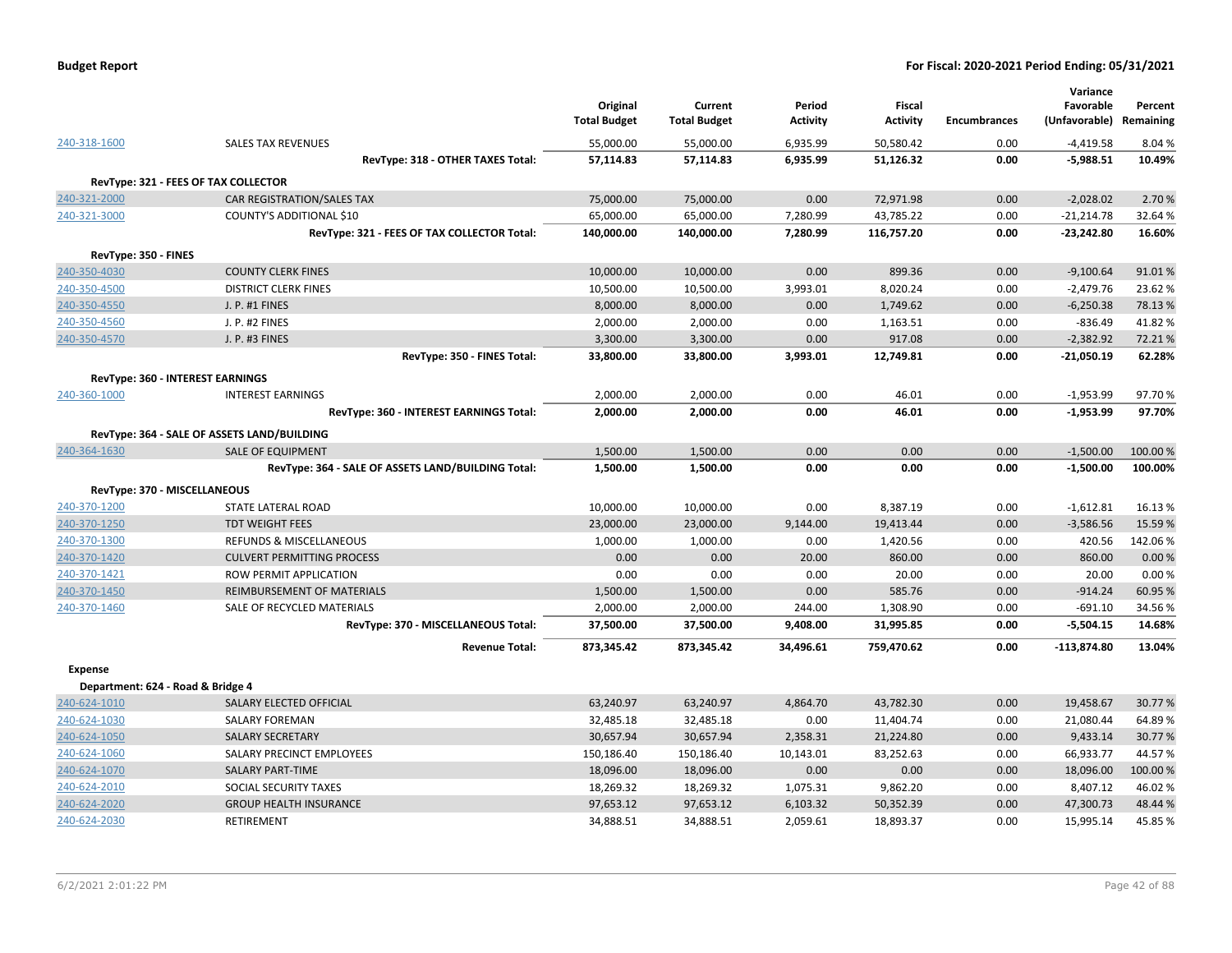|              |                                             | Original<br><b>Total Budget</b> | Current<br><b>Total Budget</b> | Period<br><b>Activity</b> | Fiscal<br><b>Activity</b> | <b>Encumbrances</b> | Variance<br>Favorable<br>(Unfavorable) Remaining | Percent   |
|--------------|---------------------------------------------|---------------------------------|--------------------------------|---------------------------|---------------------------|---------------------|--------------------------------------------------|-----------|
| 240-624-2040 | <b>WORKERS COMPENSATION</b>                 | 6,469.26                        | 6,469.26                       | 0.00                      | 2,943.79                  | 0.00                | 3,525.47                                         | 54.50 %   |
| 240-624-2050 | <b>MEDICARE TAX</b>                         | 4,272.66                        | 4,272.66                       | 251.49                    | 2,306.51                  | 0.00                | 1,966.15                                         | 46.02%    |
| 240-624-2060 | UNEMPLOYMENT EXPENSE                        | 0.00                            | 0.00                           | 0.00                      | 9.08                      | 0.00                | $-9.08$                                          | 0.00%     |
| 240-624-3100 | <b>OFFICE SUPPLIES</b>                      | 250.00                          | 250.00                         | 0.00                      | 61.19                     | 0.00                | 188.81                                           | 75.52 %   |
| 240-624-3140 | <b>EMPLOYEE PHYSICALS/DOT TESTING</b>       | 350.00                          | 350.00                         | 0.00                      | 75.00                     | 0.00                | 275.00                                           | 78.57 %   |
| 240-624-3400 | <b>SHOP SUPPLIES</b>                        | 1,500.00                        | 1,500.00                       | 214.48                    | 1,171.56                  | 0.00                | 328.44                                           | 21.90%    |
| 240-624-3410 | <b>R&amp;B MAT. ROCK &amp; GRAVEL</b>       | 80,000.00                       | 80,000.00                      | 7,359.37                  | 85,523.18                 | 0.00                | $-5,523.18$                                      | $-6.90%$  |
| 240-624-3420 | <b>R&amp;B MAT. CULVERTS</b>                | 9,000.00                        | 9,000.00                       | 0.00                      | 8,569.14                  | 0.00                | 430.86                                           | 4.79%     |
| 240-624-3430 | R&B MAT. HARDWARE & LUMBER                  | 1,500.00                        | 1,500.00                       | 0.00                      | 0.00                      | 0.00                | 1,500.00                                         | 100.00 %  |
| 240-624-3440 | R&B MAT. ASPHALT/RD OIL                     | 70,000.00                       | 70,000.00                      | 0.00                      | 23,769.63                 | 0.00                | 46,230.37                                        | 66.04 %   |
| 240-624-3450 | <b>CHEMICALS</b>                            | 15,000.00                       | 15,000.00                      | 0.00                      | 0.00                      | 0.00                | 15,000.00                                        | 100.00 %  |
| 240-624-3950 | <b>UNIFORMS</b>                             | 2,500.00                        | 2,500.00                       | 207.42                    | 1,807.10                  | 0.00                | 692.90                                           | 27.72 %   |
| 240-624-4060 | TAX APPRAISAL DISTRICT                      | 27,883.38                       | 27,883.38                      | 0.00                      | 11,032.56                 | 0.00                | 16,850.82                                        | 60.43 %   |
| 240-624-4210 | <b>INTERNET</b>                             | 1,000.00                        | 1,000.00                       | 93.94                     | 717.77                    | 0.00                | 282.23                                           | 28.22 %   |
| 240-624-4270 | OUT OF COUNTY TRAVEL/TRAINING               | 4,600.00                        | 4,600.00                       | 0.00                      | 875.65                    | 0.00                | 3,724.35                                         | 80.96 %   |
| 240-624-4300 | <b>BIDS, NOTICES &amp; PERMITS</b>          | 300.00                          | 300.00                         | 0.00                      | 0.00                      | 0.00                | 300.00                                           | 100.00 %  |
| 240-624-4350 | <b>PRINTING</b>                             | 100.00                          | 100.00                         | 0.00                      | 0.00                      | 0.00                | 100.00                                           | 100.00 %  |
| 240-624-4400 | UTILITY ELECTRICITY                         | 4,000.00                        | 4,000.00                       | 225.69                    | 2,044.02                  | 0.00                | 1,955.98                                         | 48.90%    |
| 240-624-4410 | UTILITY GAS                                 | 600.00                          | 600.00                         | 76.33                     | 617.89                    | 0.00                | $-17.89$                                         | $-2.98%$  |
| 240-624-4420 | UTILITY WATER                               | 1,250.00                        | 1,250.00                       | 57.58                     | 535.39                    | 0.00                | 714.61                                           | 57.17%    |
| 240-624-4430 | <b>TRASH PICK-UP</b>                        | 2,500.00                        | 2,500.00                       | 0.00                      | 2,003.75                  | 0.00                | 496.25                                           | 19.85 %   |
| 240-624-4500 | <b>R&amp;M BUILDING</b>                     | 1,250.00                        | 1,250.00                       | 0.00                      | 0.00                      | 0.00                | 1,250.00                                         | 100.00%   |
| 240-624-4530 | <b>COMPUTER SOFTWARE</b>                    | 1,500.00                        | 1,500.00                       | 0.00                      | 0.00                      | 0.00                | 1,500.00                                         | 100.00%   |
| 240-624-4570 | R&M MACHINERY GAS & OIL                     | 40,000.00                       | 40,000.00                      | 0.00                      | 16,399.80                 | 0.00                | 23,600.20                                        | 59.00 %   |
| 240-624-4580 | <b>R&amp;M MACHINERY PARTS</b>              | 30,000.00                       | 30,000.00                      | 358.78                    | 23,674.26                 | 0.00                | 6,325.74                                         | 21.09 %   |
| 240-624-4590 | R&M MACH. TIRES & TUBES                     | 9,000.00                        | 9,000.00                       | 0.00                      | 4,202.00                  | 0.00                | 4,798.00                                         | 53.31%    |
| 240-624-4600 | <b>EQUIPMENT RENTAL/LEASE</b>               | 15,000.00                       | 15,000.00                      | 0.00                      | 3,000.00                  | 0.00                | 12,000.00                                        | 80.00 %   |
| 240-624-4810 | <b>DUES</b>                                 | 335.00                          | 335.00                         | 0.00                      | 395.00                    | 0.00                | $-60.00$                                         | $-17.91%$ |
| 240-624-4820 | <b>INSURANCE</b>                            | 6,000.00                        | 6,000.00                       | 2,240.00                  | 5,017.63                  | 0.00                | 982.37                                           | 16.37%    |
| 240-624-4900 | <b>MISCELLANEOUS</b>                        | 500.00                          | 500.00                         | 0.00                      | 0.00                      | 0.00                | 500.00                                           | 100.00%   |
| 240-624-4910 | <b>SOIL &amp; WATER CONSERVATION</b>        | 250.00                          | 250.00                         | 0.00                      | 0.00                      | 0.00                | 250.00                                           | 100.00 %  |
| 240-624-5710 | PURCHASE OF MACH./EQUIP                     | 75,000.00                       | 75,000.00                      | 0.00                      | 0.00                      | 0.00                | 75,000.00                                        | 100.00 %  |
|              | Department: 624 - Road & Bridge 4 Total:    | 857,387.74                      | 857,387.74                     | 37,689.34                 | 435,524.33                | 0.00                | 421,863.41                                       | 49.20%    |
|              | Department: 625 - Administrative Office R&B |                                 |                                |                           |                           |                     |                                                  |           |
| 240-625-1050 | <b>SALARY SECRETARY</b>                     | 10,271.28                       | 10,271.28                      | 0.00                      | 5,137.65                  | 0.00                | 5,133.63                                         | 49.98%    |
| 240-625-2010 | SOCIAL SECURITY TAXES                       | 636.82                          | 636.82                         | 0.00                      | 241.41                    | 0.00                | 395.41                                           | 62.09%    |
| 240-625-2020 | <b>GROUP HEALTH INSURANCE</b>               | 3,051.66                        | 3,051.66                       | 0.00                      | 1,017.56                  | 0.00                | 2,034.10                                         | 66.66%    |
| 240-625-2030 | <b>RETIREMENT</b>                           | 1,216.12                        | 1,216.12                       | 0.00                      | 607.19                    | 0.00                | 608.93                                           | 50.07%    |
| 240-625-2040 | <b>WORKERS COMPENSATION</b>                 | 32.87                           | 32.87                          | 0.00                      | 14.74                     | 0.00                | 18.13                                            | 55.16 %   |
| 240-625-2050 | <b>MEDICARE TAX</b>                         | 148.93                          | 148.93                         | 0.00                      | 56.18                     | 0.00                | 92.75                                            | 62.28%    |
| 240-625-3100 | <b>OFFICE SUPPLIES</b>                      | 100.00                          | 100.00                         | 0.00                      | 0.00                      | 0.00                | 100.00                                           | 100.00 %  |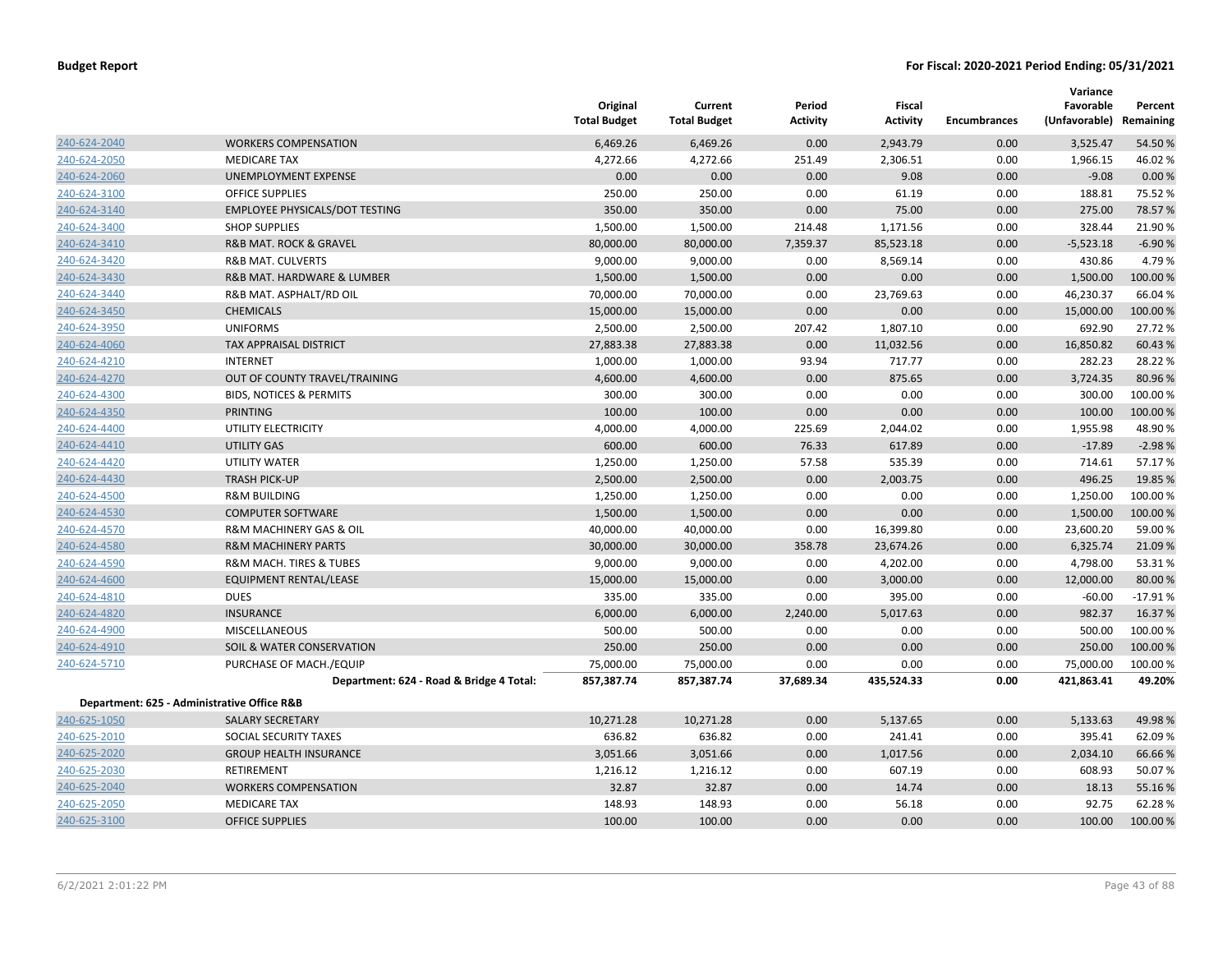| <b>Budget Report</b> |  |
|----------------------|--|
|----------------------|--|

|                                                       |                          |                                                                          |                     |                     |                 |                 |                     | Variance      |           |
|-------------------------------------------------------|--------------------------|--------------------------------------------------------------------------|---------------------|---------------------|-----------------|-----------------|---------------------|---------------|-----------|
|                                                       |                          |                                                                          | Original            | Current             | Period          | <b>Fiscal</b>   |                     | Favorable     | Percent   |
|                                                       |                          |                                                                          | <b>Total Budget</b> | <b>Total Budget</b> | <b>Activity</b> | <b>Activity</b> | <b>Encumbrances</b> | (Unfavorable) | Remaining |
| 240-625-4530                                          | <b>COMPUTER SOFTWARE</b> |                                                                          | 500.00              | 500.00              | 0.00            | 0.00            | 0.00                | 500.00        | 100.00 %  |
|                                                       |                          | Department: 625 - Administrative Office R&B Total:                       | 15,957.68           | 15,957.68           | 0.00            | 7,074.73        | 0.00                | 8,882.95      | 55.67%    |
|                                                       |                          | <b>Expense Total:</b>                                                    | 873,345.42          | 873,345.42          | 37,689.34       | 442,599.06      | 0.00                | 430,746.36    | 49.32%    |
|                                                       |                          | Fund: 240 - Road & Bridge #4 Surplus (Deficit):                          | 0.00                | 0.00                | $-3,192.73$     | 316,871.56      | 0.00                | 316,871.56    | 0.00%     |
| Fund: 241 - Lake Road Impact/Raw Water PipelinePct. 4 |                          |                                                                          |                     |                     |                 |                 |                     |               |           |
| Revenue                                               |                          |                                                                          |                     |                     |                 |                 |                     |               |           |
| RevType: 300 - CASH                                   |                          |                                                                          |                     |                     |                 |                 |                     |               |           |
| 241-300-1240                                          |                          | UNENCUMBERED FUND BALANCE                                                | 150,000.00          | 150,000.00          | 0.00            | 0.00            | 0.00                | $-150,000.00$ | 100.00 %  |
|                                                       |                          | RevType: 300 - CASH Total:                                               | 150,000.00          | 150,000.00          | 0.00            | 0.00            | 0.00                | $-150,000.00$ | 100.00%   |
| RevType: 326 - MAINTENANCE OF ROADS                   |                          |                                                                          |                     |                     |                 |                 |                     |               |           |
| 241-326-1830                                          |                          | FOR MAINTENANCE OF ROADS                                                 | 0.00                | 104,000.00          | 0.00            | 104,000.00      | 0.00                | 0.00          | 0.00%     |
| <b>Budget Adjustments</b>                             |                          |                                                                          |                     |                     |                 |                 |                     |               |           |
| <b>Number</b>                                         | Date                     | <b>Description</b>                                                       | Adjustment          |                     |                 |                 |                     |               |           |
| BA0000044                                             | 10/30/2020               | Austin Bridge                                                            | $-20,000.00$        |                     |                 |                 |                     |               |           |
| BA0000043                                             | 10/30/2020               | <b>Garney Construction</b>                                               | $-84,000.00$        |                     |                 |                 |                     |               |           |
|                                                       |                          |                                                                          |                     |                     |                 |                 |                     |               |           |
|                                                       |                          | RevType: 326 - MAINTENANCE OF ROADS Total:                               | 0.00                | 104,000.00          | 0.00            | 104,000.00      | 0.00                | 0.00          | 0.00%     |
|                                                       |                          | <b>Revenue Total:</b>                                                    | 150,000.00          | 254,000.00          | 0.00            | 104,000.00      | 0.00                | $-150,000.00$ | 59.06%    |
| <b>Expense</b>                                        |                          |                                                                          |                     |                     |                 |                 |                     |               |           |
| Department: 624 - Road & Bridge 4                     |                          |                                                                          |                     |                     |                 |                 |                     |               |           |
| 241-624-3410                                          |                          | <b>R&amp;B MAT. ROCK &amp; GRAVEL</b>                                    | 0.00                | 42,000.00           | 0.00            | 0.00            | 0.00                | 42,000.00     | 100.00%   |
| <b>Budget Adjustments</b>                             |                          |                                                                          |                     |                     |                 |                 |                     |               |           |
| <b>Number</b>                                         | Date                     | <b>Description</b>                                                       | Adjustment          |                     |                 |                 |                     |               |           |
| BA0000043                                             | 10/30/2020               | <b>Garney Construction</b>                                               | 42,000.00           |                     |                 |                 |                     |               |           |
| 241-624-4900                                          | <b>MISCELLANEOUS</b>     |                                                                          | 150,000.00          | 150,000.00          | 0.00            | 0.00            | 0.00                | 150,000.00    | 100.00%   |
| 241-624-5710                                          |                          | PURCHASE OF MACH./EQUIP                                                  | 0.00                | 62,000.00           | 0.00            | 0.00            | 0.00                | 62,000.00     | 100.00 %  |
| <b>Budget Adjustments</b>                             |                          |                                                                          |                     |                     |                 |                 |                     |               |           |
| <b>Number</b>                                         | Date                     | <b>Description</b>                                                       | Adjustment          |                     |                 |                 |                     |               |           |
| BA0000044                                             | 10/30/2020               | Austin Bridge                                                            | 20,000.00           |                     |                 |                 |                     |               |           |
| BA0000043                                             | 10/30/2020               | <b>Garney Construction</b>                                               | 42,000.00           |                     |                 |                 |                     |               |           |
|                                                       |                          | Department: 624 - Road & Bridge 4 Total:                                 | 150,000.00          | 254,000.00          | 0.00            | 0.00            | 0.00                | 254,000.00    | 100.00%   |
|                                                       |                          | <b>Expense Total:</b>                                                    | 150,000.00          | 254,000.00          | 0.00            | 0.00            | 0.00                | 254,000.00    | 100.00%   |
|                                                       |                          | Fund: 241 - Lake Road Impact/Raw Water PipelinePct. 4 Surplus (Deficit): | 0.00                | 0.00                | 0.00            | 104,000.00      | 0.00                | 104,000.00    | 0.00%     |
|                                                       |                          |                                                                          |                     |                     |                 |                 |                     |               |           |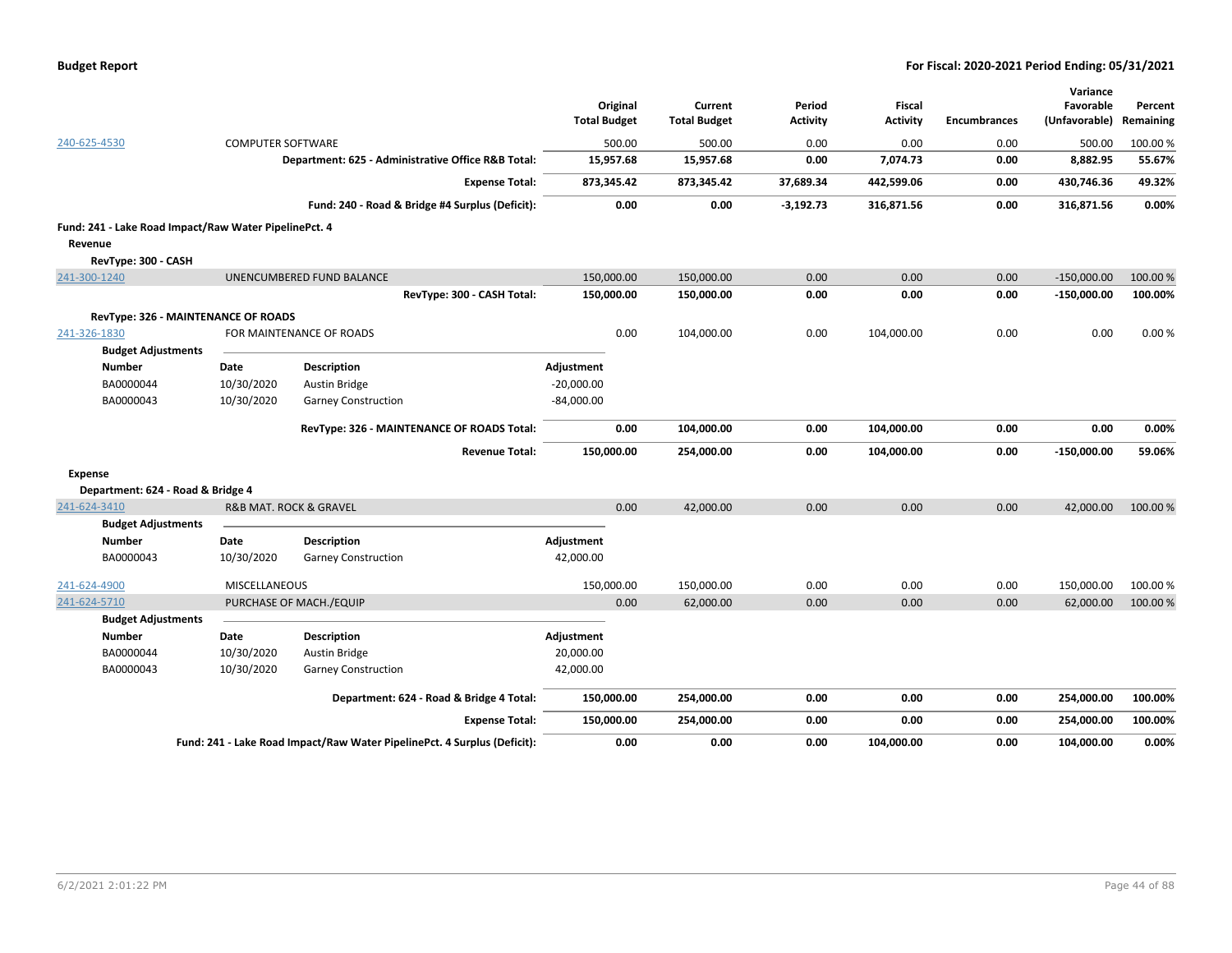|                                                        |                                                                | Original<br><b>Total Budget</b> | Current<br><b>Total Budget</b> | Period<br><b>Activity</b> | <b>Fiscal</b><br><b>Activity</b> | <b>Encumbrances</b> | Variance<br>Favorable<br>(Unfavorable) | Percent<br>Remaining |
|--------------------------------------------------------|----------------------------------------------------------------|---------------------------------|--------------------------------|---------------------------|----------------------------------|---------------------|----------------------------------------|----------------------|
| Fund: 260 - J.P.#1 Justice Court Technology            |                                                                |                                 |                                |                           |                                  |                     |                                        |                      |
| Revenue                                                |                                                                |                                 |                                |                           |                                  |                     |                                        |                      |
| RevType: 370 - MISCELLANEOUS                           |                                                                |                                 |                                |                           |                                  |                     |                                        |                      |
| 260-370-4550                                           | J.P.#1 TECHNOLOGY FEES                                         | 1,500.00                        | 1,500.00                       | 0.00                      | 479.58                           | 0.00                | $-1,020.42$                            | 68.03%               |
|                                                        | RevType: 370 - MISCELLANEOUS Total:                            | 1,500.00                        | 1,500.00                       | 0.00                      | 479.58                           | 0.00                | $-1,020.42$                            | 68.03%               |
|                                                        | <b>Revenue Total:</b>                                          | 1,500.00                        | 1,500.00                       | 0.00                      | 479.58                           | 0.00                | $-1,020.42$                            | 68.03%               |
| <b>Expense</b>                                         |                                                                |                                 |                                |                           |                                  |                     |                                        |                      |
|                                                        | Department: 455 - Justice of the Peace Pct. 1                  |                                 |                                |                           |                                  |                     |                                        |                      |
| 260-455-5720                                           | <b>OFFICE EQUIPMENT</b>                                        | 1,500.00                        | 1,500.00                       | 0.00                      | 1.544.16                         | 0.00                | $-44.16$                               | $-2.94%$             |
|                                                        | Department: 455 - Justice of the Peace Pct. 1 Total:           | 1,500.00                        | 1,500.00                       | 0.00                      | 1,544.16                         | 0.00                | $-44.16$                               | $-2.94%$             |
|                                                        | <b>Expense Total:</b>                                          | 1,500.00                        | 1,500.00                       | 0.00                      | 1,544.16                         | 0.00                | $-44.16$                               | $-2.94%$             |
|                                                        | Fund: 260 - J.P.#1 Justice Court Technology Surplus (Deficit): | 0.00                            | 0.00                           | 0.00                      | $-1,064.58$                      | 0.00                | $-1,064.58$                            | 0.00%                |
| Fund: 270 - J.P.#2 Justice Court Technology<br>Revenue |                                                                |                                 |                                |                           |                                  |                     |                                        |                      |
| RevType: 370 - MISCELLANEOUS                           |                                                                |                                 |                                |                           |                                  |                     |                                        |                      |
| 270-370-4560                                           | J.P.#2 TECHNOLOGY FEES                                         | 500.00                          | 500.00                         | 0.00                      | 70.12                            | 0.00                | $-429.88$                              | 85.98%               |
|                                                        | RevType: 370 - MISCELLANEOUS Total:                            | 500.00                          | 500.00                         | 0.00                      | 70.12                            | 0.00                | -429.88                                | 85.98%               |
|                                                        | <b>Revenue Total:</b>                                          | 500.00                          | 500.00                         | 0.00                      | 70.12                            | 0.00                | -429.88                                | 85.98%               |
| <b>Expense</b>                                         |                                                                |                                 |                                |                           |                                  |                     |                                        |                      |
|                                                        | Department: 456 - Justice of the Peace Pct. 2                  |                                 |                                |                           |                                  |                     |                                        |                      |
| 270-456-5720                                           | <b>OFFICE EQUIPMENT</b>                                        | 500.00                          | 500.00                         | 0.00                      | 0.00                             | 0.00                | 500.00                                 | 100.00 %             |
|                                                        | Department: 456 - Justice of the Peace Pct. 2 Total:           | 500.00                          | 500.00                         | 0.00                      | 0.00                             | 0.00                | 500.00                                 | 100.00%              |
|                                                        | <b>Expense Total:</b>                                          | 500.00                          | 500.00                         | 0.00                      | 0.00                             | 0.00                | 500.00                                 | 100.00%              |
|                                                        | Fund: 270 - J.P.#2 Justice Court Technology Surplus (Deficit): | 0.00                            | 0.00                           | 0.00                      | 70.12                            | 0.00                | 70.12                                  | 0.00%                |
| Fund: 280 - J.P.#3 Justice Court Technology            |                                                                |                                 |                                |                           |                                  |                     |                                        |                      |
| Revenue                                                |                                                                |                                 |                                |                           |                                  |                     |                                        |                      |
| RevType: 300 - CASH                                    |                                                                |                                 |                                |                           |                                  |                     |                                        |                      |
| 280-300-1280                                           | BEGINNING CASH BALANCE                                         | 5,300.00                        | 5,300.00                       | 0.00                      | 0.00                             | 0.00                | $-5,300.00$                            | 100.00 %             |
|                                                        | RevType: 300 - CASH Total:                                     | 5,300.00                        | 5,300.00                       | 0.00                      | 0.00                             | 0.00                | $-5,300.00$                            | 100.00%              |
| RevType: 370 - MISCELLANEOUS                           |                                                                |                                 |                                |                           |                                  |                     |                                        |                      |
| 280-370-4560                                           | J.P.#3 TECHNOLOGY FEES                                         | 700.00                          | 700.00                         | 0.00                      | 316.01                           | 0.00                | $-383.99$                              | 54.86%               |
|                                                        | RevType: 370 - MISCELLANEOUS Total:                            | 700.00                          | 700.00                         | 0.00                      | 316.01                           | 0.00                | $-383.99$                              | 54.86%               |
|                                                        | <b>Revenue Total:</b>                                          | 6,000.00                        | 6,000.00                       | 0.00                      | 316.01                           | 0.00                | $-5,683.99$                            | 94.73%               |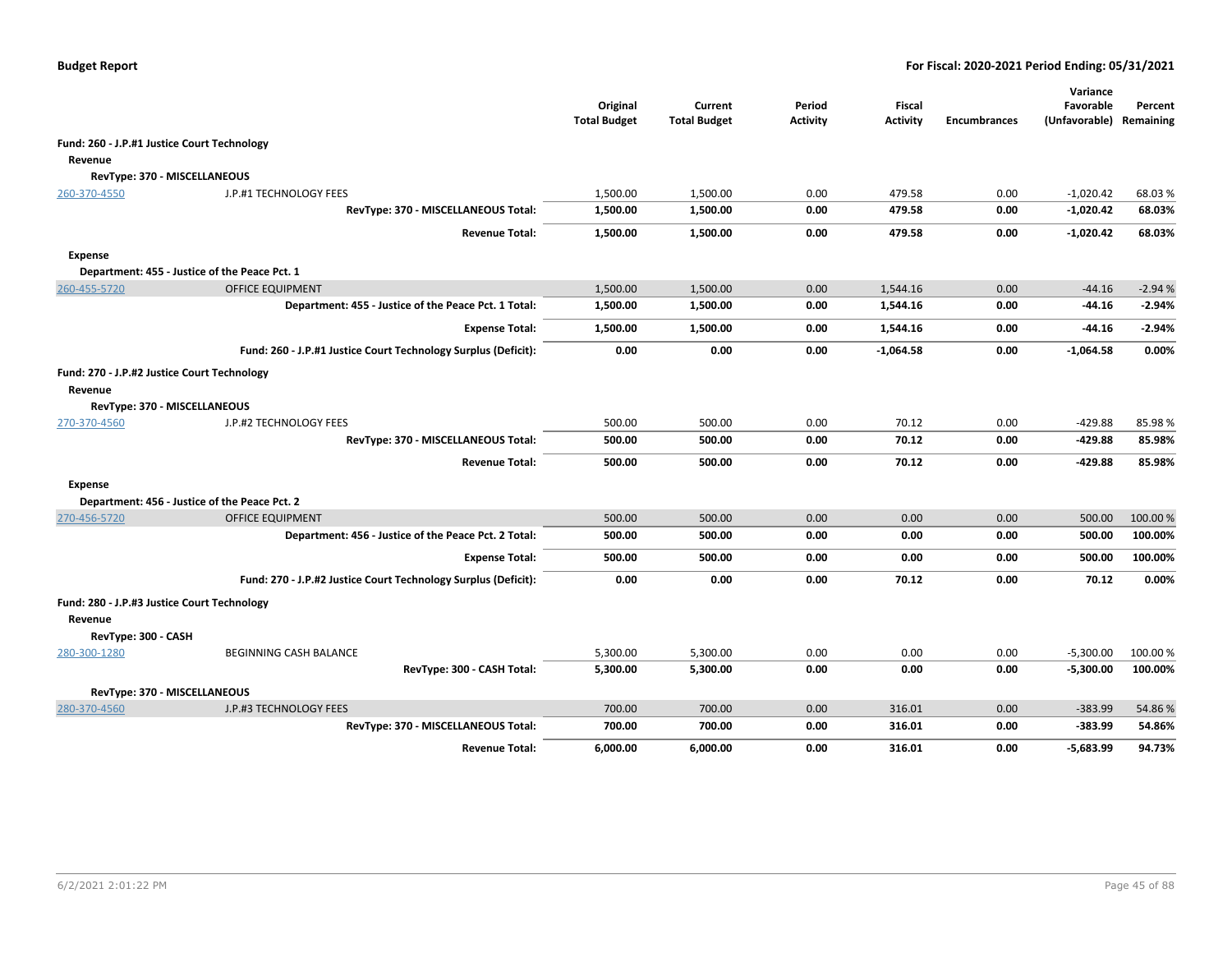| <b>Budget Report</b> |  |
|----------------------|--|
|----------------------|--|

|                                                 |                                                                    | Original            | Current             | Period          | <b>Fiscal</b>   |                     | Variance<br>Favorable | Percent   |
|-------------------------------------------------|--------------------------------------------------------------------|---------------------|---------------------|-----------------|-----------------|---------------------|-----------------------|-----------|
|                                                 |                                                                    | <b>Total Budget</b> | <b>Total Budget</b> | <b>Activity</b> | <b>Activity</b> | <b>Encumbrances</b> | (Unfavorable)         | Remaining |
| <b>Expense</b>                                  |                                                                    |                     |                     |                 |                 |                     |                       |           |
| Department: 457 - Justice of the Peace Pct. 3   |                                                                    |                     |                     |                 |                 |                     |                       |           |
| 280-457-5720                                    | <b>OFFICE EQUIPMENT</b>                                            | 6,000.00            | 6,000.00            | 0.00            | 0.00            | 0.00                | 6,000.00              | 100.00 %  |
|                                                 | Department: 457 - Justice of the Peace Pct. 3 Total:               | 6,000.00            | 6,000.00            | 0.00            | 0.00            | 0.00                | 6,000.00              | 100.00%   |
|                                                 | <b>Expense Total:</b>                                              | 6,000.00            | 6,000.00            | 0.00            | 0.00            | 0.00                | 6,000.00              | 100.00%   |
|                                                 | Fund: 280 - J.P.#3 Justice Court Technology Surplus (Deficit):     | 0.00                | 0.00                | 0.00            | 316.01          | 0.00                | 316.01                | 0.00%     |
| Fund: 310 - F.C.Detention Center Annual Payment |                                                                    |                     |                     |                 |                 |                     |                       |           |
| Revenue                                         |                                                                    |                     |                     |                 |                 |                     |                       |           |
| RevType: 319 - F.C. DETENTION CENTER            |                                                                    |                     |                     |                 |                 |                     |                       |           |
| 310-319-5510                                    | <b>ANNUAL PAYMENT</b>                                              | 10,000.00           | 10,000.00           | 0.00            | 0.00            | 0.00                | $-10,000.00$          | 100.00%   |
|                                                 | RevType: 319 - F.C. DETENTION CENTER Total:                        | 10,000.00           | 10,000.00           | 0.00            | 0.00            | 0.00                | $-10,000.00$          | 100.00%   |
| RevType: 370 - MISCELLANEOUS                    |                                                                    |                     |                     |                 |                 |                     |                       |           |
| 310-370-1300                                    | REFUNDS & MISCELLANEOUS                                            | 0.00                | 0.00                | 0.00            | 100.00          | 0.00                | 100.00                | 0.00%     |
|                                                 | RevType: 370 - MISCELLANEOUS Total:                                | 0.00                | 0.00                | 0.00            | 100.00          | 0.00                | 100.00                | 0.00%     |
|                                                 | <b>Revenue Total:</b>                                              | 10,000.00           | 10,000.00           | 0.00            | 100.00          | 0.00                | $-9,900.00$           | 99.00%    |
| <b>Expense</b>                                  |                                                                    |                     |                     |                 |                 |                     |                       |           |
| Department: 560 - County Sheriff                |                                                                    |                     |                     |                 |                 |                     |                       |           |
| 310-560-4270                                    | OUT OF COUNTY TRAVEL/TRAINING                                      | 10,000.00           | 10,000.00           | 0.00            | 7,469.50        | 0.00                | 2,530.50              | 25.31%    |
|                                                 | Department: 560 - County Sheriff Total:                            | 10,000.00           | 10,000.00           | 0.00            | 7,469.50        | 0.00                | 2,530.50              | 25.31%    |
|                                                 | <b>Expense Total:</b>                                              | 10,000.00           | 10,000.00           | 0.00            | 7,469.50        | 0.00                | 2,530.50              | 25.31%    |
|                                                 | Fund: 310 - F.C.Detention Center Annual Payment Surplus (Deficit): | 0.00                | 0.00                | 0.00            | $-7,369.50$     | 0.00                | $-7,369.50$           | 0.00%     |
| Fund: 330 - Bail Bondsman Application Fee       |                                                                    |                     |                     |                 |                 |                     |                       |           |
| Revenue<br>RevType: 300 - CASH                  |                                                                    |                     |                     |                 |                 |                     |                       |           |
| 330-300-1330                                    | <b>BEGINNING CASH BALANCE</b>                                      | 500.00              | 500.00              | 0.00            | 0.00            | 0.00                | $-500.00$             | 100.00 %  |
|                                                 | RevType: 300 - CASH Total:                                         | 500.00              | 500.00              | 0.00            | 0.00            | 0.00                | $-500.00$             | 100.00%   |
| RevType: 340 - FEES OF OFFICE                   |                                                                    |                     |                     |                 |                 |                     |                       |           |
| 330-340-4800                                    | <b>APPLICATION FEE</b>                                             | 0.00                | 0.00                | 0.00            | 1,000.00        | 0.00                | 1,000.00              | 0.00%     |
|                                                 | RevType: 340 - FEES OF OFFICE Total:                               | 0.00                | 0.00                | 0.00            | 1,000.00        | 0.00                | 1,000.00              | 0.00%     |
|                                                 | <b>Revenue Total:</b>                                              | 500.00              | 500.00              | 0.00            | 1,000.00        | 0.00                | 500.00                | 100.00%   |
| Expense                                         |                                                                    |                     |                     |                 |                 |                     |                       |           |
| Department: 498 - Bail Bond Fee Expense         |                                                                    |                     |                     |                 |                 |                     |                       |           |
| 330-498-3100                                    | <b>OFFICE SUPPLIES</b>                                             | 500.00              | 500.00              | 0.00            | 0.00            | 0.00                | 500.00                | 100.00%   |
|                                                 | Department: 498 - Bail Bond Fee Expense Total:                     | 500.00              | 500.00              | 0.00            | 0.00            | 0.00                | 500.00                | 100.00%   |
|                                                 | <b>Expense Total:</b>                                              | 500.00              | 500.00              | 0.00            | 0.00            | 0.00                | 500.00                | 100.00%   |
|                                                 | Fund: 330 - Bail Bondsman Application Fee Surplus (Deficit):       | 0.00                | 0.00                | 0.00            | 1,000.00        | 0.00                | 1,000.00              | 0.00%     |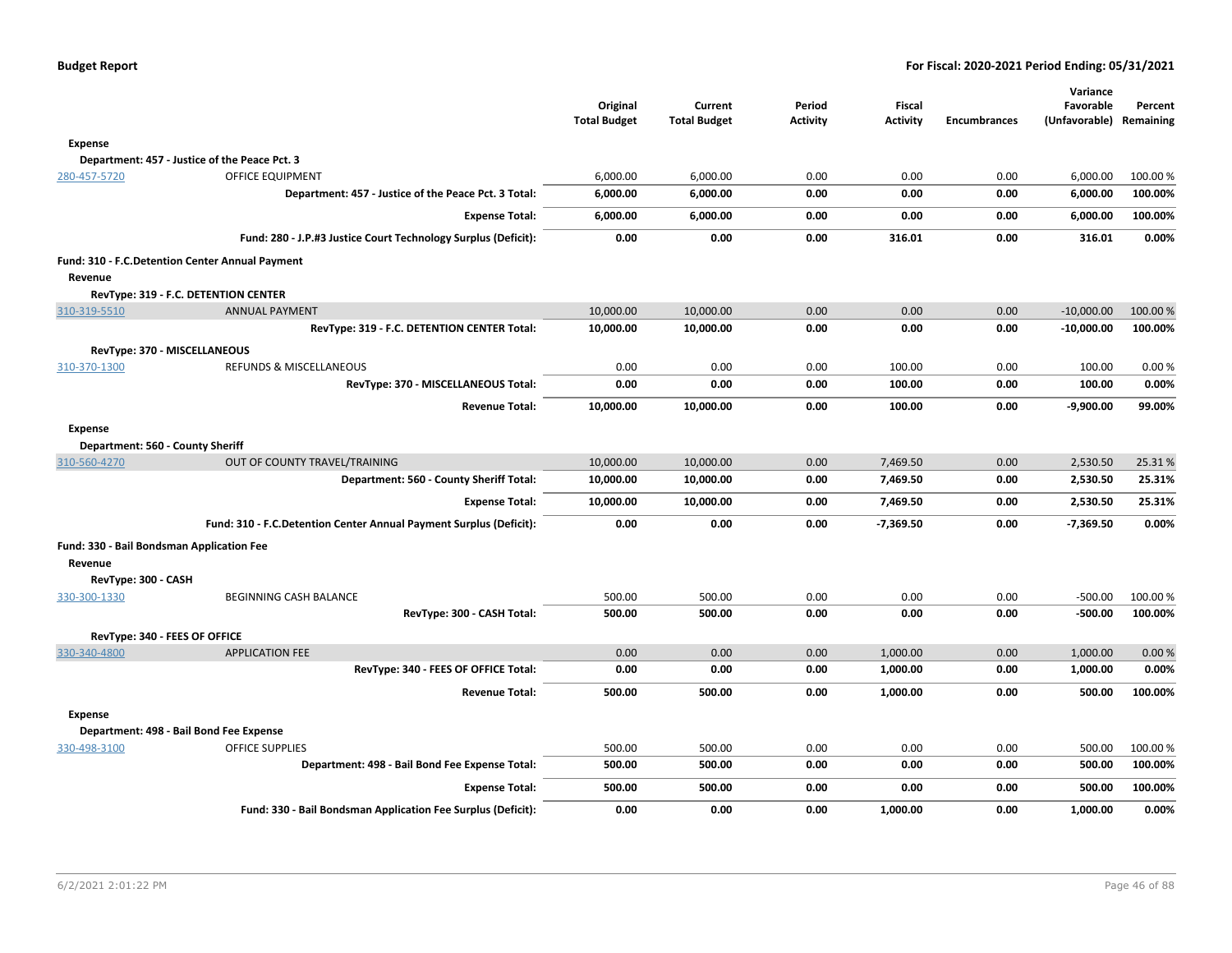|                                     |                                            | Original<br><b>Total Budget</b> | Current<br><b>Total Budget</b> | Period<br>Activity | <b>Fiscal</b><br><b>Activity</b> | <b>Encumbrances</b> | Variance<br>Favorable<br>(Unfavorable) Remaining | Percent  |
|-------------------------------------|--------------------------------------------|---------------------------------|--------------------------------|--------------------|----------------------------------|---------------------|--------------------------------------------------|----------|
| Fund: 350 - Law Library             |                                            |                                 |                                |                    |                                  |                     |                                                  |          |
| Revenue                             |                                            |                                 |                                |                    |                                  |                     |                                                  |          |
| RevType: 340 - FEES OF OFFICE       |                                            |                                 |                                |                    |                                  |                     |                                                  |          |
| 350-340-4030                        | <b>COUNTY CLERK FEES</b>                   | 5,000.00                        | 5,000.00                       | 0.00               | 1,155.00                         | 0.00                | $-3,845.00$                                      | 76.90%   |
| 350-340-4500                        | <b>DISTRICT CLERK FEES</b>                 | 10,000.00                       | 10,000.00                      | 5,065.37           | 8,084.80                         | 0.00                | $-1,915.20$                                      | 19.15 %  |
|                                     | RevType: 340 - FEES OF OFFICE Total:       | 15,000.00                       | 15,000.00                      | 5,065.37           | 9,239.80                         | 0.00                | $-5,760.20$                                      | 38.40%   |
|                                     | RevType: 360 - INTEREST EARNINGS           |                                 |                                |                    |                                  |                     |                                                  |          |
| 350-360-1000                        | <b>INTEREST EARNINGS</b>                   | 50.00                           | 50.00                          | 0.00               | 0.00                             | 0.00                | $-50.00$                                         | 100.00 % |
|                                     | RevType: 360 - INTEREST EARNINGS Total:    | 50.00                           | 50.00                          | 0.00               | 0.00                             | 0.00                | $-50.00$                                         | 100.00%  |
|                                     |                                            |                                 |                                |                    |                                  |                     |                                                  |          |
|                                     | <b>Revenue Total:</b>                      | 15,050.00                       | 15,050.00                      | 5,065.37           | 9,239.80                         | 0.00                | $-5,810.20$                                      | 38.61%   |
| <b>Expense</b>                      |                                            |                                 |                                |                    |                                  |                     |                                                  |          |
| Department: 451 - Law Library       |                                            |                                 |                                |                    |                                  |                     |                                                  |          |
| 350-451-3100                        | <b>OFFICE SUPPLIES</b>                     | 500.00                          | 500.00                         | 0.00               | 0.00                             | 0.00                | 500.00                                           | 100.00 % |
| 350-451-4530                        | <b>R&amp;M COMPUTER</b>                    | 1,000.00                        | 1,000.00                       | 0.00               | 0.00                             | 0.00                | 1,000.00                                         | 100.00%  |
| 350-451-5740                        | <b>TECHNOLOGY</b>                          | 13,000.00                       | 13,000.00                      | 0.00               | 0.00                             | 0.00                | 13,000.00                                        | 100.00%  |
| 350-451-5900                        | <b>LAW BOOKS</b>                           | 550.00                          | 550.00                         | 0.00               | 0.00                             | 0.00                | 550.00                                           | 100.00 % |
|                                     | Department: 451 - Law Library Total:       | 15,050.00                       | 15,050.00                      | 0.00               | 0.00                             | 0.00                | 15,050.00                                        | 100.00%  |
|                                     | <b>Expense Total:</b>                      | 15,050.00                       | 15,050.00                      | 0.00               | 0.00                             | 0.00                | 15,050.00                                        | 100.00%  |
|                                     | Fund: 350 - Law Library Surplus (Deficit): | 0.00                            | 0.00                           | 5,065.37           | 9,239.80                         | 0.00                | 9,239.80                                         | 0.00%    |
| Fund: 360 - D. A. Fee               |                                            |                                 |                                |                    |                                  |                     |                                                  |          |
| Revenue                             |                                            |                                 |                                |                    |                                  |                     |                                                  |          |
| RevType: 340 - FEES OF OFFICE       |                                            |                                 |                                |                    |                                  |                     |                                                  |          |
| 360-340-4750                        | <b>DISTRICT ATTORNEY FEES</b>              | 2,000.00                        | 2,000.00                       | 178.00             | 351.28                           | 0.00                | $-1,648.72$                                      | 82.44 %  |
|                                     | RevType: 340 - FEES OF OFFICE Total:       | 2,000.00                        | 2,000.00                       | 178.00             | 351.28                           | 0.00                | $-1,648.72$                                      | 82.44%   |
|                                     | RevType: 352 - FINES & FORFEITURES         |                                 |                                |                    |                                  |                     |                                                  |          |
| 360-352-2000                        | <b>CONTRABAND FORFEITURE</b>               | 0.00                            | 0.00                           | 2,020.00           | 25,491.51                        | 0.00                | 25,491.51                                        | 0.00%    |
|                                     | RevType: 352 - FINES & FORFEITURES Total:  | 0.00                            | 0.00                           | 2,020.00           | 25,491.51                        | 0.00                | 25,491.51                                        | 0.00%    |
|                                     | RevType: 360 - INTEREST EARNINGS           |                                 |                                |                    |                                  |                     |                                                  |          |
| 360-360-1000                        | INTEREST EARNINGS-D.A. FEE                 | 0.00                            | 0.00                           | 0.00               | 2.15                             | 0.00                | 2.15                                             | 0.00%    |
|                                     | RevType: 360 - INTEREST EARNINGS Total:    | 0.00                            | 0.00                           | 0.00               | 2.15                             | 0.00                | 2.15                                             | 0.00%    |
| RevType: 370 - MISCELLANEOUS        |                                            |                                 |                                |                    |                                  |                     |                                                  |          |
| 360-370-1300                        | <b>REFUNDS &amp; MISCELLANEOUS</b>         | 1,000.00                        | 1,000.00                       | 48.86              | 692.48                           | 0.00                | $-307.52$                                        | 30.75 %  |
|                                     | RevType: 370 - MISCELLANEOUS Total:        | 1,000.00                        | 1,000.00                       | 48.86              | 692.48                           | 0.00                | $-307.52$                                        | 30.75%   |
|                                     |                                            |                                 |                                |                    |                                  |                     |                                                  |          |
|                                     | <b>Revenue Total:</b>                      | 3,000.00                        | 3,000.00                       | 2,246.86           | 26,537.42                        | 0.00                | 23,537.42                                        | 784.58%  |
| <b>Expense</b>                      |                                            |                                 |                                |                    |                                  |                     |                                                  |          |
| Department: 475 - District Attorney |                                            |                                 |                                |                    |                                  |                     |                                                  |          |
| 360-475-4900                        | <b>MISCELLANEOUS</b>                       | 3,000.00                        | 3,000.00                       | 200.00             | 1,719.20                         | 0.00                | 1,280.80                                         | 42.69%   |
|                                     | Department: 475 - District Attorney Total: | 3,000.00                        | 3,000.00                       | 200.00             | 1,719.20                         | 0.00                | 1,280.80                                         | 42.69%   |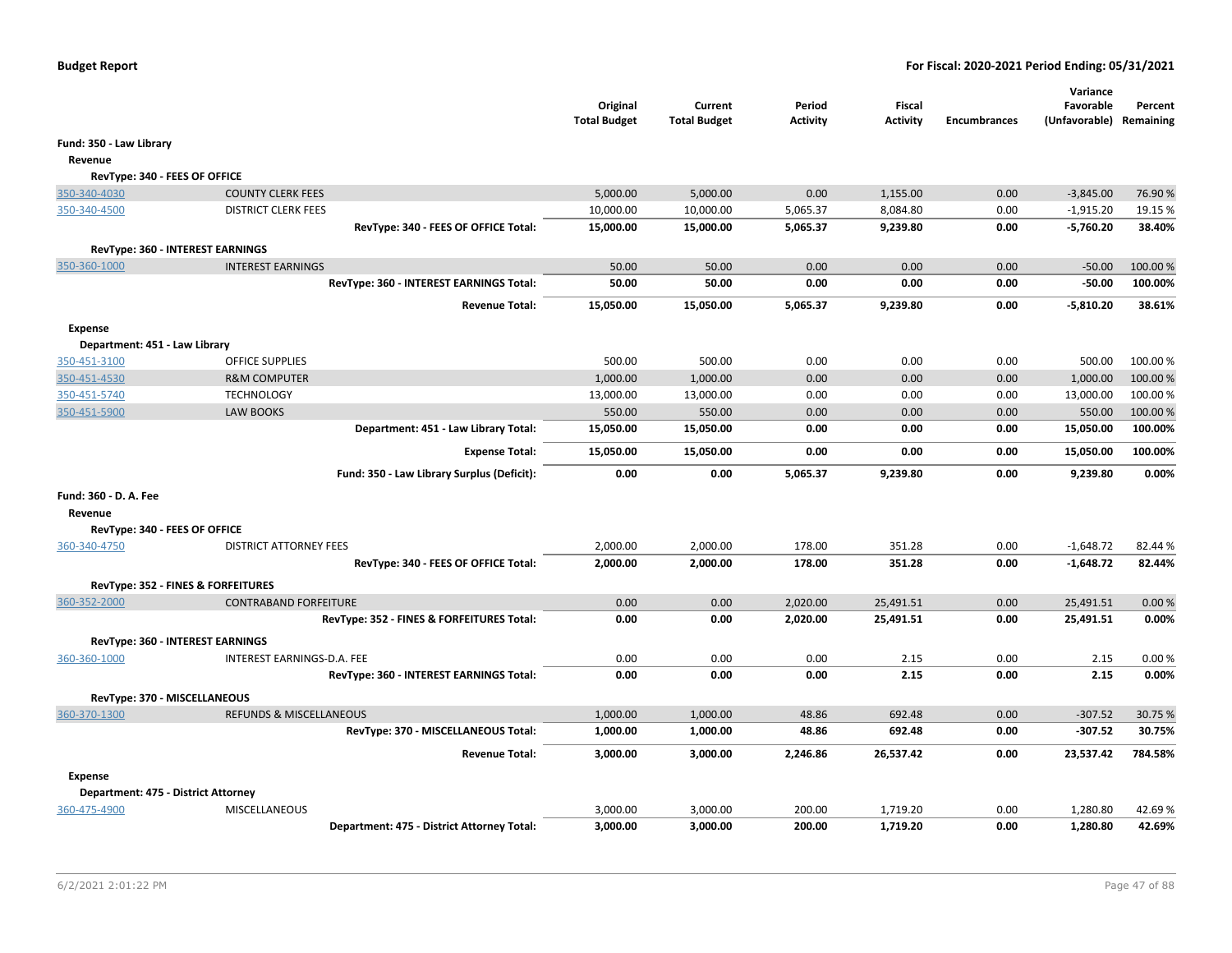|                                       |                                          | Original<br><b>Total Budget</b> | Current<br><b>Total Budget</b> | Period<br><b>Activity</b> | Fiscal<br><b>Activity</b> | <b>Encumbrances</b> | Variance<br>Favorable<br>(Unfavorable) Remaining | Percent  |
|---------------------------------------|------------------------------------------|---------------------------------|--------------------------------|---------------------------|---------------------------|---------------------|--------------------------------------------------|----------|
| Department: 477 - DA Seizure          |                                          |                                 |                                |                           |                           |                     |                                                  |          |
| 360-477-1012                          | <b>SALARY SUPPLEMENT</b>                 | 0.00                            | 0.00                           | 948.32                    | 8,534.88                  | 0.00                | $-8,534.88$                                      | 0.00%    |
| 360-477-2010                          | SOCIAL SECURITY TAXES                    | 0.00                            | 0.00                           | 54.36                     | 493.91                    | 0.00                | $-493.91$                                        | 0.00%    |
| 360-477-2020                          | <b>GROUP HEALTH INSURANCE</b>            | 0.00                            | 0.00                           | 148.18                    | 1,185.60                  | 0.00                | $-1,185.60$                                      | 0.00%    |
| 360-477-2030                          | RETIREMENT                               | 0.00                            | 0.00                           | 112.48                    | 1,007.28                  | 0.00                | $-1,007.28$                                      | 0.00%    |
| 360-477-2040                          | <b>WORKERS COMPENSATION</b>              | 0.00                            | 0.00                           | 0.00                      | 3.41                      | 0.00                | $-3.41$                                          | 0.00 %   |
| 360-477-2050                          | <b>MEDICARE TAX</b>                      | 0.00                            | 0.00                           | 12.72                     | 115.58                    | 0.00                | $-115.58$                                        | 0.00%    |
| 360-477-4900                          | <b>MISCELLANEOUS</b>                     | 0.00                            | 0.00                           | 0.00                      | 500.00                    | 0.00                | $-500.00$                                        | 0.00%    |
|                                       | Department: 477 - DA Seizure Total:      | 0.00                            | 0.00                           | 1,276.06                  | 11,840.66                 | 0.00                | $-11,840.66$                                     | 0.00%    |
|                                       | <b>Expense Total:</b>                    | 3,000.00                        | 3,000.00                       | 1,476.06                  | 13,559.86                 | 0.00                | $-10,559.86$                                     | -352.00% |
|                                       | Fund: 360 - D. A. Fee Surplus (Deficit): | 0.00                            | 0.00                           | 770.80                    | 12,977.56                 | 0.00                | 12,977.56                                        | 0.00%    |
| <b>Fund: 361 - Contraband Seizure</b> |                                          |                                 |                                |                           |                           |                     |                                                  |          |
| Revenue                               |                                          |                                 |                                |                           |                           |                     |                                                  |          |
|                                       | RevType: 360 - INTEREST EARNINGS         |                                 |                                |                           |                           |                     |                                                  |          |
| 361-360-1000                          | <b>INTEREST EARNINGS</b>                 | 0.00                            | 0.00                           | 0.00                      | 1.28                      | 0.00                | 1.28                                             | 0.00%    |
|                                       | RevType: 360 - INTEREST EARNINGS Total:  | 0.00                            | 0.00                           | 0.00                      | 1.28                      | 0.00                | 1.28                                             | 0.00%    |
|                                       | <b>Revenue Total:</b>                    | 0.00                            | 0.00                           | 0.00                      | 1.28                      | 0.00                | 1.28                                             | 0.00%    |
|                                       | Fund: 361 - Contraband Seizure Total:    | 0.00                            | 0.00                           | 0.00                      | 1.28                      | 0.00                | 1.28                                             | 0.00%    |
| Fund: 362 - Investigator/LEOSE        |                                          |                                 |                                |                           |                           |                     |                                                  |          |
| Revenue                               |                                          |                                 |                                |                           |                           |                     |                                                  |          |
| RevType: 330 - GRANTS                 |                                          |                                 |                                |                           |                           |                     |                                                  |          |
| 362-330-4750                          | <b>INVESTIGATOR/LEOSE GRANT</b>          | 0.00                            | 0.00                           | 0.00                      | 642.52                    | 0.00                | 642.52                                           | 0.00%    |
|                                       | RevType: 330 - GRANTS Total:             | 0.00                            | 0.00                           | 0.00                      | 642.52                    | 0.00                | 642.52                                           | 0.00%    |
|                                       | <b>Revenue Total:</b>                    | 0.00                            | 0.00                           | 0.00                      | 642.52                    | 0.00                | 642.52                                           | 0.00%    |
|                                       | Fund: 362 - Investigator/LEOSE Total:    | 0.00                            | 0.00                           | 0.00                      | 642.52                    | 0.00                | 642.52                                           | 0.00%    |
| Fund: 380 - IHC Co-Op Gin             |                                          |                                 |                                |                           |                           |                     |                                                  |          |
| Revenue                               |                                          |                                 |                                |                           |                           |                     |                                                  |          |
|                                       | RevType: 360 - INTEREST EARNINGS         |                                 |                                |                           |                           |                     |                                                  |          |
| 380-360-1000                          | <b>INTEREST EARNINGS</b>                 | 0.00                            | 0.00                           | 0.00                      | 8.17                      | 0.00                | 8.17                                             | 0.00%    |
|                                       | RevType: 360 - INTEREST EARNINGS Total:  | 0.00                            | 0.00                           | 0.00                      | 8.17                      | 0.00                | 8.17                                             | 0.00%    |
|                                       | <b>Revenue Total:</b>                    | 0.00                            | 0.00                           | 0.00                      | 8.17                      | 0.00                | 8.17                                             | 0.00%    |
|                                       | Fund: 380 - IHC Co-Op Gin Total:         | 0.00                            | 0.00                           | 0.00                      | 8.17                      | 0.00                | 8.17                                             | 0.00%    |
| Fund: 381 - IHC Bonnie Ruth Cooper    |                                          |                                 |                                |                           |                           |                     |                                                  |          |
| Revenue                               |                                          |                                 |                                |                           |                           |                     |                                                  |          |
|                                       | RevType: 360 - INTEREST EARNINGS         |                                 |                                |                           |                           |                     |                                                  |          |
| 381-360-1000                          | <b>INTEREST EARNINGS</b>                 | 0.00                            | 0.00                           | 0.00                      | 2.46                      | 0.00                | 2.46                                             | 0.00%    |
|                                       | RevType: 360 - INTEREST EARNINGS Total:  | 0.00                            | 0.00                           | 0.00                      | 2.46                      | 0.00                | 2.46                                             | 0.00%    |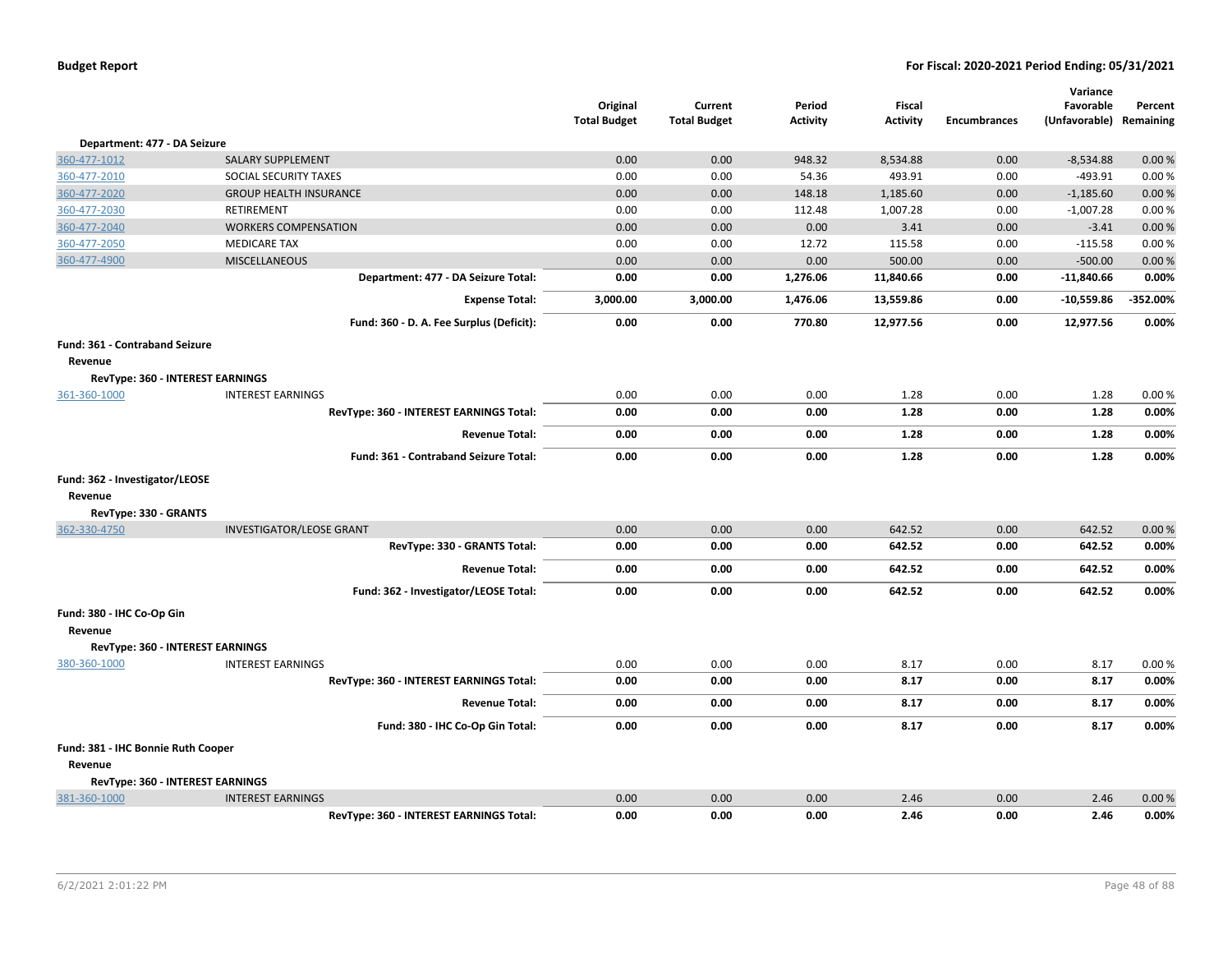| <b>Budget Report</b> |  |
|----------------------|--|
|----------------------|--|

|                                                                                            |                     |                                                       | <b>Total Budget</b> | Original | Current<br><b>Total Budget</b> | Period<br><b>Activity</b> | Fiscal<br><b>Activity</b> | <b>Encumbrances</b> | Variance<br>Favorable<br>(Unfavorable) | Percent<br>Remaining |
|--------------------------------------------------------------------------------------------|---------------------|-------------------------------------------------------|---------------------|----------|--------------------------------|---------------------------|---------------------------|---------------------|----------------------------------------|----------------------|
| RevType: 370 - MISCELLANEOUS                                                               |                     |                                                       |                     |          |                                |                           |                           |                     |                                        |                      |
| 381-370-1500                                                                               |                     | <b>BONNIE RUTH COOPER TRUST</b>                       |                     | 0.00     | 0.00                           | 0.00                      | 1,186.56                  | 0.00                | 1,186.56                               | 0.00%                |
|                                                                                            |                     | RevType: 370 - MISCELLANEOUS Total:                   |                     | 0.00     | 0.00                           | 0.00                      | 1,186.56                  | 0.00                | 1,186.56                               | 0.00%                |
|                                                                                            |                     | <b>Revenue Total:</b>                                 |                     | 0.00     | 0.00                           | 0.00                      | 1,189.02                  | 0.00                | 1,189.02                               | 0.00%                |
| Expense                                                                                    |                     |                                                       |                     |          |                                |                           |                           |                     |                                        |                      |
| Department: 645 - Indigent Health Care                                                     |                     |                                                       |                     |          |                                |                           |                           |                     |                                        |                      |
| 381-645-4110                                                                               |                     | PHYSICIAN, NON-EMERGENCY                              |                     | 0.00     | 0.00                           | 6.42                      | 811.35                    | 0.00                | $-811.35$                              | 0.00%                |
| 381-645-4130                                                                               | HOSPITAL-INPATIENT  |                                                       |                     | 0.00     | 0.00                           | 3,210.75                  | 3,210.75                  | 0.00                | $-3,210.75$                            | 0.00%                |
| 381-645-4140                                                                               | HOSPITAL-OUTPATIENT |                                                       |                     | 0.00     | 0.00                           | 2,684.10                  | 2,684.10                  | 0.00                | $-2,684.10$                            | 0.00%                |
| 381-645-4150                                                                               | LABORATORY/X-RAY    |                                                       |                     | 0.00     | 0.00                           | 0.00                      | 67.89                     | 0.00                | $-67.89$                               | 0.00%                |
|                                                                                            |                     | Department: 645 - Indigent Health Care Total:         |                     | 0.00     | 0.00                           | 5,901.27                  | 6,774.09                  | 0.00                | $-6,774.09$                            | 0.00%                |
|                                                                                            |                     | <b>Expense Total:</b>                                 |                     | 0.00     | 0.00                           | 5,901.27                  | 6,774.09                  | 0.00                | $-6,774.09$                            | 0.00%                |
|                                                                                            |                     | Fund: 381 - IHC Bonnie Ruth Cooper Surplus (Deficit): |                     | 0.00     | 0.00                           | $-5,901.27$               | $-5,585.07$               | 0.00                | $-5,585.07$                            | 0.00%                |
| Fund: 412 - Safe Room Reimbursement Prog.<br><b>Expense</b><br>Department: 408 - Safe Room |                     |                                                       |                     |          |                                |                           |                           |                     |                                        |                      |
| 412-408-4540                                                                               | <b>R&amp;M AUTO</b> |                                                       |                     | 0.00     | 0.00                           | 0.00                      | 7,833.60                  | 0.00                | $-7,833.60$                            | 0.00%                |
|                                                                                            |                     | Department: 408 - Safe Room Total:                    |                     | 0.00     | 0.00                           | 0.00                      | 7,833.60                  | 0.00                | $-7,833.60$                            | 0.00%                |
| Department: 418 - FEMA 3554                                                                |                     |                                                       |                     |          |                                |                           |                           |                     |                                        |                      |
| 412-418-3100                                                                               | <b>SUPPLIES</b>     |                                                       |                     | 0.00     | 0.00                           | 0.00                      | 454.48                    | 0.00                | $-454.48$                              | 0.00%                |
|                                                                                            |                     | Department: 418 - FEMA 3554 Total:                    |                     | 0.00     | 0.00                           | 0.00                      | 454.48                    | 0.00                | -454.48                                | 0.00%                |
|                                                                                            |                     | <b>Expense Total:</b>                                 |                     | 0.00     | 0.00                           | 0.00                      | 8,288.08                  | 0.00                | $-8,288.08$                            | 0.00%                |
|                                                                                            |                     | Fund: 412 - Safe Room Reimbursement Prog. Total:      |                     | 0.00     | 0.00                           | 0.00                      | 8,288.08                  | 0.00                | $-8,288.08$                            | 0.00%                |
| Fund: 413 - CARES ACT-CORONAVIRUS RELIEF<br>Revenue<br>RevType: 330 - GRANTS               |                     |                                                       |                     |          |                                |                           |                           |                     |                                        |                      |
| 413-330-4770                                                                               |                     | <b>CORONAVIRUS RELIEF FUND</b>                        |                     | 0.00     | 751,476.00                     | 751,476.00                | 751,476.00                | 0.00                | 0.00                                   | 0.00%                |
| <b>Budget Adjustments</b>                                                                  |                     |                                                       |                     |          |                                |                           |                           |                     |                                        |                      |
| <b>Number</b>                                                                              | Date                | Description                                           | Adjustment          |          |                                |                           |                           |                     |                                        |                      |
| BA0000066                                                                                  | 05/12/2021          | Coronavirus Relief Fund TDEM 2020                     | $-751,476.00$       |          |                                |                           |                           |                     |                                        |                      |
|                                                                                            |                     | RevType: 330 - GRANTS Total:                          |                     | 0.00     | 751,476.00                     | 751,476.00                | 751,476.00                | 0.00                | 0.00                                   | 0.00%                |
|                                                                                            |                     | <b>Revenue Total:</b>                                 |                     | 0.00     | 751,476.00                     | 751,476.00                | 751,476.00                | 0.00                | 0.00                                   | 0.00%                |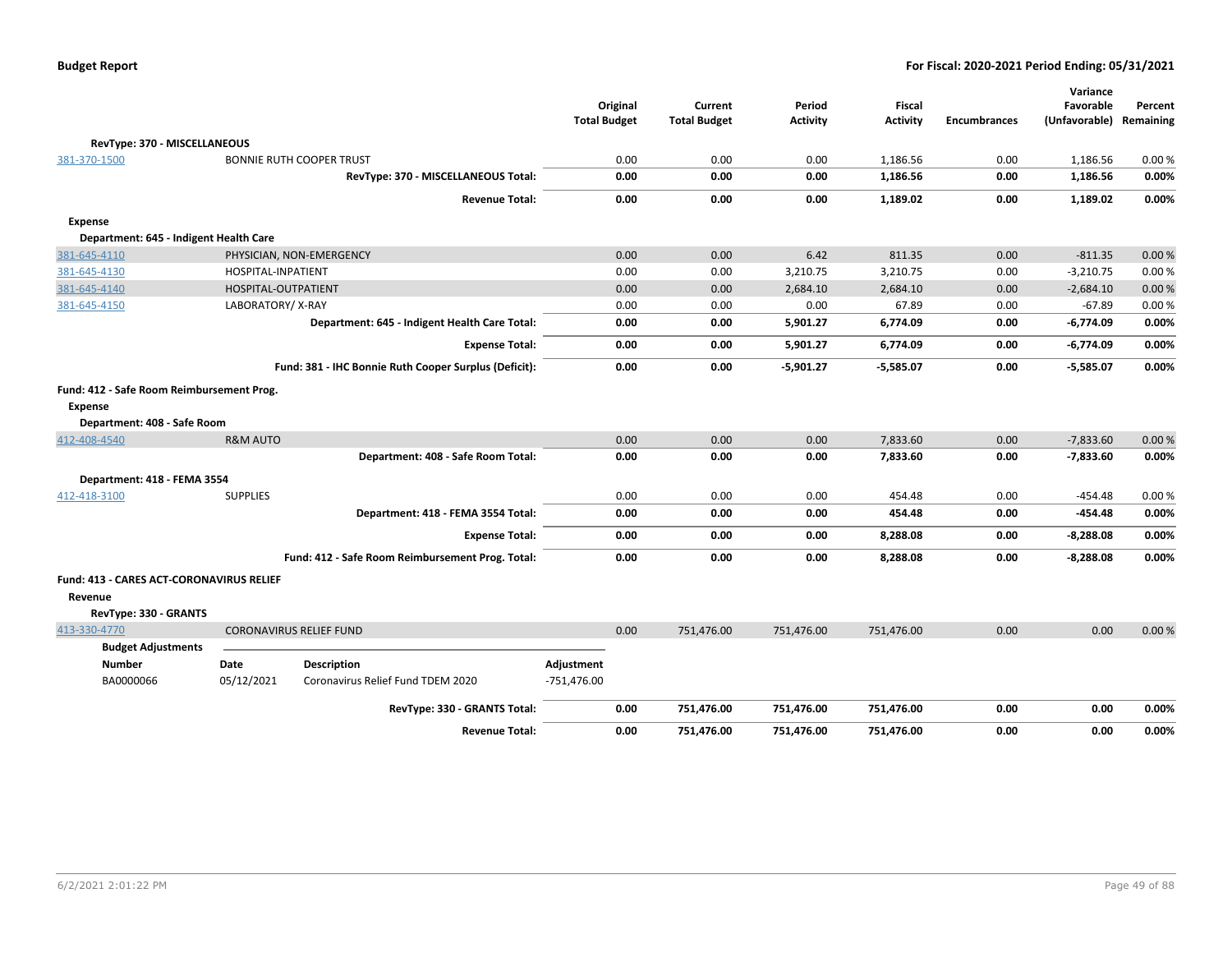|                                                |                          |                                                             | <b>Total Budget</b>   | Original | Current<br><b>Total Budget</b> | Period<br><b>Activity</b> | <b>Fiscal</b><br><b>Activity</b> | <b>Encumbrances</b> | Variance<br>Favorable<br>(Unfavorable) | Percent<br>Remaining |
|------------------------------------------------|--------------------------|-------------------------------------------------------------|-----------------------|----------|--------------------------------|---------------------------|----------------------------------|---------------------|----------------------------------------|----------------------|
| Expense                                        |                          |                                                             |                       |          |                                |                           |                                  |                     |                                        |                      |
| Department: 413 - CARES Act                    |                          |                                                             |                       |          |                                |                           |                                  |                     |                                        |                      |
| 413-413-1040                                   | <b>SALARIES DEPUTIES</b> |                                                             |                       | 0.00     | 751,476.00                     | 0.00                      | 0.00                             | 0.00                | 751,476.00                             | 100.00 %             |
| <b>Budget Adjustments</b>                      |                          |                                                             |                       |          |                                |                           |                                  |                     |                                        |                      |
| <b>Number</b>                                  | Date                     | <b>Description</b>                                          | Adjustment            |          |                                |                           |                                  |                     |                                        |                      |
| BA0000066                                      | 05/12/2021               | Coronavirus Relief Fund TDEM 2020                           | 751,476.00            |          |                                |                           |                                  |                     |                                        |                      |
| 413-413-2251                                   | <b>JANITOR TRAVEL</b>    |                                                             |                       | 0.00     | 0.00                           | 0.00                      | 52.73                            | 0.00                | $-52.73$                               | 0.00%                |
| 413-413-3100                                   | <b>OFFICE SUPPLIES</b>   |                                                             |                       | 0.00     | 0.00                           | 0.00                      | 497.60                           | 0.00                | $-497.60$                              | 0.00%                |
| 413-413-3110                                   | <b>POSTAGE</b>           |                                                             |                       | 0.00     | 0.00                           | 0.00                      | 569.50                           | 0.00                | $-569.50$                              | 0.00%                |
| 413-413-3970                                   | SANITIZING SUPPLIES      |                                                             |                       | 0.00     | 0.00                           | 0.00                      | 20,023.45                        | 0.00                | $-20,023.45$                           | 0.00%                |
| 413-413-3980                                   |                          | PERSONAL PROTECTIVE EQUIPMENT                               |                       | 0.00     | 0.00                           | 0.00                      | 7,675.67                         | 4,114.00            | $-11,789.67$                           | 0.00%                |
| 413-413-3981                                   | PUBLIC HEALTH EXPENSES   |                                                             |                       | 0.00     | 0.00                           | 0.00                      | 10,024.95                        | 0.00                | $-10,024.95$                           | 0.00%                |
| 413-413-3990                                   | OFFICE PROTECTION        |                                                             |                       | 0.00     | 0.00                           | 0.00                      | 21,441.86                        | 1,105.92            | $-22,547.78$                           | 0.00%                |
| 413-413-4420                                   |                          | OTHER PROFESSIONAL SERVICES                                 |                       | 0.00     | 0.00                           | 40.44                     | 2,604.14                         | 0.00                | $-2,604.14$                            | 0.00%                |
| 413-413-5720                                   | <b>OFFICE EQUIPMENT</b>  |                                                             |                       | 0.00     | 0.00                           | 0.00                      | 24,097.89                        | 0.00                | $-24,097.89$                           | 0.00%                |
| 413-413-5740                                   | <b>TECHNOLOGY</b>        |                                                             |                       | 0.00     | 0.00                           | 433.60                    | 433.60                           | 0.00                | $-433.60$                              | 0.00%                |
|                                                |                          | Department: 413 - CARES Act Total:                          |                       | 0.00     | 751,476.00                     | 474.04                    | 87,421.39                        | 5,219.92            | 658,834.69                             | 87.67%               |
| Department: 417 - COVID-19 Vaccine Call Center |                          |                                                             |                       |          |                                |                           |                                  |                     |                                        |                      |
| 413-417-1070                                   | SALARY PART-TIME TEMP    |                                                             |                       | 0.00     | 0.00                           | 0.00                      | 18,726.00                        | 0.00                | $-18,726.00$                           | 0.00%                |
| 413-417-2010                                   | SOCIAL SECURITY TAXES    |                                                             |                       | 0.00     | 0.00                           | 0.00                      | 1,161.06                         | 0.00                | $-1,161.06$                            | 0.00%                |
| 413-417-2050                                   | <b>MEDICARE TAX</b>      |                                                             |                       | 0.00     | 0.00                           | 0.00                      | 271.57                           | 0.00                | $-271.57$                              | 0.00 %               |
|                                                |                          | Department: 417 - COVID-19 Vaccine Call Center Total:       |                       | 0.00     | 0.00                           | 0.00                      | 20,158.63                        | 0.00                | $-20,158.63$                           | 0.00%                |
|                                                |                          |                                                             | <b>Expense Total:</b> | 0.00     | 751,476.00                     | 474.04                    | 107,580.02                       | 5,219.92            | 638,676.06                             | 84.99%               |
|                                                |                          | Fund: 413 - CARES ACT-CORONAVIRUS RELIEF Surplus (Deficit): |                       | 0.00     | 0.00                           | 751,001.96                | 643,895.98                       | $-5,219.92$         | 638,676.06                             | 0.00%                |
| Fund: 414 - OOG COVID #4145401                 |                          |                                                             |                       |          |                                |                           |                                  |                     |                                        |                      |
| Revenue                                        |                          |                                                             |                       |          |                                |                           |                                  |                     |                                        |                      |
| RevType: 330 - GRANTS                          |                          |                                                             |                       |          |                                |                           |                                  |                     |                                        |                      |
| 414-330-4772                                   |                          | <b>OOG CORONAVIRUS GRANT</b>                                |                       | 0.00     | 0.00                           | 0.00                      | 33,139.40                        | 0.00                | 33,139.40                              | 0.00%                |
|                                                |                          | RevType: 330 - GRANTS Total:                                |                       | 0.00     | 0.00                           | 0.00                      | 33,139.40                        | 0.00                | 33,139.40                              | 0.00%                |
|                                                |                          |                                                             | <b>Revenue Total:</b> | 0.00     | 0.00                           | 0.00                      | 33,139.40                        | 0.00                | 33,139.40                              | 0.00%                |
| <b>Expense</b>                                 |                          |                                                             |                       |          |                                |                           |                                  |                     |                                        |                      |
| Department: 416 - OOG COVID                    |                          |                                                             |                       |          |                                |                           |                                  |                     |                                        |                      |
| 414-416-3970                                   | SANITIZING SUPPLIES      |                                                             |                       | 0.00     | 0.00                           | 0.00                      | 689.03                           | 0.00                | $-689.03$                              | 0.00%                |
| 414-416-3980                                   |                          | PERSONAL PROTECTIVE EQUIPMENT                               |                       | 0.00     | 0.00                           | 3,035.36                  | 4,081.46                         | 0.00                | $-4,081.46$                            | 0.00%                |
| 414-416-3990                                   | OFFICE PROTECTION        |                                                             |                       | 0.00     | 0.00                           | 0.00                      | 1,200.00                         | 0.00                | $-1,200.00$                            | 0.00%                |
| 414-416-4530                                   | <b>COMPUTER SOFTWARE</b> |                                                             |                       | 0.00     | 0.00                           | 69.34                     | 1,276.15                         | 0.00                | $-1,276.15$                            | 0.00%                |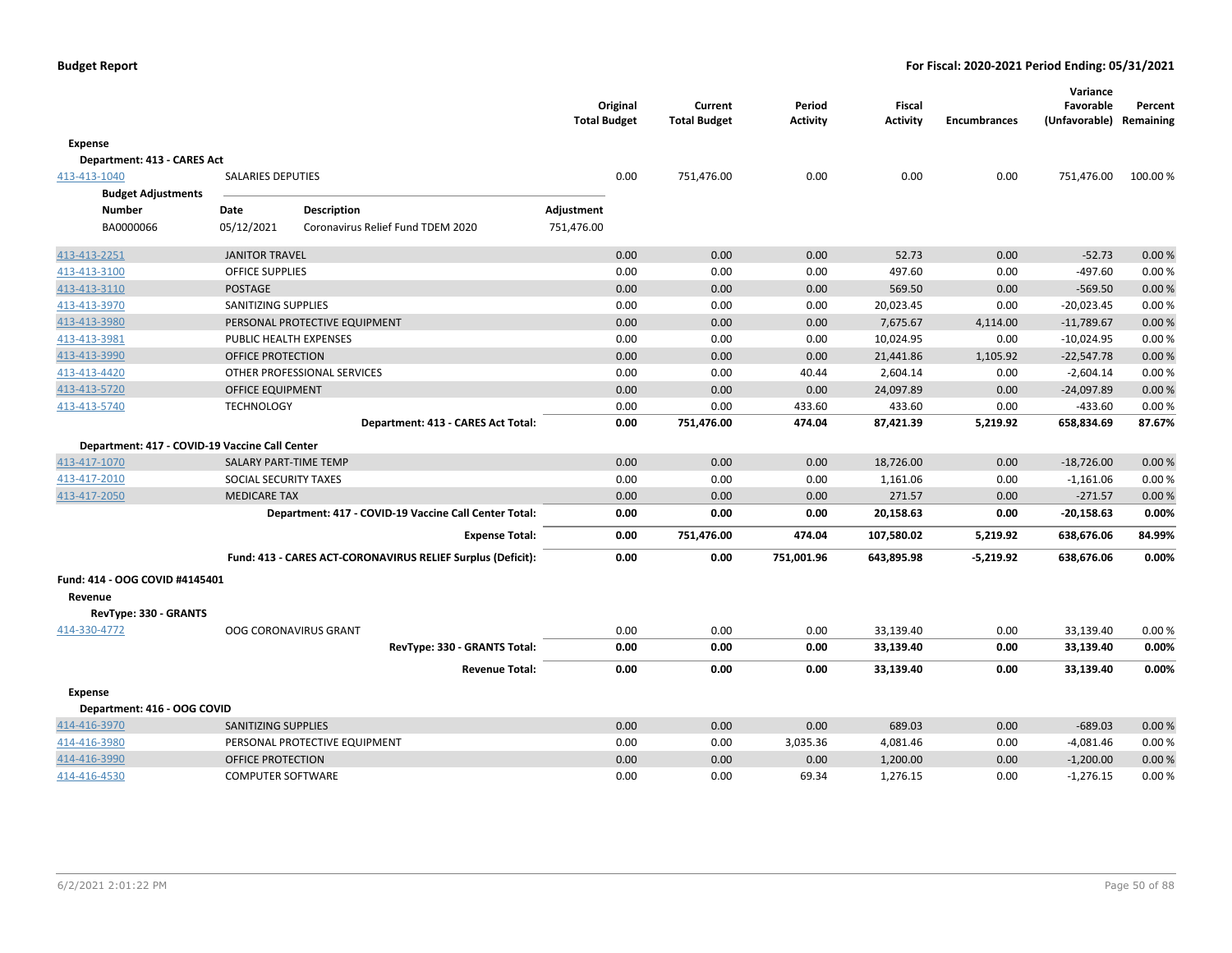|                                                        |                                                     | Original<br><b>Total Budget</b> | Current<br><b>Total Budget</b> | Period<br><b>Activity</b> | <b>Fiscal</b><br><b>Activity</b> | <b>Encumbrances</b> | Variance<br>Favorable<br>(Unfavorable) Remaining | Percent  |
|--------------------------------------------------------|-----------------------------------------------------|---------------------------------|--------------------------------|---------------------------|----------------------------------|---------------------|--------------------------------------------------|----------|
| 414-416-5740                                           | <b>TECHNOLOGY</b>                                   | 0.00                            | 0.00                           | 13,706.88                 | 39,282.84                        | 0.00                | $-39,282.84$                                     | 0.00%    |
|                                                        | Department: 416 - OOG COVID Total:                  | 0.00                            | 0.00                           | 16,811.58                 | 46,529.48                        | 0.00                | $-46,529.48$                                     | 0.00%    |
|                                                        | <b>Expense Total:</b>                               | 0.00                            | 0.00                           | 16,811.58                 | 46,529.48                        | 0.00                | -46,529.48                                       | 0.00%    |
|                                                        | Fund: 414 - OOG COVID #4145401 Surplus (Deficit):   | 0.00                            | 0.00                           | $-16,811.58$              | $-13,390.08$                     | 0.00                | $-13,390.08$                                     | 0.00%    |
| Fund: 415 - American Recovery Program Grant<br>Revenue |                                                     |                                 |                                |                           |                                  |                     |                                                  |          |
| RevType: 330 - GRANTS                                  |                                                     |                                 |                                |                           |                                  |                     |                                                  |          |
| 415-330-4775                                           | <b>ARP Grant</b>                                    | 0.00                            | 0.00                           | 3,449,089.00              | 3,449,089.00                     | 0.00                | 3,449,089.00                                     | 0.00%    |
|                                                        | RevType: 330 - GRANTS Total:                        | 0.00                            | 0.00                           | 3,449,089.00              | 3,449,089.00                     | 0.00                | 3,449,089.00                                     | 0.00%    |
|                                                        | <b>Revenue Total:</b>                               | 0.00                            | 0.00                           | 3,449,089.00              | 3,449,089.00                     | 0.00                | 3,449,089.00                                     | 0.00%    |
|                                                        | Fund: 415 - American Recovery Program Grant Total:  | 0.00                            | 0.00                           | 3,449,089.00              | 3,449,089.00                     | 0.00                | 3,449,089.00                                     | 0.00%    |
| Fund: 560 - Sheriff Forfeiture                         |                                                     |                                 |                                |                           |                                  |                     |                                                  |          |
| Revenue                                                |                                                     |                                 |                                |                           |                                  |                     |                                                  |          |
| RevType: 300 - CASH                                    |                                                     |                                 |                                |                           |                                  |                     |                                                  |          |
| 560-300-1560                                           | <b>BEGINNING CASH BALANCE</b>                       | 25,000.00                       | 25,000.00                      | 0.00                      | 0.00                             | 0.00                | $-25,000.00$                                     | 100.00 % |
|                                                        | RevType: 300 - CASH Total:                          | 25,000.00                       | 25,000.00                      | 0.00                      | 0.00                             | 0.00                | $-25,000.00$                                     | 100.00%  |
|                                                        | <b>RevType: 352 - FINES &amp; FORFEITURES</b>       |                                 |                                |                           |                                  |                     |                                                  |          |
| 560-352-2000                                           | <b>CONTRABAND FORFEITURE</b>                        | 0.00                            | 0.00                           | 4,040.00                  | 67,796.58                        | 0.00                | 67,796.58                                        | 0.00%    |
|                                                        | RevType: 352 - FINES & FORFEITURES Total:           | 0.00                            | 0.00                           | 4,040.00                  | 67,796.58                        | 0.00                | 67,796.58                                        | 0.00%    |
|                                                        | RevType: 355 - FEDERAL FORFEITURE FUNDS 2018        |                                 |                                |                           |                                  |                     |                                                  |          |
| 560-355-5600                                           | <b>FEDERAL FORFEITURE FUNDS</b>                     | 0.00                            | 0.00                           | 0.00                      | 1,586.65                         | 0.00                | 1,586.65                                         | 0.00%    |
|                                                        | RevType: 355 - FEDERAL FORFEITURE FUNDS 2018 Total: | 0.00                            | 0.00                           | 0.00                      | 1,586.65                         | 0.00                | 1,586.65                                         | 0.00%    |
|                                                        | <b>RevType: 360 - INTEREST EARNINGS</b>             |                                 |                                |                           |                                  |                     |                                                  |          |
| 560-360-1000                                           | INTEREST EARNINGS-SO FORFEITURE                     | 0.00                            | 0.00                           | 0.00                      | 3.99                             | 0.00                | 3.99                                             | 0.00%    |
|                                                        | RevType: 360 - INTEREST EARNINGS Total:             | 0.00                            | 0.00                           | 0.00                      | 3.99                             | 0.00                | 3.99                                             | 0.00%    |
|                                                        | <b>Revenue Total:</b>                               | 25,000.00                       | 25,000.00                      | 4,040.00                  | 69,387.22                        | 0.00                | 44,387.22                                        | 177.55%  |
| <b>Expense</b>                                         |                                                     |                                 |                                |                           |                                  |                     |                                                  |          |
| Department: 560 - County Sheriff                       |                                                     |                                 |                                |                           |                                  |                     |                                                  |          |
| 560-560-1501                                           | <b>SIGN ON BONUS</b>                                | 0.00                            | 0.00                           | 1,000.00                  | 1,000.00                         | 0.00                | $-1,000.00$                                      | 0.00%    |
| 560-560-4200                                           | <b>CELL PHONE</b>                                   | 0.00                            | 0.00                           | 30.26                     | 510.49                           | 0.00                | $-510.49$                                        | 0.00%    |
| 560-560-4420                                           | PROFESSIONAL SERVICES                               | 0.00                            | 0.00                           | 0.00                      | 750.00                           | 0.00                | $-750.00$                                        | 0.00%    |
| 560-560-4541                                           | AUTOMOBILE ACCESSORIES                              | 0.00                            | 0.00                           | 2,044.68                  | 2,044.68                         | 0.00                | $-2,044.68$                                      | 0.00%    |
| 560-560-4900                                           | <b>MISCELLANEOUS</b>                                | 25,000.00                       | 25,000.00                      | 0.00                      | 181.00                           | 0.00                | 24,819.00                                        | 99.28%   |
| 560-560-4950                                           | NARCOTICS AND/OR OTHER INVESTIGATIONS               | 0.00                            | 0.00                           | 0.00                      | 2,000.00                         | 0.00                | $-2,000.00$                                      | 0.00%    |
| 560-560-4951                                           | <b>CONTRABAND FORFEITURE DISBURSEMENT</b>           | 0.00                            | 0.00                           | 0.00                      | 8,246.67                         | 0.00                | $-8,246.67$                                      | 0.00%    |
| 560-560-5740                                           | <b>TECHNOLOGY</b>                                   | 0.00                            | 0.00                           | 0.00                      | 11,820.59                        | 0.00                | $-11,820.59$                                     | 0.00%    |
| 560-560-5790                                           | <b>WEAPONS</b>                                      | 0.00                            | 0.00                           | 0.00                      | 1,775.00                         | 0.00                | $-1,775.00$                                      | 0.00%    |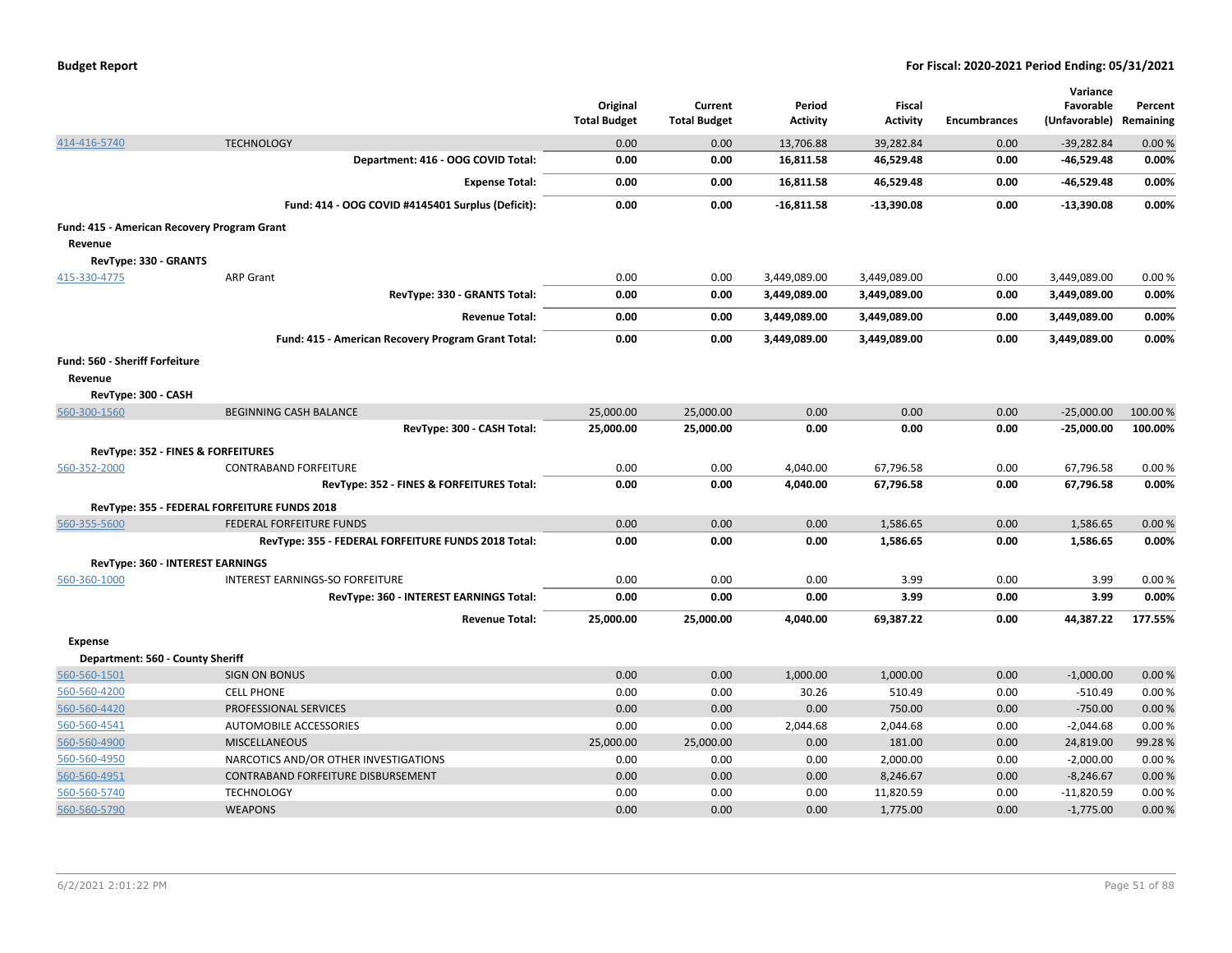|                |                                                                           | Original<br><b>Total Budget</b> | Current<br><b>Total Budget</b> | Period<br><b>Activity</b> | <b>Fiscal</b><br><b>Activity</b> | <b>Encumbrances</b> | Variance<br>Favorable<br>(Unfavorable) | Percent<br>Remaining |
|----------------|---------------------------------------------------------------------------|---------------------------------|--------------------------------|---------------------------|----------------------------------|---------------------|----------------------------------------|----------------------|
| 560-560-5800   | <b>INVESTIGATIVE EQUIPMENT</b>                                            | 0.00                            | 0.00                           | 0.00                      | 5,888.00                         | 0.00                | $-5,888.00$                            | 0.00%                |
|                | Department: 560 - County Sheriff Total:                                   | 25,000.00                       | 25,000.00                      | 3,074.94                  | 34,216.43                        | 0.00                | $-9,216.43$                            | $-36.87%$            |
|                | Department: 561 - Federal Forfeiture                                      |                                 |                                |                           |                                  |                     |                                        |                      |
| 560-561-3200   | <b>WEAPON SUPPLIES</b>                                                    | 0.00                            | 0.00                           | 0.00                      | 2.385.00                         | 0.00                | $-2,385.00$                            | 0.00%                |
| 560-561-5730   | TELEPHONE/RADIO EQUIPMENT                                                 | 0.00                            | 0.00                           | 0.00                      | 4,202.93                         | 0.00                | $-4,202.93$                            | 0.00%                |
| 560-561-5740   | <b>TECHNOLOGY</b>                                                         | 0.00                            | 0.00                           | 0.00                      | 2,056.52                         | 1,428.54            | $-3,485.06$                            | 0.00%                |
| 560-561-5750   | <b>AUTOMOBILES</b>                                                        | 0.00                            | 0.00                           | 0.00                      | 9,170.00                         | 0.00                | $-9,170.00$                            | 0.00%                |
| 560-561-5790   | <b>WEAPONS</b>                                                            | 0.00                            | 0.00                           | 0.00                      | 25,208.00                        | 25,208.00           | $-50,416.00$                           | 0.00%                |
|                | Department: 561 - Federal Forfeiture Total:                               | 0.00                            | 0.00                           | 0.00                      | 43,022.45                        | 26,636.54           | -69,658.99                             | 0.00%                |
|                | <b>Expense Total:</b>                                                     | 25,000.00                       | 25,000.00                      | 3,074.94                  | 77,238.88                        | 26,636.54           | -78,875.42                             | $-315.50%$           |
|                | Fund: 560 - Sheriff Forfeiture Surplus (Deficit):                         | 0.00                            | 0.00                           | 965.06                    | $-7,851.66$                      | $-26,636.54$        | -34,488.20                             | 0.00%                |
|                | <b>Fund: 561 - Law Enforcement Education Sheriff's Office</b>             |                                 |                                |                           |                                  |                     |                                        |                      |
| Revenue        |                                                                           |                                 |                                |                           |                                  |                     |                                        |                      |
|                | <b>RevType: 360 - INTEREST EARNINGS</b>                                   |                                 |                                |                           |                                  |                     |                                        |                      |
| 561-360-1000   | <b>INTEREST EARNINGS</b>                                                  | 0.00                            | 0.00                           | 0.00                      | 0.04                             | 0.00                | 0.04                                   | 0.00%                |
|                | RevType: 360 - INTEREST EARNINGS Total:                                   | 0.00                            | 0.00                           | 0.00                      | 0.04                             | 0.00                | 0.04                                   | 0.00%                |
|                | RevType: 370 - MISCELLANEOUS                                              |                                 |                                |                           |                                  |                     |                                        |                      |
| 561-370-1600   | PEACE OFFICE ALLOCATION                                                   | 1,800.00                        | 1,800.00                       | 0.00                      | 1,972.51                         | 0.00                | 172.51                                 | 109.58%              |
|                | RevType: 370 - MISCELLANEOUS Total:                                       | 1,800.00                        | 1,800.00                       | 0.00                      | 1,972.51                         | 0.00                | 172.51                                 | 9.58%                |
|                | <b>Revenue Total:</b>                                                     | 1,800.00                        | 1,800.00                       | 0.00                      | 1,972.55                         | 0.00                | 172.55                                 | 9.59%                |
| <b>Expense</b> |                                                                           |                                 |                                |                           |                                  |                     |                                        |                      |
|                | Department: 560 - County Sheriff                                          |                                 |                                |                           |                                  |                     |                                        |                      |
| 561-560-4270   | OUT OF COUNTY TRAVEL/TRAINING                                             | 1,800.00                        | 1,800.00                       | 500.00                    | 988.00                           | 0.00                | 812.00                                 | 45.11%               |
|                | Department: 560 - County Sheriff Total:                                   | 1,800.00                        | 1,800.00                       | 500.00                    | 988.00                           | 0.00                | 812.00                                 | 45.11%               |
|                | <b>Expense Total:</b>                                                     | 1,800.00                        | 1,800.00                       | 500.00                    | 988.00                           | 0.00                | 812.00                                 | 45.11%               |
|                | Fund: 561 - Law Enforcement Education Sheriff's Office Surplus (Deficit): | 0.00                            | 0.00                           | $-500.00$                 | 984.55                           | 0.00                | 984.55                                 | 0.00%                |
| Revenue        | Fund: 562 - Bois D'Arc Lake Reservoir (SO)                                |                                 |                                |                           |                                  |                     |                                        |                      |
|                | RevType: 319 - F.C. DETENTION CENTER                                      |                                 |                                |                           |                                  |                     |                                        |                      |
| 562-319-1840   | PERSONNEL INCOME YEAR 2                                                   | 108,852.00                      | 108,852.00                     | 0.00                      | 121,500.00                       | 0.00                | 12,648.00                              | 111.62 %             |
| 562-319-1860   | VEHICLE OR SPEC EQUIP INC YEAR 2                                          | 256,000.00                      | 256,000.00                     | 0.00                      | 276,000.00                       | 0.00                | 20,000.00                              | 107.81%              |
| 562-319-2500   | DRUG SCREENING/PSYCHOLOGICAL INC YEAR 2                                   | 600.00                          | 600.00                         | 0.00                      | 0.00                             | 0.00                | $-600.00$                              | 100.00 %             |
| 562-319-3950   | UNIFORMS INCOME YEAR 2                                                    | 2,048.00                        | 2,048.00                       | 0.00                      | 0.00                             | 0.00                | $-2,048.00$                            | 100.00%              |
| 562-319-4270   | <b>TRAINING INCOME YEAR 2</b>                                             | 10,000.00                       | 10,000.00                      | 0.00                      | 0.00                             | 0.00                | $-10,000.00$                           | 100.00 %             |
| 562-319-4540   | R&M EQUIPMENT INCOME YEAR 2                                               | 20,000.00                       | 20,000.00                      | 0.00                      | 0.00                             | 0.00                | $-20,000.00$                           | 100.00 %             |
|                | RevType: 319 - F.C. DETENTION CENTER Total:                               | 397,500.00                      | 397,500.00                     | 0.00                      | 397.500.00                       | 0.00                | 0.00                                   | 0.00%                |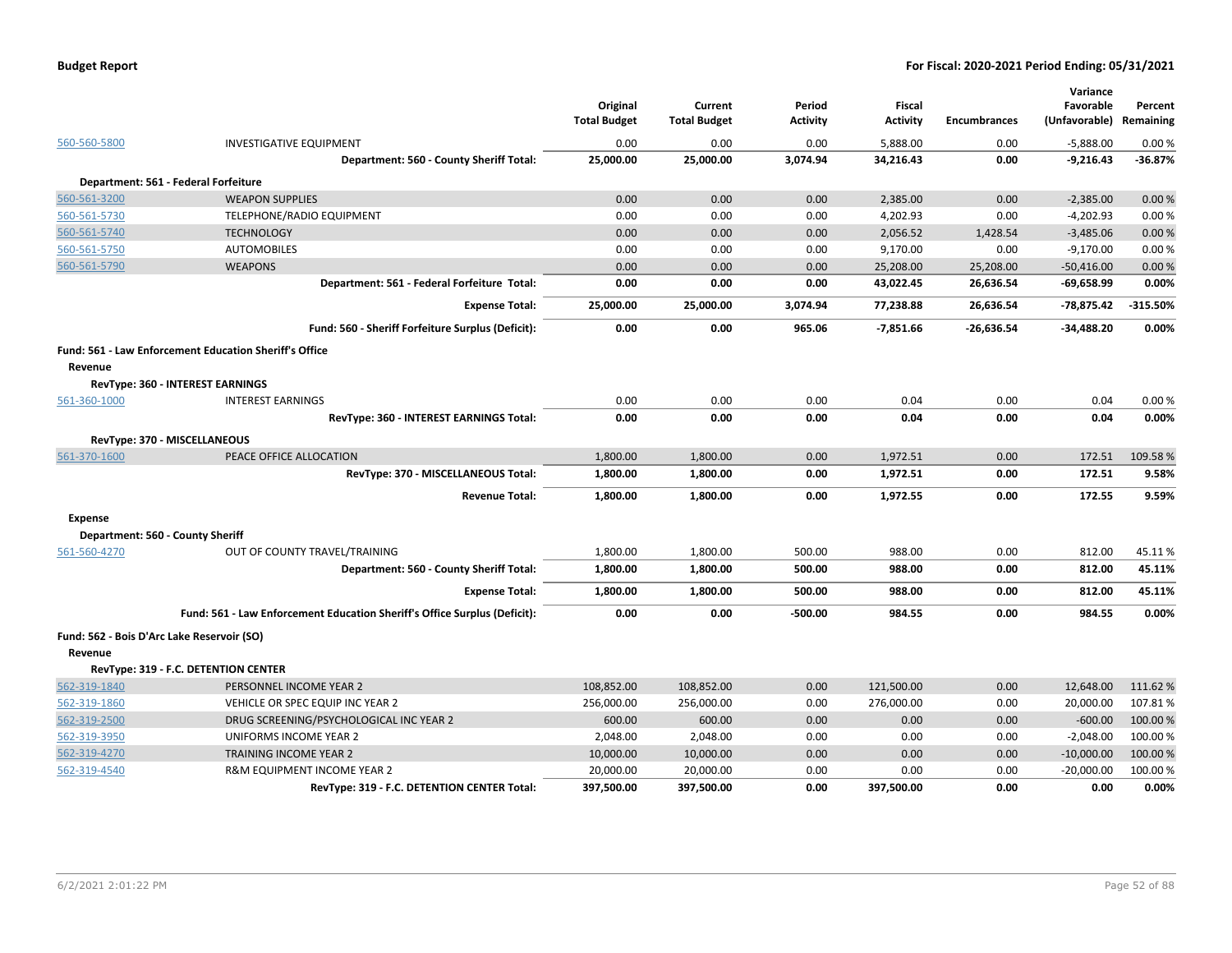|                                        |                                                               | Original<br><b>Total Budget</b> | Current<br><b>Total Budget</b> | Period<br><b>Activity</b> | Fiscal<br><b>Activity</b> | <b>Encumbrances</b> | Variance<br>Favorable<br>(Unfavorable) | Percent<br>Remaining |
|----------------------------------------|---------------------------------------------------------------|---------------------------------|--------------------------------|---------------------------|---------------------------|---------------------|----------------------------------------|----------------------|
| RevType: 370 - MISCELLANEOUS           |                                                               |                                 |                                |                           |                           |                     |                                        |                      |
| 562-370-1840                           | <b>LOCAL FUNDING</b>                                          | 36,287.76                       | 36,287.76                      | 0.00                      | 36,287.76                 | 0.00                | 0.00                                   | 0.00%                |
|                                        | RevType: 370 - MISCELLANEOUS Total:                           | 36,287.76                       | 36,287.76                      | 0.00                      | 36,287.76                 | 0.00                | 0.00                                   | 0.00%                |
|                                        | <b>Revenue Total:</b>                                         | 433,787.76                      | 433,787.76                     | 0.00                      | 433,787.76                | 0.00                | 0.00                                   | 0.00%                |
| <b>Expense</b>                         |                                                               |                                 |                                |                           |                           |                     |                                        |                      |
| Department: 560 - County Sheriff       |                                                               |                                 |                                |                           |                           |                     |                                        |                      |
| 562-560-1040                           | <b>SALARIES DEPUTIES</b>                                      | 80,910.38                       | 80,910.38                      | 6,067.78                  | 54,913.07                 | 0.00                | 25,997.31                              | 32.13 %              |
| 562-560-2010                           | SOCIAL SECURITY TAXES                                         | 5,678.72                        | 5,678.72                       | 361.88                    | 2,217.45                  | 0.00                | 3,461.27                               | 60.95%               |
| 562-560-2020                           | <b>GROUP HEALTH INSURANCE</b>                                 | 24,413.28                       | 24,413.28                      | 1,963.46                  | 17,950.90                 | 0.00                | 6,462.38                               | 26.47%               |
| 562-560-2030                           | <b>RETIREMENT</b>                                             | 10,542.27                       | 10,542.27                      | 719.62                    | 6,497.56                  | 0.00                | 4,044.71                               | 38.37 %              |
| 562-560-2040                           | <b>WORKERS COMPENSATION</b>                                   | 2,015.03                        | 2,015.03                       | 0.00                      | 639.09                    | 0.00                | 1,375.94                               | 68.28%               |
| 562-560-2050                           | <b>MEDICARE TAX</b>                                           | 1,328.08                        | 1,328.08                       | 84.64                     | 1,946.73                  | 0.00                | $-618.65$                              | $-46.58%$            |
| 562-560-2500                           | <b>EMPLOYEE PHYSICALS</b>                                     | 600.00                          | 600.00                         | 0.00                      | 0.00                      | 0.00                | 600.00                                 | 100.00 %             |
| 562-560-3950                           | UNIFORMS/OTHER                                                | 2,000.00                        | 2,000.00                       | 0.00                      | 0.00                      | 0.00                | 2,000.00                               | 100.00 %             |
| 562-560-4230                           | <b>CELL PHONE ALLOWANCE</b>                                   | 300.00                          | 300.00                         | 0.00                      | 0.00                      | 0.00                | 300.00                                 | 100.00 %             |
| 562-560-4270                           | OUT OF COUNTY TRAVEL/TRAINING                                 | 10,000.00                       | 10,000.00                      | 0.00                      | 0.00                      | 0.00                | 10,000.00                              | 100.00 %             |
| 562-560-4530                           | TYLER/CAD MAINTENANCE                                         | 20,000.00                       | 20,000.00                      | 0.00                      | 0.00                      | 0.00                | 20,000.00                              | 100.00 %             |
| 562-560-4540                           | R&M AUTO, BOATS, ATV                                          | 20,000.00                       | 20,000.00                      | 0.00                      | 0.00                      | 0.00                | 20,000.00                              | 100.00 %             |
| 562-560-5750                           | PURCHASE AUTOS, BOATS, ATV'S                                  | 256,000.00                      | 256,000.00                     | 0.00                      | 0.00                      | 0.00                | 256,000.00                             | 100.00%              |
|                                        | Department: 560 - County Sheriff Total:                       | 433,787.76                      | 433,787.76                     | 9,197.38                  | 84,164.80                 | 0.00                | 349,622.96                             | 80.60%               |
|                                        | <b>Expense Total:</b>                                         | 433,787.76                      | 433,787.76                     | 9,197.38                  | 84,164.80                 | 0.00                | 349,622.96                             | 80.60%               |
|                                        | Fund: 562 - Bois D'Arc Lake Reservoir (SO) Surplus (Deficit): | 0.00                            | 0.00                           | $-9,197.38$               | 349,622.96                | 0.00                | 349,622.96                             | 0.00%                |
| Fund: 590 - Specialty Court/Drug Court |                                                               |                                 |                                |                           |                           |                     |                                        |                      |
| Revenue                                |                                                               |                                 |                                |                           |                           |                     |                                        |                      |
| RevType: 370 - MISCELLANEOUS           |                                                               |                                 |                                |                           |                           |                     |                                        |                      |
| 590-370-4250                           | <b>DRUG COURT FEE</b>                                         | 4,000.00                        | 4,000.00                       | 871.52                    | 1,383.45                  | 0.00                | $-2,616.55$                            | 65.41%               |
| 590-370-4260                           | <b>SPECIALTY COURT</b>                                        | 0.00                            | 0.00                           | 90.11                     | 245.81                    | 0.00                | 245.81                                 | 0.00%                |
|                                        | RevType: 370 - MISCELLANEOUS Total:                           | 4,000.00                        | 4,000.00                       | 961.63                    | 1,629.26                  | 0.00                | $-2,370.74$                            | 59.27%               |
|                                        | <b>Revenue Total:</b>                                         | 4,000.00                        | 4,000.00                       | 961.63                    | 1,629.26                  | 0.00                | $-2,370.74$                            | 59.27%               |
| <b>Expense</b>                         |                                                               |                                 |                                |                           |                           |                     |                                        |                      |
|                                        | <b>Department: 436 - Specialty Court Expenses</b>             |                                 |                                |                           |                           |                     |                                        |                      |
| 590-436-4370                           | ATTORNEY FEES DRUG COURT                                      | 3,400.00                        | 3,400.00                       | 0.00                      | 1,347.25                  | 0.00                | 2,052.75                               | 60.38%               |
| 590-436-4420                           | PROFESSIONAL SERVICES                                         | 600.00                          | 600.00                         | 0.00                      | 0.00                      | 0.00                | 600.00                                 | 100.00 %             |
|                                        | Department: 436 - Specialty Court Expenses Total:             | 4,000.00                        | 4,000.00                       | 0.00                      | 1,347.25                  | 0.00                | 2,652.75                               | 66.32%               |
|                                        | <b>Expense Total:</b>                                         | 4,000.00                        | 4,000.00                       | 0.00                      | 1,347.25                  | 0.00                | 2,652.75                               | 66.32%               |
|                                        | Fund: 590 - Specialty Court/Drug Court Surplus (Deficit):     | 0.00                            | 0.00                           | 961.63                    | 282.01                    | 0.00                | 282.01                                 | 0.00%                |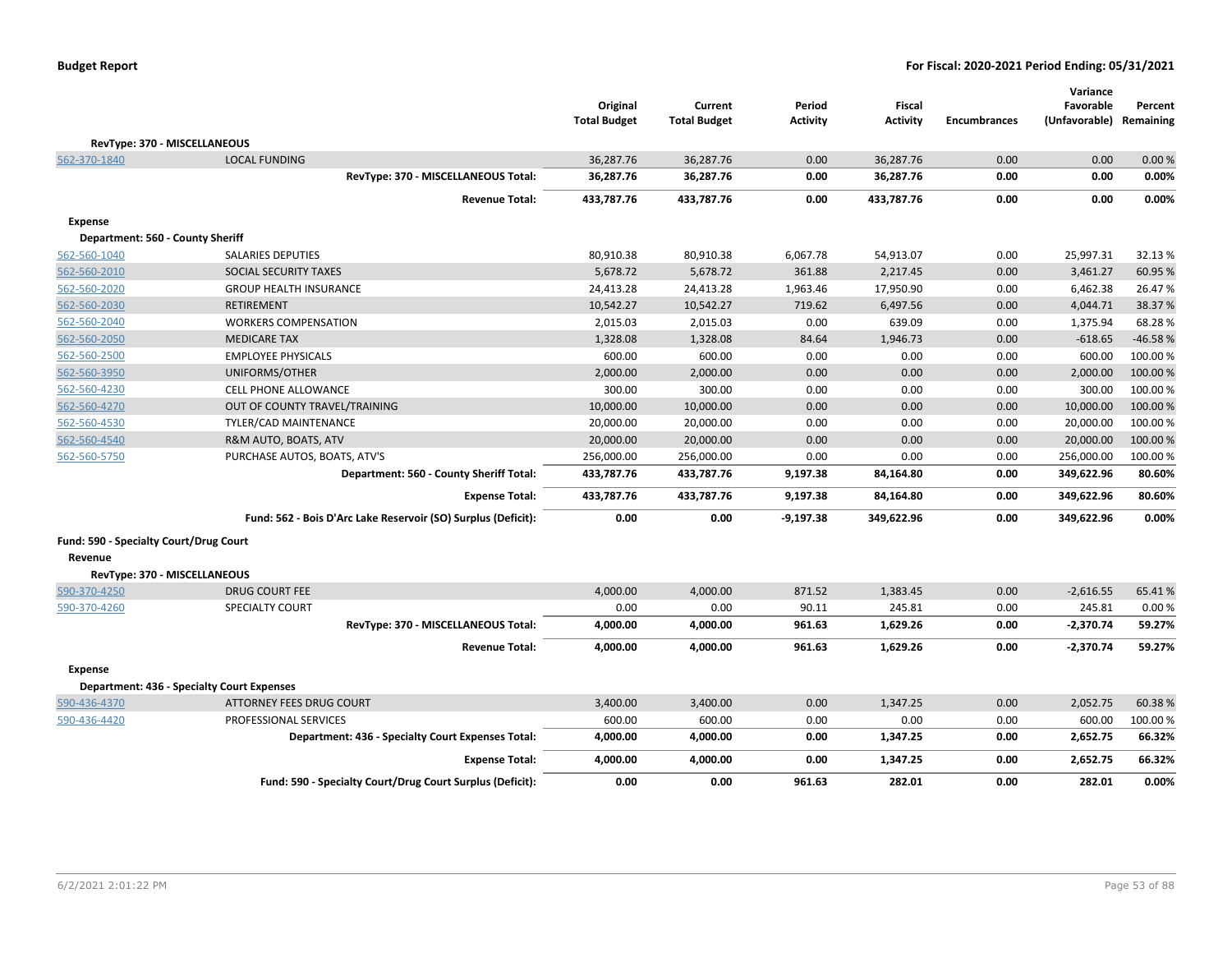|                                |                                                                       | Original<br><b>Total Budget</b> | Current<br><b>Total Budget</b> | Period<br><b>Activity</b> | <b>Fiscal</b><br><b>Activity</b> | <b>Encumbrances</b> | Variance<br>Favorable<br>(Unfavorable) Remaining | Percent           |
|--------------------------------|-----------------------------------------------------------------------|---------------------------------|--------------------------------|---------------------------|----------------------------------|---------------------|--------------------------------------------------|-------------------|
| Fund: 600 - Sinking            |                                                                       |                                 |                                |                           |                                  |                     |                                                  |                   |
| Revenue                        |                                                                       |                                 |                                |                           |                                  |                     |                                                  |                   |
|                                | RevType: 310 - PROPERTY TAXES                                         |                                 |                                |                           |                                  |                     |                                                  |                   |
| 600-310-1100                   | <b>CURRENT TAXES</b>                                                  | 1,118,142.73                    | 1,118,142.73                   | 14,386.74                 | 1,277,543.35                     | 0.00                | 159,400.62                                       | 114.26%           |
| 600-310-1200                   | <b>DELINQUENT TAXES</b>                                               | 0.00                            | 0.00                           | 8,591.06                  | 22,318.47                        | 0.00                | 22,318.47                                        | 0.00%             |
|                                | RevType: 310 - PROPERTY TAXES Total:                                  | 1,118,142.73                    | 1,118,142.73                   | 22,977.80                 | 1,299,861.82                     | 0.00                | 181,719.09                                       | 16.25%            |
| RevType: 318 - OTHER TAXES     |                                                                       |                                 |                                |                           |                                  |                     |                                                  |                   |
| 600-318-1200                   | PAY N LIEU TAX/GRASSLAND                                              | 900.00                          | 900.00                         | 0.00                      | 0.00                             | 0.00                | $-900.00$                                        | 100.00 %          |
| 600-318-1210                   | PAY N LIEU TAX/UPPER TRINITY                                          | 200.00                          | 200.00                         | 0.00                      | 489.60                           | 0.00                | 289.60                                           | 244.80%           |
|                                | RevType: 318 - OTHER TAXES Total:                                     | 1,100.00                        | 1,100.00                       | 0.00                      | 489.60                           | 0.00                | $-610.40$                                        | 55.49%            |
|                                | <b>Revenue Total:</b>                                                 | 1,119,242.73                    | 1,119,242.73                   | 22,977.80                 | 1,300,351.42                     | 0.00                | 181,108.69                                       | 16.18%            |
| <b>Expense</b>                 |                                                                       |                                 |                                |                           |                                  |                     |                                                  |                   |
| Department: 620 - Debt Service |                                                                       |                                 |                                |                           |                                  |                     |                                                  |                   |
| 600-620-3090                   | ANNUAL PAYING AGENT REGISTRAR FEES                                    | 586.48                          | 586.48                         | 200.00                    | 789.81                           | 0.00                | $-203.33$                                        | $-34.67%$         |
| 600-620-4010                   | <b>CONTINUING DISCLOSURE FEES</b>                                     | 2,250.00                        | 2,250.00                       | 2,250.00                  | 2,250.00                         | 0.00                | 0.00                                             | 0.00%             |
| 600-620-6270                   | PRINCIPAL, 2017 GO BONDS                                              | 175,000.00                      | 175,000.00                     | 0.00                      | 175,000.00                       | 0.00                | 0.00                                             | 0.00%             |
| 600-620-6300                   | PRINCIPAL, 2018 GO BONDS<br>Department: 620 - Debt Service Total:     | 160,000.00<br>337,836.48        | 160,000.00<br>337,836.48       | 160,000.00<br>162,450.00  | 160,000.00<br>338,039.81         | 0.00<br>0.00        | 0.00<br>$-203.33$                                | 0.00%<br>$-0.06%$ |
|                                |                                                                       |                                 |                                |                           |                                  |                     |                                                  |                   |
|                                | Department: 660 - Debt Service Interest                               |                                 |                                |                           |                                  |                     |                                                  |                   |
| 600-660-6670                   | INTEREST, 2017 GO BONDS                                               | 196,175.00                      | 196,175.00                     | 0.00                      | 99,837.50                        | 0.00                | 96,337.50                                        | 49.11%            |
| 600-660-6700                   | INTEREST, 2018 GO BONDS                                               | 236,500.00                      | 236,500.00                     | 118,250.00                | 236,500.00                       | 0.00                | 0.00                                             | 0.00%             |
| 600-660-6710                   | INTEREST, 2020 CO BONDS                                               | 348,731.25                      | 348,731.25                     | 0.00                      | 232,487.50                       | 0.00                | 116,243.75                                       | 33.33%            |
|                                | Department: 660 - Debt Service Interest Total:                        | 781,406.25                      | 781,406.25                     | 118,250.00                | 568,825.00                       | 0.00                | 212,581.25                                       | 27.20%            |
|                                | <b>Expense Total:</b>                                                 | 1,119,242.73                    | 1,119,242.73                   | 280,700.00                | 906,864.81                       | 0.00                | 212,377.92                                       | 18.98%            |
|                                | Fund: 600 - Sinking Surplus (Deficit):                                | 0.00                            | 0.00                           | $-257,722.20$             | 393,486.61                       | 0.00                | 393,486.61                                       | 0.00%             |
| Revenue                        | Fund: 630 - Law Enforcement Education Const. Pct.1                    |                                 |                                |                           |                                  |                     |                                                  |                   |
|                                | RevType: 370 - MISCELLANEOUS                                          |                                 |                                |                           |                                  |                     |                                                  |                   |
| 630-370-1600                   | PEACE OFFICER ALLOCATION                                              | 685.17                          | 685.17                         | 0.00                      | 642.52                           | 0.00                | -42.65                                           | 6.22 %            |
|                                | RevType: 370 - MISCELLANEOUS Total:                                   | 685.17                          | 685.17                         | 0.00                      | 642.52                           | 0.00                | $-42.65$                                         | 6.22%             |
|                                | <b>Revenue Total:</b>                                                 | 685.17                          | 685.17                         | 0.00                      | 642.52                           | 0.00                | -42.65                                           | 6.22%             |
| <b>Expense</b>                 |                                                                       |                                 |                                |                           |                                  |                     |                                                  |                   |
|                                | Department: 551 - Constable Pct.1                                     |                                 |                                |                           |                                  |                     |                                                  |                   |
| 630-551-4270                   | OUT OF COUNTY TRAVEL/TRAINING                                         | 685.17                          | 685.17                         | 0.00                      | 0.00                             | 0.00                | 685.17                                           | 100.00 %          |
|                                | Department: 551 - Constable Pct.1 Total:                              | 685.17                          | 685.17                         | 0.00                      | 0.00                             | 0.00                | 685.17                                           | 100.00%           |
|                                | <b>Expense Total:</b>                                                 | 685.17                          | 685.17                         | 0.00                      | 0.00                             | 0.00                | 685.17                                           | 100.00%           |
|                                | Fund: 630 - Law Enforcement Education Const. Pct.1 Surplus (Deficit): | 0.00                            | 0.00                           | 0.00                      | 642.52                           | 0.00                | 642.52                                           | 0.00%             |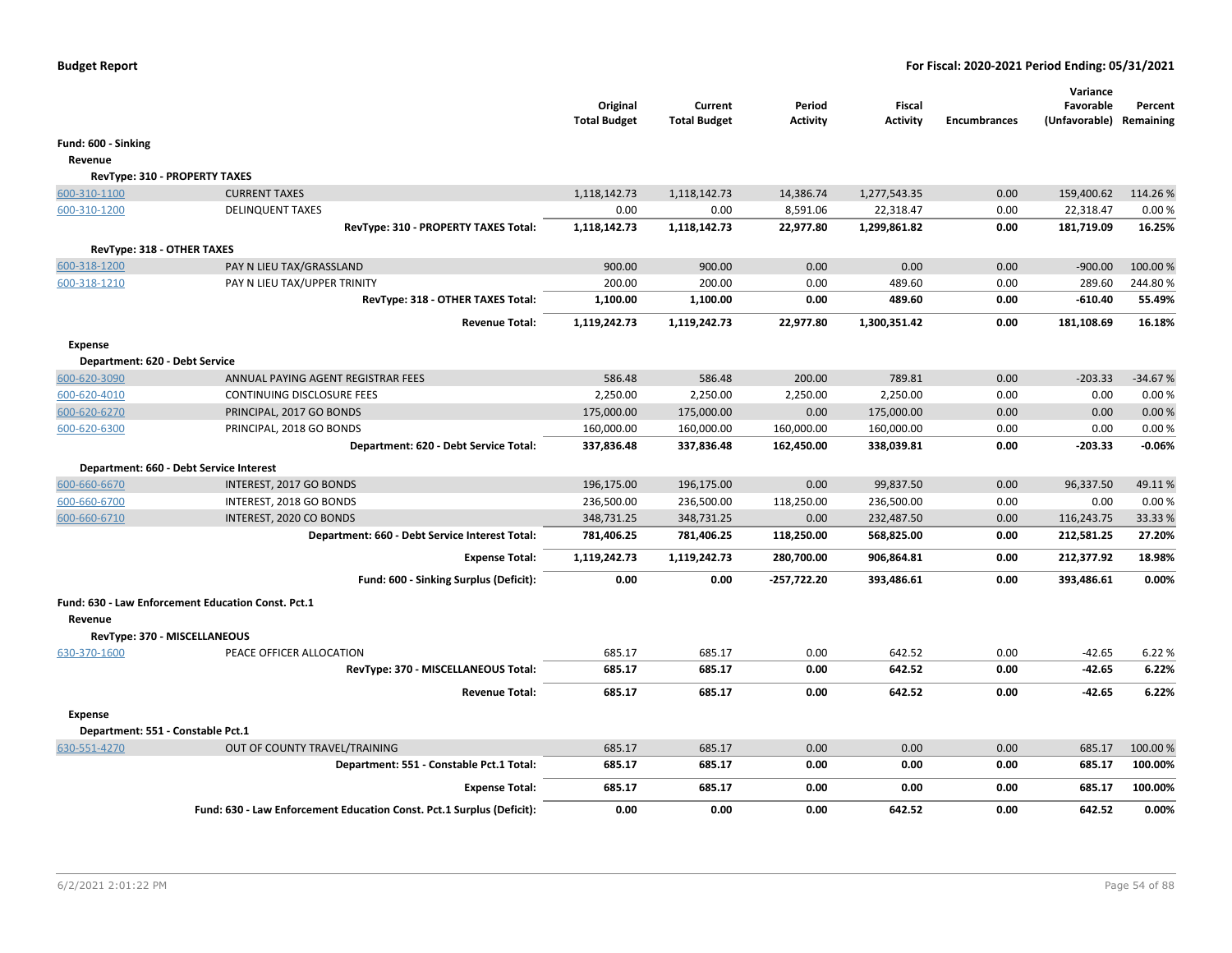|                                       |                                                                       | Original<br><b>Total Budget</b> | Current<br><b>Total Budget</b> | Period<br><b>Activity</b> | <b>Fiscal</b><br><b>Activity</b> | <b>Encumbrances</b> | Variance<br>Favorable<br>(Unfavorable) | Percent<br>Remaining |
|---------------------------------------|-----------------------------------------------------------------------|---------------------------------|--------------------------------|---------------------------|----------------------------------|---------------------|----------------------------------------|----------------------|
|                                       | Fund: 640 - Law Enforcement Education Const. Pct.2                    |                                 |                                |                           |                                  |                     |                                        |                      |
| Revenue                               |                                                                       |                                 |                                |                           |                                  |                     |                                        |                      |
|                                       | RevType: 370 - MISCELLANEOUS                                          |                                 |                                |                           |                                  |                     |                                        |                      |
| 640-370-1600                          | PEACE OFFICER ALLOCATION                                              | 685.17                          | 685.17                         | 0.00                      | 642.52                           | 0.00                | $-42.65$                               | 6.22 %               |
|                                       | RevType: 370 - MISCELLANEOUS Total:                                   | 685.17                          | 685.17                         | 0.00                      | 642.52                           | 0.00                | $-42.65$                               | 6.22%                |
|                                       | <b>Revenue Total:</b>                                                 | 685.17                          | 685.17                         | 0.00                      | 642.52                           | 0.00                | -42.65                                 | 6.22%                |
| <b>Expense</b>                        |                                                                       |                                 |                                |                           |                                  |                     |                                        |                      |
|                                       | Department: 552 - Constable Pct.2                                     |                                 |                                |                           |                                  |                     |                                        |                      |
| 640-552-4270                          | OUT OF COUNTY TRAVEL/TRAINING                                         | 685.17                          | 685.17                         | 0.00                      | 0.00                             | 0.00                | 685.17                                 | 100.00%              |
|                                       | Department: 552 - Constable Pct.2 Total:                              | 685.17                          | 685.17                         | 0.00                      | 0.00                             | 0.00                | 685.17                                 | 100.00%              |
|                                       | <b>Expense Total:</b>                                                 | 685.17                          | 685.17                         | 0.00                      | 0.00                             | 0.00                | 685.17                                 | 100.00%              |
|                                       | Fund: 640 - Law Enforcement Education Const. Pct.2 Surplus (Deficit): | 0.00                            | 0.00                           | 0.00                      | 642.52                           | 0.00                | 642.52                                 | 0.00%                |
|                                       | Fund: 650 - Law Enforcement Education Const. Pct.3                    |                                 |                                |                           |                                  |                     |                                        |                      |
| Revenue                               |                                                                       |                                 |                                |                           |                                  |                     |                                        |                      |
|                                       | RevType: 370 - MISCELLANEOUS                                          |                                 |                                |                           |                                  |                     |                                        |                      |
| 650-370-1600                          | PEACE OFFICER ALLOCATION                                              | 685.17                          | 685.17                         | 0.00                      | 642.52                           | 0.00                | $-42.65$                               | 6.22 %               |
|                                       | RevType: 370 - MISCELLANEOUS Total:                                   | 685.17                          | 685.17                         | 0.00                      | 642.52                           | 0.00                | $-42.65$                               | 6.22%                |
|                                       | <b>Revenue Total:</b>                                                 | 685.17                          | 685.17                         | 0.00                      | 642.52                           | 0.00                | $-42.65$                               | 6.22%                |
| <b>Expense</b>                        |                                                                       |                                 |                                |                           |                                  |                     |                                        |                      |
|                                       | Department: 553 - Constable Pct.3                                     |                                 |                                |                           |                                  |                     |                                        |                      |
| 650-553-4270                          | OUT OF COUNTY TRAVEL/TRAINING                                         | 685.17                          | 685.17                         | 0.00                      | 0.00                             | 0.00                | 685.17                                 | 100.00 %             |
|                                       | Department: 553 - Constable Pct.3 Total:                              | 685.17                          | 685.17                         | 0.00                      | 0.00                             | 0.00                | 685.17                                 | 100.00%              |
|                                       | <b>Expense Total:</b>                                                 | 685.17                          | 685.17                         | 0.00                      | 0.00                             | 0.00                | 685.17                                 | 100.00%              |
|                                       | Fund: 650 - Law Enforcement Education Const. Pct.3 Surplus (Deficit): | 0.00                            | 0.00                           | 0.00                      | 642.52                           | 0.00                | 642.52                                 | 0.00%                |
| Fund: 670 - Courthouse Restoration    |                                                                       |                                 |                                |                           |                                  |                     |                                        |                      |
| Revenue                               |                                                                       |                                 |                                |                           |                                  |                     |                                        |                      |
| RevType: 330 - GRANTS<br>670-330-5100 | <b>COURTHOUSE RESTORATION</b>                                         | 0.00                            | 0.00                           | 474,672.76                | 1,757,528.33                     | 0.00                | 1,757,528.33                           | 0.00%                |
|                                       | RevType: 330 - GRANTS Total:                                          | 0.00                            | 0.00                           | 474,672.76                | 1,757,528.33                     | 0.00                | 1,757,528.33                           | 0.00%                |
|                                       | <b>Revenue Total:</b>                                                 | 0.00                            | 0.00                           | 474,672.76                | 1,757,528.33                     | 0.00                | 1,757,528.33                           | 0.00%                |
|                                       | Fund: 670 - Courthouse Restoration Total:                             | 0.00                            | 0.00                           | 474,672.76                | 1,757,528.33                     | 0.00                | 1,757,528.33                           | 0.00%                |
|                                       | Fund: 680 - 2018 GO Bonds-Construction Fund FY2019                    |                                 |                                |                           |                                  |                     |                                        |                      |
| Revenue                               |                                                                       |                                 |                                |                           |                                  |                     |                                        |                      |
| RevType: 300 - CASH                   |                                                                       |                                 |                                |                           |                                  |                     |                                        |                      |
| 680-300-1680                          | <b>BEGINNING CASH BALANCE</b>                                         | 2,500,000.00                    | 2,500,000.00                   | 0.00                      | 0.00                             | 0.00                | $-2,500,000.00$                        | 100.00 %             |
|                                       | RevType: 300 - CASH Total:                                            | 2,500,000.00                    | 2,500,000.00                   | 0.00                      | 0.00                             | 0.00                | $-2,500,000.00$                        | 100.00%              |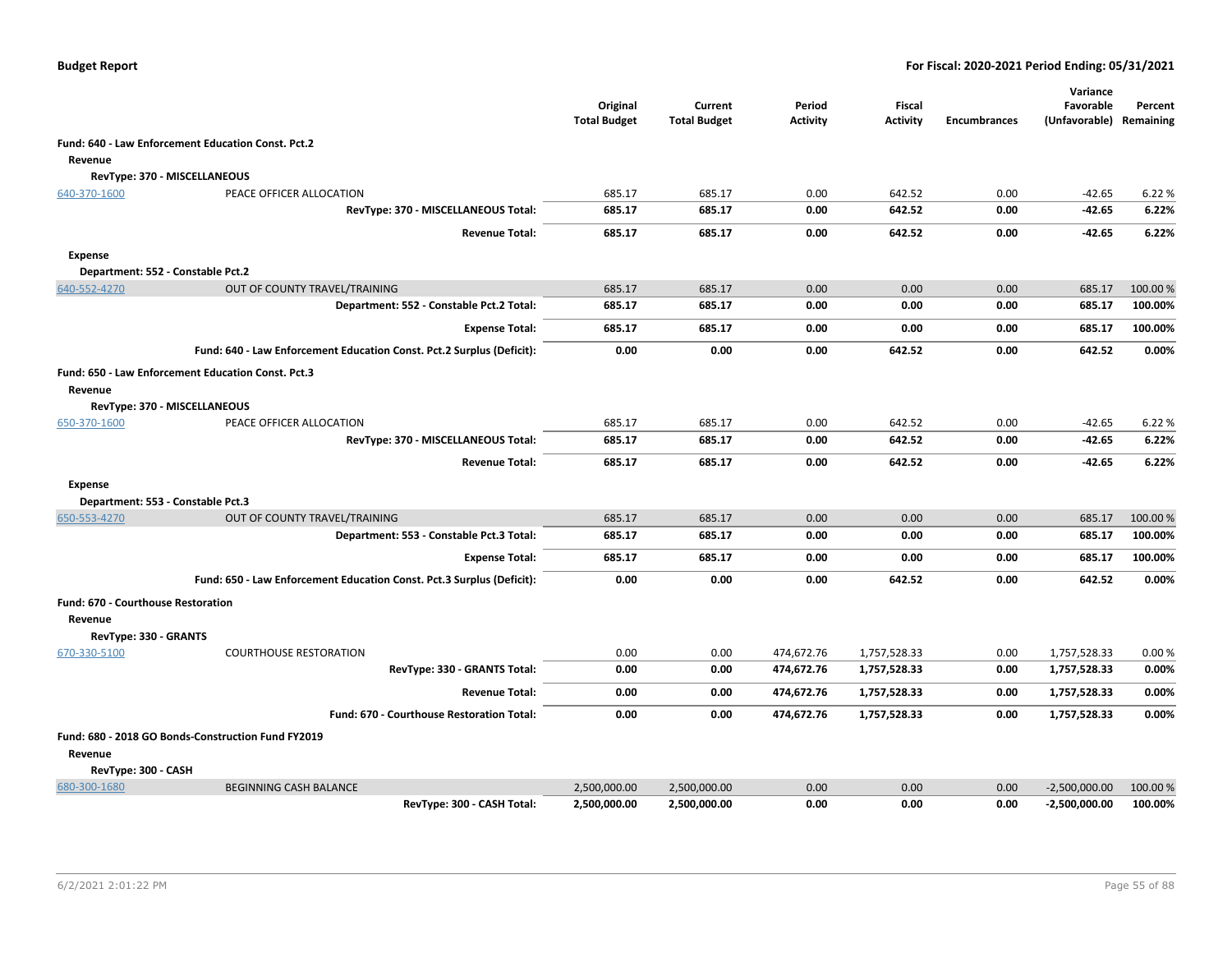|                      |                                                                       | Original<br><b>Total Budget</b> | Current<br><b>Total Budget</b> | Period<br><b>Activity</b> | <b>Fiscal</b><br><b>Activity</b> | <b>Encumbrances</b> | Variance<br>Favorable<br>(Unfavorable) | Percent<br>Remaining |
|----------------------|-----------------------------------------------------------------------|---------------------------------|--------------------------------|---------------------------|----------------------------------|---------------------|----------------------------------------|----------------------|
|                      | RevType: 360 - INTEREST EARNINGS                                      |                                 |                                |                           |                                  |                     |                                        |                      |
| 680-360-1680         | INTEREST EARNINGS BUSINESS MONEY FUND                                 | 0.00                            | 0.00                           | 0.00                      | 1,039.15                         | 0.00                | 1,039.15                               | 0.00%                |
|                      | RevType: 360 - INTEREST EARNINGS Total:                               | 0.00                            | 0.00                           | 0.00                      | 1,039.15                         | 0.00                | 1,039.15                               | 0.00%                |
|                      | <b>Revenue Total:</b>                                                 | 2,500,000.00                    | 2,500,000.00                   | 0.00                      | 1,039.15                         | 0.00                | -2,498,960.85                          | 99.96%               |
| Expense              |                                                                       |                                 |                                |                           |                                  |                     |                                        |                      |
|                      | Department: 668 - Courthouse Construction Phase 2                     |                                 |                                |                           |                                  |                     |                                        |                      |
| 680-668-1650         | <b>CONSTRUCTION</b>                                                   | 2,500,000.00                    | 2,500,000.00                   | 0.00                      | 1,769,138.98                     | 0.00                | 730,861.02                             | 29.23 %              |
| 680-668-1670         | <b>CONSTRUCTION MANAGER AGENT</b>                                     | 0.00                            | 0.00                           | 0.00                      | 332,980.31                       | 0.00                | $-332,980.31$                          | 0.00%                |
| 680-668-1680         | <b>MASONRY AND STONE</b>                                              | 0.00                            | 0.00                           | 0.00                      | 275,527.16                       | 0.00                | $-275,527.16$                          | 0.00%                |
| 680-668-4030         | <b>ARCHITECTURAL FEES</b>                                             | 0.00                            | 0.00                           | 0.00                      | 13,000.00                        | 0.00                | $-13,000.00$                           | 0.00%                |
| 680-668-4260         | PROFESSIONAL FEES                                                     | 0.00                            | 0.00                           | 0.00                      | 6,856.80                         | 0.00                | $-6,856.80$                            | 0.00%                |
| 680-668-4430         | <b>TRASH PICK UP</b>                                                  | 0.00                            | 0.00                           | 0.00                      | 3,176.56                         | 0.00                | $-3,176.56$                            | 0.00%                |
|                      | Department: 668 - Courthouse Construction Phase 2 Total:              | 2,500,000.00                    | 2,500,000.00                   | 0.00                      | 2,400,679.81                     | 0.00                | 99,320.19                              | 3.97%                |
|                      | <b>Expense Total:</b>                                                 | 2,500,000.00                    | 2,500,000.00                   | 0.00                      | 2,400,679.81                     | 0.00                | 99,320.19                              | 3.97%                |
|                      | Fund: 680 - 2018 GO Bonds-Construction Fund FY2019 Surplus (Deficit): | 0.00                            | 0.00                           | 0.00                      | -2,399,640.66                    | 0.00                | -2,399,640.66                          | 0.00%                |
|                      | Fund: 690 - 2020 CO Bonds-Construction Fund FY2020                    |                                 |                                |                           |                                  |                     |                                        |                      |
| Revenue              |                                                                       |                                 |                                |                           |                                  |                     |                                        |                      |
| RevType: 350 - FINES |                                                                       |                                 |                                |                           |                                  |                     |                                        |                      |
| 690-350-1690         | 2020 CO BOND PROCEEDS                                                 | 9,900,000.00                    | 9,900,000.00                   | 0.00                      | 0.00                             | 0.00                | $-9,900,000.00$                        | 100.00 %             |
|                      | RevType: 350 - FINES Total:                                           | 9,900,000.00                    | 9,900,000.00                   | 0.00                      | 0.00                             | 0.00                | $-9,900,000.00$                        | 100.00%              |
|                      | RevType: 360 - INTEREST EARNINGS                                      |                                 |                                |                           |                                  |                     |                                        |                      |
| 690-360-1000         | INTEREST EARNING LEGEND BANK                                          | 0.00                            | 0.00                           | 0.00                      | 9.70                             | 0.00                | 9.70                                   | 0.00%                |
| 690-360-1690         | <b>INTEREST EARNINGS ICS</b>                                          | 0.00                            | 0.00                           | 0.00                      | 7,822.23                         | 0.00                | 7,822.23                               | 0.00%                |
|                      | RevType: 360 - INTEREST EARNINGS Total:                               | 0.00                            | 0.00                           | 0.00                      | 7,831.93                         | 0.00                | 7,831.93                               | 0.00%                |
|                      | <b>Revenue Total:</b>                                                 | 9,900,000.00                    | 9,900,000.00                   | 0.00                      | 7,831.93                         | 0.00                | -9,892,168.07                          | 99.92%               |
|                      |                                                                       |                                 |                                |                           |                                  |                     |                                        |                      |
| <b>Expense</b>       |                                                                       |                                 |                                |                           |                                  |                     |                                        |                      |
|                      | Department: 669 - Courthouse Construction Phase 2                     |                                 |                                |                           |                                  |                     |                                        |                      |
| 690-669-1650         | <b>CONSTRUCTION</b>                                                   | 9,090,000.00                    | 9,090,000.00                   | 1,005,561.38              | 3,985,705.13                     | 0.00                | 5,104,294.87                           | 56.15%               |
| 690-669-1670         | <b>CONSTRUCTION MANAGER AGENT</b>                                     | 750,000.00                      | 750,000.00                     | 0.00                      | 169,862.19                       | 0.00                | 580,137.81                             | 77.35 %              |
| 690-669-1680         | <b>MASONRY AND STONE</b>                                              | 0.00                            | 0.00                           | 108,845.78                | 566,938.93                       | 0.00                | $-566,938.93$                          | 0.00%                |
| 690-669-4030         | <b>ARCHITECTURAL FEE</b>                                              | 60,000.00                       | 60,000.00                      | 6,500.00                  | 32,500.00                        | 0.00                | 27,500.00                              | 45.83%               |
| 690-669-4260         | PROFESSIONAL FEES                                                     | 0.00                            | 0.00                           | 0.00                      | 3,893.40                         | 0.00                | $-3,893.40$                            | 0.00%                |
| 690-669-4430         | <b>TRASH PICK UP</b>                                                  | 0.00                            | 0.00                           | 1,799.43                  | 6,885.65                         | 0.00                | $-6,885.65$                            | 0.00%                |
| 690-669-5740         | <b>TECHNOLOGY</b>                                                     | 0.00                            | 0.00                           | 0.00                      | 0.00                             | 4,150.00            | $-4,150.00$                            | 0.00%                |
|                      | Department: 669 - Courthouse Construction Phase 2 Total:              | 9,900,000.00                    | 9,900,000.00                   | 1,122,706.59              | 4,765,785.30                     | 4,150.00            | 5,130,064.70                           | 51.82%               |
|                      | <b>Expense Total:</b>                                                 | 9,900,000.00                    | 9,900,000.00                   | 1,122,706.59              | 4,765,785.30                     | 4,150.00            | 5,130,064.70                           | 51.82%               |
|                      | Fund: 690 - 2020 CO Bonds-Construction Fund FY2020 Surplus (Deficit): | 0.00                            | 0.00                           | $-1,122,706.59$           | -4,757,953.37                    | $-4,150.00$         | -4,762,103.37                          | 0.00%                |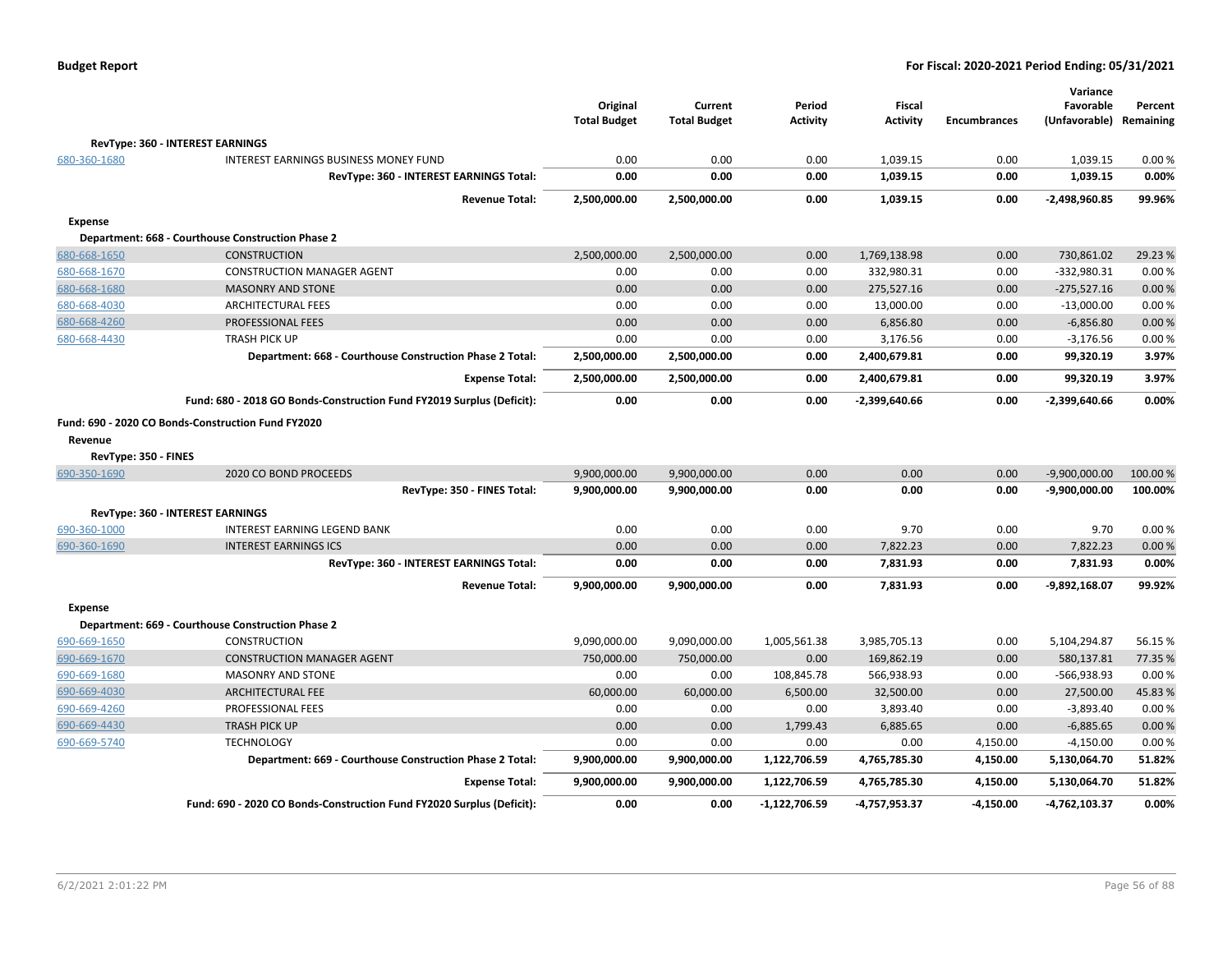|                                          |                                                             | Original<br><b>Total Budget</b> | Current<br><b>Total Budget</b> | Period<br><b>Activity</b> | Fiscal<br><b>Activity</b> | <b>Encumbrances</b> | Variance<br>Favorable<br>(Unfavorable) | Percent<br>Remaining |
|------------------------------------------|-------------------------------------------------------------|---------------------------------|--------------------------------|---------------------------|---------------------------|---------------------|----------------------------------------|----------------------|
| Fund: 700 - Right of Way                 |                                                             |                                 |                                |                           |                           |                     |                                        |                      |
| Revenue                                  |                                                             |                                 |                                |                           |                           |                     |                                        |                      |
|                                          | RevType: 360 - INTEREST EARNINGS                            |                                 |                                |                           |                           |                     |                                        |                      |
| 700-360-1000                             | <b>INTEREST EARNINGS</b>                                    | 0.00                            | 0.00                           | 0.00                      | 35.52                     | 0.00                | 35.52                                  | 0.00%                |
|                                          | RevType: 360 - INTEREST EARNINGS Total:                     | 0.00                            | 0.00                           | 0.00                      | 35.52                     | 0.00                | 35.52                                  | 0.00%                |
|                                          | <b>Revenue Total:</b>                                       | 0.00                            | 0.00                           | 0.00                      | 35.52                     | 0.00                | 35.52                                  | 0.00%                |
|                                          | Fund: 700 - Right of Way Total:                             | 0.00                            | 0.00                           | 0.00                      | 35.52                     | 0.00                | 35.52                                  | 0.00%                |
| Fund: 800 - Veterans Court Program       |                                                             |                                 |                                |                           |                           |                     |                                        |                      |
| Revenue                                  |                                                             |                                 |                                |                           |                           |                     |                                        |                      |
| RevType: 370 - MISCELLANEOUS             |                                                             |                                 |                                |                           |                           |                     |                                        |                      |
| 800-370-1800                             | <b>PROGRAM FEES</b>                                         | 0.00                            | 0.00                           | 25.00                     | 425.00                    | 0.00                | 425.00                                 | 0.00%                |
|                                          | RevType: 370 - MISCELLANEOUS Total:                         | 0.00                            | 0.00                           | 25.00                     | 425.00                    | 0.00                | 425.00                                 | 0.00%                |
|                                          | <b>Revenue Total:</b>                                       | 0.00                            | 0.00                           | 25.00                     | 425.00                    | 0.00                | 425.00                                 | 0.00%                |
|                                          | Fund: 800 - Veterans Court Program Total:                   | 0.00                            | 0.00                           | 25.00                     | 425.00                    | 0.00                | 425.00                                 | 0.00%                |
| Fund: 810 - County Lake Road Impact Fund |                                                             |                                 |                                |                           |                           |                     |                                        |                      |
| Revenue                                  |                                                             |                                 |                                |                           |                           |                     |                                        |                      |
| RevType: 318 - OTHER TAXES               |                                                             |                                 |                                |                           |                           |                     |                                        |                      |
| 810-318-1830                             | YEAR 3 PAYMENT                                              | 100,000.00                      | 100,000.00                     | 0.00                      | 100,000.00                | 0.00                | 0.00                                   | 0.00%                |
|                                          | RevType: 318 - OTHER TAXES Total:                           | 100,000.00                      | 100,000.00                     | 0.00                      | 100,000.00                | 0.00                | 0.00                                   | 0.00%                |
|                                          | <b>Revenue Total:</b>                                       | 100,000.00                      | 100,000.00                     | 0.00                      | 100,000.00                | 0.00                | 0.00                                   | 0.00%                |
| <b>Expense</b>                           |                                                             |                                 |                                |                           |                           |                     |                                        |                      |
|                                          | Department: 522 - COUNTY LAKE ROAD IMPACT                   |                                 |                                |                           |                           |                     |                                        |                      |
| 810-522-4900                             | <b>MISCELLANEOUS</b>                                        | 100,000.00                      | 100,000.00                     | 0.00                      | 0.00                      | 0.00                | 100,000.00                             | 100.00%              |
|                                          | Department: 522 - COUNTY LAKE ROAD IMPACT Total:            | 100,000.00                      | 100,000.00                     | 0.00                      | 0.00                      | 0.00                | 100,000.00                             | 100.00%              |
|                                          | <b>Expense Total:</b>                                       | 100,000.00                      | 100,000.00                     | 0.00                      | 0.00                      | 0.00                | 100,000.00                             | 100.00%              |
|                                          | Fund: 810 - County Lake Road Impact Fund Surplus (Deficit): | 0.00                            | 0.00                           | 0.00                      | 100,000.00                | 0.00                | 100,000.00                             | 0.00%                |
| Fund: 850 - Lake Fannin                  |                                                             |                                 |                                |                           |                           |                     |                                        |                      |
| Revenue                                  |                                                             |                                 |                                |                           |                           |                     |                                        |                      |
| RevType: 370 - MISCELLANEOUS             |                                                             |                                 |                                |                           |                           |                     |                                        |                      |
| 850-370-1500                             | <b>DONATIONS</b>                                            | 0.00                            | 0.00                           | 156.00                    | 3,592.90                  | 0.00                | 3,592.90                               | 0.00%                |
| 850-370-1830                             | <b>VOLUNTEER MEMBERSHIP FEES</b>                            | 0.00                            | 0.00                           | 0.00                      | 100.00                    | 0.00                | 100.00                                 | 0.00%                |
| 850-370-1840                             | <b>LOCAL FUNDING</b>                                        | 5,000.00                        | 5,000.00                       | 0.00                      | 5,000.00                  | 0.00                | 0.00                                   | 0.00%                |
| 850-370-1850                             | <b>RENTAL FEE</b>                                           | 0.00                            | 0.00                           | 0.00                      | 1,687.50                  | 0.00                | 1,687.50                               | 0.00%                |
| 850-370-1860                             | <b>DEPOSIT FEE</b>                                          | 0.00                            | 0.00                           | 450.00                    | 750.00                    | 0.00                | 750.00                                 | 0.00%                |
|                                          | RevType: 370 - MISCELLANEOUS Total:                         | 5,000.00                        | 5,000.00                       | 606.00                    | 11,130.40                 | 0.00                | 6,130.40                               | 122.61%              |
|                                          | <b>Revenue Total:</b>                                       | 5,000.00                        | 5,000.00                       | 606.00                    | 11,130.40                 | 0.00                | 6,130.40                               | 122.61%              |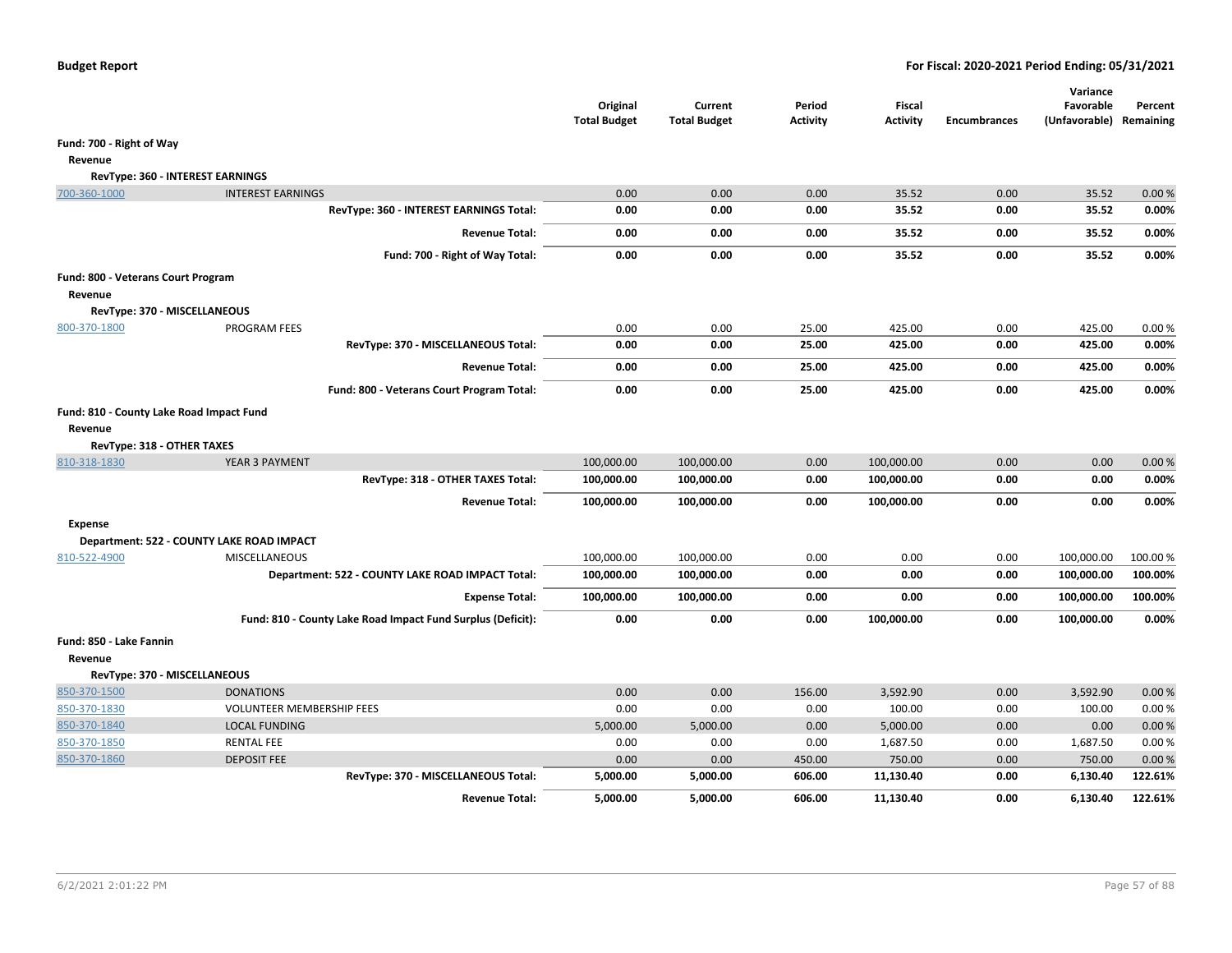|                                         |                           |                                            | Original<br><b>Total Budget</b> | Current<br><b>Total Budget</b> | Period<br><b>Activity</b> | <b>Fiscal</b><br><b>Activity</b> | <b>Encumbrances</b> | Variance<br>Favorable<br>(Unfavorable) | Percent<br>Remaining |
|-----------------------------------------|---------------------------|--------------------------------------------|---------------------------------|--------------------------------|---------------------------|----------------------------------|---------------------|----------------------------------------|----------------------|
| <b>Expense</b>                          |                           |                                            |                                 |                                |                           |                                  |                     |                                        |                      |
| Department: 520 - Lake Fannin           |                           |                                            |                                 |                                |                           |                                  |                     |                                        |                      |
| 850-520-1860                            | <b>DEPOSIT REFUND</b>     |                                            | 0.00                            | 0.00                           | 0.00                      | 750.00                           | 0.00                | $-750.00$                              | 0.00%                |
| 850-520-3430                            | R&M DAM                   |                                            | 1,096.00                        | 1,096.00                       | 0.00                      | 0.00                             | 0.00                | 1,096.00                               | 100.00 %             |
| 850-520-4400                            | UTILITIES ELECTRICITY     |                                            | 500.00                          | 500.00                         | 0.00                      | 231.03                           | 0.00                | 268.97                                 | 53.79%               |
| 850-520-4420                            | UTILITIES WATER           |                                            | 400.00                          | 400.00                         | 49.20                     | 887.32                           | 0.00                | $-487.32$                              | $-121.83%$           |
| 850-520-4430                            | <b>TRASH PICK UP</b>      |                                            | 900.00                          | 900.00                         | 70.00                     | 560.00                           | 0.00                | 340.00                                 | 37.78%               |
| 850-520-4500                            | <b>R&amp;M BUILDING</b>   |                                            | 0.00                            | 0.00                           | 0.00                      | 344.49                           | 0.00                | $-344.49$                              | 0.00%                |
| 850-520-4840                            |                           | <b>GENERAL LIABILITY INSURANCE</b>         | 2,104.00                        | 2,104.00                       | 0.00                      | 2,160.00                         | 0.00                | $-56.00$                               | $-2.66%$             |
|                                         |                           | Department: 520 - Lake Fannin Total:       | 5,000.00                        | 5,000.00                       | 119.20                    | 4,932.84                         | 0.00                | 67.16                                  | 1.34%                |
|                                         |                           | <b>Expense Total:</b>                      | 5,000.00                        | 5,000.00                       | 119.20                    | 4,932.84                         | 0.00                | 67.16                                  | 1.34%                |
|                                         |                           | Fund: 850 - Lake Fannin Surplus (Deficit): | 0.00                            | 0.00                           | 486.80                    | 6,197.56                         | 0.00                | 6,197.56                               | 0.00%                |
| Fund: 890 - T.J.J.D.                    |                           |                                            |                                 |                                |                           |                                  |                     |                                        |                      |
| Revenue                                 |                           |                                            |                                 |                                |                           |                                  |                     |                                        |                      |
| RevType: 330 - GRANTS                   |                           |                                            |                                 |                                |                           |                                  |                     |                                        |                      |
| 890-330-9080                            |                           | STRUCTURAL FAMILY THERAPY GRANT OOG        | 0.00                            | 41,144.10                      | 0.00                      | 37,500.00                        | 0.00                | $-3,644.10$                            | 8.86%                |
| <b>Budget Adjustments</b>               |                           |                                            |                                 |                                |                           |                                  |                     |                                        |                      |
| Number                                  | Date                      | <b>Description</b>                         | Adjustment                      |                                |                           |                                  |                     |                                        |                      |
| BA0000062                               | 03/19/2021                | OOG Grant 2806207                          | $-41,144.10$                    |                                |                           |                                  |                     |                                        |                      |
| 890-330-9081                            |                           | STRUCTURAL FAM THER HOSP AUTH              | 0.00                            | 50,000.00                      | 0.00                      | 50,000.00                        | 0.00                | 0.00                                   | 0.00%                |
| <b>Budget Adjustments</b>               |                           |                                            |                                 |                                |                           |                                  |                     |                                        |                      |
| <b>Number</b>                           | Date                      | <b>Description</b>                         | Adjustment                      |                                |                           |                                  |                     |                                        |                      |
| BA0000061                               | 03/19/2021                | <b>Hospital Authority Grant</b>            | $-50,000.00$                    |                                |                           |                                  |                     |                                        |                      |
| 890-330-9150                            |                           | <b>BASIC PROBATION SUPERVISION</b>         | 136,718.00                      | 136,718.00                     | 11,393.00                 | 91,146.00                        | 0.00                | $-45,572.00$                           | 33.33 %              |
| 890-330-9160                            | <b>COMMUNITY PROGRAMS</b> |                                            | 75,000.00                       | 75,000.00                      | 6,250.00                  | 50,000.00                        | 0.00                | $-25,000.00$                           | 33.33 %              |
| 890-330-9170                            |                           | PRE/POST ADJUDICATION                      | 4,373.00                        | 4,373.00                       | 364.00                    | 2,915.00                         | 0.00                | $-1,458.00$                            | 33.34 %              |
| 890-330-9180                            |                           | <b>COMMITMENT DIVERSION</b>                | 10,000.00                       | 10,000.00                      | 833.00                    | 6,666.00                         | 0.00                | $-3,334.00$                            | 33.34 %              |
| 890-330-9190                            |                           | <b>MENTAL HEALTH SERVICES</b>              | 10,737.00                       | 10,737.00                      | 895.00                    | 7,158.00                         | 0.00                | $-3,579.00$                            | 33.33 %              |
| 890-330-9200                            |                           | REGIONAL DIVERSIONS ALTERNATIVES           | 3,000.00                        | 3,000.00                       | 0.00                      | 0.00                             | 0.00                | $-3,000.00$                            | 100.00%              |
|                                         |                           | RevType: 330 - GRANTS Total:               | 239,828.00                      | 330,972.10                     | 19,735.00                 | 245,385.00                       | 0.00                | $-85,587.10$                           | 25.86%               |
| <b>RevType: 360 - INTEREST EARNINGS</b> |                           |                                            |                                 |                                |                           |                                  |                     |                                        |                      |
| 890-360-1890                            | <b>INTEREST EARNINGS</b>  |                                            | 0.00                            | 0.00                           | 0.00                      | 6.34                             | 0.00                | 6.34                                   | 0.00%                |
|                                         |                           | RevType: 360 - INTEREST EARNINGS Total:    | 0.00                            | 0.00                           | 0.00                      | 6.34                             | 0.00                | 6.34                                   | 0.00%                |
| RevType: 370 - MISCELLANEOUS            |                           |                                            |                                 |                                |                           |                                  |                     |                                        |                      |
| 890-370-9950                            | <b>LOCAL FUNDING</b>      |                                            | 170,000.00                      | 170,000.00                     | 0.00                      | 170,000.00                       | 0.00                | 0.00                                   | 0.00%                |
|                                         |                           | RevType: 370 - MISCELLANEOUS Total:        | 170,000.00                      | 170,000.00                     | 0.00                      | 170,000.00                       | 0.00                | 0.00                                   | 0.00%                |
|                                         |                           | <b>Revenue Total:</b>                      | 409,828.00                      | 500,972.10                     | 19,735.00                 | 415,391.34                       | 0.00                | -85,580.76                             | 17.08%               |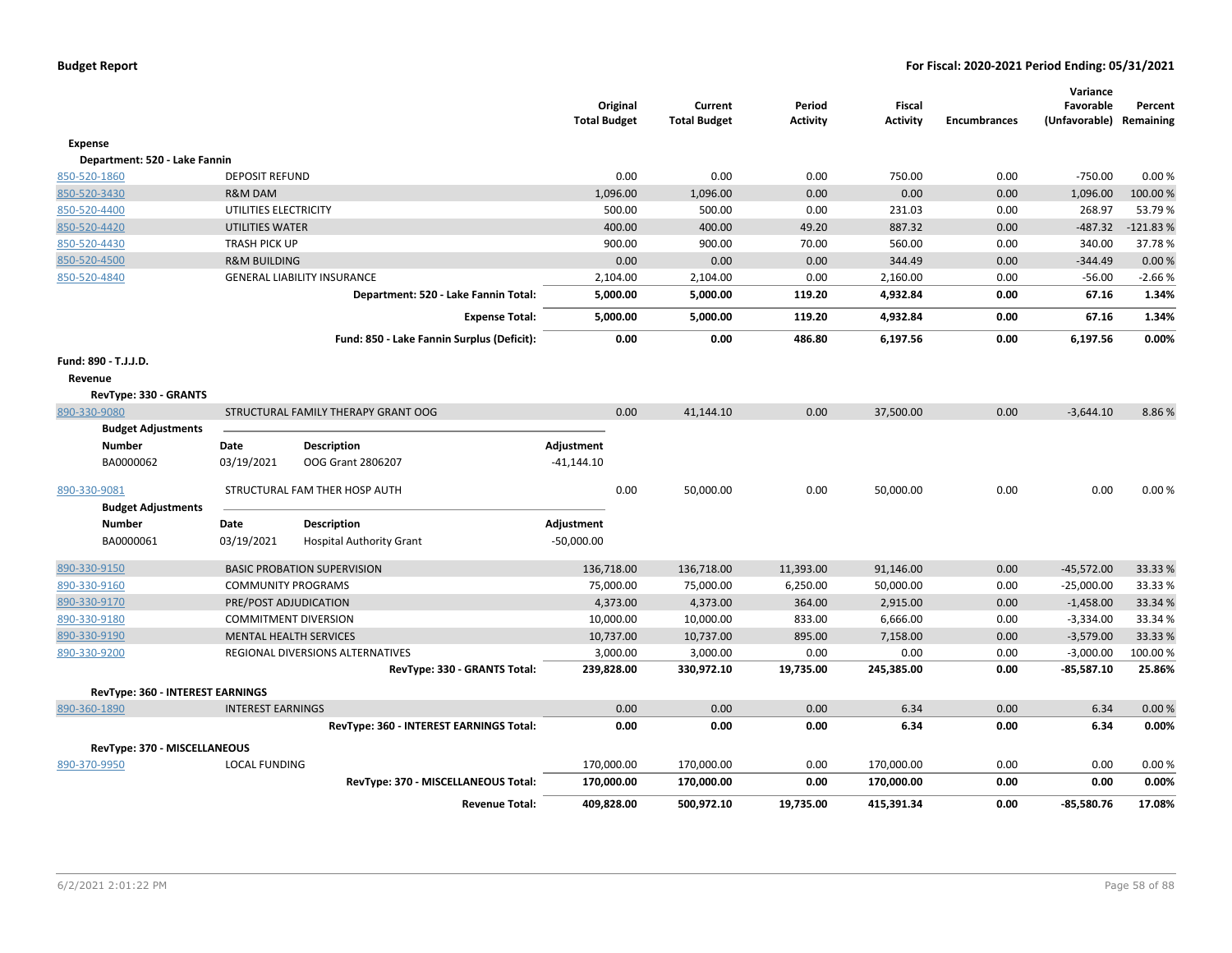|                                                            |                          |                                                                   | <b>Total Budget</b> | Original  | Current<br><b>Total Budget</b> | Period<br><b>Activity</b> | Fiscal<br>Activity | <b>Encumbrances</b> | Variance<br>Favorable<br>(Unfavorable) Remaining | Percent |
|------------------------------------------------------------|--------------------------|-------------------------------------------------------------------|---------------------|-----------|--------------------------------|---------------------------|--------------------|---------------------|--------------------------------------------------|---------|
| Expense                                                    |                          |                                                                   |                     |           |                                |                           |                    |                     |                                                  |         |
| Department: 581 - Structural Family Therapy                |                          |                                                                   |                     |           |                                |                           |                    |                     |                                                  |         |
| 890-581-4160                                               |                          | STRUCTURAL FAMILY THERAPY                                         |                     | 0.00      | 41,144.10                      | 0.00                      | 37,500.00          | 0.00                | 3,644.10                                         | 8.86%   |
| <b>Budget Adjustments</b>                                  |                          |                                                                   |                     |           |                                |                           |                    |                     |                                                  |         |
| <b>Number</b>                                              | Date                     | <b>Description</b>                                                | Adjustment          |           |                                |                           |                    |                     |                                                  |         |
| BA0000062                                                  | 03/19/2021               | OOG Grant 2806207                                                 | 41,144.10           |           |                                |                           |                    |                     |                                                  |         |
|                                                            |                          | Department: 581 - Structural Family Therapy Total:                |                     | 0.00      | 41,144.10                      | 0.00                      | 37,500.00          | 0.00                | 3,644.10                                         | 8.86%   |
| Department: 582 - Structural Family Therapy Hosp Authority |                          |                                                                   |                     |           |                                |                           |                    |                     |                                                  |         |
| 890-582-4160                                               |                          | STRUCTURAL FAM THER HOSP AUTH                                     |                     | 0.00      | 50,000.00                      | 0.00                      | 16,667.00          | 0.00                | 33,333.00                                        | 66.67%  |
| <b>Budget Adjustments</b>                                  |                          |                                                                   |                     |           |                                |                           |                    |                     |                                                  |         |
| Number                                                     | Date                     | Description                                                       | Adjustment          |           |                                |                           |                    |                     |                                                  |         |
| BA0000061                                                  | 03/19/2021               | <b>Hospital Authority Grant</b>                                   | 50,000.00           |           |                                |                           |                    |                     |                                                  |         |
|                                                            |                          | Department: 582 - Structural Family Therapy Hosp Authority Total: |                     | 0.00      | 50,000.00                      | 0.00                      | 16,667.00          | 0.00                | 33,333.00                                        | 66.67%  |
| <b>Department: 589 - Regional Diversions Alternatives</b>  |                          |                                                                   |                     |           |                                |                           |                    |                     |                                                  |         |
| 890-589-4530                                               | <b>COMPUTER SOFTWARE</b> |                                                                   |                     | 3,000.00  | 3,000.00                       | 0.00                      | 3,000.00           | 0.00                | 0.00                                             | 0.00 %  |
|                                                            |                          | Department: 589 - Regional Diversions Alternatives Total:         |                     | 3,000.00  | 3,000.00                       | 0.00                      | 3,000.00           | 0.00                | 0.00                                             | 0.00%   |
| <b>Department: 592 - Pre/Post Adjudication Facilities</b>  |                          |                                                                   |                     |           |                                |                           |                    |                     |                                                  |         |
| 890-592-1020                                               |                          | SALARY APPOINTED OFFICIAL                                         |                     | 1,357.23  | 1,357.23                       | 8.26                      | 1,173.69           | 0.00                | 183.54                                           | 13.52 % |
| 890-592-1030                                               |                          | SALARY COMM.CORR.OFFICERS                                         |                     | 1,698.08  | 1,698.08                       | 10.33                     | 1,468.39           | 0.00                | 229.69                                           | 13.53 % |
| 890-592-2010                                               | SOCIAL SECURITY TAX      |                                                                   |                     | 189.43    | 189.43                         | 1.14                      | 161.60             | 0.00                | 27.83                                            | 14.69%  |
| 890-592-2020                                               |                          | <b>GROUP HEALTH INSURANCE</b>                                     |                     | 693.84    | 693.84                         | 4.55                      | 601.73             | 0.00                | 92.11                                            | 13.28 % |
| 890-592-2030                                               | RETIREMENT               |                                                                   |                     | 361.75    | 361.75                         | 2.20                      | 312.31             | 0.00                | 49.44                                            | 13.67%  |
| 890-592-2040                                               |                          | <b>WORKERS COMPENSATION</b>                                       |                     | 28.37     | 28.37                          | 0.00                      | 12.38              | 0.00                | 15.99                                            | 56.36%  |
| 890-592-2050                                               | <b>MEDICARE TAX</b>      |                                                                   |                     | 44.30     | 44.30                          | 0.26                      | 37.64              | 0.00                | 6.66                                             | 15.03%  |
|                                                            |                          | Department: 592 - Pre/Post Adjudication Facilities Total:         |                     | 4,373.00  | 4,373.00                       | 26.74                     | 3,767.74           | 0.00                | 605.26                                           | 13.84%  |
| Department: 593 - Commitment Diversion                     |                          |                                                                   |                     |           |                                |                           |                    |                     |                                                  |         |
| 890-593-1020                                               |                          | SALARY APPOINTED OFFICIAL                                         |                     | 3,103.65  | 3,103.65                       | 265.60                    | 2,074.01           | 0.00                | 1,029.64                                         | 33.18%  |
| 890-593-1030                                               |                          | SALARY COMM.CORR.OFFICERS                                         |                     | 3,883.10  | 3,883.10                       | 332.28                    | 2,594.91           | 0.00                | 1,288.19                                         | 33.17%  |
| 890-593-2010                                               | SOCIAL SECURITY TAX      |                                                                   |                     | 433.18    | 433.18                         | 36.73                     | 285.82             | 0.00                | 147.36                                           | 34.02%  |
| 890-593-2020                                               |                          | <b>GROUP HEALTH INSURANCE</b>                                     |                     | 1,586.64  | 1,586.64                       | 147.08                    | 1,014.14           | 0.00                | 572.50                                           | 36.08%  |
| 890-593-2030                                               | <b>RETIREMENT</b>        |                                                                   |                     | 827.23    | 827.23                         | 70.91                     | 552.52             | 0.00                | 274.71                                           | 33.21%  |
| 890-593-2040                                               |                          | <b>WORKERS COMPENSATION</b>                                       |                     | 64.90     | 64.90                          | 0.00                      | 28.30              | 0.00                | 36.60                                            | 56.39%  |
| 890-593-2050                                               | <b>MEDICARE TAX</b>      |                                                                   |                     | 101.30    | 101.30                         | 8.61                      | 66.89              | 0.00                | 34.41                                            | 33.97%  |
|                                                            |                          | Department: 593 - Commitment Diversion Total:                     |                     | 10,000.00 | 10,000.00                      | 861.21                    | 6,616.59           | 0.00                | 3,383.41                                         | 33.83%  |
| Department: 594 - Mental Health Services                   |                          |                                                                   |                     |           |                                |                           |                    |                     |                                                  |         |
| 890-594-1020                                               |                          | SALARY APPOINTED OFFICIAL                                         |                     | 406.27    | 406.27                         | 0.00                      | 385.79             | 0.00                | 20.48                                            | 5.04 %  |
| 890-594-1030                                               |                          | SALARY COMM.CORR.OFFICERS                                         |                     | 508.29    | 508.29                         | 0.00                      | 482.61             | 0.00                | 25.68                                            | 5.05 %  |
| 890-594-2010                                               | SOCIAL SECURITY TAX      |                                                                   |                     | 56.70     | 56.70                          | 0.00                      | 53.12              | 0.00                | 3.58                                             | 6.31%   |
| 890-594-2020                                               |                          | <b>GROUP HEALTH INSURANCE</b>                                     |                     | 207.69    | 207.69                         | 0.00                      | 198.15             | 0.00                | 9.54                                             | 4.59%   |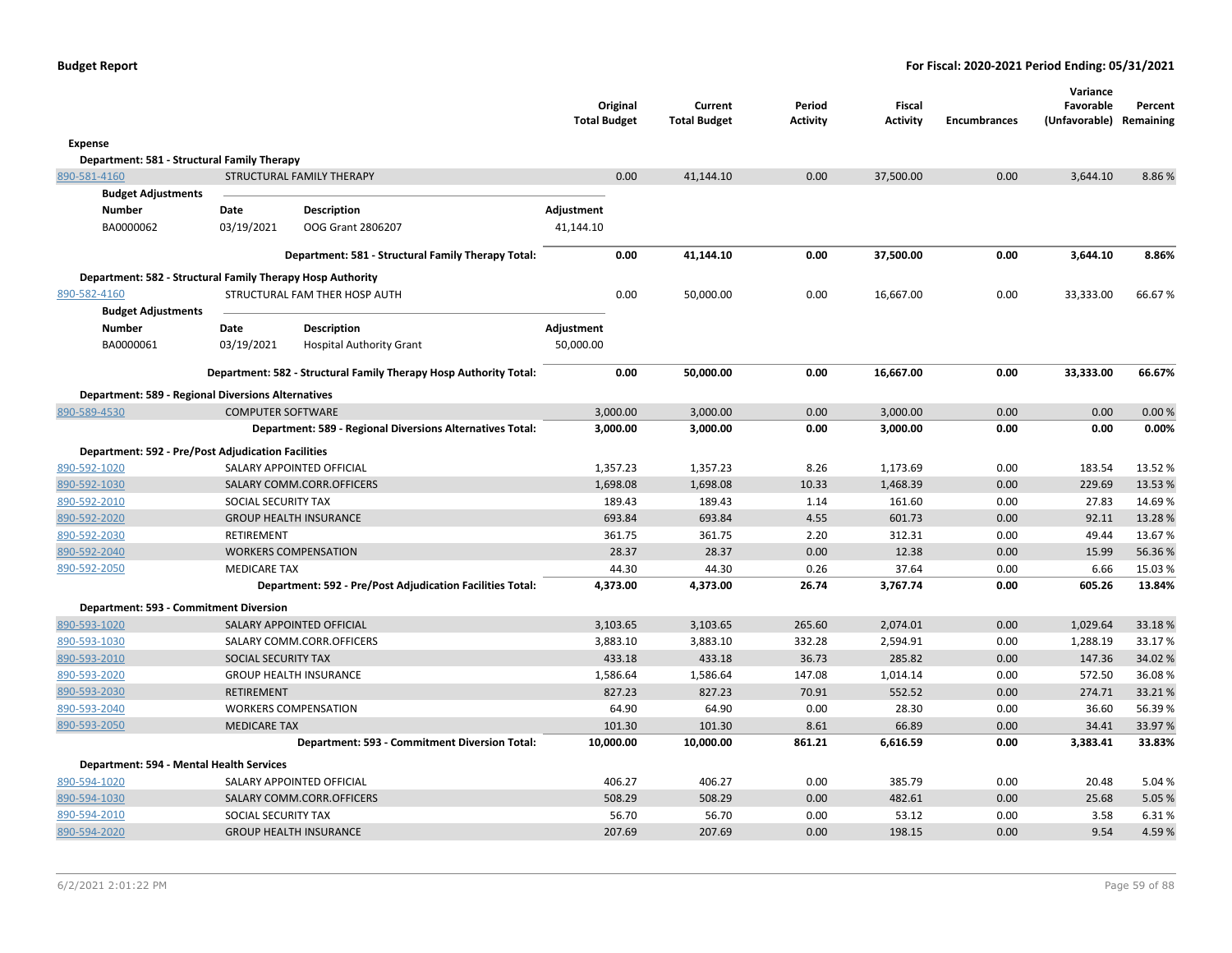| <b>Budget Report</b> |  |
|----------------------|--|
|----------------------|--|

|                                 |                                                      |                                 |                                |                           |                           |              | Variance                   |                      |
|---------------------------------|------------------------------------------------------|---------------------------------|--------------------------------|---------------------------|---------------------------|--------------|----------------------------|----------------------|
|                                 |                                                      | Original<br><b>Total Budget</b> | Current<br><b>Total Budget</b> | Period<br><b>Activity</b> | Fiscal<br><b>Activity</b> | Encumbrances | Favorable<br>(Unfavorable) | Percent<br>Remaining |
| 890-594-2030                    | RETIREMENT                                           | 108.28                          | 108.28                         | 0.00                      | 102.70                    | 0.00         | 5.58                       | 5.15 %               |
| 890-594-2040                    | <b>WORKERS COMPENSATION</b>                          | 8.51                            | 8.51                           | 0.00                      | 3.71                      | 0.00         | 4.80                       | 56.40%               |
| 890-594-2050                    | <b>MEDICARE TAX</b>                                  | 13.26                           | 13.26                          | 0.00                      | 12.39                     | 0.00         | 0.87                       | 6.56%                |
| 890-594-4130                    | PSYCHOLOGICAL                                        | 4,928.00                        | 4,928.00                       | 0.00                      | 2,300.00                  | 0.00         | 2,628.00                   | 53.33 %              |
| 890-594-4140                    | <b>COUNSELING</b>                                    | 4,500.00                        | 4,500.00                       | 450.00                    | 2,013.00                  | 0.00         | 2,487.00                   | 55.27 %              |
|                                 | Department: 594 - Mental Health Services Total:      | 10,737.00                       | 10,737.00                      | 450.00                    | 5,551.47                  | 0.00         | 5,185.53                   | 48.30%               |
|                                 | Department: 994 - Local Funds Carried Forward        |                                 |                                |                           |                           |              |                            |                      |
| 890-994-4880                    | LAW ENFORCEMENT INSURANCE                            | 0.00                            | 0.00                           | 0.00                      | 694.44                    | 0.00         | $-694.44$                  | 0.00%                |
|                                 | Department: 994 - Local Funds Carried Forward Total: | 0.00                            | 0.00                           | 0.00                      | 694.44                    | 0.00         | $-694.44$                  | 0.00%                |
| Department: 995 - Local Funding |                                                      |                                 |                                |                           |                           |              |                            |                      |
| 890-995-1020                    | SALARY APPOINTED OFFICIAL                            | 4,903.77                        | 4,903.77                       | 363.66                    | 3,427.33                  | 0.00         | 1,476.44                   | 30.11%               |
| 890-995-1030                    | SALARY COMM.CORR.OFFICERS                            | 6,135.31                        | 6,135.31                       | 454.99                    | 4,288.06                  | 0.00         | 1,847.25                   | 30.11%               |
| 890-995-2010                    | SOCIAL SECURITY TAX                                  | 684.42                          | 684.42                         | 50.33                     | 472.35                    | 0.00         | 212.07                     | 30.99 %              |
| 890-995-2020                    | <b>GROUP HEALTH INSURANCE</b>                        | 2,506.91                        | 2,506.91                       | 201.42                    | 1,690.56                  | 0.00         | 816.35                     | 32.56%               |
| 890-995-2030                    | RETIREMENT                                           | 1,307.03                        | 1,307.03                       | 97.10                     | 912.89                    | 0.00         | 394.14                     | 30.16%               |
| 890-995-2040                    | <b>WORKERS COMPENSATION</b>                          | 102.50                          | 102.50                         | 0.00                      | 44.72                     | 0.00         | 57.78                      | 56.37%               |
| 890-995-2050                    | <b>MEDICARE TAX</b>                                  | 160.06                          | 160.06                         | 11.78                     | 110.51                    | 0.00         | 49.55                      | 30.96%               |
| 890-995-4010                    | <b>AUDIT EXPENSE</b>                                 | 7,000.00                        | 7,000.00                       | 6,300.00                  | 6,300.00                  | 0.00         | 700.00                     | 10.00 %              |
| 890-995-4040                    | DETENTION OPERATING COST FY20                        | 0.00                            | 0.00                           | 0.00                      | 13,995.07                 | 0.00         | $-13,995.07$               | 0.00%                |
| 890-995-4041                    | DETENTION OPERATING COST FY21                        | 137,200.00                      | 137,200.00                     | 20,752.21                 | 84,194.82                 | 0.00         | 53,005.18                  | 38.63%               |
| 890-995-4150                    | RESIDENTIAL PLACEMENT                                | 10,000.00                       | 10,000.00                      | 0.00                      | 0.00                      | 0.00         | 10,000.00                  | 100.00%              |
| 890-995-4530                    | <b>COMPUTER SOFTWARE</b>                             | 0.00                            | 0.00                           | 0.00                      | 90.00                     | 0.00         | $-90.00$                   | 0.00%                |
|                                 | Department: 995 - Local Funding Total:               | 170,000.00                      | 170,000.00                     | 28,231.49                 | 115,526.31                | 0.00         | 54,473.69                  | 32.04%               |
|                                 | Department: 996 - Basic Probation Supervision        |                                 |                                |                           |                           |              |                            |                      |
| 890-996-1020                    | SALARY APPOINTED OFFICIAL                            | 38,583.96                       | 38,583.96                      | 3,303.36                  | 25,892.43                 | 0.00         | 12,691.53                  | 32.89%               |
| 890-996-1030                    | SALARY COMM.CORR.OFFICERS                            | 48,273.92                       | 48,273.92                      | 4,132.96                  | 32,395.11                 | 0.00         | 15,878.81                  | 32.89%               |
| 890-996-2010                    | SOCIAL SECURITY TAX                                  | 5,385.19                        | 5,385.19                       | 457.26                    | 3,569.49                  | 0.00         | 1,815.70                   | 33.72%               |
| 890-996-2020                    | <b>GROUP HEALTH INSURANCE</b>                        | 19,724.90                       | 19,724.90                      | 1,829.51                  | 12,662.92                 | 0.00         | 7,061.98                   | 35.80%               |
| 890-996-2030                    | RETIREMENT                                           | 10,283.97                       | 10,283.97                      | 881.91                    | 6,897.92                  | 0.00         | 3,386.05                   | 32.93%               |
| 890-996-2040                    | <b>WORKERS COMPENSATION</b>                          | 806.62                          | 806.62                         | 0.00                      | 351.80                    | 0.00         | 454.82                     | 56.39 %              |
| 890-996-2050                    | <b>MEDICARE TAX</b>                                  | 1,259.44                        | 1,259.44                       | 106.96                    | 835.08                    | 0.00         | 424.36                     | 33.69%               |
| 890-996-3100                    | <b>OFFICE SUPPLIES</b>                               | 2,000.00                        | 2,000.00                       | 93.00                     | 211.48                    | 0.00         | 1,788.52                   | 89.43%               |
| 890-996-3110                    | <b>POSTAGE</b>                                       | 200.00                          | 200.00                         | 0.00                      | 0.00                      | 0.00         | 200.00                     | 100.00%              |
| 890-996-4210                    | <b>INTERNET</b>                                      | 1,000.00                        | 1,000.00                       | 93.94                     | 811.71                    | 0.00         | 188.29                     | 18.83%               |
| 890-996-4230                    | CELL PHONE ALLOWANCE                                 | 400.00                          | 400.00                         | 33.91                     | 266.53                    | 0.00         | 133.47                     | 33.37%               |
| 890-996-4270                    | OUT OF COUNTY TRAVEL/TRAINING                        | 8,200.00                        | 8,200.00                       | 286.72                    | 911.96                    | 0.00         | 7,288.04                   | 88.88%               |
| 890-996-4350                    | <b>PRINTING</b>                                      | 600.00                          | 600.00                         | 0.00                      | 0.00                      | 0.00         | 600.00                     | 100.00%              |
|                                 | Department: 996 - Basic Probation Supervision Total: | 136,718.00                      | 136,718.00                     | 11,219.53                 | 84,806.43                 | 0.00         | 51,911.57                  | 37.97%               |
|                                 | Department: 997 - Community Programs                 |                                 |                                |                           |                           |              |                            |                      |
| 890-997-1020                    | SALARY APPOINTED OFFICIAL                            | 23,277.38                       | 23,277.38                      | 1,569.30                  | 16,638.33                 | 0.00         | 6,639.05                   | 28.52 %              |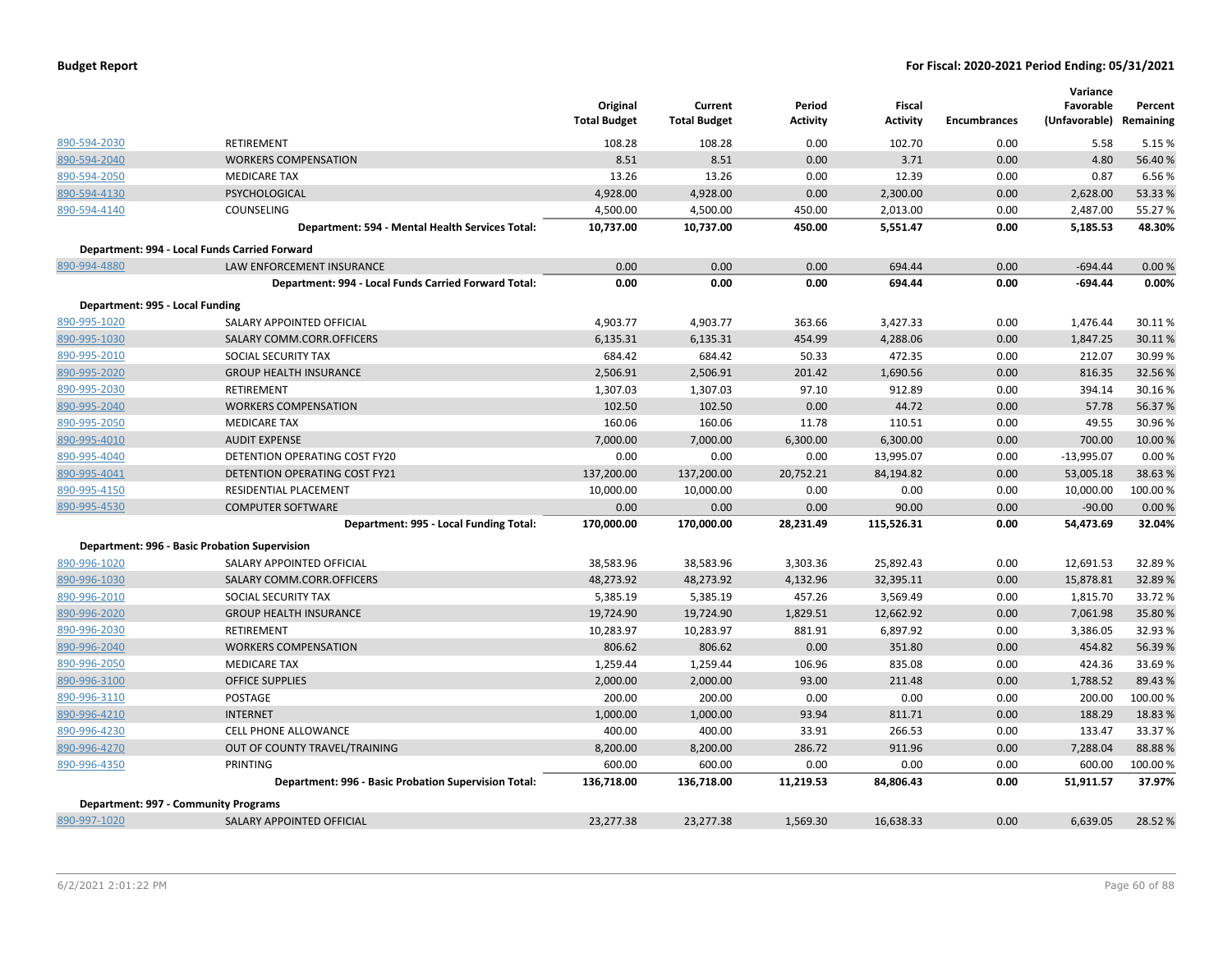|                                            |                                                               | Original<br><b>Total Budget</b> | Current<br><b>Total Budget</b> | Period<br>Activity | Fiscal<br><b>Activity</b> | <b>Encumbrances</b> | Variance<br>Favorable<br>(Unfavorable) Remaining | Percent  |
|--------------------------------------------|---------------------------------------------------------------|---------------------------------|--------------------------------|--------------------|---------------------------|---------------------|--------------------------------------------------|----------|
| 890-997-1030                               | SALARY COMM.CORR.OFFICERS                                     | 29,123.25                       | 29,123.25                      | 1,963.44           | 20,816.90                 | 0.00                | 8,306.35                                         | 28.52%   |
| 890-997-2010                               | <b>SOCIAL SECURITY TAX</b>                                    | 3,248.84                        | 3,248.84                       | 217.24             | 2,292.62                  | 0.00                | 956.22                                           | 29.43 %  |
| 890-997-2020                               | <b>GROUP HEALTH INSURANCE</b>                                 | 11,899.87                       | 11,899.87                      | 869.10             | 8,245.78                  | 0.00                | 3,654.09                                         | 30.71%   |
| 890-997-2030                               | RETIREMENT                                                    | 6,204.23                        | 6,204.23                       | 419.02             | 4,431.53                  | 0.00                | 1,772.70                                         | 28.57%   |
| 890-997-2040                               | <b>WORKERS COMPENSATION</b>                                   | 486.62                          | 486.62                         | 0.00               | 212.27                    | 0.00                | 274.35                                           | 56.38%   |
| 890-997-2050                               | <b>MEDICARE TAX</b>                                           | 759.81                          | 759.81                         | 50.77              | 536.09                    | 0.00                | 223.72                                           | 29.44 %  |
|                                            | Department: 997 - Community Programs Total:                   | 75,000.00                       | 75,000.00                      | 5,088.87           | 53,173.52                 | 0.00                | 21,826.48                                        | 29.10%   |
|                                            | <b>Expense Total:</b>                                         | 409,828.00                      | 500,972.10                     | 45,877.84          | 327,303.50                | 0.00                | 173,668.60                                       | 34.67%   |
|                                            | Fund: 890 - T.J.J.D. Surplus (Deficit):                       | 0.00                            | 0.00                           | -26,142.84         | 88,087.84                 | 0.00                | 88,087.84                                        | 0.00%    |
| Fund: 891 - Juvenile Probation-Restitution |                                                               |                                 |                                |                    |                           |                     |                                                  |          |
| Revenue                                    |                                                               |                                 |                                |                    |                           |                     |                                                  |          |
| RevType: 340 - FEES OF OFFICE              |                                                               |                                 |                                |                    |                           |                     |                                                  |          |
| 891-340-5750                               | <b>JUVENILE PROBATION FEES</b>                                | 0.00                            | 0.00                           | 110.00             | 485.00                    | 0.00                | 485.00                                           | 0.00%    |
| 891-340-5760                               | <b>JUVENILE PROBATION RESTITUTION</b>                         | 0.00                            | 0.00                           | 0.00               | 563.44                    | 0.00                | 563.44                                           | 0.00%    |
| 891-340-5770                               | JUVENILE PROBATION COURT COSTS                                | 0.00                            | 0.00                           | 0.00               | 80.00                     | 0.00                | 80.00                                            | 0.00%    |
| 891-340-5790                               | REIMBURSEMENT OF EXPENSES                                     | 0.00                            | 0.00                           | 44.78              | 566.76                    | 0.00                | 566.76                                           | 0.00%    |
|                                            | RevType: 340 - FEES OF OFFICE Total:                          | 0.00                            | 0.00                           | 154.78             | 1,695.20                  | 0.00                | 1,695.20                                         | 0.00%    |
|                                            | <b>Revenue Total:</b>                                         | 0.00                            | 0.00                           | 154.78             | 1,695.20                  | 0.00                | 1,695.20                                         | 0.00%    |
| <b>Expense</b>                             |                                                               |                                 |                                |                    |                           |                     |                                                  |          |
|                                            | <b>Department: 891 - Probation Fee Expenses</b>               |                                 |                                |                    |                           |                     |                                                  |          |
| 891-891-3100                               | OFFICE SUPPLIES/MISC.                                         | 0.00                            | 0.00                           | 637.24             | 1,874.39                  | 0.00                | $-1,874.39$                                      | 0.00%    |
| 891-891-3190                               | <b>RESTITUTION</b>                                            | 0.00                            | 0.00                           | 101.66             | 586.10                    | 0.00                | $-586.10$                                        | 0.00%    |
| 891-891-3200                               | <b>COURT COSTS</b>                                            | 0.00                            | 0.00                           | 20.00              | 100.00                    | 0.00                | $-100.00$                                        | 0.00%    |
|                                            | Department: 891 - Probation Fee Expenses Total:               | 0.00                            | 0.00                           | 758.90             | 2,560.49                  | 0.00                | $-2,560.49$                                      | 0.00%    |
|                                            | <b>Expense Total:</b>                                         | 0.00                            | 0.00                           | 758.90             | 2,560.49                  | 0.00                | $-2,560.49$                                      | 0.00%    |
|                                            | Fund: 891 - Juvenile Probation-Restitution Surplus (Deficit): | 0.00                            | 0.00                           | $-604.12$          | $-865.29$                 | 0.00                | $-865.29$                                        | 0.00%    |
| Fund: 920 - Statzer                        |                                                               |                                 |                                |                    |                           |                     |                                                  |          |
| Revenue                                    |                                                               |                                 |                                |                    |                           |                     |                                                  |          |
|                                            | RevType: 360 - INTEREST EARNINGS                              |                                 |                                |                    |                           |                     |                                                  |          |
| 920-360-1000                               | <b>INTEREST EARNINGS</b>                                      | 0.00                            | 0.00                           | 0.00               | 17.40                     | 0.00                | 17.40                                            | 0.00%    |
|                                            | RevType: 360 - INTEREST EARNINGS Total:                       | 0.00                            | 0.00                           | 0.00               | 17.40                     | 0.00                | 17.40                                            | 0.00%    |
| RevType: 370 - MISCELLANEOUS               |                                                               |                                 |                                |                    |                           |                     |                                                  |          |
| 920-370-1000                               | <b>RENT</b>                                                   | 757.85                          | 757.85                         | 0.00               | 0.00                      | 0.00                | $-757.85$                                        | 100.00%  |
|                                            | RevType: 370 - MISCELLANEOUS Total:                           | 757.85                          | 757.85                         | 0.00               | 0.00                      | 0.00                | $-757.85$                                        | 100.00%  |
|                                            | <b>Revenue Total:</b>                                         | 757.85                          | 757.85                         | 0.00               | 17.40                     | 0.00                | $-740.45$                                        | 97.70%   |
| <b>Expense</b>                             |                                                               |                                 |                                |                    |                           |                     |                                                  |          |
| Department: 521 - Statzer Expenses         |                                                               |                                 |                                |                    |                           |                     |                                                  |          |
| 920-521-4300                               | <b>BIDS, NOTICES &amp; PERMITS</b>                            | 110.00                          | 110.00                         | 0.00               | 0.00                      | 0.00                | 110.00                                           | 100.00 % |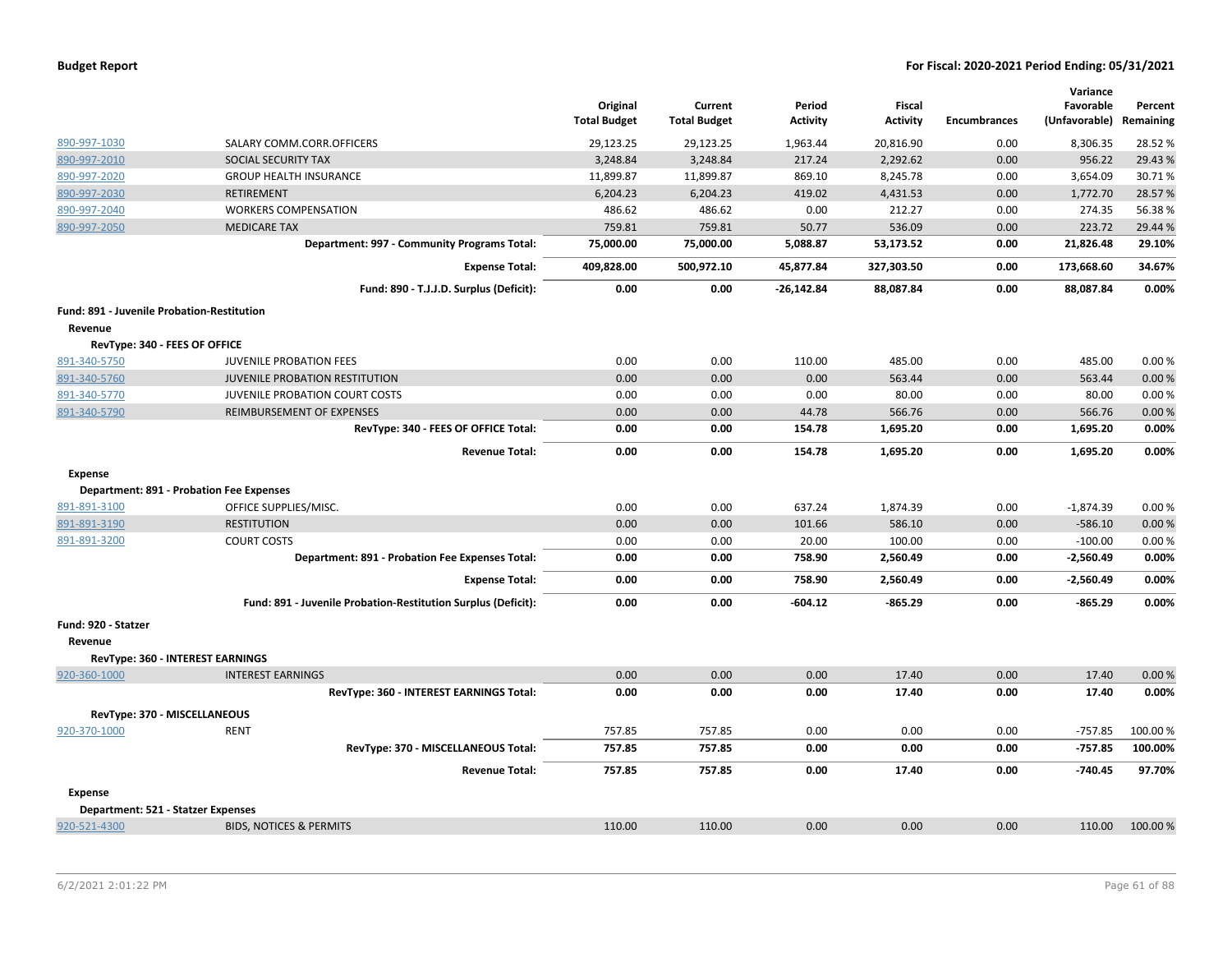| <b>Budget Report</b> |  |
|----------------------|--|
|----------------------|--|

|                                          |                                                          |                     |                     |                 |                 |                     | Variance      |           |
|------------------------------------------|----------------------------------------------------------|---------------------|---------------------|-----------------|-----------------|---------------------|---------------|-----------|
|                                          |                                                          | Original            | Current             | Period          | <b>Fiscal</b>   |                     | Favorable     | Percent   |
|                                          |                                                          | <b>Total Budget</b> | <b>Total Budget</b> | <b>Activity</b> | <b>Activity</b> | <b>Encumbrances</b> | (Unfavorable) | Remaining |
| 920-521-4900                             | LITERACY COUNCIL DONATIONS                               | 647.85              | 647.85              | 0.00            | 0.00            | 0.00                | 647.85        | 100.00 %  |
|                                          | Department: 521 - Statzer Expenses Total:                | 757.85              | 757.85              | 0.00            | 0.00            | 0.00                | 757.85        | 100.00%   |
|                                          | <b>Expense Total:</b>                                    | 757.85              | 757.85              | 0.00            | 0.00            | 0.00                | 757.85        | 100.00%   |
|                                          | Fund: 920 - Statzer Surplus (Deficit):                   | 0.00                | 0.00                | 0.00            | 17.40           | 0.00                | 17.40         | 0.00%     |
| Fund: 930 - Texas Community Dev.Prog.    |                                                          |                     |                     |                 |                 |                     |               |           |
| Revenue                                  |                                                          |                     |                     |                 |                 |                     |               |           |
| RevType: 330 - GRANTS                    |                                                          |                     |                     |                 |                 |                     |               |           |
| 930-330-9090                             | <b>GRANT #7219149 HICKORY CREEK</b>                      | 0.00                | 0.00                | 0.00            | 212,816.59      | 0.00                | 212,816.59    | 0.00%     |
|                                          | RevType: 330 - GRANTS Total:                             | 0.00                | 0.00                | 0.00            | 212,816.59      | 0.00                | 212,816.59    | 0.00%     |
|                                          | <b>Revenue Total:</b>                                    | 0.00                | 0.00                | 0.00            | 212,816.59      | 0.00                | 212,816.59    | 0.00%     |
| <b>Expense</b>                           |                                                          |                     |                     |                 |                 |                     |               |           |
|                                          | Department: 909 - Grant #7219149 Hickory Creek           |                     |                     |                 |                 |                     |               |           |
| 930-909-4140                             | <b>GRANT ADMINISTRATION</b>                              | 0.00                | 0.00                | 0.00            | 4,750.00        | 0.00                | $-4,750.00$   | 0.00%     |
| 930-909-4150                             | <b>CONSTRUCTION EXPENSE</b>                              | 0.00                | 0.00                | 0.00            | 178,666.59      | 0.00                | $-178,666.59$ | 0.00%     |
| 930-909-4160                             | ENGINEERING                                              | 0.00                | 0.00                | 0.00            | 29,400.00       | 0.00                | $-29,400.00$  | 0.00%     |
|                                          | Department: 909 - Grant #7219149 Hickory Creek Total:    | 0.00                | 0.00                | 0.00            | 212,816.59      | 0.00                | $-212,816.59$ | 0.00%     |
|                                          | <b>Expense Total:</b>                                    | 0.00                | 0.00                | 0.00            | 212,816.59      | 0.00                | $-212,816.59$ | 0.00%     |
|                                          | Fund: 930 - Texas Community Dev.Prog. Surplus (Deficit): | 0.00                | 0.00                | 0.00            | 0.00            | 0.00                | 0.00          | 0.00%     |
| Fund: 950 - Payroll                      |                                                          |                     |                     |                 |                 |                     |               |           |
| Revenue                                  |                                                          |                     |                     |                 |                 |                     |               |           |
| RevType: 370 - MISCELLANEOUS             |                                                          |                     |                     |                 |                 |                     |               |           |
| 950-370-1300                             | <b>REFUNDS &amp; MISCELLANEOUS</b>                       | 0.00                | 0.00                | 1,889.20        | 13,615.68       | 0.00                | 13,615.68     | 0.00%     |
|                                          | RevType: 370 - MISCELLANEOUS Total:                      | 0.00                | 0.00                | 1,889.20        | 13,615.68       | 0.00                | 13,615.68     | 0.00%     |
|                                          | <b>Revenue Total:</b>                                    | 0.00                | 0.00                | 1,889.20        | 13,615.68       | 0.00                | 13,615.68     | 0.00%     |
| <b>Expense</b>                           |                                                          |                     |                     |                 |                 |                     |               |           |
| Department: 415 - COBRA Health Insurance |                                                          |                     |                     |                 |                 |                     |               |           |
| 950-415-2020                             | <b>COBRA Group Health Insurance</b>                      | 0.00                | 0.00                | 3,778.37        | 13,586.67       | 0.00                | $-13,586.67$  | 0.00%     |
|                                          | Department: 415 - COBRA Health Insurance Total:          | 0.00                | 0.00                | 3,778.37        | 13,586.67       | 0.00                | $-13,586.67$  | 0.00%     |
|                                          | <b>Expense Total:</b>                                    | 0.00                | 0.00                | 3,778.37        | 13,586.67       | 0.00                | $-13,586.67$  | 0.00%     |
|                                          | Fund: 950 - Payroll Surplus (Deficit):                   | 0.00                | 0.00                | $-1,889.17$     | 29.01           | 0.00                | 29.01         | 0.00%     |
|                                          | <b>Report Surplus (Deficit):</b>                         | 0.00                | 0.00                | 2,783,914.83    | 4,891,725.72    | $-86,197.59$        | 4,805,528.13  | 0.00%     |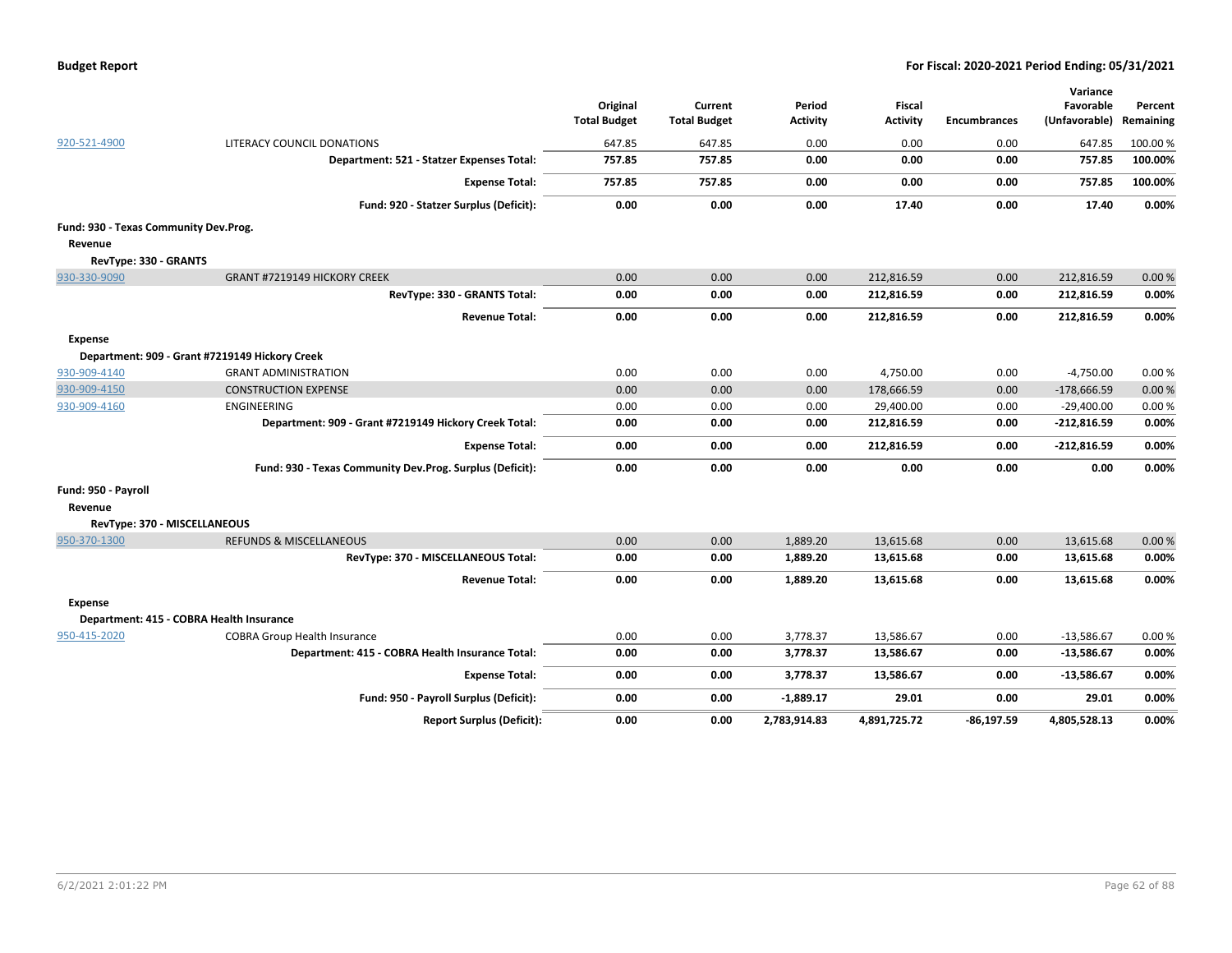# **Group Summary**

| RevTyp                                      |                                                    | Original<br><b>Total Budget</b> | Current<br><b>Total Budget</b> | Period<br><b>Activity</b> | <b>Fiscal</b><br><b>Activity</b> | <b>Encumbrances</b> | Variance<br>Favorable<br>(Unfavorable) Remaining | Percent              |
|---------------------------------------------|----------------------------------------------------|---------------------------------|--------------------------------|---------------------------|----------------------------------|---------------------|--------------------------------------------------|----------------------|
| Fund: 100 - General                         |                                                    |                                 |                                |                           |                                  |                     |                                                  |                      |
| Revenue                                     |                                                    |                                 |                                |                           |                                  |                     |                                                  |                      |
| 300 - CASH                                  |                                                    | 353,291.78                      | 353,291.78                     | 0.00                      | 0.00                             | 0.00                | $-353,291.78$                                    | 100.00%              |
| 310 - PROPERTY TAXES                        |                                                    | 9,722,601.67                    | 9,722,601.67                   | 120,298.63                | 9,562,789.76                     | 0.00                | $-159,811.91$                                    | 1.64%                |
| 318 - OTHER TAXES                           |                                                    | 1,606,805.87                    | 1,606,805.87                   | 167,828.56                | 1,039,161.16                     | 0.00                | $-567,644.71$                                    | 35.33%               |
| 319 - F.C. DETENTION CENTER                 |                                                    | 220,000.00                      | 220,000.00                     | 32,724.36                 | 216,295.45                       | 0.00                | $-3,704.55$                                      | 1.68%                |
| 320 - LICENSES & PERMITS                    |                                                    | 115,000.00                      | 115,000.00                     | 11,285.00                 | 96,704.00                        | 0.00                | $-18,296.00$                                     | 15.91%               |
| 321 - FEES OF TAX COLLECTOR                 |                                                    | 501,500.00                      | 501,500.00                     | 256,240.21                | 362,735.01                       | 0.00                | $-138,764.99$                                    | 27.67%               |
| 330 - GRANTS                                |                                                    | 47,526.62                       | 47,526.62                      | 0.00                      | 44,135.77                        | 0.00                | $-3,390.85$                                      | 7.13%                |
| 340 - FEES OF OFFICE                        |                                                    | 487,650.00                      | 487,650.00                     | 42,088.50                 | 212,080.63                       | 0.00                | $-275,569.37$                                    | 56.51%               |
| 350 - FINES                                 |                                                    | 6,500.00                        | 6,500.00                       | 0.00                      | 686.60                           | 0.00                | $-5,813.40$                                      | 89.44%               |
| 352 - FINES & FORFEITURES                   |                                                    | 8,200.00                        | 8,200.00                       | 0.00                      | 14.00                            | 0.00                | $-8,186.00$                                      | 99.83%               |
| 360 - INTEREST EARNINGS                     |                                                    | 9,000.00                        | 9,000.00                       | 0.09                      | 1,696.53                         | 0.00                | $-7,303.47$                                      | 81.15%               |
| 364 - SALE OF ASSETS LAND/BUILDING          |                                                    | 1,000.00                        | 1,000.00                       | 0.00                      | 14,600.09                        | 0.00                |                                                  | 13,600.09 -1,360.01% |
| 370 - MISCELLANEOUS                         |                                                    | 824,205.58                      | 844,214.20                     | 45,750.91                 | 838,234.71                       | 0.00                | $-5,979.49$                                      | 0.71%                |
|                                             | <b>Revenue Surplus (Deficit):</b>                  | 13,903,281.52                   | 13,923,290.14                  | 676,216.26                | 12,389,133.71                    | 0.00                | $-1,534,156.43$                                  | 11.02%               |
| <b>Expense</b>                              |                                                    |                                 |                                |                           |                                  |                     |                                                  |                      |
| Department: 400 - County Judge              |                                                    |                                 |                                |                           |                                  |                     |                                                  |                      |
|                                             |                                                    | 144,600.30                      | 144,600.30                     | 10,713.47                 | 95,913.03                        | 0.00                | 48,687.27                                        | 33.67%               |
|                                             | Department: 400 - County Judge Total:              | 144,600.30                      | 144,600.30                     | 10,713.47                 | 95,913.03                        | 0.00                | 48,687.27                                        | 33.67%               |
|                                             |                                                    |                                 |                                |                           |                                  |                     |                                                  |                      |
| Department: 401 - 911 Coordinator           |                                                    |                                 |                                |                           |                                  |                     |                                                  |                      |
|                                             |                                                    | 23,000.00                       | 23,000.00                      | 0.00                      | 23,000.00                        | 0.00                | 0.00                                             | 0.00%                |
|                                             | Department: 401 - 911 Coordinator Total:           | 23,000.00                       | 23,000.00                      | 0.00                      | 23,000.00                        | 0.00                | 0.00                                             | 0.00%                |
| Department: 403 - County Clerk              |                                                    |                                 |                                |                           |                                  |                     |                                                  |                      |
|                                             |                                                    | 391,790.91                      | 391,790.91                     | 30,568.50                 | 267,018.56                       | 239.00              | 124,533.35                                       | 31.79%               |
|                                             | Department: 403 - County Clerk Total:              | 391,790.91                      | 391,790.91                     | 30,568.50                 | 267,018.56                       | 239.00              | 124,533.35                                       | 31.79%               |
| Department: 404 - Election                  |                                                    |                                 |                                |                           |                                  |                     |                                                  |                      |
|                                             |                                                    | 53,446.00                       | 53,446.00                      | 1,673.84                  | 44,415.11                        | 0.00                | 9,030.89                                         | 16.90%               |
|                                             | Department: 404 - Election Total:                  | 53,446.00                       | 53,446.00                      | 1,673.84                  | 44,415.11                        | 0.00                | 9,030.89                                         | 16.90%               |
| Department: 405 - Veterans' Service Officer |                                                    |                                 |                                |                           |                                  |                     |                                                  |                      |
|                                             |                                                    | 62,281.03                       | 62,281.03                      | 4,725.33                  | 41,677.55                        | 0.00                | 20,603.48                                        | 33.08%               |
|                                             | Department: 405 - Veterans' Service Officer Total: | 62,281.03                       | 62,281.03                      | 4,725.33                  | 41,677.55                        | 0.00                | 20,603.48                                        | 33.08%               |
|                                             |                                                    |                                 |                                |                           |                                  |                     |                                                  |                      |
| Department: 406 - Emergency Management      |                                                    |                                 |                                |                           |                                  |                     |                                                  |                      |
|                                             |                                                    | 69,943.12                       | 104,343.79                     | 4,971.53                  | 87,801.99                        | 0.00                | 16,541.80                                        | 15.85%               |
|                                             | Department: 406 - Emergency Management Total:      | 69,943.12                       | 104,343.79                     | 4,971.53                  | 87,801.99                        | 0.00                | 16,541.80                                        | 15.85%               |
| Department: 409 - Non-Departmental          |                                                    |                                 |                                |                           |                                  |                     |                                                  |                      |
|                                             |                                                    | 853,604.16                      | 858,524.16                     | 1,553.76                  | 399,913.06                       | 0.00                | 458,611.10                                       | 53.42%               |
|                                             |                                                    |                                 |                                |                           |                                  |                     |                                                  |                      |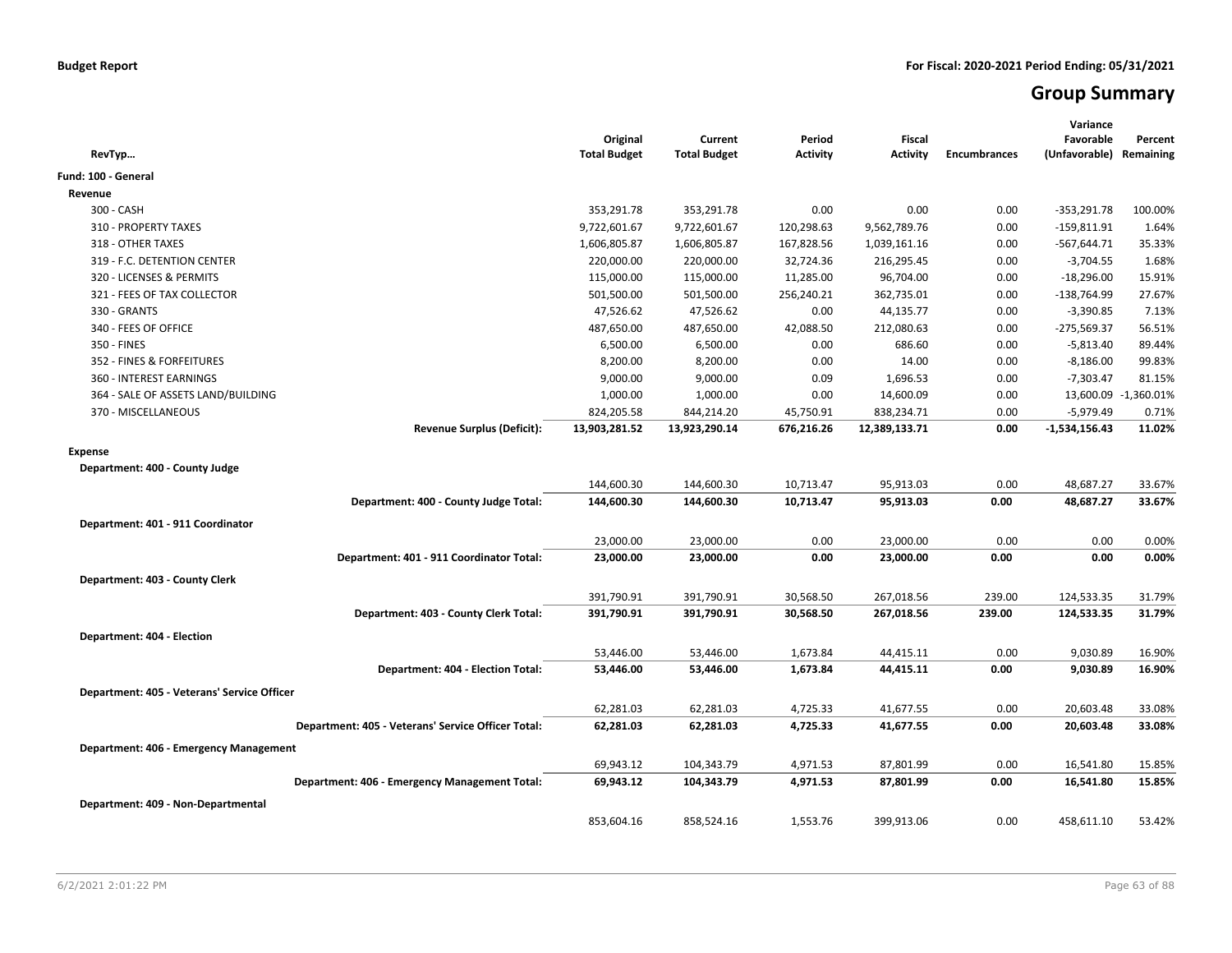| <b>Budget Report</b> |  |
|----------------------|--|
|----------------------|--|

| Original<br>Current<br>Period<br>Fiscal<br>Favorable<br>Percent<br>(Unfavorable)<br><b>Total Budget</b><br><b>Total Budget</b><br><b>Activity</b><br><b>Activity</b><br><b>Encumbrances</b><br>Remaining<br>RevTyp<br>53.42%<br>Department: 409 - Non-Departmental Total:<br>853,604.16<br>858,524.16<br>1,553.76<br>399,913.06<br>458,611.10<br>0.00<br>Department: 410 - County Court at Law<br>484,276.22<br>484,276.22<br>37,980.64<br>127.86<br>34.87%<br>315,284.24<br>168,864.12<br>168,864.12<br>34.87%<br>Department: 410 - County Court at Law Total:<br>484,276.22<br>484,276.22<br>37,980.64<br>315,284.24<br>127.86<br>Department: 425 - Court Administration<br>95,761.00<br>95,761.00<br>7,524.59<br>52,220.30<br>0.00<br>43,540.70<br>45.47%<br>52,220.30<br>45.47%<br>Department: 425 - Court Administration Total:<br>95,761.00<br>95,761.00<br>7,524.59<br>0.00<br>43,540.70<br>Department: 435 - 336th District Court Administration<br>919,524.10<br>919,524.10<br>93,734.99<br>517,993.82<br>401,245.47<br>284.81<br>43.64%<br>43.64%<br>Department: 435 - 336th District Court Administration Total:<br>919,524.10<br>919,524.10<br>93,734.99<br>517,993.82<br>284.81<br>401,245.47<br>Department: 450 - District Clerk<br>476,617.45<br>476,617.45<br>34,719.84<br>314,275.82<br>75.68<br>162,265.95<br>34.05%<br>Department: 450 - District Clerk Total:<br>476,617.45<br>34,719.84<br>314,275.82<br>75.68<br>162,265.95<br>34.05%<br>476,617.45<br>Department: 455 - Justice of the Peace Pct. 1<br>174,554.25<br>174,554.25<br>12,828.97<br>112,940.71<br>158.37<br>61,455.17<br>35.21%<br>35.21%<br>Department: 455 - Justice of the Peace Pct. 1 Total:<br>174,554.25<br>174,554.25<br>12,828.97<br>112,940.71<br>158.37<br>61,455.17 |
|--------------------------------------------------------------------------------------------------------------------------------------------------------------------------------------------------------------------------------------------------------------------------------------------------------------------------------------------------------------------------------------------------------------------------------------------------------------------------------------------------------------------------------------------------------------------------------------------------------------------------------------------------------------------------------------------------------------------------------------------------------------------------------------------------------------------------------------------------------------------------------------------------------------------------------------------------------------------------------------------------------------------------------------------------------------------------------------------------------------------------------------------------------------------------------------------------------------------------------------------------------------------------------------------------------------------------------------------------------------------------------------------------------------------------------------------------------------------------------------------------------------------------------------------------------------------------------------------------------------------------------------------------------------------------------------------------------------------------------------------------------------------|
|                                                                                                                                                                                                                                                                                                                                                                                                                                                                                                                                                                                                                                                                                                                                                                                                                                                                                                                                                                                                                                                                                                                                                                                                                                                                                                                                                                                                                                                                                                                                                                                                                                                                                                                                                                    |
|                                                                                                                                                                                                                                                                                                                                                                                                                                                                                                                                                                                                                                                                                                                                                                                                                                                                                                                                                                                                                                                                                                                                                                                                                                                                                                                                                                                                                                                                                                                                                                                                                                                                                                                                                                    |
|                                                                                                                                                                                                                                                                                                                                                                                                                                                                                                                                                                                                                                                                                                                                                                                                                                                                                                                                                                                                                                                                                                                                                                                                                                                                                                                                                                                                                                                                                                                                                                                                                                                                                                                                                                    |
|                                                                                                                                                                                                                                                                                                                                                                                                                                                                                                                                                                                                                                                                                                                                                                                                                                                                                                                                                                                                                                                                                                                                                                                                                                                                                                                                                                                                                                                                                                                                                                                                                                                                                                                                                                    |
|                                                                                                                                                                                                                                                                                                                                                                                                                                                                                                                                                                                                                                                                                                                                                                                                                                                                                                                                                                                                                                                                                                                                                                                                                                                                                                                                                                                                                                                                                                                                                                                                                                                                                                                                                                    |
|                                                                                                                                                                                                                                                                                                                                                                                                                                                                                                                                                                                                                                                                                                                                                                                                                                                                                                                                                                                                                                                                                                                                                                                                                                                                                                                                                                                                                                                                                                                                                                                                                                                                                                                                                                    |
|                                                                                                                                                                                                                                                                                                                                                                                                                                                                                                                                                                                                                                                                                                                                                                                                                                                                                                                                                                                                                                                                                                                                                                                                                                                                                                                                                                                                                                                                                                                                                                                                                                                                                                                                                                    |
|                                                                                                                                                                                                                                                                                                                                                                                                                                                                                                                                                                                                                                                                                                                                                                                                                                                                                                                                                                                                                                                                                                                                                                                                                                                                                                                                                                                                                                                                                                                                                                                                                                                                                                                                                                    |
|                                                                                                                                                                                                                                                                                                                                                                                                                                                                                                                                                                                                                                                                                                                                                                                                                                                                                                                                                                                                                                                                                                                                                                                                                                                                                                                                                                                                                                                                                                                                                                                                                                                                                                                                                                    |
|                                                                                                                                                                                                                                                                                                                                                                                                                                                                                                                                                                                                                                                                                                                                                                                                                                                                                                                                                                                                                                                                                                                                                                                                                                                                                                                                                                                                                                                                                                                                                                                                                                                                                                                                                                    |
|                                                                                                                                                                                                                                                                                                                                                                                                                                                                                                                                                                                                                                                                                                                                                                                                                                                                                                                                                                                                                                                                                                                                                                                                                                                                                                                                                                                                                                                                                                                                                                                                                                                                                                                                                                    |
|                                                                                                                                                                                                                                                                                                                                                                                                                                                                                                                                                                                                                                                                                                                                                                                                                                                                                                                                                                                                                                                                                                                                                                                                                                                                                                                                                                                                                                                                                                                                                                                                                                                                                                                                                                    |
|                                                                                                                                                                                                                                                                                                                                                                                                                                                                                                                                                                                                                                                                                                                                                                                                                                                                                                                                                                                                                                                                                                                                                                                                                                                                                                                                                                                                                                                                                                                                                                                                                                                                                                                                                                    |
|                                                                                                                                                                                                                                                                                                                                                                                                                                                                                                                                                                                                                                                                                                                                                                                                                                                                                                                                                                                                                                                                                                                                                                                                                                                                                                                                                                                                                                                                                                                                                                                                                                                                                                                                                                    |
|                                                                                                                                                                                                                                                                                                                                                                                                                                                                                                                                                                                                                                                                                                                                                                                                                                                                                                                                                                                                                                                                                                                                                                                                                                                                                                                                                                                                                                                                                                                                                                                                                                                                                                                                                                    |
|                                                                                                                                                                                                                                                                                                                                                                                                                                                                                                                                                                                                                                                                                                                                                                                                                                                                                                                                                                                                                                                                                                                                                                                                                                                                                                                                                                                                                                                                                                                                                                                                                                                                                                                                                                    |
|                                                                                                                                                                                                                                                                                                                                                                                                                                                                                                                                                                                                                                                                                                                                                                                                                                                                                                                                                                                                                                                                                                                                                                                                                                                                                                                                                                                                                                                                                                                                                                                                                                                                                                                                                                    |
|                                                                                                                                                                                                                                                                                                                                                                                                                                                                                                                                                                                                                                                                                                                                                                                                                                                                                                                                                                                                                                                                                                                                                                                                                                                                                                                                                                                                                                                                                                                                                                                                                                                                                                                                                                    |
| Department: 456 - Justice of the Peace Pct. 2                                                                                                                                                                                                                                                                                                                                                                                                                                                                                                                                                                                                                                                                                                                                                                                                                                                                                                                                                                                                                                                                                                                                                                                                                                                                                                                                                                                                                                                                                                                                                                                                                                                                                                                      |
| 140,034.58<br>140,034.58<br>10,820.69<br>94,346.90<br>0.00<br>45,687.68<br>32.63%                                                                                                                                                                                                                                                                                                                                                                                                                                                                                                                                                                                                                                                                                                                                                                                                                                                                                                                                                                                                                                                                                                                                                                                                                                                                                                                                                                                                                                                                                                                                                                                                                                                                                  |
| 32.63%<br>Department: 456 - Justice of the Peace Pct. 2 Total:<br>140,034.58<br>140,034.58<br>10,820.69<br>94,346.90<br>0.00<br>45,687.68                                                                                                                                                                                                                                                                                                                                                                                                                                                                                                                                                                                                                                                                                                                                                                                                                                                                                                                                                                                                                                                                                                                                                                                                                                                                                                                                                                                                                                                                                                                                                                                                                          |
| Department: 457 - Justice of the Peace Pct. 3                                                                                                                                                                                                                                                                                                                                                                                                                                                                                                                                                                                                                                                                                                                                                                                                                                                                                                                                                                                                                                                                                                                                                                                                                                                                                                                                                                                                                                                                                                                                                                                                                                                                                                                      |
| 118,951.29<br>80,060.34<br>12.98<br>38,877.97<br>118,951.29<br>9,718.95<br>32.68%                                                                                                                                                                                                                                                                                                                                                                                                                                                                                                                                                                                                                                                                                                                                                                                                                                                                                                                                                                                                                                                                                                                                                                                                                                                                                                                                                                                                                                                                                                                                                                                                                                                                                  |
| Department: 457 - Justice of the Peace Pct. 3 Total:<br>118,951.29<br>118,951.29<br>9,718.95<br>80,060.34<br>12.98<br>38,877.97<br>32.68%                                                                                                                                                                                                                                                                                                                                                                                                                                                                                                                                                                                                                                                                                                                                                                                                                                                                                                                                                                                                                                                                                                                                                                                                                                                                                                                                                                                                                                                                                                                                                                                                                          |
| Department: 475 - District Attorney                                                                                                                                                                                                                                                                                                                                                                                                                                                                                                                                                                                                                                                                                                                                                                                                                                                                                                                                                                                                                                                                                                                                                                                                                                                                                                                                                                                                                                                                                                                                                                                                                                                                                                                                |
| 978,017.75<br>978,017.75<br>71,884.00<br>646,694.24<br>984.50<br>330,339.01<br>33.78%                                                                                                                                                                                                                                                                                                                                                                                                                                                                                                                                                                                                                                                                                                                                                                                                                                                                                                                                                                                                                                                                                                                                                                                                                                                                                                                                                                                                                                                                                                                                                                                                                                                                              |
| Department: 475 - District Attorney Total:<br>978,017.75<br>978,017.75<br>71,884.00<br>646,694.24<br>330,339.01<br>33.78%<br>984.50                                                                                                                                                                                                                                                                                                                                                                                                                                                                                                                                                                                                                                                                                                                                                                                                                                                                                                                                                                                                                                                                                                                                                                                                                                                                                                                                                                                                                                                                                                                                                                                                                                |
| Department: 495 - County Auditor                                                                                                                                                                                                                                                                                                                                                                                                                                                                                                                                                                                                                                                                                                                                                                                                                                                                                                                                                                                                                                                                                                                                                                                                                                                                                                                                                                                                                                                                                                                                                                                                                                                                                                                                   |
| 322,848.26<br>322,848.26<br>24,594.60<br>218,515.02<br>275.96<br>104,057.28<br>32.23%                                                                                                                                                                                                                                                                                                                                                                                                                                                                                                                                                                                                                                                                                                                                                                                                                                                                                                                                                                                                                                                                                                                                                                                                                                                                                                                                                                                                                                                                                                                                                                                                                                                                              |
| 32.23%<br>Department: 495 - County Auditor Total:<br>322,848.26<br>322,848.26<br>24,594.60<br>218,515.02<br>275.96<br>104,057.28                                                                                                                                                                                                                                                                                                                                                                                                                                                                                                                                                                                                                                                                                                                                                                                                                                                                                                                                                                                                                                                                                                                                                                                                                                                                                                                                                                                                                                                                                                                                                                                                                                   |
| Department: 496 - County Purchasing                                                                                                                                                                                                                                                                                                                                                                                                                                                                                                                                                                                                                                                                                                                                                                                                                                                                                                                                                                                                                                                                                                                                                                                                                                                                                                                                                                                                                                                                                                                                                                                                                                                                                                                                |
| 79,439.17<br>52,828.78<br>79,439.17<br>6,241.40<br>$-51.78$<br>26,662.17<br>33.56%                                                                                                                                                                                                                                                                                                                                                                                                                                                                                                                                                                                                                                                                                                                                                                                                                                                                                                                                                                                                                                                                                                                                                                                                                                                                                                                                                                                                                                                                                                                                                                                                                                                                                 |
| Department: 496 - County Purchasing Total:<br>79,439.17<br>79,439.17<br>6,241.40<br>52,828.78<br>$-51.78$<br>26,662.17<br>33.56%                                                                                                                                                                                                                                                                                                                                                                                                                                                                                                                                                                                                                                                                                                                                                                                                                                                                                                                                                                                                                                                                                                                                                                                                                                                                                                                                                                                                                                                                                                                                                                                                                                   |
| Department: 497 - County Treasurer                                                                                                                                                                                                                                                                                                                                                                                                                                                                                                                                                                                                                                                                                                                                                                                                                                                                                                                                                                                                                                                                                                                                                                                                                                                                                                                                                                                                                                                                                                                                                                                                                                                                                                                                 |
| 84,754.56<br>84,754.56<br>6,721.72<br>57,269.03<br>0.00<br>27,485.53<br>32.43%                                                                                                                                                                                                                                                                                                                                                                                                                                                                                                                                                                                                                                                                                                                                                                                                                                                                                                                                                                                                                                                                                                                                                                                                                                                                                                                                                                                                                                                                                                                                                                                                                                                                                     |
| 32.43%<br>Department: 497 - County Treasurer Total:<br>84,754.56<br>84,754.56<br>6,721.72<br>57,269.03<br>0.00<br>27,485.53                                                                                                                                                                                                                                                                                                                                                                                                                                                                                                                                                                                                                                                                                                                                                                                                                                                                                                                                                                                                                                                                                                                                                                                                                                                                                                                                                                                                                                                                                                                                                                                                                                        |
| Department: 499 - Tax Assessor Collector                                                                                                                                                                                                                                                                                                                                                                                                                                                                                                                                                                                                                                                                                                                                                                                                                                                                                                                                                                                                                                                                                                                                                                                                                                                                                                                                                                                                                                                                                                                                                                                                                                                                                                                           |
| 341,568.22<br>341,568.22<br>24,096.26<br>219,591.88<br>$-0.50$<br>121,976.84<br>35.71%                                                                                                                                                                                                                                                                                                                                                                                                                                                                                                                                                                                                                                                                                                                                                                                                                                                                                                                                                                                                                                                                                                                                                                                                                                                                                                                                                                                                                                                                                                                                                                                                                                                                             |
| Department: 499 - Tax Assessor Collector Total:<br>341,568.22<br>341,568.22<br>24,096.26<br>219,591.88<br>$-0.50$<br>121,976.84<br>35.71%                                                                                                                                                                                                                                                                                                                                                                                                                                                                                                                                                                                                                                                                                                                                                                                                                                                                                                                                                                                                                                                                                                                                                                                                                                                                                                                                                                                                                                                                                                                                                                                                                          |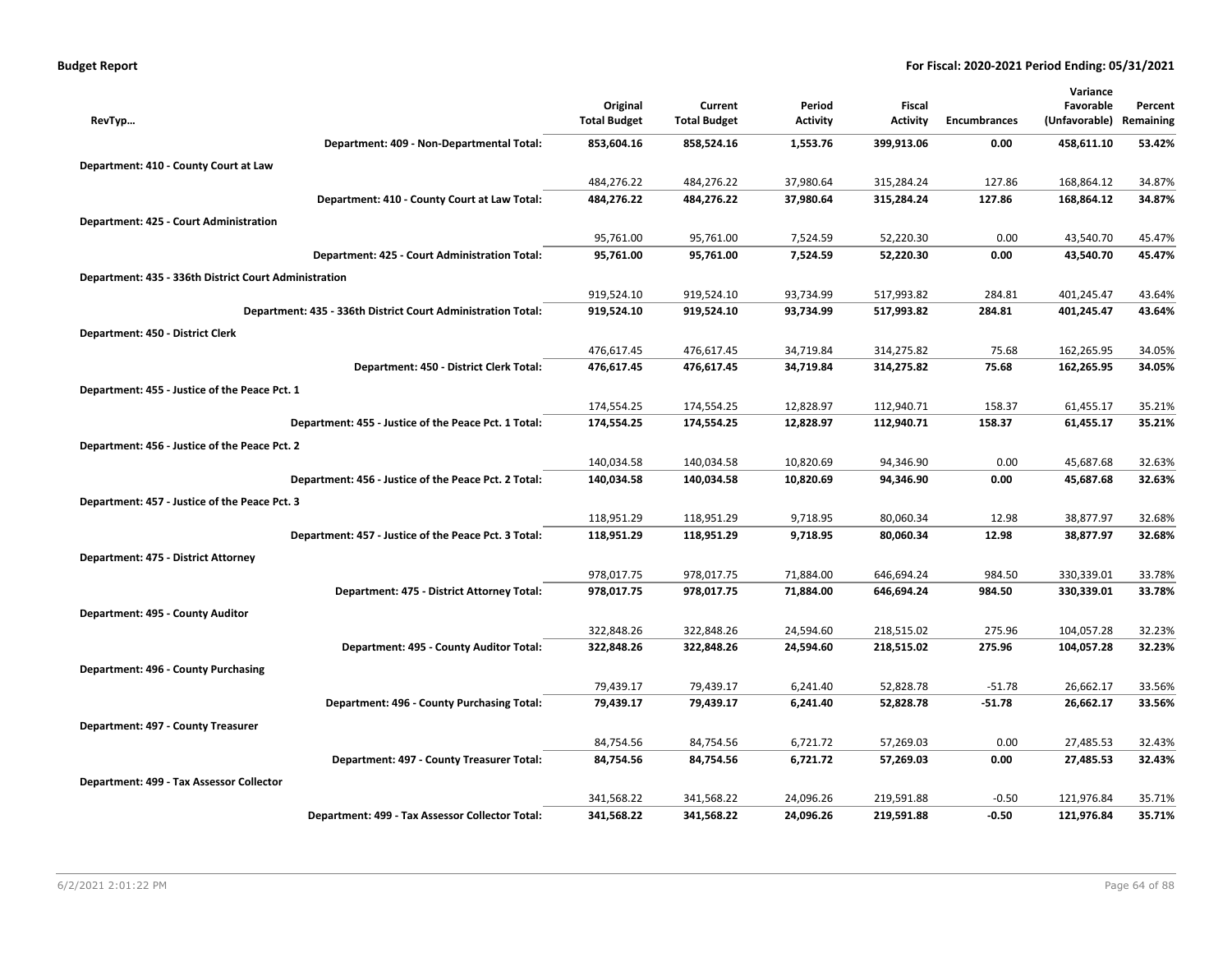| Original<br>Favorable<br>Current<br>Period<br>Fiscal<br>Percent<br><b>Total Budget</b><br><b>Total Budget</b><br><b>Activity</b><br><b>Activity</b><br><b>Encumbrances</b><br>(Unfavorable) Remaining<br>RevTyp<br>Department: 503 - Computer/IT Dept.<br>119,946.73<br>119,946.73<br>6,219.27<br>54,504.68<br>1,057.63<br>64,384.42<br>53.68%<br>Department: 503 - Computer/IT Dept. Total:<br>119,946.73<br>119,946.73<br>6,219.27<br>54,504.68<br>1,057.63<br>64,384.42<br>53.68%<br>Department: 509 - Contingency<br>279,000.00<br>0.00<br>1,239.00<br>0.00<br>241,099.33<br>239,860.33<br>99.49%<br>Department: 509 - Contingency Total:<br>279,000.00<br>241,099.33<br>0.00<br>1,239.00<br>0.00<br>239,860.33<br>99.49%<br>Department: 510 - Courthouse<br>9,542.45<br>403,751.45<br>403,751.45<br>40,961.65<br>311,042.14<br>83,166.86<br>20.60%<br>Department: 510 - Courthouse Total:<br>403,751.45<br>40,961.65<br>311,042.14<br>9,542.45<br>83,166.86<br>20.60%<br>403,751.45<br>Department: 511 - County Office Building<br>10,638.00<br>10,638.00<br>1,596.77<br>5,930.53<br>35.97<br>4,671.50<br>43.91%<br>Department: 511 - County Office Building Total:<br>10,638.00<br>10,638.00<br>1,596.77<br>5,930.53<br>35.97<br>4,671.50<br>43.91% |
|-----------------------------------------------------------------------------------------------------------------------------------------------------------------------------------------------------------------------------------------------------------------------------------------------------------------------------------------------------------------------------------------------------------------------------------------------------------------------------------------------------------------------------------------------------------------------------------------------------------------------------------------------------------------------------------------------------------------------------------------------------------------------------------------------------------------------------------------------------------------------------------------------------------------------------------------------------------------------------------------------------------------------------------------------------------------------------------------------------------------------------------------------------------------------------------------------------------------------------------------------------------|
|                                                                                                                                                                                                                                                                                                                                                                                                                                                                                                                                                                                                                                                                                                                                                                                                                                                                                                                                                                                                                                                                                                                                                                                                                                                           |
|                                                                                                                                                                                                                                                                                                                                                                                                                                                                                                                                                                                                                                                                                                                                                                                                                                                                                                                                                                                                                                                                                                                                                                                                                                                           |
|                                                                                                                                                                                                                                                                                                                                                                                                                                                                                                                                                                                                                                                                                                                                                                                                                                                                                                                                                                                                                                                                                                                                                                                                                                                           |
|                                                                                                                                                                                                                                                                                                                                                                                                                                                                                                                                                                                                                                                                                                                                                                                                                                                                                                                                                                                                                                                                                                                                                                                                                                                           |
|                                                                                                                                                                                                                                                                                                                                                                                                                                                                                                                                                                                                                                                                                                                                                                                                                                                                                                                                                                                                                                                                                                                                                                                                                                                           |
|                                                                                                                                                                                                                                                                                                                                                                                                                                                                                                                                                                                                                                                                                                                                                                                                                                                                                                                                                                                                                                                                                                                                                                                                                                                           |
|                                                                                                                                                                                                                                                                                                                                                                                                                                                                                                                                                                                                                                                                                                                                                                                                                                                                                                                                                                                                                                                                                                                                                                                                                                                           |
|                                                                                                                                                                                                                                                                                                                                                                                                                                                                                                                                                                                                                                                                                                                                                                                                                                                                                                                                                                                                                                                                                                                                                                                                                                                           |
|                                                                                                                                                                                                                                                                                                                                                                                                                                                                                                                                                                                                                                                                                                                                                                                                                                                                                                                                                                                                                                                                                                                                                                                                                                                           |
|                                                                                                                                                                                                                                                                                                                                                                                                                                                                                                                                                                                                                                                                                                                                                                                                                                                                                                                                                                                                                                                                                                                                                                                                                                                           |
|                                                                                                                                                                                                                                                                                                                                                                                                                                                                                                                                                                                                                                                                                                                                                                                                                                                                                                                                                                                                                                                                                                                                                                                                                                                           |
|                                                                                                                                                                                                                                                                                                                                                                                                                                                                                                                                                                                                                                                                                                                                                                                                                                                                                                                                                                                                                                                                                                                                                                                                                                                           |
|                                                                                                                                                                                                                                                                                                                                                                                                                                                                                                                                                                                                                                                                                                                                                                                                                                                                                                                                                                                                                                                                                                                                                                                                                                                           |
|                                                                                                                                                                                                                                                                                                                                                                                                                                                                                                                                                                                                                                                                                                                                                                                                                                                                                                                                                                                                                                                                                                                                                                                                                                                           |
| Department: 512 - Co-Op Office Building                                                                                                                                                                                                                                                                                                                                                                                                                                                                                                                                                                                                                                                                                                                                                                                                                                                                                                                                                                                                                                                                                                                                                                                                                   |
| 2,170.00<br>2,170.00<br>5,615.04<br>12.98<br>$-3,458.02$<br>$-159.36%$<br>1,614.15                                                                                                                                                                                                                                                                                                                                                                                                                                                                                                                                                                                                                                                                                                                                                                                                                                                                                                                                                                                                                                                                                                                                                                        |
| Department: 512 - Co-Op Office Building Total:<br>2,170.00<br>2,170.00<br>1,614.15<br>5,615.04<br>12.98<br>$-3,458.02$<br>$-159.36%$                                                                                                                                                                                                                                                                                                                                                                                                                                                                                                                                                                                                                                                                                                                                                                                                                                                                                                                                                                                                                                                                                                                      |
| Department: 513 - Courthouse South Annex                                                                                                                                                                                                                                                                                                                                                                                                                                                                                                                                                                                                                                                                                                                                                                                                                                                                                                                                                                                                                                                                                                                                                                                                                  |
| 12,383.54<br>8,959.80<br>21,555.00<br>21,555.00<br>4,001.53<br>211.66<br>41.57%                                                                                                                                                                                                                                                                                                                                                                                                                                                                                                                                                                                                                                                                                                                                                                                                                                                                                                                                                                                                                                                                                                                                                                           |
| Department: 513 - Courthouse South Annex Total:<br>21,555.00<br>21,555.00<br>4,001.53<br>12,383.54<br>211.66<br>8,959.80<br>41.57%                                                                                                                                                                                                                                                                                                                                                                                                                                                                                                                                                                                                                                                                                                                                                                                                                                                                                                                                                                                                                                                                                                                        |
| Department: 514 - City Hall Annex                                                                                                                                                                                                                                                                                                                                                                                                                                                                                                                                                                                                                                                                                                                                                                                                                                                                                                                                                                                                                                                                                                                                                                                                                         |
| 800.00<br>0.00<br>800.00<br>82.69<br>661.52<br>138.48<br>17.31%                                                                                                                                                                                                                                                                                                                                                                                                                                                                                                                                                                                                                                                                                                                                                                                                                                                                                                                                                                                                                                                                                                                                                                                           |
| 17.31%<br>Department: 514 - City Hall Annex Total:<br>800.00<br>800.00<br>82.69<br>661.52<br>0.00<br>138.48                                                                                                                                                                                                                                                                                                                                                                                                                                                                                                                                                                                                                                                                                                                                                                                                                                                                                                                                                                                                                                                                                                                                               |
| Department: 515 - Windom County Building                                                                                                                                                                                                                                                                                                                                                                                                                                                                                                                                                                                                                                                                                                                                                                                                                                                                                                                                                                                                                                                                                                                                                                                                                  |
| 11,200.00<br>2,078.11<br>5,481.93<br>0.00<br>11,200.00<br>5,718.07<br>51.05%                                                                                                                                                                                                                                                                                                                                                                                                                                                                                                                                                                                                                                                                                                                                                                                                                                                                                                                                                                                                                                                                                                                                                                              |
| 5,481.93<br>Department: 515 - Windom County Building Total:<br>11,200.00<br>11,200.00<br>2,078.11<br>0.00<br>5,718.07<br>51.05%                                                                                                                                                                                                                                                                                                                                                                                                                                                                                                                                                                                                                                                                                                                                                                                                                                                                                                                                                                                                                                                                                                                           |
| Department: 516 - Agrilife Extension Building                                                                                                                                                                                                                                                                                                                                                                                                                                                                                                                                                                                                                                                                                                                                                                                                                                                                                                                                                                                                                                                                                                                                                                                                             |
| 8,413.00<br>8,413.00<br>1,500.86<br>5,806.35<br>0.00<br>2,606.65<br>30.98%                                                                                                                                                                                                                                                                                                                                                                                                                                                                                                                                                                                                                                                                                                                                                                                                                                                                                                                                                                                                                                                                                                                                                                                |
| 30.98%<br>Department: 516 - Agrilife Extension Building Total:<br>8,413.00<br>8,413.00<br>1,500.86<br>5,806.35<br>0.00<br>2,606.65                                                                                                                                                                                                                                                                                                                                                                                                                                                                                                                                                                                                                                                                                                                                                                                                                                                                                                                                                                                                                                                                                                                        |
| <b>Department: 518 - County Offices Relocation</b>                                                                                                                                                                                                                                                                                                                                                                                                                                                                                                                                                                                                                                                                                                                                                                                                                                                                                                                                                                                                                                                                                                                                                                                                        |
| 235,250.00<br>112,289.07<br>235,250.00<br>14,318.81<br>122,584.82<br>376.11<br>47.73%                                                                                                                                                                                                                                                                                                                                                                                                                                                                                                                                                                                                                                                                                                                                                                                                                                                                                                                                                                                                                                                                                                                                                                     |
| 235,250.00<br>47.73%<br>Department: 518 - County Offices Relocation Total:<br>235,250.00<br>14,318.81<br>122,584.82<br>376.11<br>112,289.07                                                                                                                                                                                                                                                                                                                                                                                                                                                                                                                                                                                                                                                                                                                                                                                                                                                                                                                                                                                                                                                                                                               |
| Department: 520 - Lake Fannin                                                                                                                                                                                                                                                                                                                                                                                                                                                                                                                                                                                                                                                                                                                                                                                                                                                                                                                                                                                                                                                                                                                                                                                                                             |
| 5,000.00<br>0.00<br>0.00<br>5,000.00<br>5,000.00<br>0.00<br>0.00%                                                                                                                                                                                                                                                                                                                                                                                                                                                                                                                                                                                                                                                                                                                                                                                                                                                                                                                                                                                                                                                                                                                                                                                         |
| Department: 520 - Lake Fannin Total:<br>0.00%<br>5,000.00<br>5,000.00<br>0.00<br>5,000.00<br>0.00<br>0.00                                                                                                                                                                                                                                                                                                                                                                                                                                                                                                                                                                                                                                                                                                                                                                                                                                                                                                                                                                                                                                                                                                                                                 |
| Department: 540 - Ambulance Service                                                                                                                                                                                                                                                                                                                                                                                                                                                                                                                                                                                                                                                                                                                                                                                                                                                                                                                                                                                                                                                                                                                                                                                                                       |
| 749,600.00<br>749,600.00<br>61,959.36<br>495,818.77<br>0.00<br>253,781.23<br>33.86%                                                                                                                                                                                                                                                                                                                                                                                                                                                                                                                                                                                                                                                                                                                                                                                                                                                                                                                                                                                                                                                                                                                                                                       |
| 749,600.00<br>253,781.23<br>Department: 540 - Ambulance Service Total:<br>749,600.00<br>61,959.36<br>495,818.77<br>0.00<br>33.86%                                                                                                                                                                                                                                                                                                                                                                                                                                                                                                                                                                                                                                                                                                                                                                                                                                                                                                                                                                                                                                                                                                                         |
| <b>Department: 543 - Fire Protection</b>                                                                                                                                                                                                                                                                                                                                                                                                                                                                                                                                                                                                                                                                                                                                                                                                                                                                                                                                                                                                                                                                                                                                                                                                                  |
| 33,443.28<br>132,020.00<br>132,320.00<br>32,829.94<br>98,876.72<br>0.00<br>25.27%                                                                                                                                                                                                                                                                                                                                                                                                                                                                                                                                                                                                                                                                                                                                                                                                                                                                                                                                                                                                                                                                                                                                                                         |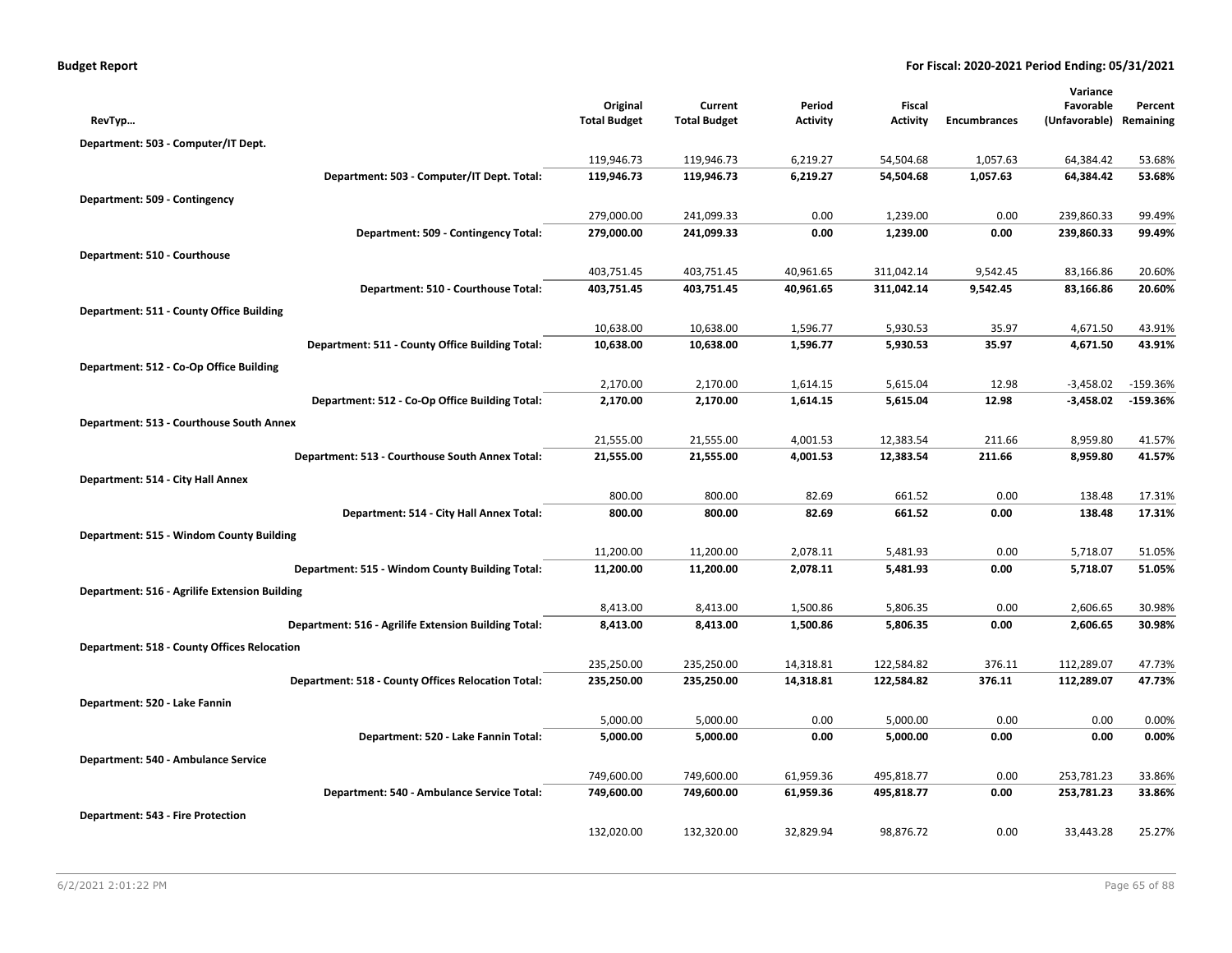| <b>Budget Report</b> |  |
|----------------------|--|
|----------------------|--|

|                                             |                                                    |                     |                     |                 |                 |                     | Variance      |           |
|---------------------------------------------|----------------------------------------------------|---------------------|---------------------|-----------------|-----------------|---------------------|---------------|-----------|
|                                             |                                                    | Original            | Current             | Period          | Fiscal          |                     | Favorable     | Percent   |
| RevTyp                                      |                                                    | <b>Total Budget</b> | <b>Total Budget</b> | <b>Activity</b> | <b>Activity</b> | <b>Encumbrances</b> | (Unfavorable) | Remaining |
|                                             | Department: 543 - Fire Protection Total:           | 132,020.00          | 132,320.00          | 32,829.94       | 98,876.72       | 0.00                | 33,443.28     | 25.27%    |
| Department: 551 - Constable Pct.1           |                                                    |                     |                     |                 |                 |                     |               |           |
|                                             |                                                    | 52,658.80           | 52,658.80           | 3,980.88        | 35,357.60       | 0.00                | 17,301.20     | 32.86%    |
|                                             | Department: 551 - Constable Pct.1 Total:           | 52,658.80           | 52,658.80           | 3,980.88        | 35,357.60       | 0.00                | 17,301.20     | 32.86%    |
| Department: 552 - Constable Pct.2           |                                                    |                     |                     |                 |                 |                     |               |           |
|                                             |                                                    | 36,244.89           | 36,244.89           | 2,552.02        | 22,922.42       | 0.00                | 13,322.47     | 36.76%    |
|                                             | Department: 552 - Constable Pct.2 Total:           | 36,244.89           | 36,244.89           | 2,552.02        | 22,922.42       | 0.00                | 13,322.47     | 36.76%    |
| Department: 553 - Constable Pct.3           |                                                    |                     |                     |                 |                 |                     |               |           |
|                                             |                                                    | 35,308.24           | 35,308.24           | 2,663.76        | 23,857.22       | 0.00                | 11,451.02     | 32.43%    |
|                                             | Department: 553 - Constable Pct.3 Total:           | 35,308.24           | 35,308.24           | 2,663.76        | 23,857.22       | 0.00                | 11,451.02     | 32.43%    |
| Department: 555 - Animal Control Officer    |                                                    |                     |                     |                 |                 |                     |               |           |
|                                             |                                                    | 3,000.00            | 3,000.00            | 0.00            | 807.68          | 0.00                | 2,192.32      | 73.08%    |
|                                             | Department: 555 - Animal Control Officer Total:    | 3,000.00            | 3,000.00            | 0.00            | 807.68          | 0.00                | 2,192.32      | 73.08%    |
| Department: 559 - Texas VINE Program        |                                                    |                     |                     |                 |                 |                     |               |           |
|                                             |                                                    | 18,571.12           | 18,571.12           | 0.00            | 9,285.56        | 0.00                | 9,285.56      | 50.00%    |
|                                             | Department: 559 - Texas VINE Program Total:        | 18,571.12           | 18,571.12           | 0.00            | 9,285.56        | 0.00                | 9,285.56      | 50.00%    |
| Department: 560 - County Sheriff            |                                                    |                     |                     |                 |                 |                     |               |           |
|                                             |                                                    | 2,402,920.51        | 2,421,209.13        | 208,884.35      | 1,508,790.16    | 3,652.62            | 908,766.35    | 37.53%    |
|                                             | Department: 560 - County Sheriff Total:            | 2,402,920.51        | 2,421,209.13        | 208,884.35      | 1,508,790.16    | 3,652.62            | 908,766.35    | 37.53%    |
| Department: 565 - Jail Operations           |                                                    |                     |                     |                 |                 |                     |               |           |
|                                             |                                                    | 2,751,580.00        | 2,751,580.00        | 182,411.85      | 1,330,380.03    | 0.00                | 1,421,199.97  | 51.65%    |
|                                             | Department: 565 - Jail Operations Total:           | 2,751,580.00        | 2,751,580.00        | 182,411.85      | 1,330,380.03    | 0.00                | 1,421,199.97  | 51.65%    |
| Department: 573 - Bond Supervision          |                                                    |                     |                     |                 |                 |                     |               |           |
|                                             |                                                    | 71,631.80           | 71,631.80           | 3,910.00        | 40,423.18       | 2,224.99            | 28,983.63     | 40.46%    |
|                                             | Department: 573 - Bond Supervision Total:          | 71,631.80           | 71,631.80           | 3,910.00        | 40,423.18       | 2,224.99            | 28,983.63     | 40.46%    |
| Department: 575 - Juvenile Probation        |                                                    |                     |                     |                 |                 |                     |               |           |
|                                             |                                                    | 170,000.00          | 170,000.00          | 28.74           | 170,238.19      | 0.00                | -238.19       | $-0.14%$  |
|                                             | Department: 575 - Juvenile Probation Total:        | 170,000.00          | 170,000.00          | 28.74           | 170,238.19      | 0.00                | $-238.19$     | $-0.14%$  |
| Department: 590 - Environmental Development |                                                    |                     |                     |                 |                 |                     |               |           |
|                                             |                                                    | 139,649.81          | 139,649.81          | 11,384.85       | 85,064.72       | 0.00                | 54,585.09     | 39.09%    |
|                                             | Department: 590 - Environmental Development Total: | 139,649.81          | 139,649.81          | 11,384.85       | 85,064.72       | 0.00                | 54,585.09     | 39.09%    |
| Department: 591 - Development Services      |                                                    |                     |                     |                 |                 |                     |               |           |
|                                             |                                                    | 60,163.59           | 60,163.59           | 3,937.99        | 37,190.19       | 0.00                | 22,973.40     | 38.18%    |
|                                             | Department: 591 - Development Services Total:      | 60,163.59           | 60,163.59           | 3,937.99        | 37,190.19       | 0.00                | 22,973.40     | 38.18%    |
| <b>Department: 640 - County Services</b>    |                                                    |                     |                     |                 |                 |                     |               |           |
|                                             |                                                    | 57,025.00           | 57,025.00           | 3,260.14        | 43,860.04       | 0.00                | 13,164.96     | 23.09%    |
|                                             | Department: 640 - County Services Total:           | 57,025.00           | 57,025.00           | 3,260.14        | 43,860.04       | 0.00                | 13,164.96     | 23.09%    |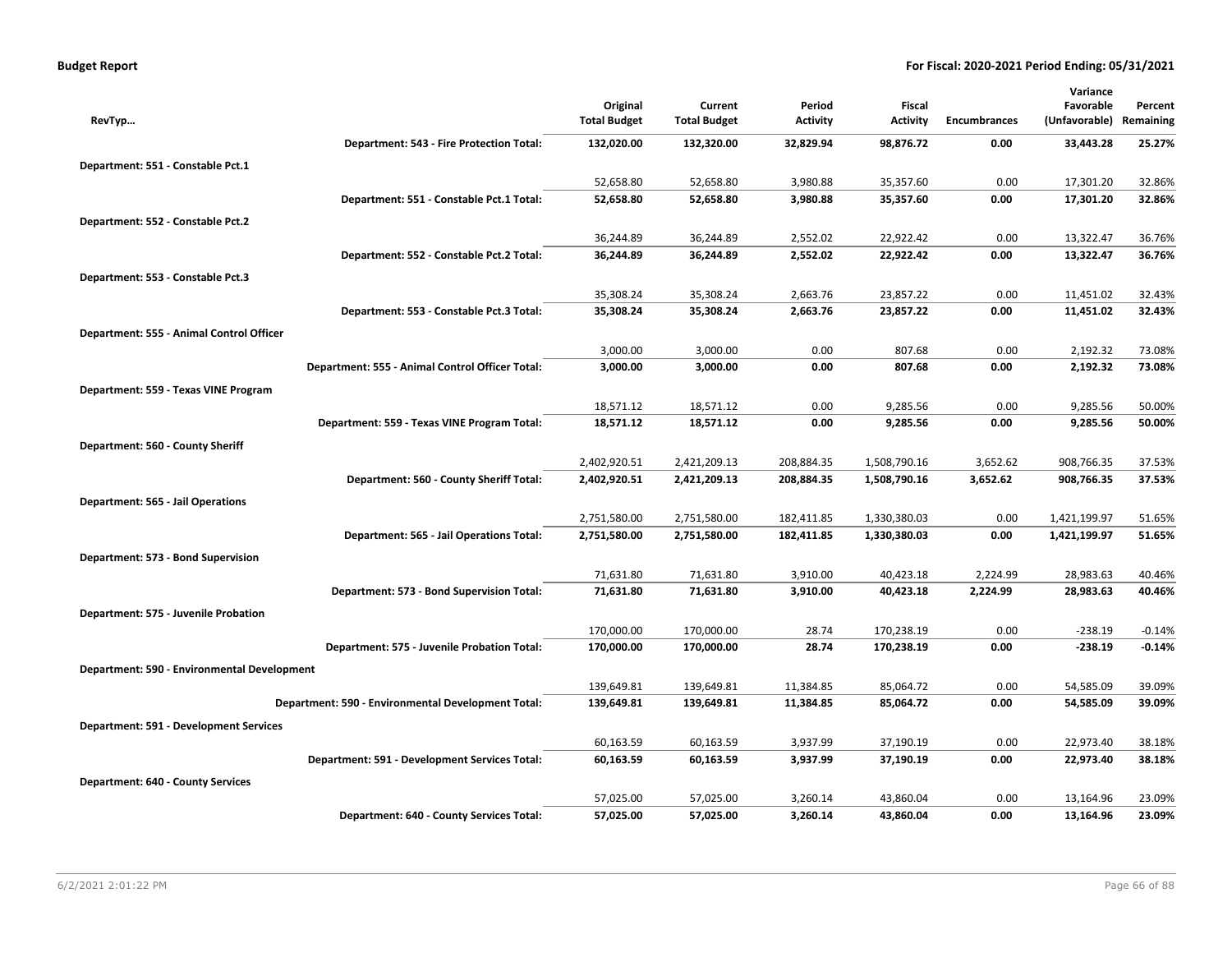|                                                    |                                                           |                                 |                                |                      |                           |                     | Variance                   |                      |
|----------------------------------------------------|-----------------------------------------------------------|---------------------------------|--------------------------------|----------------------|---------------------------|---------------------|----------------------------|----------------------|
| RevTyp                                             |                                                           | Original<br><b>Total Budget</b> | Current<br><b>Total Budget</b> | Period<br>Activity   | Fiscal<br><b>Activity</b> | <b>Encumbrances</b> | Favorable<br>(Unfavorable) | Percent<br>Remaining |
|                                                    |                                                           |                                 |                                |                      |                           |                     |                            |                      |
| Department: 641 - Health Officer                   |                                                           | 2,400.00                        | 2,400.00                       | 200.00               | 1,600.00                  | 0.00                | 800.00                     | 33.33%               |
|                                                    | Department: 641 - Health Officer Total:                   | 2,400.00                        | 2,400.00                       | 200.00               | 1,600.00                  | 0.00                | 800.00                     | 33.33%               |
|                                                    |                                                           |                                 |                                |                      |                           |                     |                            |                      |
| Department: 645 - Indigent Health Care             |                                                           | 189,386.82                      | 189,386.82                     | 31,104.02            | 192,498.67                | 0.00                | $-3,111.85$                |                      |
|                                                    | Department: 645 - Indigent Health Care Total:             | 189,386.82                      | 189,386.82                     | 31,104.02            | 192,498.67                | 0.00                | $-3,111.85$                | $-1.64%$<br>$-1.64%$ |
|                                                    |                                                           |                                 |                                |                      |                           |                     |                            |                      |
| Department: 665 - County Agents                    |                                                           |                                 |                                |                      |                           |                     |                            |                      |
|                                                    | Department: 665 - County Agents Total:                    | 115,384.39<br>115,384.39        | 115,384.39<br>115,384.39       | 8,062.27<br>8,062.27 | 65,922.37<br>65,922.37    | 0.00<br>0.00        | 49,462.02<br>49,462.02     | 42.87%<br>42.87%     |
|                                                    |                                                           |                                 |                                |                      |                           |                     |                            |                      |
| <b>Department: 696 - Donations and Allocations</b> |                                                           |                                 |                                |                      |                           |                     |                            |                      |
|                                                    |                                                           | 3,000.00                        | 3,000.00                       | 0.00                 | 0.00                      | 0.00                | 3,000.00                   | 100.00%              |
|                                                    | <b>Department: 696 - Donations and Allocations Total:</b> | 3,000.00                        | 3,000.00                       | 0.00                 | 0.00                      | 0.00                | 3,000.00                   | 100.00%              |
|                                                    | <b>Expense Total:</b>                                     | 13,903,281.52                   | 13,923,290.14                  | 1,024,617.09         | 8,334,903.45              | 19,221.29           | 5,569,165.40               | 40.00%               |
|                                                    | Fund: 100 - General Surplus (Deficit):                    | 0.00                            | 0.00                           | $-348,400.83$        | 4,054,230.26              | $-19,221.29$        | 4,035,008.97               | 0.00%                |
| Fund: 110 - Courthouse Security                    |                                                           |                                 |                                |                      |                           |                     |                            |                      |
| Revenue                                            |                                                           |                                 |                                |                      |                           |                     |                            |                      |
| 300 - CASH                                         |                                                           | 26,650.00                       | 55,064.66                      | 0.00                 | 0.00                      | 0.00                | $-55,064.66$               | 100.00%              |
| 340 - FEES OF OFFICE                               |                                                           | 8,300.00                        | 8,300.00                       | 1,185.52             | 4,834.98                  | 0.00                | $-3,465.02$                | 41.75%               |
| 360 - INTEREST EARNINGS                            |                                                           | 50.00                           | 50.00                          | 0.00                 | 0.00                      | 0.00                | $-50.00$                   | 100.00%              |
|                                                    | <b>Revenue Surplus (Deficit):</b>                         | 35,000.00                       | 63,414.66                      | 1,185.52             | 4,834.98                  | 0.00                | $-58,579.68$               | 92.38%               |
| <b>Expense</b>                                     |                                                           |                                 |                                |                      |                           |                     |                            |                      |
| Department: 541 - Courthouse Security Part-Time    |                                                           |                                 |                                |                      |                           |                     |                            |                      |
|                                                    |                                                           | 35,000.00                       | 35,000.00                      | 0.00                 | 0.00                      | 0.00                | 35,000.00                  | 100.00%              |
|                                                    | Department: 541 - Courthouse Security Part-Time Total:    | 35,000.00                       | 35,000.00                      | 0.00                 | 0.00                      | 0.00                | 35,000.00                  | 100.00%              |
| Department: 542 - Security Equipment               |                                                           |                                 |                                |                      |                           |                     |                            |                      |
|                                                    |                                                           | 0.00                            | 28,414.66                      | 359.40               | 28,774.25                 | 0.00                | $-359.59$                  | $-1.27%$             |
|                                                    | Department: 542 - Security Equipment Total:               | 0.00                            | 28,414.66                      | 359.40               | 28,774.25                 | 0.00                | $-359.59$                  | $-1.27%$             |
|                                                    | <b>Expense Total:</b>                                     | 35,000.00                       | 63,414.66                      | 359.40               | 28,774.25                 | 0.00                | 34,640.41                  | 54.63%               |
|                                                    | Fund: 110 - Courthouse Security Surplus (Deficit):        | 0.00                            | 0.00                           | 826.12               | $-23,939.27$              | 0.00                | $-23,939.27$               | 0.00%                |
| Fund: 111 - Justice Court Building Security        |                                                           |                                 |                                |                      |                           |                     |                            |                      |
| Revenue                                            |                                                           |                                 |                                |                      |                           |                     |                            |                      |
| 300 - CASH                                         |                                                           | 3,650.00                        | 3,650.00                       | 0.00                 | 0.00                      | 0.00                | $-3,650.00$                | 100.00%              |
| 370 - MISCELLANEOUS                                |                                                           | 850.00                          | 850.00                         | 0.00                 | 915.92                    | 0.00                | 65.92                      | $-7.76%$             |
|                                                    | <b>Revenue Surplus (Deficit):</b>                         | 4,500.00                        | 4,500.00                       | 0.00                 | 915.92                    | 0.00                | $-3,584.08$                | 79.65%               |
| Expense                                            |                                                           |                                 |                                |                      |                           |                     |                            |                      |
| Department: 454 - Justice Ct Bldg Expense          |                                                           |                                 |                                |                      |                           |                     |                            |                      |
|                                                    |                                                           | 4,500.00                        | 4,500.00                       | 0.00                 | 0.00                      | 0.00                | 4,500.00                   | 100.00%              |
|                                                    |                                                           |                                 |                                |                      |                           |                     |                            |                      |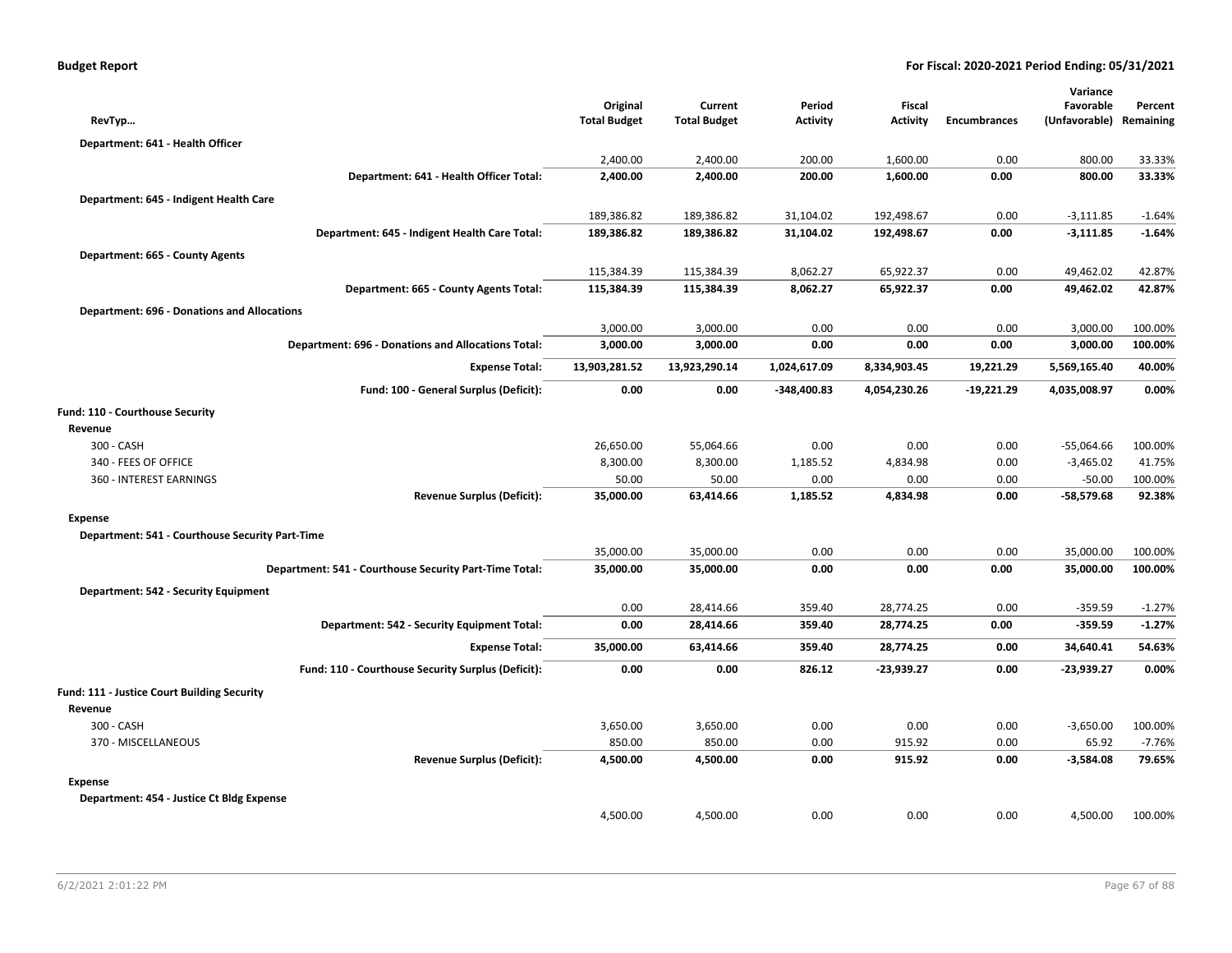| RevTyp                                              |                                                                | Original<br><b>Total Budget</b> | Current<br><b>Total Budget</b> | Period<br>Activity | <b>Fiscal</b><br><b>Activity</b> | <b>Encumbrances</b> | Variance<br>Favorable<br>(Unfavorable) | Percent<br>Remaining |
|-----------------------------------------------------|----------------------------------------------------------------|---------------------------------|--------------------------------|--------------------|----------------------------------|---------------------|----------------------------------------|----------------------|
|                                                     | Department: 454 - Justice Ct Bldg Expense Total:               | 4,500.00                        | 4,500.00                       | 0.00               | 0.00                             | 0.00                | 4,500.00                               | 100.00%              |
|                                                     | <b>Expense Total:</b>                                          | 4,500.00                        | 4,500.00                       | 0.00               | 0.00                             | 0.00                | 4,500.00                               | 100.00%              |
|                                                     | Fund: 111 - Justice Court Building Security Surplus (Deficit): | 0.00                            | 0.00                           | 0.00               | 915.92                           | 0.00                | 915.92                                 | 0.00%                |
| Fund: 120 - County Clerk Vital Statistics           |                                                                |                                 |                                |                    |                                  |                     |                                        |                      |
| Revenue                                             |                                                                |                                 |                                |                    |                                  |                     |                                        |                      |
| 300 - CASH                                          |                                                                | 2,995.00                        | 2,995.00                       | 0.00               | 0.00                             | 0.00                | $-2,995.00$                            | 100.00%              |
| 360 - INTEREST EARNINGS                             |                                                                | 5.00                            | 5.00                           | 0.00               | 0.00                             | 0.00                | $-5.00$                                | 100.00%              |
| 370 - MISCELLANEOUS                                 |                                                                | 500.00                          | 500.00                         | 0.00               | 130.00                           | 0.00                | $-370.00$                              | 74.00%               |
|                                                     | <b>Revenue Surplus (Deficit):</b>                              | 3,500.00                        | 3,500.00                       | 0.00               | 130.00                           | 0.00                | $-3,370.00$                            | 96.29%               |
| Expense                                             |                                                                |                                 |                                |                    |                                  |                     |                                        |                      |
| Department: 411 - Vital Stats Expense               |                                                                |                                 |                                |                    |                                  |                     |                                        |                      |
|                                                     |                                                                | 3,500.00                        | 3,500.00                       | 88.75              | 788.41                           | 9.97                | 2,701.62                               | 77.19%               |
|                                                     | Department: 411 - Vital Stats Expense Total:                   | 3,500.00                        | 3,500.00                       | 88.75              | 788.41                           | 9.97                | 2,701.62                               | 77.19%               |
|                                                     | <b>Expense Total:</b>                                          | 3,500.00                        | 3,500.00                       | 88.75              | 788.41                           | 9.97                | 2,701.62                               | 77.19%               |
|                                                     | Fund: 120 - County Clerk Vital Statistics Surplus (Deficit):   | 0.00                            | 0.00                           | $-88.75$           | $-658.41$                        | $-9.97$             | $-668.38$                              | 0.00%                |
| <b>Fund: 121 - County Clerk Records Management</b>  |                                                                |                                 |                                |                    |                                  |                     |                                        |                      |
| Revenue                                             |                                                                |                                 |                                |                    |                                  |                     |                                        |                      |
| 300 - CASH                                          |                                                                | 38,139.08                       | 38,139.08                      | 0.00               | 0.00                             | 0.00                | $-38,139.08$                           | 100.00%              |
| 360 - INTEREST EARNINGS                             |                                                                | 50.00                           | 50.00                          | 0.00               | 0.00                             | 0.00                | $-50.00$                               | 100.00%              |
| 370 - MISCELLANEOUS                                 |                                                                | 57,500.00                       | 57,500.00                      | 903.50             | 19,786.97                        | 0.00                | $-37,713.03$                           | 65.59%               |
|                                                     | <b>Revenue Surplus (Deficit):</b>                              | 95,689.08                       | 95,689.08                      | 903.50             | 19,786.97                        | 0.00                | -75,902.11                             | 79.32%               |
| <b>Expense</b>                                      |                                                                |                                 |                                |                    |                                  |                     |                                        |                      |
| Department: 402 - Co.Clerk Records Mgt. Exp.        |                                                                |                                 |                                |                    |                                  |                     |                                        |                      |
|                                                     |                                                                | 95,689.08                       | 95,689.08                      | 11,966.81          | 59,492.23                        | 0.00                | 36,196.85                              | 37.83%               |
|                                                     | Department: 402 - Co.Clerk Records Mgt. Exp. Total:            | 95,689.08                       | 95,689.08                      | 11,966.81          | 59,492.23                        | 0.00                | 36,196.85                              | 37.83%               |
|                                                     | <b>Expense Total:</b>                                          | 95,689.08                       | 95,689.08                      | 11,966.81          | 59,492.23                        | 0.00                | 36,196.85                              | 37.83%               |
|                                                     | Fund: 121 - County Clerk Records Management Surplus (Deficit): | 0.00                            | 0.00                           | $-11,063.31$       | $-39,705.26$                     | 0.00                | $-39,705.26$                           | 0.00%                |
| Fund: 122 - Chapter 19 Funds                        |                                                                |                                 |                                |                    |                                  |                     |                                        |                      |
| Revenue                                             |                                                                |                                 |                                |                    |                                  |                     |                                        |                      |
| 330 - GRANTS                                        |                                                                | 1,205.96                        | 1,205.96                       | 0.00               | 0.00                             | 0.00                | $-1,205.96$                            | 100.00%              |
|                                                     | <b>Revenue Surplus (Deficit):</b>                              | 1,205.96                        | 1,205.96                       | 0.00               | 0.00                             | 0.00                | $-1,205.96$                            | 100.00%              |
| <b>Expense</b>                                      |                                                                |                                 |                                |                    |                                  |                     |                                        |                      |
| Department: 403 - County Clerk                      |                                                                |                                 |                                |                    |                                  |                     |                                        |                      |
|                                                     |                                                                | 1,205.96                        | 1,205.96                       | 0.00               | 0.00                             | 0.00                | 1,205.96                               | 100.00%              |
|                                                     | Department: 403 - County Clerk Total:                          | 1,205.96                        | 1,205.96                       | 0.00               | 0.00                             | 0.00                | 1,205.96                               | 100.00%              |
| Department: 478 - HAVA CARES Act Coronavirus Relief |                                                                |                                 |                                |                    |                                  |                     |                                        |                      |
|                                                     |                                                                | 0.00                            | 0.00                           | 0.00               | 17,370.07                        | 0.00                | $-17,370.07$                           | 0.00%                |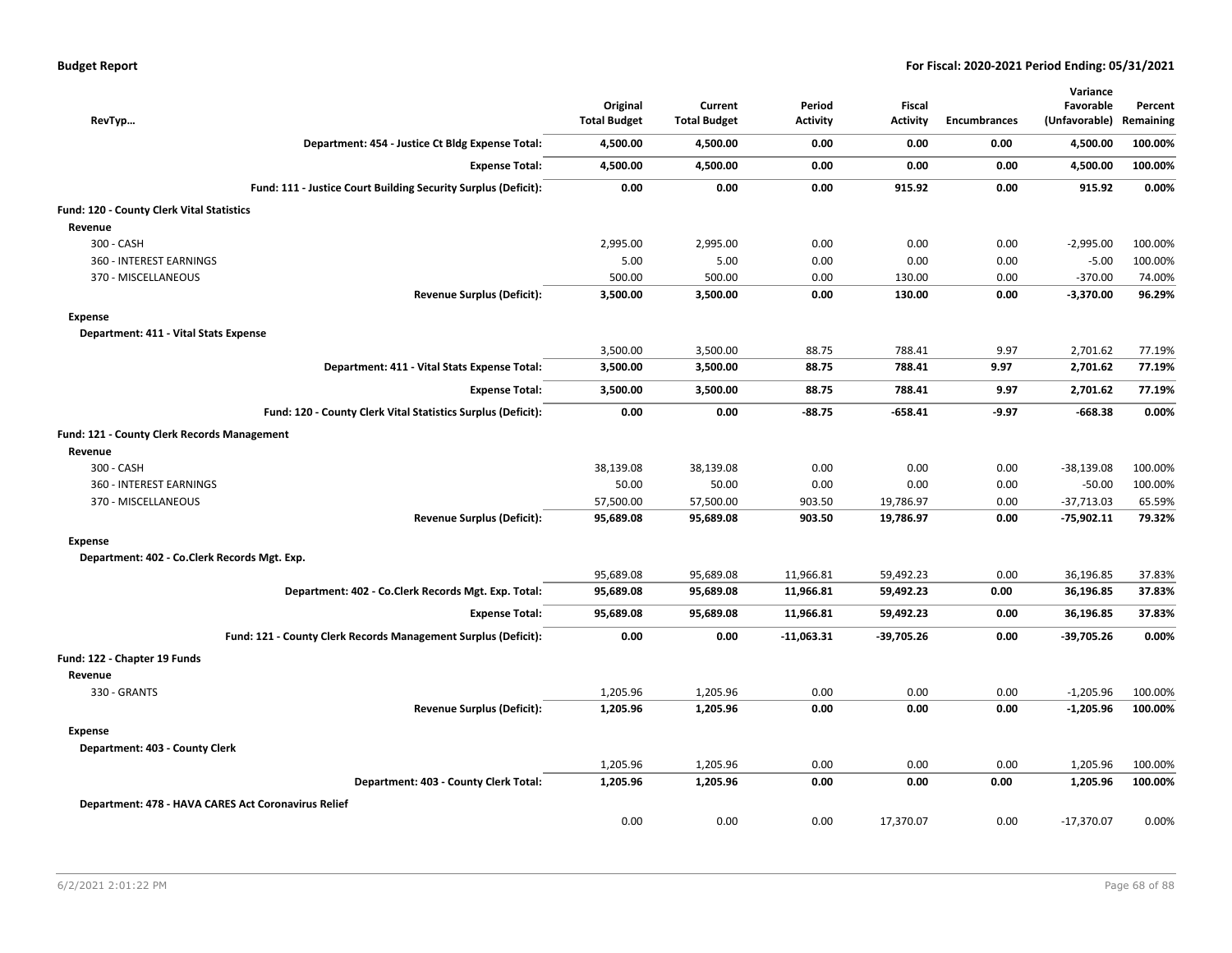| RevTyp                                                                 | Original<br><b>Total Budget</b> | Current<br><b>Total Budget</b> | Period<br><b>Activity</b> | Fiscal<br><b>Activity</b> | <b>Encumbrances</b> | Variance<br>Favorable<br>(Unfavorable) Remaining | Percent               |
|------------------------------------------------------------------------|---------------------------------|--------------------------------|---------------------------|---------------------------|---------------------|--------------------------------------------------|-----------------------|
| Department: 478 - HAVA CARES Act Coronavirus Relief Total:             | 0.00                            | 0.00                           | 0.00                      | 17,370.07                 | 0.00                | -17,370.07                                       | 0.00%                 |
| <b>Expense Total:</b>                                                  | 1,205.96                        | 1,205.96                       | 0.00                      | 17,370.07                 | 0.00                |                                                  | -16,164.11 -1,340.35% |
| Fund: 122 - Chapter 19 Funds Surplus (Deficit):                        | 0.00                            | 0.00                           | 0.00                      | $-17,370.07$              | 0.00                | $-17,370.07$                                     | 0.00%                 |
| Fund: 123 - Election Equipment Fund                                    |                                 |                                |                           |                           |                     |                                                  |                       |
| Revenue                                                                |                                 |                                |                           |                           |                     |                                                  |                       |
| 300 - CASH                                                             | 26,000.00                       | 519,253.98                     | 0.00                      | 0.00                      | 0.00                | $-519,253.98$                                    | 100.00%               |
| 335 - PROCEEDS FROM CAPITAL LEASE                                      | 0.00                            | 0.00                           | 0.00                      | 357,253.98                | 0.00                | 357,253.98                                       | 0.00%                 |
| 340 - FEES OF OFFICE                                                   | 4,000.00                        | 4,000.00                       | 0.00                      | 1,849.93                  | 0.00                | $-2,150.07$                                      | 53.75%                |
| <b>Revenue Surplus (Deficit):</b>                                      | 30,000.00                       | 523,253.98                     | 0.00                      | 359,103.91                | 0.00                | $-164,150.07$                                    | 31.37%                |
| <b>Expense</b>                                                         |                                 |                                |                           |                           |                     |                                                  |                       |
| Department: 403 - County Clerk                                         |                                 |                                |                           |                           |                     |                                                  |                       |
|                                                                        | 30,000.00                       | 523,253.98                     | 0.00                      | 493,253.98                | 0.00                | 30,000.00                                        | 5.73%                 |
| Department: 403 - County Clerk Total:                                  | 30,000.00                       | 523,253.98                     | 0.00                      | 493,253.98                | 0.00                | 30,000.00                                        | 5.73%                 |
| <b>Expense Total:</b>                                                  | 30,000.00                       | 523,253.98                     | 0.00                      | 493,253.98                | 0.00                | 30,000.00                                        | 5.73%                 |
| Fund: 123 - Election Equipment Fund Surplus (Deficit):                 | 0.00                            | 0.00                           | 0.00                      | $-134,150.07$             | 0.00                | $-134,150.07$                                    | 0.00%                 |
| Fund: 125 - County Clerk Co.& Dist.CourtTechnology                     |                                 |                                |                           |                           |                     |                                                  |                       |
| Revenue                                                                |                                 |                                |                           |                           |                     |                                                  |                       |
| 370 - MISCELLANEOUS                                                    | 600.00                          | 600.00                         | 0.00                      | 34.43                     | 0.00                | $-565.57$                                        | 94.26%                |
| <b>Revenue Surplus (Deficit):</b>                                      | 600.00                          | 600.00                         | 0.00                      | 34.43                     | 0.00                | $-565.57$                                        | 94.26%                |
| <b>Expense</b>                                                         |                                 |                                |                           |                           |                     |                                                  |                       |
| Department: 440 - Technology Equipment                                 |                                 |                                |                           |                           |                     |                                                  |                       |
|                                                                        | 600.00                          | 600.00                         | 0.00                      | 300.00                    | 825.00              | $-525.00$                                        | $-87.50%$             |
| Department: 440 - Technology Equipment Total:                          | 600.00                          | 600.00                         | 0.00                      | 300.00                    | 825.00              | $-525.00$                                        | $-87.50\%$            |
| <b>Expense Total:</b>                                                  | 600.00                          | 600.00                         | 0.00                      | 300.00                    | 825.00              | $-525.00$                                        | $-87.50\%$            |
| Fund: 125 - County Clerk Co.& Dist.CourtTechnology Surplus (Deficit):  | 0.00                            | 0.00                           | 0.00                      | $-265.57$                 | $-825.00$           | $-1,090.57$                                      | 0.00%                 |
| <b>Fund: 126 - County Clerk Court Records Preservation</b>             |                                 |                                |                           |                           |                     |                                                  |                       |
| Revenue                                                                |                                 |                                |                           |                           |                     |                                                  |                       |
| 370 - MISCELLANEOUS                                                    | 0.00                            | 0.00                           | 0.00                      | 310.00                    | 0.00                | 310.00                                           | 0.00%                 |
| <b>Revenue Surplus (Deficit):</b>                                      | 0.00                            | 0.00                           | 0.00                      | 310.00                    | 0.00                | 310.00                                           | 0.00%                 |
| Fund: 126 - County Clerk Court Records Preservation Surplus (Deficit): | 0.00                            | 0.00                           | 0.00                      | 310.00                    | 0.00                | 310.00                                           | 0.00%                 |
| Fund: 127 - County Clerk Records Archive                               |                                 |                                |                           |                           |                     |                                                  |                       |
| Revenue                                                                |                                 |                                |                           |                           |                     |                                                  |                       |
| 300 - CASH                                                             | 50,000.00                       | 50,000.00                      | 0.00                      | 0.00                      | 0.00                | $-50,000.00$                                     | 100.00%               |
| 370 - MISCELLANEOUS                                                    | 90,000.00                       | 90,000.00                      | 0.00                      | 16,770.00                 | 0.00                | $-73,230.00$                                     | 81.37%                |
| <b>Revenue Surplus (Deficit):</b>                                      | 140,000.00                      | 140,000.00                     | 0.00                      | 16,770.00                 | 0.00                | $-123,230.00$                                    | 88.02%                |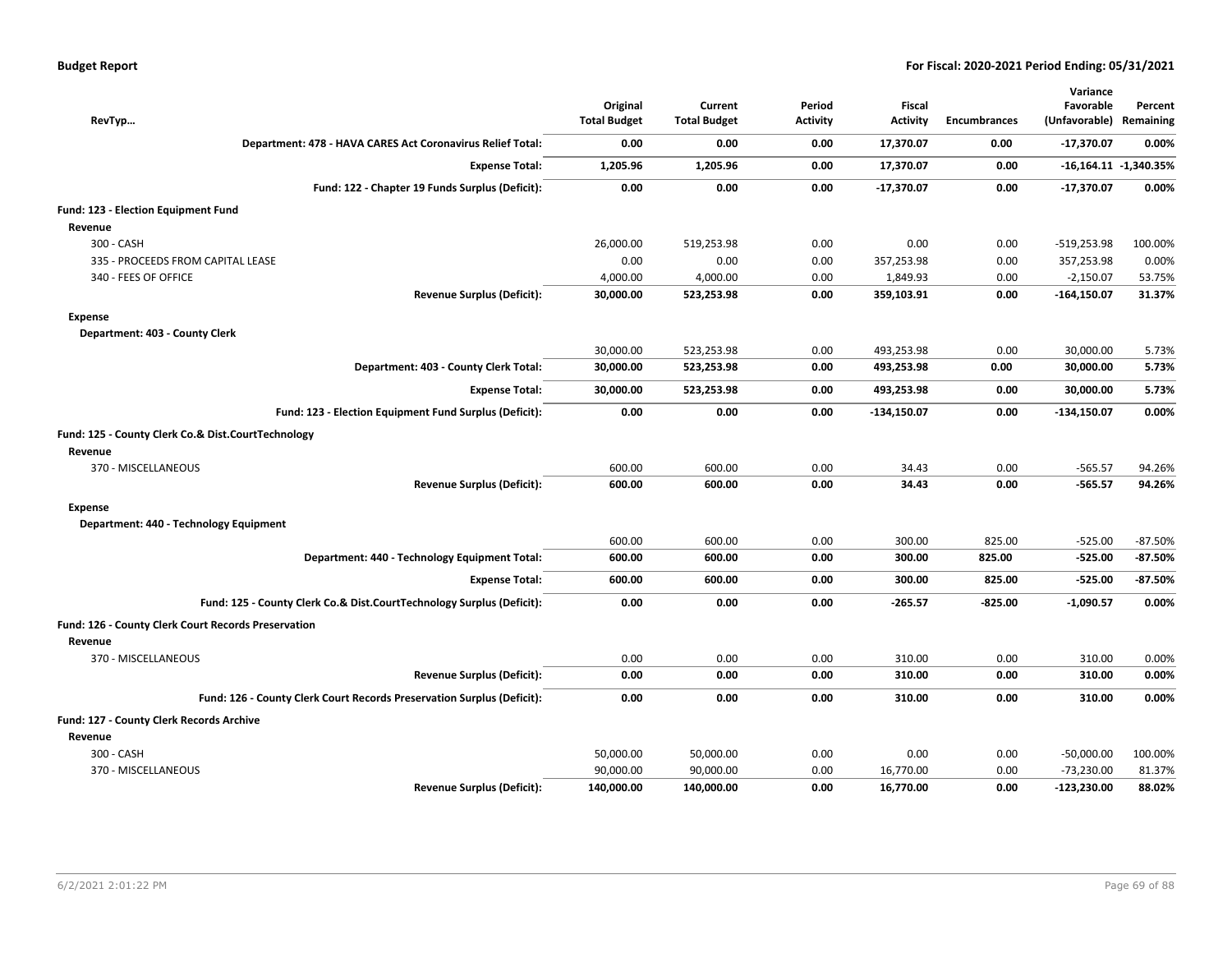| RevTyp                                                        | Original<br><b>Total Budget</b> | Current<br><b>Total Budget</b> | Period<br><b>Activity</b> | Fiscal<br><b>Activity</b> | <b>Encumbrances</b> | Variance<br>Favorable<br>(Unfavorable) Remaining | Percent |
|---------------------------------------------------------------|---------------------------------|--------------------------------|---------------------------|---------------------------|---------------------|--------------------------------------------------|---------|
| <b>Expense</b>                                                |                                 |                                |                           |                           |                     |                                                  |         |
| Department: 403 - County Clerk                                |                                 |                                |                           |                           |                     |                                                  |         |
|                                                               | 140,000.00                      | 140,000.00                     | 0.00                      | 17,605.32                 | 0.00                | 122,394.68                                       | 87.42%  |
| Department: 403 - County Clerk Total:                         | 140,000.00                      | 140,000.00                     | 0.00                      | 17,605.32                 | 0.00                | 122,394.68                                       | 87.42%  |
| <b>Expense Total:</b>                                         | 140,000.00                      | 140,000.00                     | 0.00                      | 17,605.32                 | 0.00                | 122,394.68                                       | 87.42%  |
| Fund: 127 - County Clerk Records Archive Surplus (Deficit):   | 0.00                            | 0.00                           | 0.00                      | $-835.32$                 | 0.00                | $-835.32$                                        | 0.00%   |
| Fund: 130 - Bail Bond Trust Fund                              |                                 |                                |                           |                           |                     |                                                  |         |
| Revenue                                                       |                                 |                                |                           |                           |                     |                                                  |         |
| 345 - BONDS                                                   | 7,000.00                        | 7,000.00                       | 480.00                    | 3,870.00                  | 0.00                | $-3,130.00$                                      | 44.71%  |
| <b>Revenue Surplus (Deficit):</b>                             | 7,000.00                        | 7,000.00                       | 480.00                    | 3,870.00                  | 0.00                | $-3,130.00$                                      | 44.71%  |
| <b>Expense</b>                                                |                                 |                                |                           |                           |                     |                                                  |         |
| Department: 498 - Bail Bond Fee Expense                       |                                 |                                |                           |                           |                     |                                                  |         |
|                                                               | 7,000.00                        | 7,000.00                       | 0.00                      | 0.00                      | 0.00                | 7,000.00                                         | 100.00% |
| Department: 498 - Bail Bond Fee Expense Total:                | 7,000.00                        | 7,000.00                       | 0.00                      | 0.00                      | 0.00                | 7,000.00                                         | 100.00% |
| <b>Expense Total:</b>                                         | 7,000.00                        | 7,000.00                       | 0.00                      | 0.00                      | 0.00                | 7,000.00                                         | 100.00% |
| Fund: 130 - Bail Bond Trust Fund Surplus (Deficit):           | 0.00                            | 0.00                           | 480.00                    | 3,870.00                  | 0.00                | 3,870.00                                         | 0.00%   |
| Fund: 160 - County Judge Excess Supplement                    |                                 |                                |                           |                           |                     |                                                  |         |
| Revenue                                                       |                                 |                                |                           |                           |                     |                                                  |         |
| 300 - CASH                                                    | 2,700.00                        | 2,700.00                       | 0.00                      | 0.00                      | 0.00                | $-2,700.00$                                      | 100.00% |
| <b>Revenue Surplus (Deficit):</b>                             | 2,700.00                        | 2,700.00                       | 0.00                      | 0.00                      | 0.00                | $-2,700.00$                                      | 100.00% |
| <b>Expense</b>                                                |                                 |                                |                           |                           |                     |                                                  |         |
| Department: 452 - Excess Supplement County Judge              |                                 |                                |                           |                           |                     |                                                  |         |
|                                                               | 2,700.00                        | 2,700.00                       | 51.47                     | 102.94                    | 0.00                | 2,597.06                                         | 96.19%  |
| Department: 452 - Excess Supplement County Judge Total:       | 2,700.00                        | 2,700.00                       | 51.47                     | 102.94                    | 0.00                | 2,597.06                                         | 96.19%  |
| <b>Expense Total:</b>                                         | 2,700.00                        | 2,700.00                       | 51.47                     | 102.94                    | 0.00                | 2,597.06                                         | 96.19%  |
| Fund: 160 - County Judge Excess Supplement Surplus (Deficit): | 0.00                            | 0.00                           | -51.47                    | $-102.94$                 | 0.00                | $-102.94$                                        | 0.00%   |
| Fund: 161 - Probate Judges Education                          |                                 |                                |                           |                           |                     |                                                  |         |
| Revenue                                                       |                                 |                                |                           |                           |                     |                                                  |         |
| 300 - CASH                                                    | 1,450.00                        | 1,450.00                       | 0.00                      | 0.00                      | 0.00                | $-1,450.00$                                      | 100.00% |
| 340 - FEES OF OFFICE                                          | 150.00                          | 150.00                         | 0.00                      | 145.00                    | 0.00                | $-5.00$                                          | 3.33%   |
| <b>Revenue Surplus (Deficit):</b>                             | 1,600.00                        | 1,600.00                       | 0.00                      | 145.00                    | 0.00                | $-1,455.00$                                      | 90.94%  |
| <b>Expense</b>                                                |                                 |                                |                           |                           |                     |                                                  |         |
| Department: 412 - Probate Judges Expense                      |                                 |                                |                           |                           |                     |                                                  |         |
|                                                               | 1,600.00                        | 1,600.00                       | 0.00                      | 0.00                      | 0.00                | 1,600.00                                         | 100.00% |
| Department: 412 - Probate Judges Expense Total:               | 1,600.00                        | 1,600.00                       | 0.00                      | 0.00                      | 0.00                | 1,600.00                                         | 100.00% |
| <b>Expense Total:</b>                                         | 1,600.00                        | 1,600.00                       | 0.00                      | 0.00                      | 0.00                | 1,600.00                                         | 100.00% |
| Fund: 161 - Probate Judges Education Surplus (Deficit):       | 0.00                            | 0.00                           | 0.00                      | 145.00                    | 0.00                | 145.00                                           | 0.00%   |
|                                                               |                                 |                                |                           |                           |                     |                                                  |         |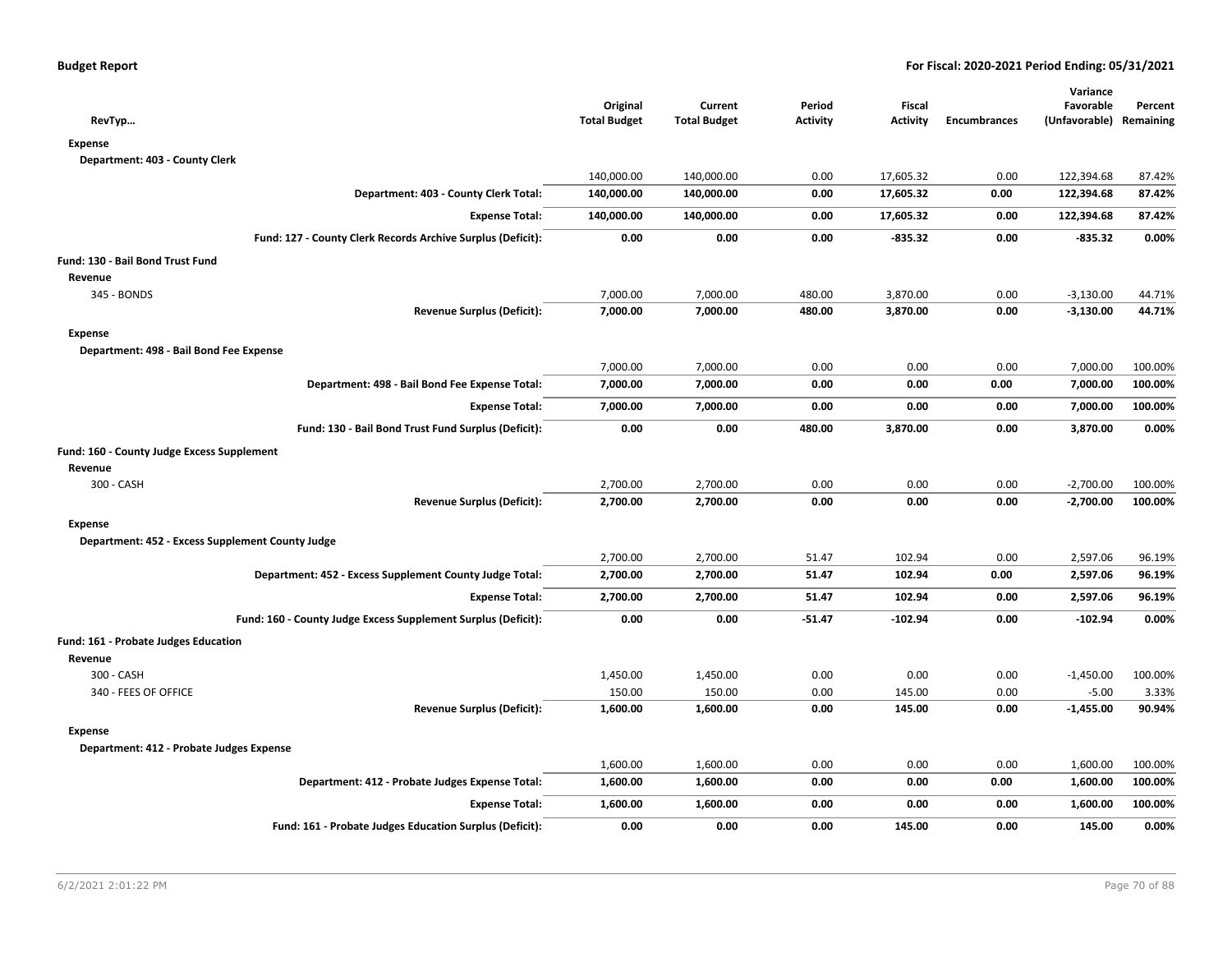| <b>Budget Report</b> |  |
|----------------------|--|
|----------------------|--|

|                                                                          |                                 |                                |                           |                           |                     | Variance                   |                      |
|--------------------------------------------------------------------------|---------------------------------|--------------------------------|---------------------------|---------------------------|---------------------|----------------------------|----------------------|
|                                                                          | Original<br><b>Total Budget</b> | Current<br><b>Total Budget</b> | Period<br><b>Activity</b> | Fiscal<br><b>Activity</b> | <b>Encumbrances</b> | Favorable<br>(Unfavorable) | Percent<br>Remaining |
| RevTyp                                                                   |                                 |                                |                           |                           |                     |                            |                      |
| Fund: 190 - District Clerk Records Management                            |                                 |                                |                           |                           |                     |                            |                      |
| Revenue                                                                  |                                 |                                |                           |                           |                     |                            |                      |
| 300 - CASH                                                               | 7,088.49<br>15.00               | 7,088.49<br>15.00              | 0.00                      | 0.00                      | 0.00                | $-7,088.49$                | 100.00%<br>100.00%   |
| 360 - INTEREST EARNINGS<br>370 - MISCELLANEOUS                           | 2,500.00                        | 2,500.00                       | 0.00<br>1,173.77          | 0.00<br>2,224.13          | 0.00<br>0.00        | $-15.00$<br>$-275.87$      | 11.03%               |
| <b>Revenue Surplus (Deficit):</b>                                        | 9,603.49                        | 9,603.49                       | 1,173.77                  | 2,224.13                  | 0.00                | $-7,379.36$                | 76.84%               |
| <b>Expense</b>                                                           |                                 |                                |                           |                           |                     |                            |                      |
| Department: 450 - District Clerk                                         |                                 |                                |                           |                           |                     |                            |                      |
|                                                                          | 9,603.49                        | 9,603.49                       | 741.06                    | 6,629.47                  | 0.00                | 2,974.02                   | 30.97%               |
| Department: 450 - District Clerk Total:                                  | 9,603.49                        | 9,603.49                       | 741.06                    | 6,629.47                  | 0.00                | 2,974.02                   | 30.97%               |
| <b>Expense Total:</b>                                                    | 9,603.49                        | 9,603.49                       | 741.06                    | 6,629.47                  | 0.00                | 2,974.02                   | 30.97%               |
| Fund: 190 - District Clerk Records Management Surplus (Deficit):         | 0.00                            | 0.00                           | 432.71                    | $-4,405.34$               | 0.00                | $-4,405.34$                | 0.00%                |
| Fund: 191 - District Court Records Archive                               |                                 |                                |                           |                           |                     |                            |                      |
| Revenue                                                                  |                                 |                                |                           |                           |                     |                            |                      |
| 300 - CASH                                                               | 25,000.00                       | 25,000.00                      | 0.00                      | 0.00                      | 0.00                | $-25,000.00$               | 100.00%              |
| 370 - MISCELLANEOUS                                                      | 4,000.00                        | 4,000.00                       | 1,902.19                  | 3,239.04                  | 0.00                | $-760.96$                  | 19.02%               |
| <b>Revenue Surplus (Deficit):</b>                                        | 29,000.00                       | 29,000.00                      | 1,902.19                  | 3,239.04                  | 0.00                | $-25,760.96$               | 88.83%               |
| <b>Expense</b>                                                           |                                 |                                |                           |                           |                     |                            |                      |
| Department: 450 - District Clerk                                         |                                 |                                |                           |                           |                     |                            |                      |
|                                                                          | 29,000.00                       | 29,000.00                      | 0.00                      | 507.75                    | 0.00                | 28,492.25                  | 98.25%               |
| Department: 450 - District Clerk Total:                                  | 29,000.00                       | 29,000.00                      | 0.00                      | 507.75                    | 0.00                | 28,492.25                  | 98.25%               |
| <b>Expense Total:</b>                                                    | 29,000.00                       | 29,000.00                      | 0.00                      | 507.75                    | 0.00                | 28,492.25                  | 98.25%               |
| Fund: 191 - District Court Records Archive Surplus (Deficit):            | 0.00                            | 0.00                           | 1,902.19                  | 2,731.29                  | 0.00                | 2,731.29                   | 0.00%                |
| Fund: 192 - District Clerk Co.& Dist.Court Technology                    |                                 |                                |                           |                           |                     |                            |                      |
| Revenue                                                                  |                                 |                                |                           |                           |                     |                            |                      |
| 300 - CASH                                                               | 3,000.00                        | 3,000.00                       | 0.00                      | 0.00                      | 0.00                | $-3,000.00$                | 100.00%              |
| 370 - MISCELLANEOUS                                                      | 0.00                            | 0.00                           | 245.98                    | 399.44                    | 0.00                | 399.44                     | 0.00%                |
| <b>Revenue Surplus (Deficit):</b>                                        | 3,000.00                        | 3,000.00                       | 245.98                    | 399.44                    | 0.00                | $-2,600.56$                | 86.69%               |
| <b>Expense</b>                                                           |                                 |                                |                           |                           |                     |                            |                      |
| Department: 440 - Technology Equipment                                   |                                 |                                |                           |                           |                     |                            |                      |
|                                                                          | 3,000.00                        | 3,000.00                       | 0.00                      | 0.00                      | 0.00                | 3,000.00                   | 100.00%              |
| Department: 440 - Technology Equipment Total:                            | 3,000.00                        | 3,000.00                       | 0.00                      | 0.00                      | 0.00                | 3,000.00                   | 100.00%              |
| <b>Expense Total:</b>                                                    | 3,000.00                        | 3,000.00                       | 0.00                      | 0.00                      | 0.00                | 3,000.00                   | 100.00%              |
| Fund: 192 - District Clerk Co.& Dist.Court Technology Surplus (Deficit): | 0.00                            | 0.00                           | 245.98                    | 399.44                    | 0.00                | 399.44                     | 0.00%                |
| Fund: 193 - District Clerk Court Records Preservation                    |                                 |                                |                           |                           |                     |                            |                      |
| Revenue                                                                  |                                 |                                |                           |                           |                     |                            |                      |
| 300 - CASH                                                               | 35,000.00                       | 35,000.00                      | 0.00                      | 0.00                      | 0.00                | $-35,000.00$               | 100.00%              |
|                                                                          |                                 |                                |                           |                           |                     |                            |                      |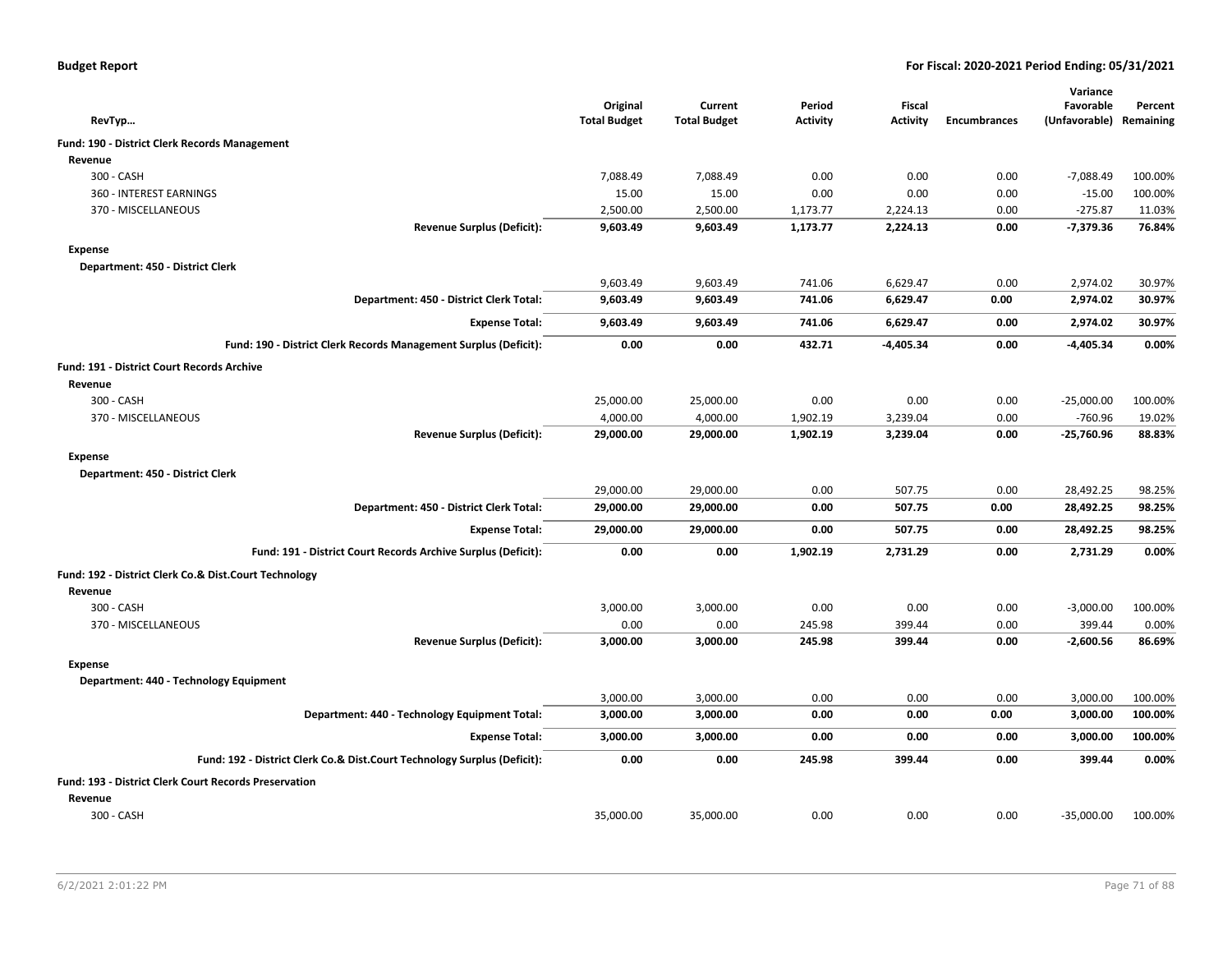| RevTyp                                                                   | Original<br><b>Total Budget</b> | Current<br><b>Total Budget</b> | Period<br><b>Activity</b> | <b>Fiscal</b><br><b>Activity</b> | <b>Encumbrances</b> | Variance<br>Favorable<br>(Unfavorable) Remaining | Percent   |
|--------------------------------------------------------------------------|---------------------------------|--------------------------------|---------------------------|----------------------------------|---------------------|--------------------------------------------------|-----------|
| 370 - MISCELLANEOUS                                                      | 0.00                            | 0.00                           | 1,614.64                  | 2,751.60                         | 0.00                | 2,751.60                                         | 0.00%     |
| <b>Revenue Surplus (Deficit):</b>                                        | 35,000.00                       | 35,000.00                      | 1,614.64                  | 2,751.60                         | 0.00                | $-32,248.40$                                     | 92.14%    |
| <b>Expense</b>                                                           |                                 |                                |                           |                                  |                     |                                                  |           |
| Department: 545 - District Clerk Records Pres.Equip.                     |                                 |                                |                           |                                  |                     |                                                  |           |
|                                                                          | 35,000.00                       | 35,000.00                      | 0.00                      | 0.00                             | 0.00                | 35,000.00                                        | 100.00%   |
| Department: 545 - District Clerk Records Pres. Equip. Total:             | 35,000.00                       | 35,000.00                      | 0.00                      | 0.00                             | 0.00                | 35,000.00                                        | 100.00%   |
| <b>Expense Total:</b>                                                    | 35,000.00                       | 35,000.00                      | 0.00                      | 0.00                             | 0.00                | 35,000.00                                        | 100.00%   |
| Fund: 193 - District Clerk Court Records Preservation Surplus (Deficit): | 0.00                            | 0.00                           | 1,614.64                  | 2,751.60                         | 0.00                | 2,751.60                                         | 0.00%     |
| Fund: 200 - County Offices Records Mangement                             |                                 |                                |                           |                                  |                     |                                                  |           |
| Revenue                                                                  |                                 |                                |                           |                                  |                     |                                                  |           |
| 300 - CASH                                                               | 6,737.24                        | 6,737.24                       | 0.00                      | 0.00                             | 0.00                | $-6,737.24$                                      | 100.00%   |
| 360 - INTEREST EARNINGS                                                  | 50.00                           | 50.00                          | 0.00                      | 0.00                             | 0.00                | $-50.00$                                         | 100.00%   |
| 370 - MISCELLANEOUS                                                      | 15,000.00                       | 15,000.00                      | 1,967.33                  | 11,689.00                        | 0.00                | $-3,311.00$                                      | 22.07%    |
| <b>Revenue Surplus (Deficit):</b>                                        | 21,787.24                       | 21,787.24                      | 1,967.33                  | 11,689.00                        | 0.00                | $-10,098.24$                                     | 46.35%    |
| <b>Expense</b>                                                           |                                 |                                |                           |                                  |                     |                                                  |           |
| Department: 449 - Co. Office Records Mgt.                                |                                 |                                |                           |                                  |                     |                                                  |           |
|                                                                          | 10,300.00                       | 20,787.24                      | 1,114.27                  | 7,305.00                         | 0.00                | 13,482.24                                        | 64.86%    |
| Department: 449 - Co. Office Records Mgt. Total:                         | 10,300.00                       | 20,787.24                      | 1,114.27                  | 7,305.00                         | 0.00                | 13,482.24                                        | 64.86%    |
| Department: 999 - Undesignated Conversion                                |                                 |                                |                           |                                  |                     |                                                  |           |
|                                                                          | 11,487.24                       | 1,000.00                       | 0.00                      | 0.00                             | 0.00                | 1,000.00                                         | 100.00%   |
| Department: 999 - Undesignated Conversion Total:                         | 11,487.24                       | 1,000.00                       | 0.00                      | 0.00                             | 0.00                | 1,000.00                                         | 100.00%   |
| <b>Expense Total:</b>                                                    | 21,787.24                       | 21,787.24                      | 1,114.27                  | 7,305.00                         | 0.00                | 14,482.24                                        | 66.47%    |
| Fund: 200 - County Offices Records Mangement Surplus (Deficit):          | 0.00                            | 0.00                           | 853.06                    | 4,384.00                         | 0.00                | 4,384.00                                         | 0.00%     |
| Fund: 210 - Road & Bridge #1                                             |                                 |                                |                           |                                  |                     |                                                  |           |
| Revenue                                                                  |                                 |                                |                           |                                  |                     |                                                  |           |
| 300 - CASH                                                               | 66,657.62                       | 66,657.62                      | 0.00                      | 0.00                             | 0.00                | $-66,657.62$                                     | 100.00%   |
| 310 - PROPERTY TAXES                                                     | 557,378.68                      | 557,378.68                     | 6,914.09                  | 549,615.24                       | 0.00                | $-7,763.44$                                      | 1.39%     |
| 318 - OTHER TAXES                                                        | 52,017.67                       | 52,017.67                      | 6,973.31                  | 51,401.45                        | 0.00                | $-616.22$                                        | 1.18%     |
| 321 - FEES OF TAX COLLECTOR                                              | 140,000.00                      | 140,000.00                     | 7,320.49                  | 117,390.88                       | 0.00                | $-22,609.12$                                     | 16.15%    |
| 350 - FINES                                                              | 24,500.00                       | 24,500.00                      | 4,014.68                  | 12,818.99                        | 0.00                | $-11,681.01$                                     | 47.68%    |
| 360 - INTEREST EARNINGS                                                  | 500.00                          | 500.00                         | 0.00                      | 7.92                             | 0.00                | $-492.08$                                        | 98.42%    |
| 364 - SALE OF ASSETS LAND/BUILDING                                       | 1,000.00                        | 1,000.00                       | 0.00                      | 0.00                             | 0.00                | $-1,000.00$                                      | 100.00%   |
| 370 - MISCELLANEOUS                                                      | 34,000.00                       | 35,000.00                      | 9,213.61                  | 39,625.08                        | 0.00                | 4,625.08                                         | $-13.21%$ |
| <b>Revenue Surplus (Deficit):</b>                                        | 876,053.97                      | 877,053.97                     | 34,436.18                 | 770,859.56                       | 0.00                | $-106, 194.41$                                   | 12.11%    |
| <b>Expense</b>                                                           |                                 |                                |                           |                                  |                     |                                                  |           |
| Department: 621 - Road & Bridge 1                                        |                                 |                                |                           |                                  |                     |                                                  |           |
|                                                                          | 860,096.29                      | 861,096.29                     | 85,664.64                 | 485,413.97                       | 235.12              | 375,447.20                                       | 43.60%    |
| Department: 621 - Road & Bridge 1 Total:                                 | 860,096.29                      | 861,096.29                     | 85,664.64                 | 485,413.97                       | 235.12              | 375,447.20                                       | 43.60%    |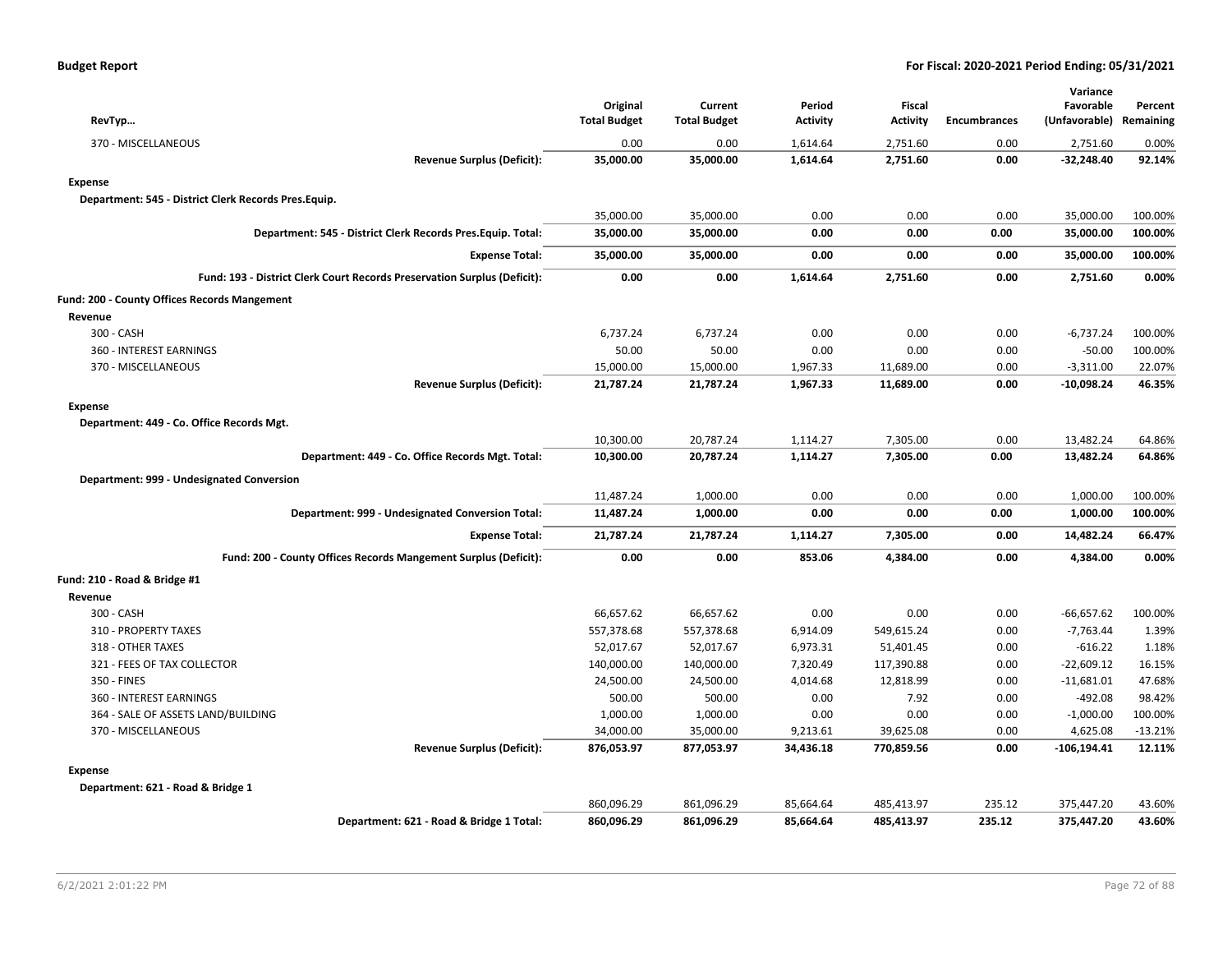|                                                   |                                                    | Original            | Current             | Period          | <b>Fiscal</b>   |                     | Variance<br>Favorable | Percent   |
|---------------------------------------------------|----------------------------------------------------|---------------------|---------------------|-----------------|-----------------|---------------------|-----------------------|-----------|
| RevTyp                                            |                                                    | <b>Total Budget</b> | <b>Total Budget</b> | <b>Activity</b> | <b>Activity</b> | <b>Encumbrances</b> | (Unfavorable)         | Remaining |
| Department: 625 - Administrative Office R&B       |                                                    |                     |                     |                 |                 |                     |                       |           |
|                                                   |                                                    | 15,957.68           | 15,957.68           | 0.00            | 7,076.11        | 0.00                | 8,881.57              | 55.66%    |
|                                                   | Department: 625 - Administrative Office R&B Total: | 15,957.68           | 15,957.68           | 0.00            | 7,076.11        | 0.00                | 8,881.57              | 55.66%    |
|                                                   | <b>Expense Total:</b>                              | 876,053.97          | 877,053.97          | 85,664.64       | 492,490.08      | 235.12              | 384,328.77            | 43.82%    |
|                                                   | Fund: 210 - Road & Bridge #1 Surplus (Deficit):    | 0.00                | 0.00                | $-51,228.46$    | 278,369.48      | $-235.12$           | 278,134.36            | 0.00%     |
| Fund: 220 - Road & Bridge #2                      |                                                    |                     |                     |                 |                 |                     |                       |           |
| Revenue                                           |                                                    |                     |                     |                 |                 |                     |                       |           |
| 300 - CASH                                        |                                                    | 150,609.92          | 150,609.92          | 0.00            | 0.00            | 0.00                | $-150,609.92$         | 100.00%   |
| 310 - PROPERTY TAXES                              |                                                    | 649,623.64          | 649,623.64          | 8,055.37        | 640,339.13      | 0.00                | $-9,284.51$           | 1.43%     |
| 318 - OTHER TAXES                                 |                                                    | 64,603.02           | 64,603.02           | 8,121.02        | 59,861.37       | 0.00                | $-4,741.65$           | 7.34%     |
| 321 - FEES OF TAX COLLECTOR                       |                                                    | 167,000.00          | 167,000.00          | 8,527.41        | 136,744.76      | 0.00                | $-30,255.24$          | 18.12%    |
| 350 - FINES                                       |                                                    | 30,000.00           | 30,000.00           | 4,676.57        | 14,932.43       | 0.00                | $-15,067.57$          | 50.23%    |
| 360 - INTEREST EARNINGS                           |                                                    | 3,000.00            | 3,000.00            | 0.00            | 109.95          | 0.00                | $-2,890.05$           | 96.34%    |
| 364 - SALE OF ASSETS LAND/BUILDING                |                                                    | 4,000.00            | 4,000.00            | 0.00            | 0.00            | 0.00                | $-4,000.00$           | 100.00%   |
| 370 - MISCELLANEOUS                               |                                                    | 39,800.00           | 39,800.00           | 10,729.35       | 45,216.23       | 0.00                | 5,416.23              | $-13.61%$ |
|                                                   | <b>Revenue Surplus (Deficit):</b>                  | 1,108,636.58        | 1,108,636.58        | 40,109.72       | 897,203.87      | 0.00                | $-211,432.71$         | 19.07%    |
| <b>Expense</b>                                    |                                                    |                     |                     |                 |                 |                     |                       |           |
| Department: 509 - Contingency                     |                                                    |                     |                     |                 |                 |                     |                       |           |
|                                                   |                                                    | 10,000.00           | 10,000.00           | 0.00            | 0.00            | 0.00                | 10,000.00             | 100.00%   |
|                                                   | Department: 509 - Contingency Total:               | 10,000.00           | 10,000.00           | 0.00            | 0.00            | 0.00                | 10,000.00             | 100.00%   |
| Department: 622 - Road & Bridge 2                 |                                                    |                     |                     |                 |                 |                     |                       |           |
|                                                   |                                                    | 1,082,678.90        | 1,082,678.90        | 59,584.36       | 793,396.59      | 0.00                | 289,282.31            | 26.72%    |
|                                                   | Department: 622 - Road & Bridge 2 Total:           | 1,082,678.90        | 1,082,678.90        | 59,584.36       | 793,396.59      | 0.00                | 289,282.31            | 26.72%    |
| Department: 625 - Administrative Office R&B       |                                                    |                     |                     |                 |                 |                     |                       |           |
|                                                   |                                                    | 15,957.68           | 15,957.68           | 0.00            | 7,076.11        | 0.00                | 8,881.57              | 55.66%    |
|                                                   | Department: 625 - Administrative Office R&B Total: | 15,957.68           | 15,957.68           | 0.00            | 7,076.11        | 0.00                | 8,881.57              | 55.66%    |
|                                                   | <b>Expense Total:</b>                              | 1,108,636.58        | 1,108,636.58        | 59,584.36       | 800,472.70      | 0.00                | 308,163.88            | 27.80%    |
|                                                   | Fund: 220 - Road & Bridge #2 Surplus (Deficit):    | 0.00                | 0.00                | -19,474.64      | 96,731.17       | 0.00                | 96,731.17             | 0.00%     |
| Fund: 221 - Raw Water Pipeline Road and Bridge #2 |                                                    |                     |                     |                 |                 |                     |                       |           |
| Revenue                                           |                                                    |                     |                     |                 |                 |                     |                       |           |
| 325 - RAW WATER PIPELINE                          |                                                    | 0.00                | 12,000.00           | 0.00            | 12,000.00       | 0.00                | 0.00                  | 0.00%     |
|                                                   | <b>Revenue Surplus (Deficit):</b>                  | 0.00                | 12,000.00           | 0.00            | 12,000.00       | 0.00                | 0.00                  | 0.00%     |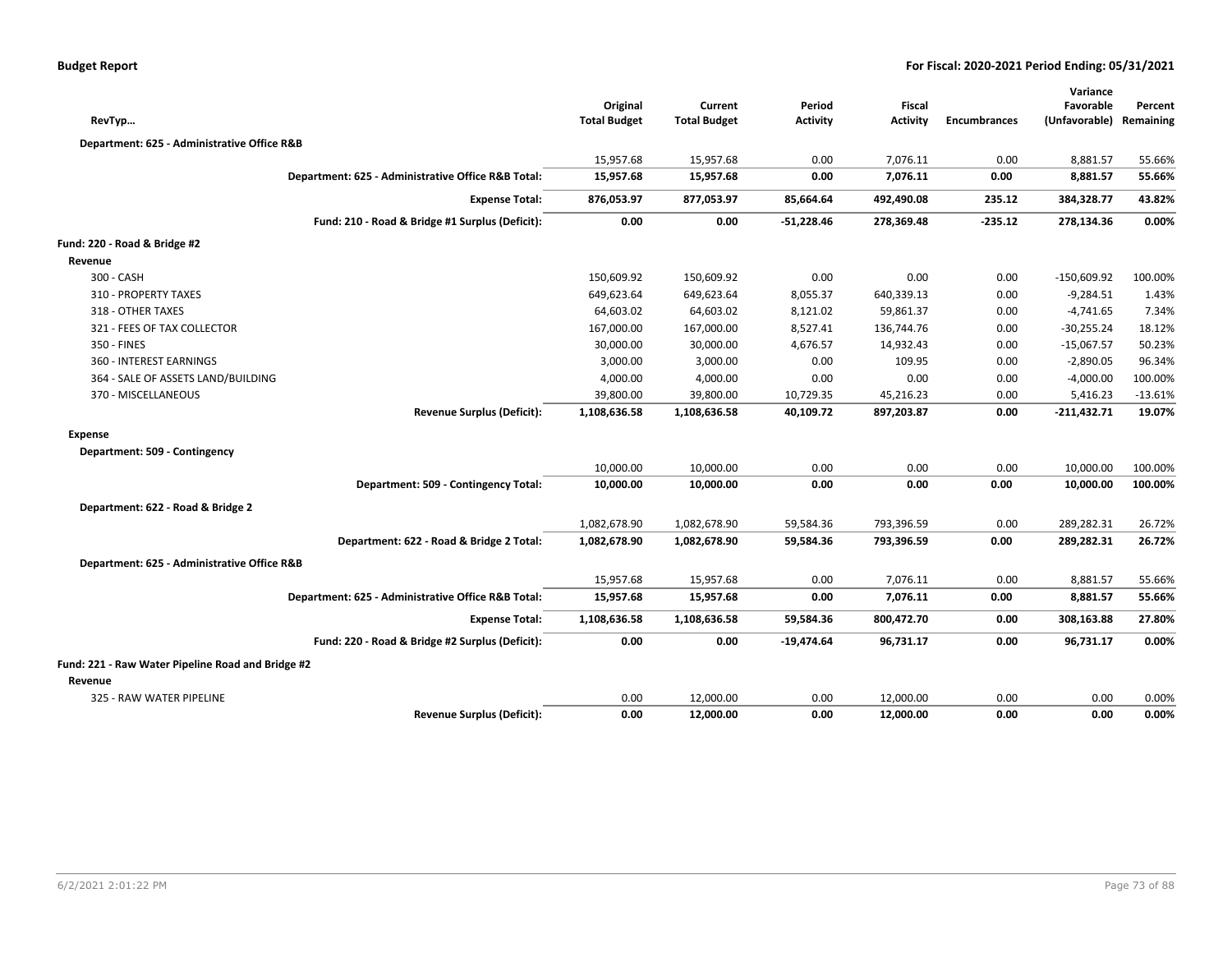| RevTyp                                                               | Original<br><b>Total Budget</b> | Current<br><b>Total Budget</b> | Period<br><b>Activity</b> | Fiscal<br><b>Activity</b> | <b>Encumbrances</b> | Variance<br>Favorable<br>(Unfavorable) Remaining | Percent |
|----------------------------------------------------------------------|---------------------------------|--------------------------------|---------------------------|---------------------------|---------------------|--------------------------------------------------|---------|
| <b>Expense</b>                                                       |                                 |                                |                           |                           |                     |                                                  |         |
| Department: 622 - Road & Bridge 2                                    |                                 |                                |                           |                           |                     |                                                  |         |
|                                                                      | 0.00                            | 12,000.00                      | 0.00                      | 0.00                      | 0.00                | 12,000.00                                        | 100.00% |
| Department: 622 - Road & Bridge 2 Total:                             | 0.00                            | 12,000.00                      | 0.00                      | 0.00                      | 0.00                | 12,000.00                                        | 100.00% |
| <b>Expense Total:</b>                                                | 0.00                            | 12,000.00                      | 0.00                      | 0.00                      | 0.00                | 12,000.00                                        | 100.00% |
| Fund: 221 - Raw Water Pipeline Road and Bridge #2 Surplus (Deficit): | 0.00                            | 0.00                           | 0.00                      | 12,000.00                 | 0.00                | 12,000.00                                        | 0.00%   |
| Fund: 230 - Road & Bridge #3                                         |                                 |                                |                           |                           |                     |                                                  |         |
| Revenue                                                              |                                 |                                |                           |                           |                     |                                                  |         |
| 310 - PROPERTY TAXES                                                 | 972,335.46                      | 972,335.46                     | 12,082.30                 | 960,447.39                | 0.00                | $-11,888.07$                                     | 1.22%   |
| 318 - OTHER TAXES                                                    | 92,904.53                       | 92,904.53                      | 12,183.08                 | 89,803.52                 | 0.00                | $-3,101.01$                                      | 3.34%   |
| 321 - FEES OF TAX COLLECTOR                                          | 220,000.00                      | 220,000.00                     | 12,791.11                 | 205,117.16                | 0.00                | $-14,882.84$                                     | 6.76%   |
| 350 - FINES                                                          | 30,400.00                       | 30,400.00                      | 7,014.85                  | 22,398.67                 | 0.00                | $-8,001.33$                                      | 26.32%  |
| 360 - INTEREST EARNINGS                                              | 4,000.00                        | 4,000.00                       | 0.00                      | 260.51                    | 0.00                | $-3,739.49$                                      | 93.49%  |
| 364 - SALE OF ASSETS LAND/BUILDING                                   | 5,000.00                        | 5,000.00                       | 0.00                      | 0.00                      | 0.00                | $-5,000.00$                                      | 100.00% |
| 370 - MISCELLANEOUS                                                  | 47,369.88                       | 47,369.88                      | 16,219.48                 | 64,892.26                 | 0.00                | 17,522.38                                        | -36.99% |
| <b>Revenue Surplus (Deficit):</b>                                    | 1,372,009.87                    | 1,372,009.87                   | 60,290.82                 | 1,342,919.51              | 0.00                | -29,090.36                                       | 2.12%   |
| <b>Expense</b>                                                       |                                 |                                |                           |                           |                     |                                                  |         |
| Department: 509 - Contingency                                        |                                 |                                |                           |                           |                     |                                                  |         |
|                                                                      | 30,000.00                       | 30,000.00                      | 0.00                      | 0.00                      | 0.00                | 30,000.00                                        | 100.00% |
| Department: 509 - Contingency Total:                                 | 30,000.00                       | 30,000.00                      | 0.00                      | 0.00                      | 0.00                | 30,000.00                                        | 100.00% |
| Department: 623 - Road & Bridge 3                                    |                                 |                                |                           |                           |                     |                                                  |         |
|                                                                      | 1,326,052.19                    | 1,326,052.19                   | 90,793.73                 | 798,251.65                | 29,899.75           | 497,900.79                                       | 37.55%  |
| Department: 623 - Road & Bridge 3 Total:                             | 1,326,052.19                    | 1,326,052.19                   | 90,793.73                 | 798,251.65                | 29,899.75           | 497,900.79                                       | 37.55%  |
| Department: 625 - Administrative Office R&B                          |                                 |                                |                           |                           |                     |                                                  |         |
|                                                                      | 15,957.68                       | 15,957.68                      | 0.00                      | 7,076.11                  | 0.00                | 8,881.57                                         | 55.66%  |
| Department: 625 - Administrative Office R&B Total:                   | 15,957.68                       | 15,957.68                      | 0.00                      | 7,076.11                  | 0.00                | 8,881.57                                         | 55.66%  |
| <b>Expense Total:</b>                                                | 1,372,009.87                    | 1,372,009.87                   | 90,793.73                 | 805,327.76                | 29,899.75           | 536,782.36                                       | 39.12%  |
| Fund: 230 - Road & Bridge #3 Surplus (Deficit):                      | 0.00                            | 0.00                           | $-30,502.91$              | 537,591.75                | $-29,899.75$        | 507,692.00                                       | 0.00%   |
| Fund: 231 - Lake Road Impact/Raw Water PipelinePct. 3                |                                 |                                |                           |                           |                     |                                                  |         |
|                                                                      |                                 |                                |                           |                           |                     |                                                  |         |
| Revenue<br>300 - CASH                                                | 250,000.00                      | 250,000.00                     | 0.00                      | 0.00                      | 0.00                | $-250,000.00$                                    | 100.00% |
| 325 - RAW WATER PIPELINE                                             | 0.00                            | 84,000.00                      | 0.00                      | 84,000.00                 | 0.00                | 0.00                                             | 0.00%   |
| <b>Revenue Surplus (Deficit):</b>                                    | 250,000.00                      | 334,000.00                     | 0.00                      | 84,000.00                 | 0.00                | $-250,000.00$                                    | 74.85%  |
|                                                                      |                                 |                                |                           |                           |                     |                                                  |         |
| <b>Expense</b>                                                       |                                 |                                |                           |                           |                     |                                                  |         |
| Department: 623 - Road & Bridge 3                                    |                                 |                                |                           |                           |                     |                                                  |         |
|                                                                      | 250,000.00                      | 250,000.00                     | 0.00                      | 0.00                      | 0.00                | 250,000.00                                       | 100.00% |
| Department: 623 - Road & Bridge 3 Total:                             | 250,000.00                      | 250,000.00                     | 0.00                      | 0.00                      | 0.00                | 250,000.00                                       | 100.00% |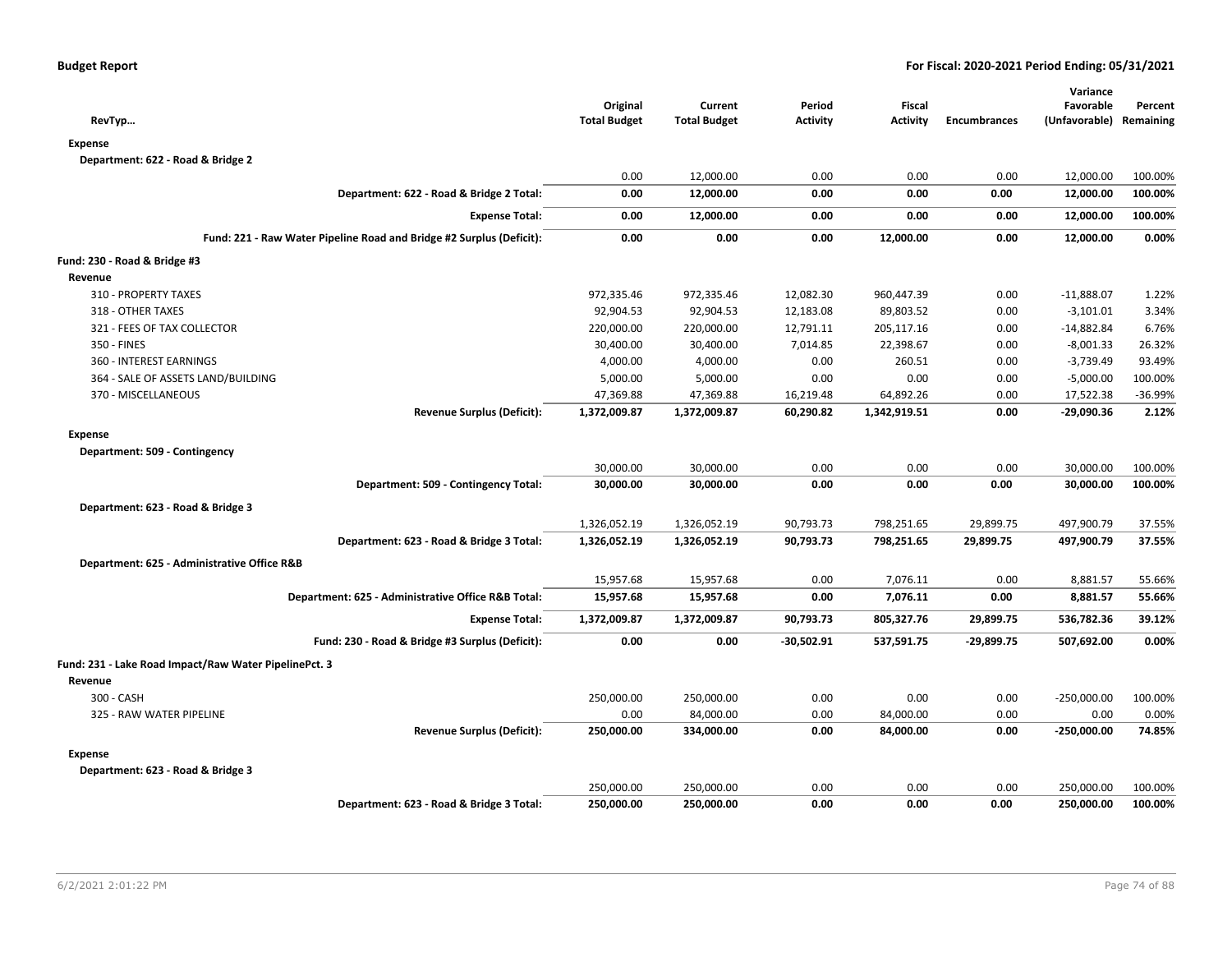| <b>Budget Report</b> |  |
|----------------------|--|
|----------------------|--|

| RevTyp                                                                   | Original<br><b>Total Budget</b> | Current<br><b>Total Budget</b> | Period<br><b>Activity</b> | Fiscal<br><b>Activity</b> | <b>Encumbrances</b> | Variance<br>Favorable<br>(Unfavorable) | Percent<br>Remaining |
|--------------------------------------------------------------------------|---------------------------------|--------------------------------|---------------------------|---------------------------|---------------------|----------------------------------------|----------------------|
| Department: 626 - Road & Bridge 3 Raw Water Pipeline                     |                                 |                                |                           |                           |                     |                                        |                      |
|                                                                          | 0.00                            | 84,000.00                      | 0.00                      | 0.00                      | 0.00                | 84,000.00                              | 100.00%              |
| Department: 626 - Road & Bridge 3 Raw Water Pipeline Total:              | 0.00                            | 84,000.00                      | 0.00                      | 0.00                      | 0.00                | 84,000.00                              | 100.00%              |
| <b>Expense Total:</b>                                                    | 250,000.00                      | 334,000.00                     | 0.00                      | 0.00                      | 0.00                | 334,000.00                             | 100.00%              |
| Fund: 231 - Lake Road Impact/Raw Water PipelinePct. 3 Surplus (Deficit): | 0.00                            | 0.00                           | 0.00                      | 84,000.00                 | 0.00                | 84,000.00                              | 0.00%                |
| Fund: 240 - Road & Bridge #4                                             |                                 |                                |                           |                           |                     |                                        |                      |
| Revenue                                                                  |                                 |                                |                           |                           |                     |                                        |                      |
| 300 - CASH                                                               | 47,006.36                       | 47,006.36                      | 0.00                      | 0.00                      | 0.00                | -47,006.36                             | 100.00%              |
| 310 - PROPERTY TAXES                                                     | 554,424.23                      | 554,424.23                     | 6,878.62                  | 546,795.43                | 0.00                | $-7,628.80$                            | 1.38%                |
| 318 - OTHER TAXES                                                        | 57,114.83                       | 57,114.83                      | 6,935.99                  | 51,126.32                 | 0.00                | $-5,988.51$                            | 10.49%               |
| 321 - FEES OF TAX COLLECTOR                                              | 140,000.00                      | 140,000.00                     | 7,280.99                  | 116,757.20                | 0.00                | $-23,242.80$                           | 16.60%               |
| 350 - FINES                                                              | 33,800.00                       | 33,800.00                      | 3,993.01                  | 12,749.81                 | 0.00                | $-21,050.19$                           | 62.28%               |
| 360 - INTEREST EARNINGS                                                  | 2,000.00                        | 2,000.00                       | 0.00                      | 46.01                     | 0.00                | $-1,953.99$                            | 97.70%               |
| 364 - SALE OF ASSETS LAND/BUILDING                                       | 1,500.00                        | 1,500.00                       | 0.00                      | 0.00                      | 0.00                | $-1,500.00$                            | 100.00%              |
| 370 - MISCELLANEOUS                                                      | 37,500.00                       | 37,500.00                      | 9,408.00                  | 31,995.85                 | 0.00                | $-5,504.15$                            | 14.68%               |
| <b>Revenue Surplus (Deficit):</b>                                        | 873,345.42                      | 873,345.42                     | 34,496.61                 | 759,470.62                | 0.00                | -113,874.80                            | 13.04%               |
| <b>Expense</b>                                                           |                                 |                                |                           |                           |                     |                                        |                      |
| Department: 624 - Road & Bridge 4                                        |                                 |                                |                           |                           |                     |                                        |                      |
|                                                                          | 857,387.74                      | 857,387.74                     | 37,689.34                 | 435,524.33                | 0.00                | 421,863.41                             | 49.20%               |
| Department: 624 - Road & Bridge 4 Total:                                 | 857,387.74                      | 857,387.74                     | 37,689.34                 | 435,524.33                | 0.00                | 421,863.41                             | 49.20%               |
| Department: 625 - Administrative Office R&B                              |                                 |                                |                           |                           |                     |                                        |                      |
|                                                                          | 15,957.68                       | 15,957.68                      | 0.00                      | 7,074.73                  | 0.00                | 8,882.95                               | 55.67%               |
| Department: 625 - Administrative Office R&B Total:                       | 15,957.68                       | 15,957.68                      | 0.00                      | 7,074.73                  | 0.00                | 8,882.95                               | 55.67%               |
| <b>Expense Total:</b>                                                    | 873,345.42                      | 873,345.42                     | 37,689.34                 | 442,599.06                | 0.00                | 430,746.36                             | 49.32%               |
| Fund: 240 - Road & Bridge #4 Surplus (Deficit):                          | 0.00                            | 0.00                           | $-3,192.73$               | 316,871.56                | 0.00                | 316,871.56                             | 0.00%                |
| Fund: 241 - Lake Road Impact/Raw Water PipelinePct. 4                    |                                 |                                |                           |                           |                     |                                        |                      |
| Revenue                                                                  |                                 |                                |                           |                           |                     |                                        |                      |
| 300 - CASH                                                               | 150,000.00                      | 150,000.00                     | 0.00                      | 0.00                      | 0.00                | $-150,000.00$                          | 100.00%              |
| 326 - MAINTENANCE OF ROADS                                               | 0.00                            | 104,000.00                     | 0.00                      | 104,000.00                | 0.00                | 0.00                                   | 0.00%                |
| <b>Revenue Surplus (Deficit):</b>                                        | 150,000.00                      | 254,000.00                     | 0.00                      | 104,000.00                | 0.00                | $-150,000.00$                          | 59.06%               |
| <b>Expense</b>                                                           |                                 |                                |                           |                           |                     |                                        |                      |
| Department: 624 - Road & Bridge 4                                        |                                 |                                |                           |                           |                     |                                        |                      |
|                                                                          | 150,000.00                      | 254,000.00                     | 0.00                      | 0.00                      | 0.00                | 254,000.00                             | 100.00%              |
| Department: 624 - Road & Bridge 4 Total:                                 | 150,000.00                      | 254,000.00                     | 0.00                      | 0.00                      | 0.00                | 254,000.00                             | 100.00%              |
| <b>Expense Total:</b>                                                    | 150,000.00                      | 254,000.00                     | 0.00                      | 0.00                      | 0.00                | 254,000.00                             | 100.00%              |
| Fund: 241 - Lake Road Impact/Raw Water PipelinePct. 4 Surplus (Deficit): | 0.00                            | 0.00                           | 0.00                      | 104,000.00                | 0.00                | 104,000.00                             | 0.00%                |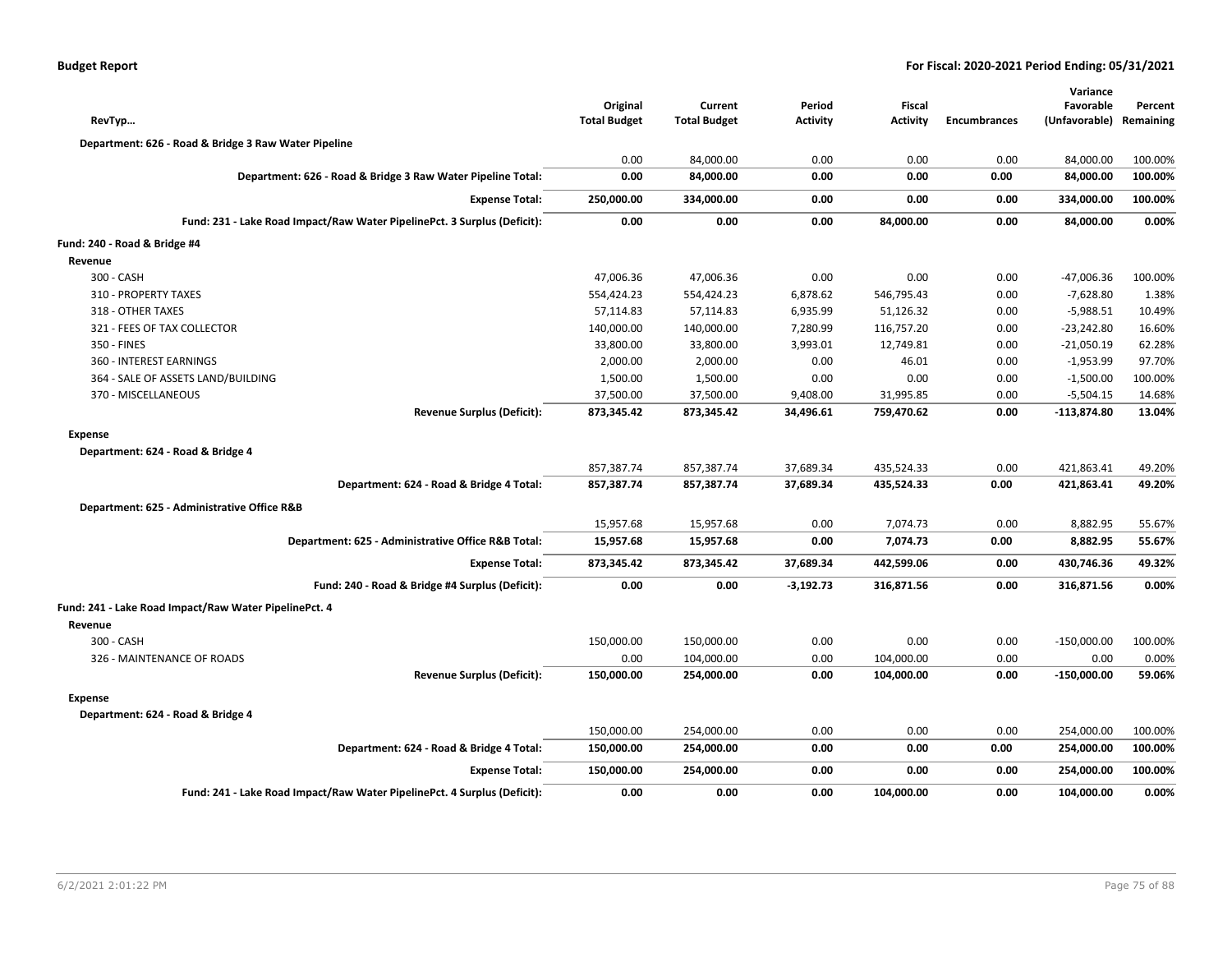| RevTyp                                                         |                                   | Original<br><b>Total Budget</b> | Current<br><b>Total Budget</b> | Period<br>Activity | <b>Fiscal</b><br><b>Activity</b> | <b>Encumbrances</b> | Variance<br>Favorable<br>(Unfavorable) Remaining | Percent  |
|----------------------------------------------------------------|-----------------------------------|---------------------------------|--------------------------------|--------------------|----------------------------------|---------------------|--------------------------------------------------|----------|
| Fund: 260 - J.P.#1 Justice Court Technology                    |                                   |                                 |                                |                    |                                  |                     |                                                  |          |
| Revenue                                                        |                                   |                                 |                                |                    |                                  |                     |                                                  |          |
| 370 - MISCELLANEOUS                                            |                                   | 1,500.00                        | 1,500.00                       | 0.00               | 479.58                           | 0.00                | $-1,020.42$                                      | 68.03%   |
|                                                                | <b>Revenue Surplus (Deficit):</b> | 1,500.00                        | 1,500.00                       | 0.00               | 479.58                           | 0.00                | $-1,020.42$                                      | 68.03%   |
| Expense                                                        |                                   |                                 |                                |                    |                                  |                     |                                                  |          |
| Department: 455 - Justice of the Peace Pct. 1                  |                                   |                                 |                                |                    |                                  |                     |                                                  |          |
|                                                                |                                   | 1,500.00                        | 1,500.00                       | 0.00               | 1,544.16                         | 0.00                | -44.16                                           | $-2.94%$ |
| Department: 455 - Justice of the Peace Pct. 1 Total:           |                                   | 1,500.00                        | 1,500.00                       | 0.00               | 1,544.16                         | 0.00                | -44.16                                           | $-2.94%$ |
|                                                                | <b>Expense Total:</b>             | 1,500.00                        | 1,500.00                       | 0.00               | 1,544.16                         | 0.00                | -44.16                                           | $-2.94%$ |
| Fund: 260 - J.P.#1 Justice Court Technology Surplus (Deficit): |                                   | 0.00                            | 0.00                           | 0.00               | $-1,064.58$                      | 0.00                | $-1,064.58$                                      | 0.00%    |
| Fund: 270 - J.P.#2 Justice Court Technology                    |                                   |                                 |                                |                    |                                  |                     |                                                  |          |
| Revenue                                                        |                                   |                                 |                                |                    |                                  |                     |                                                  |          |
| 370 - MISCELLANEOUS                                            |                                   | 500.00                          | 500.00                         | 0.00               | 70.12                            | 0.00                | $-429.88$                                        | 85.98%   |
|                                                                | <b>Revenue Surplus (Deficit):</b> | 500.00                          | 500.00                         | 0.00               | 70.12                            | 0.00                | $-429.88$                                        | 85.98%   |
| Expense                                                        |                                   |                                 |                                |                    |                                  |                     |                                                  |          |
| Department: 456 - Justice of the Peace Pct. 2                  |                                   |                                 |                                |                    |                                  |                     |                                                  |          |
|                                                                |                                   | 500.00                          | 500.00                         | 0.00               | 0.00                             | 0.00                | 500.00                                           | 100.00%  |
| Department: 456 - Justice of the Peace Pct. 2 Total:           |                                   | 500.00                          | 500.00                         | 0.00               | 0.00                             | 0.00                | 500.00                                           | 100.00%  |
|                                                                | <b>Expense Total:</b>             | 500.00                          | 500.00                         | 0.00               | 0.00                             | 0.00                | 500.00                                           | 100.00%  |
| Fund: 270 - J.P.#2 Justice Court Technology Surplus (Deficit): |                                   | 0.00                            | 0.00                           | 0.00               | 70.12                            | 0.00                | 70.12                                            | 0.00%    |
| Fund: 280 - J.P.#3 Justice Court Technology                    |                                   |                                 |                                |                    |                                  |                     |                                                  |          |
| Revenue                                                        |                                   |                                 |                                |                    |                                  |                     |                                                  |          |
| 300 - CASH                                                     |                                   | 5,300.00                        | 5,300.00                       | 0.00               | 0.00                             | 0.00                | $-5,300.00$                                      | 100.00%  |
| 370 - MISCELLANEOUS                                            |                                   | 700.00                          | 700.00                         | 0.00               | 316.01                           | 0.00                | $-383.99$                                        | 54.86%   |
|                                                                | <b>Revenue Surplus (Deficit):</b> | 6,000.00                        | 6,000.00                       | 0.00               | 316.01                           | 0.00                | $-5,683.99$                                      | 94.73%   |
| <b>Expense</b>                                                 |                                   |                                 |                                |                    |                                  |                     |                                                  |          |
| Department: 457 - Justice of the Peace Pct. 3                  |                                   |                                 |                                |                    |                                  |                     |                                                  |          |
|                                                                |                                   | 6,000.00                        | 6,000.00                       | 0.00               | 0.00                             | 0.00                | 6,000.00                                         | 100.00%  |
| Department: 457 - Justice of the Peace Pct. 3 Total:           |                                   | 6,000.00                        | 6,000.00                       | 0.00               | 0.00                             | 0.00                | 6,000.00                                         | 100.00%  |
|                                                                | <b>Expense Total:</b>             | 6,000.00                        | 6,000.00                       | 0.00               | 0.00                             | 0.00                | 6,000.00                                         | 100.00%  |
| Fund: 280 - J.P.#3 Justice Court Technology Surplus (Deficit): |                                   | 0.00                            | 0.00                           | 0.00               | 316.01                           | 0.00                | 316.01                                           | 0.00%    |
| Fund: 310 - F.C.Detention Center Annual Payment                |                                   |                                 |                                |                    |                                  |                     |                                                  |          |
| Revenue                                                        |                                   |                                 |                                |                    |                                  |                     |                                                  |          |
| 319 - F.C. DETENTION CENTER                                    |                                   | 10,000.00                       | 10,000.00                      | 0.00               | 0.00                             | 0.00                | $-10,000.00$                                     | 100.00%  |
| 370 - MISCELLANEOUS                                            |                                   | 0.00                            | 0.00                           | 0.00               | 100.00                           | 0.00                | 100.00                                           | 0.00%    |
|                                                                | <b>Revenue Surplus (Deficit):</b> | 10,000.00                       | 10,000.00                      | 0.00               | 100.00                           | 0.00                | $-9,900.00$                                      | 99.00%   |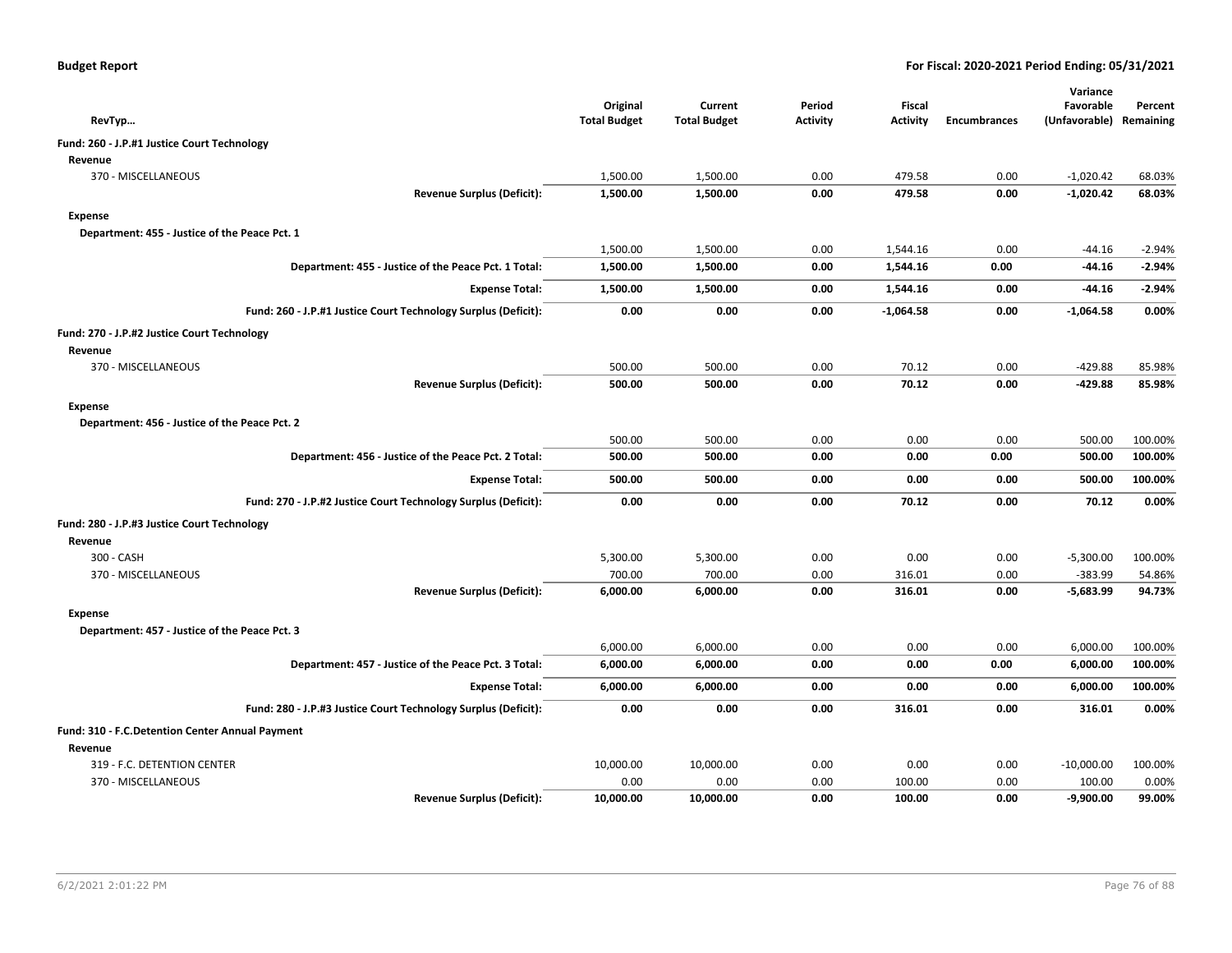| RevTyp                                                             | Original<br><b>Total Budget</b> | Current<br><b>Total Budget</b> | Period<br><b>Activity</b> | Fiscal<br><b>Activity</b> | <b>Encumbrances</b> | Variance<br>Favorable<br>(Unfavorable) Remaining | Percent     |
|--------------------------------------------------------------------|---------------------------------|--------------------------------|---------------------------|---------------------------|---------------------|--------------------------------------------------|-------------|
| <b>Expense</b>                                                     |                                 |                                |                           |                           |                     |                                                  |             |
| Department: 560 - County Sheriff                                   |                                 |                                |                           |                           |                     |                                                  |             |
|                                                                    | 10,000.00                       | 10,000.00                      | 0.00                      | 7,469.50                  | 0.00                | 2,530.50                                         | 25.31%      |
| Department: 560 - County Sheriff Total:                            | 10,000.00                       | 10,000.00                      | 0.00                      | 7,469.50                  | 0.00                | 2,530.50                                         | 25.31%      |
| <b>Expense Total:</b>                                              | 10,000.00                       | 10,000.00                      | 0.00                      | 7,469.50                  | 0.00                | 2,530.50                                         | 25.31%      |
| Fund: 310 - F.C.Detention Center Annual Payment Surplus (Deficit): | 0.00                            | 0.00                           | 0.00                      | $-7,369.50$               | 0.00                | $-7,369.50$                                      | 0.00%       |
| Fund: 330 - Bail Bondsman Application Fee                          |                                 |                                |                           |                           |                     |                                                  |             |
| Revenue                                                            |                                 |                                |                           |                           |                     |                                                  |             |
| 300 - CASH                                                         | 500.00                          | 500.00                         | 0.00                      | 0.00                      | 0.00                | $-500.00$                                        | 100.00%     |
| 340 - FEES OF OFFICE                                               | 0.00                            | 0.00                           | 0.00                      | 1,000.00                  | 0.00                | 1,000.00                                         | 0.00%       |
| <b>Revenue Surplus (Deficit):</b>                                  | 500.00                          | 500.00                         | 0.00                      | 1,000.00                  | 0.00                | 500.00                                           | $-100.00\%$ |
| <b>Expense</b>                                                     |                                 |                                |                           |                           |                     |                                                  |             |
| Department: 498 - Bail Bond Fee Expense                            |                                 |                                |                           |                           |                     |                                                  |             |
|                                                                    | 500.00                          | 500.00                         | 0.00                      | 0.00                      | 0.00                | 500.00                                           | 100.00%     |
| Department: 498 - Bail Bond Fee Expense Total:                     | 500.00                          | 500.00                         | 0.00                      | 0.00                      | 0.00                | 500.00                                           | 100.00%     |
| <b>Expense Total:</b>                                              | 500.00                          | 500.00                         | 0.00                      | 0.00                      | 0.00                | 500.00                                           | 100.00%     |
| Fund: 330 - Bail Bondsman Application Fee Surplus (Deficit):       | 0.00                            | 0.00                           | 0.00                      | 1,000.00                  | 0.00                | 1,000.00                                         | 0.00%       |
| Fund: 350 - Law Library                                            |                                 |                                |                           |                           |                     |                                                  |             |
| Revenue                                                            |                                 |                                |                           |                           |                     |                                                  |             |
| 340 - FEES OF OFFICE                                               | 15,000.00                       | 15,000.00                      | 5,065.37                  | 9,239.80                  | 0.00                | $-5,760.20$                                      | 38.40%      |
| 360 - INTEREST EARNINGS                                            | 50.00                           | 50.00                          | 0.00                      | 0.00                      | 0.00                | $-50.00$                                         | 100.00%     |
| <b>Revenue Surplus (Deficit):</b>                                  | 15,050.00                       | 15,050.00                      | 5,065.37                  | 9,239.80                  | 0.00                | $-5,810.20$                                      | 38.61%      |
| <b>Expense</b>                                                     |                                 |                                |                           |                           |                     |                                                  |             |
| Department: 451 - Law Library                                      |                                 |                                |                           |                           |                     |                                                  |             |
|                                                                    | 15,050.00                       | 15,050.00                      | 0.00                      | 0.00                      | 0.00                | 15,050.00                                        | 100.00%     |
| Department: 451 - Law Library Total:                               | 15,050.00                       | 15,050.00                      | 0.00                      | 0.00                      | 0.00                | 15,050.00                                        | 100.00%     |
| <b>Expense Total:</b>                                              | 15,050.00                       | 15,050.00                      | 0.00                      | 0.00                      | 0.00                | 15,050.00                                        | 100.00%     |
| Fund: 350 - Law Library Surplus (Deficit):                         | 0.00                            | 0.00                           | 5,065.37                  | 9,239.80                  | 0.00                | 9,239.80                                         | 0.00%       |
| Fund: 360 - D. A. Fee                                              |                                 |                                |                           |                           |                     |                                                  |             |
| Revenue                                                            |                                 |                                |                           |                           |                     |                                                  |             |
| 340 - FEES OF OFFICE                                               | 2,000.00                        | 2,000.00                       | 178.00                    | 351.28                    | 0.00                | $-1,648.72$                                      | 82.44%      |
| 352 - FINES & FORFEITURES                                          | 0.00                            | 0.00                           | 2,020.00                  | 25,491.51                 | 0.00                | 25,491.51                                        | 0.00%       |
| 360 - INTEREST EARNINGS                                            | 0.00                            | 0.00                           | 0.00                      | 2.15                      | 0.00                | 2.15                                             | 0.00%       |
| 370 - MISCELLANEOUS                                                | 1,000.00                        | 1,000.00                       | 48.86                     | 692.48                    | 0.00                | $-307.52$                                        | 30.75%      |
| <b>Revenue Surplus (Deficit):</b>                                  | 3,000.00                        | 3,000.00                       | 2,246.86                  | 26,537.42                 | 0.00                | 23,537.42                                        | -784.58%    |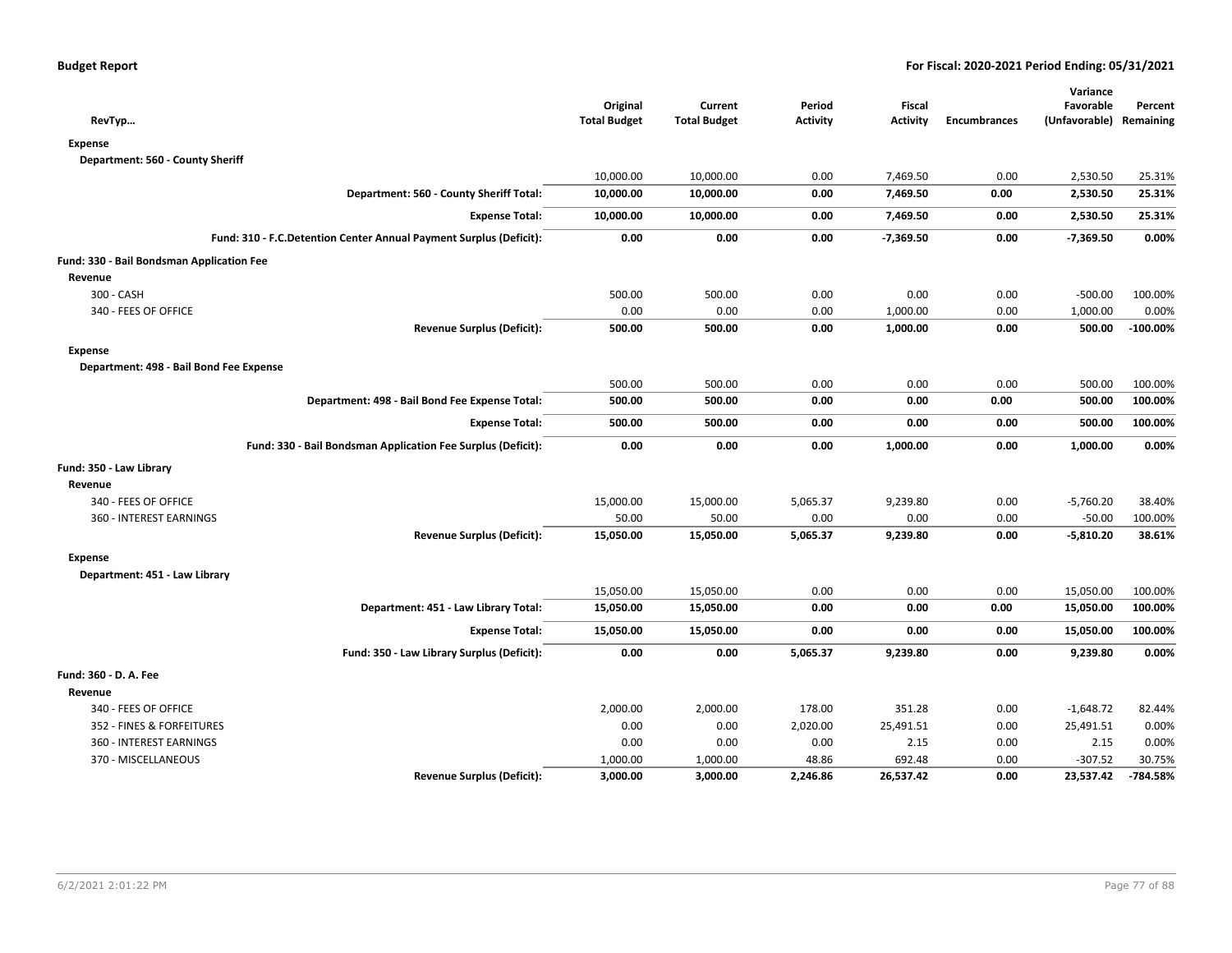| RevTyp                                 |                                                       | Original<br><b>Total Budget</b> | Current<br><b>Total Budget</b> | Period<br><b>Activity</b> | Fiscal<br><b>Activity</b> | <b>Encumbrances</b> | Variance<br>Favorable<br>(Unfavorable) Remaining | Percent  |
|----------------------------------------|-------------------------------------------------------|---------------------------------|--------------------------------|---------------------------|---------------------------|---------------------|--------------------------------------------------|----------|
| <b>Expense</b>                         |                                                       |                                 |                                |                           |                           |                     |                                                  |          |
| Department: 475 - District Attorney    |                                                       |                                 |                                |                           |                           |                     |                                                  |          |
|                                        |                                                       | 3,000.00                        | 3,000.00                       | 200.00                    | 1,719.20                  | 0.00                | 1,280.80                                         | 42.69%   |
|                                        | Department: 475 - District Attorney Total:            | 3,000.00                        | 3,000.00                       | 200.00                    | 1,719.20                  | 0.00                | 1,280.80                                         | 42.69%   |
| Department: 477 - DA Seizure           |                                                       |                                 |                                |                           |                           |                     |                                                  |          |
|                                        |                                                       | 0.00                            | 0.00                           | 1,276.06                  | 11,840.66                 | 0.00                | $-11,840.66$                                     | 0.00%    |
|                                        | Department: 477 - DA Seizure Total:                   | 0.00                            | 0.00                           | 1,276.06                  | 11,840.66                 | 0.00                | $-11,840.66$                                     | 0.00%    |
|                                        | <b>Expense Total:</b>                                 | 3,000.00                        | 3,000.00                       | 1,476.06                  | 13,559.86                 | 0.00                | $-10,559.86$                                     | -352.00% |
|                                        | Fund: 360 - D. A. Fee Surplus (Deficit):              | 0.00                            | 0.00                           | 770.80                    | 12,977.56                 | 0.00                | 12,977.56                                        | 0.00%    |
| Fund: 361 - Contraband Seizure         |                                                       |                                 |                                |                           |                           |                     |                                                  |          |
| Revenue                                |                                                       |                                 |                                |                           |                           |                     |                                                  |          |
| 360 - INTEREST EARNINGS                |                                                       | 0.00                            | 0.00                           | 0.00                      | 1.28                      | 0.00                | 1.28                                             | 0.00%    |
|                                        | <b>Revenue Surplus (Deficit):</b>                     | 0.00                            | 0.00                           | 0.00                      | 1.28                      | 0.00                | 1.28                                             | 0.00%    |
|                                        | Fund: 361 - Contraband Seizure Surplus (Deficit):     | 0.00                            | 0.00                           | 0.00                      | 1.28                      | 0.00                | 1.28                                             | 0.00%    |
| Fund: 362 - Investigator/LEOSE         |                                                       |                                 |                                |                           |                           |                     |                                                  |          |
| Revenue                                |                                                       |                                 |                                |                           |                           |                     |                                                  |          |
| 330 - GRANTS                           |                                                       | 0.00                            | 0.00                           | 0.00                      | 642.52                    | 0.00                | 642.52                                           | 0.00%    |
|                                        | <b>Revenue Surplus (Deficit):</b>                     | 0.00                            | 0.00                           | 0.00                      | 642.52                    | 0.00                | 642.52                                           | 0.00%    |
|                                        | Fund: 362 - Investigator/LEOSE Surplus (Deficit):     | 0.00                            | 0.00                           | 0.00                      | 642.52                    | 0.00                | 642.52                                           | 0.00%    |
| Fund: 380 - IHC Co-Op Gin              |                                                       |                                 |                                |                           |                           |                     |                                                  |          |
| Revenue                                |                                                       |                                 |                                |                           |                           |                     |                                                  |          |
| 360 - INTEREST EARNINGS                |                                                       | 0.00                            | 0.00                           | 0.00                      | 8.17                      | 0.00                | 8.17                                             | 0.00%    |
|                                        | <b>Revenue Surplus (Deficit):</b>                     | 0.00                            | 0.00                           | 0.00                      | 8.17                      | 0.00                | 8.17                                             | 0.00%    |
|                                        | Fund: 380 - IHC Co-Op Gin Surplus (Deficit):          | 0.00                            | 0.00                           | 0.00                      | 8.17                      | 0.00                | 8.17                                             | 0.00%    |
| Fund: 381 - IHC Bonnie Ruth Cooper     |                                                       |                                 |                                |                           |                           |                     |                                                  |          |
| Revenue                                |                                                       |                                 |                                |                           |                           |                     |                                                  |          |
| 360 - INTEREST EARNINGS                |                                                       | 0.00                            | 0.00                           | 0.00                      | 2.46                      | 0.00                | 2.46                                             | 0.00%    |
| 370 - MISCELLANEOUS                    |                                                       | 0.00                            | 0.00                           | 0.00                      | 1,186.56                  | 0.00                | 1,186.56                                         | 0.00%    |
|                                        | <b>Revenue Surplus (Deficit):</b>                     | 0.00                            | 0.00                           | 0.00                      | 1,189.02                  | 0.00                | 1,189.02                                         | 0.00%    |
| <b>Expense</b>                         |                                                       |                                 |                                |                           |                           |                     |                                                  |          |
| Department: 645 - Indigent Health Care |                                                       |                                 |                                |                           |                           |                     |                                                  |          |
|                                        |                                                       | 0.00                            | 0.00                           | 5,901.27                  | 6,774.09                  | 0.00                | $-6,774.09$                                      | 0.00%    |
|                                        | Department: 645 - Indigent Health Care Total:         | 0.00                            | 0.00                           | 5,901.27                  | 6,774.09                  | 0.00                | $-6,774.09$                                      | 0.00%    |
|                                        | <b>Expense Total:</b>                                 | 0.00                            | 0.00                           | 5,901.27                  | 6,774.09                  | 0.00                | -6,774.09                                        | 0.00%    |
|                                        | Fund: 381 - IHC Bonnie Ruth Cooper Surplus (Deficit): | 0.00                            | 0.00                           | $-5,901.27$               | $-5,585.07$               | 0.00                | $-5,585.07$                                      | 0.00%    |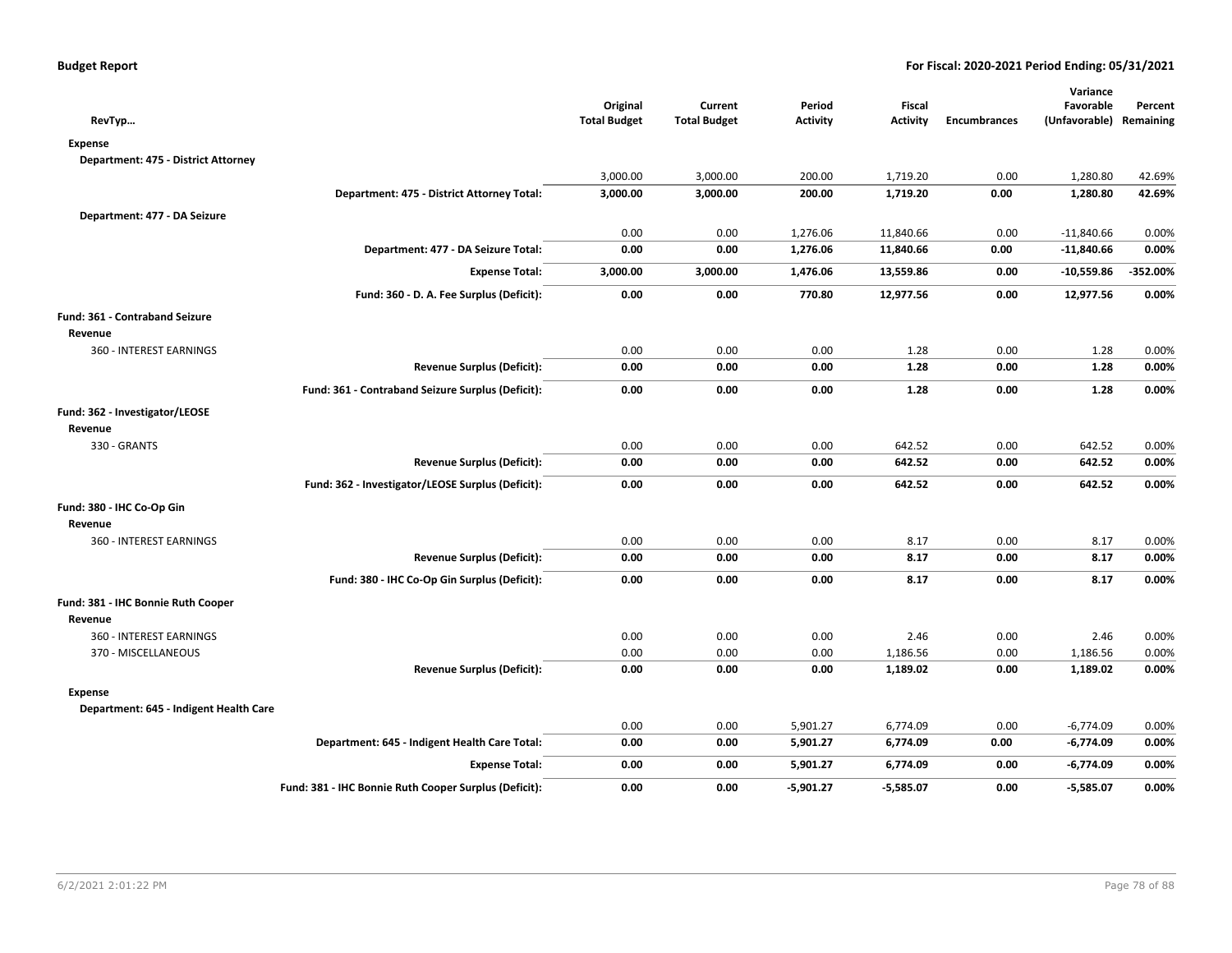| RevTyp                                                      | Original<br><b>Total Budget</b> | Current<br><b>Total Budget</b> | Period<br><b>Activity</b> | <b>Fiscal</b><br><b>Activity</b> | <b>Encumbrances</b> | Variance<br>Favorable<br>(Unfavorable) | Percent<br>Remaining |
|-------------------------------------------------------------|---------------------------------|--------------------------------|---------------------------|----------------------------------|---------------------|----------------------------------------|----------------------|
| Fund: 412 - Safe Room Reimbursement Prog.                   |                                 |                                |                           |                                  |                     |                                        |                      |
| <b>Expense</b>                                              |                                 |                                |                           |                                  |                     |                                        |                      |
| Department: 408 - Safe Room                                 |                                 |                                |                           |                                  |                     |                                        |                      |
|                                                             | 0.00                            | 0.00                           | 0.00                      | 7,833.60                         | 0.00                | $-7,833.60$                            | 0.00%                |
| Department: 408 - Safe Room Total:                          | 0.00                            | 0.00                           | 0.00                      | 7,833.60                         | 0.00                | $-7,833.60$                            | 0.00%                |
| Department: 418 - FEMA 3554                                 |                                 |                                |                           |                                  |                     |                                        |                      |
|                                                             | 0.00                            | 0.00                           | 0.00                      | 454.48                           | 0.00                | $-454.48$                              | 0.00%                |
| Department: 418 - FEMA 3554 Total:                          | 0.00                            | 0.00                           | 0.00                      | 454.48                           | 0.00                | -454.48                                | 0.00%                |
| <b>Expense Total:</b>                                       | 0.00                            | 0.00                           | 0.00                      | 8,288.08                         | 0.00                | $-8,288.08$                            | 0.00%                |
| Fund: 412 - Safe Room Reimbursement Prog. Total:            | 0.00                            | 0.00                           | 0.00                      | 8,288.08                         | 0.00                | $-8,288.08$                            | 0.00%                |
| <b>Fund: 413 - CARES ACT-CORONAVIRUS RELIEF</b>             |                                 |                                |                           |                                  |                     |                                        |                      |
| Revenue                                                     |                                 |                                |                           |                                  |                     |                                        |                      |
| 330 - GRANTS                                                | 0.00                            | 751,476.00                     | 751,476.00                | 751,476.00                       | 0.00                | 0.00                                   | 0.00%                |
| <b>Revenue Surplus (Deficit):</b>                           | 0.00                            | 751,476.00                     | 751,476.00                | 751,476.00                       | 0.00                | 0.00                                   | 0.00%                |
| <b>Expense</b>                                              |                                 |                                |                           |                                  |                     |                                        |                      |
| Department: 413 - CARES Act                                 |                                 |                                |                           |                                  |                     |                                        |                      |
|                                                             | 0.00                            | 751,476.00                     | 474.04                    | 87,421.39                        | 5,219.92            | 658,834.69                             | 87.67%               |
| Department: 413 - CARES Act Total:                          | 0.00                            | 751,476.00                     | 474.04                    | 87,421.39                        | 5,219.92            | 658,834.69                             | 87.67%               |
| Department: 417 - COVID-19 Vaccine Call Center              |                                 |                                |                           |                                  |                     |                                        |                      |
|                                                             | 0.00                            | 0.00                           | 0.00                      | 20,158.63                        | 0.00                | $-20,158.63$                           | 0.00%                |
| Department: 417 - COVID-19 Vaccine Call Center Total:       | 0.00                            | 0.00                           | 0.00                      | 20,158.63                        | 0.00                | $-20,158.63$                           | 0.00%                |
| <b>Expense Total:</b>                                       | 0.00                            | 751,476.00                     | 474.04                    | 107,580.02                       | 5,219.92            | 638,676.06                             | 84.99%               |
| Fund: 413 - CARES ACT-CORONAVIRUS RELIEF Surplus (Deficit): | 0.00                            | 0.00                           | 751,001.96                | 643,895.98                       | $-5,219.92$         | 638,676.06                             | 0.00%                |
| Fund: 414 - OOG COVID #4145401                              |                                 |                                |                           |                                  |                     |                                        |                      |
| Revenue                                                     |                                 |                                |                           |                                  |                     |                                        |                      |
| 330 - GRANTS                                                | 0.00                            | 0.00                           | 0.00                      | 33,139.40                        | 0.00                | 33,139.40                              | 0.00%                |
| <b>Revenue Surplus (Deficit):</b>                           | 0.00                            | 0.00                           | 0.00                      | 33,139.40                        | 0.00                | 33,139.40                              | 0.00%                |
| <b>Expense</b><br>Department: 416 - OOG COVID               |                                 |                                |                           |                                  |                     |                                        |                      |
|                                                             | 0.00                            | 0.00                           | 16,811.58                 | 46,529.48                        | 0.00                | $-46,529.48$                           | 0.00%                |
| Department: 416 - OOG COVID Total:                          | 0.00                            | 0.00                           | 16,811.58                 | 46,529.48                        | 0.00                | $-46,529.48$                           | 0.00%                |
| <b>Expense Total:</b>                                       | 0.00                            | 0.00                           | 16,811.58                 | 46,529.48                        | 0.00                | -46,529.48                             | 0.00%                |
| Fund: 414 - OOG COVID #4145401 Surplus (Deficit):           | 0.00                            | 0.00                           | $-16,811.58$              | $-13,390.08$                     | 0.00                | $-13,390.08$                           | 0.00%                |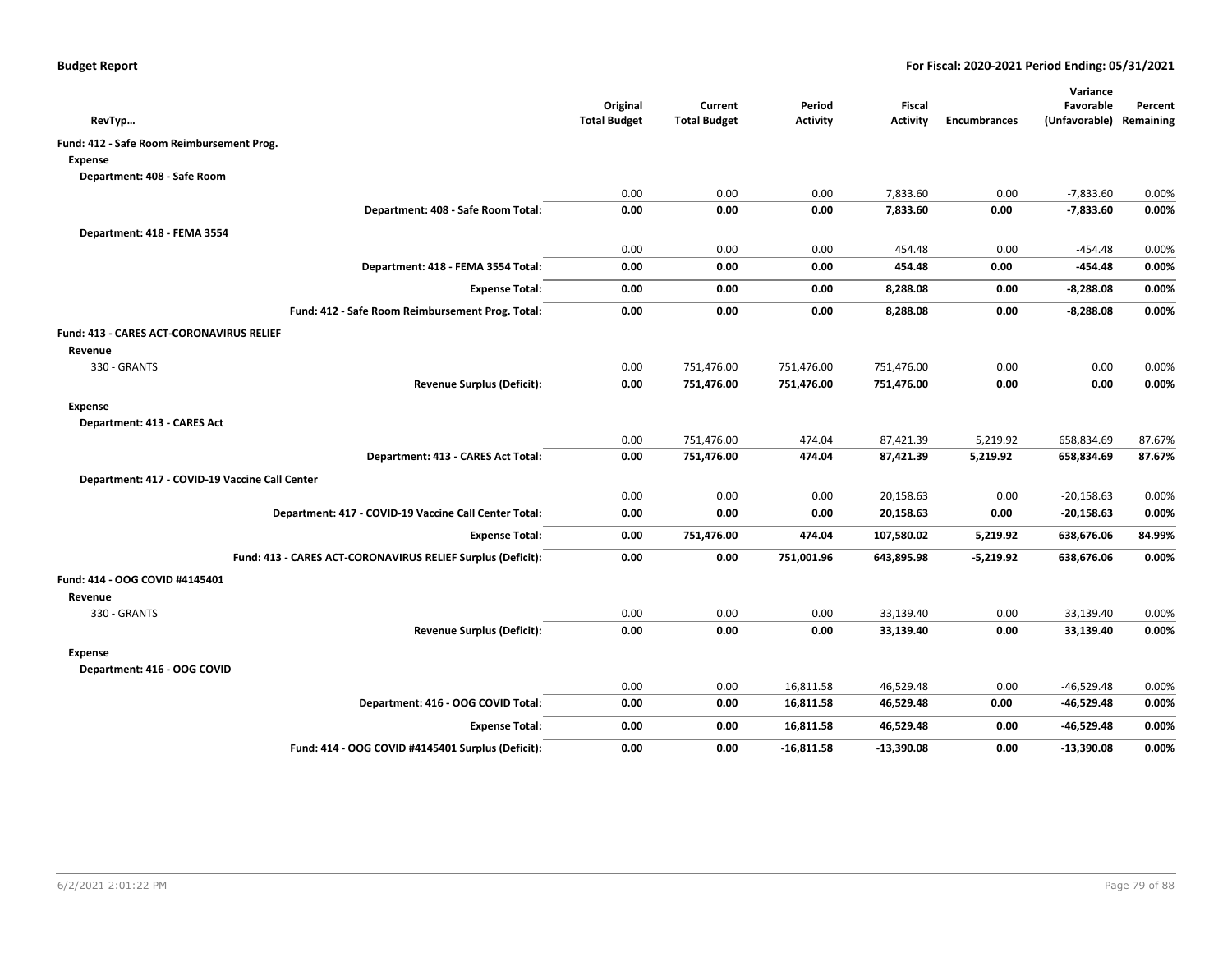| <b>Budget Report</b> |  |
|----------------------|--|
|----------------------|--|

|                                                                           |                                 |                                |                           |                                  |                     | Variance                             |            |
|---------------------------------------------------------------------------|---------------------------------|--------------------------------|---------------------------|----------------------------------|---------------------|--------------------------------------|------------|
|                                                                           | Original<br><b>Total Budget</b> | Current<br><b>Total Budget</b> | Period<br><b>Activity</b> | <b>Fiscal</b><br><b>Activity</b> | <b>Encumbrances</b> | Favorable<br>(Unfavorable) Remaining | Percent    |
| RevTyp                                                                    |                                 |                                |                           |                                  |                     |                                      |            |
| Fund: 415 - American Recovery Program Grant                               |                                 |                                |                           |                                  |                     |                                      |            |
| Revenue                                                                   |                                 |                                |                           |                                  |                     |                                      |            |
| 330 - GRANTS                                                              | 0.00                            | 0.00                           | 3,449,089.00              | 3,449,089.00                     | 0.00                | 3,449,089.00                         | 0.00%      |
| <b>Revenue Surplus (Deficit):</b>                                         | 0.00                            | 0.00                           | 3,449,089.00              | 3,449,089.00                     | 0.00                | 3,449,089.00                         | 0.00%      |
| Fund: 415 - American Recovery Program Grant Surplus (Deficit):            | 0.00                            | 0.00                           | 3,449,089.00              | 3,449,089.00                     | 0.00                | 3,449,089.00                         | 0.00%      |
| Fund: 560 - Sheriff Forfeiture                                            |                                 |                                |                           |                                  |                     |                                      |            |
| Revenue                                                                   |                                 |                                |                           |                                  |                     |                                      |            |
| 300 - CASH                                                                | 25,000.00                       | 25,000.00                      | 0.00                      | 0.00                             | 0.00                | $-25,000.00$                         | 100.00%    |
| 352 - FINES & FORFEITURES                                                 | 0.00                            | 0.00                           | 4,040.00                  | 67,796.58                        | 0.00                | 67,796.58                            | 0.00%      |
| 355 - FEDERAL FORFEITURE FUNDS 2018                                       | 0.00                            | 0.00                           | 0.00                      | 1,586.65                         | 0.00                | 1,586.65                             | 0.00%      |
| 360 - INTEREST EARNINGS                                                   | 0.00                            | 0.00                           | 0.00                      | 3.99                             | 0.00                | 3.99                                 | 0.00%      |
| <b>Revenue Surplus (Deficit):</b>                                         | 25,000.00                       | 25,000.00                      | 4,040.00                  | 69,387.22                        | 0.00                | 44,387.22                            | $-177.55%$ |
| <b>Expense</b>                                                            |                                 |                                |                           |                                  |                     |                                      |            |
| Department: 560 - County Sheriff                                          |                                 |                                |                           |                                  |                     |                                      |            |
|                                                                           | 25,000.00                       | 25,000.00                      | 3,074.94                  | 34,216.43                        | 0.00                | $-9,216.43$                          | $-36.87%$  |
| Department: 560 - County Sheriff Total:                                   | 25,000.00                       | 25,000.00                      | 3,074.94                  | 34,216.43                        | 0.00                | $-9,216.43$                          | $-36.87%$  |
| Department: 561 - Federal Forfeiture                                      |                                 |                                |                           |                                  |                     |                                      |            |
|                                                                           | 0.00                            | 0.00                           | 0.00                      | 43,022.45                        | 26,636.54           | $-69,658.99$                         | 0.00%      |
| Department: 561 - Federal Forfeiture Total:                               | 0.00                            | 0.00                           | 0.00                      | 43,022.45                        | 26,636.54           | $-69,658.99$                         | 0.00%      |
| <b>Expense Total:</b>                                                     | 25,000.00                       | 25,000.00                      | 3,074.94                  | 77,238.88                        | 26,636.54           | -78,875.42                           | $-315.50%$ |
| Fund: 560 - Sheriff Forfeiture Surplus (Deficit):                         | 0.00                            | 0.00                           | 965.06                    | $-7,851.66$                      | $-26,636.54$        | $-34,488.20$                         | 0.00%      |
|                                                                           |                                 |                                |                           |                                  |                     |                                      |            |
| Fund: 561 - Law Enforcement Education Sheriff's Office                    |                                 |                                |                           |                                  |                     |                                      |            |
| Revenue                                                                   |                                 |                                |                           |                                  |                     |                                      |            |
| 360 - INTEREST EARNINGS                                                   | 0.00                            | 0.00                           | 0.00                      | 0.04                             | 0.00                | 0.04                                 | 0.00%      |
| 370 - MISCELLANEOUS                                                       | 1,800.00                        | 1,800.00                       | 0.00                      | 1,972.51                         | 0.00                | 172.51                               | $-9.58%$   |
| <b>Revenue Surplus (Deficit):</b>                                         | 1,800.00                        | 1,800.00                       | 0.00                      | 1,972.55                         | 0.00                | 172.55                               | $-9.59%$   |
| <b>Expense</b>                                                            |                                 |                                |                           |                                  |                     |                                      |            |
| Department: 560 - County Sheriff                                          |                                 |                                |                           |                                  |                     |                                      |            |
|                                                                           | 1,800.00                        | 1,800.00                       | 500.00                    | 988.00                           | 0.00                | 812.00                               | 45.11%     |
| Department: 560 - County Sheriff Total:                                   | 1,800.00                        | 1,800.00                       | 500.00                    | 988.00                           | 0.00                | 812.00                               | 45.11%     |
| <b>Expense Total:</b>                                                     | 1,800.00                        | 1,800.00                       | 500.00                    | 988.00                           | 0.00                | 812.00                               | 45.11%     |
| Fund: 561 - Law Enforcement Education Sheriff's Office Surplus (Deficit): | 0.00                            | 0.00                           | -500.00                   | 984.55                           | 0.00                | 984.55                               | 0.00%      |
| Fund: 562 - Bois D'Arc Lake Reservoir (SO)                                |                                 |                                |                           |                                  |                     |                                      |            |
| Revenue                                                                   |                                 |                                |                           |                                  |                     |                                      |            |
| 319 - F.C. DETENTION CENTER                                               | 397,500.00                      | 397,500.00                     | 0.00                      | 397,500.00                       | 0.00                | 0.00                                 | 0.00%      |
| 370 - MISCELLANEOUS                                                       | 36,287.76                       | 36,287.76                      | 0.00                      | 36,287.76                        | 0.00                | 0.00                                 | 0.00%      |
| <b>Revenue Surplus (Deficit):</b>                                         | 433,787.76                      | 433,787.76                     | 0.00                      | 433,787.76                       | 0.00                | 0.00                                 | 0.00%      |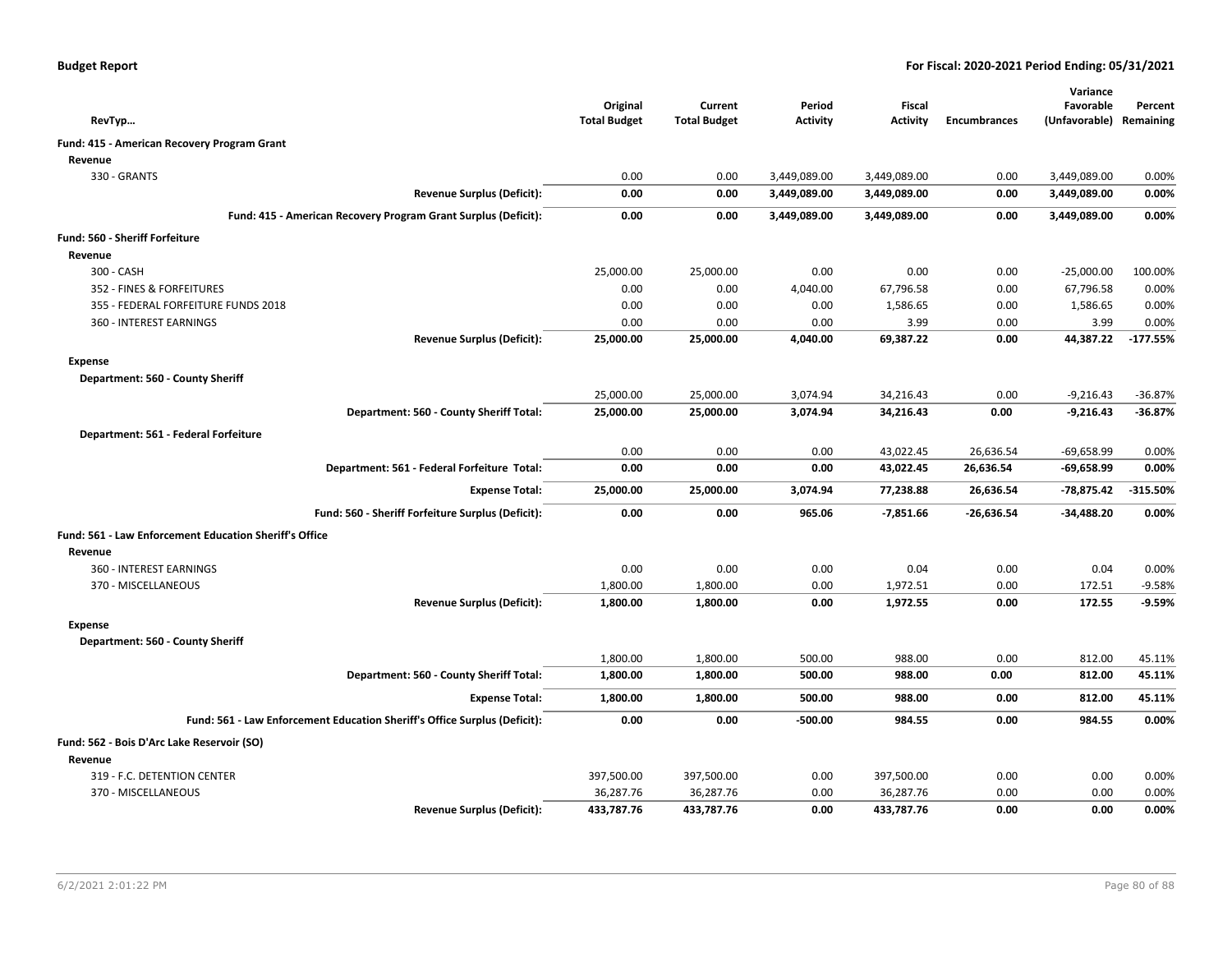|                                                               |                                 |                                |                           |                                  |                     | Variance                             |           |
|---------------------------------------------------------------|---------------------------------|--------------------------------|---------------------------|----------------------------------|---------------------|--------------------------------------|-----------|
| RevTyp                                                        | Original<br><b>Total Budget</b> | Current<br><b>Total Budget</b> | Period<br><b>Activity</b> | <b>Fiscal</b><br><b>Activity</b> | <b>Encumbrances</b> | Favorable<br>(Unfavorable) Remaining | Percent   |
| <b>Expense</b>                                                |                                 |                                |                           |                                  |                     |                                      |           |
| Department: 560 - County Sheriff                              |                                 |                                |                           |                                  |                     |                                      |           |
|                                                               | 433,787.76                      | 433,787.76                     | 9,197.38                  | 84,164.80                        | 0.00                | 349,622.96                           | 80.60%    |
| Department: 560 - County Sheriff Total:                       | 433,787.76                      | 433,787.76                     | 9,197.38                  | 84,164.80                        | 0.00                | 349,622.96                           | 80.60%    |
| <b>Expense Total:</b>                                         | 433,787.76                      | 433,787.76                     | 9,197.38                  | 84,164.80                        | 0.00                | 349,622.96                           | 80.60%    |
| Fund: 562 - Bois D'Arc Lake Reservoir (SO) Surplus (Deficit): | 0.00                            | 0.00                           | $-9,197.38$               | 349,622.96                       | 0.00                | 349,622.96                           | 0.00%     |
| Fund: 590 - Specialty Court/Drug Court                        |                                 |                                |                           |                                  |                     |                                      |           |
| Revenue                                                       |                                 |                                |                           |                                  |                     |                                      |           |
| 370 - MISCELLANEOUS                                           | 4,000.00                        | 4,000.00                       | 961.63                    | 1,629.26                         | 0.00                | $-2,370.74$                          | 59.27%    |
| <b>Revenue Surplus (Deficit):</b>                             | 4,000.00                        | 4,000.00                       | 961.63                    | 1,629.26                         | 0.00                | $-2,370.74$                          | 59.27%    |
| <b>Expense</b>                                                |                                 |                                |                           |                                  |                     |                                      |           |
| <b>Department: 436 - Specialty Court Expenses</b>             |                                 |                                |                           |                                  |                     |                                      |           |
|                                                               | 4,000.00                        | 4,000.00                       | 0.00                      | 1,347.25                         | 0.00                | 2,652.75                             | 66.32%    |
| Department: 436 - Specialty Court Expenses Total:             | 4,000.00                        | 4,000.00                       | 0.00                      | 1,347.25                         | 0.00                | 2,652.75                             | 66.32%    |
| <b>Expense Total:</b>                                         | 4,000.00                        | 4,000.00                       | 0.00                      | 1,347.25                         | 0.00                | 2,652.75                             | 66.32%    |
| Fund: 590 - Specialty Court/Drug Court Surplus (Deficit):     | 0.00                            | 0.00                           | 961.63                    | 282.01                           | 0.00                | 282.01                               | 0.00%     |
| Fund: 600 - Sinking                                           |                                 |                                |                           |                                  |                     |                                      |           |
| Revenue                                                       |                                 |                                |                           |                                  |                     |                                      |           |
| 310 - PROPERTY TAXES                                          | 1,118,142.73                    | 1,118,142.73                   | 22,977.80                 | 1,299,861.82                     | 0.00                | 181,719.09                           | $-16.25%$ |
| 318 - OTHER TAXES                                             | 1,100.00                        | 1,100.00                       | 0.00                      | 489.60                           | 0.00                | $-610.40$                            | 55.49%    |
| <b>Revenue Surplus (Deficit):</b>                             | 1,119,242.73                    | 1,119,242.73                   | 22,977.80                 | 1,300,351.42                     | 0.00                | 181,108.69                           | $-16.18%$ |
| <b>Expense</b>                                                |                                 |                                |                           |                                  |                     |                                      |           |
| Department: 620 - Debt Service                                |                                 |                                |                           |                                  |                     |                                      |           |
|                                                               | 337,836.48                      | 337,836.48                     | 162,450.00                | 338,039.81                       | 0.00                | $-203.33$                            | $-0.06%$  |
| Department: 620 - Debt Service Total:                         | 337,836.48                      | 337,836.48                     | 162,450.00                | 338,039.81                       | 0.00                | $-203.33$                            | $-0.06%$  |
| Department: 660 - Debt Service Interest                       |                                 |                                |                           |                                  |                     |                                      |           |
|                                                               | 781,406.25                      | 781,406.25                     | 118,250.00                | 568,825.00                       | 0.00                | 212,581.25                           | 27.20%    |
| Department: 660 - Debt Service Interest Total:                | 781,406.25                      | 781,406.25                     | 118,250.00                | 568,825.00                       | 0.00                | 212,581.25                           | 27.20%    |
| <b>Expense Total:</b>                                         | 1,119,242.73                    | 1,119,242.73                   | 280,700.00                | 906,864.81                       | 0.00                | 212,377.92                           | 18.98%    |
| Fund: 600 - Sinking Surplus (Deficit):                        | 0.00                            | 0.00                           | -257,722.20               | 393,486.61                       | 0.00                | 393,486.61                           | 0.00%     |
| Fund: 630 - Law Enforcement Education Const. Pct.1            |                                 |                                |                           |                                  |                     |                                      |           |
| Revenue                                                       |                                 |                                |                           |                                  |                     |                                      |           |
| 370 - MISCELLANEOUS                                           | 685.17                          | 685.17                         | 0.00                      | 642.52                           | 0.00                | $-42.65$                             | 6.22%     |
| <b>Revenue Surplus (Deficit):</b>                             | 685.17                          | 685.17                         | 0.00                      | 642.52                           | 0.00                | $-42.65$                             | 6.22%     |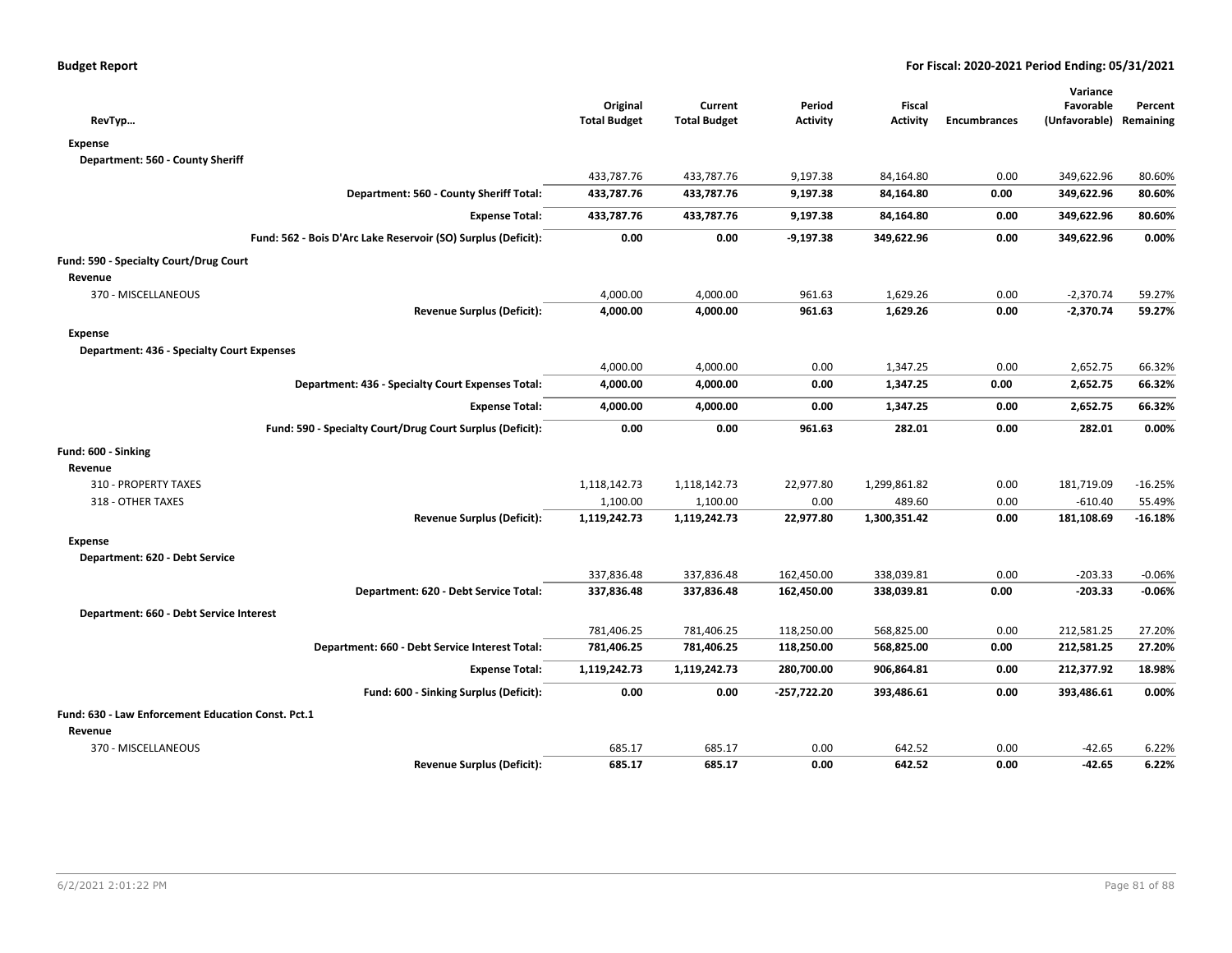| RevTyp                                                                | Original<br><b>Total Budget</b> | Current<br><b>Total Budget</b> | Period<br><b>Activity</b> | <b>Fiscal</b><br><b>Activity</b> | <b>Encumbrances</b> | Variance<br>Favorable<br>(Unfavorable) Remaining | Percent |
|-----------------------------------------------------------------------|---------------------------------|--------------------------------|---------------------------|----------------------------------|---------------------|--------------------------------------------------|---------|
| <b>Expense</b>                                                        |                                 |                                |                           |                                  |                     |                                                  |         |
| Department: 551 - Constable Pct.1                                     |                                 |                                |                           |                                  |                     |                                                  |         |
|                                                                       | 685.17                          | 685.17                         | 0.00                      | 0.00                             | 0.00                | 685.17                                           | 100.00% |
| Department: 551 - Constable Pct.1 Total:                              | 685.17                          | 685.17                         | 0.00                      | 0.00                             | 0.00                | 685.17                                           | 100.00% |
| <b>Expense Total:</b>                                                 | 685.17                          | 685.17                         | 0.00                      | 0.00                             | 0.00                | 685.17                                           | 100.00% |
| Fund: 630 - Law Enforcement Education Const. Pct.1 Surplus (Deficit): | 0.00                            | 0.00                           | 0.00                      | 642.52                           | 0.00                | 642.52                                           | 0.00%   |
| Fund: 640 - Law Enforcement Education Const. Pct.2                    |                                 |                                |                           |                                  |                     |                                                  |         |
| Revenue                                                               |                                 |                                |                           |                                  |                     |                                                  |         |
| 370 - MISCELLANEOUS                                                   | 685.17                          | 685.17                         | 0.00                      | 642.52                           | 0.00                | $-42.65$                                         | 6.22%   |
| <b>Revenue Surplus (Deficit):</b>                                     | 685.17                          | 685.17                         | 0.00                      | 642.52                           | 0.00                | $-42.65$                                         | 6.22%   |
| <b>Expense</b>                                                        |                                 |                                |                           |                                  |                     |                                                  |         |
| Department: 552 - Constable Pct.2                                     |                                 |                                |                           |                                  |                     |                                                  |         |
|                                                                       | 685.17                          | 685.17                         | 0.00                      | 0.00                             | 0.00                | 685.17                                           | 100.00% |
| Department: 552 - Constable Pct.2 Total:                              | 685.17                          | 685.17                         | 0.00                      | 0.00                             | 0.00                | 685.17                                           | 100.00% |
| <b>Expense Total:</b>                                                 | 685.17                          | 685.17                         | 0.00                      | 0.00                             | 0.00                | 685.17                                           | 100.00% |
| Fund: 640 - Law Enforcement Education Const. Pct.2 Surplus (Deficit): | 0.00                            | 0.00                           | 0.00                      | 642.52                           | 0.00                | 642.52                                           | 0.00%   |
| Fund: 650 - Law Enforcement Education Const. Pct.3                    |                                 |                                |                           |                                  |                     |                                                  |         |
| Revenue                                                               |                                 |                                |                           |                                  |                     |                                                  |         |
| 370 - MISCELLANEOUS                                                   | 685.17                          | 685.17                         | 0.00                      | 642.52                           | 0.00                | $-42.65$                                         | 6.22%   |
| <b>Revenue Surplus (Deficit):</b>                                     | 685.17                          | 685.17                         | 0.00                      | 642.52                           | 0.00                | $-42.65$                                         | 6.22%   |
| <b>Expense</b>                                                        |                                 |                                |                           |                                  |                     |                                                  |         |
| Department: 553 - Constable Pct.3                                     |                                 |                                |                           |                                  |                     |                                                  |         |
|                                                                       | 685.17                          | 685.17                         | 0.00                      | 0.00                             | 0.00                | 685.17                                           | 100.00% |
| Department: 553 - Constable Pct.3 Total:                              | 685.17                          | 685.17                         | 0.00                      | 0.00                             | 0.00                | 685.17                                           | 100.00% |
| <b>Expense Total:</b>                                                 | 685.17                          | 685.17                         | 0.00                      | 0.00                             | 0.00                | 685.17                                           | 100.00% |
| Fund: 650 - Law Enforcement Education Const. Pct.3 Surplus (Deficit): | 0.00                            | 0.00                           | 0.00                      | 642.52                           | 0.00                | 642.52                                           | 0.00%   |
| <b>Fund: 670 - Courthouse Restoration</b>                             |                                 |                                |                           |                                  |                     |                                                  |         |
| Revenue                                                               |                                 |                                |                           |                                  |                     |                                                  |         |
| 330 - GRANTS                                                          | 0.00                            | 0.00                           | 474,672.76                | 1,757,528.33                     | 0.00                | 1,757,528.33                                     | 0.00%   |
| <b>Revenue Surplus (Deficit):</b>                                     | 0.00                            | 0.00                           | 474,672.76                | 1,757,528.33                     | 0.00                | 1,757,528.33                                     | 0.00%   |
| Fund: 670 - Courthouse Restoration Surplus (Deficit):                 | 0.00                            | 0.00                           | 474,672.76                | 1,757,528.33                     | 0.00                | 1,757,528.33                                     | 0.00%   |
| Fund: 680 - 2018 GO Bonds-Construction Fund FY2019                    |                                 |                                |                           |                                  |                     |                                                  |         |
| Revenue                                                               |                                 |                                |                           |                                  |                     |                                                  |         |
| 300 - CASH                                                            | 2,500,000.00                    | 2,500,000.00                   | 0.00                      | 0.00                             | 0.00                | $-2,500,000.00$                                  | 100.00% |
| 360 - INTEREST EARNINGS                                               | 0.00                            | 0.00                           | 0.00                      | 1,039.15                         | 0.00                | 1,039.15                                         | 0.00%   |
| <b>Revenue Surplus (Deficit):</b>                                     | 2,500,000.00                    | 2,500,000.00                   | 0.00                      | 1,039.15                         | 0.00                | -2,498,960.85                                    | 99.96%  |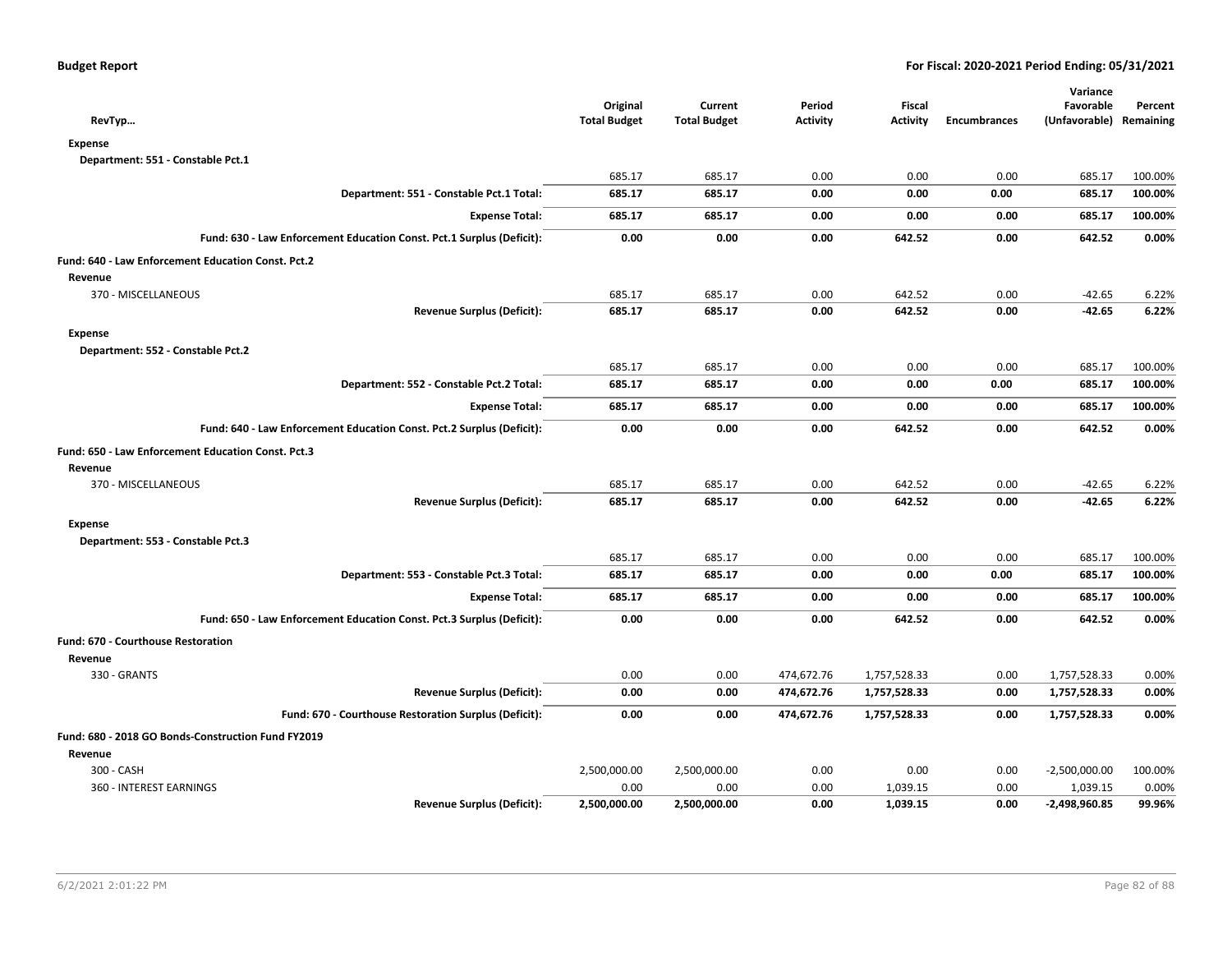| RevTyp                                                                | Original<br><b>Total Budget</b> | Current<br><b>Total Budget</b> | Period<br><b>Activity</b> | Fiscal<br><b>Activity</b> | <b>Encumbrances</b> | Variance<br>Favorable<br>(Unfavorable) Remaining | Percent |
|-----------------------------------------------------------------------|---------------------------------|--------------------------------|---------------------------|---------------------------|---------------------|--------------------------------------------------|---------|
| Expense                                                               |                                 |                                |                           |                           |                     |                                                  |         |
| Department: 668 - Courthouse Construction Phase 2                     |                                 |                                |                           |                           |                     |                                                  |         |
|                                                                       | 2,500,000.00                    | 2,500,000.00                   | 0.00                      | 2,400,679.81              | 0.00                | 99,320.19                                        | 3.97%   |
| Department: 668 - Courthouse Construction Phase 2 Total:              | 2,500,000.00                    | 2,500,000.00                   | 0.00                      | 2,400,679.81              | 0.00                | 99,320.19                                        | 3.97%   |
| <b>Expense Total:</b>                                                 | 2,500,000.00                    | 2,500,000.00                   | 0.00                      | 2,400,679.81              | 0.00                | 99,320.19                                        | 3.97%   |
| Fund: 680 - 2018 GO Bonds-Construction Fund FY2019 Surplus (Deficit): | 0.00                            | 0.00                           | 0.00                      | $-2,399,640.66$           | 0.00                | $-2,399,640.66$                                  | 0.00%   |
| Fund: 690 - 2020 CO Bonds-Construction Fund FY2020                    |                                 |                                |                           |                           |                     |                                                  |         |
| Revenue                                                               |                                 |                                |                           |                           |                     |                                                  |         |
| 350 - FINES                                                           | 9,900,000.00                    | 9,900,000.00                   | 0.00                      | 0.00                      | 0.00                | $-9,900,000.00$                                  | 100.00% |
| 360 - INTEREST EARNINGS                                               | 0.00                            | 0.00                           | 0.00                      | 7,831.93                  | 0.00                | 7,831.93                                         | 0.00%   |
| <b>Revenue Surplus (Deficit):</b>                                     | 9,900,000.00                    | 9,900,000.00                   | 0.00                      | 7,831.93                  | 0.00                | -9,892,168.07                                    | 99.92%  |
| <b>Expense</b>                                                        |                                 |                                |                           |                           |                     |                                                  |         |
| Department: 669 - Courthouse Construction Phase 2                     |                                 |                                |                           |                           |                     |                                                  |         |
|                                                                       | 9,900,000.00                    | 9,900,000.00                   | 1,122,706.59              | 4,765,785.30              | 4,150.00            | 5,130,064.70                                     | 51.82%  |
| Department: 669 - Courthouse Construction Phase 2 Total:              | 9,900,000.00                    | 9,900,000.00                   | 1,122,706.59              | 4,765,785.30              | 4,150.00            | 5,130,064.70                                     | 51.82%  |
| <b>Expense Total:</b>                                                 | 9,900,000.00                    | 9,900,000.00                   | 1,122,706.59              | 4,765,785.30              | 4,150.00            | 5,130,064.70                                     | 51.82%  |
| Fund: 690 - 2020 CO Bonds-Construction Fund FY2020 Surplus (Deficit): | 0.00                            | 0.00                           | -1,122,706.59             | -4,757,953.37             | $-4,150.00$         | -4,762,103.37                                    | 0.00%   |
| Fund: 700 - Right of Way                                              |                                 |                                |                           |                           |                     |                                                  |         |
| Revenue                                                               |                                 |                                |                           |                           |                     |                                                  |         |
| 360 - INTEREST EARNINGS                                               | 0.00                            | 0.00                           | 0.00                      | 35.52                     | 0.00                | 35.52                                            | 0.00%   |
| <b>Revenue Surplus (Deficit):</b>                                     | 0.00                            | 0.00                           | 0.00                      | 35.52                     | 0.00                | 35.52                                            | 0.00%   |
| Fund: 700 - Right of Way Surplus (Deficit):                           | 0.00                            | 0.00                           | 0.00                      | 35.52                     | 0.00                | 35.52                                            | 0.00%   |
| Fund: 800 - Veterans Court Program                                    |                                 |                                |                           |                           |                     |                                                  |         |
| Revenue                                                               |                                 |                                |                           |                           |                     |                                                  |         |
| 370 - MISCELLANEOUS                                                   | 0.00                            | 0.00                           | 25.00                     | 425.00                    | 0.00                | 425.00                                           | 0.00%   |
| <b>Revenue Surplus (Deficit):</b>                                     | 0.00                            | 0.00                           | 25.00                     | 425.00                    | 0.00                | 425.00                                           | 0.00%   |
| Fund: 800 - Veterans Court Program Surplus (Deficit):                 | 0.00                            | 0.00                           | 25.00                     | 425.00                    | 0.00                | 425.00                                           | 0.00%   |
| Fund: 810 - County Lake Road Impact Fund                              |                                 |                                |                           |                           |                     |                                                  |         |
| Revenue                                                               |                                 |                                |                           |                           |                     |                                                  |         |
| 318 - OTHER TAXES                                                     | 100,000.00                      | 100,000.00                     | 0.00                      | 100,000.00                | 0.00                | 0.00                                             | 0.00%   |
| <b>Revenue Surplus (Deficit):</b>                                     | 100,000.00                      | 100,000.00                     | 0.00                      | 100,000.00                | 0.00                | 0.00                                             | 0.00%   |
| <b>Expense</b>                                                        |                                 |                                |                           |                           |                     |                                                  |         |
| Department: 522 - COUNTY LAKE ROAD IMPACT                             |                                 |                                |                           |                           |                     |                                                  |         |
|                                                                       | 100,000.00                      | 100,000.00                     | 0.00                      | 0.00                      | 0.00                | 100,000.00                                       | 100.00% |
| Department: 522 - COUNTY LAKE ROAD IMPACT Total:                      | 100,000.00                      | 100,000.00                     | 0.00                      | 0.00                      | 0.00                | 100,000.00                                       | 100.00% |
| <b>Expense Total:</b>                                                 | 100,000.00                      | 100,000.00                     | 0.00                      | 0.00                      | 0.00                | 100,000.00                                       | 100.00% |
| Fund: 810 - County Lake Road Impact Fund Surplus (Deficit):           | 0.00                            | 0.00                           | 0.00                      | 100,000.00                | 0.00                | 100,000.00                                       | 0.00%   |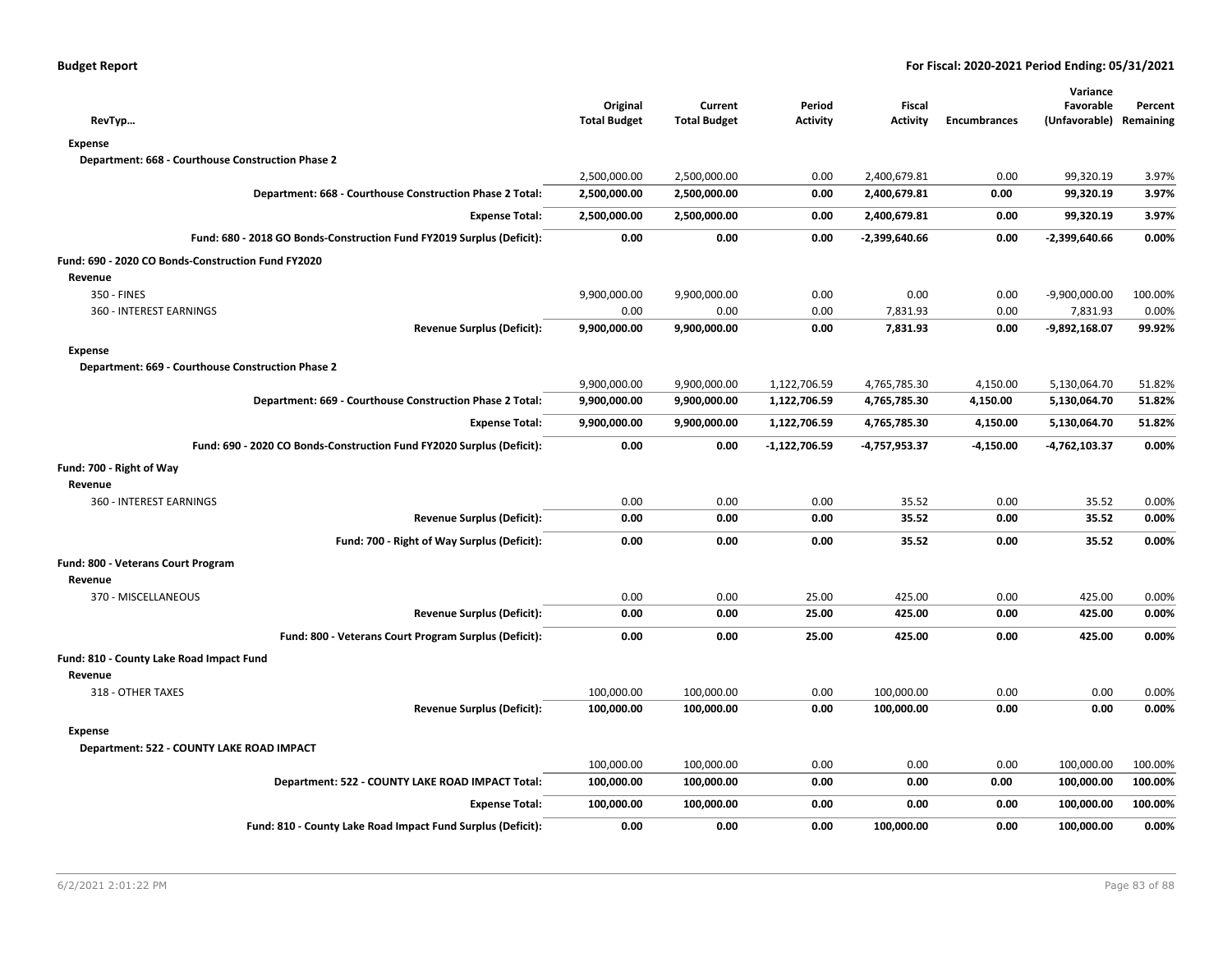| RevTyp                                                            | Original<br><b>Total Budget</b> | Current<br><b>Total Budget</b> | Period<br>Activity | Fiscal<br><b>Activity</b> | <b>Encumbrances</b> | Variance<br>Favorable<br>(Unfavorable) Remaining | Percent    |
|-------------------------------------------------------------------|---------------------------------|--------------------------------|--------------------|---------------------------|---------------------|--------------------------------------------------|------------|
| Fund: 850 - Lake Fannin                                           |                                 |                                |                    |                           |                     |                                                  |            |
| Revenue                                                           |                                 |                                |                    |                           |                     |                                                  |            |
| 370 - MISCELLANEOUS                                               | 5,000.00                        | 5,000.00                       | 606.00             | 11,130.40                 | 0.00                | 6,130.40                                         | $-122.61%$ |
| <b>Revenue Surplus (Deficit):</b>                                 | 5,000.00                        | 5,000.00                       | 606.00             | 11,130.40                 | 0.00                | 6,130.40                                         | $-122.61%$ |
| Expense                                                           |                                 |                                |                    |                           |                     |                                                  |            |
| Department: 520 - Lake Fannin                                     |                                 |                                |                    |                           |                     |                                                  |            |
|                                                                   | 5,000.00                        | 5,000.00                       | 119.20             | 4,932.84                  | 0.00                | 67.16                                            | 1.34%      |
| Department: 520 - Lake Fannin Total:                              | 5,000.00                        | 5,000.00                       | 119.20             | 4,932.84                  | 0.00                | 67.16                                            | 1.34%      |
| <b>Expense Total:</b>                                             | 5,000.00                        | 5,000.00                       | 119.20             | 4,932.84                  | 0.00                | 67.16                                            | 1.34%      |
| Fund: 850 - Lake Fannin Surplus (Deficit):                        | 0.00                            | 0.00                           | 486.80             | 6,197.56                  | 0.00                | 6,197.56                                         | 0.00%      |
| Fund: 890 - T.J.J.D.                                              |                                 |                                |                    |                           |                     |                                                  |            |
| Revenue                                                           |                                 |                                |                    |                           |                     |                                                  |            |
| 330 - GRANTS                                                      | 239,828.00                      | 330,972.10                     | 19,735.00          | 245,385.00                | 0.00                | $-85,587.10$                                     | 25.86%     |
| 360 - INTEREST EARNINGS                                           | 0.00                            | 0.00                           | 0.00               | 6.34                      | 0.00                | 6.34                                             | 0.00%      |
| 370 - MISCELLANEOUS                                               | 170,000.00                      | 170,000.00                     | 0.00               | 170,000.00                | 0.00                | 0.00                                             | 0.00%      |
| <b>Revenue Surplus (Deficit):</b>                                 | 409,828.00                      | 500,972.10                     | 19,735.00          | 415,391.34                | 0.00                | $-85,580.76$                                     | 17.08%     |
| <b>Expense</b>                                                    |                                 |                                |                    |                           |                     |                                                  |            |
| Department: 581 - Structural Family Therapy                       |                                 |                                |                    |                           |                     |                                                  |            |
|                                                                   | 0.00                            | 41,144.10                      | 0.00               | 37,500.00                 | 0.00                | 3,644.10                                         | 8.86%      |
| Department: 581 - Structural Family Therapy Total:                | 0.00                            | 41,144.10                      | 0.00               | 37,500.00                 | 0.00                | 3,644.10                                         | 8.86%      |
| Department: 582 - Structural Family Therapy Hosp Authority        |                                 |                                |                    |                           |                     |                                                  |            |
|                                                                   | 0.00                            | 50,000.00                      | 0.00               | 16,667.00                 | 0.00                | 33,333.00                                        | 66.67%     |
| Department: 582 - Structural Family Therapy Hosp Authority Total: | 0.00                            | 50,000.00                      | 0.00               | 16,667.00                 | 0.00                | 33,333.00                                        | 66.67%     |
| <b>Department: 589 - Regional Diversions Alternatives</b>         |                                 |                                |                    |                           |                     |                                                  |            |
|                                                                   | 3,000.00                        | 3,000.00                       | 0.00               | 3,000.00                  | 0.00                | 0.00                                             | 0.00%      |
| Department: 589 - Regional Diversions Alternatives Total:         | 3,000.00                        | 3,000.00                       | 0.00               | 3,000.00                  | 0.00                | 0.00                                             | 0.00%      |
| <b>Department: 592 - Pre/Post Adjudication Facilities</b>         |                                 |                                |                    |                           |                     |                                                  |            |
|                                                                   | 4,373.00                        | 4,373.00                       | 26.74              | 3,767.74                  | 0.00                | 605.26                                           | 13.84%     |
| Department: 592 - Pre/Post Adjudication Facilities Total:         | 4,373.00                        | 4,373.00                       | 26.74              | 3,767.74                  | 0.00                | 605.26                                           | 13.84%     |
| Department: 593 - Commitment Diversion                            |                                 |                                |                    |                           |                     |                                                  |            |
|                                                                   | 10,000.00                       | 10,000.00                      | 861.21             | 6,616.59                  | 0.00                | 3,383.41                                         | 33.83%     |
| Department: 593 - Commitment Diversion Total:                     | 10,000.00                       | 10,000.00                      | 861.21             | 6,616.59                  | 0.00                | 3,383.41                                         | 33.83%     |
| Department: 594 - Mental Health Services                          |                                 |                                |                    |                           |                     |                                                  |            |
|                                                                   | 10,737.00                       | 10,737.00                      | 450.00             | 5,551.47                  | 0.00                | 5,185.53                                         | 48.30%     |
| Department: 594 - Mental Health Services Total:                   | 10,737.00                       | 10,737.00                      | 450.00             | 5,551.47                  | 0.00                | 5,185.53                                         | 48.30%     |
| Department: 994 - Local Funds Carried Forward                     |                                 |                                |                    |                           |                     |                                                  |            |
|                                                                   | 0.00                            | 0.00                           | 0.00               | 694.44                    | 0.00                | $-694.44$                                        | 0.00%      |
| Department: 994 - Local Funds Carried Forward Total:              | 0.00                            | 0.00                           | 0.00               | 694.44                    | 0.00                | -694.44                                          | 0.00%      |
|                                                                   |                                 |                                |                    |                           |                     |                                                  |            |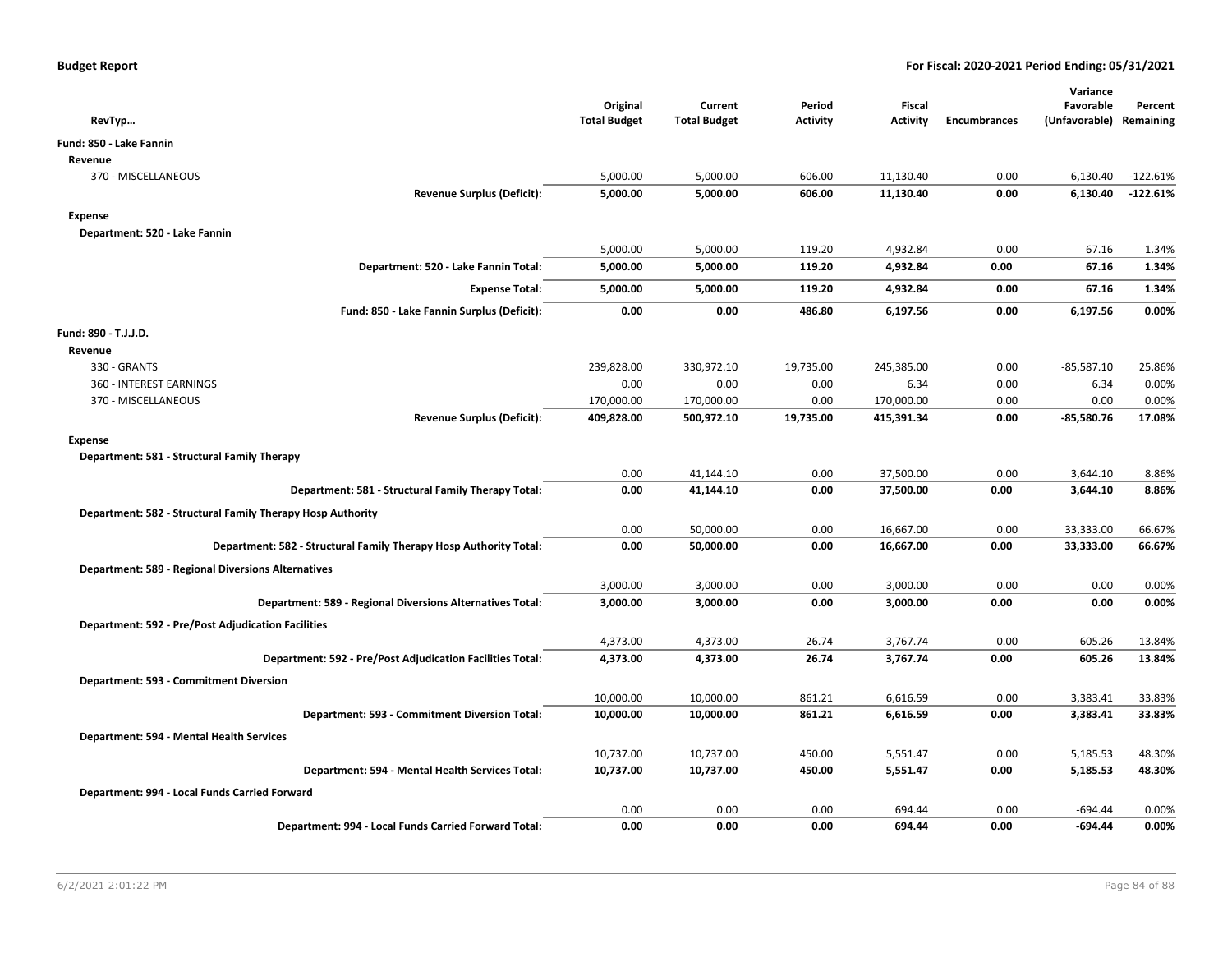| <b>Budget Report</b> |
|----------------------|
|----------------------|

|                                                               |                                 |                                |                           |                           |                     | Variance                   |                      |
|---------------------------------------------------------------|---------------------------------|--------------------------------|---------------------------|---------------------------|---------------------|----------------------------|----------------------|
| RevTyp                                                        | Original<br><b>Total Budget</b> | Current<br><b>Total Budget</b> | Period<br><b>Activity</b> | Fiscal<br><b>Activity</b> | <b>Encumbrances</b> | Favorable<br>(Unfavorable) | Percent<br>Remaining |
|                                                               |                                 |                                |                           |                           |                     |                            |                      |
| Department: 995 - Local Funding                               | 170,000.00                      | 170,000.00                     | 28,231.49                 | 115,526.31                | 0.00                | 54,473.69                  | 32.04%               |
| Department: 995 - Local Funding Total:                        | 170,000.00                      | 170,000.00                     | 28,231.49                 | 115,526.31                | 0.00                | 54,473.69                  | 32.04%               |
|                                                               |                                 |                                |                           |                           |                     |                            |                      |
| Department: 996 - Basic Probation Supervision                 | 136,718.00                      | 136,718.00                     | 11,219.53                 | 84,806.43                 | 0.00                | 51,911.57                  | 37.97%               |
| Department: 996 - Basic Probation Supervision Total:          | 136,718.00                      | 136,718.00                     | 11,219.53                 | 84,806.43                 | 0.00                | 51,911.57                  | 37.97%               |
|                                                               |                                 |                                |                           |                           |                     |                            |                      |
| Department: 997 - Community Programs                          | 75,000.00                       | 75,000.00                      | 5,088.87                  | 53,173.52                 | 0.00                | 21,826.48                  | 29.10%               |
| Department: 997 - Community Programs Total:                   | 75,000.00                       | 75,000.00                      | 5,088.87                  | 53,173.52                 | 0.00                | 21,826.48                  | 29.10%               |
|                                                               |                                 |                                |                           |                           |                     |                            |                      |
| <b>Expense Total:</b>                                         | 409,828.00                      | 500,972.10                     | 45,877.84                 | 327,303.50                | 0.00                | 173,668.60                 | 34.67%               |
| Fund: 890 - T.J.J.D. Surplus (Deficit):                       | 0.00                            | 0.00                           | $-26,142.84$              | 88,087.84                 | 0.00                | 88,087.84                  | 0.00%                |
| Fund: 891 - Juvenile Probation-Restitution                    |                                 |                                |                           |                           |                     |                            |                      |
| Revenue                                                       |                                 |                                |                           |                           |                     |                            |                      |
| 340 - FEES OF OFFICE                                          | 0.00                            | 0.00                           | 154.78                    | 1,695.20                  | 0.00                | 1,695.20                   | 0.00%                |
| <b>Revenue Surplus (Deficit):</b>                             | 0.00                            | 0.00                           | 154.78                    | 1,695.20                  | 0.00                | 1,695.20                   | 0.00%                |
| Expense                                                       |                                 |                                |                           |                           |                     |                            |                      |
| <b>Department: 891 - Probation Fee Expenses</b>               |                                 |                                |                           |                           |                     |                            |                      |
|                                                               | 0.00                            | 0.00                           | 758.90                    | 2,560.49                  | 0.00                | $-2,560.49$                | 0.00%                |
| Department: 891 - Probation Fee Expenses Total:               | 0.00                            | 0.00                           | 758.90                    | 2,560.49                  | 0.00                | $-2,560.49$                | 0.00%                |
| <b>Expense Total:</b>                                         | 0.00                            | 0.00                           | 758.90                    | 2,560.49                  | 0.00                | $-2,560.49$                | 0.00%                |
| Fund: 891 - Juvenile Probation-Restitution Surplus (Deficit): | 0.00                            | 0.00                           | $-604.12$                 | $-865.29$                 | 0.00                | $-865.29$                  | 0.00%                |
| Fund: 920 - Statzer                                           |                                 |                                |                           |                           |                     |                            |                      |
| Revenue                                                       |                                 |                                |                           |                           |                     |                            |                      |
| 360 - INTEREST EARNINGS                                       | 0.00                            | 0.00                           | 0.00                      | 17.40                     | 0.00                | 17.40                      | 0.00%                |
| 370 - MISCELLANEOUS                                           | 757.85                          | 757.85                         | 0.00                      | 0.00                      | 0.00                | $-757.85$                  | 100.00%              |
| <b>Revenue Surplus (Deficit):</b>                             | 757.85                          | 757.85                         | 0.00                      | 17.40                     | 0.00                | $-740.45$                  | 97.70%               |
| <b>Expense</b>                                                |                                 |                                |                           |                           |                     |                            |                      |
| Department: 521 - Statzer Expenses                            |                                 |                                |                           |                           |                     |                            |                      |
|                                                               | 757.85                          | 757.85                         | 0.00                      | 0.00                      | 0.00                | 757.85                     | 100.00%              |
| Department: 521 - Statzer Expenses Total:                     | 757.85                          | 757.85                         | 0.00                      | 0.00                      | 0.00                | 757.85                     | 100.00%              |
| <b>Expense Total:</b>                                         | 757.85                          | 757.85                         | 0.00                      | 0.00                      | 0.00                | 757.85                     | 100.00%              |
| Fund: 920 - Statzer Surplus (Deficit):                        | 0.00                            | 0.00                           | 0.00                      | 17.40                     | 0.00                | 17.40                      | 0.00%                |
| Fund: 930 - Texas Community Dev.Prog.                         |                                 |                                |                           |                           |                     |                            |                      |
| Revenue                                                       |                                 |                                |                           |                           |                     |                            |                      |
| 330 - GRANTS                                                  | 0.00                            | 0.00                           | 0.00                      | 212.816.59                | 0.00                | 212,816.59                 | 0.00%                |
| <b>Revenue Surplus (Deficit):</b>                             | 0.00                            | 0.00                           | 0.00                      | 212,816.59                | 0.00                | 212,816.59                 | 0.00%                |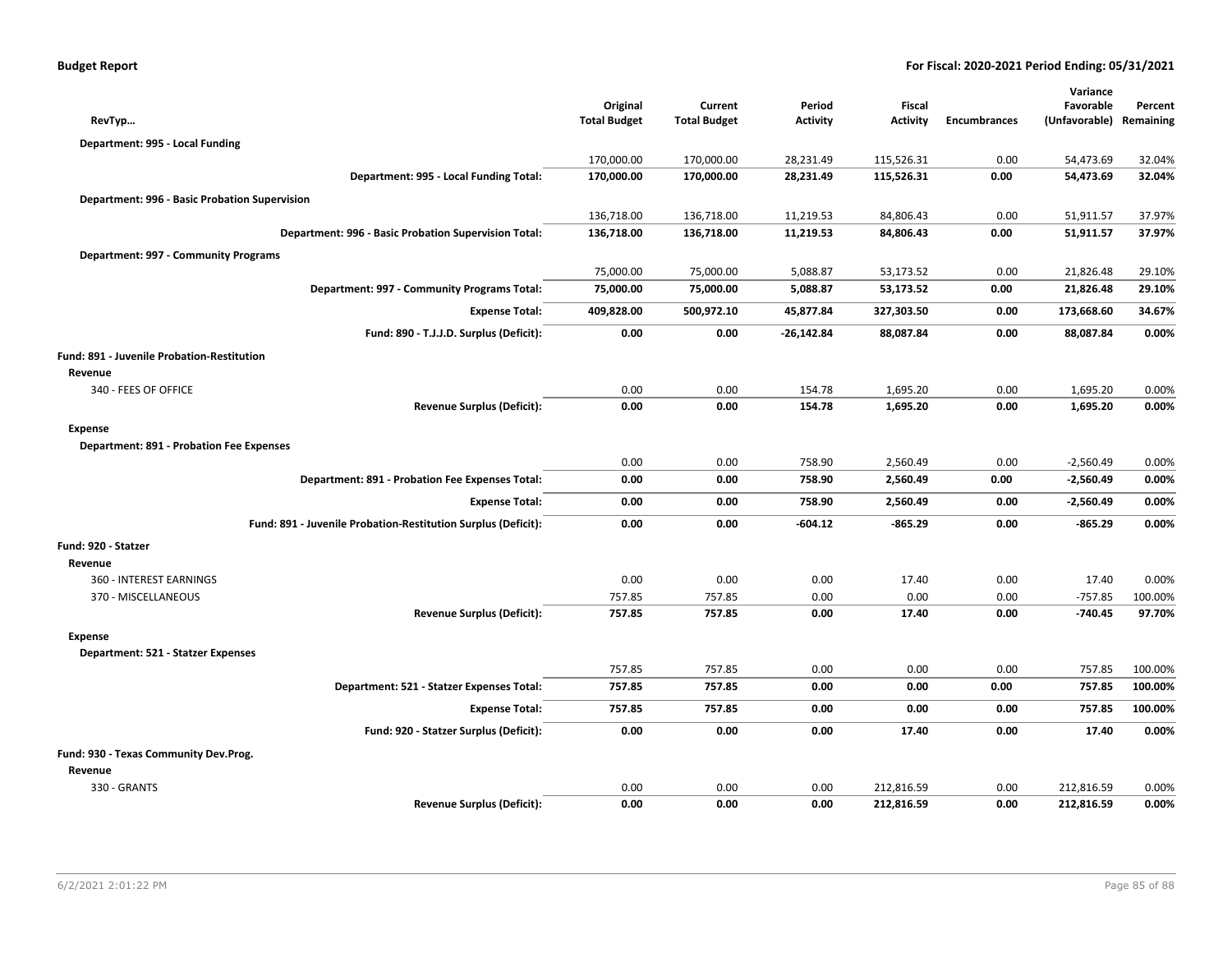| RevTyp                                                   |                                        | Original<br><b>Total Budget</b> | Current<br><b>Total Budget</b> | Period<br><b>Activity</b> | Fiscal<br><b>Activity</b> | <b>Encumbrances</b> | Variance<br>Favorable<br>(Unfavorable) | Percent<br>Remaining |
|----------------------------------------------------------|----------------------------------------|---------------------------------|--------------------------------|---------------------------|---------------------------|---------------------|----------------------------------------|----------------------|
| Expense                                                  |                                        |                                 |                                |                           |                           |                     |                                        |                      |
| Department: 909 - Grant #7219149 Hickory Creek           |                                        |                                 |                                |                           |                           |                     |                                        |                      |
|                                                          |                                        | 0.00                            | 0.00                           | 0.00                      | 212,816.59                | 0.00                | $-212,816.59$                          | 0.00%                |
| Department: 909 - Grant #7219149 Hickory Creek Total:    |                                        | 0.00                            | 0.00                           | 0.00                      | 212,816.59                | 0.00                | $-212,816.59$                          | 0.00%                |
|                                                          | <b>Expense Total:</b>                  | 0.00                            | 0.00                           | 0.00                      | 212,816.59                | 0.00                | $-212,816.59$                          | 0.00%                |
| Fund: 930 - Texas Community Dev.Prog. Surplus (Deficit): |                                        | 0.00                            | 0.00                           | 0.00                      | 0.00                      | 0.00                | 0.00                                   | $0.00\%$             |
| Fund: 950 - Payroll                                      |                                        |                                 |                                |                           |                           |                     |                                        |                      |
| Revenue                                                  |                                        |                                 |                                |                           |                           |                     |                                        |                      |
| 370 - MISCELLANEOUS                                      |                                        | 0.00                            | 0.00                           | 1,889.20                  | 13,615.68                 | 0.00                | 13,615.68                              | 0.00%                |
|                                                          | <b>Revenue Surplus (Deficit):</b>      | 0.00                            | 0.00                           | 1,889.20                  | 13,615.68                 | 0.00                | 13,615.68                              | $0.00\%$             |
| Expense                                                  |                                        |                                 |                                |                           |                           |                     |                                        |                      |
| Department: 415 - COBRA Health Insurance                 |                                        |                                 |                                |                           |                           |                     |                                        |                      |
|                                                          |                                        | 0.00                            | 0.00                           | 3,778.37                  | 13,586.67                 | 0.00                | $-13,586.67$                           | 0.00%                |
| Department: 415 - COBRA Health Insurance Total:          |                                        | 0.00                            | 0.00                           | 3,778.37                  | 13,586.67                 | 0.00                | $-13,586.67$                           | $0.00\%$             |
|                                                          | <b>Expense Total:</b>                  | 0.00                            | 0.00                           | 3,778.37                  | 13,586.67                 | 0.00                | $-13,586.67$                           | 0.00%                |
|                                                          | Fund: 950 - Payroll Surplus (Deficit): | 0.00                            | 0.00                           | $-1,889.17$               | 29.01                     | 0.00                | 29.01                                  | $0.00\%$             |
|                                                          | <b>Report Surplus (Deficit):</b>       | 0.00                            | 0.00                           | 2,783,914.83              | 4,891,725.72              | $-86,197.59$        | 4,805,528.13                           | 0.00%                |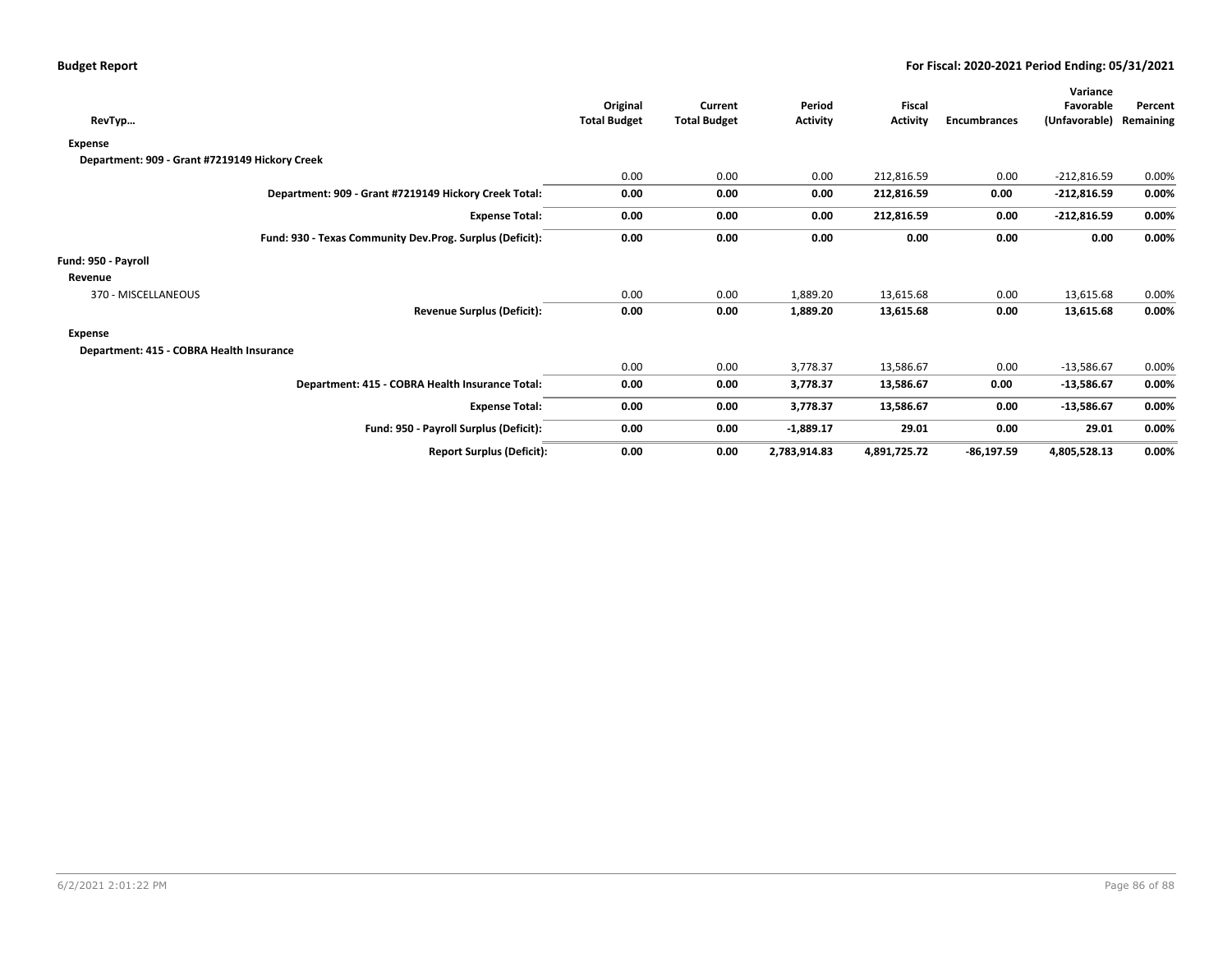# **Fund Summary**

| Fund                                 | Original<br><b>Total Budget</b> | Current<br><b>Total Budget</b> | Period<br><b>Activity</b> | <b>Fiscal</b><br><b>Activity</b> | <b>Encumbrances</b> | Variance<br>Favorable<br>(Unfavorable) |
|--------------------------------------|---------------------------------|--------------------------------|---------------------------|----------------------------------|---------------------|----------------------------------------|
| 100 - General                        | 0.00                            | 0.00                           | $-348,400.83$             | 4,054,230.26                     | $-19,221.29$        | 4,035,008.97                           |
| 110 - Courthouse Security            | 0.00                            | 0.00                           | 826.12                    | $-23,939.27$                     | 0.00                | $-23,939.27$                           |
| 111 - Justice Court Building Securit | 0.00                            | 0.00                           | 0.00                      | 915.92                           | 0.00                | 915.92                                 |
| 120 - County Clerk Vital Statistics  | 0.00                            | 0.00                           | $-88.75$                  | $-658.41$                        | $-9.97$             | $-668.38$                              |
| 121 - County Clerk Records Manag     | 0.00                            | 0.00                           | $-11,063.31$              | $-39,705.26$                     | 0.00                | $-39,705.26$                           |
| 122 - Chapter 19 Funds               | 0.00                            | 0.00                           | 0.00                      | $-17,370.07$                     | 0.00                | $-17,370.07$                           |
| 123 - Election Equipment Fund        | 0.00                            | 0.00                           | 0.00                      | $-134,150.07$                    | 0.00                | $-134,150.07$                          |
| 125 - County Clerk Co.& Dist.Court   | 0.00                            | 0.00                           | 0.00                      | $-265.57$                        | $-825.00$           | $-1,090.57$                            |
| 126 - County Clerk Court Records P   | 0.00                            | 0.00                           | 0.00                      | 310.00                           | 0.00                | 310.00                                 |
| 127 - County Clerk Records Archive   | 0.00                            | 0.00                           | 0.00                      | $-835.32$                        | 0.00                | $-835.32$                              |
| 130 - Bail Bond Trust Fund           | 0.00                            | 0.00                           | 480.00                    | 3,870.00                         | 0.00                | 3,870.00                               |
| 160 - County Judge Excess Supplen    | 0.00                            | 0.00                           | $-51.47$                  | $-102.94$                        | 0.00                | $-102.94$                              |
| 161 - Probate Judges Education       | 0.00                            | 0.00                           | 0.00                      | 145.00                           | 0.00                | 145.00                                 |
| 190 - District Clerk Records Manag   | 0.00                            | 0.00                           | 432.71                    | $-4,405.34$                      | 0.00                | $-4,405.34$                            |
| 191 - District Court Records Archive | 0.00                            | 0.00                           | 1,902.19                  | 2,731.29                         | 0.00                | 2,731.29                               |
| 192 - District Clerk Co.& Dist.Court | 0.00                            | 0.00                           | 245.98                    | 399.44                           | 0.00                | 399.44                                 |
| 193 - District Clerk Court Records P | 0.00                            | 0.00                           | 1,614.64                  | 2,751.60                         | 0.00                | 2,751.60                               |
| 200 - County Offices Records Mang    | 0.00                            | 0.00                           | 853.06                    | 4,384.00                         | 0.00                | 4,384.00                               |
| 210 - Road & Bridge #1               | 0.00                            | 0.00                           | $-51,228.46$              | 278,369.48                       | $-235.12$           | 278,134.36                             |
| 220 - Road & Bridge #2               | 0.00                            | 0.00                           | $-19,474.64$              | 96,731.17                        | 0.00                | 96,731.17                              |
| 221 - Raw Water Pipeline Road and    | 0.00                            | 0.00                           | 0.00                      | 12,000.00                        | 0.00                | 12,000.00                              |
| 230 - Road & Bridge #3               | 0.00                            | 0.00                           | $-30,502.91$              | 537,591.75                       | $-29,899.75$        | 507,692.00                             |
| 231 - Lake Road Impact/Raw Wate      | 0.00                            | 0.00                           | 0.00                      | 84,000.00                        | 0.00                | 84,000.00                              |
| 240 - Road & Bridge #4               | 0.00                            | 0.00                           | $-3,192.73$               | 316,871.56                       | 0.00                | 316,871.56                             |
| 241 - Lake Road Impact/Raw Wate      | 0.00                            | 0.00                           | 0.00                      | 104,000.00                       | 0.00                | 104,000.00                             |
| 260 - J.P.#1 Justice Court Technolo  | 0.00                            | 0.00                           | 0.00                      | $-1,064.58$                      | 0.00                | $-1,064.58$                            |
| 270 - J.P.#2 Justice Court Technolo  | 0.00                            | 0.00                           | 0.00                      | 70.12                            | 0.00                | 70.12                                  |
| 280 - J.P.#3 Justice Court Technolo  | 0.00                            | 0.00                           | 0.00                      | 316.01                           | 0.00                | 316.01                                 |
| 310 - F.C.Detention Center Annual    | 0.00                            | 0.00                           | 0.00                      | $-7,369.50$                      | 0.00                | $-7,369.50$                            |
| 330 - Bail Bondsman Application Fe   | 0.00                            | 0.00                           | 0.00                      | 1,000.00                         | 0.00                | 1,000.00                               |
| 350 - Law Library                    | 0.00                            | 0.00                           | 5,065.37                  | 9,239.80                         | 0.00                | 9,239.80                               |
| 360 - D. A. Fee                      | 0.00                            | 0.00                           | 770.80                    | 12,977.56                        | 0.00                | 12,977.56                              |
| 361 - Contraband Seizure             | 0.00                            | 0.00                           | 0.00                      | 1.28                             | 0.00                | 1.28                                   |
| 362 - Investigator/LEOSE             | 0.00                            | 0.00                           | 0.00                      | 642.52                           | 0.00                | 642.52                                 |
| 380 - IHC Co-Op Gin                  | 0.00                            | 0.00                           | 0.00                      | 8.17                             | 0.00                | 8.17                                   |
| 381 - IHC Bonnie Ruth Cooper         | 0.00                            | 0.00                           | $-5,901.27$               | $-5,585.07$                      | 0.00                | $-5,585.07$                            |
| 412 - Safe Room Reimbursement P      | 0.00                            | 0.00                           | 0.00                      | $-8,288.08$                      | 0.00                | $-8,288.08$                            |
| 413 - CARES ACT-CORONAVIRUS RI       | 0.00                            | 0.00                           | 751,001.96                | 643,895.98                       | $-5,219.92$         | 638,676.06                             |
| 414 - OOG COVID #4145401             | 0.00                            | 0.00                           | $-16,811.58$              | $-13,390.08$                     | 0.00                | $-13,390.08$                           |
| 415 - American Recovery Program      | 0.00                            | 0.00                           | 3,449,089.00              | 3,449,089.00                     | 0.00                | 3,449,089.00                           |